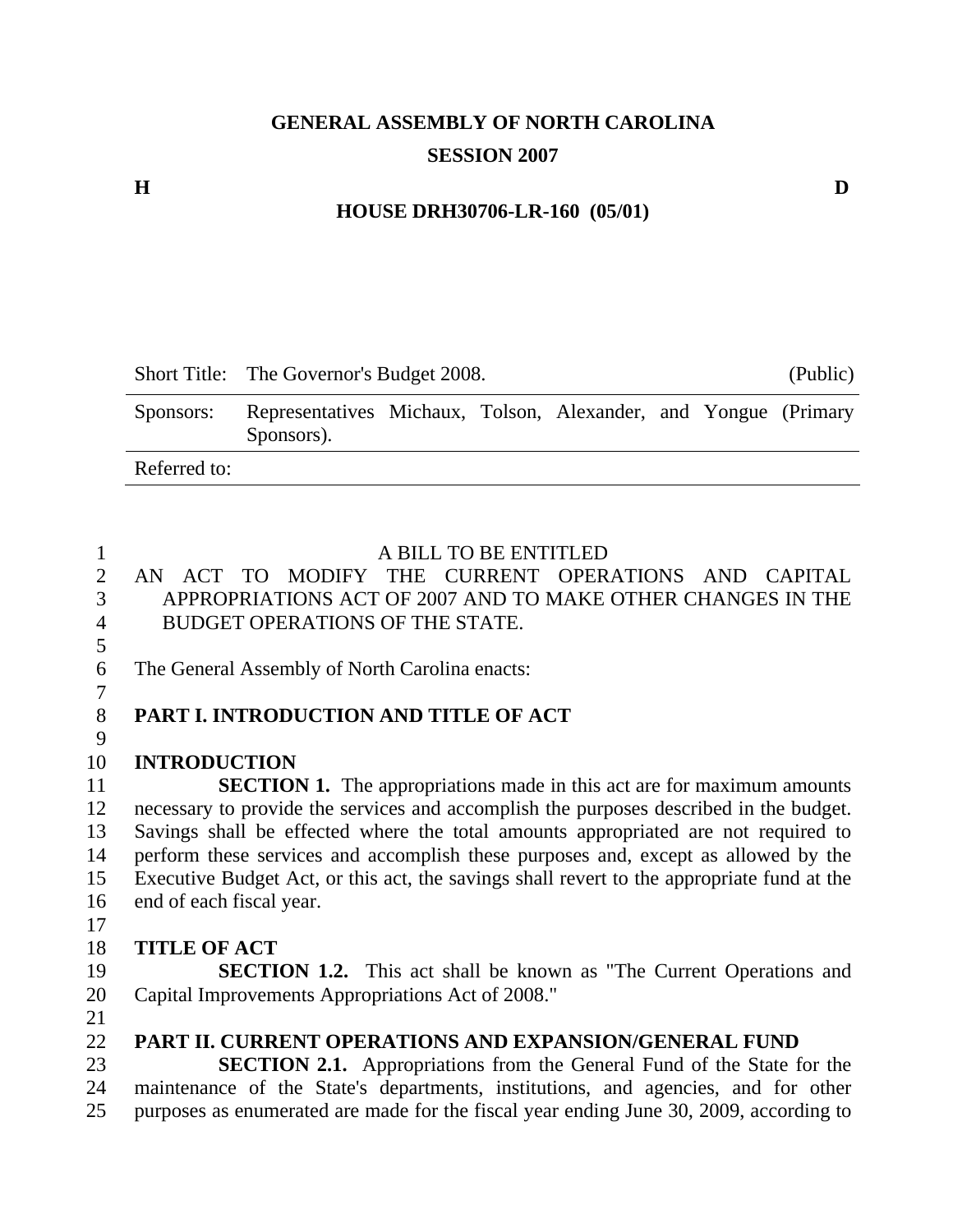| $\mathbf{1}$            | the following schedule. Amounts set out in brackets are reductions from General Fund |                         |  |
|-------------------------|--------------------------------------------------------------------------------------|-------------------------|--|
| $\overline{\mathbf{c}}$ | appropriations for the 2008-2009 fiscal year.                                        |                         |  |
| 3                       |                                                                                      |                         |  |
| $\overline{4}$          | <b>State Agency or Division</b>                                                      | FY2008-2009 Adjustments |  |
| 5                       |                                                                                      |                         |  |
| 6                       | <b>Health and Human Services:</b>                                                    |                         |  |
| 7                       | <b>Central Administration</b>                                                        | \$(11,980,958)          |  |
| $8\,$                   | Aging                                                                                | 500,000                 |  |
| 9                       | <b>Child Development</b>                                                             | (2,865,501)             |  |
| 10                      | <b>Smart Start</b>                                                                   |                         |  |
| 11                      | <b>Education Services</b>                                                            | 698,940                 |  |
| 12                      | <b>Public Health</b>                                                                 | 2,833,121               |  |
| 13                      | <b>Social Services</b>                                                               | (3,415,302)             |  |
| 14                      | <b>Medical Assistance</b>                                                            | (150, 331, 041)         |  |
| 15                      | Child Health                                                                         | 11,883,268              |  |
| 16                      | Services for the Blind                                                               | $\overline{0}$          |  |
| 17                      | Mental Health/DD/SAS                                                                 | 53,287,771              |  |
| 18                      | <b>Health Services Regulation</b>                                                    | (414, 464)              |  |
| 19                      | <b>Vocational Rehabilitation</b>                                                     | (2,000,000)             |  |
| 20                      | <b>Total Health &amp; Human Services</b>                                             | (101, 804, 166)         |  |
| 21                      |                                                                                      |                         |  |
| 22                      | <b>Natural and Economic Resources:</b>                                               |                         |  |
| 23                      | Agriculture & Consumer Services                                                      | 4,683,634               |  |
| 24                      | Commerce                                                                             | 15,830,860              |  |
| 25                      | Commerce – State Aid to Non-State Entities                                           | 42,000,000              |  |
| 26                      | <b>Environment and Natural Resources</b>                                             | 9,733,208               |  |
| 27                      | <b>Clean Water Management Trust Fund</b>                                             | $\theta$                |  |
| 28                      | Labor                                                                                | 719,493                 |  |
| 29                      | <b>Total Natural and Economic Resources</b>                                          | 34,242,695              |  |
| 30                      |                                                                                      |                         |  |
| 31                      | <b>Justice and Public Safety:</b>                                                    |                         |  |
| 32                      | Correction                                                                           | 986,696                 |  |
| 33                      | Crime Control & Public Safety                                                        | 1,392,097               |  |
| 34                      | Judicial                                                                             | (2,421,818)             |  |
| 35                      | Judicial – Indigent Defense                                                          | 2,800,000               |  |
| 36                      | Justice                                                                              | 64,483                  |  |
| 37                      | Juvenile Justice                                                                     | 23,197,447              |  |
| 38                      | <b>Total Justice and Public Safety</b>                                               | 75,503,165              |  |
| 39                      |                                                                                      |                         |  |
| 40                      | <b>General Government:</b>                                                           |                         |  |
| 41                      | Administration                                                                       | 1,738,062               |  |
| 42                      | <b>State Auditor</b>                                                                 | (233,938)               |  |
| 43                      | <b>Cultural Resources</b>                                                            | 1,667,867               |  |
| 44                      | Cultural Resources – Roanoke Island                                                  | $\theta$                |  |
|                         |                                                                                      |                         |  |
|                         | Page 2                                                                               | H2697 [Filed]           |  |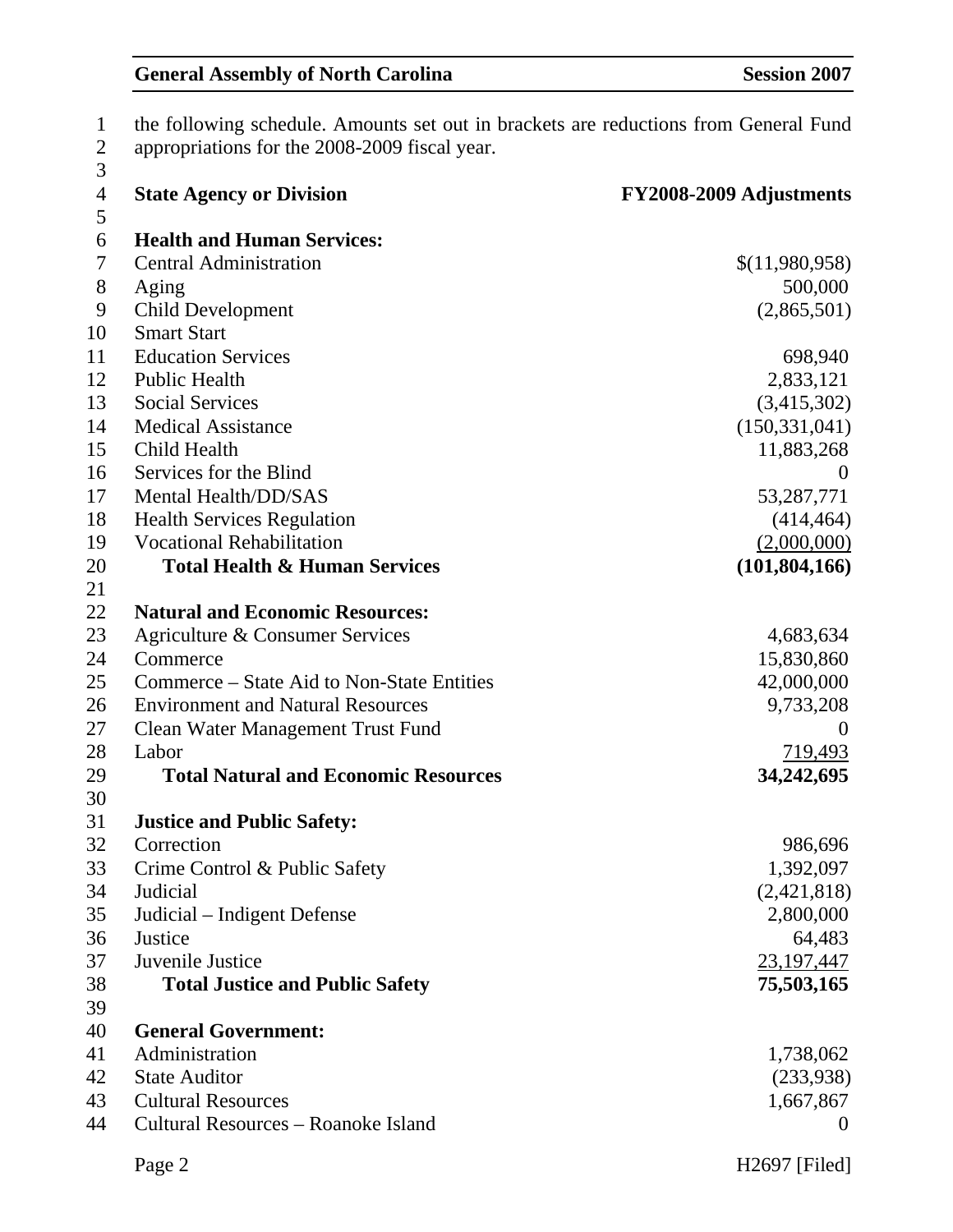|                | <b>General Assembly of North Carolina</b>       | <b>Session 2007</b> |
|----------------|-------------------------------------------------|---------------------|
| $\mathbf{1}$   | <b>General Assembly</b>                         | (636,000)           |
| $\overline{2}$ | Governor's Office                               | (16,916)            |
| 3              | Insurance                                       | 239,040             |
| $\overline{4}$ | Insurance – Worker's Compensation Fund          | $\overline{0}$      |
| 5              | Lieutenant Governor                             | $\theta$            |
| 6              | <b>Office of Administrative Hearings</b>        | 313,544             |
| 7              | Revenue                                         | 14,232,025          |
| $8\,$          | <b>NC Housing Finance</b>                       | 2,500,000           |
| 9              | <b>Secretary of State</b>                       | 159,950             |
| 10             | <b>State Board of Elections</b>                 | 237,828             |
| 11             | <b>State Budget and Management (OSBM)</b>       | 48,697              |
| 12             | <b>OSBM</b> – Special Appropriations            | 1,300,000           |
| 13             | <b>Office of State Controller</b>               | (103, 638)          |
| 14             | <b>State Treasurer</b>                          |                     |
| 15             | <b>State Treasurer – Retirement/Benefits</b>    | $\theta$            |
| 16             | <b>Total General Government</b>                 | 21,446,521          |
| 17             |                                                 |                     |
| 18             | <b>Education:</b>                               |                     |
| 19             | <b>Public Schools</b>                           | 100, 185, 195       |
| 20             | <b>Community Colleges</b>                       | 24,660,195          |
| 21             | <b>University System</b>                        | 31,258,677          |
| 22             | <b>Total Education</b>                          | 156, 104, 067       |
| 23             |                                                 |                     |
| 24             | <b>Debt Service:</b>                            |                     |
| 25             | <b>General Debt Service</b>                     | (17,500,000)        |
| 26             | <b>Federal Reimbursement</b>                    |                     |
| 27             | <b>Total Debt Service</b>                       | (17,500,000)        |
| 28             |                                                 |                     |
| 29             | <b>Reserves &amp; Adjustments:</b>              |                     |
| 30             | <b>Compensation Increase Reserve</b>            | 594,200,000         |
| 31             | <b>State Health Plan Reserve</b>                | (5,000,000)         |
| 32             | <b>Pesticide Prevention Reserve</b>             | 714,110             |
| 33             | Drought and Energy Efficiency Reserve           | 3,500,000           |
| 34             | <b>Job Development Investment Grant Reserve</b> | 17,700,000          |
| 35             | <b>IT Hold Harmless Reserve</b>                 | 1,500,000           |
| 36             | Geographic Information System Reserve           | 6,500,000           |
| 37             | Census 2010 Outreach and Promotion              | 1,500,000           |
| 38             | Multipurpose Database Reserve                   | 1,000,000           |
| 39             |                                                 |                     |
| 40             | <b>Total Reserves &amp; Adjustments</b>         | 621, 614, 110       |
| 41             |                                                 |                     |
| 42             | Capital:                                        |                     |
| 43             | <b>Capital Improvements</b>                     | 96,998,826          |
| 44             |                                                 |                     |
|                | $H2697$ [Filed]                                 | Page 3              |
|                |                                                 |                     |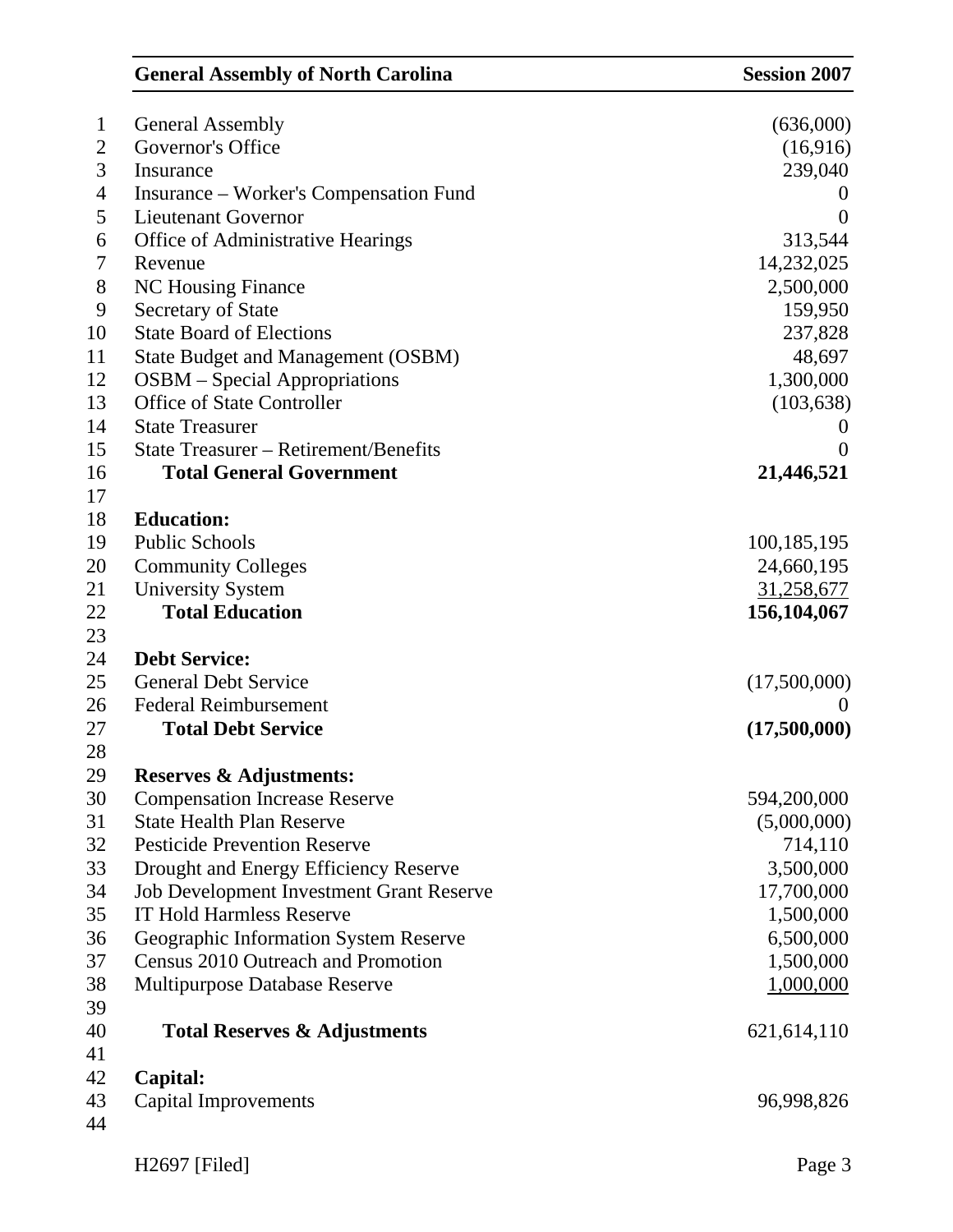| $\mathbf{1}$        | <b>Total General Fund Budget Changes</b>                                                   | <u>\$740,846,832</u> |
|---------------------|--------------------------------------------------------------------------------------------|----------------------|
| $\overline{2}$      | <b>GENERAL FUND AVAILABILITY STATEMENT</b>                                                 |                      |
| 3<br>$\overline{4}$ | <b>SECTION 2.2.(a)</b> The General Fund availability used in adjusting the                 |                      |
| 5                   | 2008-2009 budget is shown below:                                                           |                      |
| 6                   |                                                                                            |                      |
| $\overline{7}$      |                                                                                            | FY 2008-2009         |
| $8\,$               | Description                                                                                | Recommended          |
| 9                   |                                                                                            | (In Millions)        |
| 10                  | <b>Beginning Availability:</b>                                                             |                      |
| 11                  | Unappropriated Balance FY 2007-2008                                                        | 269.2                |
| 12                  | Adjusted from Estimated to Actual FY 2007-2008                                             |                      |
| 13                  | <b>Beginning Unreserved Balance</b>                                                        | 47.9                 |
| 14                  | Overcollections FY 2007-2008                                                               | 151.5                |
| 15                  | Reversions FY 2007-2008                                                                    | 150.0                |
| 16                  | <b>Credit to Savings Reserve Account</b>                                                   | (61.5)               |
| 17                  | Credit to Repair and Renovations Reserve Account                                           | (65.0)               |
| 18                  | <b>Beginning Unreserved Credit Balance</b>                                                 | 492.1                |
| 19                  |                                                                                            |                      |
| 20                  | <b>Revenue:</b>                                                                            |                      |
| 21                  | Tax:                                                                                       |                      |
| 22                  | Individual Income                                                                          | 11,394.7             |
| 23                  | Corporate Income                                                                           | 1,202.2              |
| 24                  | Sales and Use                                                                              | 5,410.7              |
| 25                  | Other Tax                                                                                  | 2,054.7              |
| 26                  | <b>Total Tax</b>                                                                           | 20,062.3             |
| 27                  | Nontax/Transfers                                                                           | 977.7                |
| 28                  | <b>Total Revenue</b>                                                                       | 21,040.0             |
| 29                  | <b>Total Availability</b>                                                                  | 21,532.1             |
| 30                  |                                                                                            |                      |
| 31                  | <b>SECTION 2.2.(b)</b> Notwithstanding G.S. 143C-4-3, the State Controller shall           |                      |
| 32                  | transfer sixty-five million dollars (\$65,000,000) from the unreserved fund balance to the |                      |
| 33                  | Repairs and Renovations Reserve Account on June 30, 2008. This subsection becomes          |                      |
| 34                  | effective June 30, 2008.                                                                   |                      |
| 35                  | <b>SECTION 2.2.(c)</b> Notwithstanding G.S. 143C-4-2, the State Controller shall           |                      |
| 36                  | transfer only sixty-one million four hundred ninety thousand two hundred nineteen          |                      |
| 37                  | dollars(\$61,490,219) from the unreserved fund balance to the Savings Reserve Account      |                      |
| 38                  | on June 30, 2008. This subsection becomes effective June 30, 2008.                         |                      |
| 39                  | <b>SECTION 2.2.(d)</b> Section 2.2.(d) of S.L. 2007-032 is amended to read as              |                      |
| 40                  | follows:                                                                                   |                      |
| 41                  | Notwithstanding the provisions of G.S. $105-187.9(b)(1)$ , the sum to be                   |                      |
| 42<br>43            | transferred under that subdivision for the 2007-2008 fiscal year is one hundred seventy    |                      |
|                     | million dollars (\$170,000,000) and for the 2008-2009 fiscal year is one hundred seventy   |                      |
| 44                  | million dollars (\$170,000,000) one hundred forty-five million dollars (\$145,000,000).    |                      |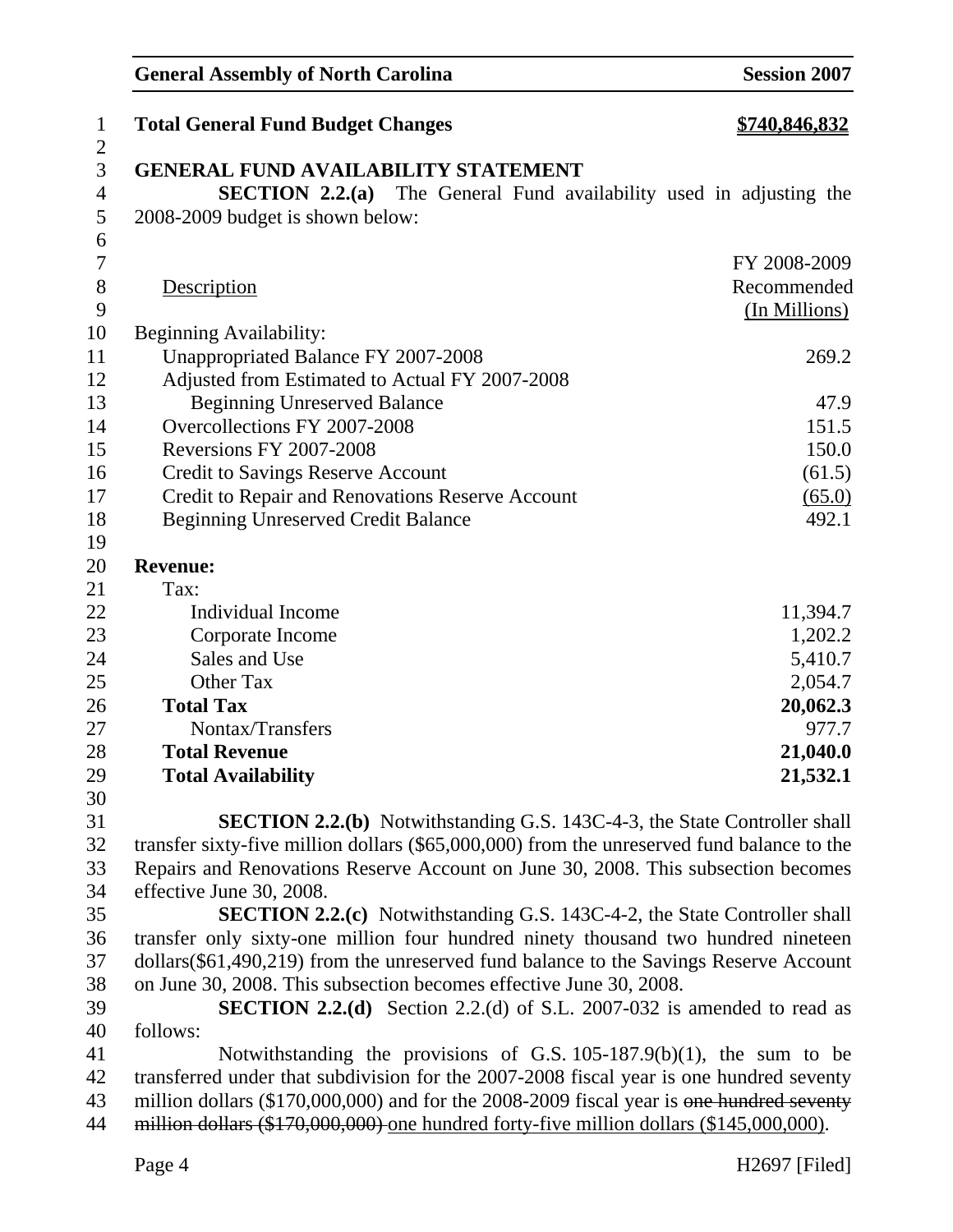| 1                        | <b>SECTION 2.2 (f)</b> Notwithstanding G.S. 143-719, of the funds credited to the          |                    |
|--------------------------|--------------------------------------------------------------------------------------------|--------------------|
| $\overline{2}$           | Tobacco Trust Account from the Master Settlement Agreement pursuant to Section 6(2)        |                    |
| 3                        | of S.L. 1999-2 during the 2007-2009 fiscal biennium, the sum of ten million dollars        |                    |
| $\overline{\mathcal{A}}$ | $(\$10,000,000)$ for the 2008-2009 fiscal year shall be transferred from the Department of |                    |
| 5                        | Agriculture and Consumer Services, Budget Code 23703 (Tobacco Trust Fund) to the           |                    |
| 6                        | State Controller to be deposited in Nontax Budget Code 19978 (Intrastate Transfers) to     |                    |
| 7                        | support General Fund appropriations for the Farmland Preservation Trust Fund and           |                    |
| $8\,$                    | agriculture capital items in the 2008-2009 fiscal year.                                    |                    |
| 9                        | <b>SECTION 2.2.(g)</b> Notwithstanding G.S. 147-86.30, of the funds credited to            |                    |
| 10                       | the Health Trust Account from the Master Settlement Agreement pursuant to Section          |                    |
| 11                       | 6(2) of S.L. 1999-2 during the 2007-2009 fiscal biennium, the sum of ten million dollars   |                    |
| 12                       | $(\$5,000,000)$ for the 2008-2009 fiscal year shall be transferred from the Department of  |                    |
| 13                       | State Treasurer, Budget Code 23460 (Health and Wellness Trust Fund) to the State           |                    |
| 14                       | Controller to be deposited in Nontax Budget Code 19978 (Intrastate Transfers) to           |                    |
| 15                       | support General Fund appropriations for North Carolina Health Net and local obesity        |                    |
| 16                       | and health promotion programs in the 2008-2009 fiscal year.                                |                    |
| 17                       | <b>SECTION 2.2.(h)</b> Notwithstanding any other provision of law, the sum of              |                    |
| 18                       | twenty-one million dollars (\$21,000,000) shall be transferred from the Disaster Relief    |                    |
| 19                       | Reserve Fund (Budget Code 19930) to the State Controller to be deposited in Nontax         |                    |
| 20                       | Budget Code 19978 (Intrastate Transfers) to support General Fund appropriations in the     |                    |
| 21                       | 2008-2009 fiscal year.                                                                     |                    |
| 22                       |                                                                                            |                    |
| 23                       | PART III. CURRENT OPERATIONS AND EXPANSION/HIGHWAY FUND                                    |                    |
| 24                       |                                                                                            |                    |
| 25                       | <b>CURRENT OPERATIONS/HIGHWAY FUND</b>                                                     |                    |
| 26                       | <b>SECTION 3.1.</b> Revised appropriations from the Highway Fund of the State              |                    |
| 27                       | for the maintenance and operation of the Department of Transportation, and for other       |                    |
| 28                       | purposes as enumerated, are made for the 2008-2009 fiscal year, according to the           |                    |
| 29                       | following schedule. Amounts set out in brackets are reductions from Highway Fund           |                    |
| 30                       | appropriations for the 2008-2009 fiscal year.                                              |                    |
| 31                       |                                                                                            |                    |
| 32                       | <b>Current Operations - Highway Fund</b>                                                   | 2008-2009          |
| 33                       |                                                                                            | <b>Adjustments</b> |
| 34                       |                                                                                            |                    |
| 35                       | DOT – General Administration                                                               | \$ (9,583,308)     |
| 36                       | <b>Highway Division Administration</b>                                                     | $\theta$           |
| 37                       | State Match for Federal Aid-Planning and Research                                          | $\overline{0}$     |
| 38                       |                                                                                            |                    |
| 39                       | <b>Construction Program:</b>                                                               |                    |
| 40                       | <b>State Secondary System</b>                                                              | 1,807,592          |
| 41                       | <b>State Urban System</b>                                                                  | $\theta$           |
| 42                       | <b>Discretionary Funds</b>                                                                 | $\boldsymbol{0}$   |
| 43                       | <b>Spot Safety Improvements</b>                                                            | $\boldsymbol{0}$   |
| 44                       | <b>Small Urban Construction</b>                                                            | $\overline{0}$     |
|                          |                                                                                            |                    |
|                          | H2697 [Filed]                                                                              | Page 5             |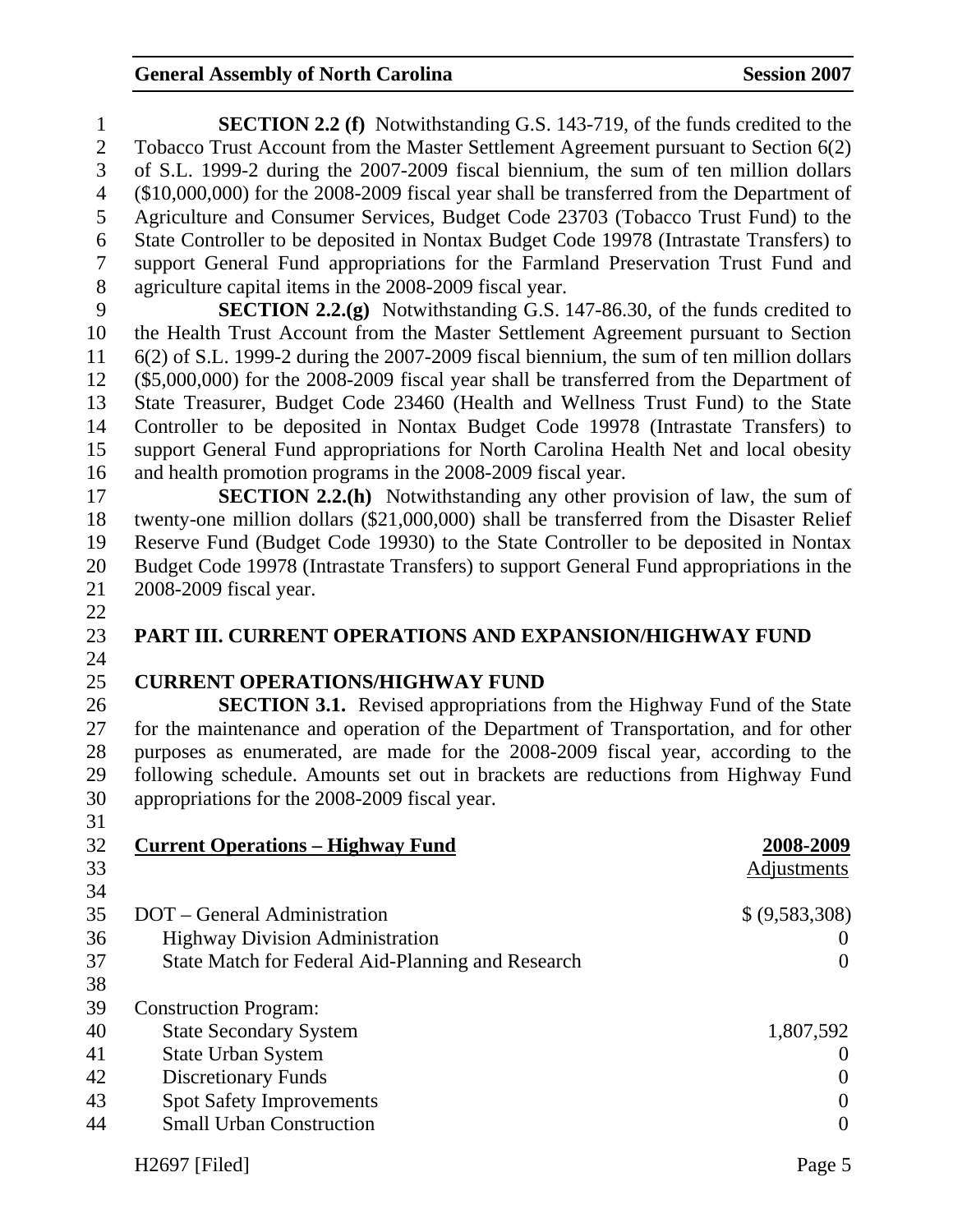| <b>General Assembly of North Carolina</b>   | <b>Session 2007</b>   |
|---------------------------------------------|-----------------------|
| <b>Access and Public Services Roads</b>     |                       |
| <b>Total Construction Program</b>           | 1,807,592             |
| Maintenance Program                         |                       |
| <b>Primary System</b>                       | $\boldsymbol{0}$      |
| <b>Secondary System</b>                     | $\boldsymbol{0}$      |
| <b>Urban System</b>                         | $\boldsymbol{0}$      |
| <b>Contract Resurfacing</b>                 | $\boldsymbol{0}$      |
| <b>General Maintenance Reserve</b>          | $\overline{0}$        |
| <b>System Preservation</b>                  | 28,805,712            |
| <b>Total Maintenance Program</b>            | 28,805,712            |
| <b>Ferry Operations</b>                     |                       |
| <b>State Aid to Municipalities</b>          | 1,807,592             |
| <b>State Aid to Railroads</b>               | $\boldsymbol{\theta}$ |
| <b>State Aid for Public Transportation</b>  | $\boldsymbol{0}$      |
| <b>State Aid for Airports</b>               | $\boldsymbol{0}$      |
| <b>Asphalt Plant Cleanup</b>                | $\boldsymbol{0}$      |
| Governor's Highway Safety Program           | $\overline{0}$        |
| Division of Motor Vehicles                  | 95,266                |
| <b>Total Department of Transportation</b>   | \$23,032,854          |
|                                             |                       |
| Appropriations to Other State Agencies:     |                       |
| Agriculture                                 | $\theta$              |
| Revenue                                     | $\boldsymbol{0}$      |
| State Treasurer - Sales Tax                 | $\overline{0}$        |
| Public Instruction – Driver Education       | 667,068               |
| CCPS – Highway Patrol                       | $\theta$              |
| <b>DENR - LUST Trust Fund</b>               | (185,000)             |
| <b>DHHS</b> – Chemical Test                 | $\overline{0}$        |
| Global TransPark                            | $\theta$              |
| <b>Total – Other State Agencies</b>         | 482,068               |
|                                             |                       |
| <b>Reserves and Transfers:</b>              |                       |
| <b>Reserve for Compensation Adjustments</b> | 2,542,500             |
| Reserve for Legislative Increase            | 20,502,578            |
| <b>Total Reserves and Transfers</b>         | 23,045,078            |
|                                             |                       |
| <b>Capital Improvements</b>                 | $\overline{0}$        |
|                                             |                       |
| <b>Total Highway Fund Appropriation</b>     | <u>\$46,560,000</u>   |
| <b>HIGHWAY FUND AVAILABILITY STATEMENT</b>  |                       |
| Page 6                                      | H2697 [Filed]         |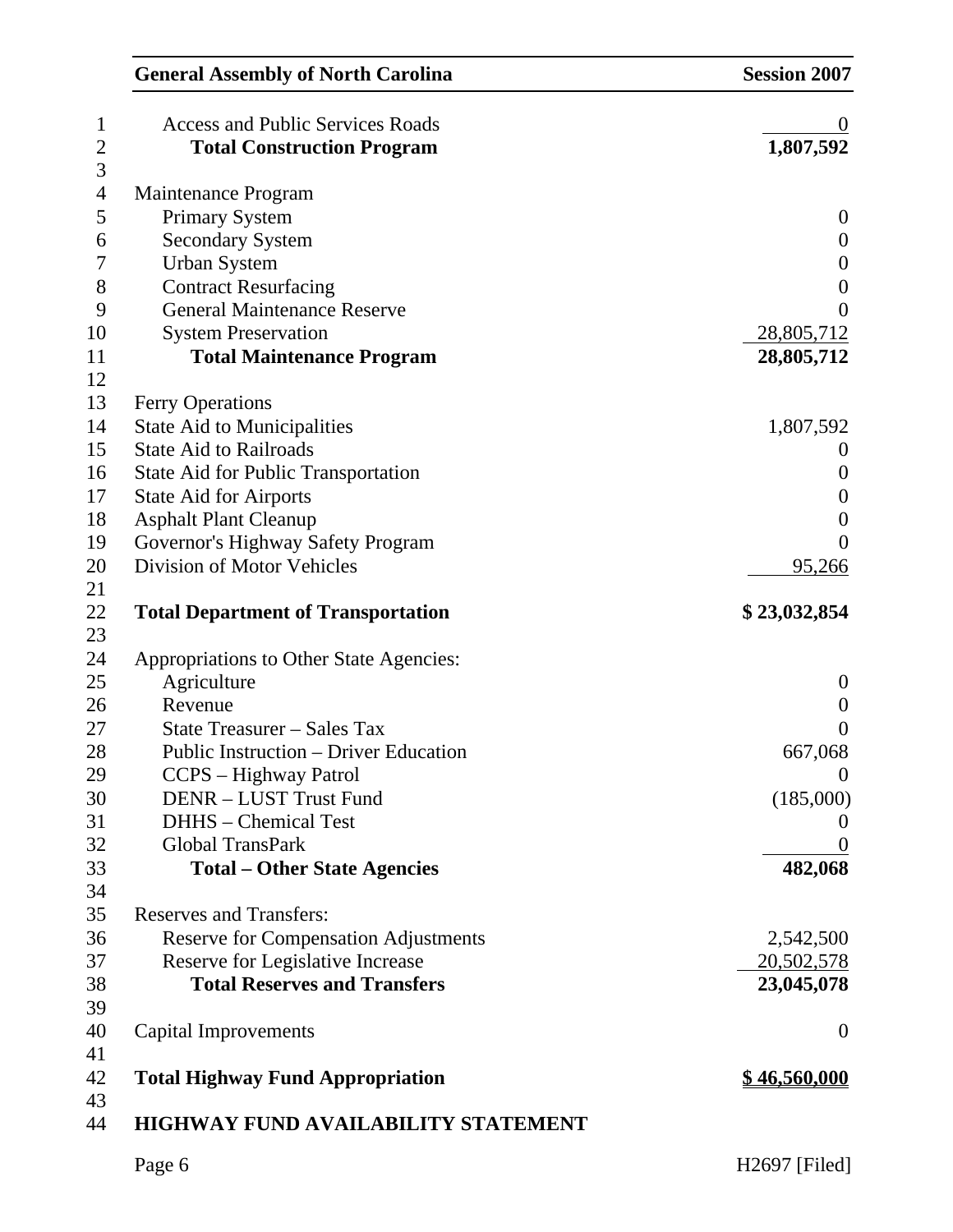| $\mathbf{1}$             | <b>SECTION 3.2.</b> The Highway Fund appropriations availability used in               |                    |
|--------------------------|----------------------------------------------------------------------------------------|--------------------|
| $\overline{2}$           | developing modifications to the 2008-2009 Highway Fund budget contained in this act    |                    |
| 3                        | is shown below:                                                                        |                    |
| $\overline{\mathcal{A}}$ |                                                                                        |                    |
| 5                        | <b>Beginning Credit Balance</b>                                                        | \$35,000,000       |
| 6                        | <b>Estimated Revenue</b>                                                               | 1,822,550,000      |
| $\boldsymbol{7}$         | <b>TOTAL HIGHWAY FUND AVAILABILITY</b>                                                 | \$1,857,550,000    |
| 8                        |                                                                                        |                    |
| 9                        | PART IV. HIGHWAY TRUST FUND APPROPRIATIONS                                             |                    |
| 10                       |                                                                                        |                    |
| 11                       | <b>HIGHWAY TRUST FUND APPROPRIATIONS</b>                                               |                    |
| 12                       | <b>SECTION 4.1.</b> Appropriations from the Highway Trust Fund are made for            |                    |
| 13                       | the fiscal year ending June 30, 2009, according to the following schedule. Amounts set |                    |
| 14                       | out in brackets are reductions from Highway Trust Fund appropriations for the          |                    |
| 15                       | 2008-2009 fiscal year.                                                                 |                    |
| 16                       |                                                                                        |                    |
| 17                       | <b>Current Operations - Highway Trust Fund</b>                                         | 2008-2009          |
| 18                       |                                                                                        | <b>Adjustments</b> |
| 19                       |                                                                                        |                    |
| 20                       | Department of Transportation:                                                          |                    |
| 21                       | Maximum Allowance for Administration                                                   | \$<br>3,627,360    |
| 22                       |                                                                                        |                    |
| 23                       | <b>Construction Allocation:</b>                                                        |                    |
| 24                       | <b>Intrastate System</b>                                                               | (40,691,948)       |
| 25                       | <b>Urban Loop System</b>                                                               | (16, 454, 129)     |
| 26                       | <b>Secondary Roads</b>                                                                 | (7,687,956)        |
| 27                       | <b>Other Authorized Purposes</b>                                                       | 25,000,000         |
| 28                       |                                                                                        |                    |
| 29                       | <b>State Aid to Municipalities</b>                                                     | (4,269,534)        |
| 30                       |                                                                                        |                    |
| 31                       | Transfer to the General Fund (1)                                                       | (25, 143, 793)     |
| 32                       |                                                                                        |                    |
| 33                       | <b>Total Highway Trust Fund Appropriation</b>                                          | \$ (65,620,000)    |
| 34                       |                                                                                        |                    |
| 35                       | PART V. BLOCK GRANTS                                                                   |                    |
| 36                       |                                                                                        |                    |
| 37                       | <b>NER BLOCK GRANTS</b>                                                                |                    |
| 38                       | <b>SECTION 11.5.(a)</b> Appropriations from federal block grant funds are made         |                    |
| 39                       | for the fiscal year ending June 30, 2009, according to the following schedule:         |                    |
| 40                       |                                                                                        |                    |
|                          |                                                                                        |                    |
| 41                       | <b>COMMUNITY DEVELOPMENT BLOCK GRANT</b>                                               |                    |
| 42                       |                                                                                        |                    |
| 43                       | <b>State Administration</b><br>01.                                                     | \$1,000,000        |
| 44                       |                                                                                        |                    |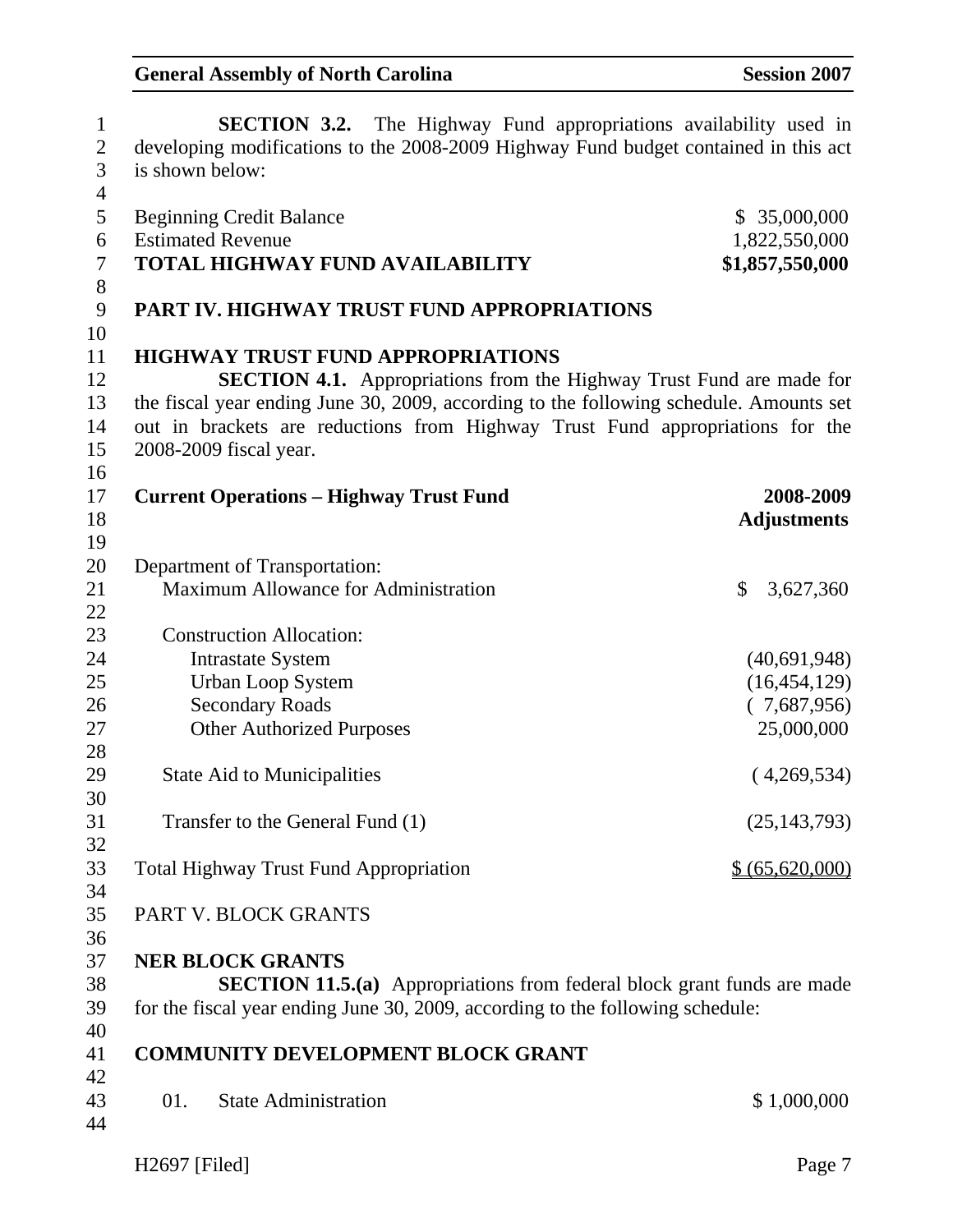|                     |     | <b>General Assembly of North Carolina</b>                                                                                                                                                           | <b>Session 2007</b> |
|---------------------|-----|-----------------------------------------------------------------------------------------------------------------------------------------------------------------------------------------------------|---------------------|
| $\mathbf{1}$        | 02. | <b>Urgent Needs and Contingency</b>                                                                                                                                                                 | 1,000,000           |
| $\overline{2}$<br>3 | 03. | <b>Scattered Site Housing</b>                                                                                                                                                                       | 13,200,000          |
| $\overline{4}$<br>5 | 04. | Economic Development                                                                                                                                                                                | 8,710,000           |
| 6<br>7              | 05. | <b>Small Business/Entrepreneurship</b>                                                                                                                                                              | 1,000,000           |
| 8<br>9              | 06. | <b>Community Revitalization</b>                                                                                                                                                                     | 13,000,000          |
| 10<br>11            | 07. | <b>State Technical Assistance</b>                                                                                                                                                                   | 450,000             |
| 12<br>13            | 08. | <b>Housing Development</b>                                                                                                                                                                          | 1,500,000           |
| 14<br>15            | 09. | Infrastructure                                                                                                                                                                                      | 5,140,000           |
| 16<br>17            |     | TOTAL COMMUNITY DEVELOPMENT                                                                                                                                                                         |                     |
| 18<br>19            |     | BLOCK GRANT – 2009 Program Year                                                                                                                                                                     | \$45,000,000        |
| ጎስ                  |     | $\mathbb{C} \mathbb{R} \cap \mathbb{C} \cap \mathbb{C}$ is $\mathbb{C} \cap \mathbb{C}$ and $\mathbb{C} \cap \mathbb{C}$ and $\mathbb{C} \cap \mathbb{C}$ is $\mathbb{C} \cap \mathbb{C}$ if formal |                     |

20 **SECTION 11.5.(b)** Decreases in Federal Fund Availability. – If federal 21 funds are reduced below the amounts specified above after the effective date of this act, 22 then every program in each of these federal block grants shall be reduced by the same 23 percentage as the reduction in federal funds.

24 **SECTION 11.5.(c)** Increases in Federal Fund Availability for Community 25 Development Block Grant. – Any block grant funds appropriated by the Congress of the 26 United States in addition to the funds specified in this section shall be expended as 27 follows: each program category under the Community Development Block Grant shall 28 be increased by the same percentage as the increase in federal funds.

29 **SECTION 11.5.(d)** Limitations on Community Development Block Grant 30 Funds. – Of the funds appropriated in this section for the Community Development 31 Block Grant, the following shall be allocated in each category for each program year: up 32 to one million dollars (\$1,000,000) may be used for State Administration; not less than 33 one million dollars (\$1,000,000) may be used for Urgent Needs and Contingency; up to 34 thirteen million two hundred thousand dollars (\$13,200,000) may be used for Scattered 35 Site Housing; eight million seven hundred ten thousand dollars (\$8,710,000) may be 36 used for Economic Development; up to one million dollars (\$1,000,000) may be used 37 for Small Business/Entrepreneurship; not less than thirteen million dollars 38 (\$13,000,000) shall be used for Community Revitalization; up to four hundred fifty 39 thousand dollars (\$450,000) may be used for State Technical Assistance; up to one 40 million five hundred dollars (\$1,500,000) may be used for Housing Development; up to 41 five million one hundred forty thousand dollars (\$5,140,000) may be used for 42 Infrastructure. If federal block grant funds are reduced or increased by the Congress of 43 the United States after the effective date of this act, then these reductions or increases 44 shall be allocated in accordance with subsection (b) or (c) of this section, as applicable.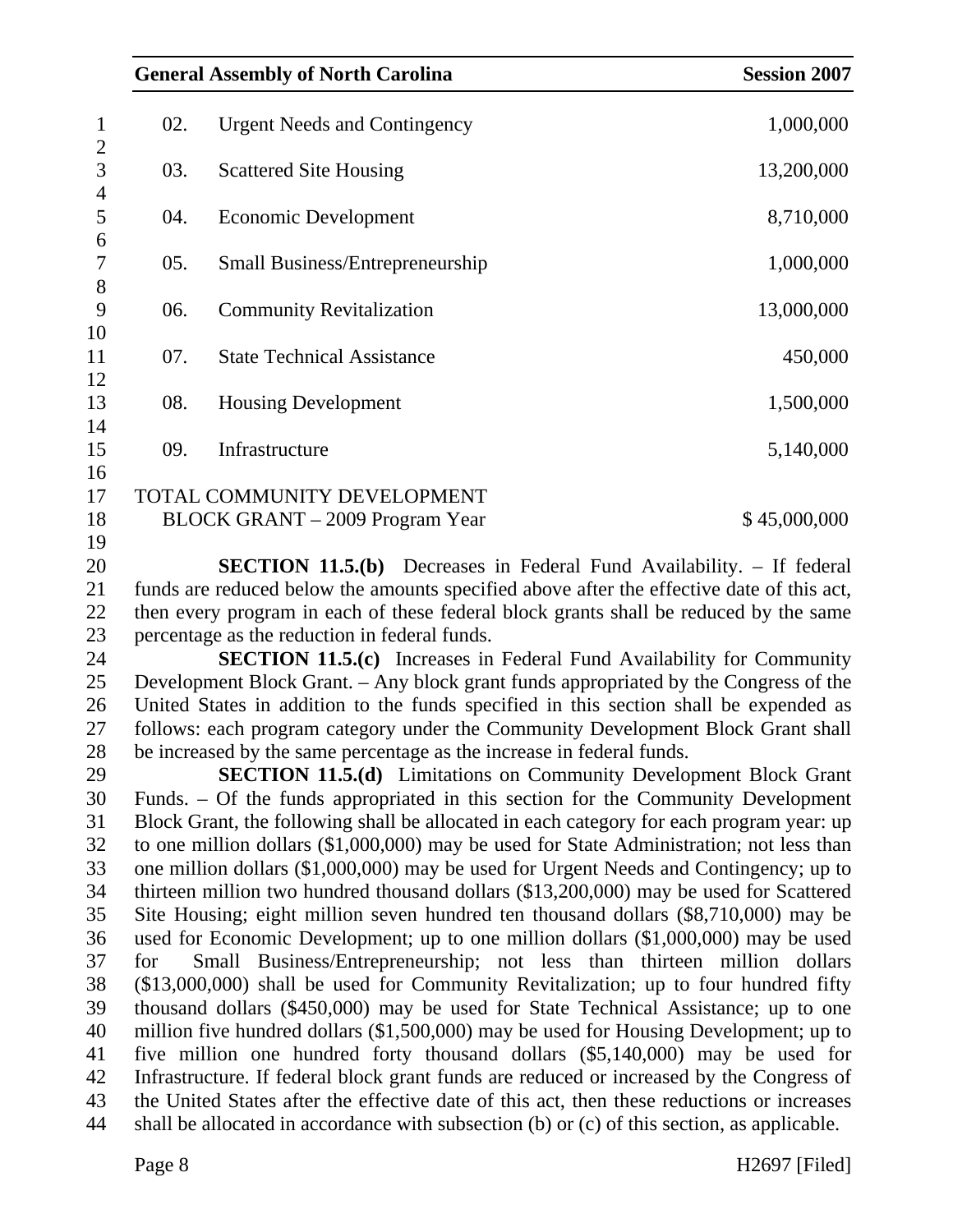| $\mathbf 1$    | <b>SECTION 11.5.(e)</b> Increase Capacity for Nonprofit Organizations. –                                                                              |
|----------------|-------------------------------------------------------------------------------------------------------------------------------------------------------|
| $\mathbf{2}$   | Assistance to nonprofit organizations to increase their capacity to carry out                                                                         |
| 3              | CDBG-eligible activities in partnership with units of local government is an eligible                                                                 |
| $\overline{4}$ | activity under any program category in accordance with federal regulations. Capacity                                                                  |
| 5              | building grants may be made from funds available within program categories, program                                                                   |
| 6              | income, or unobligated funds.                                                                                                                         |
| $\tau$         | <b>SECTION XX.(f)</b> Department of Commerce will operate a small                                                                                     |
| 8              | business/entrepreneurship program in coordination with micro-lending programs and                                                                     |
| 9              | other small business assistance groups in the state. The Department of Commerce shall                                                                 |
| 10             | award up to one million dollars (\$1,000,000) in grants to local governments to provide                                                               |
| 11             | assistance to low-to-moderate income individuals for small business and                                                                               |
| 12             | entrepreneurship development as a means of achieving economic independence during                                                                     |
| 13             | these times of structural change in North Carolina's economy.                                                                                         |
| 14             | <b>SECTION 11.5.</b> $(g)(f)$ The Department of Commerce shall consult with the                                                                       |
| 15             | Joint Legislative Commission on Governmental Operations prior to reallocating                                                                         |
| 16             | Community Development Block Grant Funds. Notwithstanding the provisions of this                                                                       |
| 17             | subsection, whenever the Director of the Budget finds that:                                                                                           |
| 18             | A reallocation is required because of an emergency that poses an<br>(1)                                                                               |
| 19             | imminent threat to public health or public safety, the Director of the                                                                                |
| 20             | Budget may authorize the reallocation without consulting the                                                                                          |
| 21             | Commission. The Department of Commerce shall report to the                                                                                            |
| 22             | Commission on the reallocation no later than 30 days after it was                                                                                     |
| 23             | authorized and shall identify in the report the emergency, the type of                                                                                |
| 24             | action taken, and how it was related to the emergency.                                                                                                |
| 25             | The State will lose federal block grant funds or receive less federal<br>(2)                                                                          |
| 26<br>27       | block grant funds in the next fiscal year unless a reallocation is made,                                                                              |
| 28             | the Department of Commerce shall provide a written report to the                                                                                      |
| 29             | Commission on the proposed reallocation and shall identify the reason<br>that failure to take action will result in the loss of federal funds. If the |
| 30             | Commission does not hear the issue within 30 days of receipt of the                                                                                   |
| 31             | report, the Department may take the action without consulting the                                                                                     |
| 32             | Commission.                                                                                                                                           |
| 33             |                                                                                                                                                       |
| 34             | <b>PART VI. GENERAL PROVISIONS</b>                                                                                                                    |
| 35             |                                                                                                                                                       |
| 36             | <b>CHANGES TO STATE BUDGET ACT</b>                                                                                                                    |
| 37             | <b>SECTION 6.1.(a)</b> Article 6 of Chapter 143C of the General Statutes reads as                                                                     |
| 38             | rewritten:                                                                                                                                            |
| 39             | "§ 143C-6-4. Budget adjustments authorized.                                                                                                           |
| 40             | Findings. – The General Assembly recognizes that even the most thorough<br>(a)                                                                        |
| 41             | budget deliberations may be affected by unforeseeable events. Under limited                                                                           |
| $\Delta$       | irounctoness set forth in this soction, the Director may ediver the engaged budget by                                                                 |

42 circumstances set forth in this section, the Director may adjust the enacted budget by 43 making transfers among lines of expenditure, purposes, or programs or by increasing 44 expenditures funded by departmental receipts. Under no circumstances, however, shall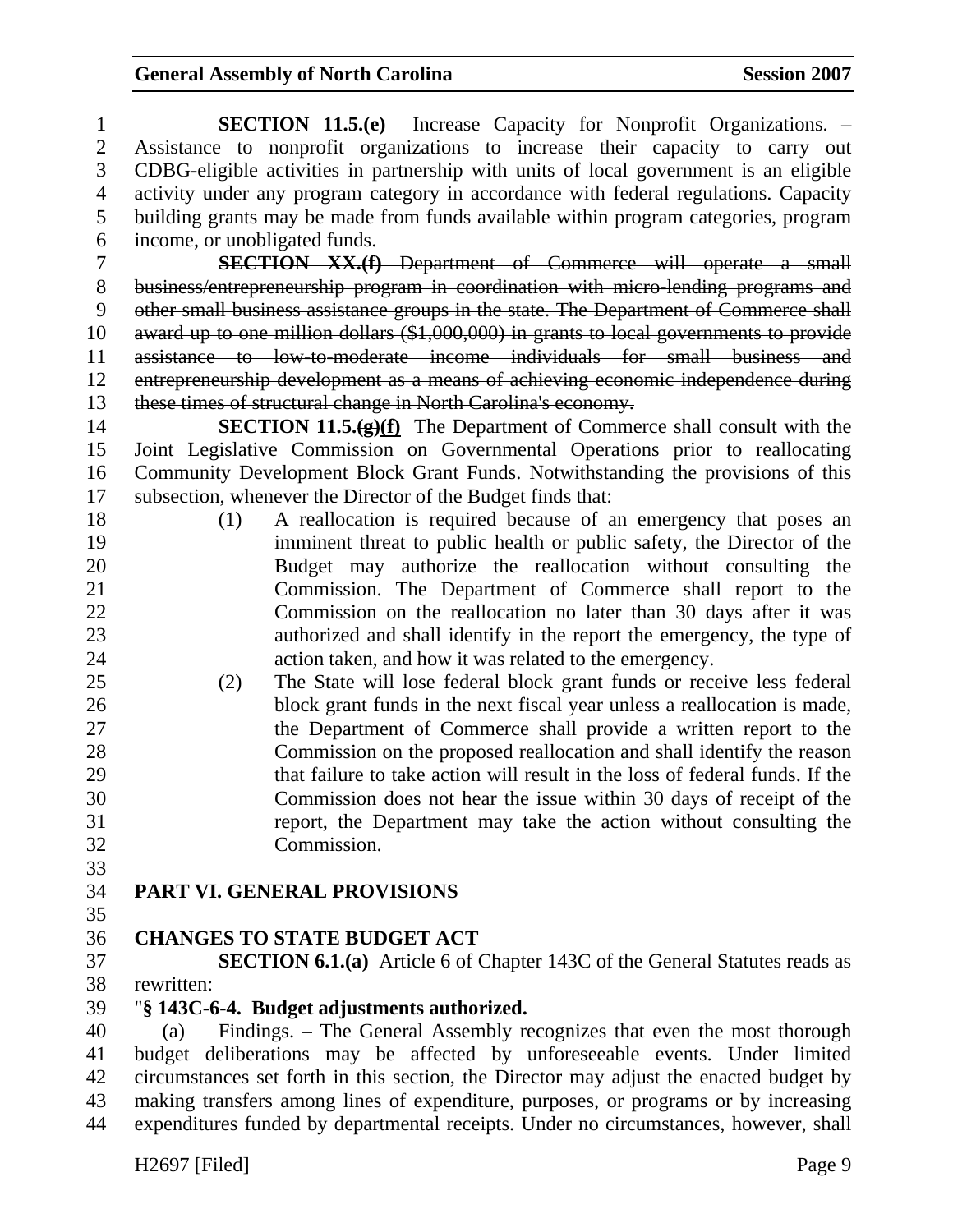| $\mathbf{1}$   | total General Fund expenditures for a State department exceed the amount appropriated    |
|----------------|------------------------------------------------------------------------------------------|
| $\mathbf{2}$   | to that department from the General Fund for the fiscal year.                            |
| 3              | Adjustments to the Certified Budget. - Notwithstanding the provisions of<br>(b)          |
| $\overline{4}$ | G.S. 143C-6-1, a State agency may, with approval of the Director of the Budget, spend    |
| 5              | more than was authorized in the certified budget for all of the following:               |
| 6              | An object or line item within a purpose or program so long as the total<br>(1)           |
| 7              | amount expended for the purpose or program is no more than was                           |
| $8\,$          | authorized in the certified budget for the purpose or program.                           |
| 9              | A purpose or program if the overexpenditure of the purpose or<br>(2)                     |
| 10             | program is:                                                                              |
| 11             | Required by a court or Industrial Commission order;<br>a.                                |
| 12             | Authorized under G.S. 166A-5(1)a.9. of the Emergency<br>$\mathbf{b}$ .                   |
| 13             | Management Act; or                                                                       |
| 14             | Required to call out the national guard.<br>$C_{\bullet}$                                |
| 15             | A purpose or program not subject to the provisions of subdivision<br>(3)                 |
| 16             | $(b)(2)$ of this subsection, but only in accord with the following                       |
| 17             | restrictions: (i) the overexpenditure is required to continue the purpose                |
| 18             | or programs due to complications or changes in circumstances that                        |
| 19             | could not have been foreseen when the budget for the fiscal period was                   |
| 20             | enacted, (ii) the scope of the purpose or program is not increased, (iii)                |
| 21             | the overexpenditure is authorized on a nonrecurring basis, except when                   |
| 22             | required to establish a permanent position or to address salary reserve                  |
| 23             | purposes, and (iv) under no circumstances shall the total requirements                   |
| 24             | for a State department exceed the department's certified budget for the                  |
| 25             | fiscal year by more than three percent (3%) seven and one-half percent                   |
| 26             | (7.5%) for a department with a certified budget totaling twenty million                  |
| 27             | dollars $(\$20,000,000)$ or less, or three percent $(3%)$ or one million five            |
| 28             | hundred thousand dollars (\$1,500,000) (whichever is greater) without                    |
| 29             | prior consultation with the Joint Legislative Commission on                              |
| 30             | Governmental Operations.                                                                 |
| 31             | Overexpenditures Reported. - The Director shall report quarterly, beginning<br>(c)       |
| 32             | October 31, to the Joint Legislative Commission on Governmental Operations on            |
| 33             | overexpenditures approved by the Director under subdivisions (2) and (3) of subsection   |
| 34             | (b) of this section.                                                                     |
| 35             | Overexpenditures in Senate Budget. – The President Pro Tempore of the<br>(d)             |
| 36             | Senate may approve expenditures for more than was authorized in the enacted budget       |
| 37             | for objects or line items in the budget of the Senate.                                   |
| 38             | Overexpenditures in House of Representatives Budget. – The Speaker of the<br>(e)         |
| 39             | House of Representatives may approve expenditures for more than was authorized in        |
| 40             | the enacted budget objects or line items in the budget of the House of Representatives.  |
| 41             | Transfers Between Line Items or Programs in General Assembly Budget<br>(f)               |
| 42             | Other Than Senate and House of Representatives. - Expenditures exceeding amounts         |
| 43             | authorized for programs, objects, or line items in the budget of the General Assembly    |
| 44             | other than those of the Senate and House of Representatives shall be approved jointly by |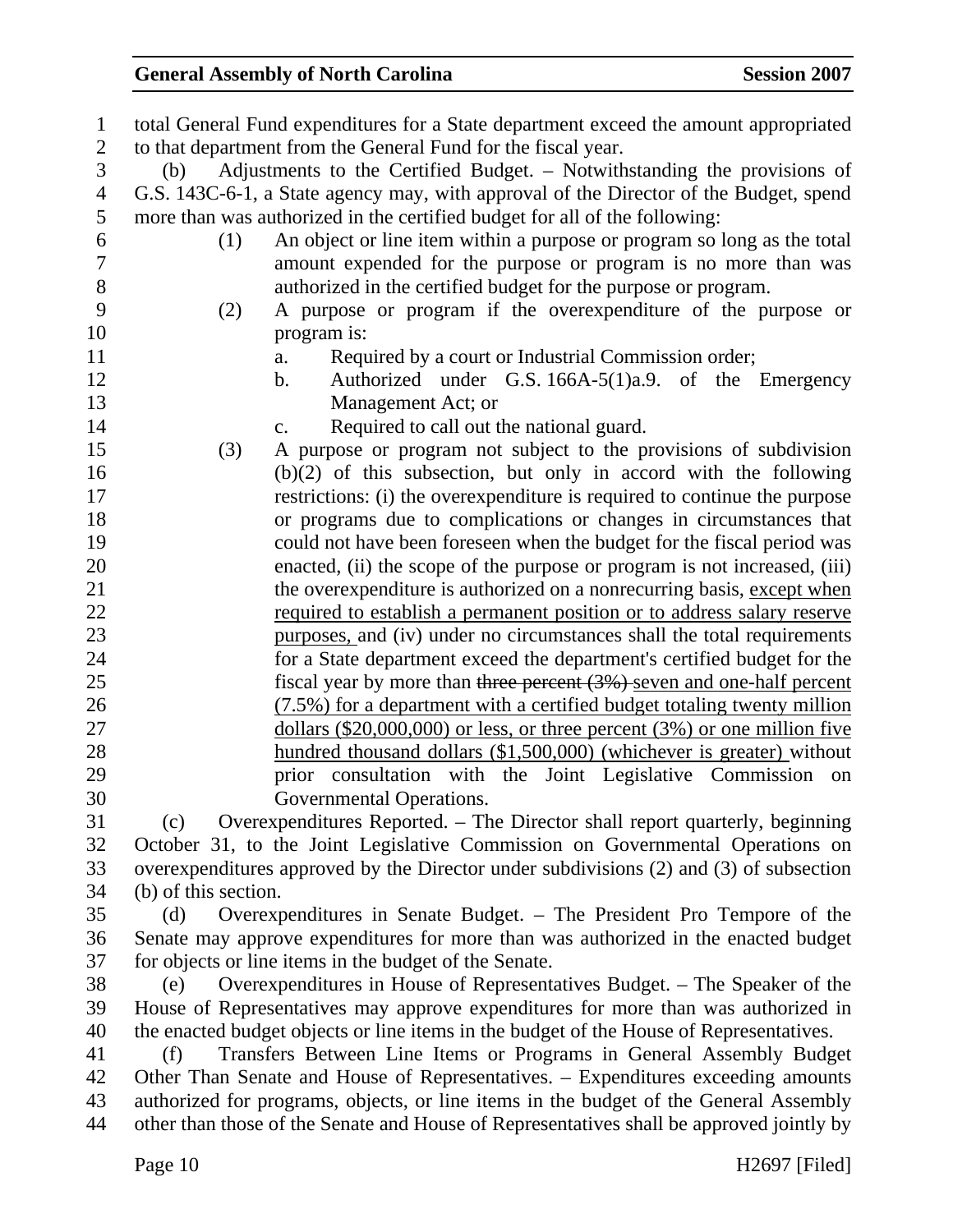1 the President Pro Tempore of the Senate and the Speaker of the House of 2 Representatives. 3 (g) Transfers in The University of North Carolina Budget. – Transfers or changes 4 within the budget of The University of North Carolina may be made as provided in 5 Article 1 of Chapter 116 of the General Statutes. 6 (h) Transfers Within the Office of the Governor. – Transfers or changes as 7 between objects or line items in the budget of the Office of the Governor may be made 8 by the Governor." 9 **SECTION 6.1.(b)** Article 6 of Chapter 143C of the General Statutes reads as 10 rewritten: 11 "**§ 143C-4-3. Repairs and Renovations Reserve Account.**  12 (a) Creation and Source of Funds. – The Repairs and Renovations Reserve 13 Account is established as a reserve in the General Fund. The State Controller shall 14 reserve to the Repairs and Renovations Reserve Account one-fourth of any unreserved 15 fund balance, as determined on a cash basis, remaining in the General Fund at the end of 16 each fiscal year. 17 (b) Use of Funds. – The funds in the Repairs and Renovations Reserve Account 18 shall be used only for the repair and renovation of State facilities and related 19 infrastructure that are supported from the General Fund. The Board of Governors or the 20 Office of State Budget and Management may allocate funds for the repair and 21 renovation of facilities not supported from the General Fund if it is determined that 22 sufficient funds are not available from other sources and that conditions warrant General 23 Fund assistance. Any such finding shall be included in the submissions to the Joint 24 Legislative Commission on Governmental Operations on the proposed allocations of 25 funds. Funds from the Repairs and Renovations Reserve Account shall be used only for 26 the following types of projects: 27 (1) Roof repairs and replacements; 28 (2) Structural repairs; 29 (3) Repairs and renovations to meet federal and State standards; 30 (4) Repairs to electrical, plumbing, and heating, ventilating, and 31 air-conditioning systems; 32 (5) Improvements to meet the requirements of the Americans with 33 Disabilities Act, 42 U.S.C. § 12101, et seq., as amended; 34 (6) Improvements to meet fire safety needs; 35 (7) Improvements to existing facilities for energy efficiency; 36 (8) Improvements to remove asbestos, lead paint, and other contaminants, 37 including the removal and replacement of underground storage tanks; 38 (9) Improvements and renovations to improve use of existing space; 39 (10) Historical restoration; 40 (11) Improvements to roads, walks, drives, utilities infrastructure; and 41 (12) Drainage and landscape improvements. 42 Funds from the Repairs and Renovations Reserve Account shall not be used for new 43 construction or the expansion of the building area (sq. ft.) of an existing facility unless 44 required in order to comply with federal or State codes or standards.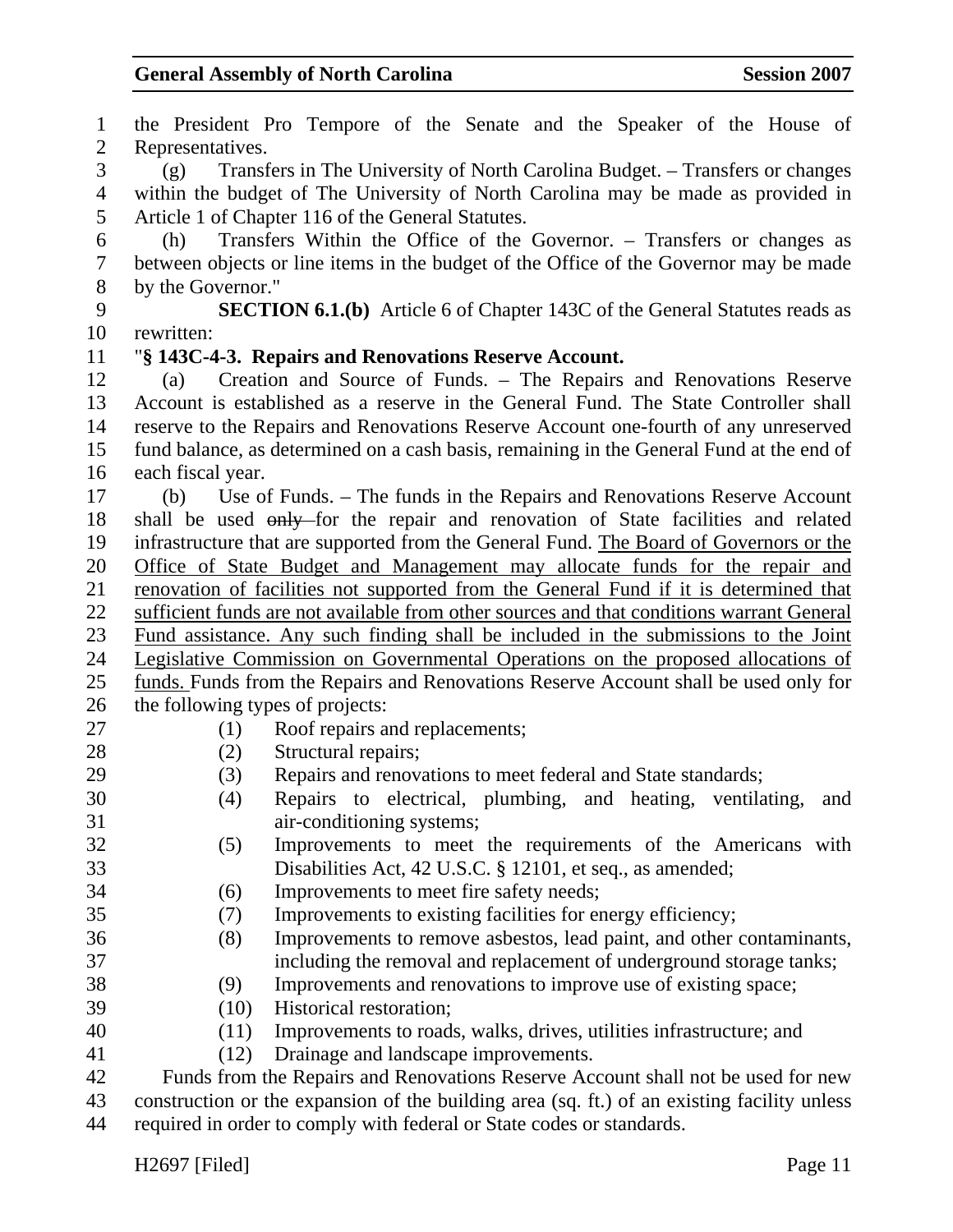| 1                        | Use of Funds. – Funds Available Only Upon Appropriation. – Funds reserved<br>(c)                                                  |
|--------------------------|-----------------------------------------------------------------------------------------------------------------------------------|
| $\mathbf{2}$             | to the Repairs and Renovations Reserve Account shall be available for expenditure only                                            |
| 3                        | upon an act of appropriation by the General Assembly."                                                                            |
| $\overline{\mathcal{A}}$ | <b>SECTION 6.1.(c)</b> Article 6 of Chapter 143C of the General Statutes reads as                                                 |
| 5                        | rewritten:                                                                                                                        |
| 6                        | "§ 143C-8-12. University system capital improvement projects from sources that                                                    |
| $\tau$                   | are not General Fund sources: approval of new project or change in                                                                |
| 8                        | scope of existing project.                                                                                                        |
| 9                        | Notwithstanding any other provision of this Chapter, the Director of the Budget                                                   |
| 10                       | may, upon request of the Board of Governors of The University of North Carolina and                                               |
| 11                       | after consultation with the Joint Legislative Commission on Governmental Operations,                                              |
| 12                       | approve: (i) expenditures to plan a capital improvement project of The University of                                              |
| 13                       | North Carolina the planning for which is to be funded entirely with non-General Fund                                              |
| 14                       | money, (ii) (i) expenditures for a capital improvement project of The University of                                               |
| 15                       | North Carolina that is to be funded entirely with non-General Fund money, or (iii)-(ii) a                                         |
| 16                       | change in the scope of any previously approved capital improvement project of The                                                 |
| 17                       | University of North Carolina provided that both the project and change in scope are                                               |
| 18                       | funded entirely with non-General Fund money."                                                                                     |
| 19                       | <b>SECTION 6.1.(d)</b> Article 6 of Chapter 143C of the General Statutes reads as                                                 |
| 20                       | rewritten:                                                                                                                        |
| 21                       | "\\$ 143C-8-13. State agency capital improvement projects from sources that are                                                   |
| 22                       | not General Fund sources: approval of new project or change in scope of                                                           |
| 23                       | existing project.                                                                                                                 |
|                          |                                                                                                                                   |
| 24                       | Notwithstanding any other provision of this Chapter, the Director of the Budget                                                   |
| 25                       | may, upon request of a state agency and after consultation with the Joint Legislative                                             |
| 26                       | Commission on Governmental Operations, approve: (i) expenditures for a capital                                                    |
| 27                       | improvement project that is to be funded entirely with non-General Fund money, or (ii)                                            |
| 28                       | a change in the scope of any previously approved capital improvement project provided                                             |
| 29                       | that both the project and change in scope are funded entirely with non-General Fund                                               |
| 30                       | money."                                                                                                                           |
| 31                       | <b>SECTION 6.1.(e)</b> Article 13 of the General Statutes reads as rewritten:                                                     |
| 32                       | "§ 120-76.1. Prior consultation with the Commission.                                                                              |
| 33                       | Notwithstanding the provisions of G.S. 120-76(8) or any other provision of<br>(a)                                                 |
| 34                       | law requiring prior consultation by the Governor with the Commission, whenever an                                                 |
| 35                       | expenditure is required because of an emergency that poses an imminent threat to public                                           |
| 36                       | health or public safety, and is either the result of a natural event, such as a hurricane or a                                    |
| 37                       | flood, or an accident, such as an explosion or a wreck, the Governor may take action                                              |
| 38                       | without consulting the Commission if the action is determined by the Governor to be                                               |
| 39                       | related to the emergency. The Governor shall report to the Commission on any                                                      |
| 40                       | expenditures made under this subsection no later than 30 days after making the                                                    |
| 41<br>42                 | expenditure and shall identify in the report the emergency, the type of action taken, and<br>how it was related to the emergency. |

43 (b) Any agency, board, commission, or other entity required under 44 G.S. 120-76(8) or any other provision of law to consult with the Commission prior to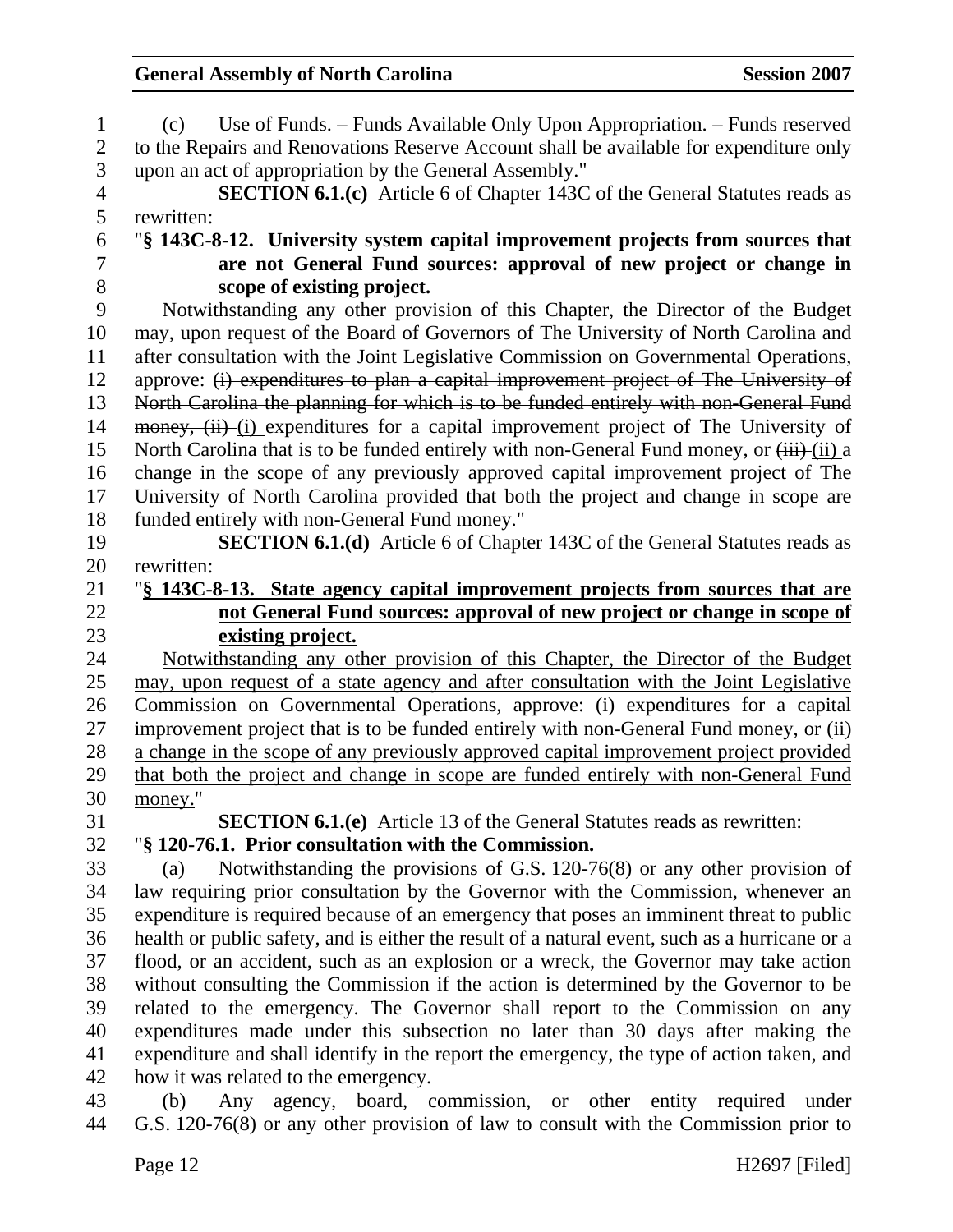1 taking an action shall submit a detailed report of the action under consideration to the 2 Chairs of the Commission, the Commission Assistant, and the Fiscal Research Division 3 of the General Assembly. If the Commission does not hold a meeting to hear the 4 consultation within 90 days of receiving the submission of the detailed report, the 5 consultation requirement is satisfied. With regard to capital improvement projects of 6 The University of North Carolina, if the Commission does not hold a meeting to hear 7 the consultation within 30 days of receiving the submission of the detailed report, the 8 consultation requirement of G.S. 120-76(8)e. is satisfied.

9 (c) Consultations regarding the establishment of new fees and charges and the 10 increase of existing fees and charges are governed by G.S. 12-3.1, and this section does 11 not apply to those consultations."

12 **SECTION 6.1.(f)** Article 6 of Chapter 143C of the General Statutes reads as 13 rewritten:

#### 14 "**§ 143C-8-7.1. Land acquisitions.**

15 At the request of a State agency, the Director of the Budget may authorize land 16 acquisitions if the transaction is entirely funded from non-General Fund sources."

17

#### 18 **FEDERAL AND OTHER RECEIPTS**

19 **SECTION 6.2.(a)** The Governor's recommended budget for FY 2008-2009 20 includes all expected expenditures and anticipated receipts that were known at the time 21 the budget was prepared. Applications for grants whose funding status was unknown 22 during budget preparation are not included in the budget. A list of grants that was 23 applied for but is not included in the Governor's recommended budget for FY 24 2008-2009 due to the timing of the award or whose outcome is still pending follows in 25 subsection (c) of this section.

26 **SECTION 6.2.(b)** Notwithstanding G.S. 143C-6-4, a State agency may, with 27 approval of the Director of the Budget, spend funds received from the grant applications 28 listed in subsection (c) of this section. The dollar amounts listed represent the total 29 amount of funds applied for and anticipated over the course of the grant period. If 30 awarded, the Office of State Budget and Management shall work with the recipient 31 State agencies to budget the grant award according to the annual program needs and 32 within the parameters of the granting entity. Depending on the nature of the award, 33 additional State personnel may be employed on a permanent or time-limited basis.

34 **SECTION 6.3.(c)** Funds received from the grants listed below are hereby 35 appropriated and shall be incorporated into the certified budget of the recipient State 36 agency.

H<sub>2697</sub> [Filed] Page 13 37 38 **Recipient State Agency Grant Amount**  39 Department of Environment and Natural Resources 40 Clear Skies \$ 300,000 41 Keep Our Waters Clean 200,000 42 43 Department of Health and Human Services 44 Money Follows the Person 1,000,000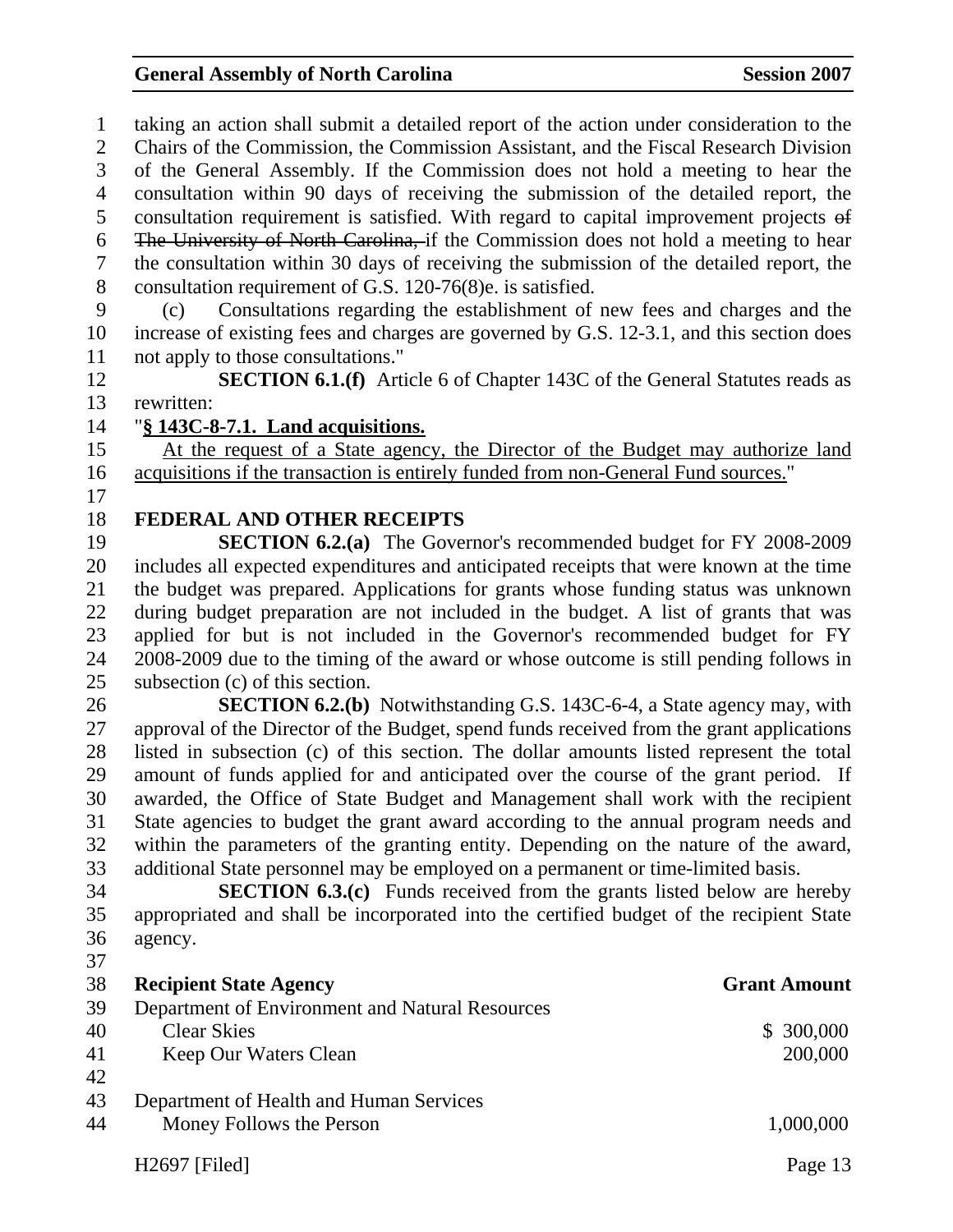| $\mathbf{1}$     |                                                           |             |
|------------------|-----------------------------------------------------------|-------------|
| $\overline{c}$   | Department of Correction                                  |             |
| 3                | <b>Prisoner Reentry Post-Release Services</b>             | 130,434     |
| 4                |                                                           |             |
| 5                | Department of Transportation                              |             |
| 6                | 2008 REAL ID Demonstration Program                        | 1,799,000   |
| $\boldsymbol{7}$ |                                                           |             |
| $8\,$            | Administrative Office of the Courts                       |             |
| 9                | Sharks vs. Jets                                           | 104,847     |
| 10               | <b>Traffic Court Legal Assistant</b>                      | 42,653      |
| 11               | <b>Bilingual Legal Assistant</b>                          | 51,543      |
| 12               | Clerk of Superior Court Leadership Training               | 99,989      |
| 13               | <b>Adult Drug Treatment Court</b>                         | 70,756      |
| 14               | <b>SAVAN</b>                                              | 310,697     |
| 15               | <b>DWI</b> Court – Watauga                                | 75,737      |
| 16               | Safe Havens Supervised Visitation Center                  | 143,665     |
| 17               | Rockingham County Sexual Assault Victim Advocate          | 30,001      |
| 18               | <b>Pitt County Drug Prosecutor</b>                        | 68,300      |
| 19               | Getting the Whole Picture                                 | 29,375      |
| 20               | Guardian Ad Litem Volunteer Training Conference           | 116,237     |
| 21               | <b>Federal Drug Liaison Prosecutor</b>                    | 65,514      |
| 22               | <b>Family Violence Justice Project</b>                    | 106,358     |
| 23               | <b>DWI</b> Prosecutor - Wake                              | 57,305      |
| 24               | <b>DWI Legal Assistant – Buncombe</b>                     | 48,970      |
| 25               |                                                           |             |
| 26               | <b>Public Schools</b>                                     |             |
| 27               | The Power of K: Quality Kindergarten for the 21st Century | 133,190     |
| 28               | AP Test Fee Program                                       | 14,365      |
| 29               | <b>Chinese Foreign Language Assistance</b>                | 5,209       |
| 30               | Foreign Language Assistance                               | 52,516      |
| 31               | <b>English Language Acquisition</b>                       | 2,475,639   |
| 32               | <b>JAVITS Gifted and Talented</b>                         | 95          |
| 33               | Math and Science Partnerships Grant                       | 404,666     |
| 34               | <b>IDEA VI B Handicapped</b>                              | 15,230,466  |
| 35               | <b>Education for Homeless Children and Youth</b>          | 241,163     |
| 36               | <b>School Improvement Grant</b>                           | 12,921,759  |
| 37               | Safe and Drug-Free Schools and Communities                | 362,797     |
| 38               | 21st Century Community Learning Centers-After School      | 2,593,251   |
| 39               | <b>Improve Teacher Quality State Grant</b>                | 1,803,529   |
| 40               | <b>Healthy Schools/HIV</b>                                | 792,035     |
| 41               | <b>Troops to Teachers</b>                                 | 191,103     |
| 42               | <b>Child Nutrition Grant</b>                              | 3,166,077   |
| 43               | <b>Child Nutrition Food Services</b>                      | 347,000,000 |
| 44               | <b>Fresh Fruits and Vegetable Program</b>                 | 1,137,757   |
|                  |                                                           |             |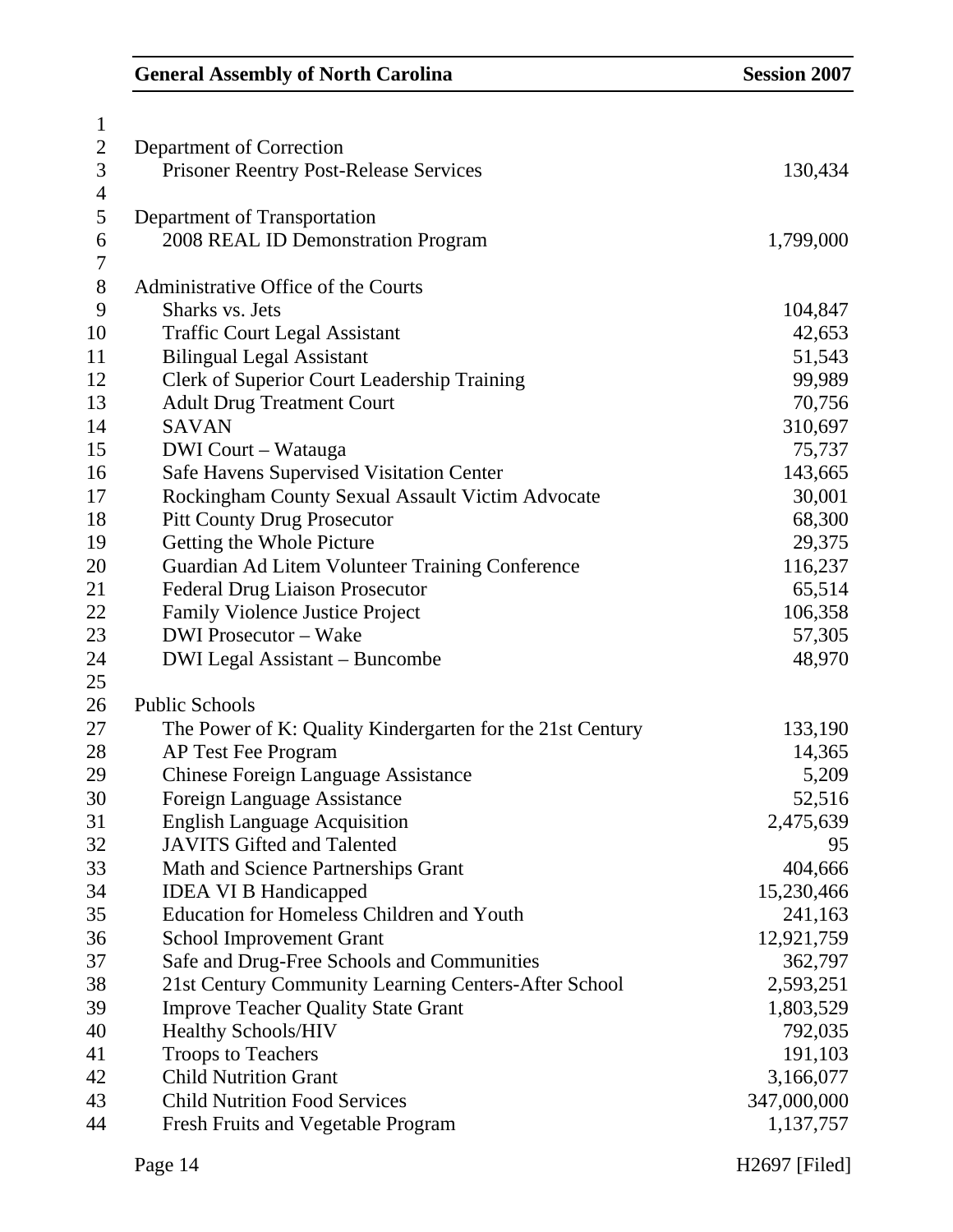| $\mathbf{1}$   | <b>Ed Tech State Grant</b>                                | 6,759,383    |
|----------------|-----------------------------------------------------------|--------------|
| $\overline{2}$ | <b>NC CEDARS</b>                                          | 1,816,055    |
| 3              | <b>Rural and Low-Income Schools</b>                       | 80,706       |
| $\overline{4}$ | <b>State Assessment and Related Activities</b>            | 302,700      |
| 5              | <b>Even Start Educational Agencies</b>                    | 1,596,400    |
| 6              | Title I to LEAs                                           | 33, 181, 783 |
| $\overline{7}$ | Migrant Education Basic State Grant                       | 18,858       |
| 8              | <b>AT&amp;T</b> Foundation                                | 50,000       |
| 9              |                                                           |              |
| 10             | <b>Community Colleges System Office</b>                   |              |
| 11             | Golden LEAF Scholars Program - 2-Year Colleges            | 500,000      |
| 12             | <b>Career Start Grant</b>                                 | 21,950       |
| 13             |                                                           |              |
| 14             | <b>Environment and Natural Resources</b>                  |              |
| 15             | <b>Boating Infrastructure Grant</b>                       | 200,000      |
| 16             | <b>Multistate Geospatial Content Transfer</b>             | 280,000      |
| 17             | Wetland Permit Tracking System Expansion Grant            | 150,427      |
| 18             | Model for Implementing the Standard for the National Grid | 25,000       |
| 19             | NC National Estuarine Masonboro Island Acquisition        | 104,150      |
| 20             | North Carolina Conservation and Transportation Planning   | 100,000      |
| 21             | Measurement and Assessment of Marsh Ecosystems            | 20,000       |
| 22             |                                                           |              |
| 23             | Agriculture                                               |              |
| 24             | <b>EUREPGAP Certification Project</b>                     | 60,000       |
| 25             | NC Commodity Asian Export Promotion                       | 21,000       |
| 26             |                                                           |              |
| 27             | Commerce                                                  |              |
| 28             | Workforce Innovation in Regional Economic Development     | 2,447,500    |
| 29             | <b>WIA Youth Formula Grants</b>                           | 19,061,803   |
| 30             | <b>BRAC Military Spouse L.A</b>                           | 5,000,000    |
| 31             |                                                           |              |
| 32             | Labor                                                     |              |
| 33             | Assets for Independence                                   | 287,500      |
| 34             |                                                           |              |
| 35             | Insurance                                                 |              |
| 36             | <b>State Health Insurance Assistance Program</b>          | 1,044,791    |
| 37             | Senior Medicare Patrol Program                            | 180,000      |
| 38             | State Health Insurance Assistance Program                 | 180,045      |
| 39             | Smoke Alarm and Residential Sprinkler Initiative          | 134,500      |
| 40             | Governor's Highway Safety Program                         | 717,000      |
| 41             | <b>Volunteer Fire Department Fund</b>                     | 5,100,000    |
| 42             | <b>Volunteer Rescue/EMS Fund</b>                          | 1,019,000    |
| 43             | NC Association of Insurance Agents, Inc., Surplus Funds   | 25,000       |
| 44             | NC Association of Insurance Agents, Inc., Surplus Funds   | 21,000       |
|                | H2697 [Filed]                                             | Page 15      |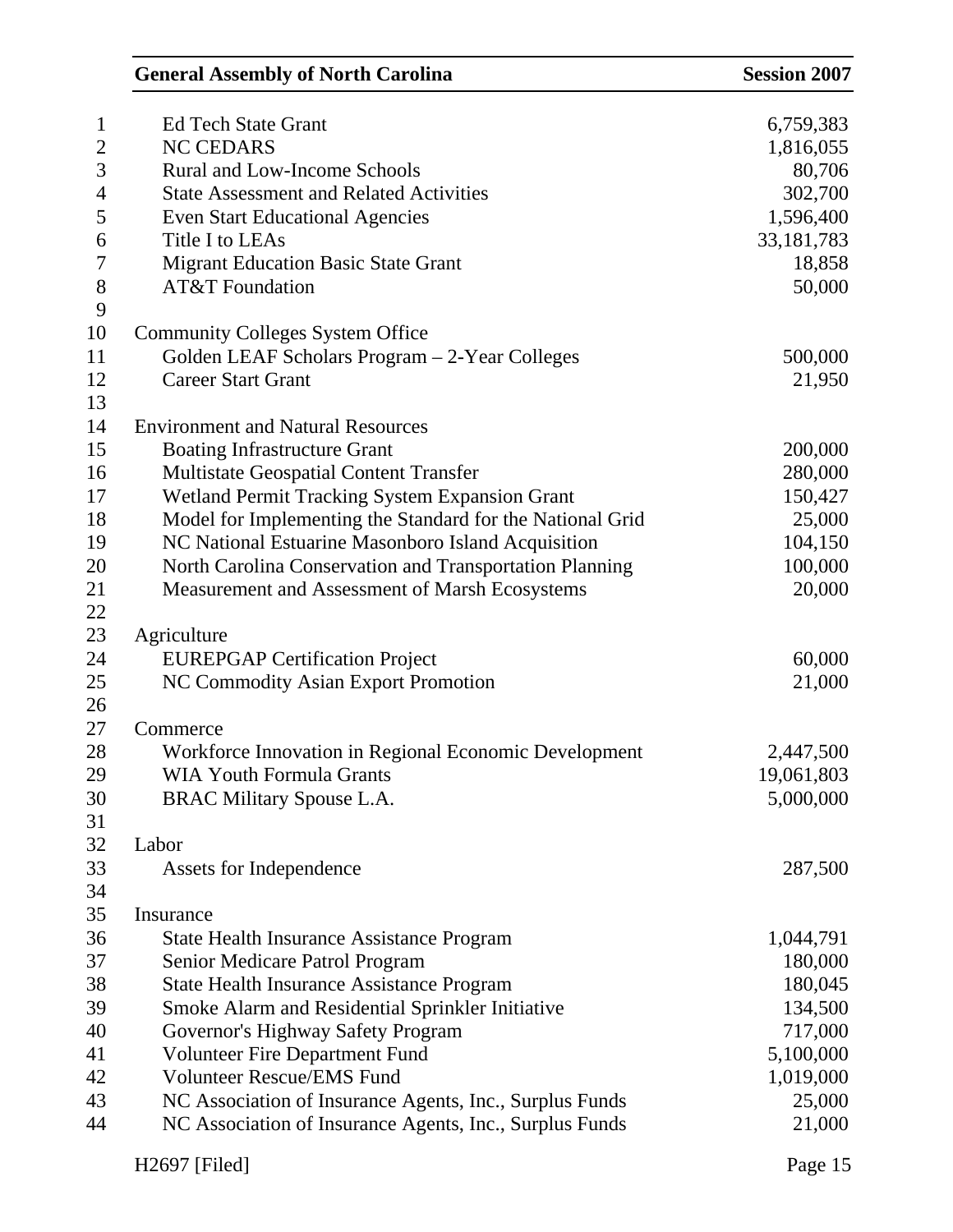| <b>General Assembly of North Carolina</b>                            | <b>Session 2007</b> |
|----------------------------------------------------------------------|---------------------|
| NC Independent Insurance Agents                                      | 112,019             |
| <b>Fire Prevention Week Materials</b>                                | 40,000              |
| Fire and Rescue – Emergency Response                                 | 15,500              |
| Hazardous Materials Emergency Preparedness                           | 85,000              |
| <b>Rescue Squad Workers' Relief Grant</b>                            | 6,300,000           |
| <b>Board of Elections</b>                                            |                     |
| Elections Assistance for Individuals with Disabilities               | 318,521             |
| Administration                                                       |                     |
| <b>State Energy Program Plan</b>                                     | 750,000             |
| Priority State Wind Energy Outreach Strategy                         | 75,000              |
| Native American Employment and Training                              | 274,675             |
| <b>Department of Health and Human Services</b>                       |                     |
|                                                                      |                     |
| Office of Secretary                                                  |                     |
| <b>Real Choice Systems Grants</b>                                    | 172,944             |
| Division of Aging and Adult Services                                 |                     |
| <b>Seniors Farmers Market Nutrition Program</b>                      | 43,495              |
| <b>Advanced Performance Outcome Measures Project</b>                 | 100,000             |
| Empowering Older Adults to Take More Control of Their                |                     |
| Health "Chronic Disease Mgmt Grant"                                  | 213,615             |
| Division of Child Development                                        |                     |
| Child Care State Research Capacity Cooperative Agreements            | 246,274             |
| Division of Public Health                                            |                     |
| <b>State/Tribal Suicide Prevention Grants</b>                        | 500,000             |
| Innovative Approaches to a Healthy Weight & Mental                   |                     |
| <b>Wellness in Women</b>                                             | 143,750             |
| WIC State Agency Model (SAM) Project                                 | 14,400,000          |
| <b>Opportunity Grants for Healthy Aging</b>                          | 25,000              |
| <b>Early Diagnosis Grant</b>                                         | 1,000,000           |
|                                                                      |                     |
| <b>Division of Social Services</b>                                   |                     |
| Targeted Assistance Formula Grant                                    | 712,724             |
| Refugee School Impact                                                | 218,750             |
| <b>Recently Arrived Refugees</b>                                     | 493,561             |
| Child Support - Court Partnership for Parental Education             | 65,968              |
| Child Support – Community Outreach                                   | 79,824              |
| Division of Mental Health, Developmental Disabilities, and Substance |                     |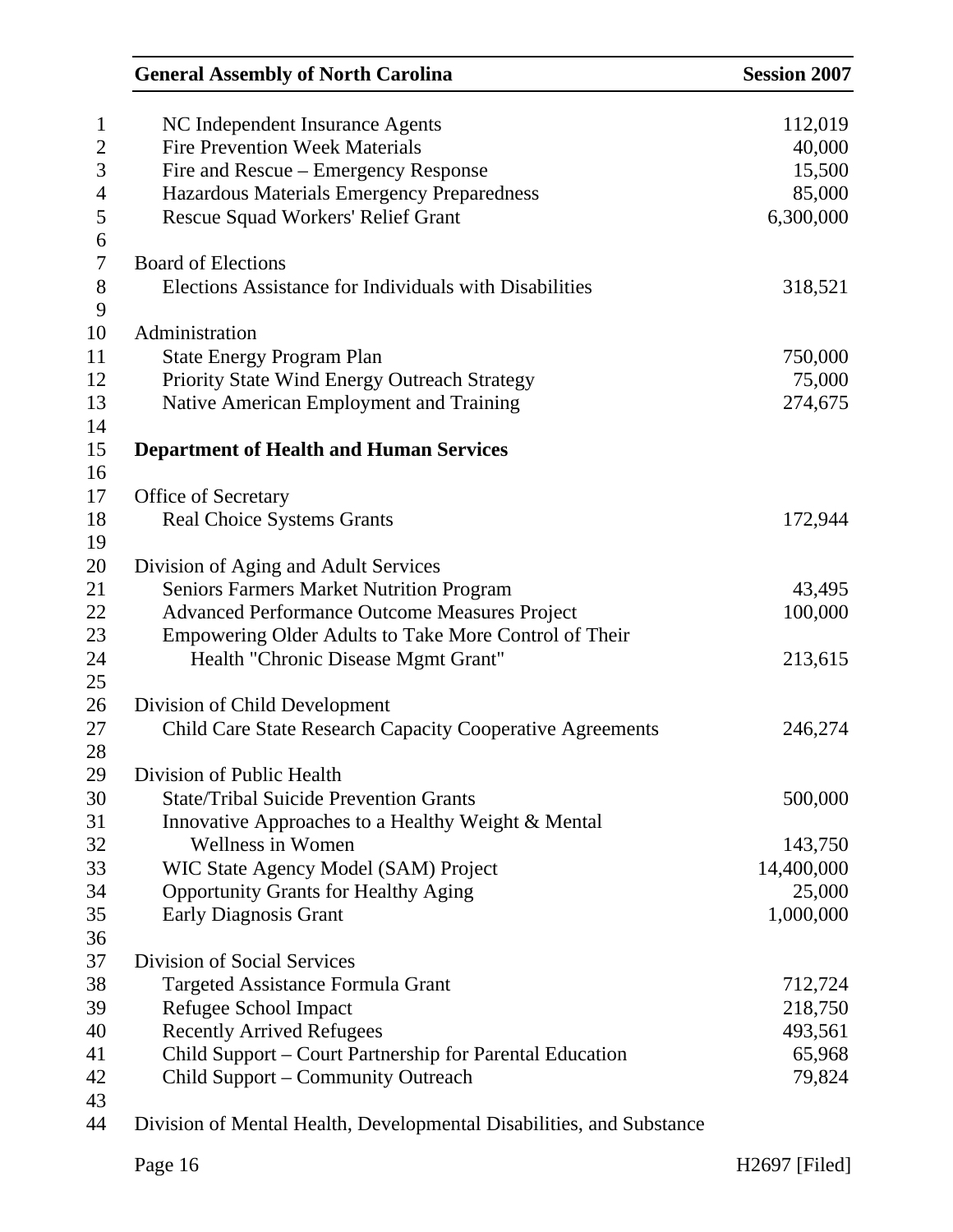| $\mathbf{1}$             | <b>Abuse Services</b> |                                                                                    |           |
|--------------------------|-----------------------|------------------------------------------------------------------------------------|-----------|
| $\overline{2}$           |                       | Screening, Brief Intervention, Referral, and Treatment                             | 2,520,000 |
| 3                        |                       | Jail Diversion and Trauma Recovery Program                                         |           |
| $\overline{\mathcal{A}}$ |                       | Priority to Veterans                                                               | 412,498   |
| 5                        |                       |                                                                                    |           |
| 6                        |                       | Division of Health Services Regulation                                             |           |
| $\tau$                   |                       | <b>EMS Performance Improvement Toolkits</b>                                        | 1,600,000 |
| $8\,$                    |                       |                                                                                    |           |
| 9                        |                       | <b>APPROPRIATION OF CASH BALANCES AND RECEIPTS</b>                                 |           |
| 10                       |                       | <b>SECTION 6.3.</b> Section 6.1 of S.L. 2007-323 reads as rewritten:               |           |
| 11                       |                       | "SECTION 6.1.(a) Expenditures of cash balances, federal funds, departmental        |           |
| 12                       |                       | receipts, grants, and gifts from the various General Fund, Special Revenue Fund,   |           |
| 13                       |                       | Enterprise Fund, Internal Service Fund, and Trust and Agency Fund budget codes are |           |
| 14                       |                       | appropriated and authorized for the 2007-2009 fiscal biennium as follows:          |           |
| 15                       | (1)                   | For all budget codes listed in "North Carolina State Budget,                       |           |
| 16                       |                       | Recommended Operating Budget 2007-2009, Volumes 1 through 6,"                      |           |
| 17                       |                       | cash balances and receipts are appropriated up to the amounts                      |           |
| 18                       |                       | specified in Volumes 1 through 6, as adjusted by the General                       |           |
| 19                       |                       | Assembly, for the 2007-2008 fiscal year and the 2008-2009 fiscal year.             |           |
| 20                       |                       | Adjustments to the second year of the biennial budget are appropriated             |           |
| 21                       |                       | up to the amounts recommended by the Governor in the "North                        |           |
| 22                       |                       | Carolina State Budget, Recommended Adjustments FY 2008-2009"                       |           |
| 23                       |                       | and supplemental budget documents for FY 2008-2009, as adjusted by                 |           |
| 24                       |                       | the General Assembly. Funds may be expended only for the programs,                 |           |
| 25                       |                       | purposes, objects, and line items specified in Volumes 1 through 6,                |           |
| 26                       |                       | therein, or otherwise authorized by the General Assembly.                          |           |
| 27                       | (2)                   | For all budget codes that are not listed in "North Carolina State                  |           |
| 28                       |                       | Budget, Recommended Operating Budget 2007-2009, Volumes 1                          |           |
| 29                       |                       | through 6," cash balances and receipts are appropriated for each year              |           |
| 30                       |                       | of the 2007-2009 fiscal biennium up to the level of actual expenditures            |           |
| 31                       |                       | for the 2006-2007 fiscal year, unless otherwise provided by $\frac{1}{2}$ . Law    |           |
| 32                       |                       | or as specified in the "North Carolina State Budget, Recommended                   |           |
| 33                       |                       | Adjustments 2008-2009" and supplemental budget documents for                       |           |
| 34                       |                       | 2008-2009 submitted by the Governor, as adjusted by the General                    |           |
| 35                       |                       | Assembly. Funds may be expended only for the programs, purposes,                   |           |
| 36                       |                       | objects, and line items authorized for the 2006-2007 fiscal                        |           |
| 37                       |                       | year-therein. In an extraordinary event that there were no actual                  |           |
| 38                       |                       | expenditures in FY 2006-2007 or no budget recommended in the                       |           |
| 39                       |                       | Governor's FY 2008-2009 supplemental budget documents and it is                    |           |
| 40                       |                       | necessary to expend funds in FY 2008-2009, cash balances and                       |           |
| 41                       |                       | receipts are appropriated up the amounts necessary to operate in the               |           |
| 42                       |                       | FY 2008-2009 fiscal year. In this event, the state agency shall seek               |           |
| 43                       |                       | approval from the Office of State Budget and Management to establish               |           |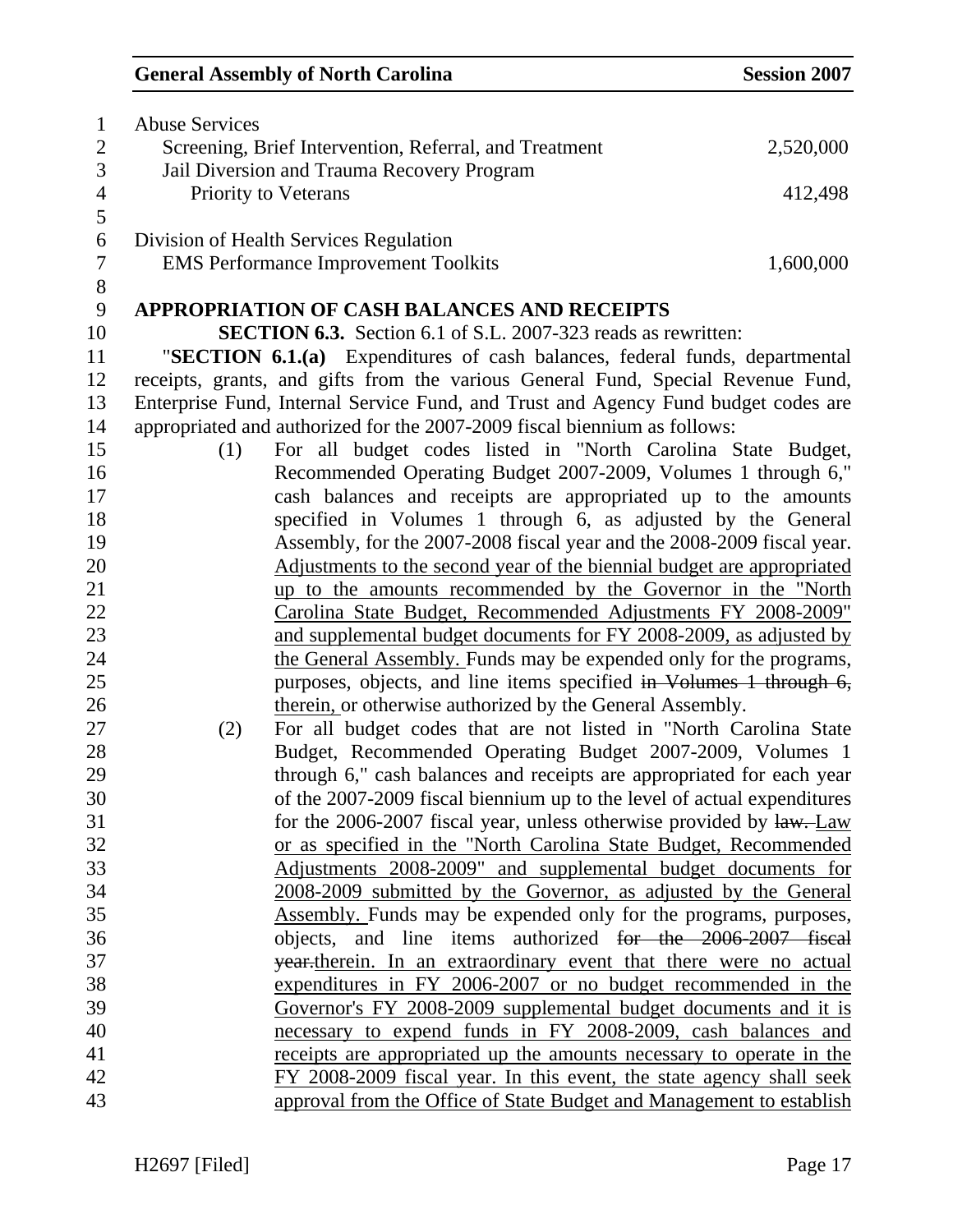|  | an authorized budget prior to any expenditure of funds authorized in                                                                                                                                                                                                                                        |
|--|-------------------------------------------------------------------------------------------------------------------------------------------------------------------------------------------------------------------------------------------------------------------------------------------------------------|
|  | this subsection.                                                                                                                                                                                                                                                                                            |
|  | $\mathbf{M}$ , $\mathbf{M}$ , $\mathbf{M}$ , $\mathbf{M}$ , $\mathbf{M}$ , $\mathbf{M}$ , $\mathbf{M}$ , $\mathbf{M}$ , $\mathbf{M}$ , $\mathbf{M}$ , $\mathbf{M}$ , $\mathbf{M}$ , $\mathbf{M}$ , $\mathbf{M}$ , $\mathbf{M}$ , $\mathbf{M}$ , $\mathbf{M}$ , $\mathbf{M}$ , $\mathbf{M}$ , $\mathbf{M}$ , |

- 3 (3) Notwithstanding subdivisions (1) and (2) of this subsection, any 4 receipts that are required to be used to pay debt service requirements 5 for various outstanding bond issues and certificates of participation are 6 appropriated up to the actual amounts received for the 2007-2008 7 fiscal year and the 2008-2009 fiscal year and shall be used only to pay 8 debt service requirements.
- 9 (4) Notwithstanding subdivisions (1) and (2) of this subsection, cash 10 balances and receipts of funds that meet the definition issued by the 11 Governmental Accounting Standards Board of a trust or agency fund 12 are appropriated for and in the amounts required to meet the legal 13 requirements of the trust agreement for the 2007-2008 fiscal year and 14 the 2008-2009 fiscal year.

15 All these cash balances, federal funds, departmental receipts, grants, and gifts 16 shall be expended and reported in accordance with the provisions of the State Budget 17 Act, except as otherwise provided by law and this section.

18 "**SECTION 6.1.(b)** Receipts collected in a fiscal year in excess of the amounts 19 authorized by this section shall remain unexpended and unencumbered until 20 appropriated by the General Assembly in a subsequent fiscal year, unless the 21 expenditure of overrealized receipts in the fiscal year in which the receipts were 22 collected is authorized by the State Budget Act.

23 Overrealized receipts are appropriated up to the amounts necessary to implement 24 this subsection.

25 In addition to the consultation and reporting requirements set out in G.S. 143C-6-4, 26 the Office of State Budget and Management shall report to the Joint Legislative 27 Commission on Governmental Operations and to the Fiscal Research Division of the 28 Legislative Services Office within 30 days after the end of each quarter on any 29 overrealized receipts approved for expenditure under this subsection by the Director of 30 the Budget. The report shall include the source of the receipt, the amount overrealized, 31 the amount authorized for expenditure, and the rationale for expenditure.

32 "**SECTION 6.1.(c)** Notwithstanding subsections (a) and (b) of this section, there is 33 appropriated from the Reserve for Reimbursements to Local Governments and Shared 34 Tax Revenues for each fiscal year an amount equal to the amount of the distributions 35 required by law to be made from that reserve for that fiscal year."

36

## 37 **BUDGET CODE CONSOLIDATIONS**

38 **SECTION 6.4.** Notwithstanding G.S. 143C-6-4, the Office of State Budget 39 and Management may adjust the enacted budget by making transfers among purposes or 40 programs for the purpose of consolidating budget and fund codes or eliminating inactive 41 budget and funds codes. The Office of State Budget and Management shall change the 42 authorized budget to reflect these adjustments.

43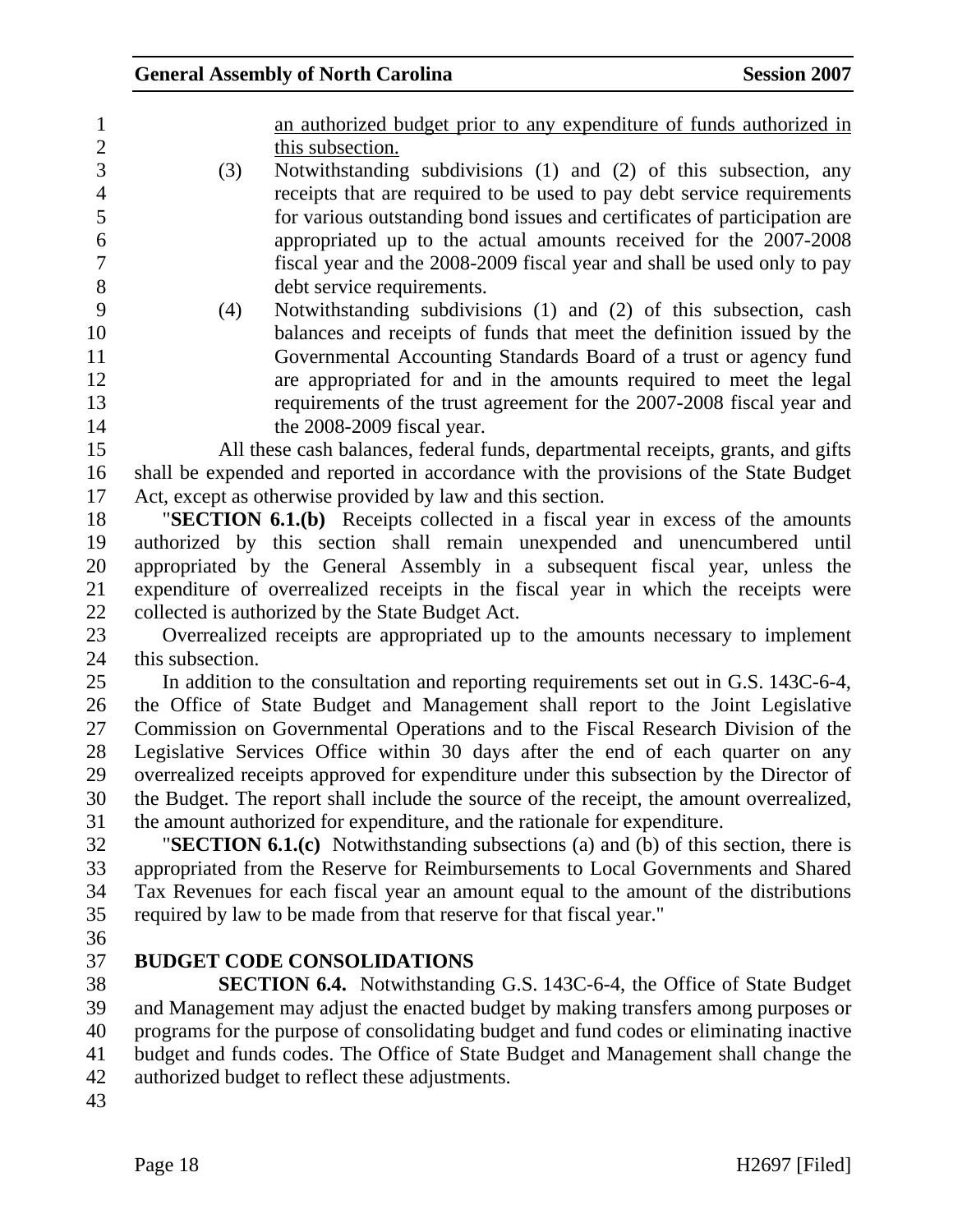| $\mathbf{1}$   | <b>CIVIL PENALTIES AND</b>                                                               |                                        | <b>FORFEITURE FUND AVAILABILITY</b>                      | <b>AND</b>   |
|----------------|------------------------------------------------------------------------------------------|----------------------------------------|----------------------------------------------------------|--------------|
| $\overline{2}$ | <b>APPROPRIATION</b>                                                                     |                                        |                                                          |              |
| 3              | <b>SECTION 6.5.(a)</b> Section 5.1(a) of S.L. 2007-323 reads as rewritten:               |                                        |                                                          |              |
| $\overline{4}$ | "SECTION 5.1.(a) Availability. $-$ The availability used to support appropriations       |                                        |                                                          |              |
| 5              | made in this act from the Civil Penalty and Forfeiture Fund is based upon estimated      |                                        |                                                          |              |
| 6              | collections of fines and forfeitures from the agencies and in the amounts listed below:  |                                        |                                                          |              |
| $\overline{7}$ |                                                                                          | FY 2007-2008                           | FY 2008-2009                                             |              |
| 8              | Department of Revenue                                                                    | \$63,000,000                           | \$63,000,000 \$84,000,000                                |              |
| 9              | Department of Transportation                                                             | \$15,000,000                           | \$15,000,000 \$21,000,000                                |              |
| 10             | <b>Employment Security Commission</b>                                                    | \$3,000,000                            | \$3,000,000 \$4,000,000                                  |              |
| 11             | Department of Insurance                                                                  | \$1,000,000                            | \$1,000,000 \$500,000                                    |              |
| 12             | University of North Carolina                                                             | \$3,500,000                            | \$3,500,000 \$3,000,000                                  |              |
| 13             | Other Agencies                                                                           | \$10,000,000                           |                                                          | \$10,000,000 |
| 14             | <b>Total Funds Available</b>                                                             | \$95,500,000                           | \$95,500,000 \$122,500,000                               |              |
| 15             | <b>SECTION 5.2.(b)</b> Section 5.2(b) of S.L. 2007-323 reads as rewritten:               |                                        |                                                          |              |
| 16             | "SECTION $5.2(b)$                                                                        |                                        | Appropriations. – Appropriations are made from the Civil |              |
| 17             | Penalty and Forfeiture Fund for the fiscal biennium-year ending June 30, 2009, as        |                                        |                                                          |              |
| 18             | follows:                                                                                 |                                        |                                                          |              |
| 19             |                                                                                          | FY 2007-2008                           | FY 2008-2009                                             |              |
| 20             | <b>School Technology Fund</b>                                                            | \$18,000,000                           |                                                          | \$18,000,000 |
| 21             | <b>State Public School Fund</b>                                                          | \$77,500,000                           | \$77,500,000\$104,500,000                                |              |
| 22             | <b>Total Appropriation</b>                                                               | \$95,500,000                           | \$95,500,000\$122,500,000"                               |              |
| 23             |                                                                                          |                                        |                                                          |              |
| 24             | <b>EDUCATION LOTTERY</b>                                                                 |                                        |                                                          |              |
| 25             | <b>SECTION 6.6.(a)</b> Pursuant to G.S. 18C-164, the revenue used to support             |                                        |                                                          |              |
| 26             | appropriations made in this act is transferred from the State Lottery Fund in the amount |                                        |                                                          |              |
| 27             | of four hundred three million dollars (\$403,000,000) for the FY 2008-2009 fiscal year.  |                                        |                                                          |              |
| 28             | <b>SECTION 6.6.(b)</b> The appropriations made from the Education Lottery                |                                        |                                                          |              |
| 29             | Fund pursuant to G.S. 18C-164(d) for the FY 2008-2009 fiscal year are as follows:        |                                        |                                                          |              |
| 30             | <b>Class Size Reduction</b><br>(1)                                                       |                                        | \$116,864,291                                            |              |
| 31             | (2)<br>Prekindergarten Program                                                           |                                        |                                                          | 84,635,709   |
| 32             | (3)                                                                                      | Public School Building Capital Fund    |                                                          | 161,200,000  |
| 33             | (4)                                                                                      | <b>Scholarships for Needy Students</b> |                                                          | 40,300,000   |
| 34             | Total                                                                                    |                                        | \$403,000,000                                            |              |
| 35             |                                                                                          |                                        |                                                          |              |
| 36             | <b>PART VII. PUBLIC SCHOOLS</b>                                                          |                                        |                                                          |              |
| 37             |                                                                                          |                                        |                                                          |              |
| 38             | <b>TEACHER SALARY SCHEDULES</b>                                                          |                                        |                                                          |              |
| 39             | <b>SECTION 7.1.(a)</b> Effective for the 2008-2009 school year, the Director of          |                                        |                                                          |              |
| 40             | the Budget shall transfer from the Reserve for Compensation Increases funds necessary    |                                        |                                                          |              |
| 41             | to implement the teacher salary schedules set out in subsection (b) of this section and  |                                        |                                                          |              |
| 42             | for longevity in accordance with subsection (d) of this section, including funds for the |                                        |                                                          |              |
| 43             | employer's retirement and social security contributions for all teachers whose salaries  |                                        |                                                          |              |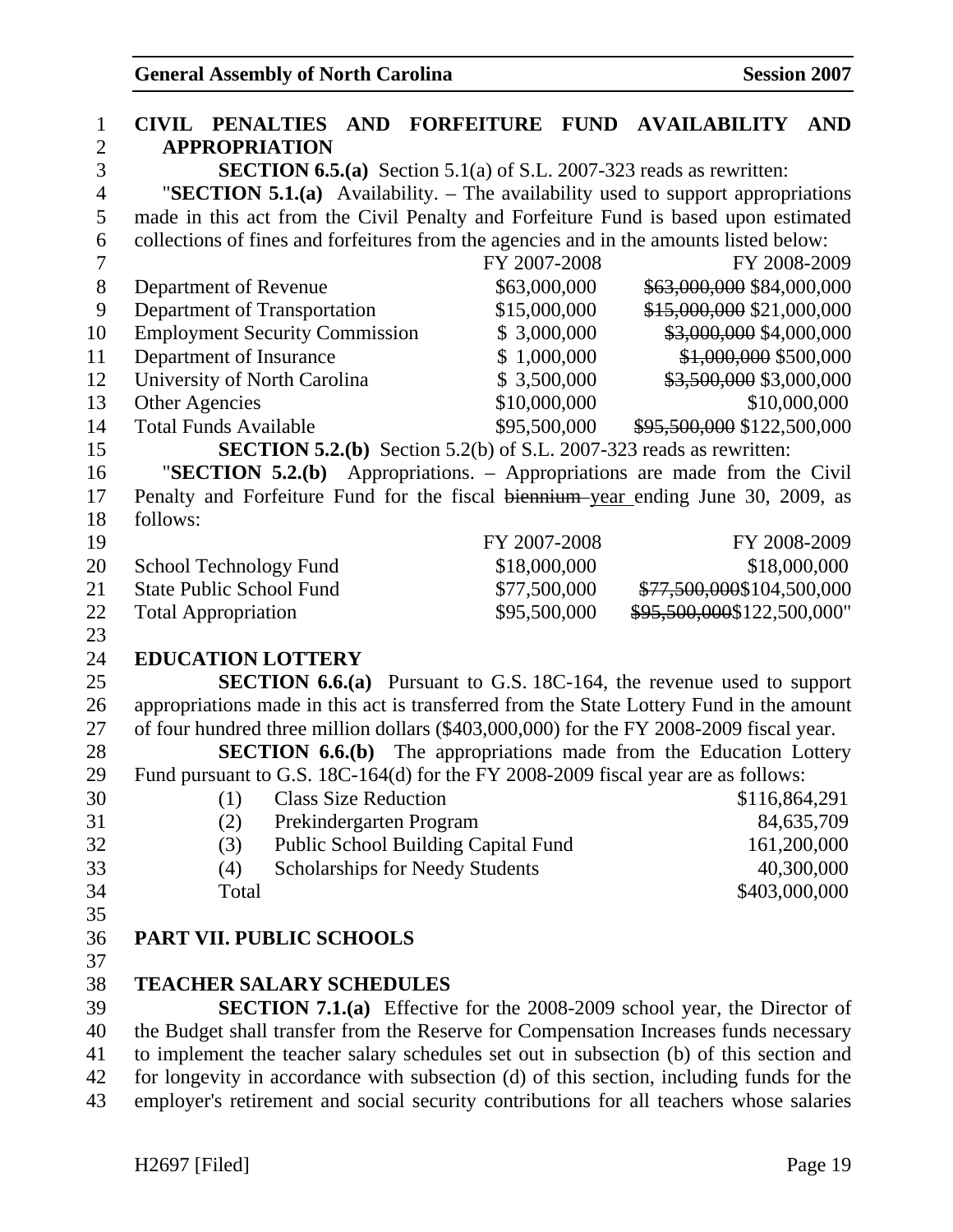1 are supported from the State's General Fund. These funds shall be allocated to 2 individuals according to rules adopted by the State Board of Education. 3 **SECTION 7.1.(b)** The following monthly salary schedules shall apply for 4 the 2008-2009 fiscal year to certified personnel of the public schools who are classified 5 as teachers. The schedule contains 29 steps with each step corresponding to one year of 6 teaching experience. 7 2008-2009 Monthly Salary Schedule "A" Teachers 8 Years of Experience "A" Teachers NBPTS Certification 9 0-2 \$3,261 N/A 10 3-4 \$3,557 \$3,984 11 5 \$3,691 \$4,134 12 6 \$3,820 \$4,278 13 7 \$3,924 \$4,395 14 8 \$3,972 \$4,449 15 9 \$4,021 \$4,504 16 10 \$4,071 \$4,560 17 11 \$4,120 \$4,614 18 12 \$4,171 \$4,672 19 13 \$4,222 \$4,729 20 14 \$4,275 \$4,788 21 15 \$4,329 \$4,848 22 16 \$4,384 \$4,910 23 17 \$4,439 \$4,972 24 18 \$4,498 \$5,038 25 19 \$4,556 \$5,103 26 20 \$4,614 \$5,168 27 21 \$4,676 \$5,237 28 22 \$4,737 \$5,305 29 23 \$4,803 \$5,379 30 24 \$4,867 \$5,451 31 25 \$4,932 \$5,524 32 26 \$4,998 \$5,598 33 27 \$5,066 \$5,674 34 28 \$5,137 \$5,753 35 29 \$5,208 \$5,833 36 30 \$5,306 \$5,943  $31+$  \$5,408 \$6,057 38 39 2008-2009 Monthly Salary Schedule "M" Teachers 40 Years of Experience "M" Teachers NBPTS Certification 41 0-2 \$3,587 N/A 42 3-4 \$3,913 \$4,383 43 5 \$4,060 \$4,547 44 6 \$4,202 \$4,706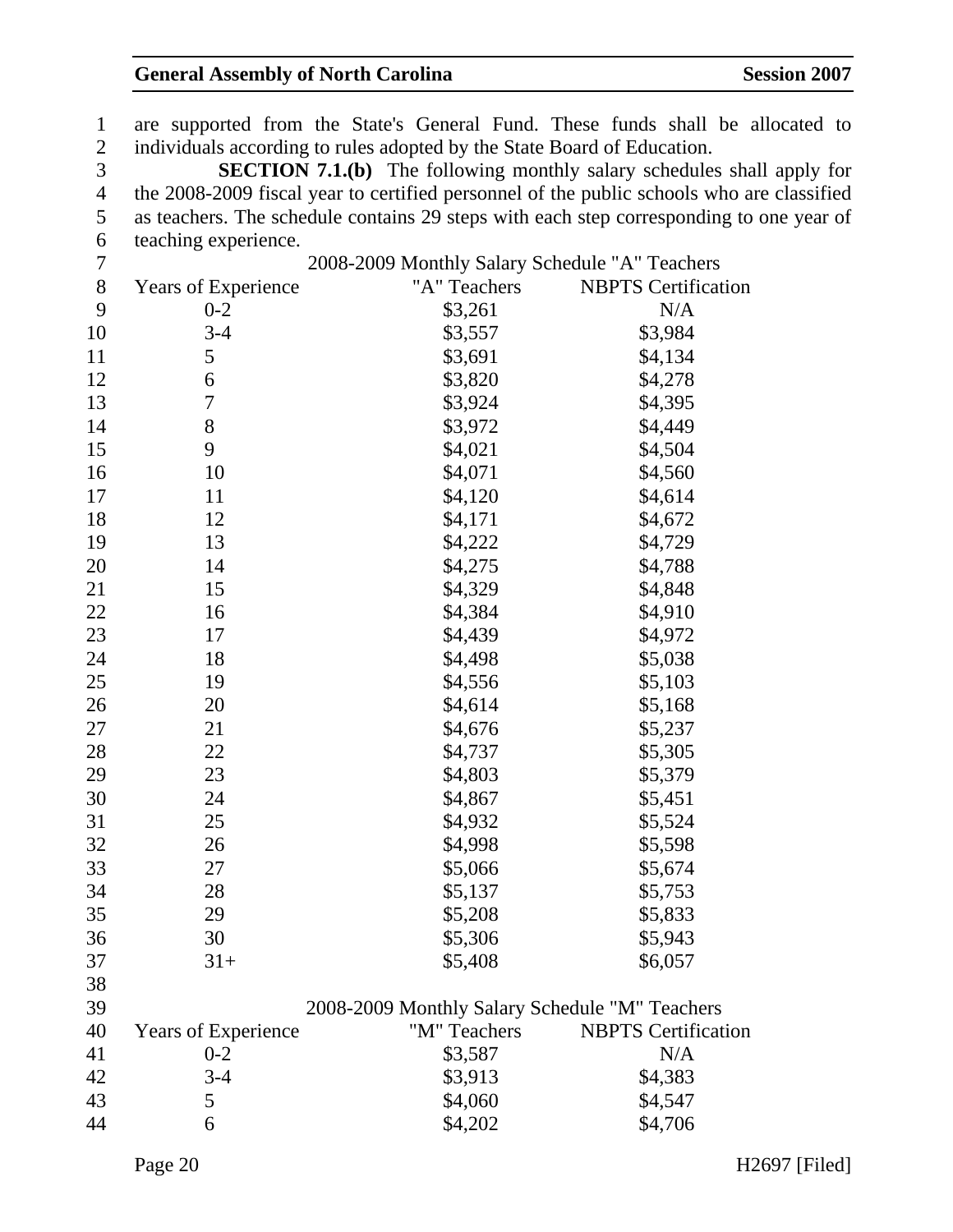|                |       | <b>General Assembly of North Carolina</b> |         |  |
|----------------|-------|-------------------------------------------|---------|--|
| $\mathbf{1}$   | 7     | \$4,316                                   | \$4,834 |  |
| $\mathbf{2}$   | 8     | \$4,369                                   | \$4,893 |  |
| 3              | 9     | \$4,423                                   | \$4,954 |  |
| $\overline{4}$ | 10    | \$4,478                                   | \$5,015 |  |
| 5              | 11    | \$4,532                                   | \$5,076 |  |
| 6              | 12    | \$4,588                                   | \$5,139 |  |
| 7              | 13    | \$4,644                                   | \$5,201 |  |
| $8\,$          | 14    | \$4,703                                   | \$5,267 |  |
| 9              | 15    | \$4,762                                   | \$5,333 |  |
| 10             | 16    | \$4,822                                   | \$5,401 |  |
| 11             | 17    | \$4,883                                   | \$5,469 |  |
| 12             | 18    | \$4,948                                   | \$5,542 |  |
| 13             | 19    | \$5,012                                   | \$5,613 |  |
| 14             | 20    | \$5,075                                   | \$5,684 |  |
| 15             | 21    | \$5,144                                   | \$5,761 |  |
| 16             | 22    | \$5,211                                   | \$5,836 |  |
| 17             | 23    | \$5,283                                   | \$5,917 |  |
| 18             | 24    | \$5,354                                   | \$5,996 |  |
| 19             | 25    | \$5,425                                   | \$6,076 |  |
| 20             | 26    | \$5,498                                   | \$6,158 |  |
| 21             | 27    | \$5,573                                   | \$6,242 |  |
| 22             | 28    | \$5,651                                   | \$6,329 |  |
| 23             | 29    | \$5,729                                   | \$6,416 |  |
| 24             | 30    | \$5,837                                   | \$6,537 |  |
| 25             | $31+$ | \$5,949                                   | \$6,663 |  |
| 26             |       |                                           |         |  |

27 **SECTION 7.1.(c)** Annual longevity payments for teachers shall be at the 28 rate of one and one-half percent (1.5%) of base salary for 10 to 14 years of State 29 service, two and twenty-five hundredths percent (2.25%) of base salary for 15 to 19 30 years of State service, three and twenty-five hundredths percent (3.25%) of base salary 31 for 20 to 24 years of State service, and four and one-half percent (4.5%) of base salary 32 for 25 or more years of State service. The longevity payment shall be paid in a lump 33 sum once a year.

34 **SECTION 7.1.(d)** Certified public school teachers with certification based 35 on academic preparation at the six-year degree level shall receive a salary supplement of 36 one hundred twenty-six dollars (\$126.00) per month in addition to the compensation 37 provided for certified personnel of the public schools who are classified as "M" 38 teachers. Certified public schoolteachers with certification based on academic 39 preparation at the doctoral degree level shall receive a salary supplement of two 40 hundred fifty-three dollars (\$253.00) per month in addition to the compensation 41 provided for certified personnel of the public schools who are classified as "M" 42 teachers.

43 **SECTION 7.1.(e)** The first step of the salary schedule for school 44 psychologists shall be equivalent to Step 5, corresponding to five years of experience,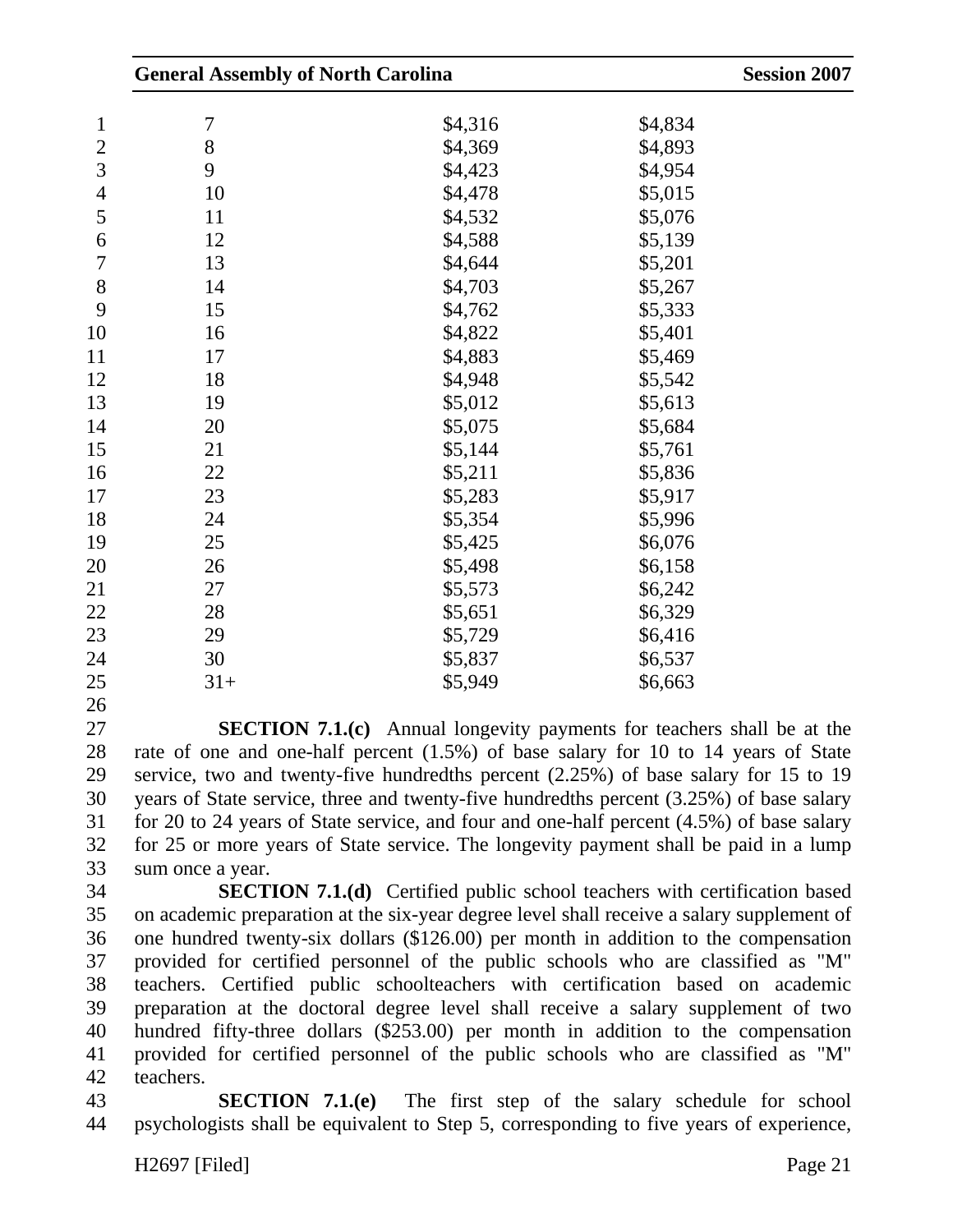1 on the salary schedule established in this section for certified personnel of the public 2 schools who are classified as "M" teachers. Certified psychologists shall be placed on 3 the salary schedule at an appropriate step based on their years of experience. Certified 4 psychologists shall receive longevity payments based on years of State service in the 5 same manner as teachers. 6 Certified psychologists with certification based on academic preparation at 7 the six-year degree level shall receive a salary supplement of one hundred twenty-six 8 dollars (\$126.00) per month in addition to the compensation provided for certified 9 psychologists. Certified psychologists with certification based on academic preparation 10 at the doctoral degree level shall receive a salary supplement of two hundred fifty-three 11 dollars (\$253.00) per month in addition to the compensation provided for certified 12 psychologists. 13 **SECTION 7.1.(f)** Speech pathologists who are certified as speech 14 pathologists at the master's degree level and audiologists who are certified as 15 audiologists at the master's degree level and who are employed in the public schools as 16 speech and language specialists and audiologists shall be paid on the school 17 psychologist salary schedule. 18 Speech pathologists and audiologists with certification based on academic 19 preparation at the six-year degree level shall receive a salary supplement of one hundred 20 twenty-six dollars (\$126.00) per month in addition to the compensation provided for 21 speech pathologists and audiologists. Speech pathologists and audiologists with 22 certification based on academic preparation at the doctoral degree level shall receive a 23 salary supplement of two hundred fifty-three dollars (\$253.00) per month in addition to 24 the compensation provided for speech pathologists and audiologists. 25 **SECTION 7.1.(g)** Certified school nurses who are employed in the public 26 schools as nurses shall be paid on the "M" salary schedule. 27 **SECTION 7.1.(h)** As used in this section, the term "teacher" shall also 28 include instructional support personnel. 29 30 **SCHOOL-BASED ADMINISTRATOR SALARY SCHEDULE**  31 **SECTION 7.2.(a)** Effective for the 2008-2009 school year, the Director of 32 the Budget shall transfer from the Reserve for Compensation Increases funds necessary 33 to implement the salary schedules for school-based administrators as provided in this 34 section. These funds shall be used for State-paid employees only. 35 **SECTION 7.2.(b)** The base salary schedule for school-based administrators 36 shall apply only to principals and assistant principals. The base salary schedule for the 37 2008-2009 fiscal year, commencing July 1, 2008, is as follows: 38 39 2008-2009 Principal and Assistant Principal Salary Schedules 40 Classification 41 Years of Exp Assistant Prin I Prin II Prin III Prin IV 42 Principal (0-10) (11-21) (22-32) (33-43)

43 0-4 \$3,952 44 5 \$4,101

Page 22 H2697 [Filed]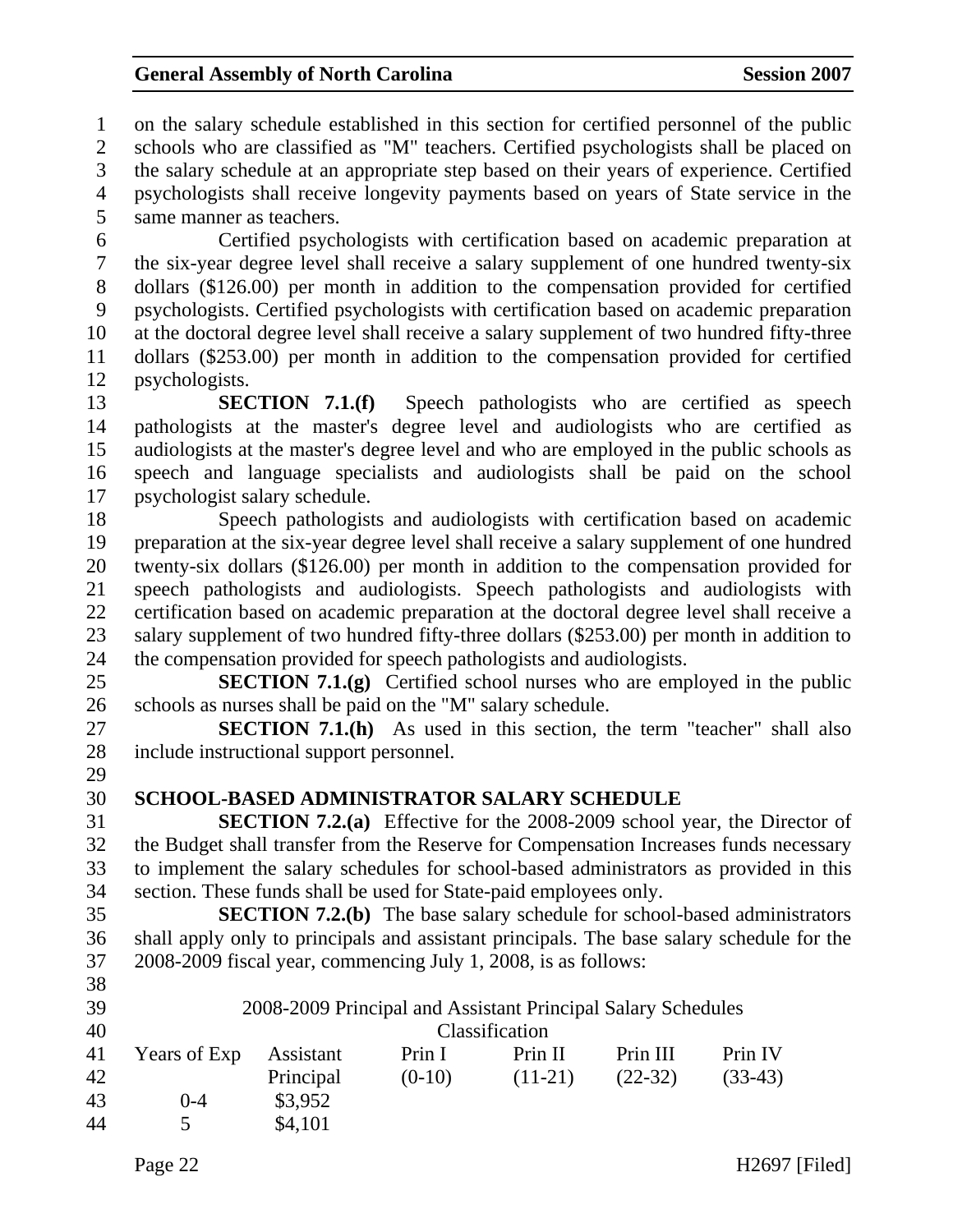|                | <b>General Assembly of North Carolina</b> |           |                                                              |                |           | <b>Session 2007</b> |
|----------------|-------------------------------------------|-----------|--------------------------------------------------------------|----------------|-----------|---------------------|
| $\mathbf{1}$   | 6                                         | \$4,244   |                                                              |                |           |                     |
| $\mathbf{2}$   | 7                                         | \$4,359   |                                                              |                |           |                     |
| 3              | 8                                         | \$4,413   | \$4,413                                                      |                |           |                     |
| 4              | 9                                         | \$4,467   | \$4,467                                                      |                |           |                     |
| 5              | 10                                        | \$4,523   | \$4,523                                                      | \$4,577        |           |                     |
| 6              | 11                                        | \$4,577   | \$4,577                                                      | \$4,634        |           |                     |
| $\overline{7}$ | 12                                        | \$4,634   | \$4,634                                                      | \$4,690        | \$4,750   |                     |
| $8\,$          | 13                                        | \$4,690   | \$4,690                                                      | \$4,750        | \$4,810   | \$4,870             |
| 9              | 14                                        | \$4,750   | \$4,750                                                      | \$4,810        | \$4,870   | \$4,932             |
| 10             | 15                                        | \$4,810   | \$4,810                                                      | \$4,870        | \$4,932   | \$4,997             |
| 11             | 16                                        | \$4,870   | \$4,870                                                      | \$4,932        | \$4,997   | \$5,062             |
| 12             | 17                                        | \$4,932   | \$4,932                                                      | \$4,997        | \$5,062   | \$5,126             |
| 13             | 18                                        | \$4,997   | \$4,997                                                      | \$5,062        | \$5,126   | \$5,195             |
| 14             | 19                                        | \$5,062   | \$5,062                                                      | \$5,126        | \$5,195   | \$5,263             |
| 15             | 20                                        | \$5,126   | \$5,126                                                      | \$5,195        | \$5,263   | \$5,336             |
| 16             | 21                                        | \$5,195   | \$5,195                                                      | \$5,263        | \$5,336   | \$5,408             |
| 17             | 22                                        | \$5,263   | \$5,263                                                      | \$5,336        | \$5,408   | \$5,479             |
| 18             | 23                                        | \$5,336   | \$5,336                                                      | \$5,408        | \$5,479   | \$5,553             |
| 19             | 24                                        | \$5,408   | \$5,408                                                      | \$5,479        | \$5,553   | \$5,629             |
| 20             | 25                                        | \$5,479   | \$5,479                                                      | \$5,553        | \$5,629   | \$5,708             |
| 21             | 26                                        | \$5,553   | \$5,553                                                      | \$5,629        | \$5,708   | \$5,786             |
| 22             | 27                                        | \$5,629   | \$5,629                                                      | \$5,708        | \$5,786   | \$5,895             |
| 23             | 28                                        | \$5,708   | \$5,708                                                      | \$5,786        | \$5,895   | \$6,008             |
| 24             | 29                                        | \$5,786   | \$5,786                                                      | \$5,895        | \$6,008   | \$6,128             |
| 25             | 30                                        | \$5,895   | \$5,895                                                      | \$6,008        | \$6,128   | \$6,251             |
| 26             | 31                                        | \$6,008   | \$6,008                                                      | \$6,128        | \$6,251   | \$6,376             |
| 27             | 32                                        |           | \$6,128                                                      | \$6,251        | \$6,376   | \$6,504             |
| 28             | 33                                        |           |                                                              | \$6,376        | \$6,504   | \$6,634             |
| 29             | 34                                        |           |                                                              | \$6,504        | \$6,634   | \$6,767             |
| 30             | 35                                        |           |                                                              |                | \$6,767   | \$6,902             |
| 31             | 36                                        |           |                                                              |                | \$6,902   | \$7,040             |
| 32             | 37                                        |           |                                                              |                |           | \$7,181             |
| 33             |                                           |           |                                                              |                |           |                     |
| 34             |                                           |           | 2008-2009 Principal and Assistant Principal Salary Schedules |                |           |                     |
| 35             |                                           |           |                                                              | Classification |           |                     |
| 36             | Years of Exp                              | Prin V    | Prin VI                                                      | Prin VII       | Prin VIII |                     |
| 37             |                                           | $(44-54)$ | $(55-65)$                                                    | $(66-100)$     | $(100+)$  |                     |
| 38             | $0-14$                                    | \$4,997   |                                                              |                |           |                     |
| 39             | 15                                        | \$5,062   |                                                              |                |           |                     |
| 40             | 16                                        | \$5,126   | \$5,195                                                      |                |           |                     |
| 41             | 17                                        | \$5,195   | \$5,263                                                      | \$5,408        |           |                     |
| 42             | 18                                        | \$5,263   | \$5,336                                                      | \$5,479        | \$5,553   |                     |
| 43             | 19                                        | \$5,336   | \$5,408                                                      | \$5,553        | \$5,629   |                     |
|                |                                           |           |                                                              |                |           |                     |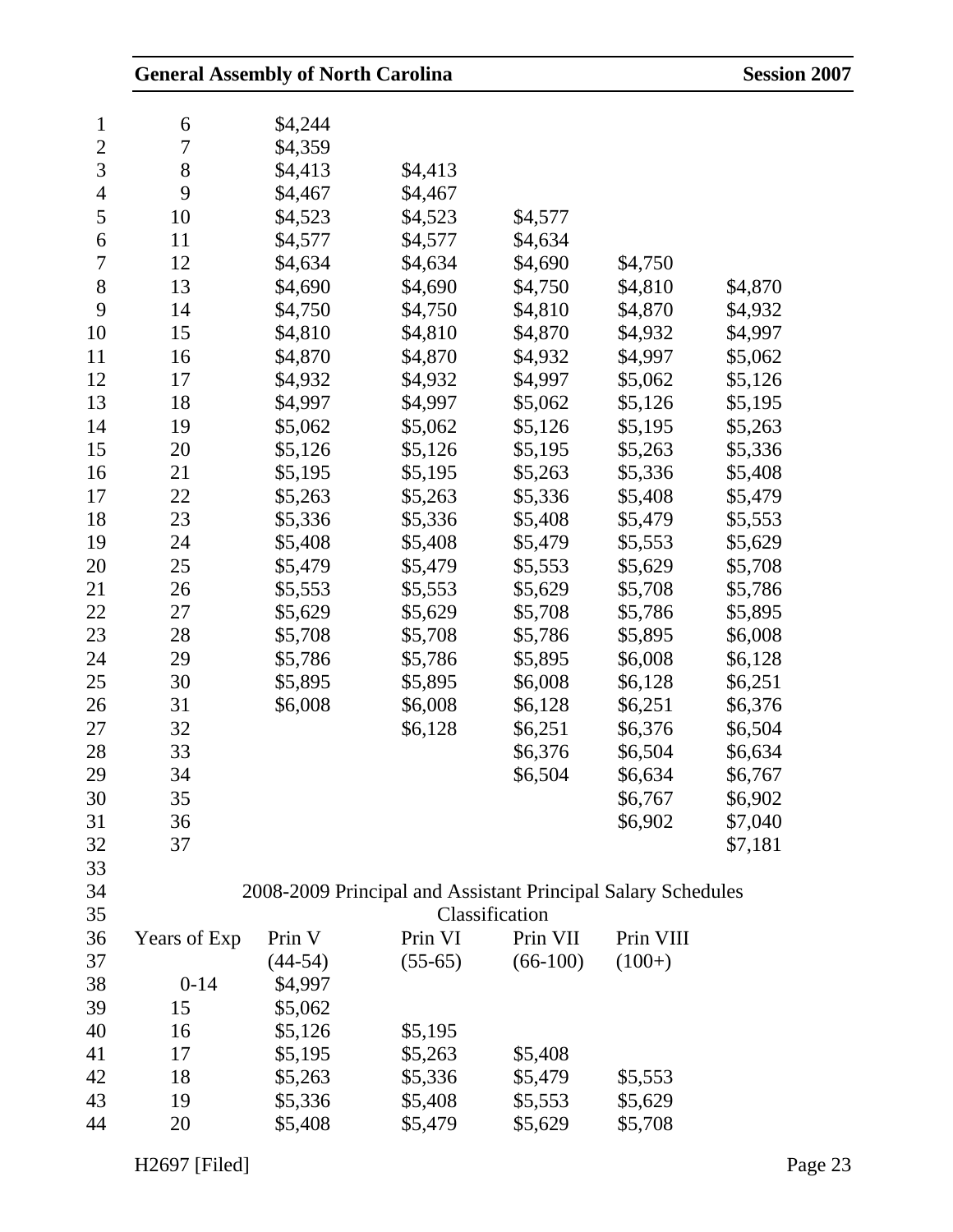|    | <b>General Assembly of North Carolina</b>                                                  |         |                |                                       | <b>Session 2007</b> |
|----|--------------------------------------------------------------------------------------------|---------|----------------|---------------------------------------|---------------------|
| 21 | \$5,479                                                                                    | \$5,553 | \$5,708        | \$5,786                               |                     |
| 22 | \$5,553                                                                                    | \$5,629 | \$5,786        | \$5,895                               |                     |
| 23 | \$5,629                                                                                    | \$5,708 | \$5,895        | \$6,008                               |                     |
| 24 | \$5,708                                                                                    | \$5,786 | \$6,008        | \$6,128                               |                     |
| 25 | \$5,786                                                                                    | \$5,895 | \$6,128        | \$6,251                               |                     |
| 26 | \$5,895                                                                                    | \$6,008 | \$6,251        | \$6,376                               |                     |
| 27 | \$6,008                                                                                    | \$6,128 | \$6,376        | \$6,504                               |                     |
| 28 | \$6,128                                                                                    | \$6,251 | \$6,504        | \$6,634                               |                     |
|    |                                                                                            |         |                |                                       |                     |
| 29 | \$6,251                                                                                    | \$6,376 | \$6,634        | \$6,767                               |                     |
| 30 | \$6,376                                                                                    | \$6,504 | \$6,767        | \$6,902                               |                     |
| 31 | \$6,504                                                                                    | \$6,634 | \$6,902        | \$7,040                               |                     |
| 32 | \$6,634                                                                                    | \$6,767 | \$7,040        | \$7,181                               |                     |
| 33 | \$6,767                                                                                    | \$6,902 | \$7,181        | \$7,325                               |                     |
| 34 | \$6,902                                                                                    | \$7,040 | \$7,325        | \$7,472                               |                     |
| 35 | \$7,040                                                                                    | \$7,181 | \$7,472        | \$7,621                               |                     |
| 36 | \$7,181                                                                                    | \$7,325 | \$7,621        | \$7,773                               |                     |
| 37 | \$7,325                                                                                    | \$7,472 | \$7,773        | \$7,928                               |                     |
| 38 | \$7,472                                                                                    | \$7,621 | \$7,928        | \$8,087                               |                     |
| 39 |                                                                                            | \$7,773 | \$8,087        | \$8,249                               |                     |
| 40 |                                                                                            | \$7,928 | \$8,249        | \$8,414                               |                     |
| 41 |                                                                                            |         | \$8,414        | \$8,582                               |                     |
|    |                                                                                            |         |                |                                       |                     |
|    | <b>SECTION 7.2.(c)</b> The appropriate classification for placement of principals          |         |                |                                       |                     |
|    | and assistant principals on the salary schedule, except for principals in alternative      |         |                |                                       |                     |
|    | schools and in cooperative innovative high schools, shall be determined in accordance      |         |                |                                       |                     |
|    | with the following schedule:                                                               |         |                |                                       |                     |
|    |                                                                                            |         |                | <b>Number of Teachers</b>             |                     |
|    | Classification                                                                             |         |                | <b>Supervised Assistant Principal</b> |                     |
|    | Principal I                                                                                |         |                | Fewer than 11 Teachers                |                     |
|    | Principal II                                                                               |         | 11-21 Teachers |                                       |                     |
|    | Principal III                                                                              |         | 22-32 Teachers |                                       |                     |
|    | Principal IV                                                                               |         | 33-43 Teachers |                                       |                     |
|    | Principal V                                                                                |         | 44-54 Teachers |                                       |                     |
|    | Principal VI                                                                               |         | 55-65 Teachers |                                       |                     |
|    | Principal VII                                                                              |         |                | 66-100 Teachers                       |                     |
|    | Principal VIII                                                                             |         |                | More than 100 Teachers                |                     |
|    | The number of teachers supervised includes teachers and assistant principals               |         |                |                                       |                     |
|    | paid from State funds only; it does not include teachers or assistant principals paid from |         |                |                                       |                     |
|    | non-State funds or the principal or teacher assistants.                                    |         |                |                                       |                     |
|    |                                                                                            |         |                |                                       |                     |
|    | The beginning classification for principals in alternative schools and in                  |         |                |                                       |                     |
|    | cooperative innovative high school programs shall be the Principal III level. Principals   |         |                |                                       |                     |
|    | in alternative schools who supervise 33 or more teachers shall be classified according to  |         |                |                                       |                     |
|    | the number of teachers supervised.                                                         |         |                |                                       |                     |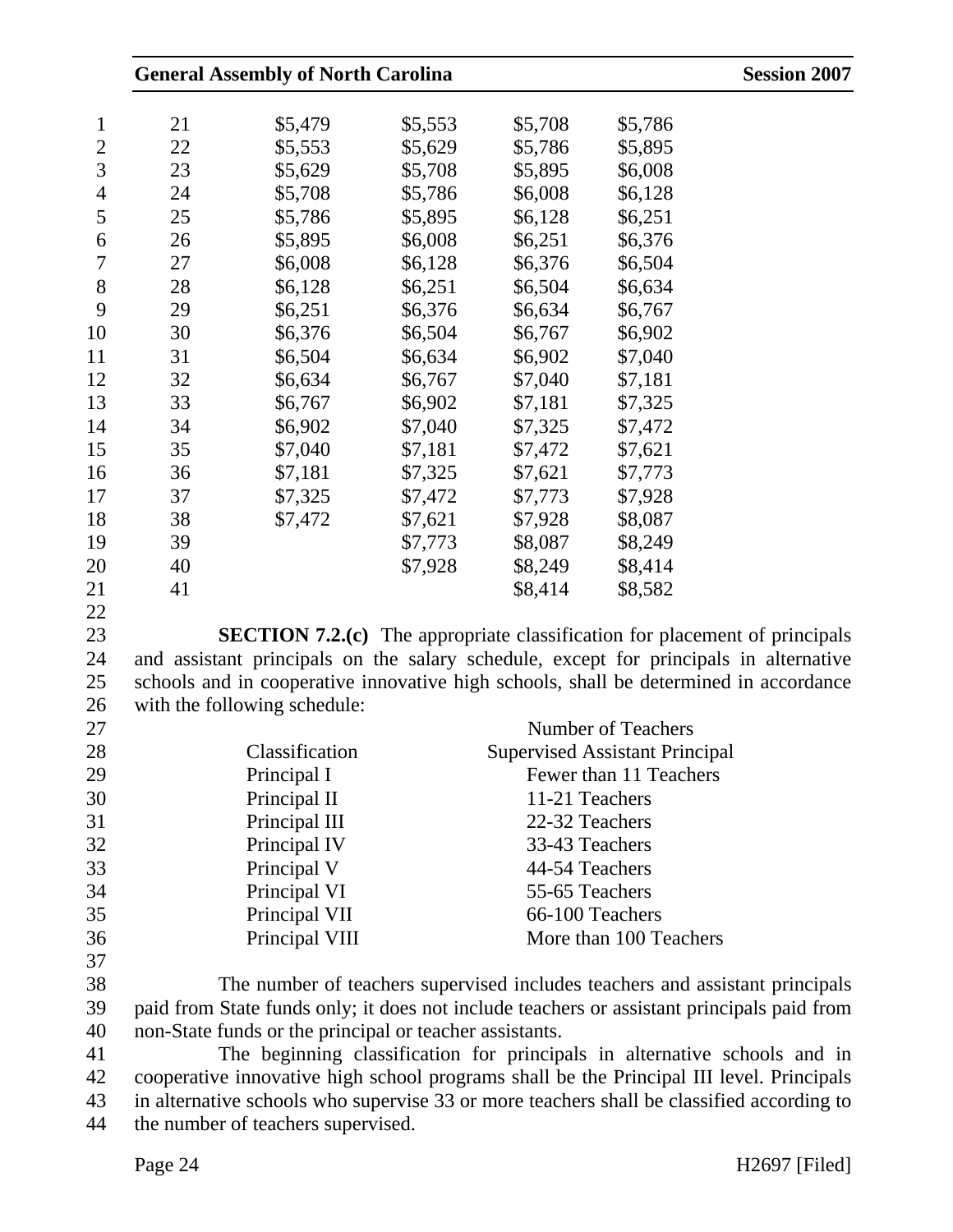1 **SECTION 7.2.(d)** A principal shall be placed on the step on the salary 2 schedule that reflects total number of years of experience as a certificated employee of 3 the public schools and an additional step for every three years of experience as a 4 principal. A principal or assistant principal shall also continue to receive any additional 5 State-funded percentage increases earned for the 1997-1998, 1998-1999, and 1999-2000 6 school years for improvement in student performance or maintaining a safe and orderly 7 school.

8 **SECTION 7.2.(e)** Principals and assistant principals with certification based 9 on academic preparation at the six-year degree level shall be paid a salary supplement of 10 one hundred twenty-six dollars (\$126.00) per month and at the doctoral degree level 11 shall be paid a salary supplement of two hundred fifty-three dollars (\$253.00) per 12 month.

13 **SECTION 7.2.(f)** Longevity pay for principals and assistant principals shall 14 be as provided for State employees under the State Personnel Act.

15 **SECTION 7.2.(g)** If a principal is reassigned to a higher job classification 16 because the principal is transferred to a school within a local school administrative unit 17 with a larger number of State-allotted teachers, the principal shall be placed on the 18 salary schedule as if the principal had served the principal's entire career as a principal 19 at the higher job classification.

20 If a principal is reassigned to a lower job classification because the principal 21 is transferred to a school within a local school administrative unit with a smaller number 22 of State-allotted teachers, the principal shall be placed on the salary schedule as if the 23 principal had served the principal's entire career as a principal at the lower job 24 classification.

25 This subsection applies to all transfers on or after the effective date of this 26 section, except transfers in school systems that have been created, or will be created, by 27 merging two or more school systems. Transfers in these merged systems are exempt 28 from the provisions of this subsection for one calendar year following the date of the 29 merger.

30 **SECTION 7.2.(h)** Participants in an approved full-time master's in school 31 administration program shall receive up to a 10-month stipend at the beginning salary of 32 an assistant principal during the internship period of the master's program. For the 33 2006-2007 fiscal year and subsequent fiscal years, the stipend shall not exceed the 34 difference between the beginning salary of an assistant principal plus the cost of tuition, 35 fees, and books and any fellowship funds received by the intern as a full-time student, 36 including awards of the Principal Fellows Program. The Principal Fellows Program or 37 the school of education where the intern participates in a full-time master's in school 38 administration program shall supply the Department of Public Instruction with 39 certification of eligible full-time interns.

40 **SECTION 7.2.(i)** During the 2008-2009 fiscal year, the placement on the 41 salary schedule of an administrator with a one-year provisional assistant principal's 42 certificate shall be at the entry-level salary for an assistant principal or the appropriate 43 step on the teacher salary schedule, whichever is higher.

44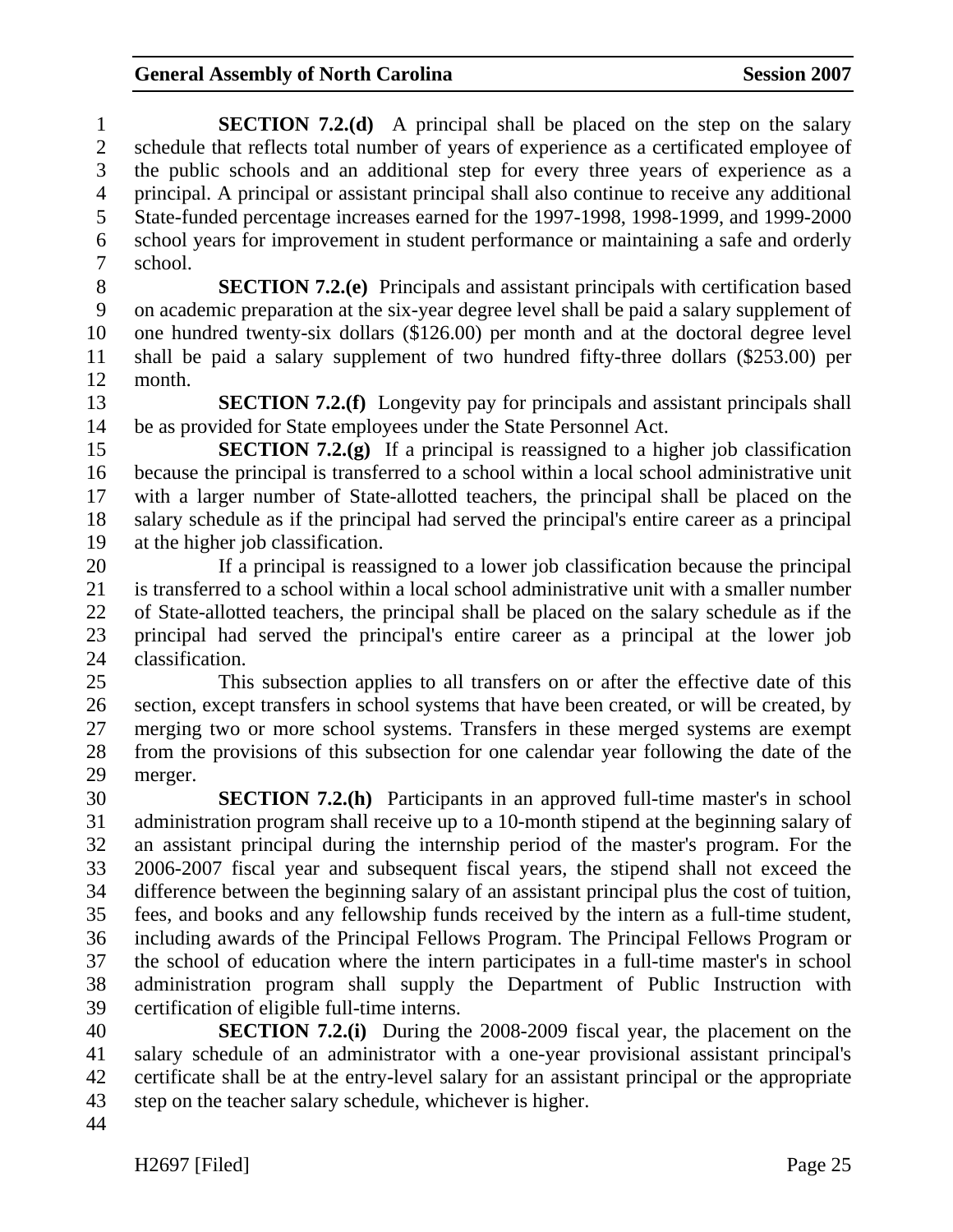| $\mathbf{1}$   | <b>CENTRAL OFFICE SALARIES</b>                                                            |                              |                                |
|----------------|-------------------------------------------------------------------------------------------|------------------------------|--------------------------------|
| $\mathbf{2}$   | <b>SECTION 7.3.(a)</b> The monthly salary ranges that follow apply to assistant           |                              |                                |
| $\mathfrak{Z}$ | superintendents, associate superintendents, directors/coordinators, supervisors, and      |                              |                                |
| $\overline{4}$ | finance officers for the 2008-2009 fiscal year, beginning July 1, 2008.                   |                              |                                |
| 5              | School Administrator I                                                                    | \$3,264                      | \$6,132                        |
| 6              | School Administrator II                                                                   | \$3,465                      | \$6,503                        |
| $\overline{7}$ | School Administrator III                                                                  | \$3,678                      | \$6,899                        |
| 8              | School Administrator IV                                                                   | \$3,827                      | \$7,174                        |
| 9              | School Administrator V                                                                    | \$3,981                      | \$7,464                        |
| 10             | School Administrator VI                                                                   | \$4,223                      | \$7,916                        |
| 11             | School Administrator VII                                                                  | \$4,393                      | \$8,235                        |
| 12             | The local board of education shall determine the appropriate category and                 |                              |                                |
| 13             | assistant<br>for<br>each<br>placement                                                     | superintendent,<br>associate | superintendent,                |
| 14             | director/coordinator, supervisor, or finance officer within the salary ranges and within  |                              |                                |
| 15             | funds appropriated by the General Assembly for central office administrators and          |                              |                                |
| 16             | contract of any employee.                                                                 |                              |                                |
| 17             | <b>SECTION 7.3.(b)</b> The monthly salary ranges that follow apply to public              |                              |                                |
| 18             | school superintendents for the 2008-2009 fiscal year, beginning July 1, 2008.             |                              |                                |
| 19             | Superintendent I                                                                          | \$4,663                      | \$8,735                        |
| 20             | Superintendent II                                                                         | \$4,950                      | \$9,263                        |
| 21             | Superintendent III                                                                        | \$5,252                      | \$9,827                        |
| 22             | Superintendent IV                                                                         | \$5,573                      | \$10,424                       |
| 23             | Superintendent V                                                                          | \$5,915                      | \$11,059                       |
| 24             | The local board of education shall determine the appropriate category and                 |                              |                                |
| 25             | placement for the superintendent based on the average daily membership of the local       |                              |                                |
| 26             | school administrative unit and within funds appropriated by the General Assembly for      |                              |                                |
| 27             | central office administrators and superintendents.                                        |                              |                                |
| 28             | SECTION 7.3(c)<br>Longevity pay                                                           |                              | for superintendents, assistant |
| 29             | superintendents, associate superintendents, directors/coordinators, supervisors, and      |                              |                                |
| 30             | finance officers shall be as provided for State employees under the State Personnel Act.  |                              |                                |
| 31             | <b>SECTION 7.3.(d)</b> Superintendents, assistant superintendents, associate              |                              |                                |
| 32             | superintendents, directors/coordinators, supervisors, and finance officers                |                              | with                           |
| 33             | certification based on academic preparation at the six-year degree level shall receive a  |                              |                                |
| 34             | salary supplement of one hundred twenty-six dollars (\$126.00) per month in addition to   |                              |                                |
| 35             | the compensation provided pursuant to this section. Superintendents, assistant            |                              |                                |
| 36             | superintendents, associate superintendents, directors/coordinators, supervisors, and      |                              |                                |
| 37             | finance officers with certification based on academic preparation at the doctoral degree  |                              |                                |
| 38             | level shall receive a salary supplement of two hundred fifty-three dollars (\$253.00) per |                              |                                |
| 39             | month in addition to the compensation provided for under this section.                    |                              |                                |
| 40             | <b>SECTION 7.3.(e)</b> The State Board of Education shall not permit local                |                              |                                |
| 41             | school administrative units to transfer State funds from other funding categories for     |                              |                                |
| 42             | salaries for public school central office administrators.                                 |                              |                                |
| 43             | <b>SECTION 7.3.(f)</b> The annual salary increase for all permanent full-time             |                              |                                |

44 personnel paid from the Central Office Allotment shall be one and one-half percent (1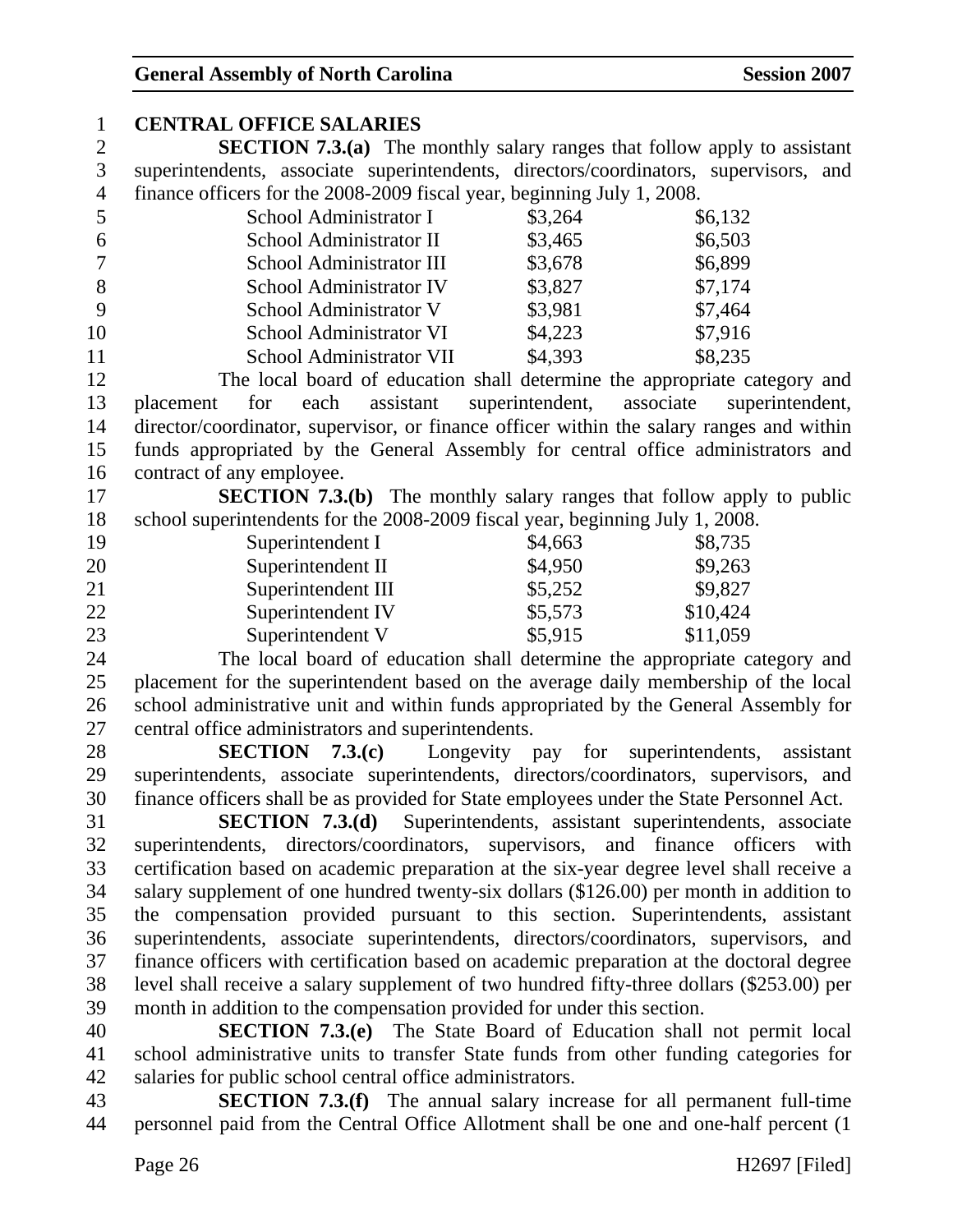1 1/2%) and a one thousand dollar (\$1,000) bonus commencing July 1, 2008. The State 2 Board of Education shall allocate these funds to local school administrative units. The 3 local boards of education shall establish guidelines for providing salary increases to 4 these personnel. 5 6 **NONCERTIFIED PERSONNEL SALARIES**  7 **SECTION 7.4.(a)** The annual salary increase for permanent, full-time 8 noncertified public school employees whose salaries are supported from the State's 9 General Fund shall be one and one-half percent (1 ½ %) and a one thousand dollar 10 (\$1,000) bonus commencing July 1, 2008. 11 **SECTION 7.4.(b)** Local boards of education shall increase the rates of pay 12 for such employees who were employed for all or part of fiscal year 2007-2008 and who 13 continue their employment for fiscal year 2008-2009 by providing an annual salary

14 increase for employees of one and one half percent  $(1 \frac{1}{2} \%)$  and a one thousand dollar 15 (\$1,000) bonus. For part-time employees, the pay increase shall be pro rata based on the 16 number of hours worked.

17 **SECTION 7.4.(c)** The State Board of Education may adopt salary ranges for 18 noncertified personnel to support increases of one and one half-percent (1 ½ %) and a 19 one thousand dollar (\$1,000) bonus for the 2008-2009 fiscal year.

20

### 21 **BONUS FOR CERTIFIED PERSONNEL AT THE TOP OF THEIR SALARY**  22 **SCHEDULES**

23 **SECTION 7.5.** Effective July 1, 2008, any permanent personnel employed 24 on July 1, 2008, and paid at the top of the principal and assistant principal salary 25 schedule shall receive a onetime bonus equivalent to two percent (2%). Any permanent 26 personnel employed on July 1, 2008, paid at the top of the teacher salary schedule shall 27 receive a onetime bonus equivalent to one and eight tenths percent (1.80%). Personnel 28 defined under G.S. 115C-325(a)(5a) are not eligible to receive the bonus.

29

## 30 **CHILDREN WITH DISABILITIES**

31 **SECTION 7.6.** The State Board of Education shall allocate funds for 32 children with disabilities on the basis of three thousand three hundred fifty dollars and 33 eighty-one cents (\$3,350.81) per child for a maximum of 173,114 children for the 34 2008-2009 school year. Each local school administrative unit shall receive funds for the 35 lesser of (i) all children who are identified as children with disabilities or (ii) twelve and 36 five-tenths percent (12.5%) of the 2008-2009 allocated average daily membership in the 37 local school administrative unit.

38 The dollar amounts allocated under this section for children with disabilities 39 shall also adjust in accordance with legislative salary increments, retirement rate 40 adjustments, and health benefit adjustments for personnel who serve children with 41 disabilities.

42

## 43 **FUNDS FOR ACADEMICALLY GIFTED CHILDREN**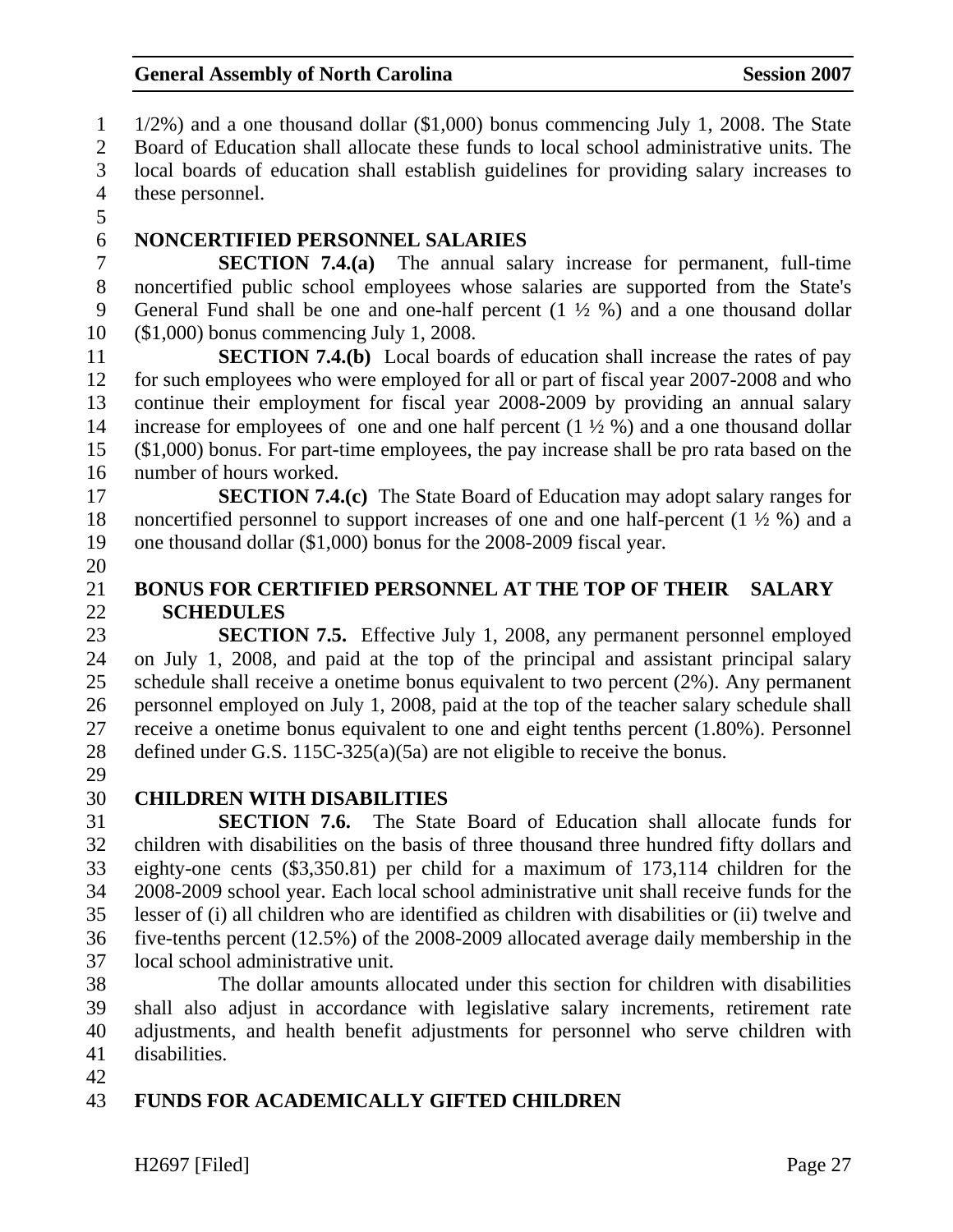| $\mathbf{1}$     | <b>SECTION 7.7.</b> The State Board of Education shall allocate funds for                |
|------------------|------------------------------------------------------------------------------------------|
| $\mathbf{2}$     | academically or intellectually gifted children on the basis of one thousand eight -three |
| 3                | dollars and one cent $(\$1,083.01)$ per child. A local school administrative unit shall  |
| $\overline{4}$   | receive funds for a maximum of four percent (4%) of its 2008-2009 allocated average      |
| 5                | daily membership, regardless of the number of children identified as academically or     |
| 6                | intellectually gifted in the unit. The State Board shall allocate funds for no more than |
| $\boldsymbol{7}$ | 59,063 children for the 2008-2009 school year.                                           |
| 8                | The dollar amounts allocated under this section for academically or                      |
| 9                | intellectually gifted children shall also adjust in accordance with legislative salary   |
| 10               | increments, retirement rate adjustments, and health benefit adjustments for personnel    |
| 11               | who serve academically or intellectually gifted children.                                |
| 12               |                                                                                          |
| 13               | <b>FUNDS TO IMPLEMENT THE ABCS OF PUBLIC EDUCATION</b>                                   |
| 14               | <b>SECTION 7.8.(a)</b> The State Board of Education shall use funds                      |
| 15               | appropriated in this act for State Aid to Local School Administrative Units to provide   |
| 16               | incentive funding for schools that met or exceeded the projected levels of improvement   |
| 17               | in student performance during the 2007-2008 school year, in accordance with the ABCs     |
| 18               | of Public Education Program. In accordance with State Board of Education policy:         |
| 19               | Incentive awards in schools that achieve higher than expected<br>(1)                     |
| 20               | improvements may be:                                                                     |
| 21               | Up to one thousand five hundred dollars $(\$1,500)$ for each<br>a.                       |
| 22               | teacher and for certified personnel; and                                                 |
| 23               | Up to five hundred dollars (\$500.00) for each teacher assistant.<br>$\mathbf b$ .       |
| 24               | Incentive awards in schools that meet the expected improvements may<br>(2)               |
| 25               | be:                                                                                      |
| 26               | Up to seven hundred fifty dollars (\$750.00) for each teacher and<br>a.                  |
| 27<br>28         | for certified personnel; and                                                             |
| 29               | Up to three hundred seventy-five dollars (\$375.00) for each<br>b.<br>teacher assistant. |
| 30               |                                                                                          |
| 31               | NORTH CAROLINA VIRTUAL PUBLIC SCHOOL                                                     |
| 32               | <b>SECTION 7.9.</b> Section 7.20(d) of S.L. 2007-323 reads as rewritten:                 |
| 33               | "SECTION 7.20.(d) The State Board of Education shall implement an allotment              |
| 34               | formula developed pursuant to Section 7.16(d) of S.L. 2006-66, for funding e-learning,   |
| 35               | effective in the 2008-2009 fiscal year. the beginning of the 2008-2009 school year. The  |
| 36               | formula developed for allotting NCVPS funds shall be reported to the Fiscal Research     |
| 37               | Division, the Office of State Budget and Management, and the Joint Legislative           |
| 38               | Education Oversight Committee no later than July 1, 2008. NCVPS shall be available at    |
| 39               | no cost to all students in North Carolina who are enrolled in North Carolina's public    |
| 40               | schools, Department of Defense schools, and schools operated by the Bureau of Indian     |
| 41               | Affairs. The Department of Public Instruction shall communicate to local school          |
| 42               | administrative units all applicable guidelines regarding the enrollment of nonpublic     |
| 43               | school students in these courses."                                                       |
| 44               |                                                                                          |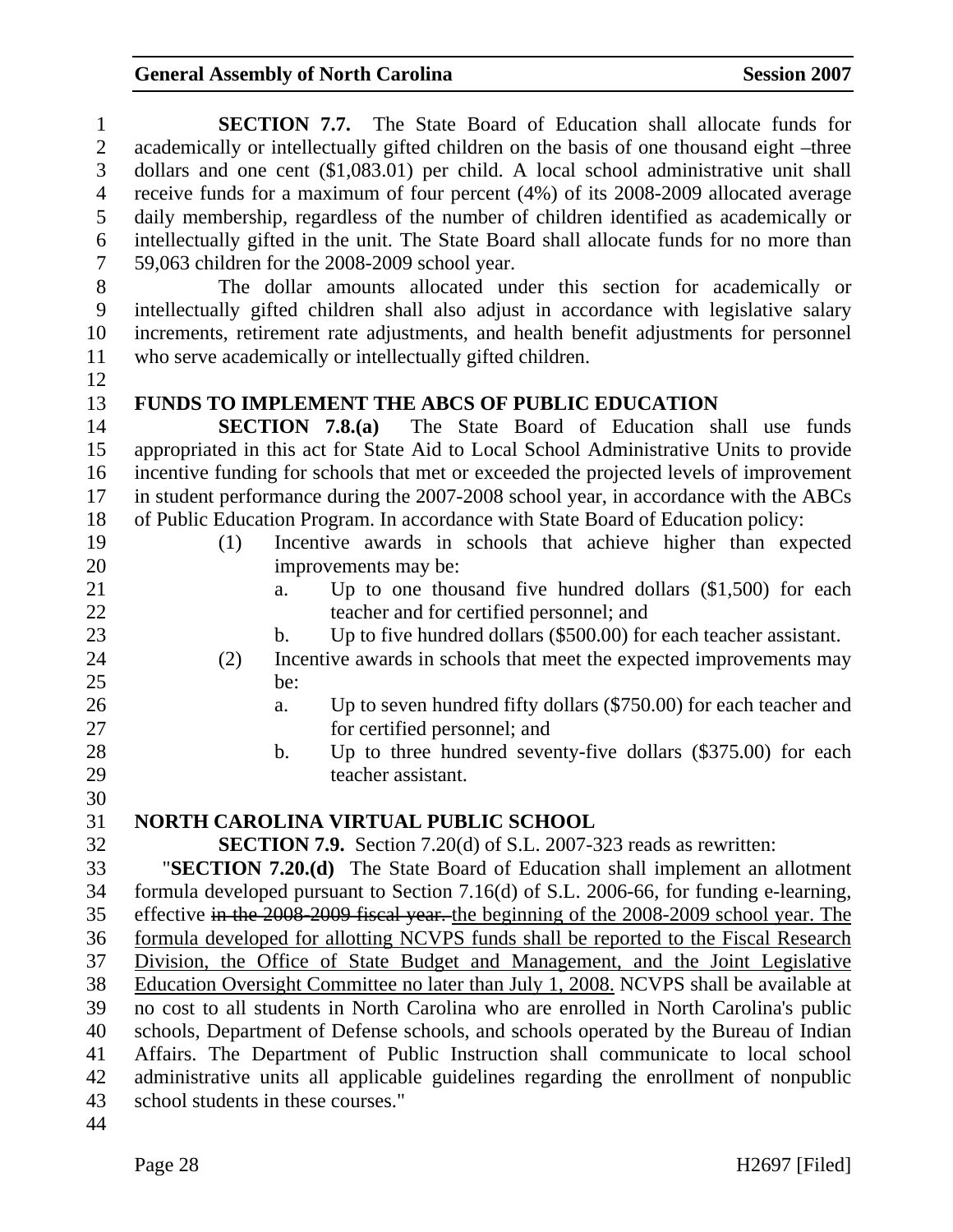| 1              | <b>MORE AT FOUR PROGRAM</b>                                                                |
|----------------|--------------------------------------------------------------------------------------------|
| $\mathbf{2}$   | <b>SECTION 7.10.(a)</b> Chapter 115C of the General Statutes is amended by                 |
| 3              | adding a new section to read:                                                              |
| $\overline{4}$ | "Part 10. More at Four Program.                                                            |
| 5              | "§ 115C-238.58. Purpose.                                                                   |
| 6              | The purpose of this part is to authorize the More at Four pre-kindergarten<br>(a)          |
| $\tau$         | program to enhance school readiness for children who are at risk for school failure. The   |
| $8\,$          | More at Four program shall be available on a voluntary basis statewide to all counties     |
| 9              | that choose to participate. The More at Four program shall serve children who reach the    |
| 10             | age of four on or before August 31 of that school year and who meet eligibility criteria   |
| 11             | that indicate a child's risk of school failure. More at Four programs shall be operated in |
| 12             | public schools, Head Start programs, and licensed child care facilities that choose to     |
| 13             | participate under procedures defined by the Office of School Readiness within the          |
| 14             | Department of Public Instruction. All More at Four programs so established shall be        |
| 15             | subject to the supervision of the Office of School Readiness and shall be operated in      |
| 16             | accordance with standards adopted by the State Board of Education.                         |
| 17             | The More at Four program shall specify program standards and requirements<br>(b)           |
| 18             | addressing:                                                                                |
| 19             | Early learning standards and curricula;<br>(1)                                             |
| 20             | Teacher education and specialized training;<br>(2)                                         |
| 21             | Teacher in-service training and professional development;<br>(3)                           |
| 22             | (4)<br>Maximum class size;                                                                 |
| 23             | (5)<br>Staff-child ratio;                                                                  |
| 24             | <u>(6)</u><br>Screenings, referrals, and support services;                                 |
| 25             | (7)<br>Meals;                                                                              |
| 26             | (8)<br>Monitoring of sites to demonstrate adherence to State programs                      |
| 27             | standards.                                                                                 |
| 28             | The "More at Four" program shall establish income eligibility requirements<br>(c)          |
| 29             | for the program not to exceed seventy-five percent (75%) of the State median income.       |
| 30             | Up to twenty percent (20%) of children enrolled may have family incomes in excess of       |
| 31             | seventy-five percent (75%) of median income if they have other designated risk factors.    |
| 32             | Furthermore, any age-eligible child of (i) an active duty member of the armed forces of    |
| 33             | the United States, including the North Carolina National Guard, State military forces, or  |
| 34             | a reserve component of the armed forces, who is ordered to active duty by the proper       |
| 35             | authority within the last 18 months or expected to be ordered within the next 18 months,   |
| 36             | or (ii) a member of the armed forces of the United States, including the North Carolina    |
| 37             | National Guard, State military forces, or a reserve component of the armed forces, who     |
| 38             | was injured or killed while serving on active duty, shall be eligible for the program."    |
| 39             | <b>SECTION 7.10.(b)</b> This section becomes effective July 1, 2008.                       |
| 40             | <b>SECTION 7.10.(c)</b> The salaries and benefits of twenty-seven and one-half             |
| 41             | More at Four positions in the Department of Public Instruction currently supported by      |
| 42             | lottery receipts shall be funded with existing More at Four appropriation and all lottery  |
| 43             | receipts shall be used to pay for direct slot costs.                                       |
| 44             | <b>SECTION 7.10.(d)</b> Section 7.24(b) of S.L. 2007-323 reads as rewritten:               |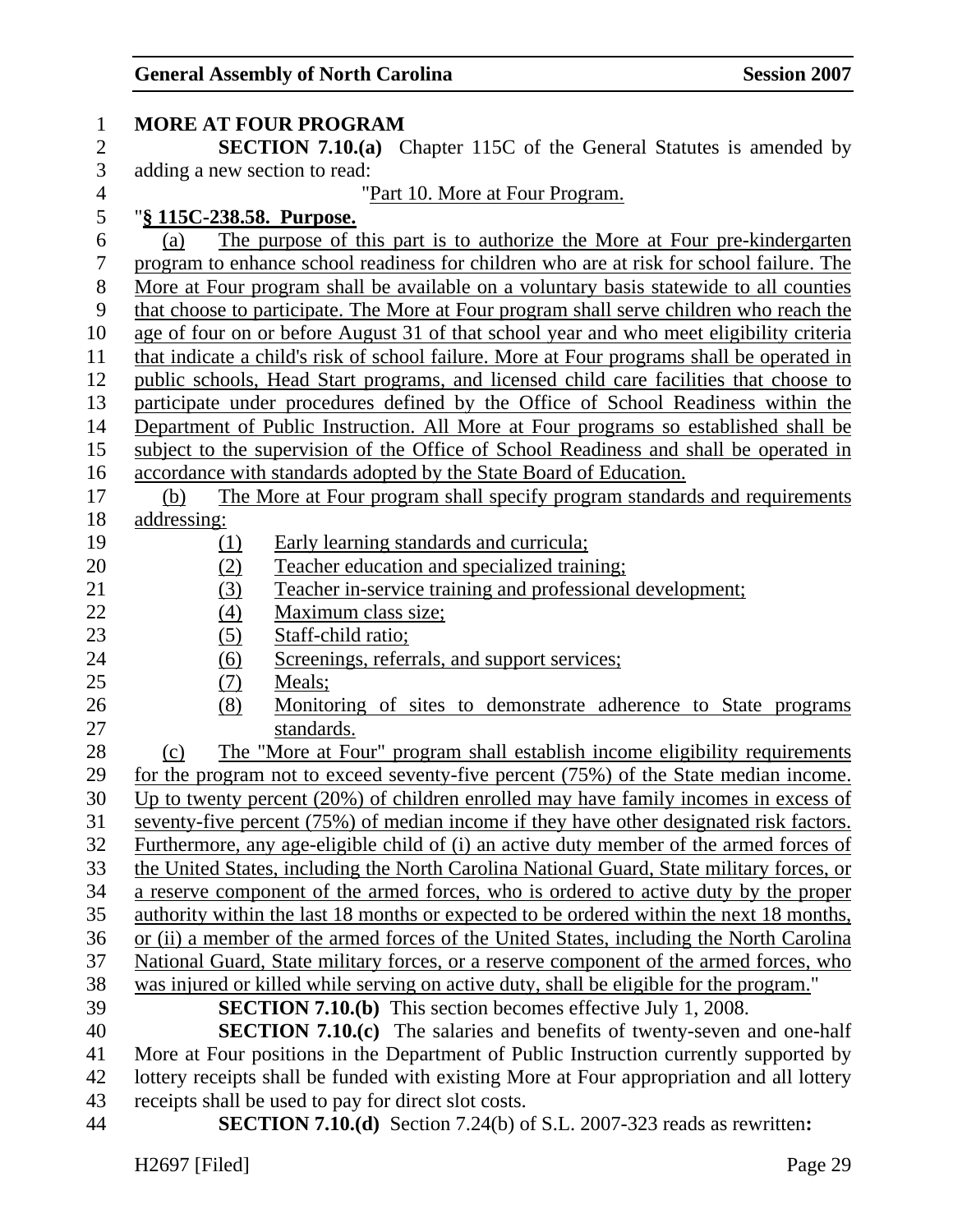1 "**SECTION 7.24.(b)** The Department of Public Instruction shall continue to 2 implement a plan to expand "More at Four" program standards within existing resources 3 to include four- and five-star-rated centers and schools serving four-year-olds and 4 develop guidelines for these programs. The the "NC Prekindergarten Program 5 Standards" initiative shall to recognize as high quality those prekindergarten classrooms 6 located in four- and five-star-rated centers that choose to apply and meet equivalent 7 "More at Four" program standards as high quality pre-k classrooms. Classrooms 8 meeting these standards standards. Such recognized classrooms shall have access to 9 training and workshops for available to "More at Four" programs. Whenever expansion 10 slots are available, these classrooms shall have first priority to receive them.

11 The "More at Four" program shall review the number of slots filled by 12 counties on a monthly basis and shift the unfilled slots to counties with waiting lists. 13 The shifting of slots shall occur through January 31 of each year, at which time any 14 remaining funds for slots unfilled shall be used to meet the needs of the waiting list for 15 subsidized child care."

16 **SECTION 7.10.(e)** Section 7.24.(f) of S.L. 2007-323 reads as rewritten:

17 "**SECTION 7.24.(f)** If a county is unable to increaserequest "More at Four" 18 expansion slots because of a documented lack of available resources necessary to 19 provide the required local contribution for the additional slots allocated to the county for 20 the 2007-2008 fiscal year, supplement those slots to full funding, the contract agency 21 for that county may appeal to the Office of School Readiness Readiness. for an 22 exception to the required local amount for those additional slots. The Office of School 23 Readiness may grant an exception and allot funds to pay up to ninety percent (90%) of 24 the full cost of the additional slots for that county if it finds that (i) there is in fact a 25 documented lack of available resources in the county to support expansion of the More 26 at Four program and (ii) granting the exception will not reduce access statewide to 27 "More at Four" slots.specifically target a known unserved at-risk four-year-old 28 population with the county."

29

### 30 **LEARN AND EARN PROGRAM DIRECTORS**

31 **SECTION 7.11.(a)** The State Board of Education shall use funds 32 appropriated in this act and three million four hundred twenty-nine thousand eight 33 hundred eighty-eight dollars (\$3,429,888) from the 2008-2009 Learn and Earn Online 34 appropriation to establish a full-time Learn and Earn Program Director in each local 35 school administrative unit. The full-time position will be responsible for overseeing the 36 Learn and Earn initiatives for each school in a local school administrative unit.

37 **SECTION 7.11.(b)** The individual in this position will serve on the district 38 cabinet as a leadership position for  $21<sup>st</sup>$  century innovation in the local school 39 administrative unit with the primary responsibility of serving as the liaison between the 40 North Carolina Virtual Public Schools, Learn and Earn Online, the local district central 41 office, and each school principal. Each Learn and Earn Program Director shall 42 coordinate monthly with the State Board of Education and the Department of Public 43 Instruction.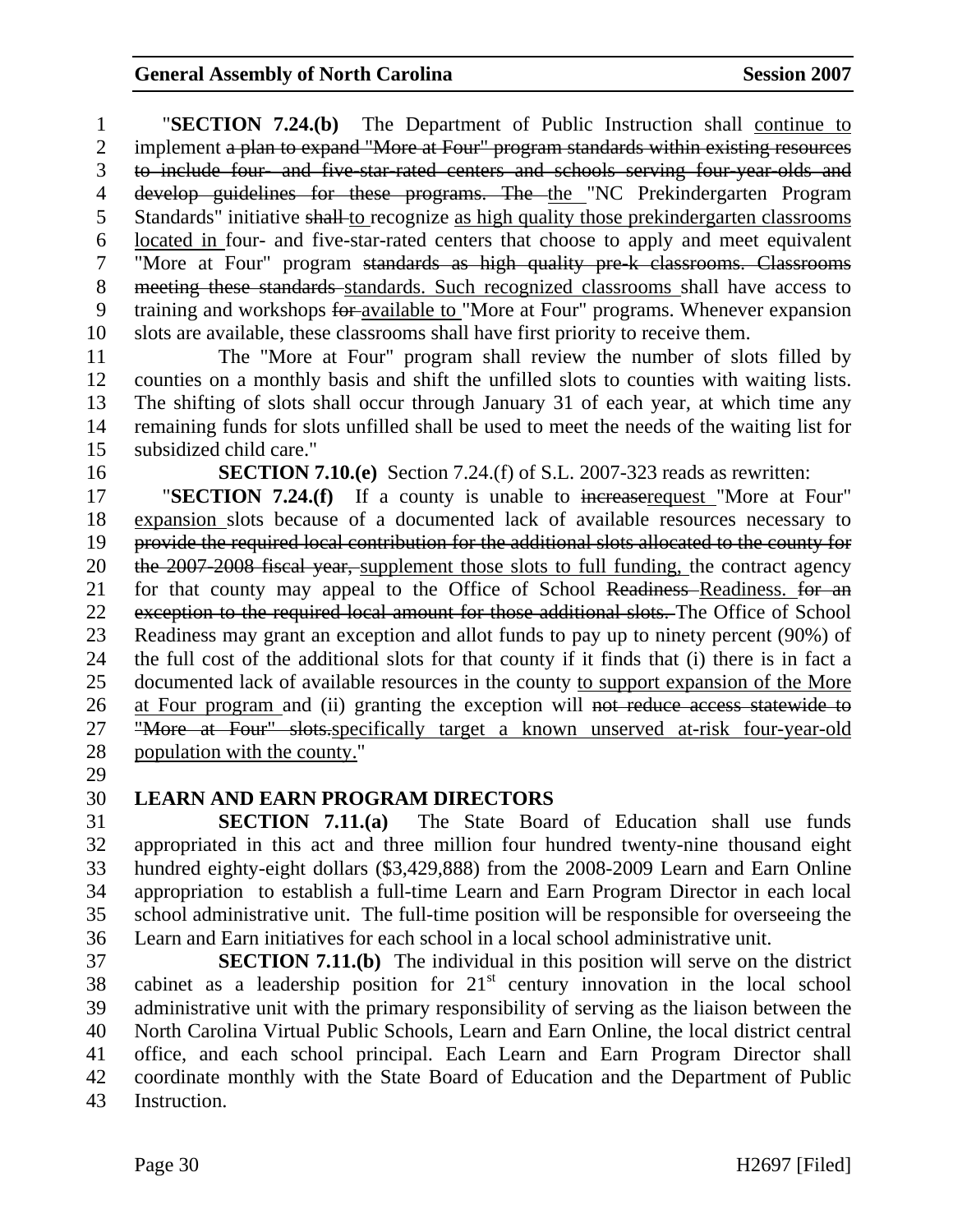1 **SECTION 7.11.(c)** This position shall serve as the primary student advocate 2 by providing leadership, direction, and support to each school principal in the district by 3 creating and monitoring student success in the online environment. 4 The Learn and Earn Program Director shall ensure that teachers, 5 administrators, students, and parents are fully informed of the Learn and Earn 6 opportunities and know how to access these courses. The Director will also train high 7 school teachers and counselors to align high school coursework to higher education 8 curricula, and identify appropriate technical assistance resources in each school so that 9 the resources are available to all local school administrative unit students participating 10 in Learn and Earn programs. 11 12 **LEARN AND EARN ONLINE CARRYFORWARD**  13 **SECTION 7.12.(a)** Funds appropriated for the Learn and Earn Online that 14 are unexpended or unencumbered at the end of each fiscal year shall not revert, but shall 15 remain available for expenditure. 16 **SECTION 7.12.(b)** This section becomes effective June 30, 2008. 17 18 **LEARN AND EARN**  19 **SECTION 7.13.** Chapter 115C of the General Statutes is amended by adding 20 a new section to read: 21 " **§115C-238.56 Learn and Earn high schools.** 22 (a) The purpose of the Learn and Earn high school program is to create rigorous 23 and relevant high school options that provide students with the opportunity and 24 assistance to earn an associate degree or two years of college credit by the conclusion of 25 the year after their senior year in high school. The State Board of Education shall work 26 closely with the Education Cabinet and the New Schools Project in administering the 27 program. 28 (b) Learn and Earn funds shall be used to establish new high schools in which a 29 local school administrative unit, two- and four-year colleges and universities, and local 30 employers work together to ensure that high school and postsecondary college curricula 31 operate seamlessly and meet the needs of participating employers. Funds shall not be 32 allotted until Learn and Earn high schools are certified as operational. 33 (c) During the first year of its operation, a high school established under 34 G.S. 115C-238.50 shall be allotted a principal regardless of the number of State-paid 35 teachers assigned to the school or the number of students enrolled in the school. The 36 budget flexibility authorized by G.S. 115C-105.25 does not apply to these positions. 37 (d) The State Board of Education, in consultation with the State Board of 38 Community Colleges and The University of North Carolina Board of Governors, shall 39 conduct an annual evaluation of this program. The evaluation shall include measures as 40 identified in G.S. 115C-238.55. It shall also include: (i) an accounting of how funds and 41 personnel resources were utilized and their impact on student achievement, retention, 42 and employability; (ii) recommended statutory and policy changes; and (iii) 43 recommendations for improvement of the program. The State Board of Education shall 44 report the results of this evaluation to the Office of State Budget and Management, the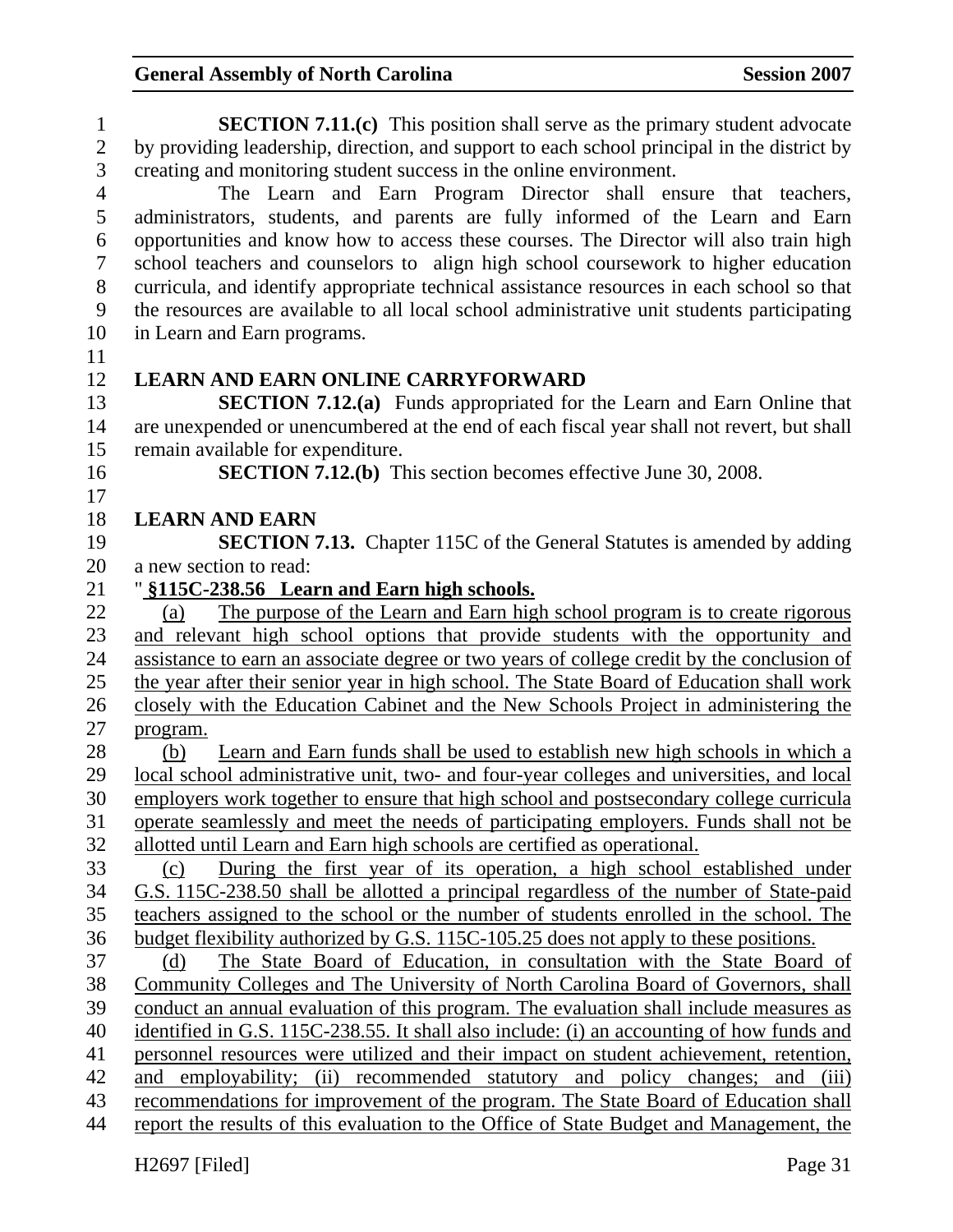| $\mathbf{1}$   | Joint Legislative Education Oversight Committee, and the Fiscal Research Division by                                                                           |
|----------------|----------------------------------------------------------------------------------------------------------------------------------------------------------------|
| $\overline{2}$ | January 15 of each fiscal year.                                                                                                                                |
| 3              | Enrollment fees and tuition for The University of North Carolina courses in<br>(e)                                                                             |
| $\overline{4}$ | which Learn and Earn students are enrolled are allowable uses of Learn and Earn funds.                                                                         |
| 5              | <u>Tuition costs may include laboratory fees assessed to all students enrolled in the course</u>                                                               |
| 6              | or a similar course.                                                                                                                                           |
| $\overline{7}$ | Textbooks required for college courses in which Learn and Earn students are<br>(f)                                                                             |
| $8\,$          | enrolled may be purchased with Learn and Earn funds.                                                                                                           |
| 9              | Payment of fees from Learn and Earn funds by local school administrative<br>(g)                                                                                |
| 10             | units to partnering community colleges and universities are restricted to technology or                                                                        |
| 11             | course fees. State funds shall not be used to support the cost of athletic or other student                                                                    |
| 12             | activity or campus fees not required by enrollment in a specific course.                                                                                       |
| 13             | The State Board of Education shall allot funds for university enrollment,<br>(h)                                                                               |
| 14             | tuition and fees, and textbooks on the basis of and after verification of the credit hour                                                                      |
| 15             | enrollment of Learn and Earn students in university courses. The State Board of                                                                                |
| 16             | Education shall allot funds for community college fees and textbooks on the basis of                                                                           |
| 17             | and after verification of the credit hour enrollment of Learn and Earn students in                                                                             |
| 18             | community college courses."                                                                                                                                    |
| 19             |                                                                                                                                                                |
| 20             | <b>LEARN AND EARN ONLINE</b>                                                                                                                                   |
| 21             | <b>SECTION 7.14.</b> Chapter 115C of the General Statutes is amended by adding                                                                                 |
| 22             | a new section to read:                                                                                                                                         |
| 23             | "§ 115C-238.57. Learn and Earn Online.                                                                                                                         |
| 24             | The purpose of the Learn and Earn Online program is to allow high school<br>(a)                                                                                |
| 25             | students to enroll in college courses to qualify for college credit. Online courses will be                                                                    |
| 26             | made available to students through The University of North Carolina and the North                                                                              |
| 27             | Carolina Community College System.                                                                                                                             |
| 28             | Learn and Earn Online funds shall be used for course tuition and only those<br>(b)                                                                             |
| 29             | technology and course fees and textbooks required for course participation.                                                                                    |
| 30             | The State Board of Education shall determine the allocation of Learn and<br>(c)                                                                                |
| 31             |                                                                                                                                                                |
|                | Earn Online course offerings across the State.                                                                                                                 |
| 32             | The State Board of Education shall allot funds for tuition, fees, and textbooks<br>(d)                                                                         |
| 33             | on the basis of, and after verification of, the credit hour enrollment of high school                                                                          |
| 34             | students in Learn and Earn Online courses. Community college student enrollments in                                                                            |
| 35             | Learn and Earn Online shall not be considered as a regular budget full-time equivalent                                                                         |
| 36             | (FTE) in the curriculum enrollment formula, but shall be accounted for separately, and                                                                         |
| 37             | funds shall be allotted as a special allotment.                                                                                                                |
| 38             | The University of North Carolina program shall report to The University of<br>(e)                                                                              |
| 39             | North Carolina Board of Governors, and the North Carolina Community College                                                                                    |
| 40             | program shall report to the North Carolina Community College Board of Trustees. The                                                                            |
| 41             | Department of Public Instruction shall report to the State Board of Education. The                                                                             |
| 42             | following information should be reported by semester on an annual basis to the Office                                                                          |
| 43<br>44       | of State Budget and Management, the Fiscal Research Division, and the Joint<br>Legislative Education Oversight Committee: expenditures for tuition, textbooks, |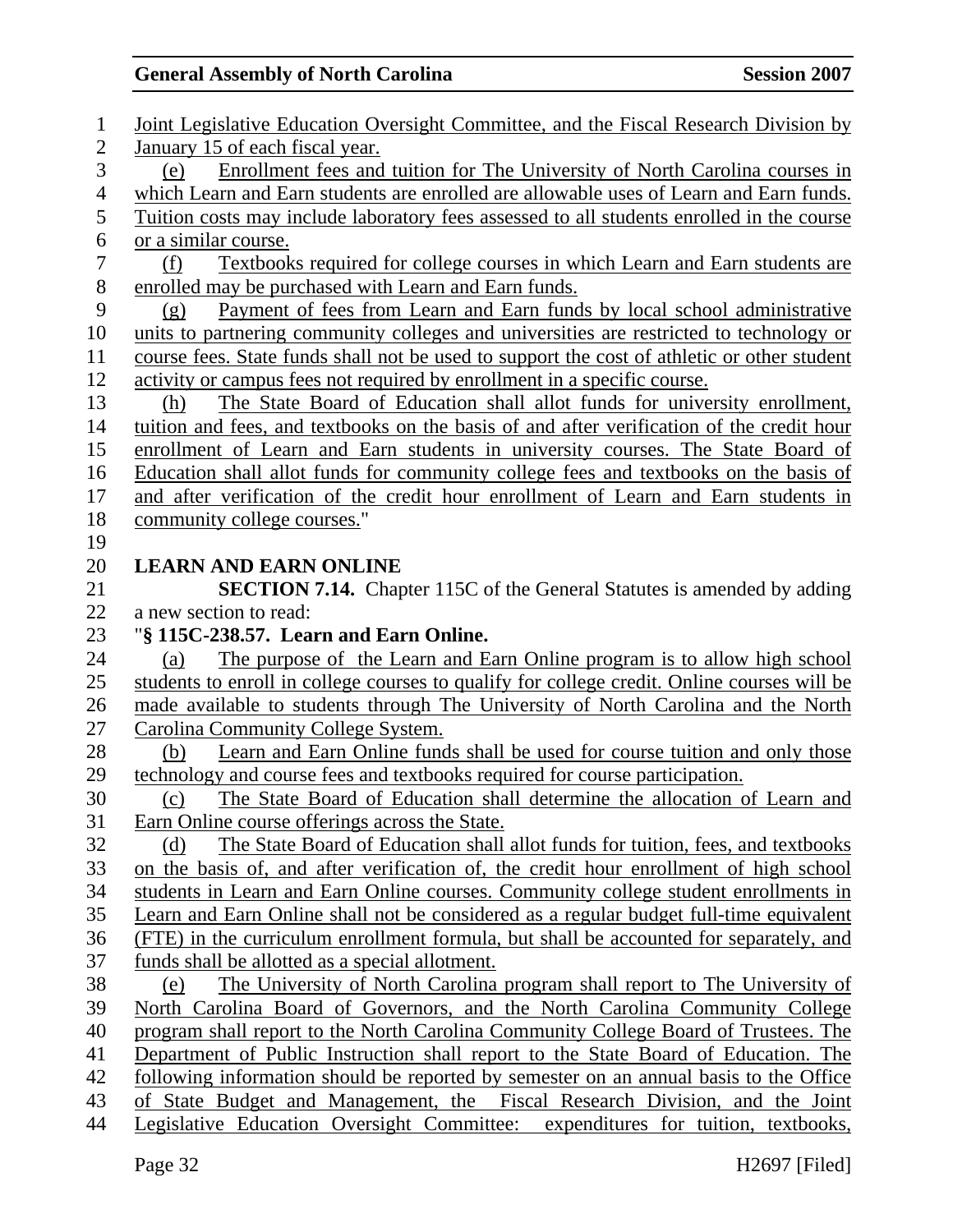| $\mathbf{1}$   | technology, and course fees; the number of participating students, the number of course    |
|----------------|--------------------------------------------------------------------------------------------|
| $\mathbf{2}$   | registrations, and the number of credit hours earned per student.                          |
| 3              | Both The University of North Carolina and the North Carolina Community<br>(f)              |
| $\overline{4}$ | College System shall provide oversight and coordination, including coordination with       |
| 5              | the Department of Public Instruction and with the North Carolina Virtual Public School     |
| 6              | (NCVPS) to avoid course duplication."                                                      |
| $\overline{7}$ |                                                                                            |
| $8\,$          | <b>EVALUATIONS OF PRINCIPALS</b>                                                           |
| 9              | <b>SECTION 7.15.</b> G.S. 115C-286.1 reads as rewritten:                                   |
| 10             | "§ 115C-286.1. Evaluations of principals.                                                  |
| 11             | Local school administrative units shall evaluate all principals and assistant principals   |
| 12             | at least once each year. Either the superintendent or the superintendent's designee shall  |
| 13             | conduct the evaluations.                                                                   |
| 14             | Beginning with the 2008-2009 school year, administrators shall be evaluated based          |
| 15             | on the new evaluation instrument developed by the State Board of Education that            |
| 16             | includes The State Board of Education shall ensure that the standards and criteria for the |
| 17             | evaluations include the accountability measures of teacher retention, teacher support,     |
| 18             | and school climate. The State Board shall revise its evaluation instruments to include     |
| 19             | these measures. A local board shall use the performance standards and criteria             |
| 20             | instrument adopted by the State Board for a minimum of three years. After three years,     |
| 21             | a local board may request a waiver to use unless the board develops an alternative         |
| 22             | evaluation that is properly validated and that includes standards the State Board of       |
| 23             | Education's standards for $21st$ century administrators and criteria similar to those      |
| 24             | adopted by the State Board."                                                               |
| 25             |                                                                                            |
| 26             | PROFESSIONAL DEVELOPMENT PROGRAMS                                                          |
| 27             | <b>SECTION 7.16.</b> Chapter 115C of the General Statutes is amended by adding             |
| 28             | a new section to read:                                                                     |
| 29             | "§ 115C-335. Professional Development.                                                     |
| 30             | The State Board of Education shall approve all professional<br>(1)                         |
| 31             | development programs made available to public school administrators                        |
| 32             | and teachers in North Carolina.                                                            |
| 33             | All providers of professional development must apply for and be<br>(2)                     |
| 34             | granted formal approval by the State Board of Education prior to                           |
| 35             | delivering professional development services or programs to North                          |
| 36             | Carolina public school administrators and teachers."                                       |
| 37             |                                                                                            |
| 38             | <b>TEACHER ACADEMY</b>                                                                     |
| 39             | <b>SECTION 7.17.</b> Of the funds appropriated in S.L. 2007-323 for literacy               |
| 40             | coach training, the North Carolina Teacher Academy may use up to three hundred             |
| 41             | twenty-eight thousand dollars (\$328,000) to establish up to three new positions           |
| 42             | including associated operating support. Any positions established under this section       |
| 43             | shall be dedicated to providing ongoing literacy coach training.                           |
| 44             |                                                                                            |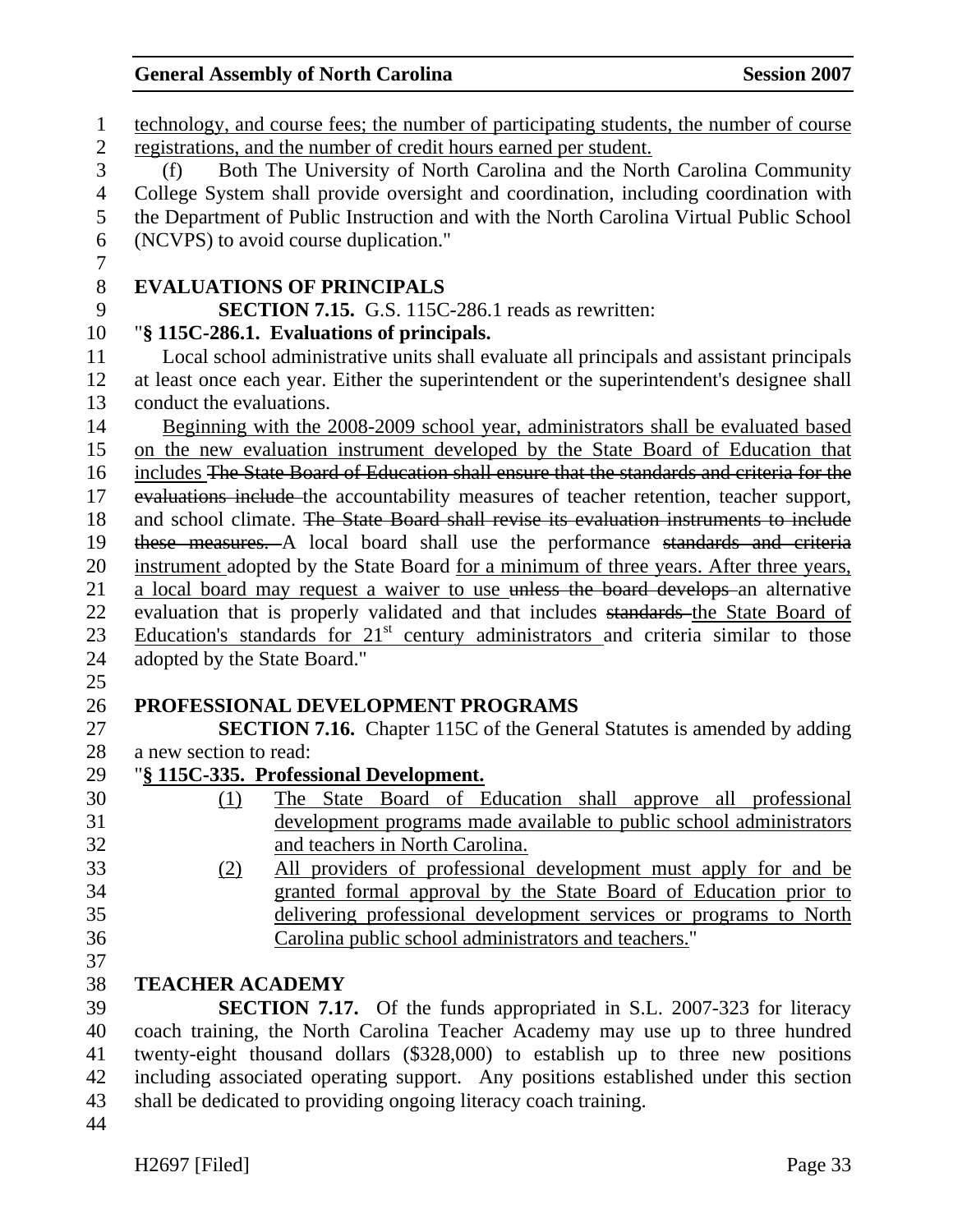| $\mathbf{1}$   | <b>ANNUAL TEACHER TURNOVER</b>                                                                                                                                             |
|----------------|----------------------------------------------------------------------------------------------------------------------------------------------------------------------------|
| $\mathbf{2}$   | <b>SECTION 7.18.</b> G.S. 115C-12 (22) of the General Statutes reads as                                                                                                    |
| 3              | rewritten:                                                                                                                                                                 |
| $\overline{4}$ | "§ 115C-12. Powers and Duties of the Board generally.                                                                                                                      |
| 5              | Duty to Monitor the Decisions of Teachers to Leave the Teaching<br>(22)                                                                                                    |
| 6              | Profession. – The State Board of Education shall monitor and compile                                                                                                       |
| $\overline{7}$ | an annual report on the decisions of teachers to leave the teaching                                                                                                        |
| 8              | profession. Remain in the teaching profession. The State Board shall                                                                                                       |
| 9              | adopt standard procedures for each local board of education to use in                                                                                                      |
| 10             | requesting the information from teachers who are not continuing to                                                                                                         |
| 11             | work as teachers in the local school administrative unit and shall                                                                                                         |
| 12             | require each local board of education to report the information to the                                                                                                     |
| 13             | State Board in a standard format adopted by the State Board. analyze                                                                                                       |
| 14             | the data from the biennial North Carolina Teacher Working Conditions                                                                                                       |
| 15             | Survey and report major trends and findings at the State and district                                                                                                      |
| 16             | level on the reasons teachers state they will remain teaching in North                                                                                                     |
| 17             | Carolina."                                                                                                                                                                 |
| 18             |                                                                                                                                                                            |
| 19             | <b>SCHOOL CONNECTIVITY INITIATIVE</b>                                                                                                                                      |
| 20             | <b>SECTION 7.19.(a)</b> Section 7.28.(c) of S.L. 2007-323 reads as rewritten:                                                                                              |
| 21             | "SECTION 7.28.(c) Funds currently used for the services covered by these new                                                                                               |
| 22             | funds shall not be supplanted by this additional funding and shall be used to support                                                                                      |
| 23             | instructional technologies and local infrastructure in schools in support of acquisition                                                                                   |
| 24             | and delivery of instructional technology resources to the classroom. Any refunds                                                                                           |
| 25             | received for services paid with these technology funds shall return to the originating                                                                                     |
| $26\,$         | technology fund.                                                                                                                                                           |
| 27             | Expenditures of existing funds for instructional technologies and local infrastructure                                                                                     |
| 28             | shall be reported for each local school administrative unit to the Office of State Budget                                                                                  |
| 29             | and Management, the Fiscal Research Division, and the Joint Legislative Education                                                                                          |
| 30             | Oversight Committee annually by January 15."                                                                                                                               |
| 31             | <b>SECTION 7.19.(b)</b> Up to three hundred thousand dollars (\$300,000) may be                                                                                            |
| 32             | transferred to the Friday Institute at North Carolina State University to evaluate the                                                                                     |
| 33             | effectiveness of using technology and its impact on $21st$ Century Teaching and Learning                                                                                   |
| 34             | outcomes approved by the State Board of Education. The Friday Institute shall report                                                                                       |
| 35             | annually to the State Board of Education on the evaluation results including                                                                                               |
| 36<br>37       | recommendations for continued implementation of the school connectivity initiative.<br><b>SECTION 7.19.(c)</b> Funds appropriated for the connectivity initiative that are |
| 38             |                                                                                                                                                                            |
| 39             | unexpended or unencumbered at the end of each fiscal year shall not revert, but shall<br>remain available for expenditure.                                                 |
| 40             | <b>SECTION 7.19.(d)</b> This section becomes effective June 30, 2008.                                                                                                      |
| 41             |                                                                                                                                                                            |
| 42             | <b>COMPREHENSIVE SUPPORT PROGRAM</b>                                                                                                                                       |
| 43             | <b>SECTION 7.20.</b> Funds appropriated in this act for the Comprehensive                                                                                                  |
| 44             | District and School Support program shall be used for positions and operating support                                                                                      |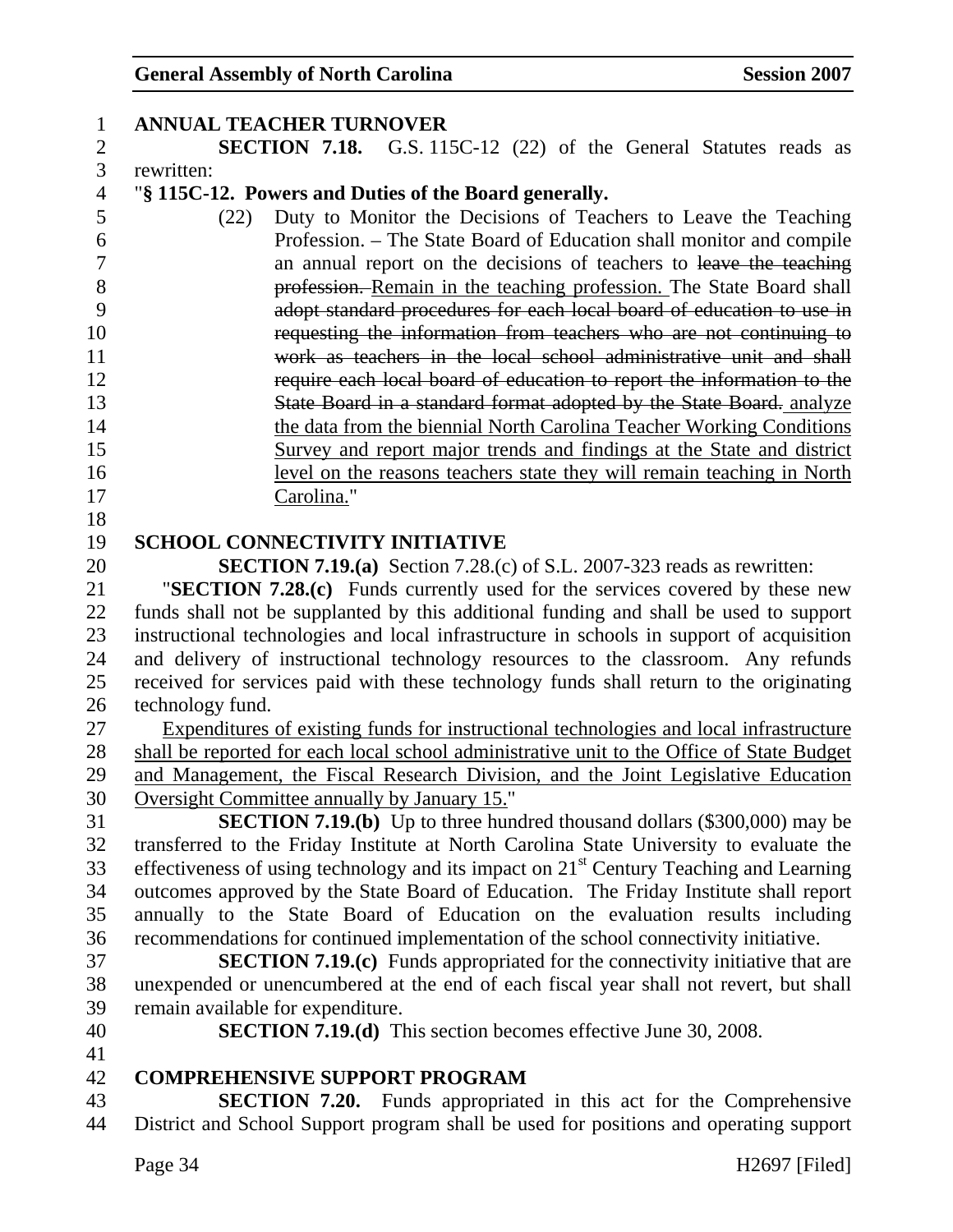1 in accordance with the plan approved by the State Board of Education. These funds 2 shall replace the salaries and benefits of fifteen and eighty-one hundredths (15.81) 3 federally funded positions due to a reduction in the federal grants. The State Board of 4 Education may also use these funds to establish new positions or raise the salaries of 5 existing positions for the Comprehensive District and School Support program, subject 6 to the approval of the Office of State Budget and Management. 7 8 **COMMUNITIES IN SCHOOLS**  9 **SECTION 7.21.** Funds appropriated in this act shall be used to match a 10 Gates Foundation grant awarded specifically to support the creation and implementation 11 of Performance Learning Centers. 12 13 **PART VIII. COMMUNITY COLLEGES**  14 15 **REORGANIZATION OF THE NORTH CAROLINA COMMUNITY**  16 **COLLEGES SYSTEM OFFICE**  17 **SECTION 8.1.(a)** Notwithstanding any other provision of law, and 18 consistent with the authority established in G. S. 115D-3, the President of the North 19 Carolina Community Colleges System may reorganize the System Office in accordance 20 with recommendations and plans submitted to and approved by the State Board of 21 Community Colleges. 22 **SECTION 8.1.(b)** This section expires June 30, 2009. 23 24 **CARRYFORWARD FOR EQUIPMENT**  25 **SECTION 8.2.(a)** Subject to the approval of the Office of State Budget and 26 Management and cash availability, the North Carolina Community Colleges System 27 Office may carry forward an amount not to exceed ten million dollars (\$10,000,000) of 28 the operating funds that were not reverted in fiscal year 2007-2008 to be reallocated to 29 the State Board of Community Colleges' Equipment Reserve Fund. These funds shall be 30 distributed to colleges consistent with G.S.115D-31. 31 **SECTION 8.2.(b)** This section becomes effective June 30, 2008. 32 33 **USE OF FUNDS FOR THE COLLEGE INFORMATION SYSTEM**  34 **SECTION 8.3.(a)** Funds appropriated in this act to the Community Colleges 35 System Office for the College Information System shall not revert at the end of the 36 2008-2009 fiscal year but shall remain available until expended. These funds may be 37 used to purchase periodic system upgrades. 38 **SECTION 8.3.(b)** Notwithstanding G.S. 143C-6-4, the Community Colleges 39 System Office may, subject to the approval of the Office of State Budget and 40 Management, in consultation with the Office of Information Technology Services, use 41 funds appropriated in this act for the College Information System to create a maximum 42 of three positions. Personnel positions created pursuant to this subsection shall be 43 dedicated to maintaining and administering information technology and software 44 upgrades to the College Information System.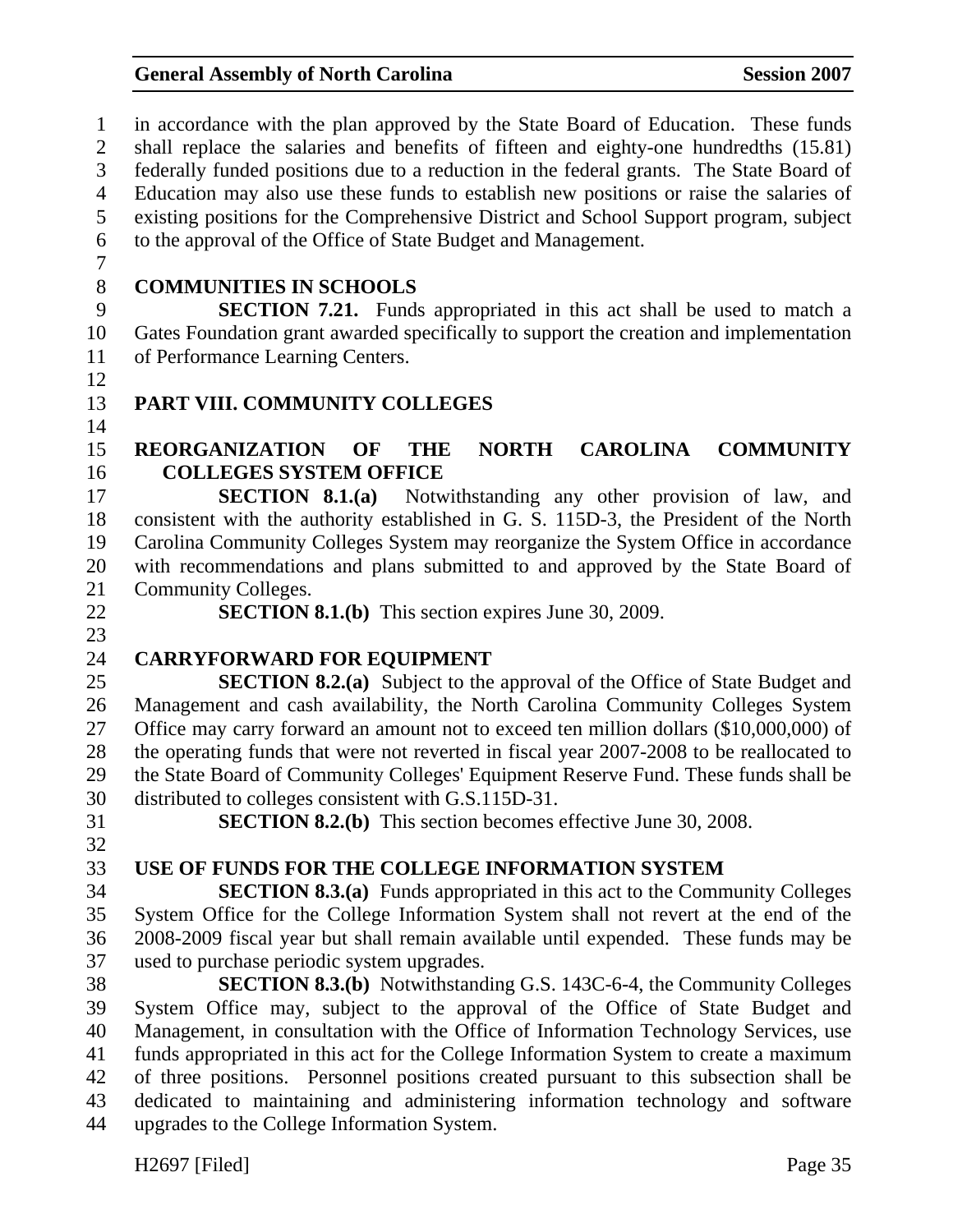1 **SECTION 8.3.(c)** The Community Colleges System Office shall report by 2 January 1, 2009, to the Joint Legislative Education Oversight Committee on the final 3 implementation of the College Information System Project.  $\frac{4}{5}$ 5 **NCCCS DATA WAREHOUSE**  6 **SECTION 8.4.(a)** Funds are appropriated in this act for the North Carolina 7 Community Colleges System Data Warehouse project. The Community Colleges 8 System Office shall consult with the Office of State Budget and Management and the 9 Office of Information Technology Services upon completion of the final business 10 requirements for the expansion and enhancement of the NCCCS Data Warehouse and 11 before commencing further work on the Data Warehouse. 12 **SECTION 8.4.(b)** NCCCS Data Warehouse expansion and enhancements 13 shall be compatible and able to be integrated with other data systems maintained by The 14 University of North Carolina and the Department of Public Instruction. 15 16 **ADDITIONAL NURSING FACULTY SHALL BE ALLOCATED BASED ON**  17 **PROGRAM WAITING LISTS**  18 **SECTION 8.5.(a)** Funds are appropriated in this act for 55 additional 19 nursing faculty for community college nursing programs. The State Board of 20 Community Colleges shall determine the allocation of these positions among the 21 community colleges. This determination shall include such criteria as the length of the 22 program's waiting list, the duration of a student's time on the waiting list, and the 23 physical capacity of the community college to support additional faculty positions. 24 **SECTION 8.5.(b)** These funds shall be used to create new faculty positions 25 in nursing programs and shall not be used to supplement existing faculty salaries or be 26 transferred for any other purpose. 27 28 **REPORT ON EFFECT OF ADDITIONAL ALLIED HEALTH FUNDING**  29 **SECTION 8.6.** The Community Colleges System Office shall report by 30 March 1, 2009, to the Joint Legislative Education Oversight Committee, the Fiscal 31 Research Division, and the Office of State Budget and Management regarding the effect 32 of additional funding received for nursing and allied health programs in 2006-2007, 33 2007-2008 and funds received in this act. This report shall describe how the additional 34 allied health funding has addressed the following: 35 (1) The number of students enrolled in these programs; 36 (2) The length of program waiting lists; 37 (3) The number of additional faculty hired; 38 (4) The faculty credentials earned by community college nursing faculty; 39 (5) The level of salary and compensation awarded to faculty members; 40 (6) The clinical opportunities available to students; and 41 (7) The performance of students on nursing licensure exams. 42

## 43 **REPORT ON COST OF ALL PROGRAMS**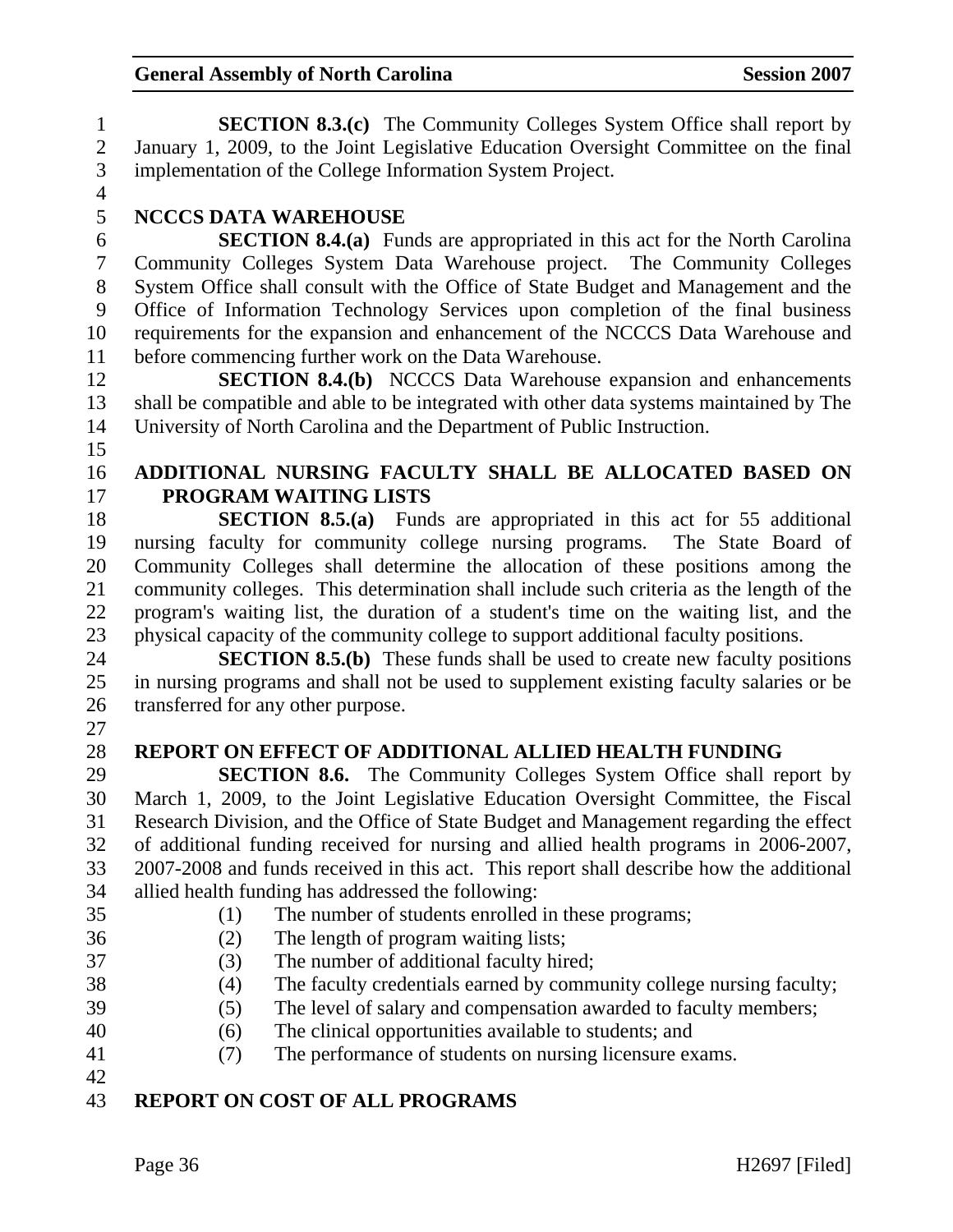| $\mathbf{1}$   | <b>SECTION 8.7.</b> The Community Colleges System Office shall report by                                                                                          |  |  |  |  |
|----------------|-------------------------------------------------------------------------------------------------------------------------------------------------------------------|--|--|--|--|
| $\overline{2}$ | November 15, 2009, to the Fiscal Research Division and the Office of State Budget and                                                                             |  |  |  |  |
| 3              | Management regarding the instructional cost of all curriculum and non-curriculum                                                                                  |  |  |  |  |
| $\overline{4}$ | programs. This report shall include an explanation of the differences in costs between                                                                            |  |  |  |  |
| 5              | programs, including faculty salaries and equipment costs.                                                                                                         |  |  |  |  |
| 6              |                                                                                                                                                                   |  |  |  |  |
| $\overline{7}$ | <b>MINORITY MALE MENTORING PROGRAM FUNDS</b>                                                                                                                      |  |  |  |  |
| $8\,$          | <b>SECTION 8.8.(a)</b> Funds appropriated for the Minority Male Mentoring                                                                                         |  |  |  |  |
| 9              | Program shall not revert at the end of the fiscal year, but shall remain available until                                                                          |  |  |  |  |
| 10             | expended.                                                                                                                                                         |  |  |  |  |
| 11             | <b>SECTION 8.8.(b)</b> This section becomes effective June 30, 2008.                                                                                              |  |  |  |  |
| 12             |                                                                                                                                                                   |  |  |  |  |
| 13             | <b>LEARN &amp; EARN ON-LINE FUNDS</b>                                                                                                                             |  |  |  |  |
| 14             | <b>SECTION 8.9.(a)</b> Funds allotted to the North Carolina Community Colleges                                                                                    |  |  |  |  |
| 15             | System for full-time equivalent (FTE) students shall not revert at the end of a fiscal                                                                            |  |  |  |  |
| 16             | year, but shall remain available for expenditure up to 12 months after the close of a                                                                             |  |  |  |  |
| 17             | fiscal year.                                                                                                                                                      |  |  |  |  |
| 18             | <b>SECTION 8.9.(b)</b> This section becomes effective June 30, 2008.                                                                                              |  |  |  |  |
| 19             |                                                                                                                                                                   |  |  |  |  |
| 20             | <b>CONSOLIDATE WORKFORCE DEVELOPMENT PROGRAMS</b>                                                                                                                 |  |  |  |  |
| 21             | <b>SECTION 8.10.(a)</b> G.S. 115D-5.1. reads as rewritten:                                                                                                        |  |  |  |  |
| 22             | "§ 115D-5.1. Workforce Development Programs.                                                                                                                      |  |  |  |  |
| 23             | Community colleges shall assist in the preemployment and in-service training<br>(a)                                                                               |  |  |  |  |
| 24             | of employees in industry, business, agriculture, health occupation and governmental                                                                               |  |  |  |  |
| 25             | agencies. Such training shall include instruction on worker safety and health standards                                                                           |  |  |  |  |
| 26             | and practices applicable to the field of employment. The State Board of Community                                                                                 |  |  |  |  |
| 27             | Colleges shall make appropriate regulations including the establishment of maximum                                                                                |  |  |  |  |
| 28             | hours of instruction which may be offered at State expense in each in-plant training                                                                              |  |  |  |  |
| 29             | program. No instructor or other employee of a community college shall engage in the                                                                               |  |  |  |  |
| 30             | normal management, supervisory and operational functions of the establishment in                                                                                  |  |  |  |  |
| 31             | which the instruction is offered during the hours in which the instructor or other                                                                                |  |  |  |  |
| 32             | employee is employed for instructional or educational purposes.                                                                                                   |  |  |  |  |
| 33             | The State Board of Community Colleges shall adopt guidelines governing all<br>(b)                                                                                 |  |  |  |  |
| 34             | Customized Industry Training Programs that shall incorporate the The-North Carolina                                                                               |  |  |  |  |
| 35             | Community College System's current New and Expanding Industry Training (NEIT)                                                                                     |  |  |  |  |
| 36             | Program Guidelines, which were adopted by the State Board of Community Colleges on                                                                                |  |  |  |  |
| 37             | April 18, 1997, and subsequently modified. The guidelines shall apply to all funds                                                                                |  |  |  |  |
| 38             | appropriated for customized Industry Training Programs the Program-after June 30,                                                                                 |  |  |  |  |
| 39             | 1997. 2008. A project approved as an exception under these Guidelines, or these                                                                                   |  |  |  |  |
| 40             | Guidelines as modified by the State Board of Community Colleges, shall be approved                                                                                |  |  |  |  |
| 41             | for one year only.                                                                                                                                                |  |  |  |  |
| 42<br>$\Delta$ | (b1) Notwithstanding any other provision of law, the State Board of Community<br>Colleges may adopt mlas and quidelines that allow the New and Expending Industry |  |  |  |  |
|                |                                                                                                                                                                   |  |  |  |  |

43 Colleges may adopt rules and guidelines that allow the New and Expanding Industry 44 Training Program and the Focused Industrial Training Program Customized Industry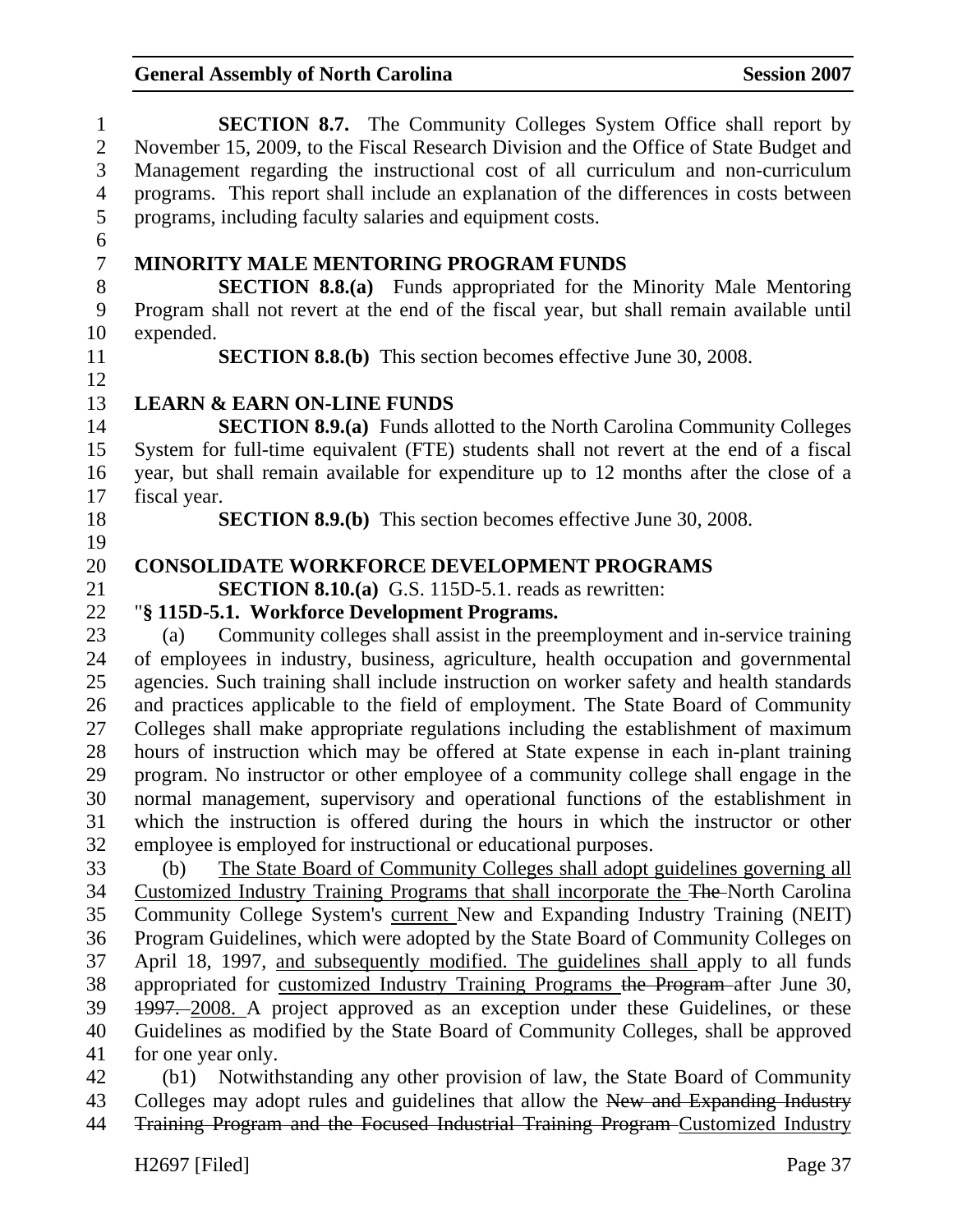| $\mathbf 1$    | Training Programs to use funds appropriated for those programs to support training           |
|----------------|----------------------------------------------------------------------------------------------|
| $\mathbf{2}$   | projects for the various branches of the United States Armed Forces.                         |
| 3              | The State Board of Community Colleges shall report to the Joint Legislative<br>(c)           |
| 4              | Education Oversight Committee on September 1 of each year on expenditures for the            |
| 5              | New and Expanding Industry Training Program Customized Industry Training                     |
| 6              | Programs each fiscal year. The report shall include, for each company or individual that     |
| 7              | receives funds for the New and Expanding Industry Training Program: Customized               |
| $8\phantom{1}$ | <b>Industry Training Programs:</b>                                                           |
| 9              | The desired business expansion or enhancement objective sought by<br>(1)                     |
| 10             | the company or individual;                                                                   |
| 11             | $\left(\frac{1}{2}\right)$ The total amount of funds received by the company or individual;  |
| 12             | $\left(\frac{2}{3}\right)$ The amount of funds per trainee received by the company or        |
| 13             | individual;                                                                                  |
| 14             | $\left(\frac{3}{4}\right)$ The amount of funds received per trainee by the community college |
| 15             | training the trainee;                                                                        |
| 16             | $\left(\frac{4}{5}\right)$ The number of trainees trained by company and by community        |
| 17             | college; and                                                                                 |
| 18             | The types of services rendered per company or individual by<br>(6)                           |
| 19             | community college; and                                                                       |
| 20             | $\frac{5(7)}{2}$ The number of years the companies or individuals have been                  |
| 21             | funded.funded or served.                                                                     |
| 22             | Funds available to the New and Expanding Industry Training Program-for<br>(d)                |
| 23             | Customized Training Programs shall not revert at the end of a fiscal year but shall          |
| 24             | remain available until expended.                                                             |
| 25             | There is created within the North Carolina Community College System the<br>(e)               |
| 26             | Customized Industry Training (CIT) Program. The CIT Program shall offer programs             |
| 27             | and training services as new options for assisting existing business and industry to         |
| 28             | remain productive, profitable, and within the State. Before a business or industry           |
| 29             | qualifies to receive assistance under the CIT Program, Customized Industry Training          |
| 30             | Programs, the President of the North Carolina Community College System-System, or            |
| 31             | the President's designee, shall determine that:                                              |
| 32             | The business is making an appreciable capital investment;<br>(1)                             |
| 33             | The business is deploying new technology; and<br>(2)                                         |
| 34             | The business or individual is creating jobs, expanding an existing<br>(3)                    |
| 35             | workforce, or enhancing the productivity and profitability of their                          |
| 36             | operations within the State; and                                                             |
| 37             | $\left(\frac{3}{4}\right)$ The skills of the workers will be enhanced by the assistance.     |
| 38             | The State Board shall report on an annual basis to the Joint Legislative<br>$\bigoplus$      |
| 39             | <b>Education Oversight Committee on:</b>                                                     |
| 40             | The total amount of funds received by a company under the CIT<br>$\leftrightarrow$           |
| 41             | Program;                                                                                     |
| 42             | The amount of funds per trainee received by that company;<br>(2)                             |
| 43             | The amount of funds received per trainee by the community college<br>$\left(3\right)$        |
| 44             | delivering the training;                                                                     |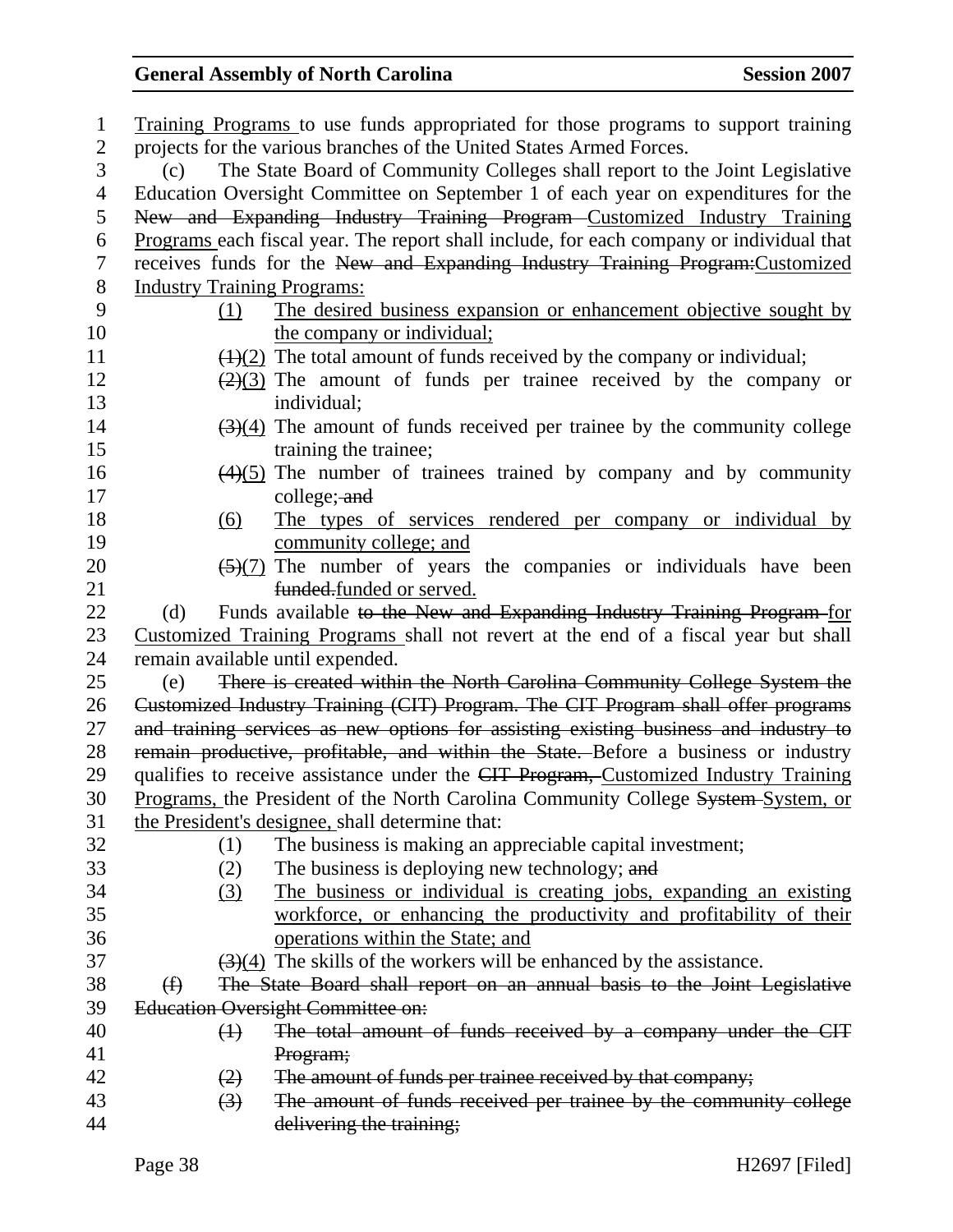| $\mathbf{1}$             | The number of trainees trained by the company and community<br>(4)                     |
|--------------------------|----------------------------------------------------------------------------------------|
| $\sqrt{2}$               | college; and                                                                           |
| 3                        | The number of years that company has been funded.<br>$\left(5\right)$                  |
| $\overline{\mathcal{L}}$ | The State Board may approve the use of funds appropriated for Customized<br>(f)        |
| 5                        | Industry Training Programs for the training and support of regional, community college |
| 6                        | personnel to deliver Customized Industry Training Program services to business and     |
| $\overline{7}$           | industry up to five percent (5%) of the funds appropriated in the current year for     |
| $8\phantom{1}$           | <b>Customized Industry Training Programs.</b>                                          |
| 9                        | The State Board shall adopt rules and policies to implement this section."<br>(g)      |
| 10                       | SECTION 8.10.(b) The State Board of Community Colleges shall transfer                  |
| 11                       | funds appropriated for the New and Expanding Industry Training Program and the         |
| 12                       | Focused Industrial Training Program to the Customized Industry Training Programs       |
| 13                       | appropriation. This transfer shall be completed by September 1, 2008.                  |
| 14                       |                                                                                        |
| 15                       | <b>PART IX: UNIVERSITIES</b>                                                           |
| 16                       |                                                                                        |
| 17                       | <b>REPORTING ON UNC FACULTY WORKLOAD</b>                                               |
| 18                       | <b>SECTION 9.1.(a)</b> The Board of Governors shall conduct a study on faculty         |
| 19                       | workload. The study shall be done using the Delaware Study Method of collecting data.  |
| 20                       | Information in the report should include, but is not to be limited to:                 |
| 21                       | Faculty workload data for each UNC constituent institution compared<br>(1)             |
| 22                       | to the UNC enrollment model.                                                           |
| 23                       | UNC faculty workload average as compared to the UNC enrollment<br>(2)                  |
| 24                       | model student credit hours per instructional position.                                 |
| 25                       | Faculty workload of regional and peer institutions as compared to each<br>(3)          |
| 26                       | UNC constituent institution faculty average and to the UNC faculty                     |
| 27                       | workload average.                                                                      |
| 28                       | <b>SECTION 9.1.(b)</b> The UNC Board of Governors shall submit the study to            |
| 29                       | the Joint Legislative Education Oversight Committee, the Office of State Budget and    |
| 30                       | Management, and the Fiscal Research Division no later than August 1, 2008.             |
| 31                       |                                                                                        |
| 32                       | UNC-NCCCS 2+2 E-LEARNING INITIATIVE                                                    |
| 33                       | <b>SECTION 9.2.(a)</b> Funds appropriated in this act to The University of North       |
| 34                       | Carolina and the North Carolina Community College System for the UNC-NCCCS 2+2         |
| 35                       | E-Learning Initiative shall be used to fund further development of online courses for  |
| 36                       | 2+2 programs. Based on a mutually agreed upon decision by the State Board of           |
| 37                       | Education Chairman, the President of the Community Colleges, and the President of      |
| 38                       | The University of North Carolina as to the areas of greatest need, to include          |
| 39                       | mathematics and science teacher licensure fields, funds are available to support joint |
| 40                       | technology development, systems to track student progress and articulation between a   |
| 41                       | North Carolina community college and a UNC constituent institution, and develop        |
| 42                       | technology needed to support online courses and $2+2$ programs.                        |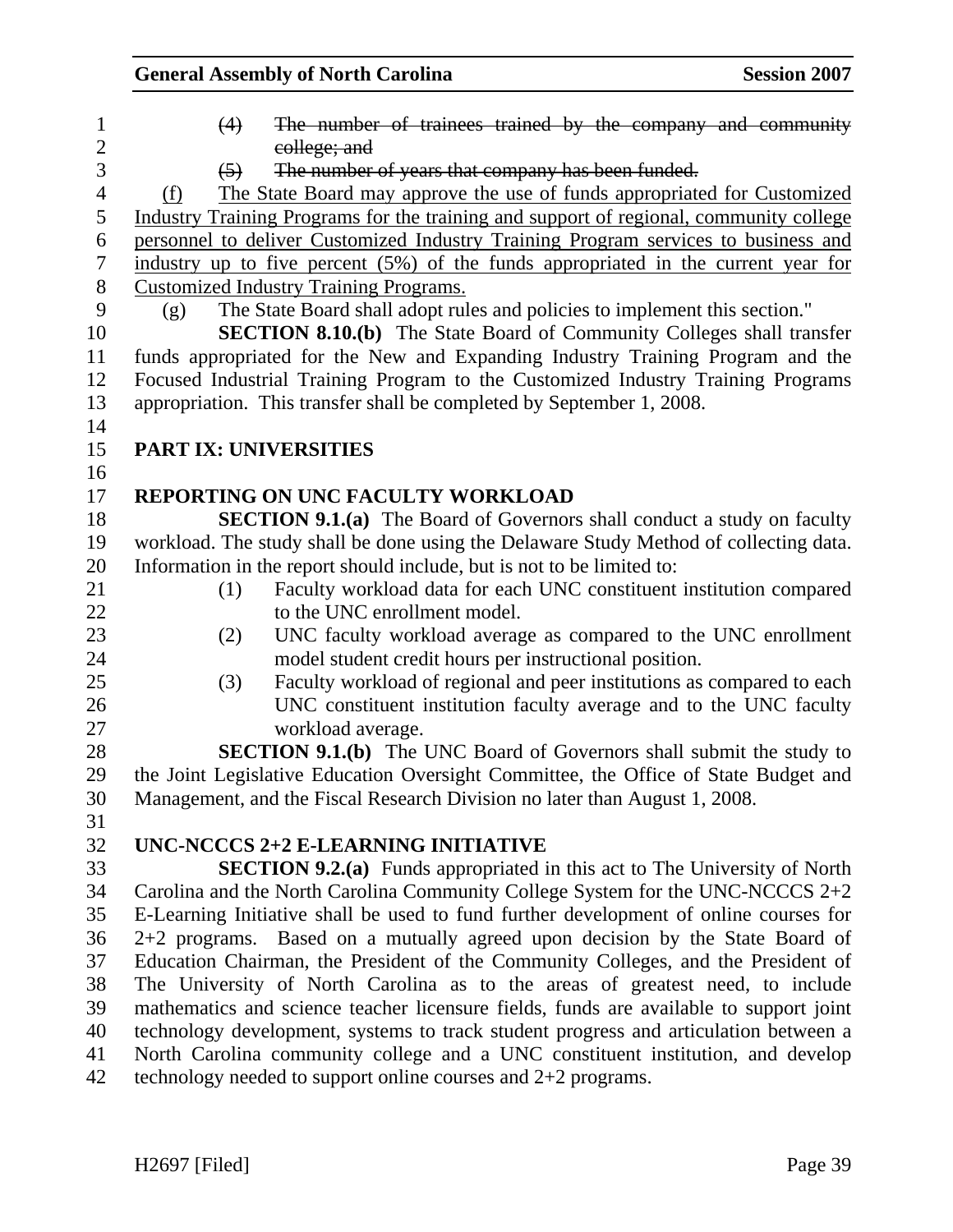| $\mathbf{1}$   |     | <b>SECTION 9.2.(b)</b> The University of North Carolina and The North Carolina           |
|----------------|-----|------------------------------------------------------------------------------------------|
| $\overline{2}$ |     | Community Colleges System shall use these funds first to develop online teacher          |
| 3              |     | education programs, including baccalaureate and associate pre-major programs.            |
| $\overline{4}$ |     | <b>SECTION 9.2.(c)</b> The University of North Carolina and Community                    |
| 5              |     | College System Office shall report by September 1, 2008, and annually thereafter, to the |
| 6              |     | Joint Legislative Education Oversight Committee, the State Board of Education, the       |
| $\tau$         |     | Office of State Budget and Management, and the Fiscal Research Division of the           |
| 8              |     | General Assembly on the implementation of the UNC-NCCCS $2+2$ E-Learning                 |
| 9              |     | Initiative. This report shall include:                                                   |
| 10             | (1) | The courses and programs within the $2+2$ E-Learning Initiative;                         |
| 11             | (2) | The total number of prospective teachers that have taken or are taking                   |
| 12             |     | part in this initiative to date broken down by the current academic                      |
| 13             |     | period and each of the previous academic periods since the program's                     |
| 14             |     | inception;                                                                               |
| 15             | (3) | The total number of teachers currently in the State's classroom, by                      |
| 16             |     | local school administrative unit, who have taken part in this initiative;                |
| 17             | (4) | The change in the number of teachers available to schools since the                      |
| 18             |     | program's inception;                                                                     |
| 19             | (5) | qualitative data from students, teachers, local<br>The<br>school                         |
| 20             |     | administrative unit personnel, university personnel, and community                       |
| 21             |     | college personnel as to the impact of this initiative on our State's                     |
| 22             |     | teaching pool; and                                                                       |
| 23             | (6) | An explanation of the expenditures and collaborative programs                            |
| 24             |     | between the North Carolina Community College System and The                              |
| 25             |     | University of North Carolina, including recommendations for                              |
| 26             |     | improvement.                                                                             |
| 27             |     |                                                                                          |
| 28             |     | EDUCATION ACCESS REWARDS NORTH CAROLINA (EARN) SCHOLARS                                  |
| 29             |     | FUND TO INCLUDE RESIDENT STUDENTS ENROLLED AT A PRIVATE                                  |
| 30             |     | <b>COLLEGE OR UNIVERSITY</b>                                                             |
| 31             |     | <b>SECTION 9.3.(a)</b> G.S. 116-209.26(a) is rewritten to read:                          |
| 32             |     | "§ 116-209.26. Education Access Rewards North Carolina Scholars Fund.                    |
| 33             | (a) | The following definitions apply to this section:                                         |
| 34             | (1) | Academic year. $-$ A period of time in which a student in matriculated                   |
| 35             |     | status is expected to complete the equivalent of at least two semesters'                 |
| 36             |     | or three quarters' academic work.                                                        |
| 37             | (2) | Eligible postsecondary institution. $- A$ school that is:                                |
| 38             |     | A constituent institution of The University of North Carolina as<br>a.                   |
| 39             |     | defined in G.S. 116-2(4); or                                                             |
| 40             |     | community college as defined in $G.S. 115D-2(2)$ .<br>b.<br>A                            |
| 41             |     | G.S. 115D-2(2); or                                                                       |
| 42             |     | An institution as defined in G.S. 116-22(1).<br>$\underline{c}$ .                        |
| 43             | (3) | Matriculated status. - Being recognized as a first-time candidate for a                  |
| 44             |     | degree or certificate, exclusive of any course credits earned while in                   |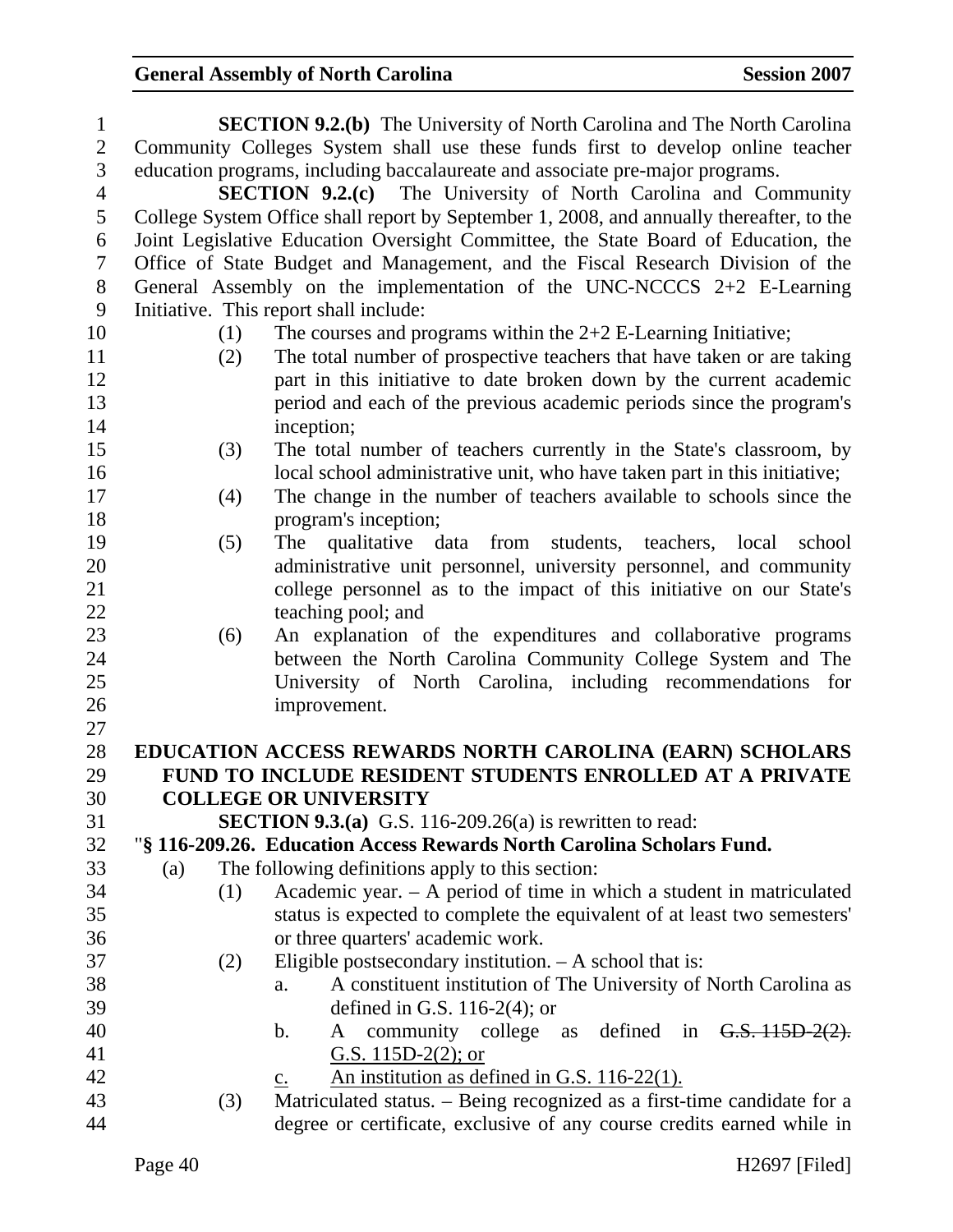1 high school, in a defined program of study at an eligible postsecondary 2 institution. 3 (4) Title IV. – Title IV of the Higher Education Act of 1965, as amended." 4 **SECTION 9.3.(b)** Any funds appropriated from the Escheat Fund to the 5 Education Access Rewards North Carolina Scholars Fund shall be allocated by the State 6 Educational Assistance Authority in accordance with G.S. 116B-7. 7 8 **MATCHING GRANTS FOR TEACHERS IN THE NORTH CAROLINA**  9 **PUBLIC SCHOOLS WHO HAVE ESTABLISHED PARENTAL SAVINGS**  10 **TRUST FUND ACCOUNTS**  11 **SECTION 9.4.(a)** There is appropriated from the General Fund to the State 12 Education Assistance Authority the sum of two million dollars (\$2,000,000) for the 13 2008-2009 fiscal year to make grants in the form of matching contributions, of up to one 14 thousand dollars (\$1,000) per account, to accounts in the Parental Savings Trust Fund 15 established pursuant to G.S. 116-209.25. Such matching grants shall be made only for 16 amounts contributed to accounts owned by teachers who are employed in the North 17 Carolina public schools. Any account opened as of or after July 1, 2008, is eligible to 18 receive an annual matching grant of one hundred percent (100%) of all amounts 19 contributed up to the maximum grant per teacher per year provided that, the account 20 owner is a licensed teacher employed in the North Carolina public schools, and 21 provided further that, matching grants are not available for withdrawal for payment of 22 the qualified higher education expenses of the designated beneficiary until after the 23 account owner has been teaching in the North Carolina public schools for five years. If a 24 teacher leaves employment in a North Carolina public school before completing five 25 years of service, all matching grant funds allocated to such teacher's account, and all 26 interest earned on those funds, shall be available for matching grants to other eligible 27 teachers. The matching grants provided for in this section shall be used only for 28 payment of the qualified higher education expenses of the designated beneficiary. 29 **SECTION 9.4.(b)** The State Education Assistance Authority may adopt 30 specific rules to regulate the matching contributions. 31 32 **UNC ENROLLMENT GROWTH REQUEST TO CONTAIN PREVIOUS**  33 **ACADEMIC YEAR'S ACTUAL STUDENT CREDIT HOURS (SCH) AND**  34 **FULL-TIME EQUIVALENCIES (FTE)**  35 **SECTION 9.5.** G.S. 116-11(9)(a) reads as rewritten: 36 "**§ 116-11. Powers and duties generally.**  37 … 38 (9) a.a1. The Board of Governors shall develop, prepare and present to 39 the Governor and the General Assembly a single, unified 40 recommended budget for all of the constituent institutions of 41 The University of North Carolina. The recommendations shall 42 consist of requests in three general categories: (i) funds for the 43 continuing operation of each constituent institution, (ii) funds

44 for salary increases for employees exempt from the State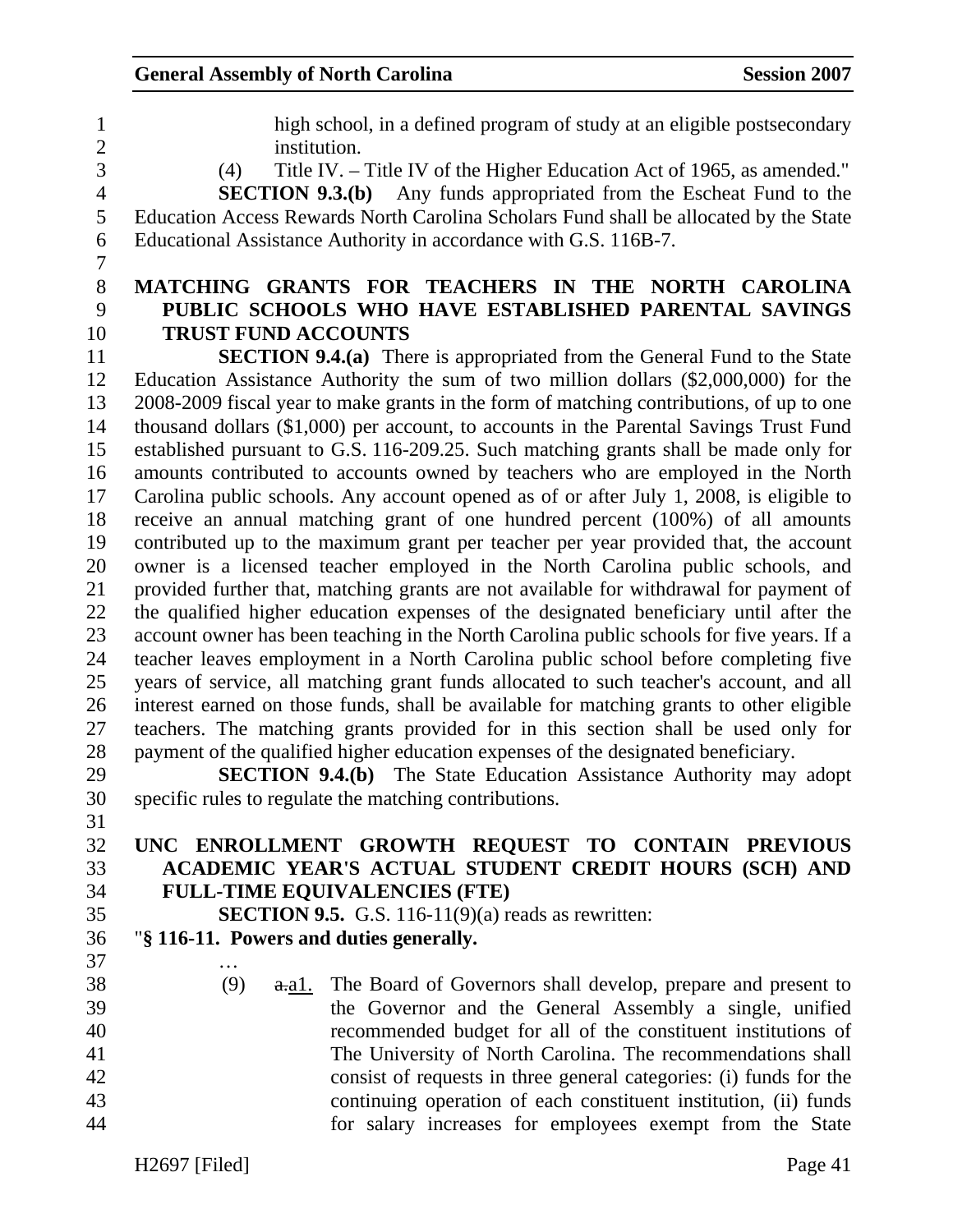| $\mathbf{1}$<br>$\overline{2}$<br>3<br>$\overline{4}$ |            | Personnel Act and (iii) funds requested without reference to<br>constituent institutions, itemized as to priority and covering<br>such areas as new programs and activities, expansions of<br>programs and activities, increases in enrollments, increases to |
|-------------------------------------------------------|------------|---------------------------------------------------------------------------------------------------------------------------------------------------------------------------------------------------------------------------------------------------------------|
| 5                                                     |            | accommodate internal shifts and categories of persons served,                                                                                                                                                                                                 |
| 6                                                     |            | capital improvements, improvements in levels of operation and                                                                                                                                                                                                 |
| 7                                                     |            | increases to remedy deficiencies, as well as other areas. The                                                                                                                                                                                                 |
| 8                                                     |            | president may present to the General Assembly an updated                                                                                                                                                                                                      |
| 9                                                     |            | estimate of tuition, fees, and other receipts by June 15 of each                                                                                                                                                                                              |
| 10                                                    |            | year to be included in the budget for the following fiscal year.                                                                                                                                                                                              |
| 11                                                    | <u>a2.</u> | The Board of Governors shall provide full documentation and                                                                                                                                                                                                   |
| 12                                                    |            | justification of any enrollment change funding request at the                                                                                                                                                                                                 |
| 13<br>14                                              |            | time it is recommended. This documentation and justification                                                                                                                                                                                                  |
| 15                                                    |            | shall include the most recent academic year's actual enrollment                                                                                                                                                                                               |
| 16                                                    |            | numbers in the same format in which the growth increase                                                                                                                                                                                                       |
| 17                                                    |            | request is made. The actual enrollment numbers shall be the<br>actual student credit hours (SCH) or full-time equivalencies                                                                                                                                   |
| 18                                                    |            | (FTE).                                                                                                                                                                                                                                                        |
| 19                                                    |            |                                                                                                                                                                                                                                                               |
| 20                                                    |            |                                                                                                                                                                                                                                                               |
| 21                                                    |            | <b>REVERT THE 2007-2008 APPROPRIATION FOR THE EDUCATION ACCESS</b>                                                                                                                                                                                            |
| 22                                                    |            | REWARDS NORTH CAROLINA (EARN) SCHOLARS FUND                                                                                                                                                                                                                   |
| 23                                                    |            | <b>SECTION 9.6.</b> Effective June 30, 2008, the unencumbered balance of the                                                                                                                                                                                  |
| 24                                                    |            | funds appropriated in 2007-2008 to The University of North Carolina Board of                                                                                                                                                                                  |
| 25                                                    |            | Governors and the State Education Assistance Authority in Section 9.7 of S.L.                                                                                                                                                                                 |
| 26                                                    |            | 2007-323 shall revert to the General Fund. The amount reverted shall be no less than                                                                                                                                                                          |
| 27                                                    |            | twenty-seven million six hundred five thousand two hundred ten dollars (\$27,605,210).                                                                                                                                                                        |
| 28                                                    |            |                                                                                                                                                                                                                                                               |
| 29                                                    |            | STUDY OF ANY PART OF THE UNC SYSTEM FUNDED BASED ON THE                                                                                                                                                                                                       |
| 30                                                    |            | <b>FULL-TIME EQUIVALENCY (FTE) MODEL</b>                                                                                                                                                                                                                      |
| 31                                                    |            | <b>SECTION 9.7.(a)</b> The Office of State Budget and Management shall                                                                                                                                                                                        |
| 32                                                    |            | conduct a study of the formula for enrollment growth for any portion of the UNC                                                                                                                                                                               |
| 33                                                    |            | system that is funded based on the FTE enrollment growth model. If this study                                                                                                                                                                                 |
| 34                                                    |            | recommends changes to the enrollment growth formula, the revised formula will be                                                                                                                                                                              |
| 35                                                    |            | used to calculate the amount of funds needed for enrollment growth. The formula will                                                                                                                                                                          |
| 36                                                    |            | be used for calculating the enrollment growth funding recommendation to be submitted                                                                                                                                                                          |
| 37                                                    |            | to the 2009 Session of the North Carolina General Assembly.                                                                                                                                                                                                   |
| 38                                                    |            | <b>SECTION 9.7.(b)</b> The Office of State Budget and Management shall submit                                                                                                                                                                                 |
| 39                                                    |            | the study to the Joint Legislative Education Oversight Committee and the Fiscal                                                                                                                                                                               |
| 40                                                    |            | Research Division no later than March 1, 2009.                                                                                                                                                                                                                |
| 41                                                    |            |                                                                                                                                                                                                                                                               |
| 42                                                    |            | <b>PART X. DEPARTMENT OF HEALTH AND HUMAN SERVICES</b>                                                                                                                                                                                                        |
| 43<br>44                                              |            | <b>BUDGET FLEXIBILITY FOR DHHS ADMINISTRATION</b>                                                                                                                                                                                                             |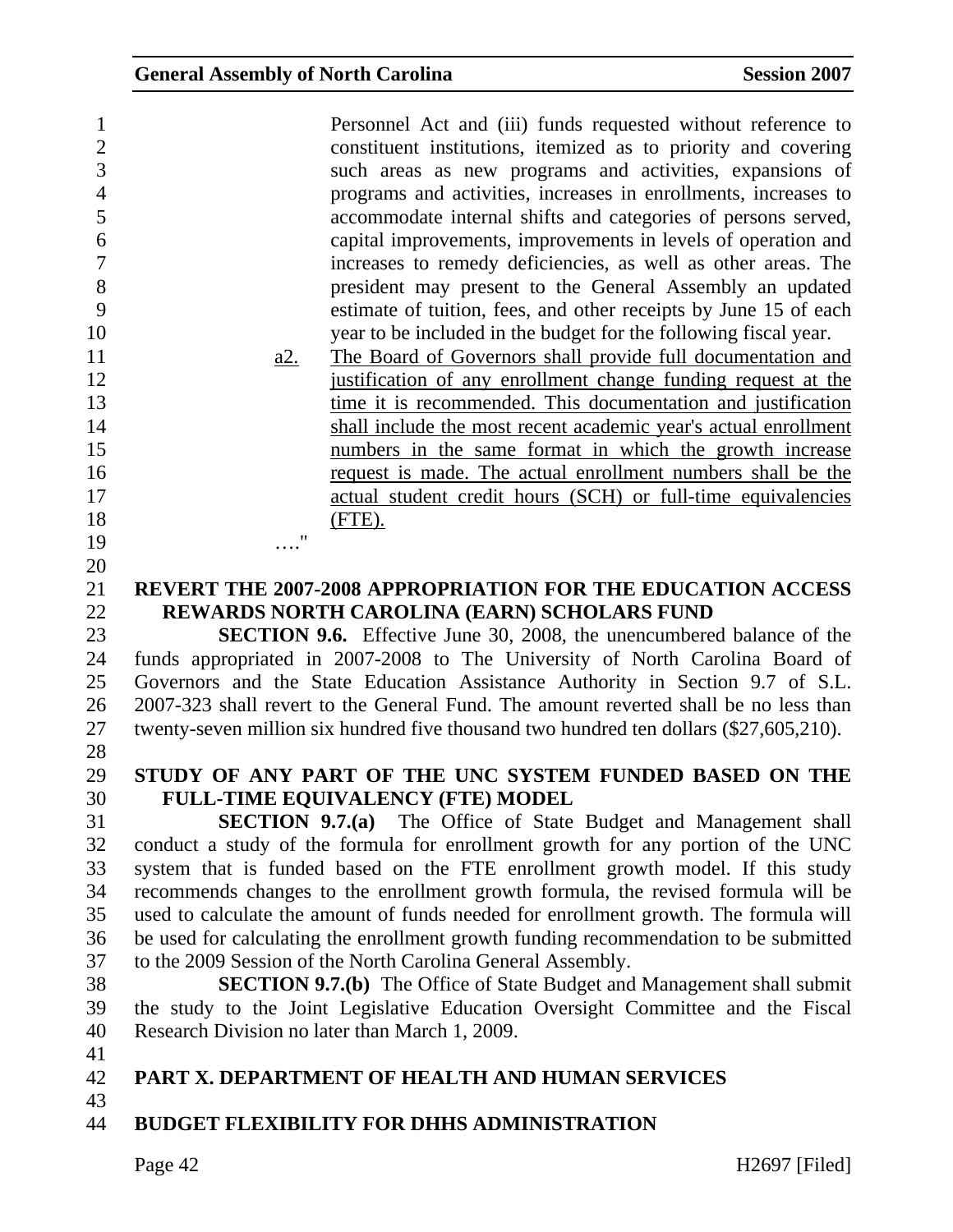| $\mathbf 1$    | SECTION 10.1. Notwithstanding G.S. 143C-6-4, for 2008-2009 fiscal year,                 |  |  |
|----------------|-----------------------------------------------------------------------------------------|--|--|
| $\overline{2}$ | the Department of Health and Human Services may, with approval of the Office of State   |  |  |
| 3              | Budget and Management, take actions necessary to identify and realign or adjust the     |  |  |
| $\overline{4}$ | authorized budgets of the department to fund payments for audit services provided by    |  |  |
| 5              | the Office of State Auditor and for data processing services billed by the State        |  |  |
| 6              | Information Technology Services office.                                                 |  |  |
| $\tau$         |                                                                                         |  |  |
| $8\,$          | <b>CHANGES TO FOSTER CARE AND ADOPTION ASSISTANCE PAYMENTS</b>                          |  |  |
| 9              | <b>SECTION 10.2.</b> Sections $10.29(a)$ and (b) of S.L. $2007-323$ read as             |  |  |
| 10             | rewritten:                                                                              |  |  |
| 11             | "SECTION $10.29(a)$ The maximum rates for the State participation in the foster         |  |  |
| 12             | care assistance program are established on a graduated scale-based on the United States |  |  |
| 13             | Department of Agriculture annual report on the cost of raising a child and are          |  |  |
| 14             | appropriated as follows:                                                                |  |  |
| 15             | \$390.00 \$475.00 per child per month for children aged birth through 5;<br>(1)         |  |  |
| 16             | \$440.00 \$581.00 per child per month for children aged 6 through 12;<br>(2)            |  |  |
| 17             | and                                                                                     |  |  |
| 18             | \$490.00 \$634.00 per child per month for children aged 13 through 18.<br>(3)           |  |  |
| 19             | Of these amounts, fifteen dollars (\$15.00) is a special needs allowance for the        |  |  |
| 20             | child.                                                                                  |  |  |
| 21             | <b>SECTION 10.29.(b)</b> The maximum rates for the State participation in the adoption  |  |  |
| 22             | assistance program are established on a graduated scale-consistent with the foster care |  |  |
| 23             | rates as follows:                                                                       |  |  |
| 24             | \$390.00 \$475.00 per child per month for children aged birth through 5;<br>(1)         |  |  |
| 25             | \$440.00 \$581.00 per child per month for children aged 6 through 12;<br>(2)            |  |  |
| 26             | and                                                                                     |  |  |
| 27             | \$490.00 \$634.00 per child per month for children aged 13 through 18.<br>(3)           |  |  |
| 28             | <b>SECTION 10.29.(c)</b> In addition to providing board payments to foster and adoptive |  |  |
| 29             | families of HIV-infected children, as prescribed in Section 23.28 of Chapter 324 of the |  |  |
| 30             | 1995 Session Laws, any additional funds remaining that were appropriated for this       |  |  |
| 31             | purpose shall be used to provide medical training in avoiding HIV transmission in the   |  |  |
| 32             | home.                                                                                   |  |  |
| 33             | <b>SECTION 10.29.(d)</b> The maximum rates for the State participation in HIV foster    |  |  |
| 34             | care and adoption assistance are established on a graduated scale as follows:           |  |  |
| 35             | \$800.00 per child per month with indeterminate HIV status;<br>(1)                      |  |  |
| 36             | \$1,000 per child per month confirmed HIV-infected, asymptomatic;<br>(2)                |  |  |
| 37             | \$1,200 per child per month confirmed HIV-infected, symptomatic; and<br>(3)             |  |  |
| 38             | \$1,600 per child per month terminally ill with complex care needs."<br>(4)             |  |  |
| 39             |                                                                                         |  |  |
| 40             | <b>CHANGES TO SPECIAL CHILDREN ADOPTION FUND</b>                                        |  |  |
| 41             | <b>SECTION 10.3.</b> Section 10.31(a) of S.L. 2007-323 reads as rewritten:              |  |  |
| 42             | "SECTION 10.31.(a) Of the funds appropriated to the Department of Health and            |  |  |
| 43             | Human Services in this act, the sum of one hundred thousand dollars (\$100,000) shall   |  |  |
| 44             | be used to support the Special Children Adoption Fund for the 2007-2008 and             |  |  |
|                |                                                                                         |  |  |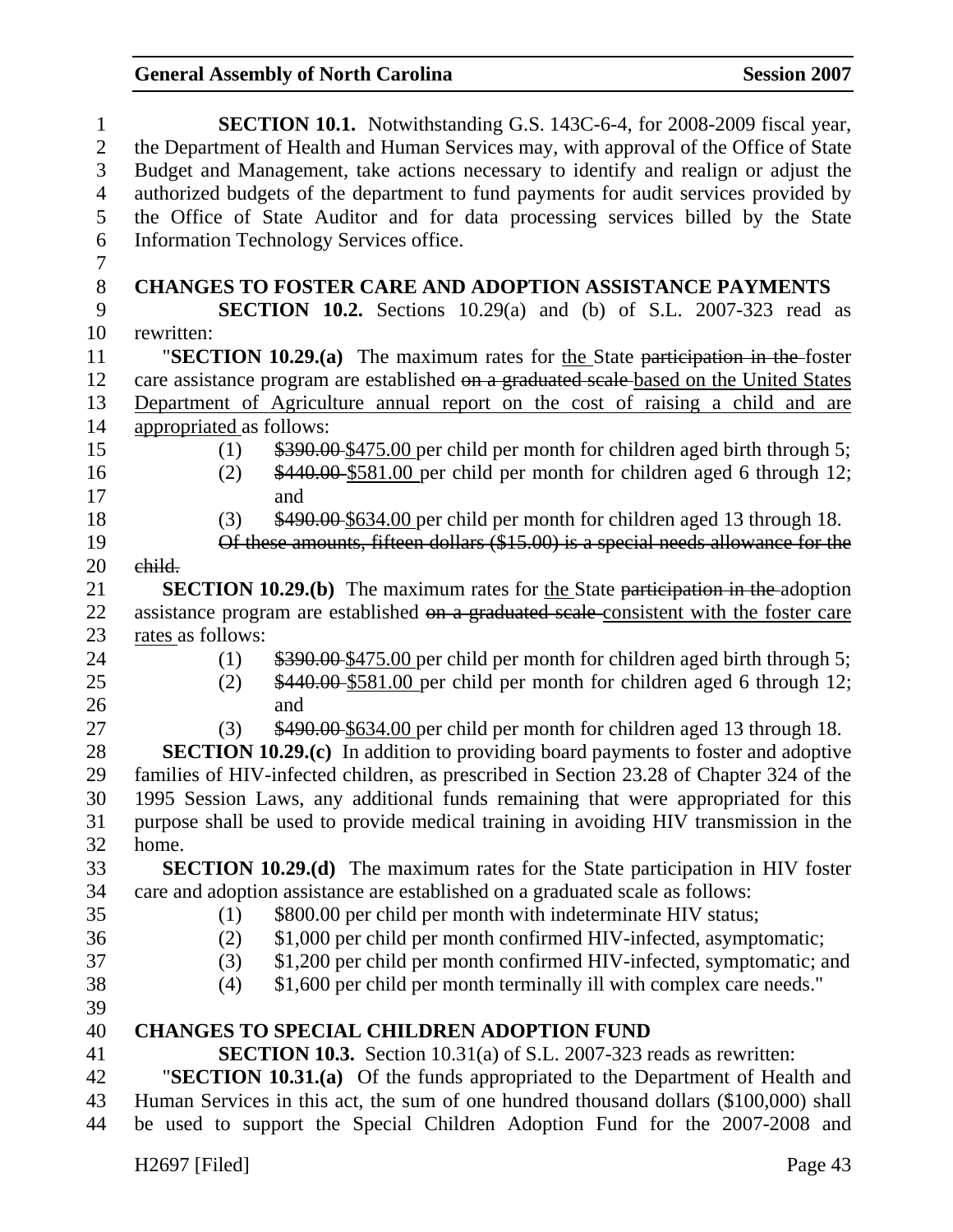1 2008-2009 fiscal years. For 2008-2009 an additional one hundred thousand dollars 2 (\$100,000) from the Social Services Block Grant shall be allocated for this purpose. The 3 Division of Social Services, in consultation with the North Carolina Association of 4 County Directors of Social Services and representatives of licensed private adoption 5 agencies, shall develop guidelines for the awarding of funds to licensed public and 6 private adoption agencies upon the adoption of children described in G.S. 108A-50 and 7 in foster care. Payments received from the Special Children Adoption Fund by 8 participating agencies shall be used exclusively to enhance the adoption services. No 9 local match shall be required as a condition for receipt of these funds. In accordance 10 with State rules for allowable costs, the Special Children Adoption Fund may be used 11 for post-adoption services for families whose income exceeds two hundred percent 12 (200%) of the federal poverty level.

13 **SECTION 10.31.(b)** Of the total funds appropriated for the Special Children 14 Adoption Fund each year, twenty percent (20%) of the total funds available shall be 15 reserved for payment to participating private adoption agencies. If the funds reserved in 16 this subsection for payments to private agencies have not been spent on or before March 17 31, 2008, the Division of Social Services may reallocate those funds, in accordance with 18 this section, to other participating adoption agencies.

19 **SECTION 10.31.(c)** The Division of Social Services shall monitor the total 20 expenditures in the Special Children Adoption Fund and redistribute unspent funds to 21 ensure that the funds are used according to the guidelines established in subsection (a) 22 of this section. The Division shall implement strategies to ensure that funds that have 23 historically reverted for this program are used for the intended purpose."

24

## 25 **CHANGES TO AIDS DRUG ASSISTANCE PROGRAM**

26 **SECTION 10.4.** Section 10.26 of S.L. 2007-323 is amended by adding a 27 new subsection to read:

#### 28 "**AIDS DRUG ASSISTANCE PROGRAM**

29 **SECTION 10.26.**(a) For the 2007-2008 fiscal year and the 2008-2009 fiscal year, 30 year, the Department may adjust the financial eligibility criterion of the ADAP up to an 31 amount not exceeding two hundred fifty percent (250%) of the federal poverty level in 32 order to serve as many eligible North Carolinians living with HIV disease as possible 33 within existing resources plus any new federal resources. If the Department raises the 34 eligibility limit above one hundred twenty-five percent (125%) of the federal poverty 35 level and a waiting list develops as a result, the Department shall give priority on the 36 waiting list to those individuals at or below one hundred twenty-five percent (125%) of 37 the federal poverty level.

38 (b) For the 2008-2009 fiscal year, the Department may adjust the financial 39 eligibility criterion of the ADAP up to an amount not exceeding three hundred percent 40 (300%) of the federal poverty level in order to serve as many eligible North Carolinians 41 living with HIV disease as possible within existing resources plus any new federal 42 resources. If a waiting list develops as a result of the eligibility criterion being raised, 43 the Department shall give priority on the waiting list to those individuals at or below 44 one hundred twenty-five percent (125%) of the federal poverty level."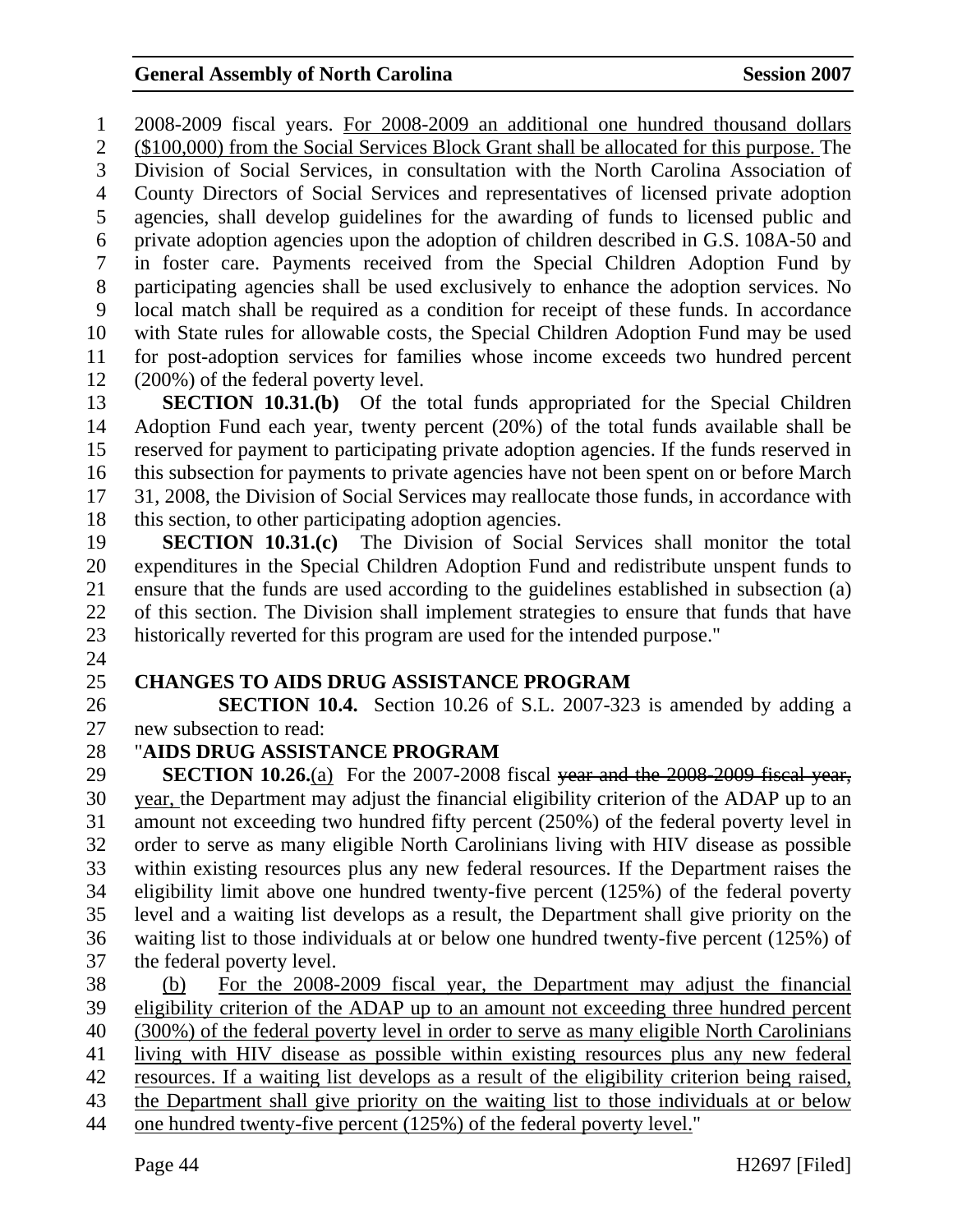#### H<sub>2697</sub> [Filed] Page 45 1 2 **CHANGES TO MEDICAL EXAMINER JURISDICTION**  3 **SECTION 10.5.** Article 16 of Chapter 130A of the General Statutes reads as 4 rewritten: 5 "**§ 130A-383. Medical examiner jurisdiction.**  6 (a) Upon the death of any person resulting from violence, poisoning, accident, 7 suicide or homicide; occurring suddenly when the deceased had been in apparent good 8 health or when unattended by a physician; occurring in a jail, prison, correctional 9 institution institution, State facilities operated in accordance with G.S. 122C, Article 4, 10 Part 5 or in police custody; occurring pursuant to Article 19 of Chapter 15 of the 11 General Statutes; or occurring under any suspicious, unusual or unnatural circumstance, 12 the medical examiner of the county in which the body of the deceased is found shall be 13 notified by a physician in attendance, hospital employee, law-enforcement officer, 14 funeral home employee, emergency medical technician, relative or by any other person 15 having suspicion of such a death. No person shall disturb the body at the scene of such a 16 death until authorized by the medical examiner unless in the unavailability of the 17 medical examiner it is determined by the appropriate law enforcement agency that the 18 presence of the body at the scene would risk the integrity of the body or provide a 19 hazard to the safety of others. For the limited purposes of this Part, expression of 20 opinion that death has occurred may be made by a nurse, an emergency medical 21 technician or any other competent person in the absence of a physician." 22 23 **CHANGES TO REPORT REQUIRED UPON DEATH OF CLIENT**  24 **SECTION 10.6.** G.S. 122C-31 is amended by adding a new subsection to 25 read: 26 "**§ 122C-31. Report required upon death of client.**  27 (g) In addition to the reporting requirements specified in (a)-(e) of this section 28 and pursuant to G.S. 130A-383, State facilities shall report the death of any client of the 29 facility, regardless of the manner of death, to the medical examiner of the county in 30 which the body of the deceased is found." 31 32 **CHANGES TO SCREENING OF NEWBORNS FOR METABOLIC AND**  33 **OTHER HEREDITARY AND CONGENITAL DISORDERS**  34 **SECTION 10.7.** Chapter 130A-125(c) reads as rewritten: 35 "**§ 130A-125. Screening of newborns for metabolic and other hereditary and**  36 **congenital disorders.**  37 (c) A fee of fourteen dollars (\$14.00) seventeen dollars and forty-five cents 38 (\$17.45) applies to a laboratory test performed by the State Public Health-Laboratory of 39 Public Health performed pursuant to this section. Fees collected shall remain in the 40 Department to be used to offset the cost of the Newborn Screening Program. and shall 41 be assessed for all specimens of the non-Medicaid eligible population. The Director of 42 the State Laboratory of Public Health shall review the fee annually, and each time a new 43 test is added to the Newborn Screening Program, to determine if an increase is 44 necessary to cover the laboratory's newborn screening costs. If the actual cost to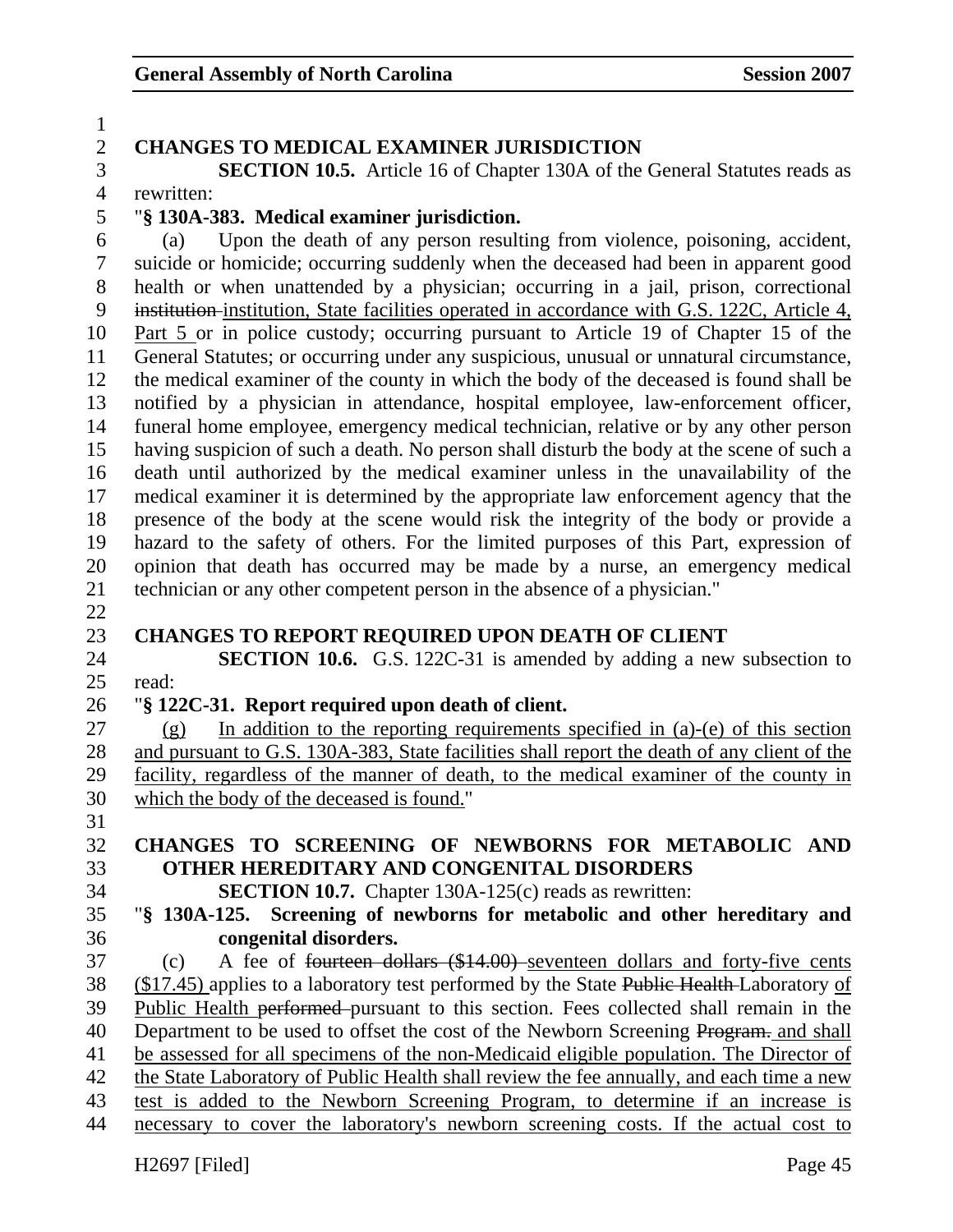| $\mathbf{1}$   | perform newborn screening exceeds the amount of the fee authorized under this section,           |  |  |  |
|----------------|--------------------------------------------------------------------------------------------------|--|--|--|
| $\overline{2}$ | then the Department shall recommend an increase in the fee for consideration by the              |  |  |  |
| $\overline{3}$ | Director of the Budget and the North Carolina General Assembly."                                 |  |  |  |
| $\overline{4}$ |                                                                                                  |  |  |  |
| 5              | CHANGES TO ASBESTOS CONTAINING MATERIAL REMOVAL PERMIT                                           |  |  |  |
| 6              | <b>FEES</b>                                                                                      |  |  |  |
| $\tau$         | <b>SECTION 10.8.</b> G. S. 130A-450 is amended by adding a new subsection to                     |  |  |  |
| $8\,$          | read:                                                                                            |  |  |  |
| 9              | "§ 130A-450. Asbestos containing material removal permit fees.                                   |  |  |  |
| 10             | The Department shall establish and collect an application fee for asbestos<br>(a)                |  |  |  |
| 11             | containing material removal permits to support the asbestos hazard management                    |  |  |  |
| 12             | program. The fee shall not exceed one percent $(1%)$ of the contracted price or twenty           |  |  |  |
| 13             | cents (\$.20) per square foot or linear foot of asbestos containing material to be removed,      |  |  |  |
| 14             | whichever is greater.                                                                            |  |  |  |
| 15             | Notwithstanding the provisions of subsection (a) of this section, the<br>(b)                     |  |  |  |
| 16             | application fee for asbestos containing material removal prior to demolition shall be one        |  |  |  |
| 17             | percent $(1\%)$ of the contracted price or twenty cents $(\$.20)$ per square foot or linear foot |  |  |  |
| 18             | of asbestos containing material to be removed, whichever is greater, but shall not               |  |  |  |
| 19             | exceed five thousand dollars (\$5,000.00)."                                                      |  |  |  |
| 20             |                                                                                                  |  |  |  |
| 21             | <b>REPEAL VISION CARE PROGRAM</b>                                                                |  |  |  |
| 22             | <b>SECTION 10.9.</b> G.S. 130A-440.1 is repealed.                                                |  |  |  |
| 23             |                                                                                                  |  |  |  |
| 24             | PROTECT THE HEALTH OF EMPLOYEES OF POULTRY PROCESSING                                            |  |  |  |
| 25             | PLANTS BY AUTHORIZING THE STATE HEALTH DIRECTOR TO                                               |  |  |  |
| 26             | <b>INSPECT THE PLANTS</b>                                                                        |  |  |  |
| 27             | <b>SECTION 10.10.</b> Article 16 of Chapter 95 is amended by adding a new                        |  |  |  |
| 28             | section to read:                                                                                 |  |  |  |
| 29             | "§ 95-136.2. Inspection of Poultry Processing Plants.                                            |  |  |  |
| 30             | The following definitions shall apply throughout this section:<br>(a)                            |  |  |  |
| 31             | "Poultry Processing Plant" means an entity that processes poultry in<br>(1)                      |  |  |  |
| 32             | this State.                                                                                      |  |  |  |
| 33             | "Large Processing Plant" means an entity that processes poultry and<br>(2)                       |  |  |  |
| 34             | employs more than 500 employees in this State.                                                   |  |  |  |
| 35             | "State Health Director" means the person appointed pursuant to<br>$\left(3\right)$               |  |  |  |
| 36             | G.S. 130A-3 or the director's designee.                                                          |  |  |  |
| 37             | "Licensed Medical Professional" means a physician licensed to<br>(4)                             |  |  |  |
| 38             | practice medicine in this State, or a registered nurse, a licensed                               |  |  |  |
| 39             | practical nurse, a nurse practitioner, or a physician's assistant licensed                       |  |  |  |
| 40             | to practice in this State acting under the supervision of a physician                            |  |  |  |
| 41             | licensed to practice medicine in this State.                                                     |  |  |  |
|                |                                                                                                  |  |  |  |
| 42             | Without abrogating the authority of the Commissioner, the State Health<br>(b)                    |  |  |  |
| 43             | Director is delegated the authority of the Commissioner to inspect poultry processing            |  |  |  |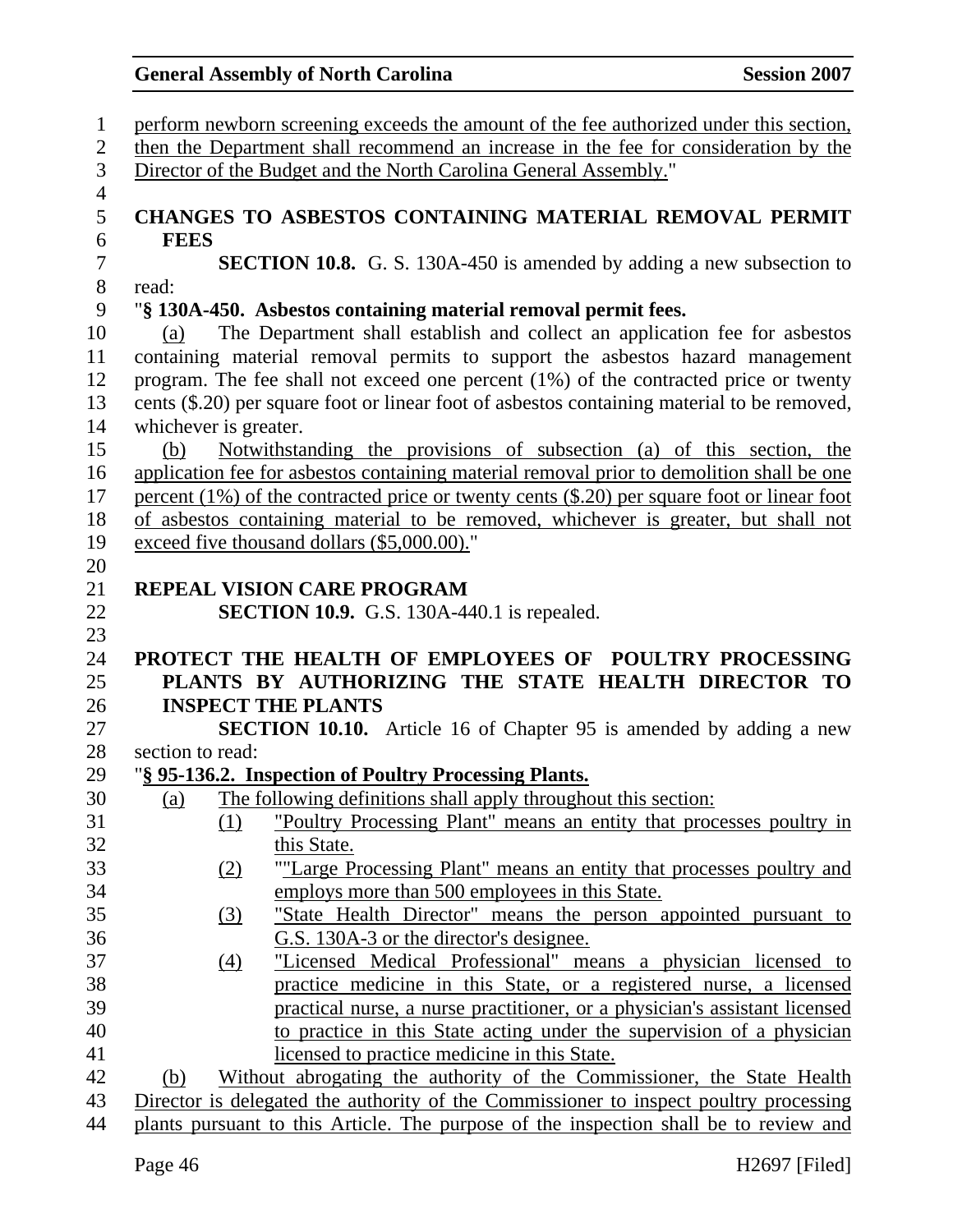1 investigate the medical evaluation, treatment, referral, record keeping, reporting and 2 possible causes of injuries, illnesses, or deaths within the poultry processing plant. The 3 State Health Director shall provide a written report to the Director of OSHA with the 4 findings of the inspection, including any deficiencies found. The Director of OSHA 5 shall review the report and shall take appropriate action to correct any deficiencies or 6 violations. 7 (c) The State Health Director shall have all powers to inspect the poultry 8 processing plant under G.S. 95-136, including, but not limited to, full and immediate 9 access to any part of the poultry processing plant, the ability to question privately any 10 employer, owner, operator, agent or employee and full and immediate access to any and 11 all records. If access is denied, an administrative search warrant shall be obtained 12 pursuant to G.S. 15-27.2. 13 (d) The State Health Director shall be permitted to examine, review, and obtain a 14 copy of all records, reports, or other materials maintained by the Department of Labor 15 pursuant to this Article. The Commissioner or Director shall be permitted to examine, 16 review, and obtain a copy of all records, reports, or other materials maintained by the 17 State Health Director pursuant to this Article. 18 (e) In addition to complying with existing OSHA record-keeping requirements, 19 poultry processing plants shall maintain a written log of all injuries and health concerns, 20 including complaints of pain, whether or not such complaints reach any other threshold. 21 This log shall include the name of the employee, the description of the injury or illness, 22 the date that the symptom was first noticed, any action taken by the licensed medical 23 professional or the plant management in response to the report, and the outcome of such 24 treatment or referral. Employees are free to report, and the employer shall not 25 discourage, threaten, or prevent employees from reporting, the information required by 26 this section. 27 (f) Effective September 1, 2008, any large poultry processing plant shall employ 28 or contract with a licensed medical professional(s) who will be available on a regular 29 basis at the plant to provide the evaluation, treatment, and referral of employees who are 30 injured or become ill during operating hours of the plant or as a result of work 31 performed at the facility. 32 (g) The State Health Director shall make an annual report to the Governor, to the 33 Speaker of the House of Representatives, the President Pro Tempore of the Senate and 34 the Commissioner of Labor on the findings of the inspection program, including any 35 recommendations for additional legislation, regulation, or enforcement measures 36 necessary to protect the health of workers in poultry processing plants." 37 38 **HOUSING FOR MH/DD/SAS CONSUMERS**  39 **SECTION 10.11.** Of the funds appropriated in this act to the Mental Health 40 Trust Fund, the Department of Health and Human Services shall use the sum of four 41 million dollars (\$4,000,000) to strengthen the capacity the of the LMEs and the provider 42 network to sustain and expand supportive housing opportunities for MH/DD/SAS 43 consumers. In allocating these funds, the Department of Health and Human Services 44 shall factor in the relative needs and strengths of the Local Management Entity (LME)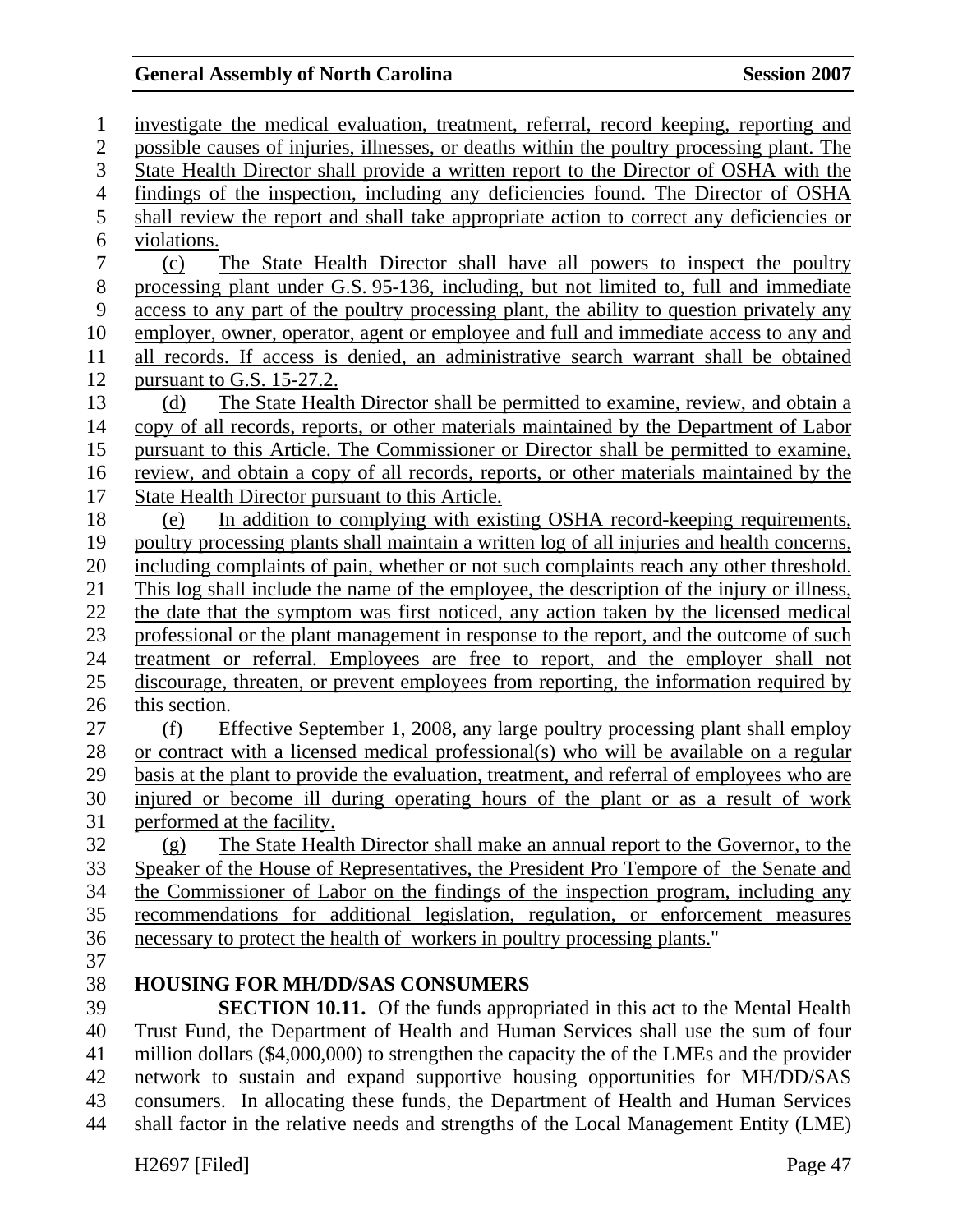1 catchment areas in the area of housing services and supports and shall allocate the funds 2 in proportion to the needs and strengths of the LMEs.

3

#### 4 **CRISIS SERVICES FUNDS**

5 **SECTION 10.12.** Notwithstanding G. S. 122C-112.1(b)(7), the Secretary 6 may contract with one or more private providers or other public agencies to deliver 7 expanded crisis services for which funding is appropriated in this act. The General 8 Assembly supports the plan developed by the Secretary to phase in the creation of 9 regional management entities over three years through voluntary merger and partnership 10 arrangements among LMEs. The plan, which will be implemented in a single state 11 facility catchment area at a time, will result in the creation of up to eight regional 12 entities serving a total population of at least one million. The Secretary may allocate the 13 expanded crisis services funding appropriated in this act to regional management 14 entities as they are developed.

15

## 16 **CRISIS AND ACUTE CARE SERVICES**

17 **SECTION 10.13.** Section 10.49(s5) of S. L. 2007-323 reads as rewritten:

18 "**SECTION 10.49.(s5)** The budgets for the State psychiatric hospitals shall not be 19 reduced during the 2007-2008 and 2008-2009 fiscal year years as a result of the pilot 20 developed under subsection (s1) of this section. However, those budgets shall be 21 adjusted in following years to reflect the previous year's use by the LMEs participating 22 in the pilot program."

- 23
- 

## 24 **CHANGES TO STRENGTHEN THE SERVICES NETWORK**

25 **SECTION 10.14.** Section 10.49(y) of S. L. 2007-323 reads as rewritten:

26 "**SECTION 10.49.(y)** Not later than September 1, 2007, the Department of Health 27 and Human Services shall designate two additional local management entities to receive 28 all State allocations through single stream funding. The Department shall develop clear 29 standards for how an LME qualifies for single stream funding and shall award single 30 stream funding to any other LME that meets those standards within the 2007-2008 and 31 2008-2009 fiscal years. These standards shall be developed and implemented not later 32 than October 1, 2007. In addition to the LMEs designated by the Department, the 33 Piedmont, New River, Smoky Mountain, Guilford, Sandhills, Five County, and 34 Mecklenburg LMEs shall continue to receive State allocations through single stream 35 funding. The Department is authorized to remove the designation of an LME if it is not 36 in compliance with the performance contract. The Department may adopt temporary 37 rules in accordance with Chapter 150B of the General Statutes in order to implement the 38 standards required by this subsection by October 1, 2007."

39

#### 40 **CHANGES TO FILLING SERVICE GAPS**

41 **SECTION 10.15.** Section 10.29(ee) of S.L. 2007-323 reads as rewritten:

42 "**SECTION 10.49.(ee)** For the purpose of avoiding overutilization of community 43 support services and overexpenditure of funds for these services, the Department of 44 Health and Human Services shall immediately conduct an in-depth evaluation of the use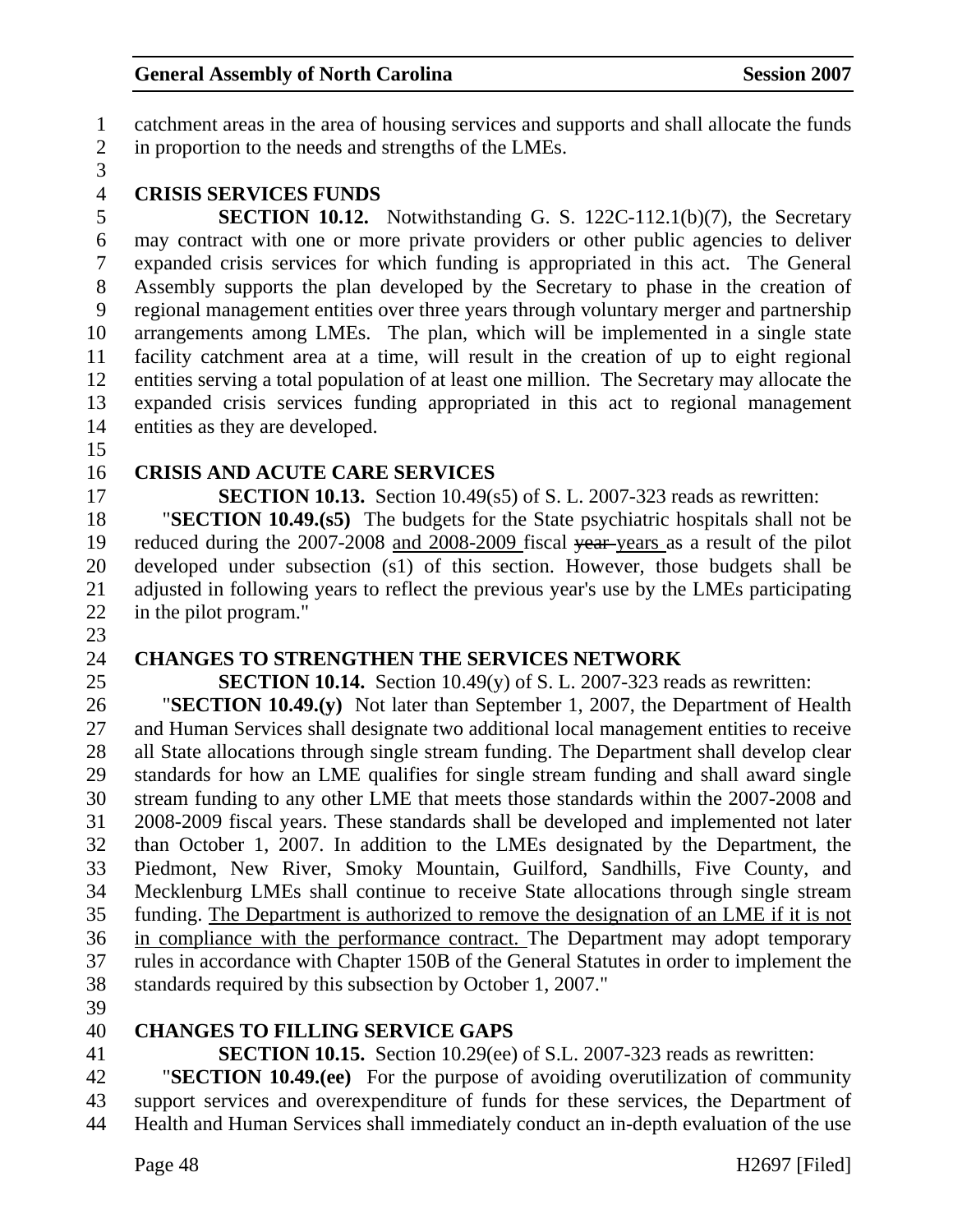| $\mathbf{1}$   |     | and cost of community support services to identify existing and potential areas of |
|----------------|-----|------------------------------------------------------------------------------------|
| $\overline{2}$ |     | overutilization and overexpenditure. The Department shall also adopt or revise as  |
| 3              |     | necessary management policies and practices that will ensure that at a minimum:    |
| $\overline{4}$ | (1) | There is in place a list of community support services that are                    |
| 5              |     | appropriate to meet the critical needs of the client and are cost                  |
| 6              |     | effective;                                                                         |
| $\overline{7}$ | (2) | Community support services are appropriately utilized based on the                 |
| 8              |     | critical needs of the client, and utilization is monitored routinely to            |
| 9              |     | ensure against overutilization;                                                    |
| 10             | (3) | That expenditures for services are controlled to the maximum extent                |
| 11             |     | possible without unnecessarily impairing service quality<br>and                    |
| 12             |     | efficiency;                                                                        |
| 13             | (4) | Service providers are fully competent to provide each service, to                  |
| 14             |     | provide the service in the most efficient manner, and that services and            |
| 15             |     | providers meet standards of protocol adopted by the Department. To                 |
| 16             |     | this end, endorsement shall be based on compliance with: a Medicaid                |
| 17             |     | service-specific checklist, rules for Mental Health, Developmental                 |
| 18             |     | Disabilities, and Substance Abuse Services, client rights rules in                 |
| 19             |     | community Mental Health, Developmental Disabilities, and Substance                 |
| 20             |     | Abuse Services, the Medicaid service records manual, and other                     |
| 21             |     | Medicaid requirements as stipulated in the participation agreement                 |
| 22             |     | with the Division of Medical Assistance. In accordance with                        |
| 23             |     | G.S. 122C-115.4, an LME may remove a provider's endorsement;                       |
| 24             | (5) | All community support services are subject to prior approval; and the              |
| 25             |     | LME may participate in the development of the person-centered plan                 |
| 26             |     | as part of its care coordination and quality management function as                |
| 27             |     | defined in G.S. 122C-115.4; after the initial assessment and                       |
| 28             |     | development of a person-centered plan has been completed;                          |
| 29             | (6) | Providers are limited to four hours of community support for adults                |
| 30             |     | and eight hours of community support for children to develop the                   |
| 31             |     | person-centered plan. Those hours shall be provided only by a                      |
| 32             |     | qualified professional. Providers that determine that additional hours             |
| 33             |     | are needed must seek and obtain prior approval. If additional hours are            |
| 34             |     | authorized, the LME may participate in the development of the                      |
| 35             |     | person-centered plan as part of its care coordination and quality                  |
| 36             |     | management function as defined in G.S. 122C-115.4.                                 |
| 37             | (7) | Based on standards of care and practice, a stringent clinical review               |
| 38             |     | process for authorization of services is implemented uniformly and in              |
| 39             |     | accordance with State guidelines;                                                  |
| 40             | (8) | Additional record audits of providers are conducted on a routine basis             |
| 41             |     | to continually ensure compliance with Medicaid requirements;                       |
| 42             | (9) | Post-payment clinical reviews are conducted at the local level to                  |
| 43             |     | ensure that consumers receive the appropriate level and intensity of               |
| 44             |     | care;                                                                              |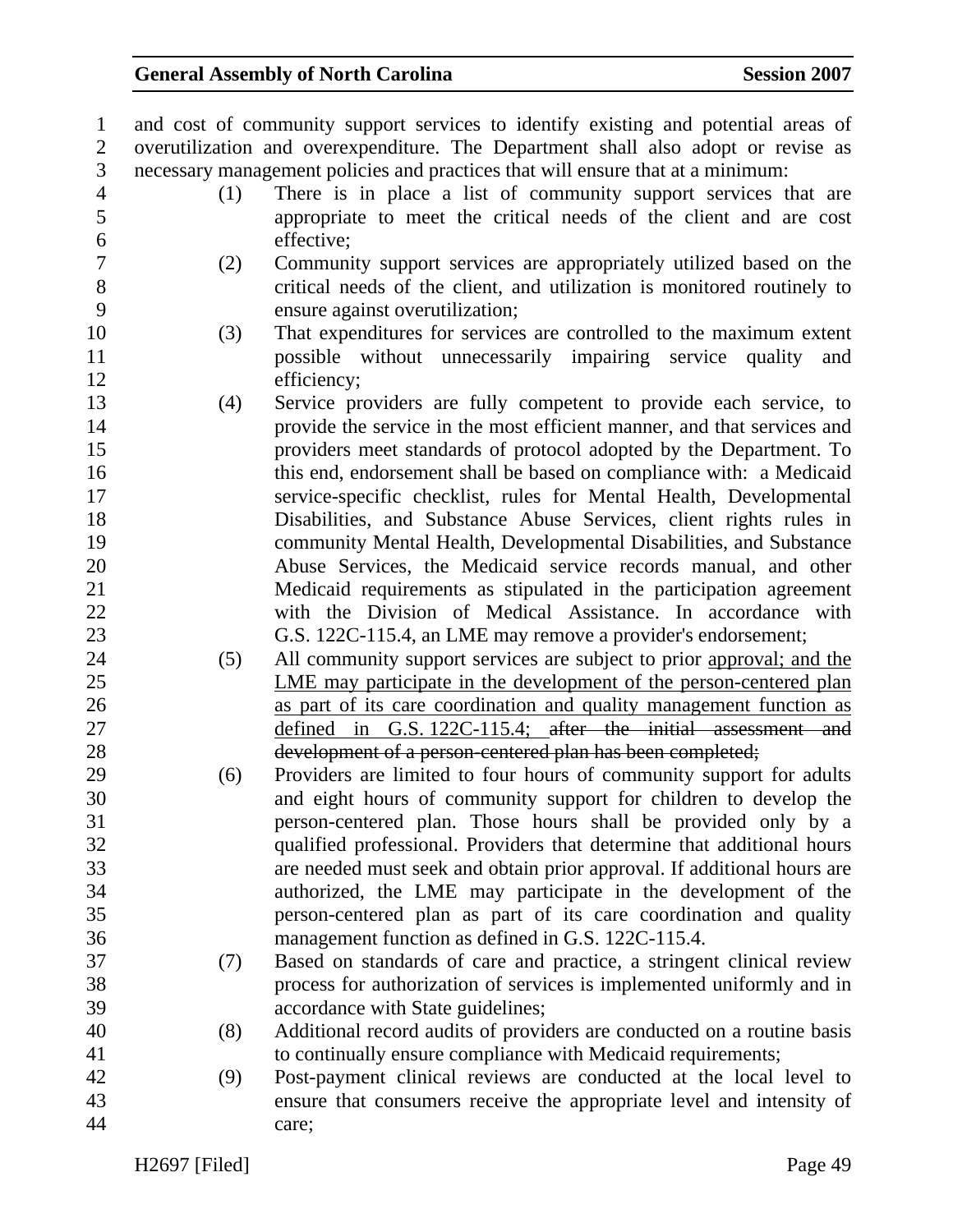| $\mathbf{1}$     | (10) | Beginning October 1, 2007, and monthly thereafter, report to the                          |
|------------------|------|-------------------------------------------------------------------------------------------|
| $\sqrt{2}$       |      | Senate Appropriations Committee on Health and Human Services, the                         |
| 3                |      | House of Representatives Appropriations Subcommittee on Health and                        |
| $\overline{4}$   |      | Human Services, and the Joint Legislative Oversight Committee on                          |
| 5                |      | Mental Health, Developmental Disabilities, and Substance Abuse                            |
| $\boldsymbol{6}$ |      | Services. The report shall include the following:                                         |
| $\tau$           |      | The number of consumers of community support services by<br>a.                            |
| $8\,$            |      | month, segregated by adult and child;                                                     |
| 9                |      | The number of units of community support services billed and<br>$\mathbf b$ .             |
| 10               |      | paid by month, segregated by adult and child;                                             |
| 11               |      | The amount paid for community support by month, segregated<br>c.                          |
| 12               |      | by adult and child;                                                                       |
| 13               |      | Of the numbers provided in sub-subdivision b. of this<br>d.                               |
| 14               |      | subdivision, identify those units provided by a qualified                                 |
| 15               |      | professional and those provided by a paraprofessional;                                    |
| 16               |      | The length of stay in community support, segregated by adult<br>e.                        |
| 17               |      | and child;                                                                                |
| 18               |      | f.<br>The number of clinical post payment reviews conducted by                            |
| 19               |      |                                                                                           |
|                  |      | LMEs and a summary of those findings;                                                     |
| 20               |      | The total number of community support providers and the<br>g.                             |
| 21               |      | number of newly enrolled, re-enrolled, or terminated providers,                           |
| 22               |      | and if available, reasons for termination;                                                |
| 23               |      | The number of community support providers that have been<br>h.                            |
| 24               |      | referred to DMA's Program Integrity Section, the Division's                               |
| 25               |      | "Rapid Action response" committee; or the Attorney General's                              |
| 26               |      | Office;                                                                                   |
| 27               |      | i.<br>The utilization of other, newly enhanced mental health services,                    |
| 28               |      | including the number of consumers served by month, the                                    |
| 29               |      | number of hours billed and paid by month, and the amount                                  |
| 30               |      | expended by month;                                                                        |
| 31               | (11) | If possible, modify the Medicaid claims payment processing system so                      |
| 32               |      | that providers will be required to identify, by claim, whether the                        |
| 33               |      | service was provided by a qualified professional or a paraprofessional;                   |
| 34               |      | and                                                                                       |
| 35               | (12) | The Department of Health and Human Services and the Department of                         |
| 36               |      | Public Instruction shall amend their Memorandum of Agreement to                           |
| 37               |      | ensure that each local education agency develops its own list of                          |
| 38               |      | approved providers and individual service providers authorized to                         |
| 39               |      | provide services on campus as provided under the Federal Safe                             |
| 40               |      | Schools Act.                                                                              |
| 41               |      | The Department shall report not later than November 1, 2007, on the list of               |
| 42               |      | community support services determined to be appropriate. Not later than March 1, 2008,    |
| $\Lambda$        |      | the Demontreant shall masside a detailed nonent on the insulamentation and status of each |

43 the Department shall provide a detailed report on the implementation and status of each 44 of the activities required by this subsection to the Joint Legislative Oversight Committee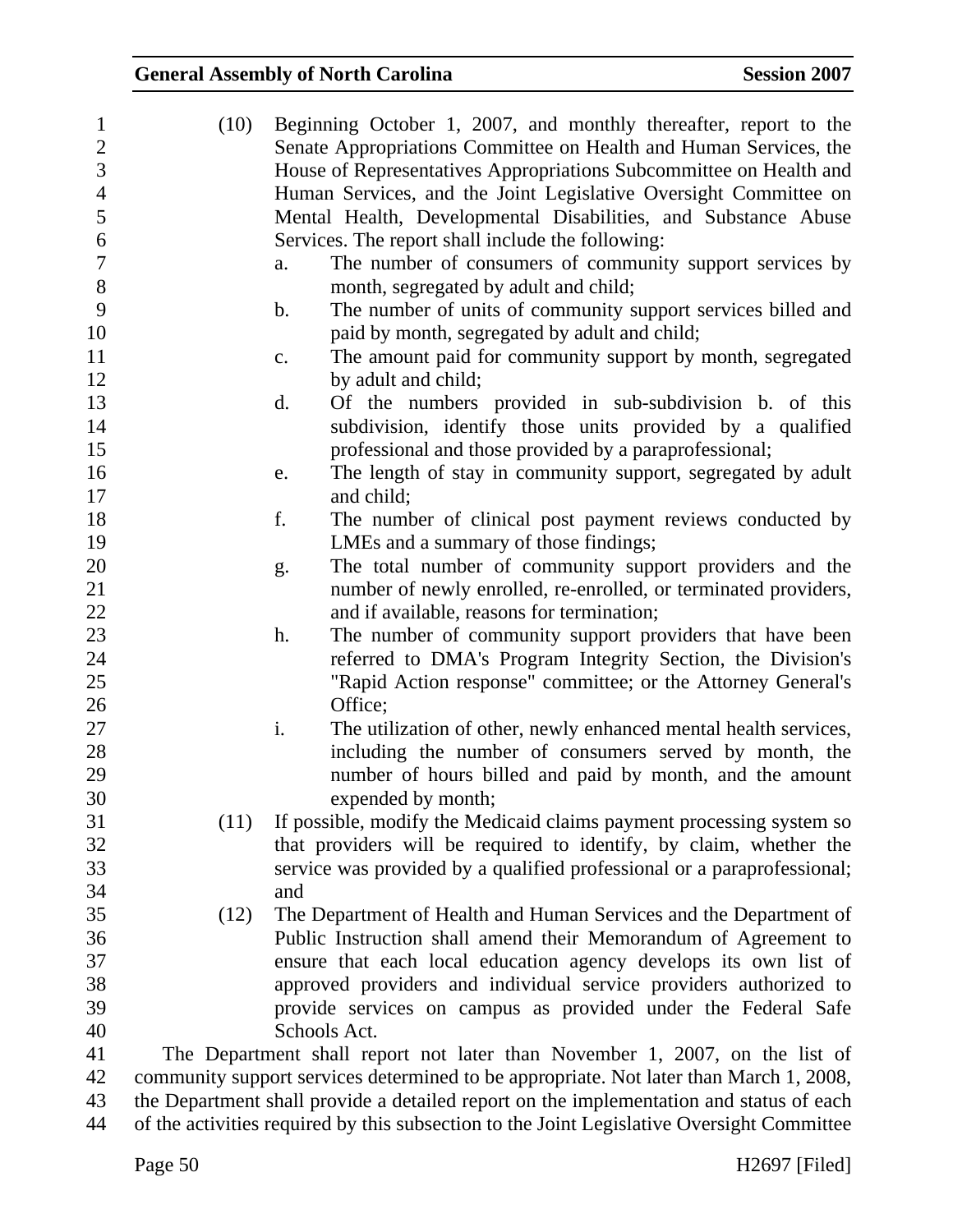1 on Mental Health, Developmental Disabilities, and Substance Abuse Services, the 2 Senate Appropriations Committee on Health and Human Services, the House of 3 Representatives Appropriations Subcommittee on Health and Human Services, and the 4 Fiscal Research Division. The report shall also include clear standards for determining 5 local management entity capability to perform utilization review and utilization 6 management and clear statewide standards for utilization review and utilization 7 management. These standards shall include (i) determination of medical necessity; (ii) 8 an authorization process that includes the use of standardized forms; (iii) concurrent 9 review procedures; (iv) recipient appeals process; (v) minimum staffing requirements; 10 (vi) requirements for data collection and reporting; and (vi) performance criteria for the 11 LMEs and outside vendor.

12 In order to ensure full compliance with the laws of this State on the implementation 13 of mental health reform, the Department shall, by January 1, 2008, adopt statewide 14 standardized authorization procedures and processes for Medicaid utilization review. 15 Before July 1, 2008, (i) up to six LMEs that meet those standards (not including LMEs 16 approved for 1915(b) waivers) may, under contract with the outside vendor, complete 17 the utilization review process for enhanced benefit and CAP MR/DD services for the 18 LMEs' respective catchment areas; (ii) the Department shall have a process outlined that 19 would enable all other LMEs to meet the standards required for completing the 20 utilization review process under contract with the outside vendor; (iii) the Department 21 shall report on the implementation of utilization review, including the utilization review 22 process, subcontract details, and funding levels, to the Joint Legislative Oversight 23 Committee on Mental Health, Developmental Disabilities, and Substance Abuse 24 Services, the House of Representatives Appropriations Subcommittee on Health and 25 Human Services, the Senate Appropriations Committee on Health and Human Services, 26 and the Fiscal Research Division. The Department shall ensure that all Medicaid 27 utilization review contracts with outside vendors, as required under this subsection, that 28 are executed, renewed, or extended after the effective date of this act, are in compliance 29 with and do not impair, interfere with, or otherwise prohibit the implementation of this 30 subsection. Prior to renewing, extending, or entering into a contract with an outside 31 vendor for utilization review under this subsection, the Department shall consult with 32 the Joint Legislative Oversight Committee on Mental Health, Developmental 33 Disabilities, and Substance Abuse Services."

- 34
- 

#### 35 **CHANGES TO CHILD CARE FUNDS MATCHING REQUIREMENT**

36 **SECTION 10.16.** Section 10.17 of S. L. 2007-323 reads as rewritten:

37 "**SECTION 10.17.(a)** No local matching funds may be required by the Department 38 of Health and Human Services as a condition of any locality's receiving its initial 39 allocation of child care funds appropriated by this act unless federal law requires a 40 match. If the Department reallocates additional funds above twenty-five thousand 41 dollars (\$25,000) to local purchasing agencies beyond their initial allocation, local 42 purchasing agencies must provide a fifteen percent (15%) local match to receive the 43 reallocated funds. Matching requirements shall not apply when funds are allocated 44 because of a disaster as defined in G.S. 166A-4(1).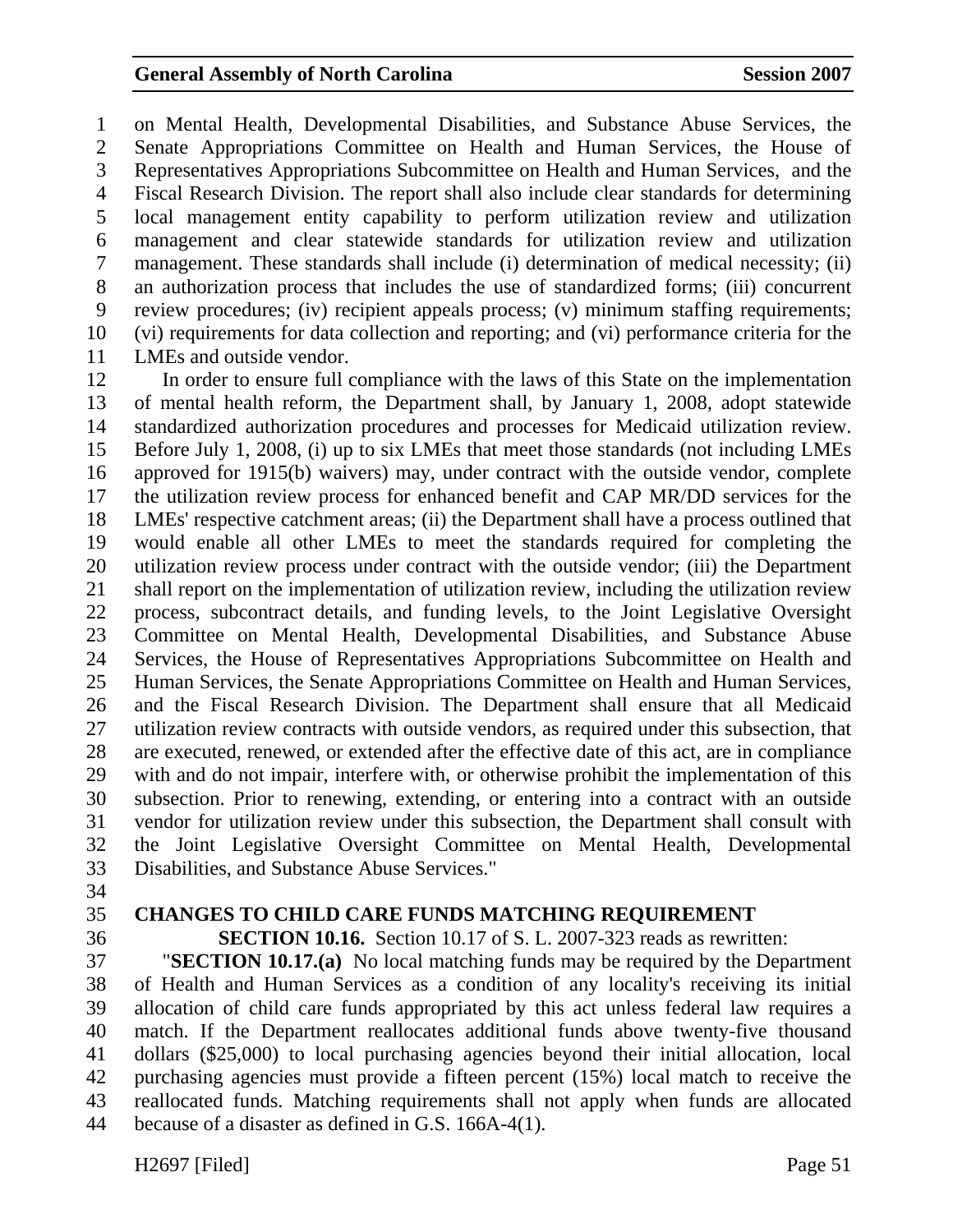| $\mathbf{1}$   |                                                                                            | <b>SECTION 10.17.(b)</b> If funds are reallocated to local purchasing agencies in     |  |
|----------------|--------------------------------------------------------------------------------------------|---------------------------------------------------------------------------------------|--|
| $\overline{2}$ |                                                                                            | accordance with subsection (a) of this section, the Department of Health and Human    |  |
| 3              | Services shall evaluate the fifteen percent $(15%)$ -twenty percent $(20%)$ local matching |                                                                                       |  |
| $\overline{4}$ |                                                                                            | requirement to determine its effect on local purchasing agencies and whether the      |  |
| 5              |                                                                                            | matching requirement should be adjusted. The Department shall report its findings and |  |
| 6              |                                                                                            | recommendations to the House of Representatives Appropriations Subcommittee on        |  |
| $\overline{7}$ |                                                                                            | Health and Human Services, the Senate Appropriations Committee on Health and          |  |
| 8              |                                                                                            | Human Services, and the Fiscal Research Division no later than April 1, 2008."        |  |
| 9              |                                                                                            |                                                                                       |  |
| 10             |                                                                                            | <b>CHANGES TO MEDICAID MEDICAL POLICY</b>                                             |  |
| 11             |                                                                                            | SECTION 10.17. Section 10.36(b) and (d) of S. L. 2007-323 reads as                    |  |
| 12             | rewritten:                                                                                 |                                                                                       |  |
| 13             |                                                                                            | "SECTION $10.36(b)$ Policy. -                                                         |  |
| 14             | (1)                                                                                        | Volume purchase plans and single source procurement. – The                            |  |
| 15             |                                                                                            | Department of Health and Human Services, Division of Medical                          |  |
| 16             |                                                                                            | Assistance, may, subject to the approval of a change in the State                     |  |
| 17             |                                                                                            | Medicaid Plan, contract for services, medical equipment, supplies, and                |  |
| 18             |                                                                                            | appliances by implementation of volume purchase plans, single source                  |  |
| 19             |                                                                                            | procurement, or other contracting processes in order to improve cost                  |  |
| 20             |                                                                                            | containment.                                                                          |  |
| 21             | (2)                                                                                        | Cost-containment programs. – The Department of Health and Human                       |  |
| 22             |                                                                                            | of Medical Assistance, may undertake<br>Services, Division                            |  |
| 23             |                                                                                            | cost-containment programs, including contracting for services,                        |  |
| 24             |                                                                                            | preadmissions to hospitals, and prior approval for certain outpatient                 |  |
| 25             |                                                                                            | surgeries before they may be performed in an inpatient setting.                       |  |
| 26             | (3)                                                                                        | Fraud and abuse. – The Division of Medical Assistance, Department of                  |  |
| 27             |                                                                                            | Health and Human Services, shall provide incentives to counties that                  |  |
| 28             |                                                                                            | successfully recover fraudulently spent Medicaid funds by sharing                     |  |
| 29             |                                                                                            | State savings with counties responsible for the recovery of the                       |  |
| 30             |                                                                                            | fraudulently spent funds.                                                             |  |
| 31             | (4)                                                                                        | Medical policy. – Unless required for compliance with federal law, the                |  |
| 32             |                                                                                            | Department shall not change medical policy or policy interpretation                   |  |
| 33             |                                                                                            | affecting the amount, sufficiency, duration, and scope of health care                 |  |
| 34             |                                                                                            | services and who may provide services until the Division of Medical                   |  |
| 35             |                                                                                            | Assistance has prepared a five-year fiscal analysis documenting the                   |  |
| 36             |                                                                                            | increased cost of the proposed change in medical policy or policy                     |  |
| 37             |                                                                                            | interpretation and submitted it for Departmental review. If the fiscal                |  |
| 38             |                                                                                            | impact indicated by the fiscal analysis for any proposed medical policy               |  |
| 39             |                                                                                            | or policy interpretation change exceeds three million dollars                         |  |
| 40             |                                                                                            | $(\$3,000,000)$ in total requirements for a given fiscal year, then the               |  |
| 41             |                                                                                            | Department shall submit the proposed medical policy or policy                         |  |
| 42             |                                                                                            | interpretation change with the fiscal analysis to the Office of State                 |  |
| 43             |                                                                                            | Budget and Management and the Fiscal Research Division. The                           |  |
| 44             |                                                                                            | Department shall not implement any proposed medical policy or policy                  |  |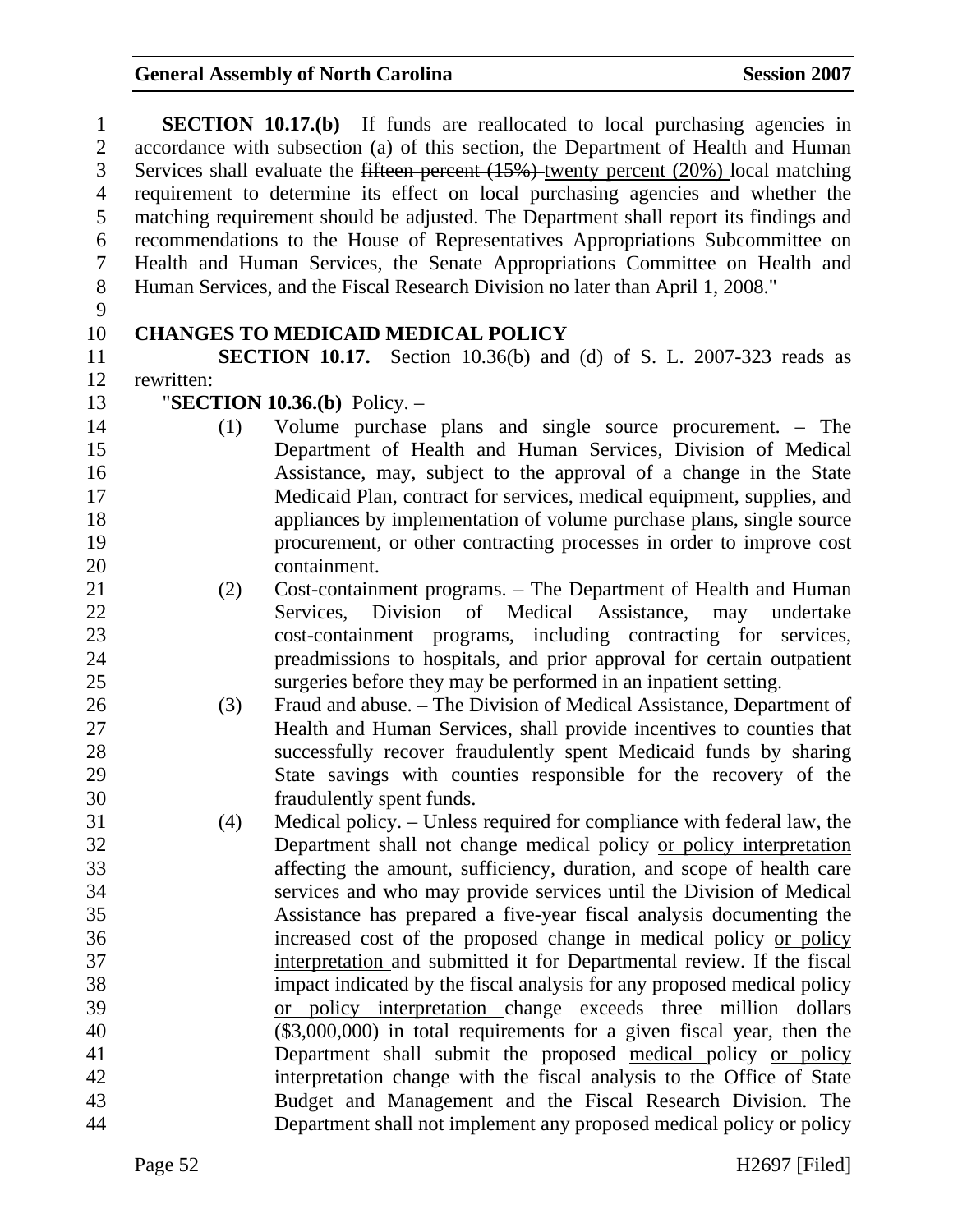| $\mathbf{1}$             |     | interpretation change exceeding three million dollars (\$3,000,000) in                   |
|--------------------------|-----|------------------------------------------------------------------------------------------|
| $\overline{2}$           |     | total requirements for a given fiscal year unless the source of State                    |
| 3                        |     | funding is identified and approved by the Office of State Budget and                     |
| $\overline{\mathcal{A}}$ |     | Management. For medical policy or policy interpretation changes                          |
| 5                        |     | exceeding three million dollars (\$3,000,000) in total requirements for a                |
| 6                        |     | given fiscal year that are required for compliance with federal law, the                 |
| 7                        |     | Department shall submit the proposed medical policy or policy                            |
| 8                        |     | interpretation change with the fiscal analysis to the Office of State                    |
| 9                        |     | Budget and Management prior to implementing the change. The                              |
| 10                       |     | Department shall provide the Office of State Budget and Management                       |
| 11                       |     | and the Fiscal Research Division a quarterly report itemizing all                        |
| 12                       |     | medical policy and policy interpretation changes with total                              |
| 13                       |     | requirements of less than three million dollars (\$3,000,000).                           |
| 14                       |     | <b>SECTION 10.36.(d)</b> Services and Payment Bases. - The Department shall spend        |
| 15                       |     | funds appropriated for Medicaid services in accordance with the following schedule of    |
| 16                       |     | services and payment bases. All services and payments are subject to the language at the |
| 17                       |     | end of this subsection. Unless otherwise provided, services and payment bases will be    |
| 18                       |     | as prescribed in the State Plan as established by the Department of Health and Human     |
| 19                       |     | Services and may be changed with the approval of the Director of the Budget.             |
| 20                       | (1) | Hospital inpatient.                                                                      |
| 21                       | (2) | Hospital outpatient. – Eighty percent $(80%)$ of allowable costs or a                    |
| 22                       |     | prospective reimbursement plan as established by the Department of                       |
| 23                       |     | Health and Human Services.                                                               |
| 24                       | (3) | Nursing facilities. - Nursing facilities providing services to Medicaid                  |
| 25                       |     | recipients who also qualify for Medicare must be enrolled in the                         |
| 26                       |     | Medicare program as a condition of participation in the Medicaid                         |
| 27                       |     | program. State facilities are not subject to the requirement to enroll in                |
| 28                       |     | the Medicare program. Residents of nursing facilities who are eligible                   |
| 29                       |     | for Medicare coverage of nursing facility services must be placed in a                   |
| 30                       |     | Medicare-certified bed. Medicaid shall cover facility services only                      |
| 31                       |     | after the appropriate services have been billed to Medicare.                             |
| 32                       | (4) | Physicians, certified nurse midwife services, certified registered nurse                 |
| 33                       |     | anesthetists, nurse practitioners. – Fee schedules as developed by the                   |
| 34                       |     | Department of Health and Human Services.                                                 |
| 35                       | (5) | Community Alternative Program, EPSDT Screens. - Payments in                              |
| 36                       |     | accordance with rate schedule developed by the Department of Health                      |
| 37                       |     | and Human Services.                                                                      |
| 38                       | (6) | Home health and related services, durable medical equipment. –                           |
| 39                       |     | Payments according to reimbursement plans developed by the                               |
| 40                       |     | Department of Health and Human Services.                                                 |
| 41                       | (7) | Hearing aids. – Wholesale cost plus dispensing fee to provider.                          |
| 42                       | (8) | Rural health clinical services. – Provider-based, reasonable cost;                       |
| 43                       |     | nonprovider-based, single-cost reimbursement rate per clinic visit.                      |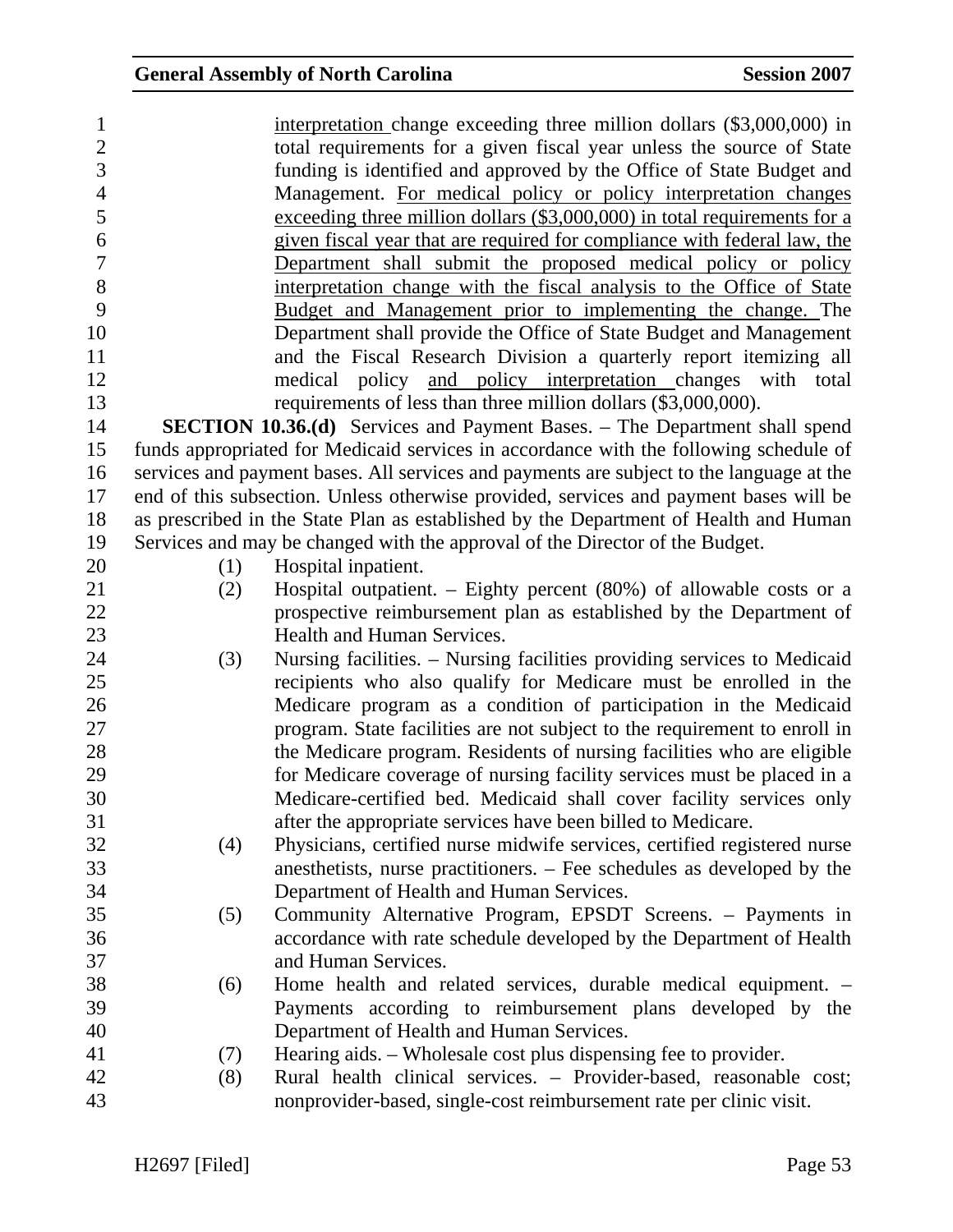| $\mathbf{1}$   | (9)  | Family planning. – Negotiated rate for local health departments. For    |
|----------------|------|-------------------------------------------------------------------------|
| $\mathbf{2}$   |      | other providers see specific services, e.g., hospitals, physicians.     |
| 3              | (10) | Independent laboratory and X-ray services. - Uniform fee schedules as   |
| $\overline{4}$ |      | developed by the Department of Health and Human Services.               |
| 5              | (11) | Ambulatory surgical centers.                                            |
| 6              | (12) | Private duty nursing, clinic services, prepaid health plans.            |
| $\overline{7}$ | (13) | Intermediate care facilities for the mentally retarded.                 |
| $8\,$          | (14) | Chiropractors, podiatrists, optometrists, dentists.                     |
| 9              | (15) | Limitations on Dental Coverage. – Dental services shall be provided     |
| 10             |      | on a restricted basis in accordance with criteria adopted by the        |
| 11             |      | Department to implement this subsection.                                |
| 12             | (16) | Medicare Buy-In. - Social Security Administration premium.              |
| 13             | (17) | Ambulance services. – Uniform fee schedules as developed by the         |
| 14             |      | Department of Health and Human Services. Public ambulance               |
| 15             |      | providers will be reimbursed at cost.                                   |
| 16             | (18) | Optical supplies. – Payment for materials is made to a contractor in    |
| 17             |      | accordance with 42 C.F.R. § 431.54(d). Fees paid to dispensing          |
| 18             |      | providers are negotiated fees established by the State agency based on  |
| 19             |      | industry charges.                                                       |
| 20             | (19) | Medicare crossover claims. - The Department shall apply Medicaid        |
| 21             |      | medical policy to Medicare claims for dually eligible recipients. The   |
| 22             |      | Department shall pay an amount up to the actual coinsurance or          |
| 23             |      | deductible or both, in accordance with the State Plan, as approved by   |
| 24             |      | the Department of Health and Human Services. The Department may         |
| 25             |      | disregard application of this policy in cases where application of the  |
| 26             |      | policy would adversely affect patient care.                             |
| 27             | (20) | Physical therapy, occupational therapy, and speech therapy. – Services  |
| 28             |      | limited to EPSDT-eligible children. Payments are to be made only to     |
| 29             |      | qualified providers at rates negotiated by the Department of Health and |
| 30             |      | Human Services. Physical therapy, occupational therapy, and speech      |
| 31             |      | therapy services are subject to prior approval and utilization review.  |
| 32             | (21) | Personal care services. – Payment in accordance with the State Plan     |
| 33             |      | developed by the Department of Health and Human Services. Effective     |
| 34             |      | October 1, 2007, the Department of Health and Human Services shall      |
| 35             |      | impose prior authorization on all personal care services. Criteria for  |
| 36             |      | prior authorization shall be developed in consultation with the         |
| 37             |      | Physician Advisory Group of the North Carolina Medical Society and      |
| 38             |      | shall include a requirement that a determination and notification of    |
| 39             |      | approval or denial of personal care services shall be made within seven |
| 40             |      | working days of receipt of the prior authorization request. The         |
| 41             |      | Department shall provide periodic data on recipients of personal care   |
| 42             |      | services to Community Care of North Carolina. Community Care of         |
| 43             |      | North Carolina shall assist the Department in assessing personal care   |
| 44             |      | services for medical necessity. The Department shall report on the      |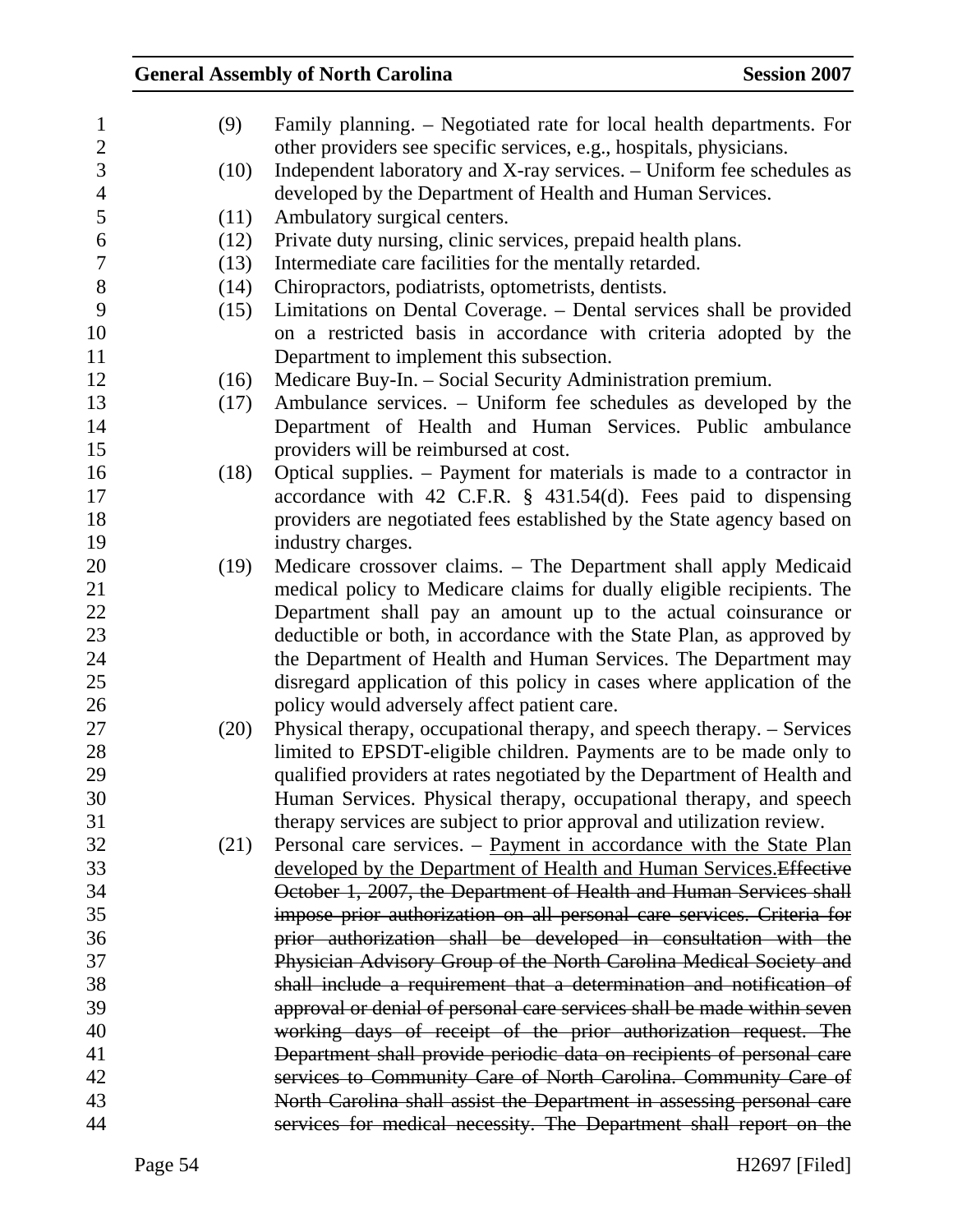| 1              |      | implementation of prior authorization of all personal care services to   |
|----------------|------|--------------------------------------------------------------------------|
| $\overline{2}$ |      | the House of Representatives Appropriations Subcommittee on Health       |
| 3              |      | and Human Services, the Senate Appropriations Committee on Health        |
| $\overline{4}$ |      | and Human Services, and the Fiscal Research Division by May 1,           |
| 5              |      | 2008. The report on implementation of prior authorization shall          |
| 6              |      | address the following:                                                   |
| 7              |      | Criteria for prior authorization developed in consultation with<br>a.    |
| 8              |      | the North Carolina Physician Advisory Group.                             |
| 9              |      | Policies and procedures for the prior authorization program.<br>b.       |
| 10             |      | Use of the Uniform Screening Tool and the Integrated<br>$e_{\cdot}$      |
| 11             |      | Assessment Tool for Medicaid Long Term Care Services in                  |
| 12             |      | determining the need for personal care services.                         |
| 13             |      | Cost of implementing a prior authorization system.<br>d.                 |
| 14             |      |                                                                          |
|                |      | Estimated costs savings from the implementation of a prior<br>$e_{i}$    |
| 15             |      | authorization system for personal care services.                         |
| 16             | (22) | Case management services. – Reimbursement in accordance with the         |
| 17             |      | availability of funds to be transferred within the Department of Health  |
| 18             |      | and Human Services.                                                      |
| 19             | (23) | Hospice.                                                                 |
| 20             | (24) | Medically necessary prosthetics or orthotics. – In order to be eligible  |
| 21             |      | for reimbursement, providers must be licensed or certified by the        |
| 22             |      | occupational licensing board or the certification authority having       |
| 23             |      | authority over the provider's license or certification. Medically        |
| 24             |      | necessary prosthetics and orthotics are subject to prior approval and    |
| 25             |      | utilization review.                                                      |
| 26             | (25) | Health insurance premiums.                                               |
| 27             | (26) | Medical care/other remedial care. – Services not covered elsewhere in    |
| 28             |      | this section include related services in schools; health professional    |
| 29             |      | services provided outside the clinic setting to meet maternal and infant |
| 30             |      | health goals; and services to meet federal EPSDT mandates.               |
| 31             | (27) | Pregnancy-related services. – Covered services for pregnant women        |
| 32             |      | shall include nutritional counseling, psychosocial counseling, and       |
| 33             |      | predelivery and postpartum home visits by maternity care coordinators    |
| 34             |      | and public health nurses.                                                |
| 35             | (28) | Drugs. - Reimbursements. Reimbursements shall be available for           |
| 36             |      | prescription drugs as allowed by federal regulations plus a professional |
| 37             |      | services fee per month, excluding refills for the same drug or generic   |
| 38             |      | equivalent during the same month. Payments for drugs are subject to      |
| 39             |      | the provisions of this subdivision or in accordance with the State Plan  |
| 40             |      | adopted by the Department of Health and Human Services, consistent       |
| 41             |      | with federal reimbursement regulations. Payment of the professional      |
| 42             |      | services fee shall be made in accordance with the State Plan adopted     |
| 43             |      | by the Department of Health and Human Services, consistent with          |
| 44             |      | federal reimbursement regulations. The professional services fee shall   |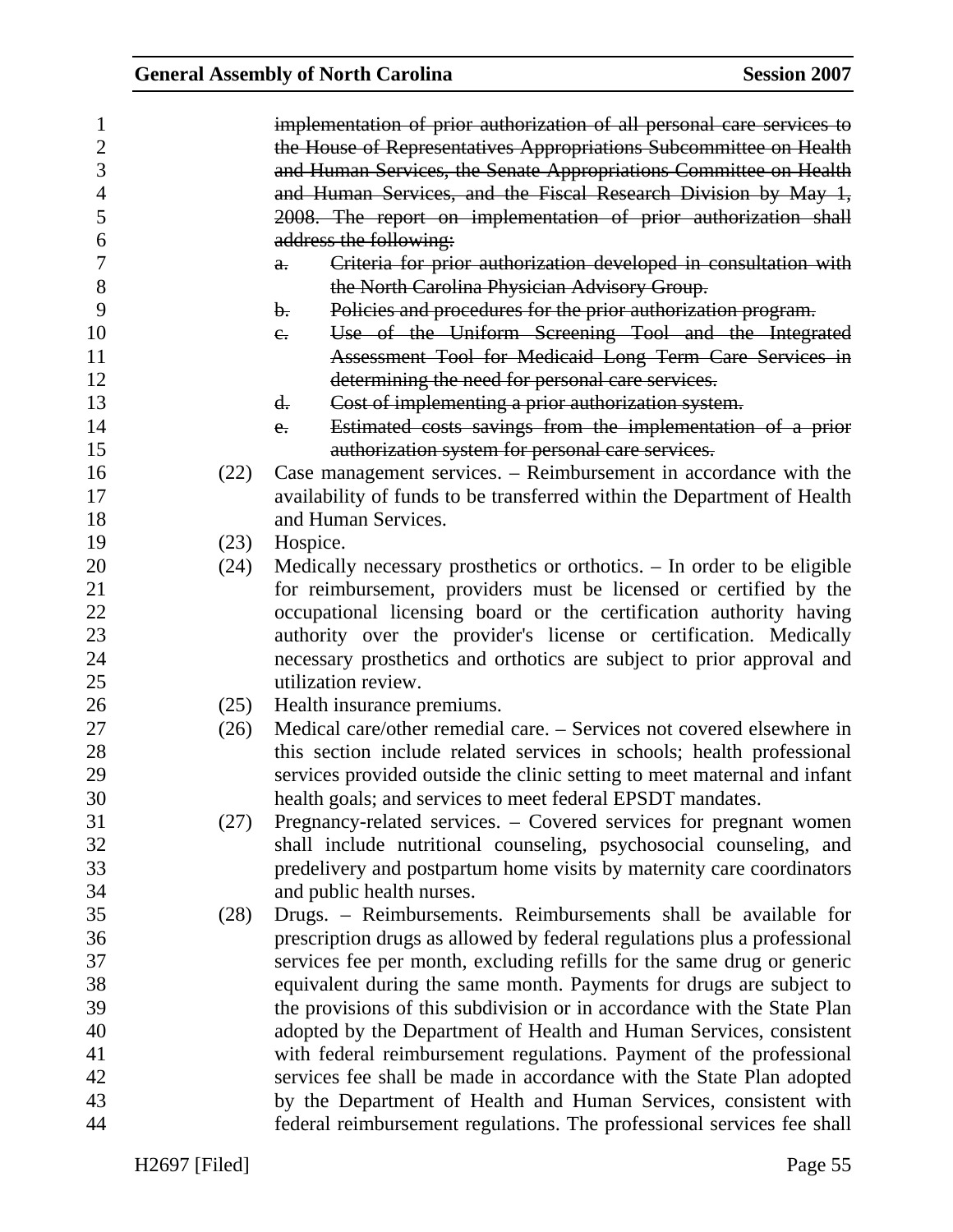1 be five dollars and sixty cents (\$5.60) per prescription for generic 2 drugs and four dollars (\$4.00) per prescription for brand-name drugs. 3 Adjustments to the professional services fee shall be established by the 4 General Assembly. In addition to the professional services fee, the 5 Department may pay an enhanced fee for pharmacy services.

6 Limitations on quantity. – The Department of Health and Human Services may establish authorizations, limitations, and reviews for Services may establish authorizations, limitations, and reviews for 8 specific drugs, drug classes, brands, or quantities in order to manage 9 effectively the Medicaid pharmacy program, except that the 10 Department shall not impose limitations on brand-name medications 11 for which there is a generic equivalent in cases where the prescriber 12 has determined, at the time the drug is prescribed, that the brand-name 13 drug is medically necessary and has written on the prescription order 14 the phrase "medically necessary."

15 Dispensing of generic drugs. – Notwithstanding G.S. 90-85.27 16 through G.S. 90-85.31, or any other law to the contrary, under the 17 Medical Assistance Program (Title XIX of the Social Security Act), 18 and except as otherwise provided in this subsection for atypical 19 antipsychotic drugs and drugs listed in the narrow therapeutic index, a 20 prescription order for a drug designated by a trade or brand name shall 21 be considered to be an order for the drug by its established or generic 22 name, except when the prescriber has determined, at the time the drug 23 is prescribed, that the brand-name drug is medically necessary and has 24 written on the prescription order the phrase "medically necessary." An 25 initial prescription order for an atypical antipsychotic drug or a drug 26 listed in the narrow therapeutic drug index that does not contain the 27 phrase "medically necessary" shall be considered an order for the drug 28 by its established or generic name, except that a pharmacy shall not 29 substitute a generic or established name prescription drug for 30 subsequent brand or trade name prescription orders of the same 31 prescription drug without explicit oral or written approval of the 32 prescriber given at the time the order is filled. Generic drugs shall be 33 dispensed at a lower cost to the Medical Assistance Program rather 34 than trade or brand-name drugs. As used in this subsection, "brand 35 name" means the proprietary name the manufacturer places upon a 36 drug product or on its container, label, or wrapping at the time of 37 packaging; and "established name" has the same meaning as in section 38 502(e)(3) of the Federal Food, Drug, and Cosmetic Act as amended, 39 21 U.S.C. § 352(e)(3).

40 Prior authorization. – The Department of Health and Human 41 Services shall not impose prior authorization requirements or other 42 restrictions under the State Medical Assistance Program on 43 medications prescribed for Medicaid recipients for the treatment of (i) 44 mental illness, including but not limited to, medications for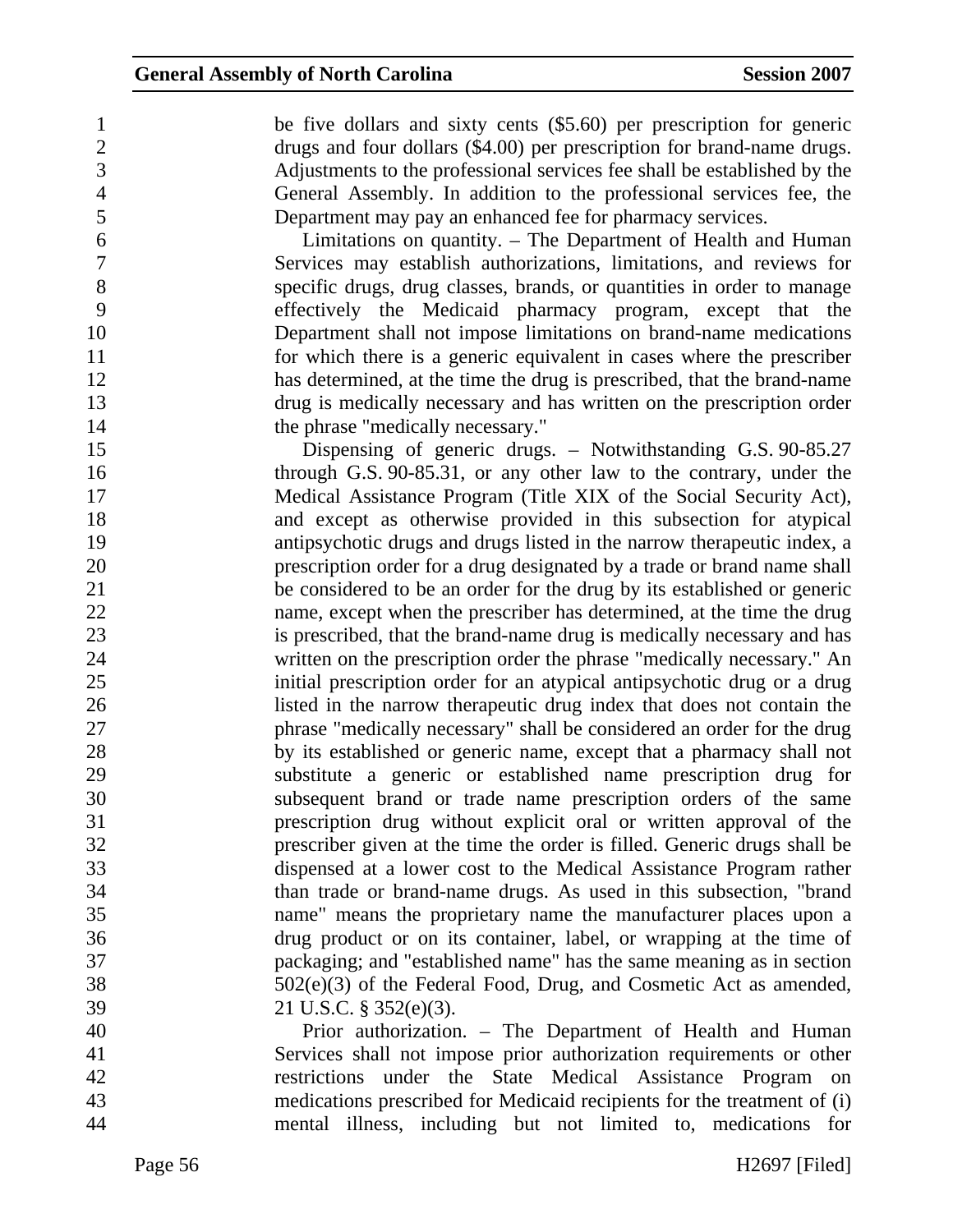| $\mathbf{1}$   |      | schizophrenia, bipolar disorder, or (ii) HIV/AIDS, except that the         |
|----------------|------|----------------------------------------------------------------------------|
| $\overline{2}$ |      | Department of Health and Human Services shall continually review           |
| 3              |      | utilization of medications under the State Medical Assistance Program      |
| $\overline{4}$ |      | prescribed for Medicaid recipients for the treatment of mental illness,    |
| 5              |      | including but not limited to, medications for schizophrenia, bipolar       |
| 6              |      | disorder, or major depressive disorder. For individuals 18 years of age    |
| $\tau$         |      | and under who are prescribed three or more psychotropic medications,       |
| 8              |      | the Department shall implement clinical edits that target inefficient,     |
| 9              |      | ineffective, or potentially harmful prescribing patterns. When such        |
| 10             |      | patterns are identified, the Medical Director for the Division of          |
| 11             |      | Medical Assistance and the Chief of Clinical Policy for the Division of    |
| 12             |      | Mental Health, Developmental Disabilities, and Substance Abuse             |
| 13             |      | Services shall require a peer-to-peer consultation with the target         |
| 14             |      | Alternatives discussed during<br>prescribers.<br>the<br>peer-to-peer       |
| 15             |      | consultations shall be based upon:                                         |
| 16             |      | Evidence-based criteria available regarding efficacy or safety of<br>a.    |
| 17             |      | the covered treatments; and                                                |
| 18             |      | Policy approval by a majority vote of the North Carolina<br>$\mathbf{b}$ . |
| 19             |      | Physicians Advisory Group (NCPAG).                                         |
| 20             |      | The target prescriber has final decision-making authority to determine     |
| 21             |      | which prescription drug to prescribe or refill.                            |
| 22             |      | The Department shall report on the implementation of this                  |
| 23             |      | subdivision not later than January 1, 2008, and quarterly thereafter to    |
| 24             |      | the Senate Appropriations Committee on Health and Human Services,          |
| 25             |      | the House of Representatives Appropriations Subcommittee on Health         |
| 26             |      | and Human Services, the Fiscal Research Division, and the Joint            |
| 27             |      | Legislative Oversight Committee on Mental Health, Developmental            |
| 28             |      | Disabilities, and Substance Abuse Services.                                |
| 29             | (29) | Other mental health services. – Unless otherwise covered by this           |
| 30             |      | section, coverage is limited to:                                           |
| 31             |      | Services as defined by the Division of Mental Health,<br>a.                |
| 32             |      | Developmental Disabilities, and Substance Abuse Services and               |
| 33             |      | approved by the Centers for Medicare and Medicaid Services                 |
| 34             |      | (CMS) when provided in agencies meeting the requirements of                |
| 35             |      | the rules established by the Commission for Mental Health,                 |
| 36             |      | Developmental Disabilities, and Substance Abuse Services and               |
| 37             |      | reimbursement is made in accordance with a State Plan                      |
| 38             |      | developed by the Department of Health and Human Services                   |
| 39             |      | not to exceed the upper limits established in federal regulations,         |
| 40             |      | and                                                                        |
| 41             |      | For children eligible for EPSDT services provided by:<br>b.                |
| 42             |      | Licensed or certified psychologists, licensed clinical<br>1.               |
| 43             |      | social workers, certified clinical nurse specialists in                    |
| 44             |      | psychiatric mental health advanced practice, nurse                         |
|                |      |                                                                            |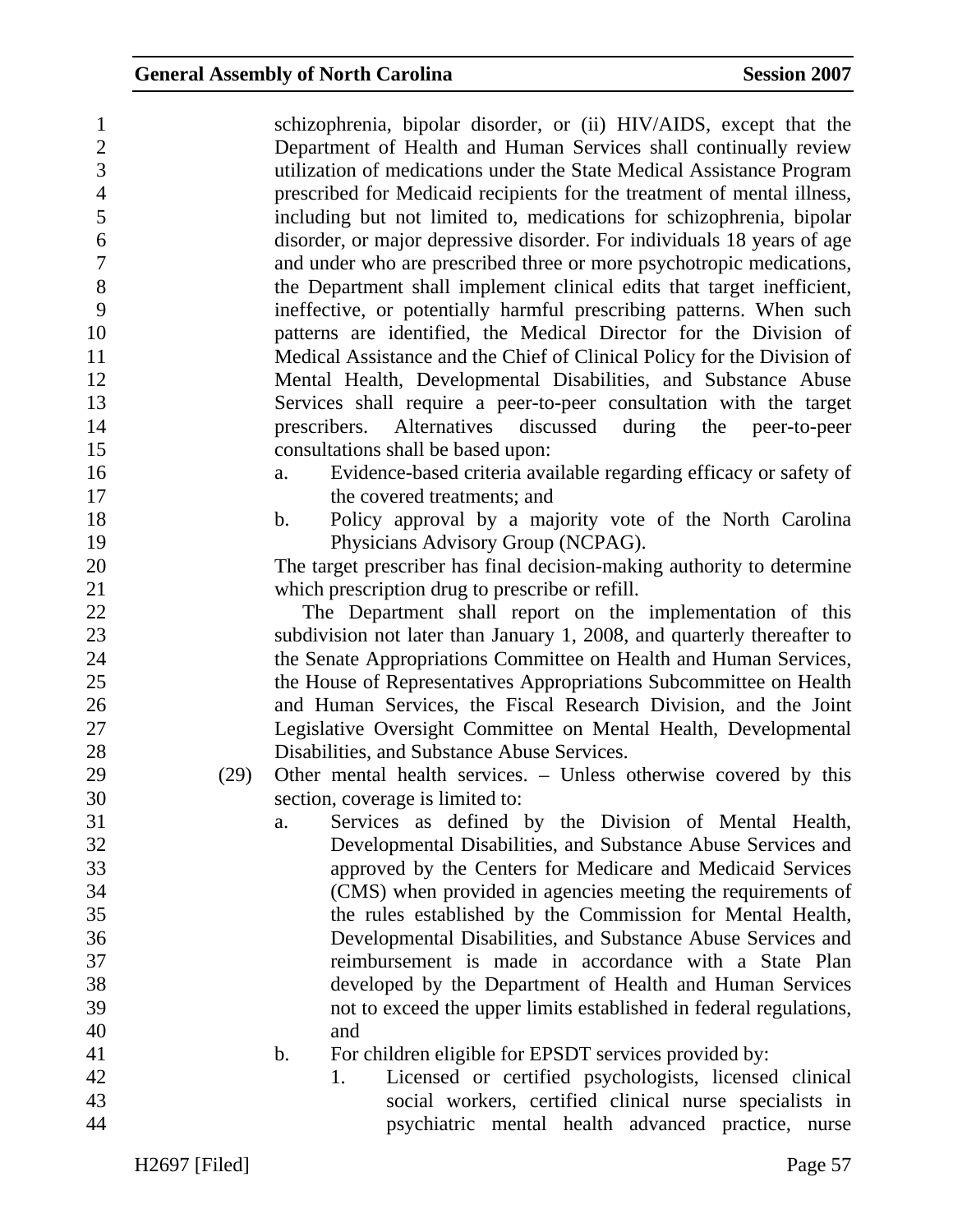| $\mathbf{1}$   | practitioners certified as clinical nurse specialists in                                                              |
|----------------|-----------------------------------------------------------------------------------------------------------------------|
| $\mathbf{2}$   | psychiatric mental health advanced practice, licensed                                                                 |
| $\overline{3}$ | psychological<br>associates, licensed<br>professional                                                                 |
| $\overline{4}$ | counselors, licensed marriage and family therapists,                                                                  |
| 5              | certified clinical addictions specialists, and certified                                                              |
| 6              | clinical supervisors, when Medicaid-eligible children are                                                             |
| $\overline{7}$ | referred by the Community Care of North Carolina                                                                      |
| 8              | primary care physician, a Medicaid-enrolled psychiatrist,                                                             |
| 9              | or the area mental health program or local management                                                                 |
| 10             | entity, and                                                                                                           |
| 11             | Institutional providers of residential services as defined<br>2.                                                      |
| 12             | by the Division of Mental Health, Developmental                                                                       |
| 13             | Disabilities, and Substance Abuse Services and approved                                                               |
| 14             | by the Centers for Medicare and Medicaid Services                                                                     |
| 15             | (CMS) for children and Psychiatric Residential                                                                        |
| 16             | Treatment Facility services that meet federal and State                                                               |
| 17             | requirements as defined by the Department.                                                                            |
| 18             | For Medicaid-eligible adults, services provided by licensed or<br>c.                                                  |
| 19             | certified psychologists, licensed clinical social workers,                                                            |
| 20             | certified clinical nurse specialists in psychiatric mental health                                                     |
| 21             | advanced practice, and nurse practitioners certified as clinical                                                      |
| 22             | nurse specialists in psychiatric mental health advanced practice,                                                     |
| 23             | psychological associates, licensed professional<br>licensed                                                           |
| 24             | counselors, licensed marriage and family therapists, licensed                                                         |
| 25             | clinical addictions specialists, and licensed clinical supervisors,                                                   |
| 26             | Medicaid-eligible adults may be self-referred.                                                                        |
| 27             | Payments made for services rendered in accordance with this<br>$\mathbf{d}$ .                                         |
| 28             | subdivision shall be to qualified providers in accordance with                                                        |
| 29             | approved policies and the State Plan.<br>Nothing in                                                                   |
| 30             |                                                                                                                       |
| 31             | sub-subdivision b. or c. of this subdivision shall be interpreted                                                     |
| 32             | to modify the scope of practice of any service provider,<br>practitioner, or licensee, nor to modify or attenuate any |
| 33             | collaboration or supervision requirement related to the                                                               |
| 34             | professional activities of any service provider, practitioner, or                                                     |
| 35             | licensee. Nothing in sub-subdivision b. or c. of this subdivision                                                     |
| 36             | shall be interpreted to require any private health insurer or                                                         |
| 37             |                                                                                                                       |
| 38             | health plan to make direct third-party reimbursements or                                                              |
|                | payments to any service provider, practitioner, or licensee.                                                          |
| 39             | Notwithstanding G.S. 150B-21.1(a), the Department of Health and                                                       |
| 40             | Human Services may adopt temporary rules in accordance with                                                           |
| 41             | Chapter 150B of the General Statutes further defining the                                                             |
| 42             | qualifications of providers and referral procedures in order to                                                       |
| 43             | implement this subdivision. Coverage policy for services defined by                                                   |
| 44             | the Division of Mental Health, Developmental Disabilities, and                                                        |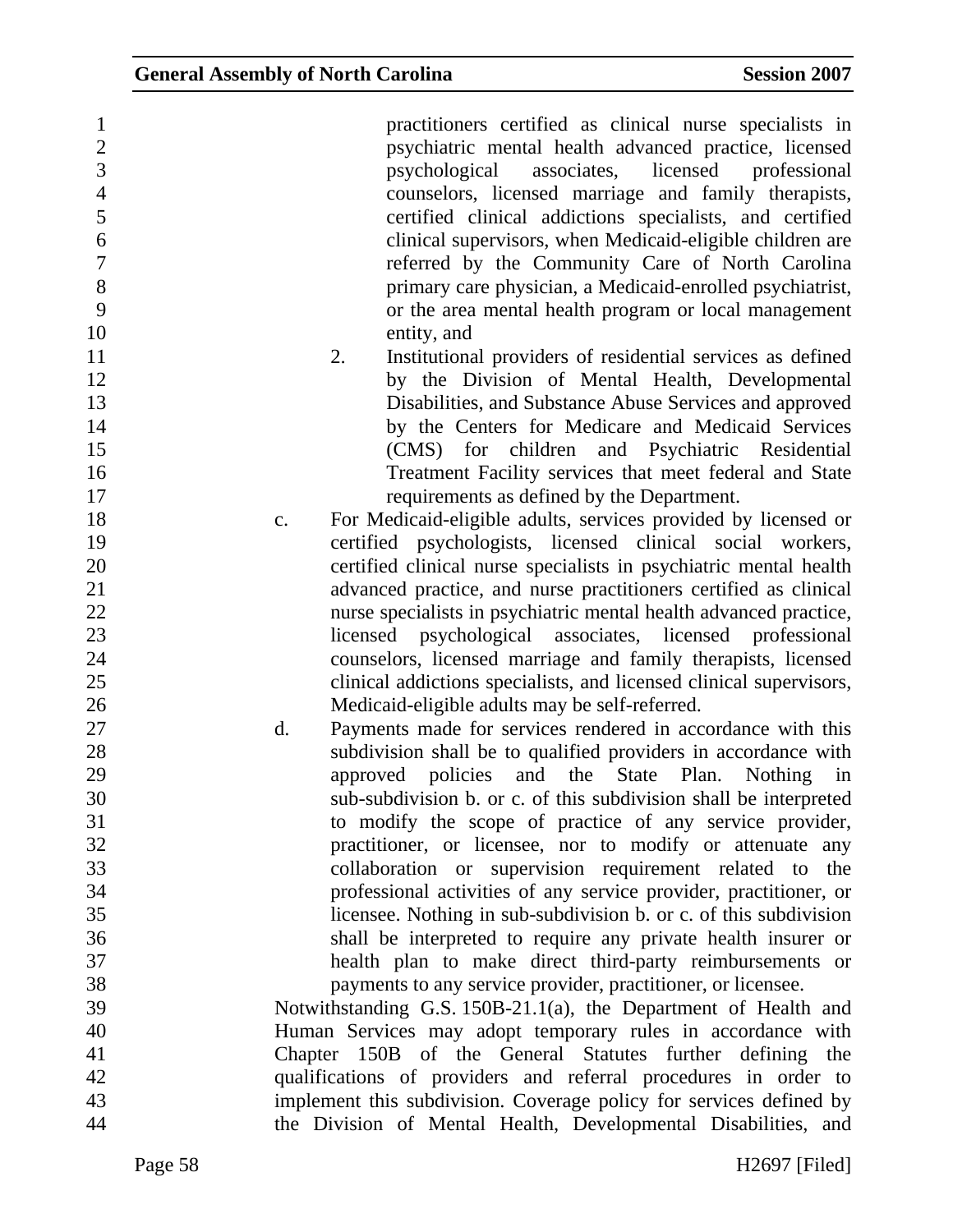1 Substance Abuse Services under sub-subdivisions a. and b.2. of this 2 subdivision shall be established by the Division of Medical 3 Assistance."

4

## 5 **DMA CONTRACT SHORTFALL**

6 **SECTION 10.18.(a)** The funds appropriated to the Department of Health 7 and Human Services, Division of Medical Assistance for the 2008-2009 fiscal year for 8 their contract funding shortfall shall only be used to cover existing contract shortfalls. 9 Budget approval is required by the Office of State Budget and Management prior to the 10 division entering into any new contract or the renewal or amendment of existing 11 contacts that exceed the current contract amounts.

12 **SECTION 10.18.(b)** The Division of Medical Assistance shall make every 13 effort to effect savings within its operational budget and use those savings to offset its 14 contract shortfall. Notwithstanding G.S. 143C-6-4(b)(3), the department may use funds 15 appropriated in this act to the department to cover the contract shortfall in the Division 16 of Medical Assistance if insufficient funds exist within the division.

17

#### 18 **EXPAND SCHIP TO ESTABLISH NC KIDS' CARE PROGRAM**

19 **SECTION 10.19.(a)** Section 10.48 of S.L. 2007-323 reads as rewritten:

20 "**SECTION 10.48.(a)** Of the funds appropriated in this act to the Department of 21 Health and Human Services, Division of Medical Assistance, the sum of three hundred 22 sixty-eight thousand dollars (\$368,000) for the 2007-2008 fiscal year shall be used by 23 the Department of Health and Human Services to produce a report that identifies the 24 most cost-efficient and cost-effective method for developing and implementing a 25 program of comprehensive health care benefits within available funding for children 26 ages 0 through 18 in families with annual incomes between two hundred percent 27 (200%) and three hundred percent (300%) of the federal poverty level. The report shall 28 consider and address the following:

- 
- 29 (1) Congress' reauthorization of the State Children's Health Insurance 30 Program (SCHIP) with respect to:
- 31 a. The amount of federal funds authorized for each of the fiscal 32 years covered in the reauthorization;
- 33 b. The number of fiscal years that federal funding awarded to the 34 states remains available to each state;
- 35 c. The adequacy of the formula by which federal funds are 36 distributed to the states; and
- 37 d. The ability of states to expand SCHIP coverage to children 38 whose family incomes exceed two hundred percent (200%) of 39 the federal poverty level.

40 The Department shall determine whether the most effective use of 41 State funds is to develop a program that expands access to health 42 insurance for children whose family income exceeds two hundred 43 percent (200%) of the federal poverty level through NC Health Choice 44 or the State Medical Assistance Program.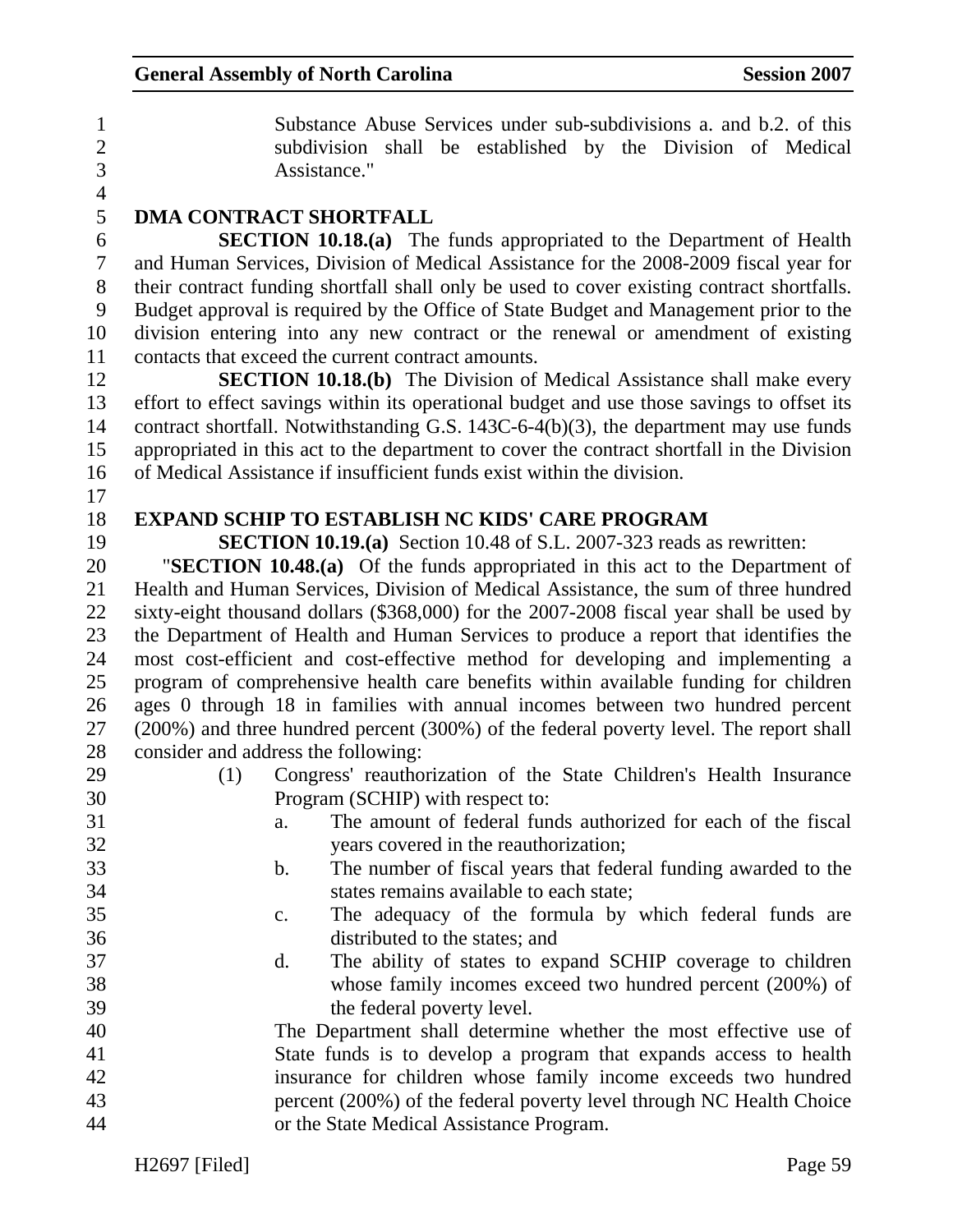| $\mathbf{1}$   | (2) | Eligibility and benefits are not an entitlement, are for legal residents of                |
|----------------|-----|--------------------------------------------------------------------------------------------|
| $\mathbf{2}$   |     | North Carolina, and are subject to availability of State and federal                       |
| 3              |     | funds, and State and federal requirements.                                                 |
| $\overline{4}$ | (3) | The most cost-effective use of limited State funds to offer health care                    |
| 5              |     | services to children in families between two hundred percent (200%)                        |
| 6              |     | and three hundred percent (300%) of the federal poverty level.                             |
| $\overline{7}$ | (4) | Children enrolled in the program must be ineligible for Medicaid,                          |
| $8\,$          |     | Medicare, or other government-sponsored health insurance. The                              |
| 9              |     | Department shall study whether children must also be without private                       |
| 10             |     | health insurance for a specified amount of time, e.g. six months.                          |
| 11             | (5) | The health care benefits covered in the proposed expansion program                         |
| 12             |     | shall not exceed the benefits currently covered by the NC Health                           |
| 13             |     | Choice.                                                                                    |
| 14             | (6) | The establishment of cost-sharing measures for the families of children                    |
| 15             |     | with an income above two hundred percent (200%) of the federal                             |
| 16             |     | poverty level, including:                                                                  |
| 17             |     | A monthly premium per child that is at an optimal level that<br>a.                         |
| 18             |     | simultaneously is affordable, encourages participation by                                  |
| 19             |     | families, controls costs, and provides revenue to reduce the cost                          |
| 20             |     | of the program to the State. The amount of the premium may                                 |
| 21             |     | increase as income increases above two hundred percent                                     |
| 22             |     | (200%) of the federal poverty level.                                                       |
| 23             |     | Increased co-payments and cost-sharing that are affordable and<br>b.                       |
| 24             |     | sufficient to control costs, while not discouraging families from                          |
| 25             |     | seeking and continuing prescribed treatment for children.                                  |
| 26             |     | A deductible that is to be applied to certain health care benefits.<br>$\mathbf{c}$ .      |
| 27             |     | A limit on out-of-pocket expenses that is no more than five<br>d.                          |
| 28             |     | percent $(5\%)$ of family income.                                                          |
| 29             | (7) | The establishment of a comprehensive annual benefit limit per child                        |
| 30             |     | that is no more than the current annual benefit limit under NC Health                      |
| 31             |     | Choice.                                                                                    |
| 32             | (8) | The most cost-effective and efficient way of administering and                             |
| 33             |     | managing enrollment in the program and the collection of premiums.                         |
| 34             |     | This may include having the current administrator of NC Health                             |
| 35             |     | Choice be the entity to collect premiums, or designating some other                        |
| 36             |     | benefit management or administrative entity to do so, including the                        |
| 37             |     | Department.                                                                                |
| 38             |     | <b>SECTION 10.48.(b)</b> Not later than January 1, 2008, the Department shall submit       |
| 39             |     | an interim report of its findings and recommendations to the Senate Appropriations         |
| 40             |     | Committee on Health and Human Services, the House of Representatives                       |
| 41             |     | Appropriations Subcommittee on Health and Human Services, the Joint Legislative            |
| 42             |     | Commission on Governmental Operations, and the Fiscal Research Division. The               |
| 43             |     | Department shall submit its final report not later than February 1, 2008. It is the intent |
| 44             |     | of the General Assembly to review the Department's recommendations before the              |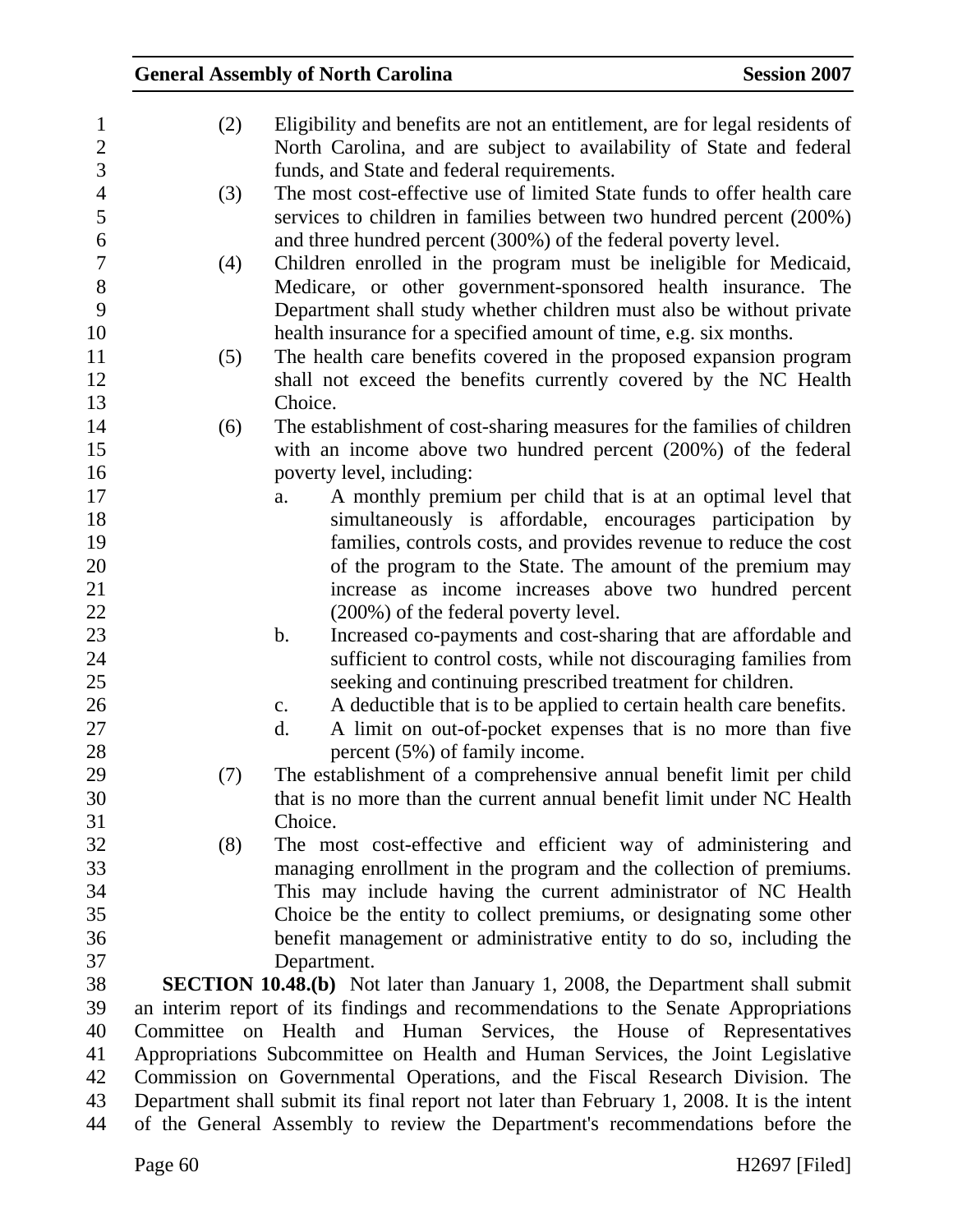| $\mathbf{1}$   | Department implements a program to expand access to health insurance to children           |
|----------------|--------------------------------------------------------------------------------------------|
| $\overline{2}$ | above two hundred percent (200%) of the federal poverty level effective July 1, 2008, or   |
| 3              | upon approval of all required federal waivers, whichever occurs later.level.               |
| $\overline{4}$ | SECTION 10.48.(c) Of the funds appropriated in this act to the Department of               |
| 5              | Health and Human Services, the sum of seven million dollars (\$7,000,000) three million    |
| 6              | three hundred sixteen thousand dollars $(\$3,316,000)$ for the 2008-2009 fiscal year shall |
| $\tau$         | be used to implement a program to expand access to health insurance to children above      |
| $8\,$          | two hundred percent (200%) of the federal poverty level effective July 1, 2008.level.      |
| 9              | These funds may be used to support nonrecurring start-up costs and ongoing                 |
| 10             | administrative and program services expenditures.                                          |
| 11             | <b>SECTION 10.48.(d)</b> The Department of Health and Human Services, Division of          |
| 12             | Medical Assistance, shall implement a health care assistance program, NC Kids' Care,       |
| 13             | to provide health insurance coverage to children in families with incomes above two        |
| 14             | hundred percent $(200\%)$ and not more than two hundred fifty percent $(250\%)$ of the     |
| 15             | federal poverty level, by expanding the Health Insurance Program for Children              |
| 16             | established under Part 8 of Article 2 of Chapter 108A of the General Statutes. Except as   |
| 17             | otherwise provided, all the requirements of Part 8 of Article 2 of Chapter 108A of the     |
| 18             | General Statutes shall apply to the NC Kids' Care program. The Department shall            |
| 19             | submit any State Child Health Plan amendments required to implement this section.          |
| 20             | Eligibility for and benefits under this program are not an entitlement and are subject to  |
| 21             | availability of funds and other changes to State and federal law.                          |
| 22             | <b>SECTION 10.48.(e)</b> Eligibility. – The Department may enroll eligible children        |
| 23             | based on the availability of funds. The following are the eligibility and other            |
| 24             | requirements for participation in NC Kids' Care. Children must:                            |
| 25             | Be between the ages of birth through 18 years of age;<br>(1)                               |
| 26             | Be ineligible for Medicaid, Medicare, or other government sponsored<br>(2)                 |
| 27             | child<br>that<br>health<br>insurance, except<br>covered<br>any<br>under                    |
| 28             | $G.S. 108A-70.21(g)$ as of the effective date of this section shall be                     |
| 29             | eligible for participation in NC Kids' Care as provided in Section                         |
| 30             | 10.48(o);                                                                                  |
| 31             | Have been uninsured for three months immediately prior to<br><u>(3)</u>                    |
| 32             | enrollment; the Department may require a longer uninsured waiting                          |
| 33             | period if required by federal regulations;                                                 |
| 34             | Be in a family whose family income is above two hundred percent<br>(4)                     |
| 35             | (200%) through two hundred fifty percent (250%) of the federal                             |
| 36             | poverty level;                                                                             |
| 37             | Be a resident of this State, meet applicable federal citizenship and<br>(5)                |
| 38             | immigration requirements, and be eligible under federal law; and                           |
| 39             | Have paid the monthly premiums required under this section.<br>(6)                         |
| 40             | <b>SECTION 10.48.(f)</b> Benefits and Limitations. – Except as otherwise provided in       |
| 41             | this section for eligibility and cost-sharing requirements, health benefits coverage       |
| 42             | provided to children eligible for NC Kids' Care shall be the same as coverage provided     |
| 43             | under Part 8 of Article 2 of Chapter 108A of the General Statutes.                         |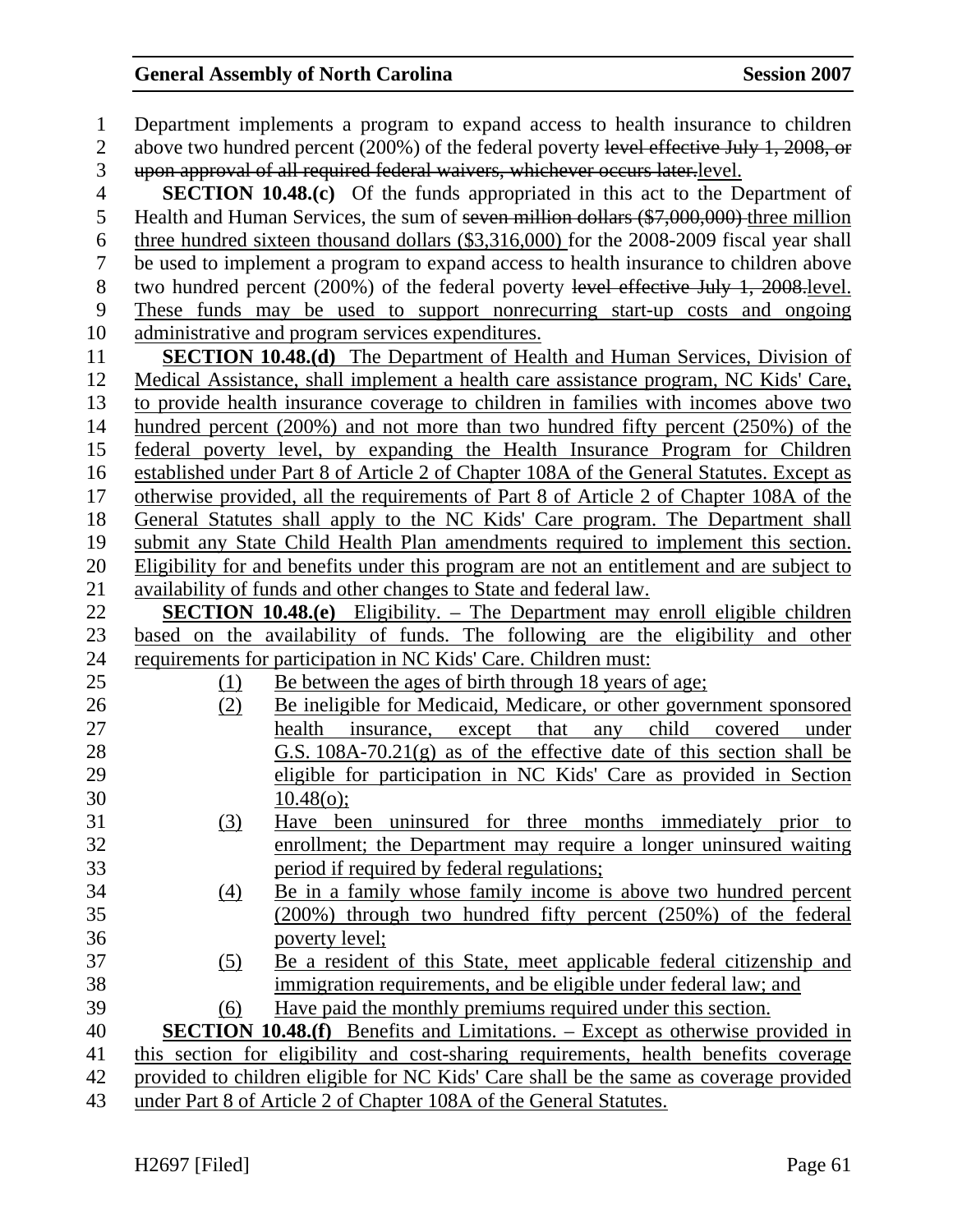| $\mathbf{1}$   |                 |                   | <b>SECTION 10.48.(g)</b> Community Care of North Carolina. – The Department of        |
|----------------|-----------------|-------------------|---------------------------------------------------------------------------------------|
| $\overline{2}$ |                 |                   | Health and Human Services shall provide services to children enrolled in the NC Kids' |
| 3              |                 |                   | Care program through Community Care of North Carolina and shall pay Community         |
| 4              |                 |                   | Care of North Carolina providers a care management fee for these services as allowed  |
| 5              | under Medicaid. |                   |                                                                                       |
| 6              |                 |                   | <b>SECTION 10.48.(h)</b> Cost Sharing. – The Department shall require NC Kids' Care   |
| 7              |                 |                   | enrollees to contribute to the cost of their care through the use of deductibles,     |
| $8\,$          |                 |                   | co-payments, and premiums as follows:                                                 |
| 9              | (1)             |                   | No annual enrollment fee. – In lieu of an annual enrollment fee, a                    |
| 10             |                 |                   | monthly premium shall be charged for each child or family enrolled in                 |
| 11             |                 |                   | NC Kids' Care. The Department shall establish a procedure for sharing                 |
| 12             |                 |                   | a portion of premium receipts with each county department of social                   |
| 13             |                 |                   | services to cover the cost of determining eligibility for services under              |
| 14             |                 |                   | NC Kids' Care.                                                                        |
| 15             | (2)             |                   | <u>Premiums. – The premium amount charged for each child or family</u>                |
| 16             |                 |                   | shall vary depending on family income. Enrollees shall pay monthly                    |
| 17             |                 |                   | premiums as follows:                                                                  |
| 18             |                 | $\underline{a}$ . | Enrollees whose family income is above two hundred percent                            |
| 19             |                 |                   | (200%) through two hundred twenty-five percent (225%) of the                          |
| 20             |                 |                   | federal poverty level shall pay a monthly premium not to                              |
| 21             |                 |                   | exceed thirty dollars (\$30.00) per child.                                            |
| 22             |                 | <u>b.</u>         | Enrollees whose family income is above two hundred                                    |
| 23             |                 |                   | twenty-five percent (225%) through two hundred fifty percent                          |
| 24             |                 |                   | (250%) of the federal poverty level shall pay a monthly                               |
| 25             |                 |                   | premium not to exceed sixty dollars (\$60.00) per child.                              |
| 26             | (3)             |                   | $Co$ -payments. $- NC$ Kids' Care enrollees shall be responsible for                  |
| 27             |                 |                   | co-payments to providers as follows:                                                  |
| 28             |                 | $\underline{a}$ . | Ten dollars (\$10.00) per child for each primary care physician                       |
| 29             |                 |                   | visit;                                                                                |
| 30             |                 | <u>b.</u>         | Twenty-five dollars (\$25.00) per child for each specialty care                       |
| 31             |                 |                   | physician visit;                                                                      |
| 32             |                 | $\underline{c}$ . | Twenty-five dollars (\$25.00) per child for each physical                             |
| 33             |                 |                   | therapy, occupational therapy, or speech therapy visit;                               |
| 34             |                 | <u>d.</u>         | Thirty dollars (\$30.00) per child for each outpatient hospital                       |
| 35             |                 |                   | visit;                                                                                |
| 36             |                 |                   | Fifty dollars (\$50.00) per child for each inpatient hospital visit;                  |
| 37             |                 | $\frac{e}{f}$     | Twenty dollars (\$20.00) per child for durable medical                                |
| 38             |                 |                   | equipment, except there shall be no co-payment required for                           |
| 39             |                 |                   | diabetic supplies;                                                                    |
| 40             |                 | $g_{\cdot}$       | One hundred dollars (\$100.00) for each emergency room visit,                         |
| 41             |                 |                   | except the co-payment is waived if the enrollee is admitted to                        |
| 42             |                 |                   | the hospital;                                                                         |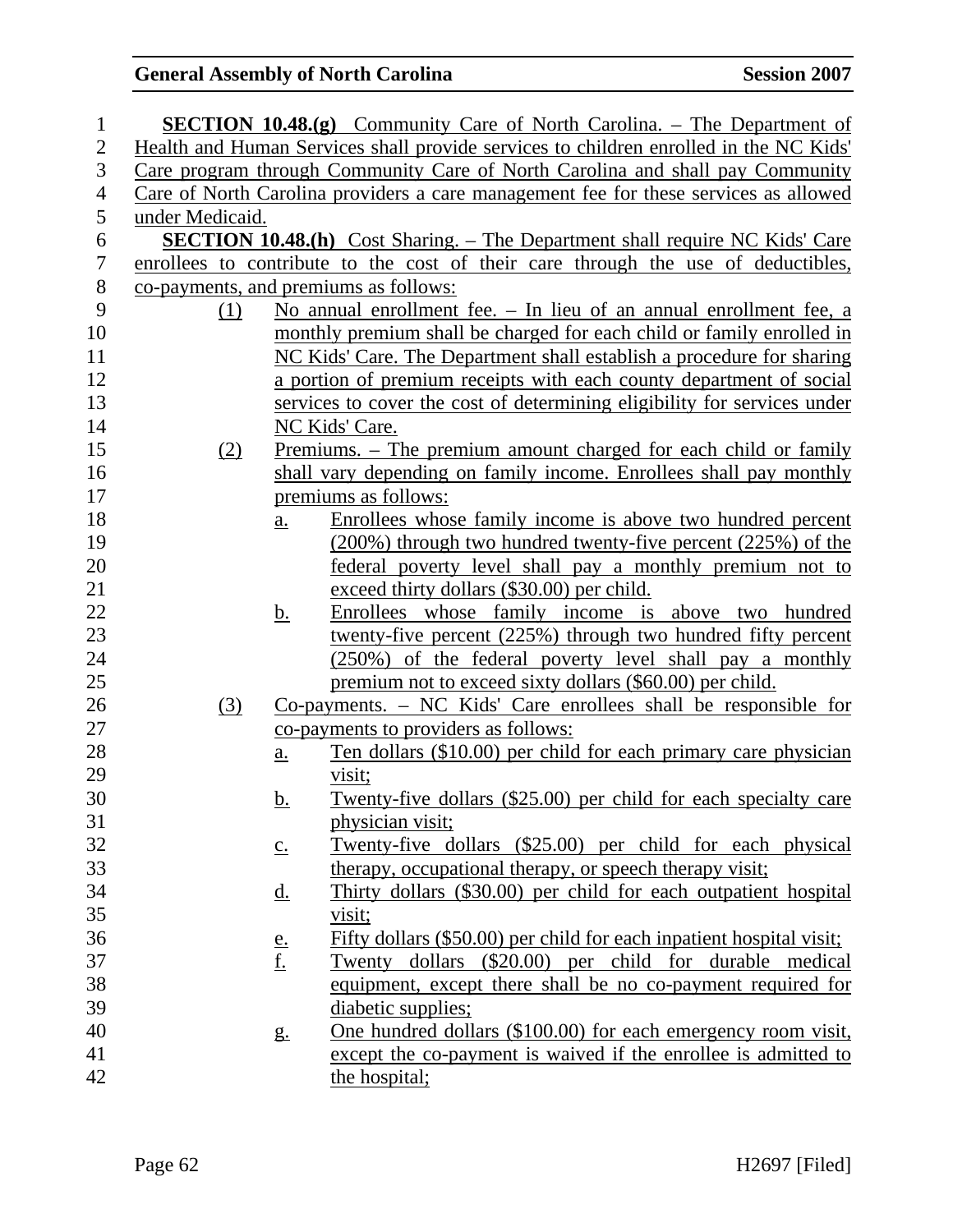| <b>General Assembly of North Carolina</b> |             |                                                                                                                                                      | <b>Session 2007</b>                                         |
|-------------------------------------------|-------------|------------------------------------------------------------------------------------------------------------------------------------------------------|-------------------------------------------------------------|
|                                           | <u>h.</u>   | <u>One hundred fifty dollars (\$150.00) for each ambulance service,</u>                                                                              |                                                             |
|                                           |             | except the co-payment is waived if the enrollee is admitted to                                                                                       |                                                             |
|                                           |             | the hospital;                                                                                                                                        |                                                             |
| <u>i.</u>                                 |             | <u>Outpatient prescription drugs, as follows:</u>                                                                                                    |                                                             |
|                                           | <u>1.</u>   |                                                                                                                                                      | Five dollars (\$5.00) for each generic prescription drug;   |
|                                           |             |                                                                                                                                                      | for each brand-name prescription drug for which there is    |
|                                           |             |                                                                                                                                                      | no generic substitution available, and for each covered     |
|                                           |             | over-the-counter medication, and                                                                                                                     |                                                             |
|                                           | $2_{\cdot}$ | Twenty dollars<br>$(\$20.00)$                                                                                                                        | for<br>each brand-name                                      |
|                                           |             |                                                                                                                                                      | prescription drug for which there is a generic substitution |
|                                           |             | available.                                                                                                                                           |                                                             |
| (4)                                       |             | Deductible. – The Department may establish an annual deductible not                                                                                  |                                                             |
|                                           |             | to exceed two hundred fifty dollars (\$250.00) per child.                                                                                            |                                                             |
| (5)                                       |             | The Department shall establish maximum annual cost sharing limits                                                                                    |                                                             |
|                                           |             | per individual or family, provided that the total annual aggregate                                                                                   |                                                             |
|                                           |             | cost-sharing, including premiums, with respect to all children in a                                                                                  |                                                             |
|                                           |             | family receiving benefits under this section, shall not exceed five                                                                                  |                                                             |
|                                           |             | percent (5%) of the family's income for the year involved.                                                                                           |                                                             |
|                                           |             | <b>SECTION 10.48.(i)</b> Enrollment in NC Kids' Care shall not exceed 15,000 children                                                                |                                                             |
| for the 2008-2009 fiscal year.            |             |                                                                                                                                                      |                                                             |
|                                           |             | <b>SECTION 10.48.(j)</b> The nonfederal costs of NC Kids' Care shall be paid with State                                                              |                                                             |
|                                           |             | funds and enrollee premiums. Counties shall not be required to share in the nonfederal                                                               |                                                             |
| costs of NC Kids' Care.                   |             |                                                                                                                                                      |                                                             |
|                                           |             | <b>SECTION 10.48.(k)</b> Providers of services under NC Kids' Care shall be paid at                                                                  |                                                             |
|                                           |             | rates equivalent to Medicaid rates less any applicable co-payments or deductibles.                                                                   |                                                             |
|                                           |             | <b>SECTION 10.48.(1)</b> Administration of NC Kids' Care shall be in accordance with<br>Part 8 of Article 2 of Chapter 108A of the General Statutes. |                                                             |
|                                           |             | <b>SECTION 10.48.(m)</b> G.S. 108A-70.21(c) reads as rewritten:                                                                                      |                                                             |
| '(c)                                      |             | Annual Enrollment Fee. – There shall be no enrollment fee for Program                                                                                |                                                             |
|                                           |             | coverage for enrollees whose family income is at or below one hundred fifty percent                                                                  |                                                             |
|                                           |             | (150%) of the federal poverty level. The enrollment fee for Program coverage for                                                                     |                                                             |
|                                           |             | enrollees whose family income is above one hundred fifty percent (150%) through two                                                                  |                                                             |
|                                           |             | hundred percent $(200\%)$ of the federal poverty level shall be fifty dollars $(\$50.00)$ per                                                        |                                                             |
|                                           |             | year per child with a maximum annual enrollment fee of one hundred dollars (\$100.00)                                                                |                                                             |
|                                           |             | for two or more children. The enrollment fee shall be collected by the county                                                                        |                                                             |
|                                           |             | department of social services and retained to cover the cost of determining eligibility for                                                          |                                                             |
|                                           |             | services under the Program. County departments of social services shall establish                                                                    |                                                             |
|                                           |             | procedures for the collection of enrollment fees.'                                                                                                   |                                                             |
|                                           |             | <b>SECTION 10.48.(n)</b> G.S. $108A-70.21(g)$ reads as rewritten:                                                                                    |                                                             |
| $'(\mathfrak{g})$                         |             | Purchase of Extended Coverage. - An enrollee in the Program who loses                                                                                |                                                             |
|                                           |             | eligibility due to an increase in family income above two hundred percent (200%) two                                                                 |                                                             |
|                                           |             | hundred fifty percent $(250\%)$ of the federal poverty level and up to and including two                                                             |                                                             |
|                                           |             | hundred twenty-five percent (225%) two hundred seventy-five percent (275%) of the                                                                    |                                                             |
|                                           |             | federal poverty level may purchase at full premium cost continued coverage under the                                                                 |                                                             |
|                                           |             |                                                                                                                                                      |                                                             |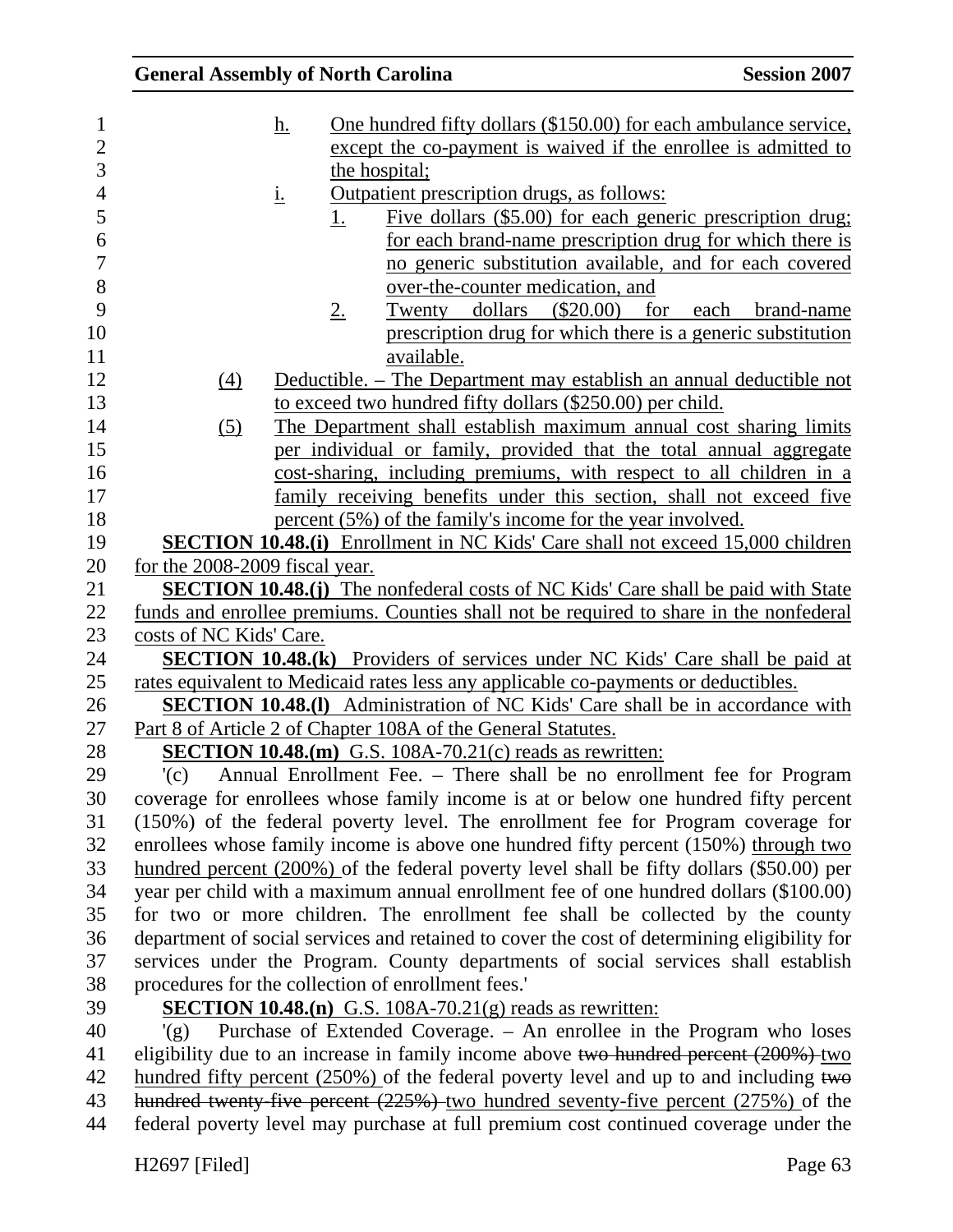| $\mathbf{1}$   | Program for a period not to exceed one year beginning on the date the enrollee becomes    |
|----------------|-------------------------------------------------------------------------------------------|
| $\overline{2}$ | ineligible under the income requirements for the Program. The same-benefits,              |
| $\overline{3}$ | copayments, and other conditions of enrollment under the Program shall apply              |
| $\overline{4}$ | applicable to extended coverage purchased under this subsection subsection shall be the   |
| 5              | same as those applicable to an NC Kids' Care enrollee whose family income equals two      |
| 6              | hundred fifty percent (250%) of the federal poverty level.                                |
| 7              | <b>SECTION 10.48.(0)</b> Enrollees covered under G.S. $108A-70.21(g)$ prior to the        |
| $8\,$          | effective date of subsection (n) of this section may choose to continue coverage under    |
| 9              | that section through the end of their buy-in coverage period or enroll in NC Kids' Care   |
| 10             | provided they meet the eligibility requirements, pay the applicable premium, and notify   |
| 11             | their county department of social services within 60 days of receiving notice of their    |
| 12             | potential eligibility under NC Kids' Care. For any enrollee electing to transfer coverage |
| 13             | from the buy-in program to NC Kids' Care, coverage under NC Kids' Care shall become       |
| 14             | effective the first day of the next month immediately following the month in which they   |
| 15             | notified their county department of social services of their intent to enroll in NC Kids' |
| 16             | Care.                                                                                     |
| 17             | <b>SECTION 10.48.(p)</b> This section becomes effective January 1, 2009, or upon          |
| 18             | approval of all State child health plan amendments, whichever is later, and is contingent |
| 19             | upon the availability of sufficient federal funding. The Department shall not apply for   |
| 20             | such amendments until the U. S. Congress acts to reauthorize the State Children's         |
| 21             | Health Insurance Program with sufficient funding to support the current North Carolina    |
| 22             | program and the provisions of this section."                                              |
| 23             |                                                                                           |
| 24             | NC HEALTH CHOICE TRANSITION                                                               |
| 25             | SECTION 10.20.(a) G.S. 135-39.5 reads as rewritten:                                       |
| 26             | "§ 135-39.5. Powers and duties of the Executive Administrator and Board of                |
| 27             | <b>Trustees.</b>                                                                          |
| 28             | The Executive Administrator and Board of Trustees of the Teachers' and State              |
| 29             | Employees' Comprehensive Major Medical Plan shall have the following powers and           |
| 30             | duties:                                                                                   |
| 31             |                                                                                           |
| 32             | (23)<br>Implementing and administering a program of child health insurance                |
| 33             | benefits pursuant to Part 5 of this Article.                                              |
| 34             | 11                                                                                        |
| 35             | <b>SECTION 10.20.(b)</b> G.S. 135-39.6 reads as rewritten:                                |
| 36             | "§ 135-39.6. Special funds created.                                                       |
| 37             | There are hereby established two special funds, to be known as the Public<br>(a)          |
| 38             | Employee Health Benefit Fund and the Health Benefit Reserve Fund for the payment of       |
| 39             | hospital and medical benefits.                                                            |
| 40             | All premiums, fees, charges, rebates, refunds or any other receipts including, but not    |
| 41             | limited to, earnings on investments, occurring or arising in connection with health       |
| 42             | benefits programs established by this Article, shall be deposited into the Public         |
| 43             | Employee Health Benefit Fund. Disbursements from the Fund shall include any and all       |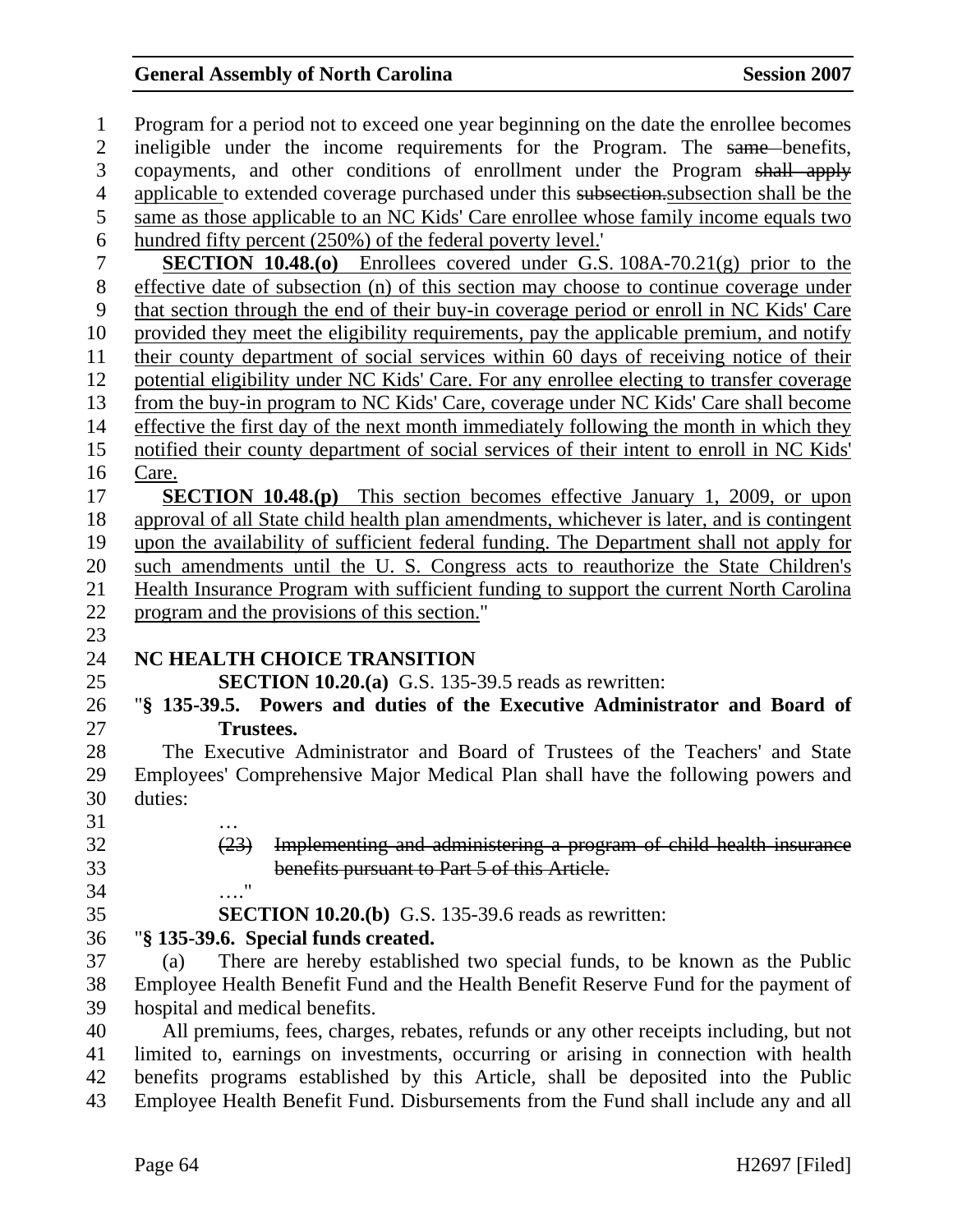1 amounts required to pay the benefits and administrative costs of such programs as may 2 be determined by the Executive Administrator and Board of Trustees.

3 Any unencumbered balance in excess of prepaid premiums or charges in the Public 4 Employee Health Benefit Fund at the end of each fiscal year shall be used first, to 5 provide an actuarially determined Health Benefit Reserve Fund for incurred but 6 unpresented claims, second, to reduce the premiums required in providing the benefits 7 of the health benefits programs, and third to improve the plan, as may be provided by 8 the General Assembly. The balance in the Health Benefits Reserve Fund may be 9 transferred from time to time to the Public Employee Health Benefit Fund to provide for 10 any deficiency occurring therein.

11 The Public Employee Health Benefit Fund and the Health Benefit Reserve Fund 12 shall be deposited with the State Treasurer and invested as provided in G.S. 147-69.2 13 and 147-69.3.

14 (b) Disbursement from the Public Employee Health Benefit Fund may be made 15 by warrant drawn on the State Treasurer by the Executive Administrator, or the 16 Executive Administrator and Board of Trustees may by contract authorize the Claims 17 Processor to draw the warrant.

18 (c) Separate and apart from the special funds authorized by subsections (a) and 19 (b) of this section, there shall be a Public Employee Long-Term Care Benefit Fund if 20 the long-term care benefits provided by Part 4 of this Article are administered on a 21 self-insured basis.

22 (d) Separate and apart from the special funds authorized by subsections (a), (b), 23 and (c) of this section, there shall be a Child Health Insurance Fund. All premium 24 receipts or any other receipts, including earnings on investments, occurring or arising in 25 connection with acute medical care benefits provided under the Health Insurance 26 Program for Children shall be deposited into the Child Health Insurance Fund. 27 Disbursements from the Child Health Insurance Fund shall include any and all amounts 28 required to pay the benefits and administrative costs of the Health Insurance Program 29 for Children as may be determined by the Executive Administrator and Board of 30 Trustees."

31 **SECTION 10.20.(c)** G.S. 135-39.6A reads as rewritten:

#### 32 "**§ 135-39.6A. Premiums set.**

33 (a) **(Effective until July 1, 2008)** The Executive Administrator and Board of 34 Trustees shall, from time to time, establish premium rates for the Teachers' and State 35 Employees' Comprehensive Major Medical Plan except as they may be established by 36 the General Assembly in the Current Operations Appropriations Act, and establish 37 regulations for payment of the premiums. Premium rates shall be established for 38 coverages where Medicare is the primary payer of health benefits separate and apart 39 from the rates established for coverages where Medicare is not the primary payer of 40 health benefits.

41 (a) **(Effective July 1, 2008)** The Executive Administrator and Board of Trustees 42 shall, from time to time, establish premium rates for the State Health Plan for Teachers 43 and State Employees except as they may be established by the General Assembly in the 44 Current Operations Appropriations Act, and establish regulations for payment of the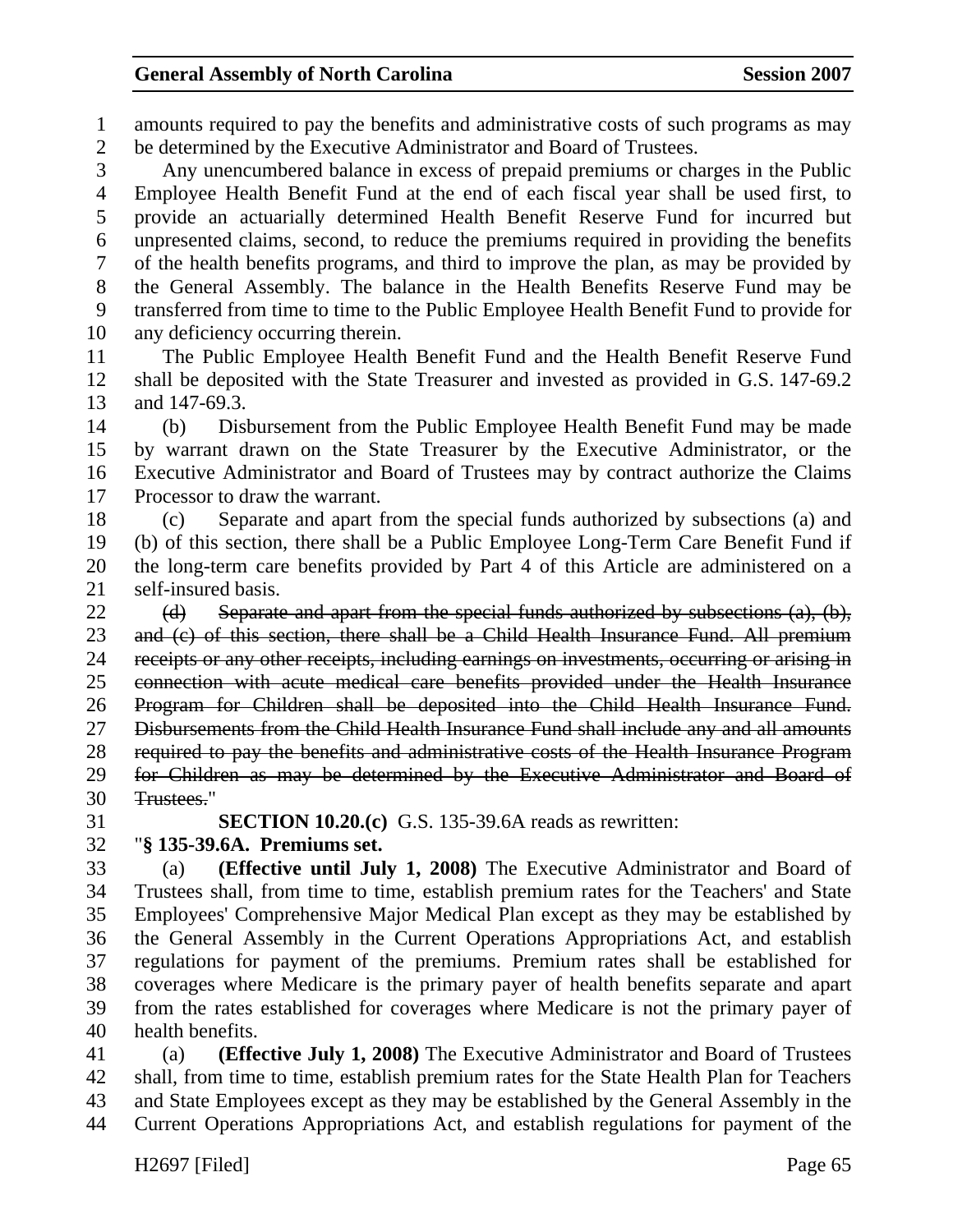1 premiums. Premium rates shall be established for coverages where Medicare is the 2 primary payer of health benefits separate and apart from the rates established for 3 coverages where Medicare is not the primary payer of health benefits.

4 (b) The Executive Administrator and Board of Trustees shall establish separate 5 premium rates for the long-term care benefits provided by Part 4 of this Article if the 6 benefits are administered on a self-insured basis.

7 (c) The Executive Administrator and Board of Trustees shall establish premium 8 rates for benefits provided under Part 5 of this Article. The Department of Health and 9 Human Services shall, from State and federal appropriations and from any other funds 10 made available for the Health Insurance Program for Children established under Part 8 11 of Article 2 of Chapter 108A of the General Statutes, make payments to the Plan as 12 determined by the Plan for its administration, claims processing, and other services 13 authorized to provide coverage for acute medical care for children eligible for benefits 14 provided under Part 5 of this Article.

15 (d) In setting premiums for firemen, rescue squad workers, and members of the 16 national guard, and their eligible dependents, the Executive Administrator and Board of 17 Trustees shall establish rates separate from those affecting other members of the Plan. 18 These separate premium rates shall include rate factors for incurred but unreported 19 claim costs, for the effects of adverse selection from voluntary participation in the Plan, 20 and for any other actuarially determined measures needed to protect the financial 21 integrity of the Plan for the benefit of its served employees, retired employees, and their 22 eligible dependents.

23 (e) The total amount of premiums due the Plan from charter schools as 24 employing units, including amounts withheld from the compensation of Plan members, 25 that is not remitted to the Plan by the fifteenth day of the month following the due date 26 of remittance shall be assessed interest of one and one-half percent  $(1 \frac{1}{2}\%)$  of the 27 amount due the Plan, per month or fraction thereof, beginning with the sixteenth day of 28 the month following the due date of the remittance. The interest authorized by this 29 section shall be assessed until the premium payment plus the accrued interest amount is 30 remitted to the Plan. The remittance of premium payments under this section shall be 31 presumed to have been made if the remittance is postmarked in the United States mail 32 on a date not later than the fifteenth day of the month following the due date of the 33 remittance."

34 **SECTION 10.20.(d)** Part 5 of Article 3 of Chapter 135 of the General 35 Statutes reads as rewritten:

36 "Part 5. Health Insurance Program for Children.

#### 37 "**§ 135-42. Undertaking.Administration and processing of Program claims.**

38 (a) **(Effective until July 1, 2008)** The State of North Carolina undertakes to 39 make available a health insurance program for children (hereinafter called the 40 "Program") to provide comprehensive acute medical care to low-income, uninsured 41 children who are residents of this State and who meet the eligibility requirements 42 established for the Program under Part 8 of Article 2 of Chapter 108A of the General 43 Statutes. The Executive Administrator and Board of Trustees of the North Carolina 44 Teachers' and State Employees' Comprehensive Major Medical Plan (hereinafter called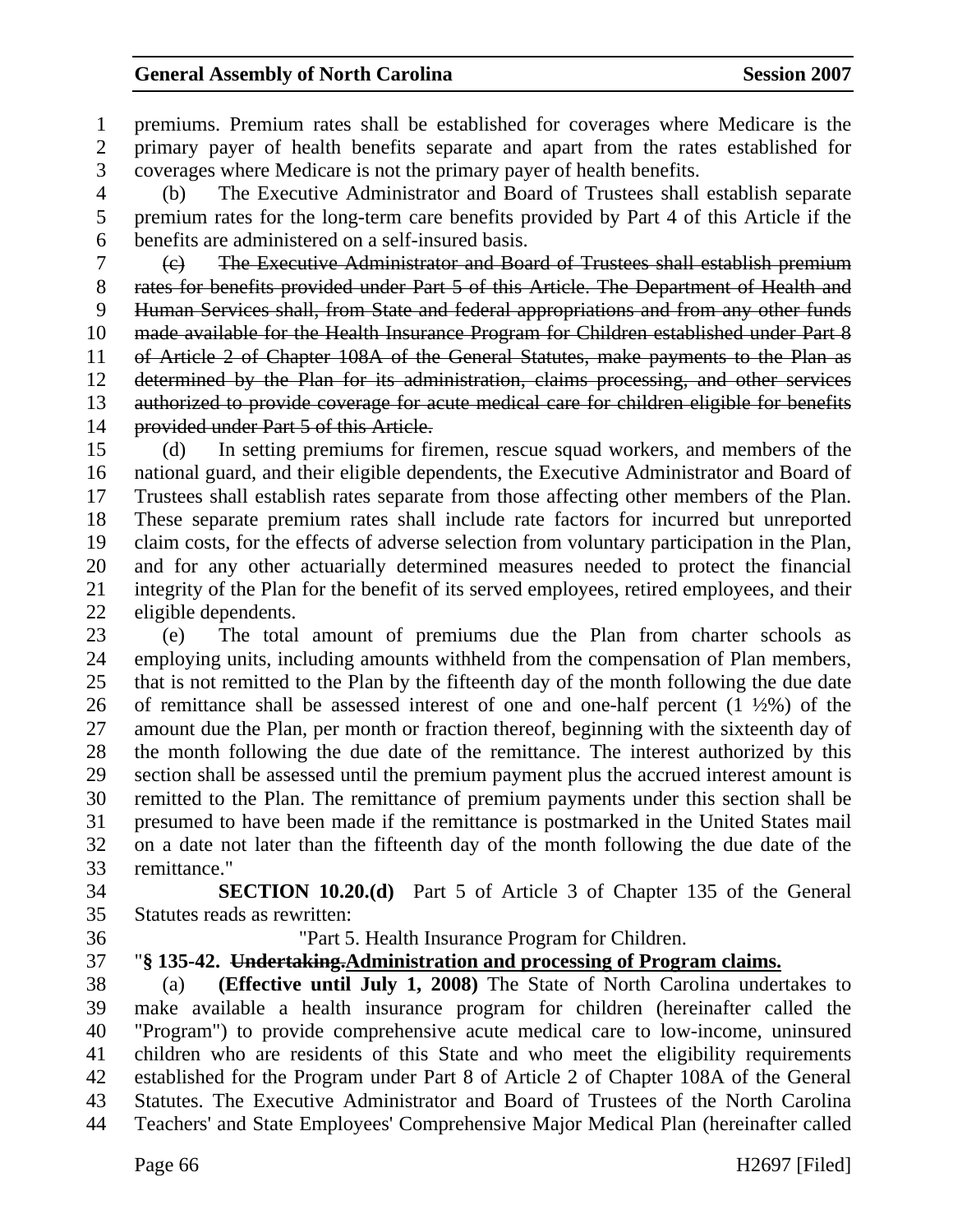1 the "Plan") shall administer the Program under this Part and shall carry out their duties 2 and responsibilities in accordance with Parts 2 and 3 of this Article and with applicable 3 provisions of Part 8 of Article 2 of Chapter 108A. The Plan's self-insured indemnity 4 program shall not incur any financial obligations for the Program in excess of the 5 amount of funds that the Plan's self-insured indemnity program receives for the 6 Program. 7 (a) **(Effective July 1, 2008)** The State of North Carolina undertakes to make 8 available a health insurance program for children children, The North Carolina Health 9 Insurance Program for Children, known as North Carolina Health Choice for Children, 10 (hereinafter called the "Program") to provide comprehensive acute medical care to 11 low-income, uninsured children who are residents of this State and who meet the 12 eligibility requirements established for the Program under Part 8 of Article 2 of Chapter 13 108A of the General Statutes. The Executive Administrator and Board of Trustees of the 14 State Health Plan for Teachers and State Employees (hereinafter called the "Plan") shall 15 administer the Program under this Part and shall carry out their duties and 16 responsibilities in accordance with Parts 2 and 3 of this Article and with applicable 17 provisions of Part 8 of Article 2 of Chapter 108A. Except as provided in this Part, the 18 Program shall be administered by the Department of Health and Human Services in 19 accordance with Part 8 of Article 2 of Chapter 108A of the General Statutes and as 20 required under Title XXI and related federal statutes. The Plan's self-insured indemnity 21 program shall not incur any financial obligations for the Program in excess of the 22 amount of funds that the Plan's self-insured indemnity program receives for the 23 Program. 24 (a1) Notwithstanding any other provision of law, the Secretary of the Department 25 of Health and Human Services shall delegate the responsibility for the administration 26 and processing of claims for benefits provided under the Program to the Executive 27 Administrator and Board of Trustees of the State Health Plan for Teachers and State

28 Employees (hereinafter called the "Plan") until such date, but not later than July 1, 2010, 29 the Secretary determines that the Department is prepared to assume some or all of these 30 responsibilities. In administering the processing of claims for benefits, the Executive 31 Administrator and Board of Trustees shall have the same type of powers and duties as 32 provided for these purposes under the Predecessor Plan. For the purposes of this Part, 33 "Predecessor Plan" means the "North Carolina Teachers' and State Employees' 34 Comprehensive Major Medical Plan in effect prior to July 1, 2008." The claims 35 payments shall be made against accounts maintained by the Department of Health and 36 Human Services. The Executive Administrator and Board of Trustees shall establish 37 premium rates for benefits provided under this Part. The Department of Health and 38 Human Services shall, from State and federal appropriations and from any other funds 39 made available for the Program, make payments to the Plan as determined by the Plan 40 for its administration, claims processing and other services delegated by the Secretary to 41 provide coverage for acute medical care for children eligible for benefits provided under 42 the Program. The Plan shall not incur any financial obligations for the Program in

43 excess of the amount of funds that the Plan receives for the Program.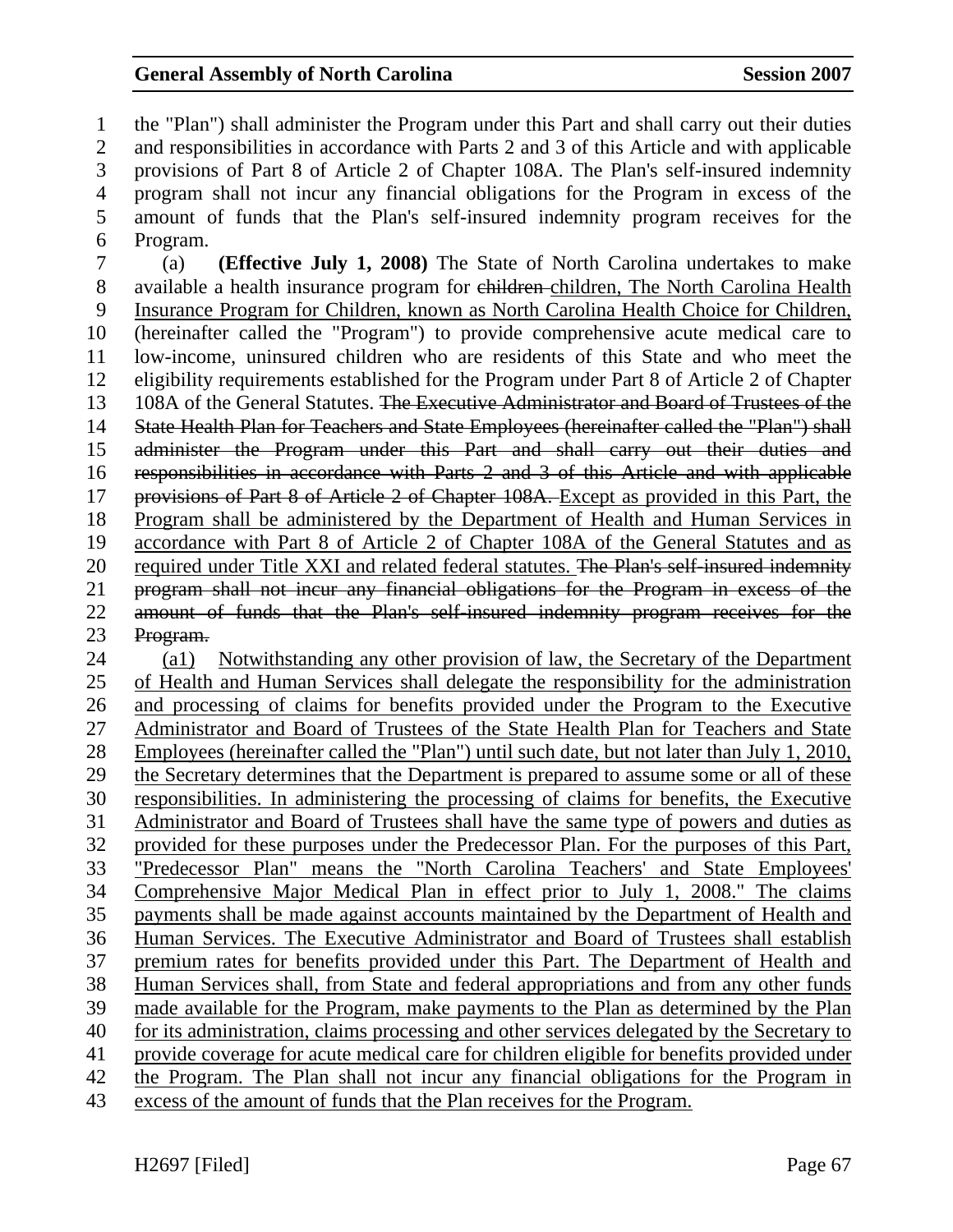| $\mathbf{1}$   | (b)                         | The benefits provided under the Program shall be equivalent to the                                    |
|----------------|-----------------------------|-------------------------------------------------------------------------------------------------------|
| $\overline{2}$ |                             | Predecessor Plan and made available through the Plan pursuant to Articles 2 and 3 of                  |
| 3              |                             | this Chapter-and as provided under G.S. 108A-70.21(b)-Part 8 of Article 2 of Chapter                  |
| 4              |                             | 108A of the General Statutes. and administered by the Plan's Executive Administrator                  |
| 5              |                             | and Board of Trustees. To the extent there is a conflict between the provisions of Part 8             |
| 6              |                             | of Article 2 of Chapter 108A and the Predecessor Plan and Part 3 of this Article                      |
| $\tau$         |                             | pertaining to eligibility, fees, deductibles, life time maximum benefits, copayments, and             |
| 8              |                             | other cost-sharing charges, the provisions of Part 8 of Article 2 of Chapter 108A shall               |
| 9              |                             | control. In administering the benefits provided by this Part, the Executive Administrator             |
| 10             |                             | and Board of Trustees shall have the same type of powers and duties that are provided                 |
| 11             |                             | under Part 3 of this Article the Predecessor Plan for hospital and medical benefits.                  |
| 12             | (c)                         | The benefits authorized by this Part are available only to children who are                           |
| 13             |                             | residents of this State and who meet the eligibility requirements established for the                 |
| 14             |                             | Program under Part 8 of Article 2 of Chapter 108A of the General Statutes."                           |
| 15             |                             | <b>SECTION 10.20.(e)</b> Part 5 of Article 3 of Chapter 135 is amended by                             |
| 16             |                             | adding the following two sections to read:                                                            |
| 17             |                             | "§ 135-43. Child health insurance fund.                                                               |
| 18             |                             | There is established a Child Health Insurance Fund. All premium receipts or any                       |
| 19             |                             | other receipts, including earnings on investments, occurring or arising in connection                 |
| 20             |                             | with acute medical care benefits provided under the Program shall be deposited into the               |
| 21             |                             | Child Health Insurance Fund. Disbursements from the Child Health Insurance Fund                       |
| 22             |                             | shall include any and all amounts required to pay the benefits and administrative costs               |
| 23             |                             | of the Health Insurance Program for Children.                                                         |
| 24             | "§ 135-44. Data reporting.  |                                                                                                       |
| 25             | (a)                         | The Executive Administrator and Board of Trustees of the State Health Plan                            |
| 26             |                             | for Teachers and State Employees shall provide to the Department:                                     |
| 27             | (1)                         | Data as necessary and in sufficient detail to meet federal reporting                                  |
| 28             |                             | requirements under Title XXI; and                                                                     |
| 29             | (2)                         | Data showing cost sharing paid by Program enrollees to assist the                                     |
| 30             |                             | Department in monitoring and ensuring that enrollees do not exceed                                    |
| 31             |                             | cost the Program's sharing limitations.                                                               |
| 32             | (3)                         | Data as necessary and in sufficient detail to meet the data collections                               |
| 33             |                             | and reporting requirements pursuant to G.S. 108A -70.27."                                             |
| 34             |                             | <b>SECTION 10.20.(f)</b> G.S. 108A-70.18 reads as rewritten:                                          |
| 35             |                             | "Part 8. Health Insurance Program for Children.                                                       |
| 36             | "§ 108A-70.18. Definitions. |                                                                                                       |
| 37             |                             | As used in this Part, unless the context clearly requires otherwise, the term:                        |
| 38             | (1)                         | "Comprehensive health coverage" means creditable health coverage as                                   |
| 39             |                             | defined under Title XXI.                                                                              |
| 40             | (2)                         | "Family income" has the same meaning as used in determining                                           |
| 41             |                             | eligibility for the Medical Assistance Program.                                                       |
| 42             | (3)                         | "FPL" or "federal poverty level" means the federal poverty guidelines                                 |
| 43             |                             |                                                                                                       |
| 44             |                             | established by the United States Department of Health and Human<br>Services, as revised each April 1. |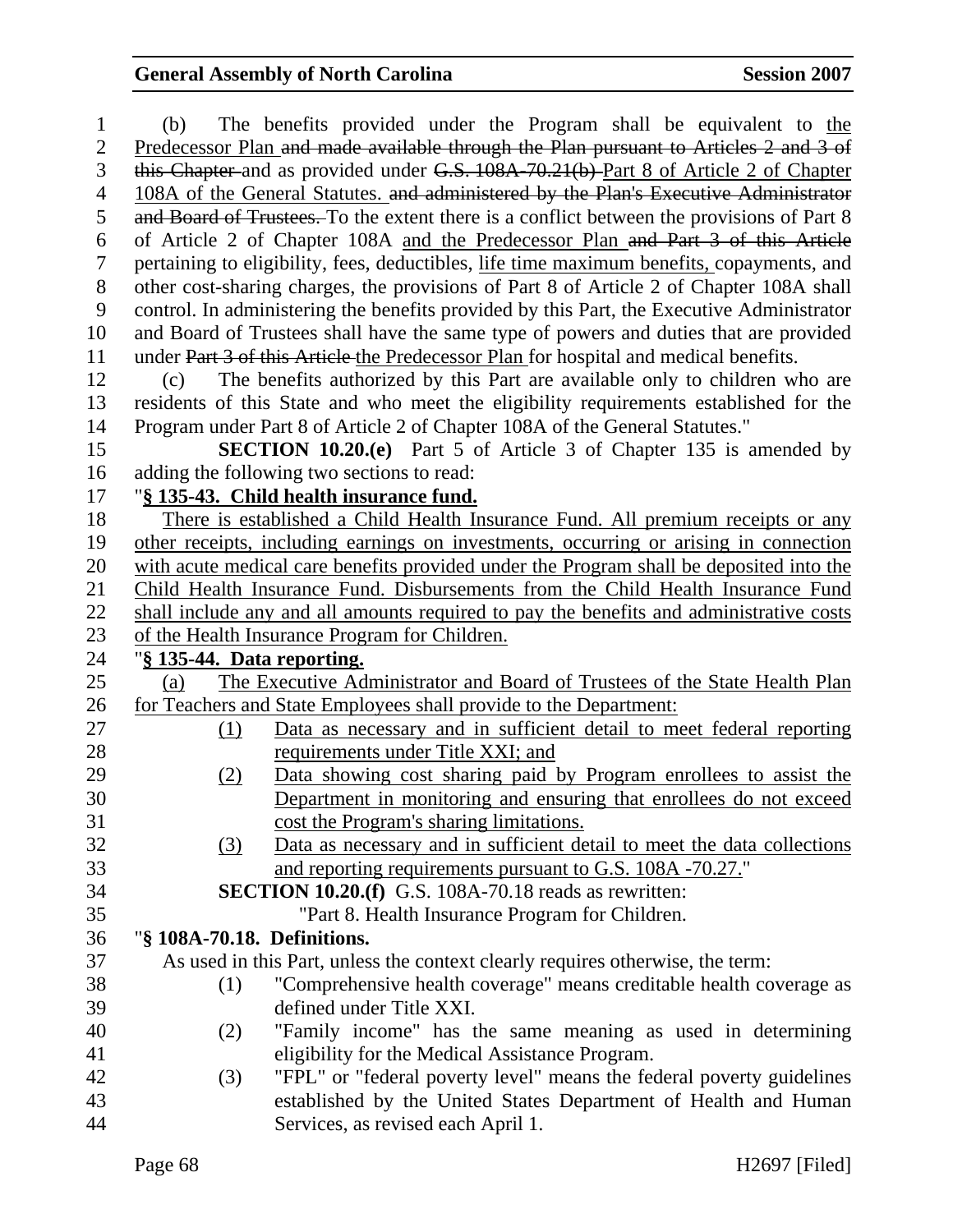## General Assembly of North Carolina Session 2007 1 (4) "Medical Assistance Program" means the State Medical Assistance 2 Program established under Part 6 of Article 2 of Chapter 108A of the 3 General Statutes. 4 (4a) "Predecessor Plan" means the North Carolina Teachers' and State 5 Employees' Comprehensive Major Medical Plan in effect prior to July 6 1, 2009. 7 (5) "Program" means The Health Insurance Program for Children 8 established in this Part. 9 (6) "State Plan" means the State Child Health Plan for the State Children's 10 Health Insurance Program established under Title XXI. 11 (7) "Title XXI" means Title XXI of the Social Security Act, as added by 12 Pub. L. 105-33, 111 Stat. 552, codified in scattered sections of 42 13 U.S.C. (1997). 14 (8) "Uninsured" means the applicant for Program benefits is not covered 15 under any private or employer-sponsored comprehensive health 16 insurance plan on the date of enrollment." 17 **SECTION 10.20.(g)** G.S. 108A-70.20 reads as rewritten: 18 "**§ 108A-70.20. Program established.**  19 The Health Insurance Program for Children is established. The Program shall be 20 known as North Carolina Health Choice for Children. The Program shall be 21 administered by the Department of Health and Human Services in accordance with this 22 Part and as required under Title XXI and related federal rules and regulations. 23 Administration of Program benefits and claims processing shall be as provided under 24 Part 5 of Article 3 of Chapter 135 of the General Statutes." 25 **SECTION 10.20.(h)** G.S. 108A-70.21 reads as rewritten: 26 "**§ 108A-70.21. (Effective until July 1, 2008) Program eligibility; benefits;**  27 **enrollment fee and other cost-sharing; coverage from private plans;**  28 **purchase of extended coverage.**  29 (a) Eligibility. – The Department may enroll eligible children based on 30 availability of funds. Following are eligibility and other requirements for participation 31 in the Program: 32 (1) Children must: 33 a. Be between the ages of 6 through 18; 34 b. Be ineligible for Medicaid, Medicare, or other federal 35 government-sponsored health insurance; 36 c. Be uninsured; 37 d. Be in a family whose family income is above one hundred 38 percent (100%) through two hundred percent (200%) of the 39 federal poverty level; 40 e. Be a resident of this State and eligible under federal law; and 41 f. Have paid the Program enrollment fee required under this Part. 42 (2) Proof of family income and residency and declaration of uninsured 43 status shall be provided by the applicant at the time of application for 44 Program coverage. The family member who is legally responsible for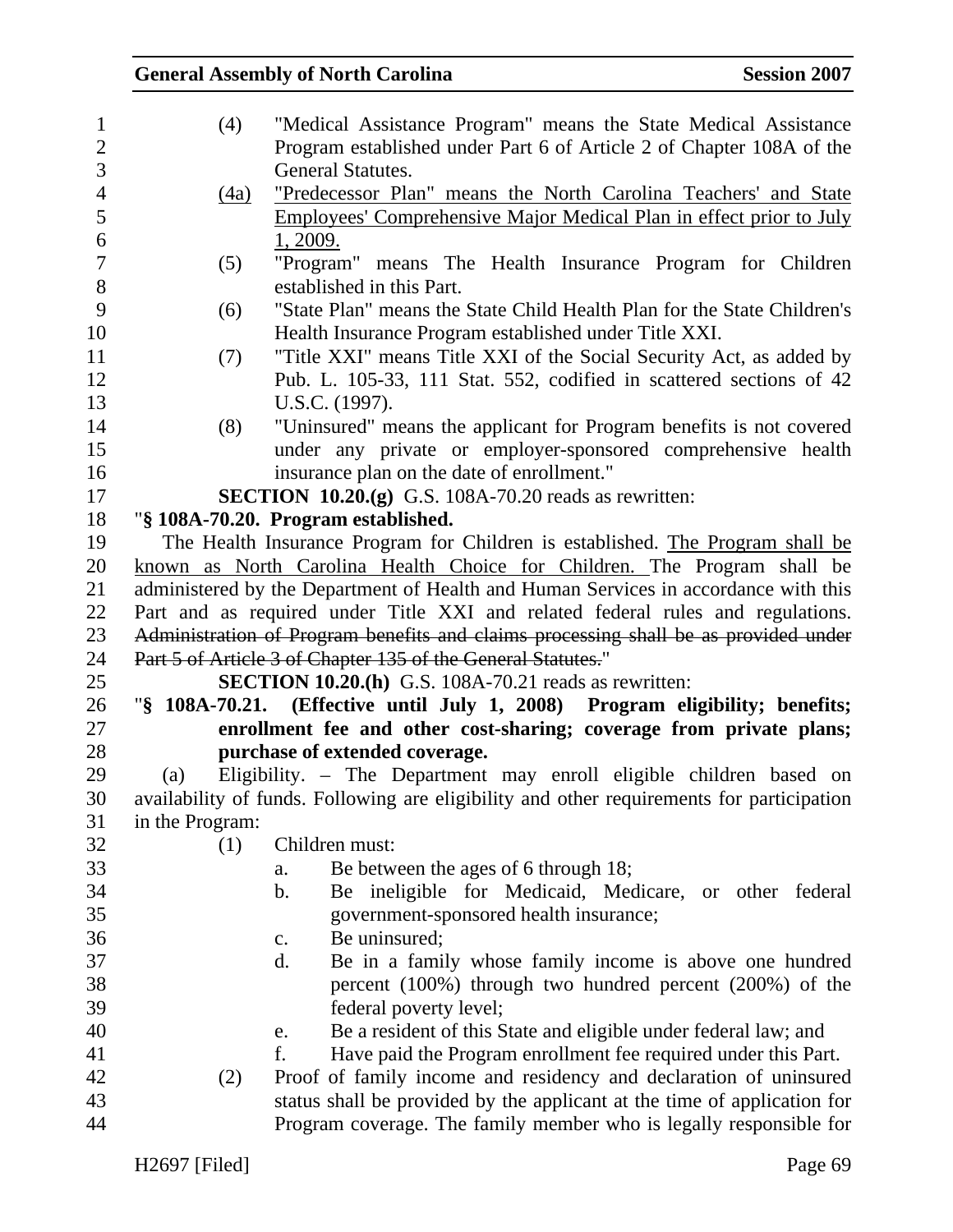- 1 the children enrolled in the Program has a duty to report any change in 2 the enrollee's status within 60 days of the change of status.
- 3 (3) If a responsible parent is under a court order to provide or maintain 4 health insurance for a child and has failed to comply with the court 5 order, then the child is deemed uninsured for purposes of determining 6 eligibility for Program benefits if at the time of application the 7 custodial parent shows proof of agreement to notify and cooperate 8 with the child support enforcement agency in enforcing the order.

9 If health insurance other than under the Program is provided to the 10 child after enrollment and prior to the expiration of the eligibility 11 period for which the child is enrolled in the Program, then the child is 12 deemed to be insured and ineligible for continued coverage under the 13 Program. The custodial parent has a duty to notify the Department 14 within 10 days of receipt of the other health insurance, and the 15 Department, upon receipt of notice, shall disenroll the child from the 16 Program. As used in this paragraph, the term "responsible parent" 17 means a person who is under a court order to pay child support.

18 (4) Except as otherwise provided in this section, enrollment shall be 19 continuous for one year. At the end of each year, applicants may 20 reapply for Program benefits.

21 (b) Benefits. – Except as otherwise provided for eligibility, fees, deductibles, 22 copayments, and other cost-sharing charges, health benefits coverage provided to 23 children eligible under the Program shall be equivalent to coverage provided for 24 dependents under the Predecessor Plan. North Carolina Teachers' and State Employees' 25 Comprehensive Major Medical Plan, including optional prepaid plans.

26 In addition to the benefits provided under the Predecessor Plan, the following 27 services and supplies are covered under the Health Insurance Program for Children 28 established under this Part:

- 29 (1) Dental: Oral examinations, teeth cleaning, and scaling twice during a 30 12-month period, full mouth X-rays once every 60 months, 31 supplemental bitewing X-rays showing the back of the teeth once 32 during a 12-month period, fluoride applications twice during a 33 12-month period, fluoride varnish, sealants, simple extractions, 34 therapeutic pulpotomies, prefabricated stainless steel crowns, and 35 routine fillings of amalgam or other tooth-colored filling material to 36 restore diseased teeth. No benefits are to be provided for services and 37 materials under this subsection that are not performed by or upon the 38 direction of a dentist, doctor, or other professional provider approved 39 by the Plan nor for services and materials that do not meet the 40 standards accepted by the American Dental Association.
- 41 (2) Vision: Scheduled routine eye examinations once every 12 months, 42 eyeglass lenses or contact lenses once every 12 months, routine 43 replacement of eyeglass frames once every 24 months, and optical 44 supplies and solutions when needed. Optical services, supplies, and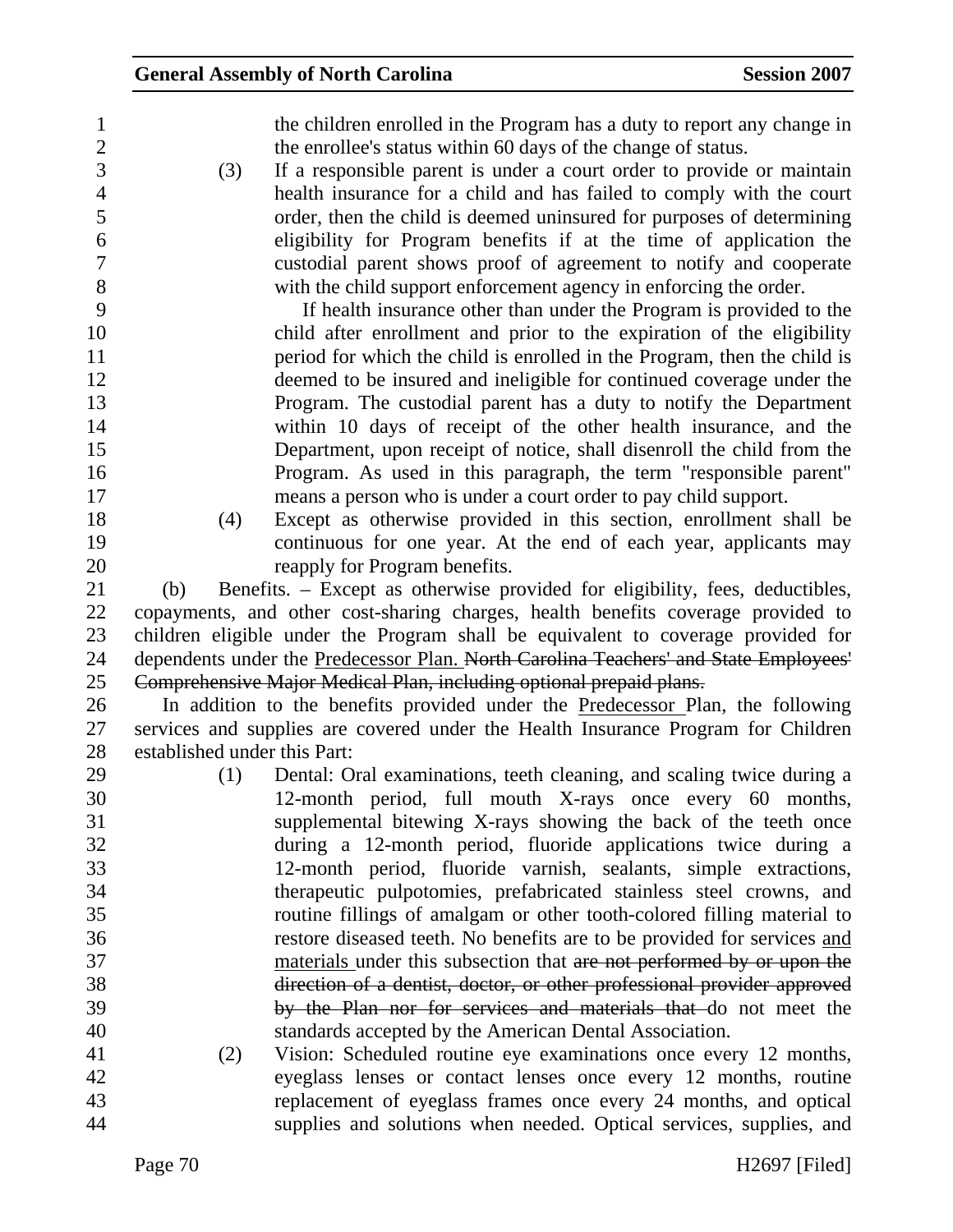1 solutions must be obtained from licensed or certified ophthalmologists, 2 optometrists, or optical dispensing laboratories. Eyeglass lenses are 3 limited to single vision, bifocal, trifocal, or other complex lenses 4 necessary for a Plan an enrollee's visual welfare. Coverage for 5 oversized lenses and frames, designer frames, photosensitive lenses, 6 tinted contact lenses, blended lenses, progressive multifocal lenses, 7 coated lenses, and laminated lenses is limited to the coverage for 8 single vision, bifocal, trifocal, or other complex lenses provided by this 9 subsection. Eyeglass frames are limited to those made of zylonite, 10 metal, or a combination of zylonite and metal. All visual aids covered 11 by this subsection require prior approval of the Plan. Approval. Upon 12 prior approval by the Plan,approval, refractions may be covered more 13 often than once every 12 months.

14 (3) Hearing: Auditory diagnostic testing services and hearing aids and 15 accessories when provided by a licensed or certified audiologist, 16 otolaryngologist, or other approved hearing aid specialist approved by 17 the Plan. Specialist. Prior approval of the Plan is required for hearing 18 aids, accessories, earmolds, repairs, loaners, and rental aids.

19 Effective January 1, 2006, the The Department shall provide services to children 20 enrolled in the NC Health Choice Program through Community Care of North Carolina 21 and shall pay Community Care of North Carolina providers for these services as 22 allowed under Medicaid.

23 (b1) Payments. – Prescription drug providers shall accept as payment in full, for 24 outpatient prescriptions filled, amounts allowable for prescription drugs under 25 Medicaid. For all other providers, effective no later than January 1, 2006, services 26 provided to children enrolled in the Program shall be provided at rates equivalent to one 27 hundred fifteen percent (115%) of Medicaid rates, less any co-payments assessed to 28 enrollees under this Part. Effective July 1, 2006, services provided to these children 29 shall be provided at rates equivalent to one hundred percent (100%) of Medicaid rates, 30 less any co-payments assessed to enrollees under this Part. Effective until rates 31 equivalent to one hundred fifteen percent (115%) of Medicaid rates become effective, 32 providers of services to Program enrollees shall accept as payment in full for services 33 rendered the maximum allowable charges under the North Carolina Teachers' and State 34 Employees' Comprehensive Major Medical Plan for services less any co-payments 35 assessed to enrollees under this Part.

36 (c) Annual Enrollment Fee. – There shall be no enrollment fee for Program 37 coverage for enrollees whose family income is at or below one hundred fifty percent 38 (150%) of the federal poverty level. The enrollment fee for Program coverage for 39 enrollees whose family income is above one hundred fifty percent (150%) of the federal 40 poverty level shall be fifty dollars (\$50.00) per year per child with a maximum annual 41 enrollment fee of one hundred dollars (\$100.00) for two or more children. The 42 enrollment fee shall be collected by the county department of social services and 43 retained to cover the cost of determining eligibility for services under the Program.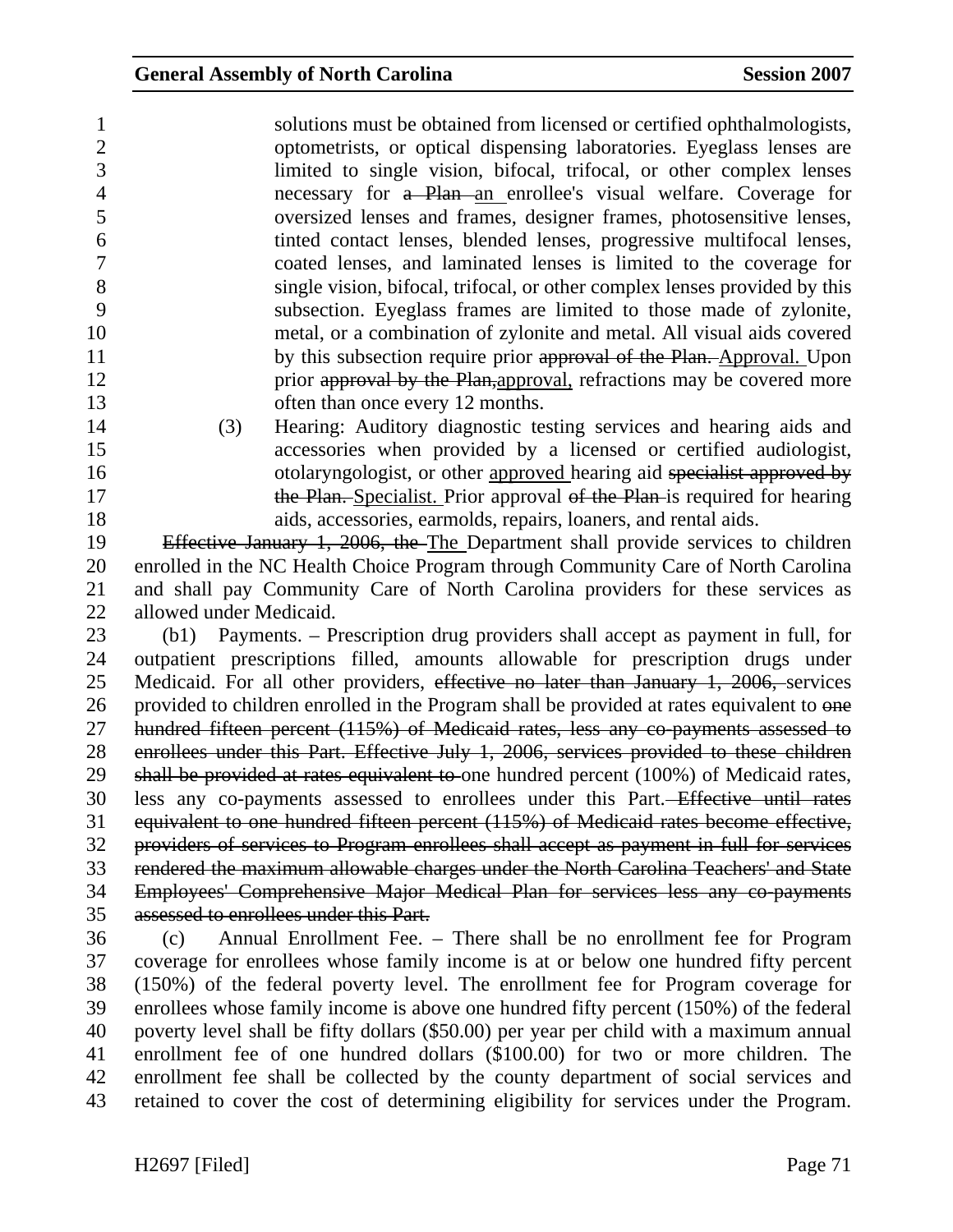1 County departments of social services shall establish procedures for the collection of 2 enrollment fees. 3 (d) Cost-Sharing. – There shall be no deductibles, copayments, or other 4 cost-sharing charges for families covered under the Program whose family income is at 5 or below one hundred fifty percent (150%) of the federal poverty level, except that fees 6 for outpatient prescription drugs are applicable and shall be one dollar (\$1.00) for each 7 outpatient generic prescription drug and drug; for each outpatient brand-name 8 prescription drug for which there is no generic substitution available. Available, and for 9 each covered over-the-counter medication. The fee for each outpatient brand-name 10 prescription drug for which there is a generic substitution available is three dollars 11 (\$3.00). Families covered under the Program whose family income is above one 12 hundred fifty percent (150%) of the federal poverty level shall be responsible for 13 copayments to providers as follows: 14 (1) Five dollars (\$5.00) per child for each visit to a provider, except that 15 there shall be no copayment required for well-baby, well-child, or 16 age-appropriate immunization services; 17 (2) Five dollars (\$5.00) per child for each outpatient hospital visit; 18 (3) A one dollar (\$1.00) fee for each outpatient generic prescription drug 19 **and drug**; for each outpatient brand-name prescription drug for which 20 there is no generic substitution available. Available, and for each 21 covered over-the-counter medication. The fee for each outpatient 22 brand-name prescription drug for which there is a generic substitution 23 available is ten dollars (\$10.00). 24 (4) Twenty dollars (\$20.00) for each emergency room visit unless: 25 a. The child is admitted to the hospital, or 26 b. No other reasonable care was available as determined by the 27 Department.Claims Processing Contractor of the North Carolina 28 Teachers' and State Employees' Comprehensive Major Medical 29 Plan. 30 Copayments required under this subsection for prescription drugs apply only to 31 prescription drugs prescribed on an outpatient basis. 32 (e) Cost-Sharing Limitations. – The total annual aggregate cost-sharing, 33 including fees, with respect to all children in a family receiving Program benefits under 34 this Part shall not exceed five percent (5%) of the family's income for the year involved. 35 To assist the Department in monitoring and ensuring that the limitations of this 36 subsection are not exceeded, the Executive Administrator and Board of Trustees of the 37 North Carolina Teachers' and State Employees' Comprehensive Major Medical Plan 38 shall provide data to the Department showing cost-sharing paid by Program enrollees. 39 (f) Coverage From Private Plans. – The Department shall, from funds available 40 for the Program, pay the cost for dependent coverage provided under a private insurance 41 plan for persons eligible for coverage under the Program if all of the following 42 conditions are met: 43 (1) The person eligible for Program coverage requests to obtain dependent 44 coverage from a private insurer in lieu of coverage under the Program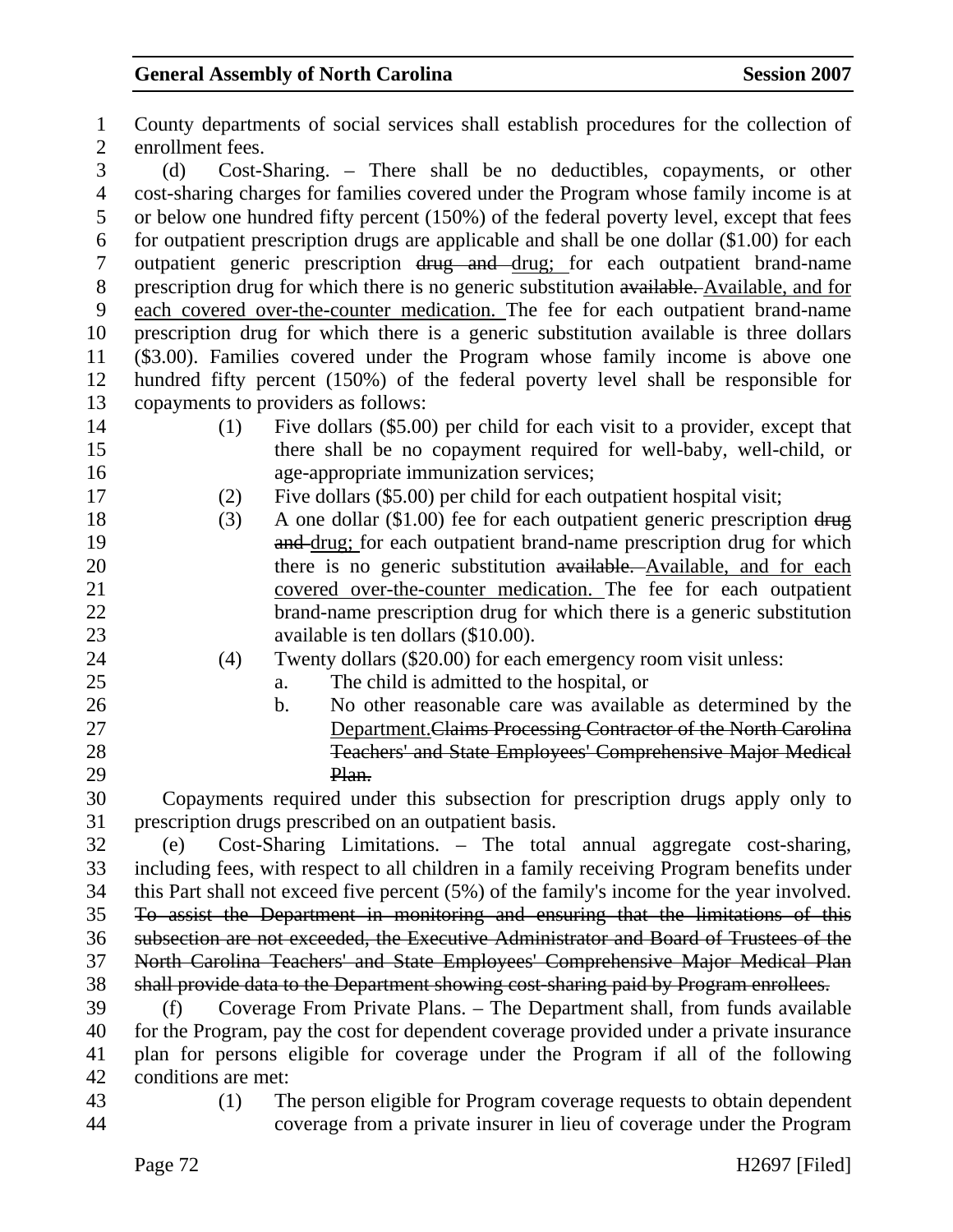| $\mathbf{1}$<br>$\mathbf{2}$ | and shows proof that coverage under the private plan selected meets<br>the requirements of this subsection; |
|------------------------------|-------------------------------------------------------------------------------------------------------------|
| 3                            | The dependent coverage under the private plan is actuarially                                                |
| $\overline{4}$               | (2)<br>equivalent to the coverage provided under the Program and the private                                |
| 5                            |                                                                                                             |
| 6                            | plan does not engage in the exclusive enrollment of children with<br>favorable health care risks;           |
| 7                            | The cost of dependent coverage under the private plan is the same as                                        |
| 8                            | (3)<br>or less than the cost of coverage under the Program; and                                             |
| 9                            | The total annual aggregate cost-sharing, including fees, paid by the<br>(4)                                 |
| 10                           | enrollee under the private plan for all dependents covered by the plan,                                     |
| 11                           | do not exceed five percent $(5\%)$ of the enrollee's family income for the                                  |
| 12                           | year involved.                                                                                              |
| 13                           | The Department may reimburse an enrollee for private coverage under this                                    |
| 14                           | subsection upon a showing of proof that the dependent coverage is in effect for the                         |
| 15                           | period for which the enrollee is eligible for the Program.                                                  |
| 16                           | Purchase of Extended Coverage. - An enrollee in the Program who loses<br>(g)                                |
| 17                           | eligibility due to an increase in family income above two hundred percent (200%) of the                     |
| 18                           | federal poverty level and up to and including two hundred twenty-five percent (225%)                        |
| 19                           | of the federal poverty level may purchase at full premium cost continued coverage                           |
| 20                           | under the Program for a period not to exceed one year beginning on the date the enrollee                    |
| 21                           | becomes ineligible under the income requirements for the Program. The same benefits,                        |
| 22                           | copayments, and other conditions of enrollment under the Program shall apply to                             |
| 23                           | extended coverage purchased under this subsection.                                                          |
| 24                           | No State Funds for Voluntary Participation. - No State or federal funds shall<br>(h)                        |
| 25                           | be used to cover, subsidize, or otherwise offset the cost of coverage obtained under                        |
| 26                           | subsection $(g)$ of this section.                                                                           |
| 27                           | No lifetime maximum benefit limit. – Benefits provided to an enrollee in the<br>(i)                         |
| 28                           | Program shall not be subject to a maximum lifetime limit."                                                  |
| 29                           | <b>SECTION 10.20.(i)</b> G.S. 108A-70.22 is repealed.                                                       |
| 30                           | <b>SECTION 10.20.(j)</b> G.S. 108A-70.23 reads as rewritten:                                                |
| 31                           | "§ 108A-70.23. Services for children with special needs established; definition;                            |
| 32                           | eligibility; services; limitation; recommendations; no entitlement.                                         |
| 33                           | [Special Needs Services Authorized. –] The Department shall, from federal<br>(a)                            |
| 34                           | funds received and State funds appropriated for the Program, pay for services for                           |
| 35                           | children with special needs as authorized under this section. As used in this section, the                  |
| 36                           | term "children with special needs" or "special needs child" means children who have                         |
| 37                           | been diagnosed as having one or more of the following conditions which in the opinion                       |
| 38                           | of the diagnosing physician (i) is likely to continue indefinitely, (ii) interferes with daily              |
| 39                           | routine, and (iii) require extensive medical intervention and extensive family                              |
| 40                           | management:                                                                                                 |
| 41                           | Birth defect, including genetic, congenital, or acquired disorders;<br>(1)                                  |
| 42                           | Developmental disability as defined under G.S. 122C-3;<br>(2)                                               |
| 43                           | Mental or behavioral disorder; or<br>(3)                                                                    |

44 (4) Chronic and complex illnesses.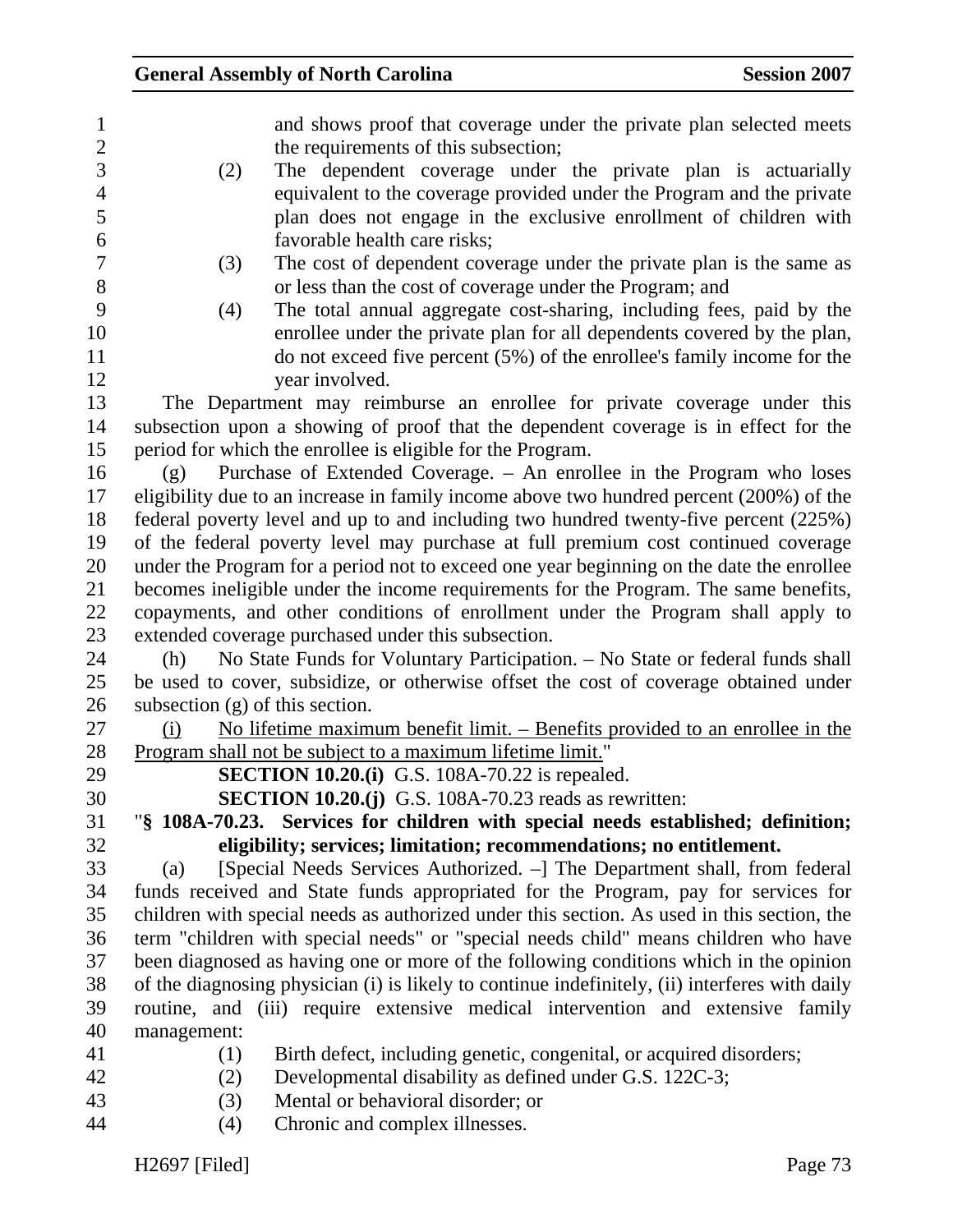| $\mathbf{1}$   | Eligibility for Services. – In order to be eligible for services under this section<br>(b)                                                |
|----------------|-------------------------------------------------------------------------------------------------------------------------------------------|
| $\sqrt{2}$     | a special needs child must be enrolled in the Program.                                                                                    |
| $\overline{3}$ | Services Provided. - The services authorized to be provided to children<br>(c)                                                            |
| $\overline{4}$ | eligible under this section are as follows:                                                                                               |
| 5              | The same level of services as provided for special needs children under<br>(1)                                                            |
| 6              | the Medical Assistance Program as authorized in the Current                                                                               |
| $\overline{7}$ | Operations Appropriations Act except that:                                                                                                |
| $8\,$          | No services for long-term care shall be provided under this<br>a.                                                                         |
| 9              | section;                                                                                                                                  |
| 10             | Services for respite care shall be provided only under<br>b.                                                                              |
| 11             | emergency circumstances; and                                                                                                              |
| 12             | The Department may limit services for special needs children<br>c.                                                                        |
| 13             | after consultation with the Commission on Children with                                                                                   |
| 14             | Special Health Care Needs.                                                                                                                |
| 15             | Only those services eligible under this section that are not covered or<br>(2)                                                            |
| 16             | otherwise provided under Part 5 of Article 3 of Chapter 135 of the                                                                        |
| 17             | General Statutes.the Predecessor Plan.                                                                                                    |
| 18             | Limitation. – Funds may be expended for services under this section only if<br>(d)                                                        |
| 19             | the special needs child is enrolled in the Program, the services provided under this                                                      |
| 20             | section are not provided under Part 5 of Article 3 of Chapter 135 of the General                                                          |
| 21             | Statutes, the Predecessor Plan, and the child meets the definition of a special needs child                                               |
| 22             | under this section.                                                                                                                       |
| 23             | Case Management Services. – The Department shall develop procedures for<br>(e)                                                            |
| 24             | the provision of case management services by the Department to eligible special needs                                                     |
| 25             | children. Case management services shall be developed to ensure to the maximum                                                            |
| 26             | extent possible that services are provided in the most efficient and effective manner                                                     |
| 27             | considering the special needs of the child. The cost of providing case management                                                         |
| 28             | services for children with special needs shall be paid from funds available for services                                                  |
| 29             | under this section.                                                                                                                       |
| 30             | Recommendations by Commission on Children With Special Health Care<br>(f)                                                                 |
| 31             | Needs. – In implementing this section the Department shall consider the                                                                   |
| 32             | recommendations of the Commission on Children With Special Health Care Needs                                                              |
| 33             | established under Article 71 of Chapter 143 of the General Statutes. The Department, in                                                   |
| 34             | consultation with the Commission on Children With Special Health Care Needs shall                                                         |
| 35             | develop procedures for providing respite care services under emergency circumstances.                                                     |
| 36             | No Entitlement. – Nothing in this section shall be construed as entitling any<br>(g)                                                      |
| 37             | person to services under this section."                                                                                                   |
| 38             | <b>SECTION 10.20.(k)</b> G.S. 108A-70.24 is repealed.                                                                                     |
| 39             | <b>SECTION 10.20.(1)</b> G.S. 108A-70.27 reads as rewritten:                                                                              |
| 40             | "§ 108A-70.27. Data collection; reporting.                                                                                                |
| 41             | The Department shall ensure that the following data are collected, analyzed,<br>(a)                                                       |
| 42             | and reported in a manner that will most effectively and expeditiously enable the State to                                                 |
|                |                                                                                                                                           |
| 43<br>44       | evaluate Program goals, objectives, operations, and health outcomes for children:<br>Number of applicants for coverage under the Program; |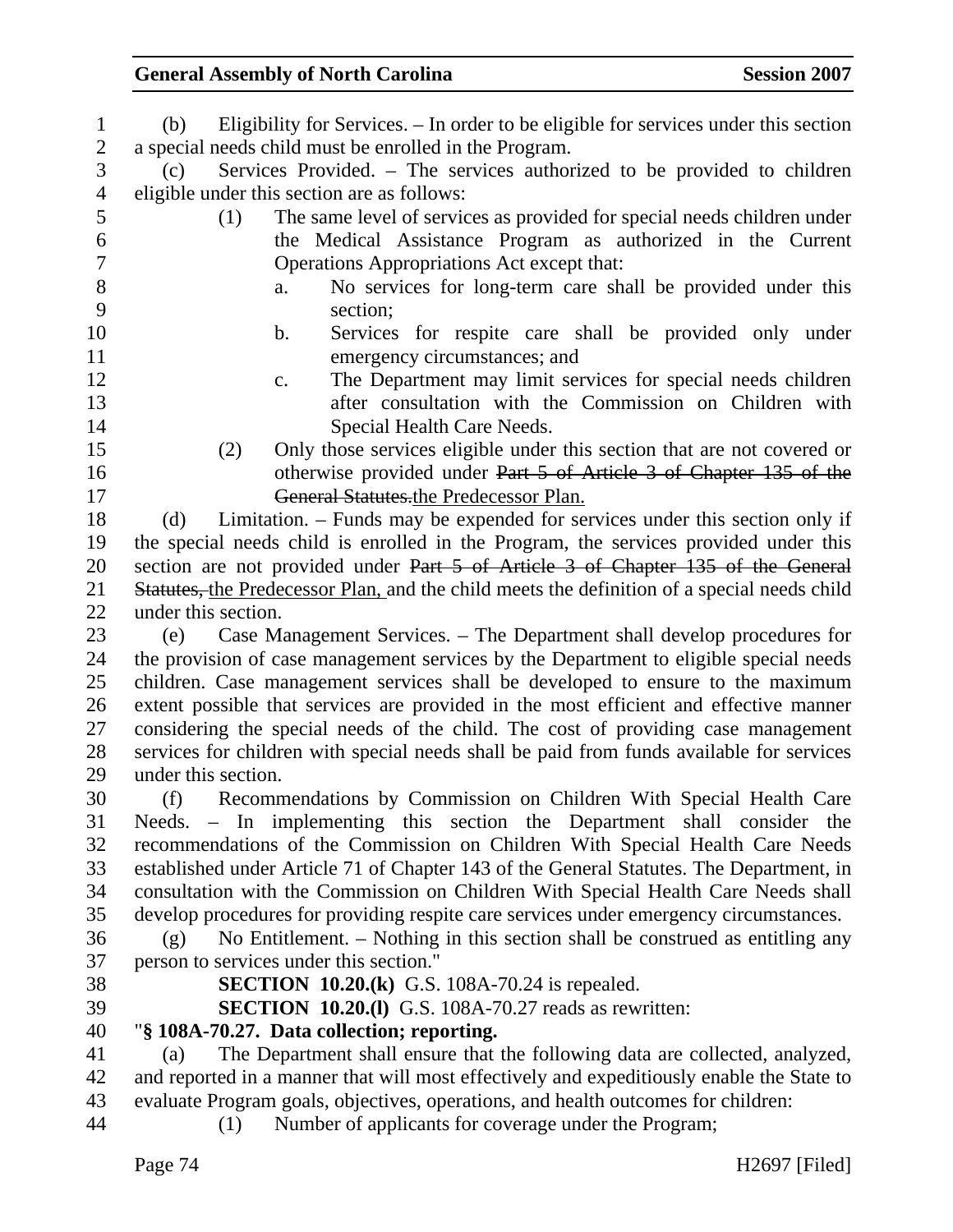### 1 (2) Number of Program applicants deemed eligible for Medicaid; 2 (3) Number of applicants deemed eligible for the Program, by income 3 level, age, and family size; 4 (4) Number of applicants deemed ineligible for the Program and the basis 5 for ineligibility; 6 (5) Number of applications made at county departments of social services, 7 public health departments, and by mail; 8 (6) Total number of children enrolled in the Program to date and for the 9 immediately preceding fiscal year; 10 (7) Total number of children enrolled in Medicaid through the Program 11 application process; 12 (8) Trends showing the Program's impact on hospital utilization, 13 immunization rates, and other indicators of quality of care, and 14 cost-effectiveness and efficiency; 15 (9) Trends relating to the health status of children; 16 (10) Other data that would be useful in carrying out the purposes of this 17 Part. 18 (b) The Department shall report annually to the Joint Legislative Health Care 19 Oversight Committee and shall provide a copy of the report to the Joint Appropriations 20 Subcommittees on Health and Human Services. The report shall include: 21 (1) Data collected as required under subsection (a) of this section and an 22 analysis thereof giving trends and projections for continued Program 23 funding; 24 (2) Program areas working most effectively and least effectively; 25 (3) Performance measures used to ensure Program quality, fiscal integrity, 26 ease of access, and appropriate utilization of preventive and medical 27 care: 28 (4) Effectiveness of system linkages in addressing access, quality of care, 29 and Program efficiency; 30 (5) Recommended changes in the Program necessary to improve Program 31 efficiency and effectiveness; 32 (6) Any other information requested by the Committee pertinent to the 33 provision of health insurance for children and the implementation of 34 the Program. 35 (c) The Executive Administrator and Board of Trustees of the North Carolina 36 Teachers' and State Employees' Major Medical Plan ("Plan") shall provide to the 37 Department data required under this section that are collected by the Plan. Data shall be 38 reported by the Plan in sufficient detail to meet federal reporting requirements under 39 Title XXI. The Plan-Department shall report periodically to the Joint Legislative Health 40 Care Oversight Committee claims processing data for the Program and any other 41 information the Plan-Department or the Committee deems appropriate and relevant to 42 assist the Committee in its review of the Program." 43 **SECTION 10.20.(m)** G.S. 108A-70.21(b)(1) reads as rewritten: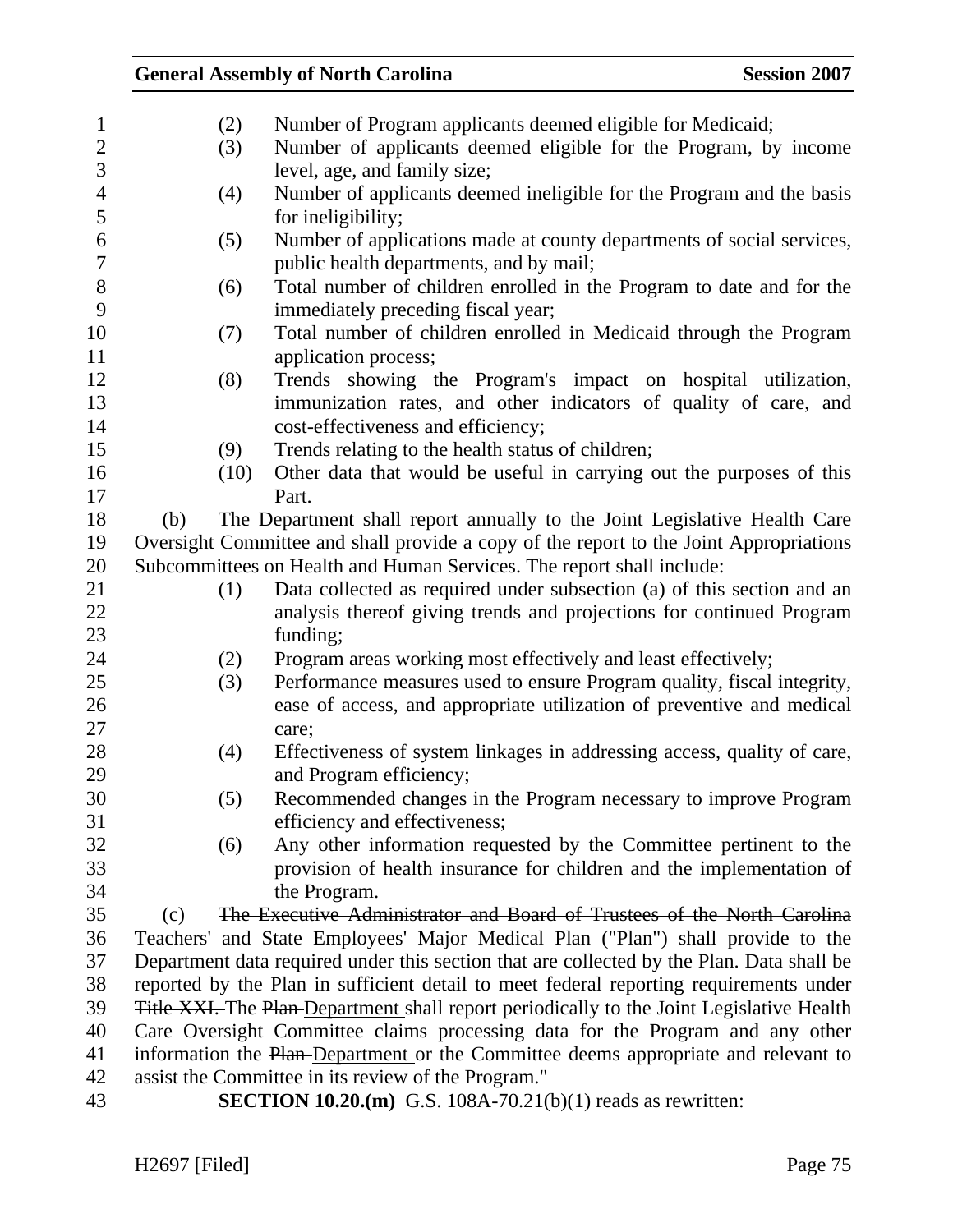1 "(b) Benefits. – Except as otherwise provided for eligibility, fees, deductibles, 2 copayments, and other cost-sharing charges, health benefits coverage provided to 3 children eligible under the Program shall be equivalent to coverage provided for 4 dependents under the North Carolina Teachers' and State Employees' Comprehensive 5 Major Medical Plan, including optional prepaid plans.Predecessor Plan. 6 In addition to the benefits provided under the Plan, the following services and 7 supplies are covered under the Health Insurance Program for Children established under 8 this Part:

9 (1) Dental:

- 10 a. Oral examinations, teeth cleaning, and scaling topical fluoride 11 treatments twice during a 12-month period, full mouth X-rays 12 once every 60 months, supplemental bitewing X-rays showing 13 the back of the teeth once during a 12-month period, fluoride 14 applications twice during a 12-month period, fluoride varnish, 15 sealants, simple extractions, extractions other than impacted 16 teeth or wisdom teeth, therapeutic pulpotomies, space 17 maintainers, root canal therapy for permanent anterior teeth and 18 permanent first molars, prefabricated stainless steel crowns, and 19 routine fillings of amalgam or other tooth-colored filling 20 material to restore diseased teeth.
- 21 b. Orthognathic surgery to correct functionally impairing 22 malocclusions when orthodontics was approved and initiated 23 while the child was covered by Medicaid and the need for 24 orthognathic surgery was documented in the orthodontic 25 treatment plan.

26 No benefits are to be provided for services and materials under this 27 subsection that are not performed by or upon the direction of a dentist, 28 doctor, or other professional provider approved by the Plan nor for 29 services and materials that do not meet the standards accepted by the 30 American Dental Association."

31 **SECTION 10.20.(n)** The Secretary of the Department of Health and Human 32 Services shall develop and implement a plan for assuming administrative responsibility 33 for the North Carolina Health Choice for Children program by transitioning all 34 administrative oversight and claims processing activities from the Executive 35 Administrator and Board of Trustees of the State Health Plan for Teachers and State 36 Employees to the Division of Medical Assistance no later than July 1, 2010. The 37 Secretary shall report to the Joint Legislative Health Care Oversight Committee and the 38 Committee on Employee Hospital and Medical Benefits and at least 30 days prior to 39 effecting the transition of some or all of the responsibilities for the administration and 40 processing of claims for benefits provided under the North Carolina Health Choice for 41 Children program from the Executive Administrator and Board of Trustees of the State 42 Health Plan for Teachers and State Employees to the Department.

43 **SECTION 10.20.(o)** The Secretary of the Department of Health and Human 44 Services shall develop a plan to ensure operation of the most cost-effective program on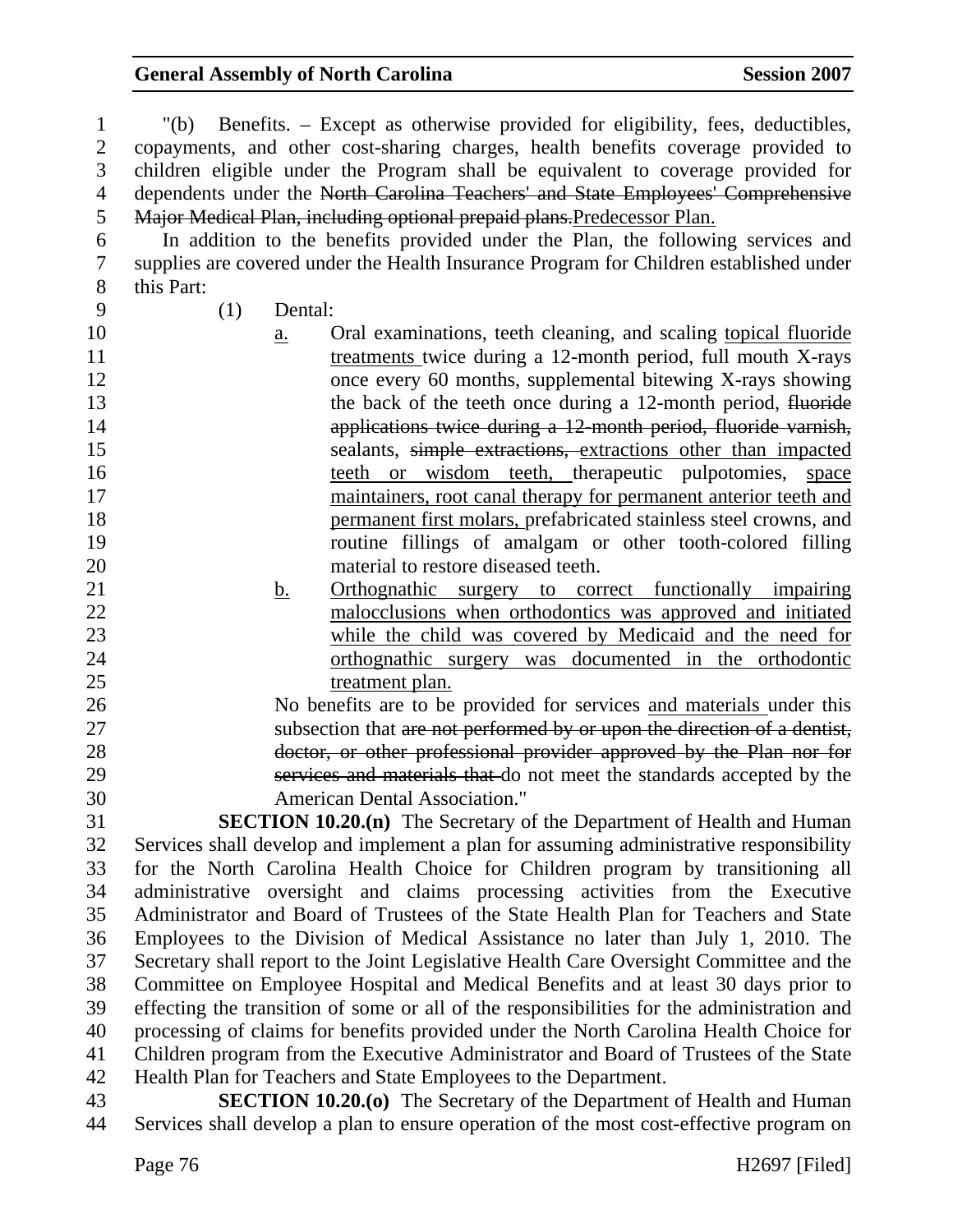| $\mathbf{1}$   | a long-term basis, including identifying a new third-party administrator and             |
|----------------|------------------------------------------------------------------------------------------|
| $\overline{2}$ | restructuring the benefits design for the North Carolina Health Choice program, if       |
| 3              | necessary, and provide a progress report to the General Assembly by May 15, 2009. The    |
| $\overline{4}$ | following factors should be considered in identifying and evaluating alternatives for a  |
| 5              | long-term claims processing solution:                                                    |
| 6              | The ability of the State and the amount of time required to realize a<br>(1)             |
| $\tau$         | return on its investment in the BCBSNC Power MHS system (i.e. the                        |
| $8\,$          | costs to move NCHC claims processing from legacy to MHS).                                |
| 9              | The operational efficiency of the BCBSNC Power MHS system as an<br>(2)                   |
| 10             | interim solution.                                                                        |
| 11             | The amount of time, transition, and operating costs required to select a<br>(3)          |
| 12             | new vendor and develop, design, and implement an independent                             |
| 13             | claims processing system for NC Health Choice.                                           |
| 14             | Likely operational issues and additional costs associated with ensuring<br>(4)           |
| 15             | "compatibility" of an independent claims processing system with the                      |
| 16             | MMIS replacement system.                                                                 |
| 17             | The amount of time, transition, and operating costs required to modify<br>(5)            |
| 18             | and enhance the core MMIS replacement system to process NC Health                        |
| 19             | Choice claims.                                                                           |
| 20             | The impact of decisions related to the benefit structure and coverage<br>(6)             |
| 21             | policies, including the ability to implement future program changes.                     |
| 22             | Any other factors or issues related to ensuring long-term<br>(7)                         |
| 23             | cost-effectiveness and operating efficiency of claims processing and                     |
| 24             | other administrative activities for NC Health Choice                                     |
| 25             | <b>SECTION 10.20.(p)</b> Sections $10.20(a)-(c)$ and Sections $10.20(f)-(1)$ become      |
| 26             | effective July 1, 2008. Sections 10.20(d) and (e) become effective July 1, 2008, and     |
| 27             | sunset July 1, 2010. Section 10.20(m) becomes effective January 1, 2009.                 |
| 28             |                                                                                          |
| 29             | <b>CHANGES TO NC HEALTH CHOICE ENROLLMENT</b>                                            |
| 30             | <b>SECTION 10.21.</b> Section 10.47 of S. L. 2007-323 is repealed.                       |
| 31             |                                                                                          |
| 32             | <b>ASSESSMENT PROGRAM</b>                                                                |
| 33             | <b>SECTION 10.22.(a)</b> Pursuant to guidelines herein established as to the             |
| 34             | hospitals to be assessed, the basis for and the amount of the assessment, and the use of |
| 35             | funds generated by the assessment to support the nonfederal share of supplemental        |
| 36             | Medicaid payments and DSH payments to hospitals, the Secretary of Health and Human       |
| 37             | Services shall implement a Medicaid assessment program for hospitals licensed by the     |
| 38             | State. The assessment shall comply with federal regulations under 42 C.F.R. Part 433,    |
| 39             | Subpart B.                                                                               |
| 40             | <b>SECTION 10.22.(b)</b> The assessment authorized under this section shall be           |
| 41             | implemented only if all of the following conditions are met:                             |
| 42             | The Secretary in consultation with the North Carolina Hospital<br>(1)                    |
| 43             | Association issues a written determination to the hospitals to be                        |

44 assessed that certified public expenditures from hospitals qualified to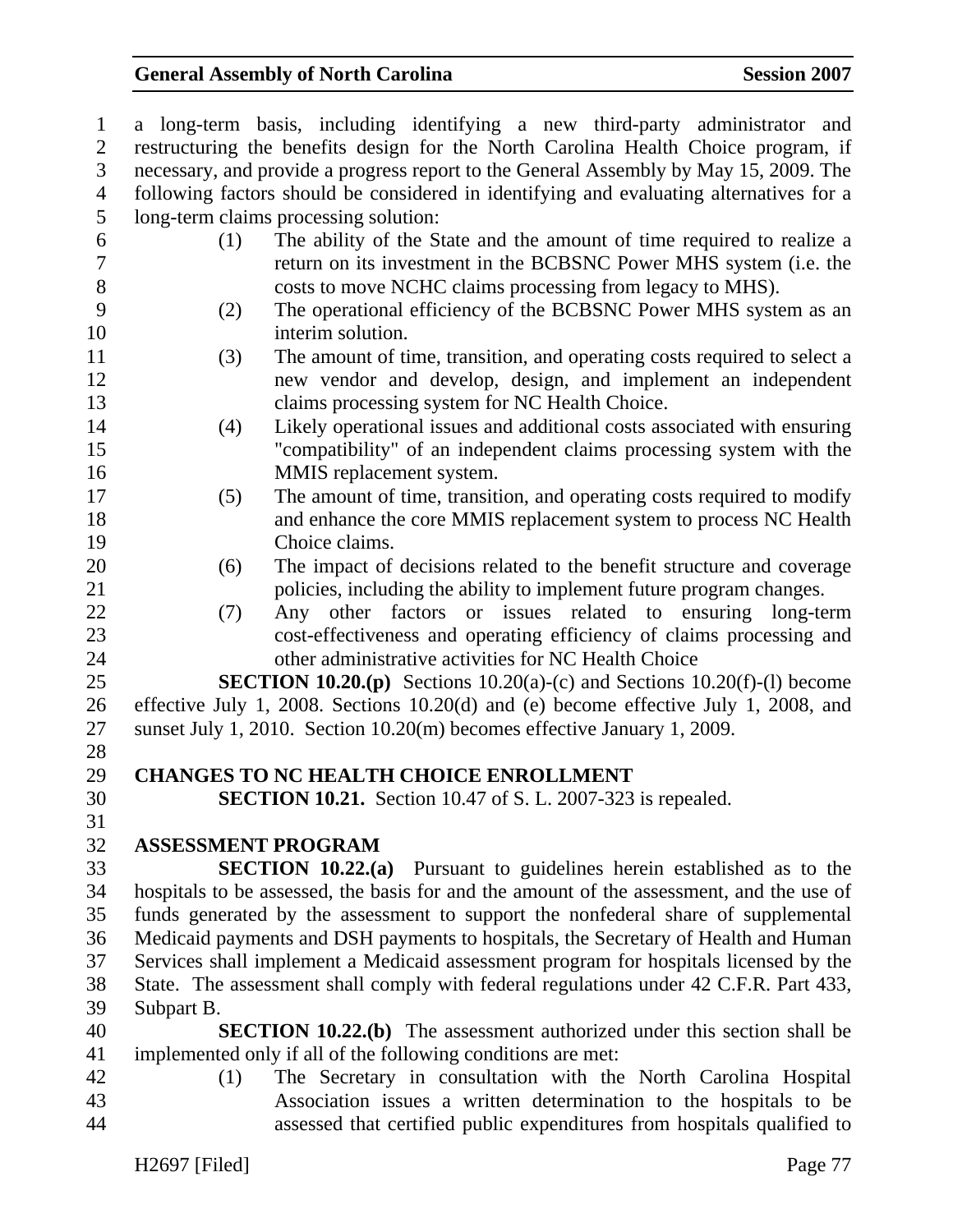| $\mathbf{1}$<br>$\sqrt{2}$<br>$\overline{3}$<br>$\overline{4}$ | provide such certifications are insufficient for the State to maintain<br>enhanced Medicaid payments described in the State Medicaid Plan,<br>Attachment 4.19-A, pp. 9-12 and Attachment 4.19-B, Section 2, pp.<br>1a-1d at substantially the same levels of such payments to hospitals for |
|----------------------------------------------------------------|---------------------------------------------------------------------------------------------------------------------------------------------------------------------------------------------------------------------------------------------------------------------------------------------|
| 5                                                              | federal fiscal year ending September 30, 2007; and                                                                                                                                                                                                                                          |
| 6                                                              | The Centers for Medicare and Medicaid Services approves a Medicaid<br>(2)                                                                                                                                                                                                                   |
| $\overline{7}$                                                 | State Plan Amendment authorizing payments to hospitals described in                                                                                                                                                                                                                         |
| $8\,$                                                          | this section.                                                                                                                                                                                                                                                                               |
| 9                                                              | <b>SECTION 10.22.(c)</b> From the assessment authorized under this Section the                                                                                                                                                                                                              |
| 10                                                             | sum of \$40 million shall be allocated to the Medicaid special fund for support of                                                                                                                                                                                                          |
| 11                                                             | Medicaid program expenditures.                                                                                                                                                                                                                                                              |
| 12                                                             | <b>SECTION 10.22.(d)</b> This section is effective through the federal fiscal year                                                                                                                                                                                                          |
| 13                                                             | ending September 30, 2010.                                                                                                                                                                                                                                                                  |
| 14                                                             |                                                                                                                                                                                                                                                                                             |
| 15                                                             | CHANGES TO FAMILIES PAY PART OF THE COST OF SERVICES UNDER                                                                                                                                                                                                                                  |
| 16                                                             | THE CAP-MR/DD PROGRAM AND THE CAP-CHILDREN'S PROGRAM                                                                                                                                                                                                                                        |
| 17                                                             | <b>BASED ON FAMILY INCOME</b>                                                                                                                                                                                                                                                               |
| 18                                                             | <b>SECTION 10.23.</b> Section 10.45 of S.L. 2007-323 reads as rewritten:                                                                                                                                                                                                                    |
| 19                                                             | "SECTION 10.45.(a) Subject to approval from the Centers for Medicare and                                                                                                                                                                                                                    |
| 20                                                             | Medicaid Services (CMS), the Department of Health and Human Services, Division of                                                                                                                                                                                                           |
| 21                                                             | Medical Assistance, shall develop a schedule of cost-sharing requirements for families                                                                                                                                                                                                      |
| 22                                                             | of children with incomes above the Medicaid allowable limit to share in the costs of                                                                                                                                                                                                        |
| 23                                                             | their child's Medicaid expenses under the CAP-MR/DD (Community Alternatives                                                                                                                                                                                                                 |
| 24                                                             | Program for Mental Retardation and Developmentally Disabled) Program and the                                                                                                                                                                                                                |
| 25                                                             | CAP-C (Community Alternatives Program for Children). The cost-sharing amounts                                                                                                                                                                                                               |
| 26                                                             | shall be based on a sliding scale of family income and shall take into account the impact                                                                                                                                                                                                   |
| 27                                                             | on families with more than one child in the CAP programs. In developing the schedule,                                                                                                                                                                                                       |
| 28                                                             | the Department shall also take into consideration how other states have implemented                                                                                                                                                                                                         |
| 29                                                             | cost-sharing in their CAP programs. The Division of Medical Assistance may establish                                                                                                                                                                                                        |
| 30                                                             | monthly deductibles as a means of implementing this cost-sharing. The Department                                                                                                                                                                                                            |
| 31                                                             | shall provide for at least one public hearing and other opportunities for individuals to                                                                                                                                                                                                    |
| 32                                                             | comment on the imposition of cost-sharing under the CAP program. Not later than                                                                                                                                                                                                             |
| 33                                                             | March 1, 2008, the Department shall report on the cost-sharing requirements to the Joint                                                                                                                                                                                                    |
| 34                                                             | Legislative Oversight Committee on Mental Health, Developmental Disabilities, and                                                                                                                                                                                                           |
| 35                                                             | Substance Abuse Services and Bridge Funding Needs, and to the Senate Appropriations                                                                                                                                                                                                         |
| 36                                                             | Committee on Health and Human Services, the House of Representatives                                                                                                                                                                                                                        |
| 37                                                             | Appropriations Subcommittee on Health and Human Services, and the Fiscal Research                                                                                                                                                                                                           |
| 38                                                             | Division. The report shall include a summary of comments the Department has received                                                                                                                                                                                                        |
| 39                                                             | at the public hearing required under this subsection, and shall also indicate any barriers                                                                                                                                                                                                  |
| 40                                                             | to implementing the cost-sharing schedule.                                                                                                                                                                                                                                                  |
| 41                                                             | <b>SECTION 10.45.(b)</b> This section becomes effective $\frac{1 \text{thy}}{1}$ , 2008, not later than 12                                                                                                                                                                                  |

42 months after the date on which the replacement Medicaid Management Information 43 System becomes operational and stabilized, for children enrolled in CAP-MR/DD or 44 CAP-C on and after that date. For currently enrolled CAP-MR/DD and CAP-C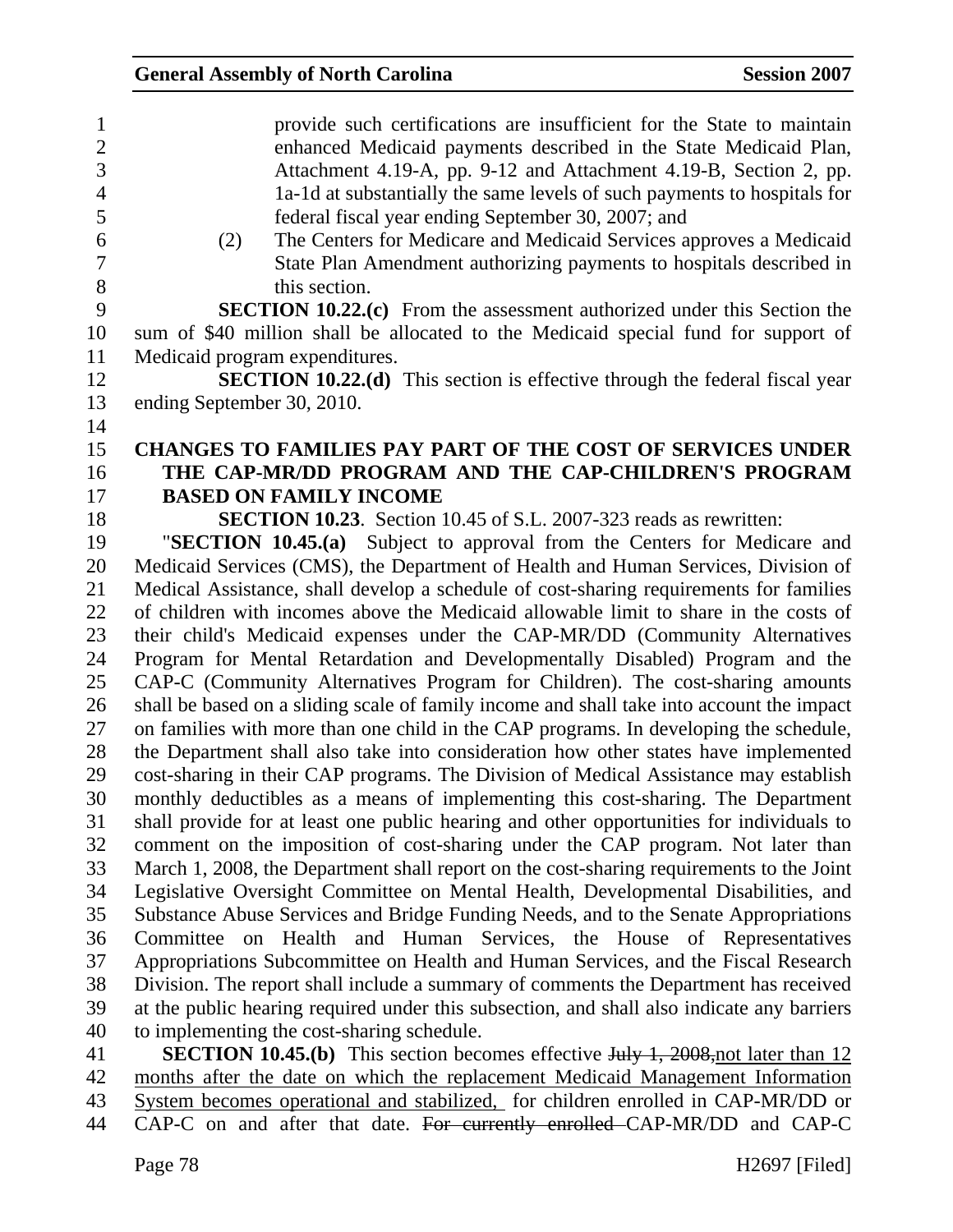1 recipients, recipients enrolled prior to the effective date of this section becomes 2 effective at shall be subject to the cost-sharing requirements authorized in this section 3 beginning with the recipient's first certification period following July 1, 2008.the 4 effective date of this section. 5 **SECTION 10.45.(c)** The Division of Medical Assistance shall report on use the 6 proceeds of any premiums collected from recipients or any savings resulting from the 7 implementation of co-payments, deductibles, or coinsurance to offset the costs of 8 implementing this section. Any additional receipts or program savings realized due to 9 the cost-sharing implemented pursuant to this section. Savings realized from the 10 implementation of cost-sharing section shall remain in the CAP-MR/DD and CAP-C 11 programs, as applicable, and shall be used to fund additional CAP-MR/DD and CAP-C 12 slots. The Department shall submit the a report to the House of Representatives 13 Appropriations Subcommittee on Health and Human Services, the Senate 14 Appropriations Committee on Health and Human Services, and the Fiscal Research 15 Division on or before March 1, 2009.2009, on its progress in implementing the 16 requirements of this section. 17 **SECTION 10.45.(d)** Prior to the effective date of this section, the Department of 18 Health and Human Services, Division of Medical Assistance, shall develop the 19 necessary procedures, program policies and business rules, and prepare administrative 20 rules and State Plan Amendments, if applicable, to ensure its readiness to implement the 21 cost-sharing requirements of this section in accordance with subsection (b) of this 22 section." 23 24 **APPEALS OF COUNTY LEVEL DECISIONS**  25 **SECTION 10.24.** The catch line of G.S. 108A-79 reads as rewritten: 26 "**§ 108A-79. Appeals.Appeals of County Level Decisions.**" 27 28 **APPEALS OF DEPARTMENTAL LEVEL DECISIONS**  29 **SECTION 10.25.** Article 4 of Chapter 108A-79 is amended by adding the 30 following new section to read: 31 "**§ 108A-79.1. Appeals of departmental level decisions.** 32 (a) The Department shall notify a Medicaid applicant or recipient of its intent to 33 deny, terminate, suspend, or reduce Medicaid eligibility or to deny, terminate, suspend, 34 or reduce Medicaid services. Such notice shall be in writing and shall contain: 35 (1) A statement of the agency action; 36 (2) The reasons for the agency action; 37 (3) The specific regulations or medical coverage policy that supports, or 38 the change in law that requires, the action; 39 (4) An explanation of the right to a hearing, or, in cases of an action based 40 on a change in law, the circumstances under which a hearing will be 41 granted: 42 (5) The procedure by which the petitioner may obtain a hearing; 43 (6) Notice that the petitioner may represent himself or be represented by 44 legal counsel, a relative, a friend, or other spokesman; and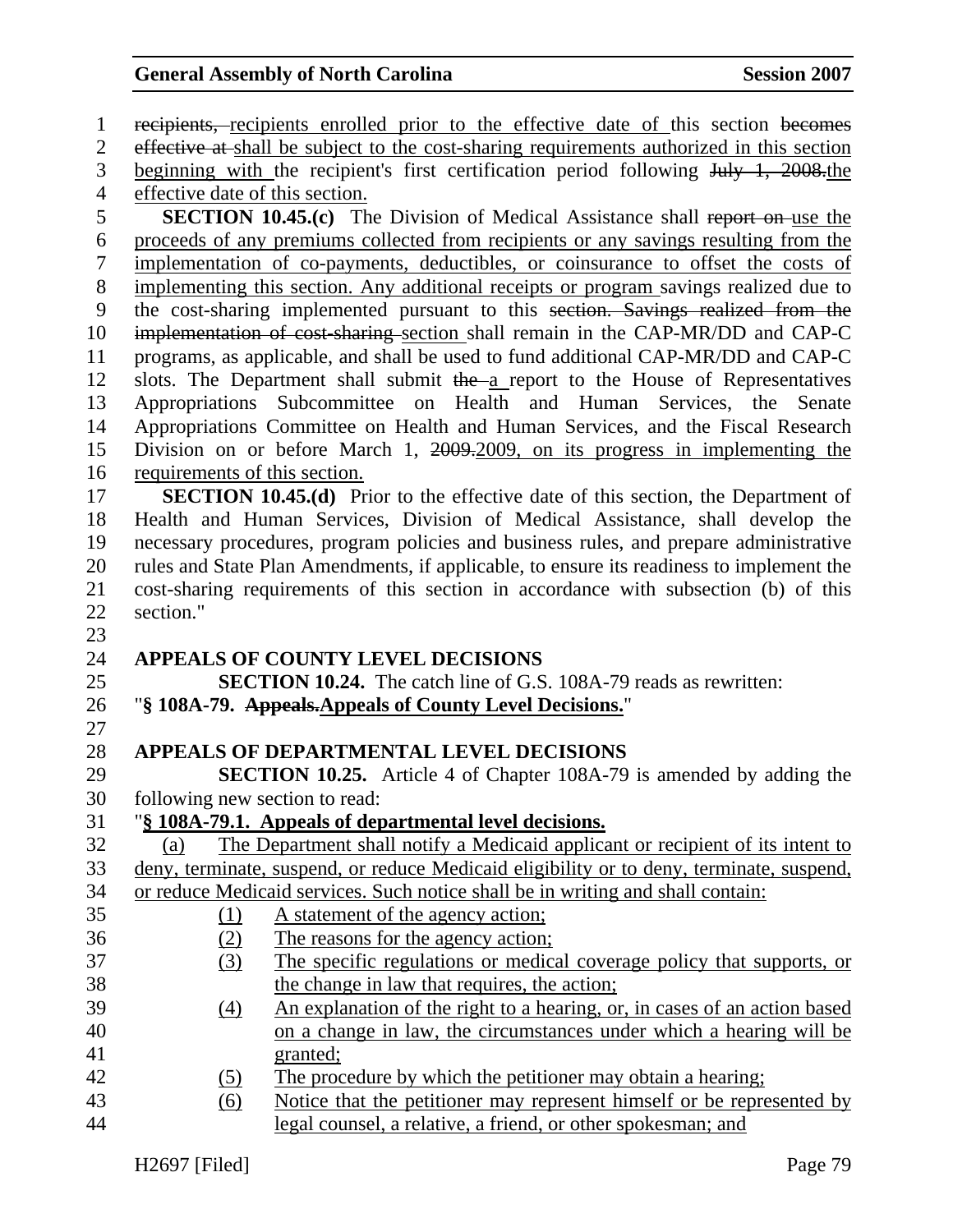| $\mathbf{1}$             | (7)              | An explanation of the circumstances under which services are                                |
|--------------------------|------------------|---------------------------------------------------------------------------------------------|
| $\overline{c}$           |                  | continued if a hearing is requested.                                                        |
| $\overline{3}$           |                  | The Department shall mail the notice at least 10 days before the date of the action         |
| $\overline{\mathcal{A}}$ |                  | except when federal regulations allow immediate action to be taken.                         |
| 5                        | (b)              | Any applicant or recipient aggrieved by a decision of the Department to deny,               |
| 6                        |                  | terminate, suspend, or reduce Medicaid eligibility or to deny, terminate, suspend, or       |
| 7                        |                  | reduce Medicaid services; and any provider aggrieved by a decision of the Department        |
| 8                        |                  | to reduce, deny, recoup, or recover reimbursement or to deny, suspend, or revoke a          |
| 9                        |                  | provider agreement shall be entitled to a hearing. A hearing shall be commenced by          |
| 10                       |                  | filing a petition with the chief hearings clerk of the Department within 30 days of the     |
| 11                       |                  | mailing of the notice by the Department of the action giving rise to the contested case.    |
| 12                       |                  | The petition shall identify the petitioner, be signed by the party or the representative of |
| 13                       |                  | the party, and shall describe the agency action giving rise to the contested case. "File or |
| 14                       |                  | filing" means to place the paper or item to be filed into the care and custody of the chief |
| 15                       |                  | hearings clerk of the Department of Health and Human Services and acceptance thereof        |
| 16                       |                  | by him, except that the hearing officer may permit the papers to be filed with him in       |
| 17                       |                  | which event the hearing officer shall note thereon the filing date. The Department shall    |
| 18                       |                  | supply forms for use in these contested cases.                                              |
| 19                       | (c)              | If there is a timely request for an appeal, the Department shall promptly                   |
| 20                       |                  | designate a hearing officer who shall hold an evidentiary hearing. The hearing officer      |
| 21                       |                  | shall conduct the hearing according to applicable federal law and regulations and shall     |
| 22                       | ensure that:     |                                                                                             |
| 23                       | (1)              | Notice of the hearing is given not less than 15 days before the hearing.                    |
| 24                       |                  | The notice shall state the date, hour, and place of the hearing and shall                   |
| 25                       |                  | be deemed to have been given on the date that a copy of the notice is                       |
| 26                       |                  | mailed, via certified mail, to the address provided by the petitioner in                    |
| 27                       |                  | the petition for hearing.                                                                   |
| 28                       | (2)              | The hearing shall be held in Wake County, except that the hearing                           |
| 29                       |                  | officer may, after consideration of the numbers, locations, and                             |
| 30                       |                  | convenience of witnesses and in order to promote the ends of justice,                       |
| 31                       |                  | hold the hearing by telephone, or other electronic means, or hold the                       |
| 32                       |                  | hearing in a county in which the petitioner resides.                                        |
| 33                       | $\left(3\right)$ | Discovery shall be no more extensive or formal than that required by                        |
| 34                       |                  | federal law and regulations applicable to such hearings. Prior to and                       |
| 35                       |                  | during the hearing an applicant or recipient or his representative shall                    |
| 36                       |                  | have adequate opportunity to examine his case file. No later than five                      |
| 37                       |                  | days before the date of the hearing each party to a contested case shall                    |
| 38                       |                  | provide to each other party a copy of any documentary evidence that                         |
| 39                       |                  | the party intends to introduce at the hearing and shall identify each                       |
| 40                       |                  | witness that the party intends to call.                                                     |
| 41                       | (4)              | The hearing officer shall have the power to administer oaths and                            |
| 42                       |                  | affirmations, subpoena the attendance of witnesses, rule on prehearing                      |
| 43                       |                  | motions, and regulate the conduct of the hearing.                                           |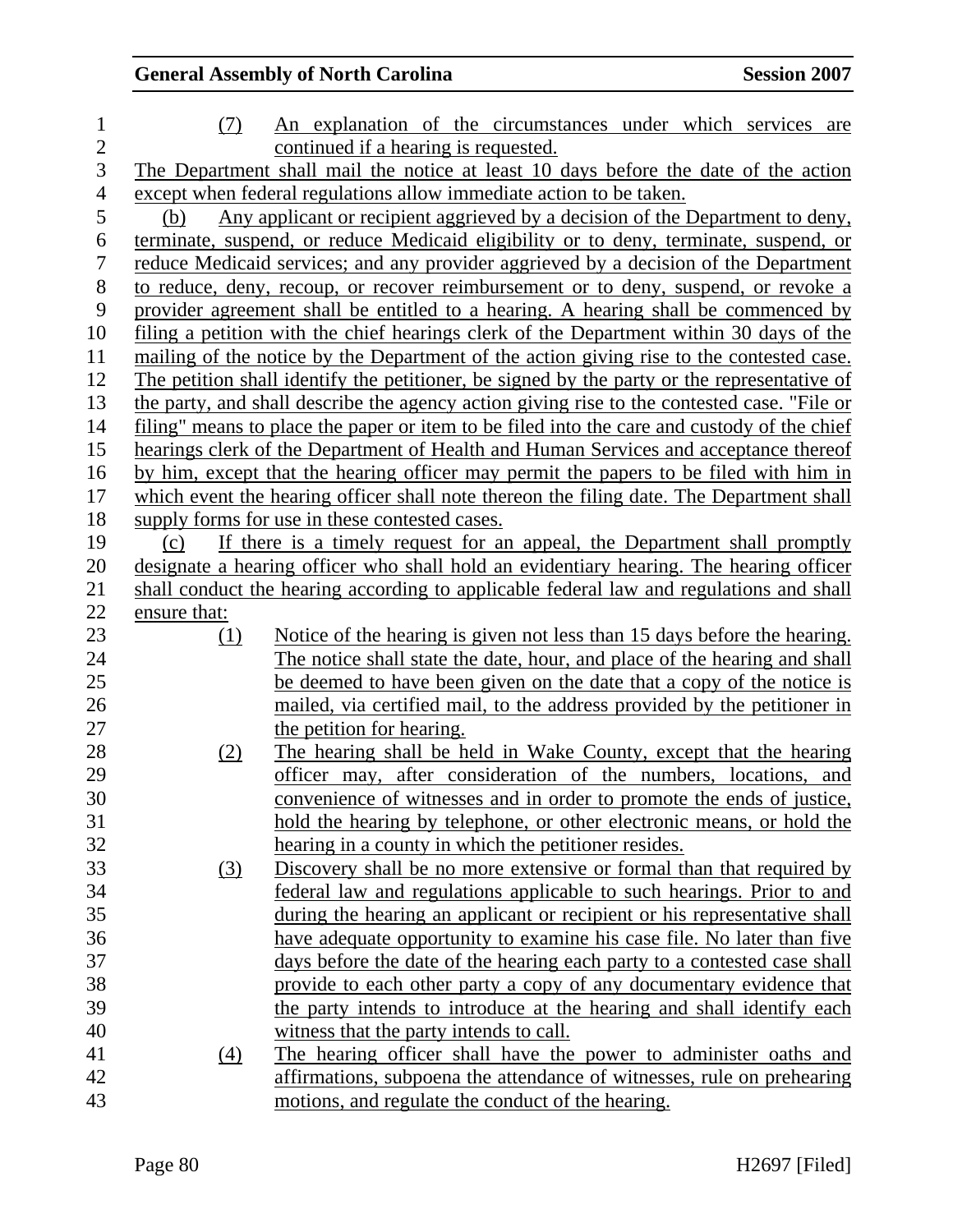|                    | <b>General Assembly of North Carolina</b>                                                     | <b>Session 2007</b> |
|--------------------|-----------------------------------------------------------------------------------------------|---------------------|
| (5)                | At the hearing, the parties may present such sworn evidence, law and                          |                     |
|                    | regulations as are relevant to the issues in the case.                                        |                     |
| <u>(6)</u>         | The petitioner and the respondent agency shall have a right to be                             |                     |
|                    | represented by a person of his choice, including an attorney obtained at                      |                     |
|                    | his own expense.                                                                              |                     |
| <u>(7)</u>         | The petitioner and the respondent agency shall have the right to                              |                     |
|                    | cross-examine witnesses as well as make a closing argument                                    |                     |
|                    | summarizing his view of the case and the law.                                                 |                     |
| (8)                | The appeal hearing shall be recorded; however, no transcript will be                          |                     |
|                    | prepared unless a petition for judicial review is filed pursuant to                           |                     |
|                    | subsection (f) herein, in which case, the transcript shall be made a part                     |                     |
|                    | of the official record. In the absence of the filing of a petition for a                      |                     |
|                    | judicial review, the recording of the appeal hearing may be erased or                         |                     |
|                    | otherwise destroyed 180 days after the final decision is mailed as                            |                     |
|                    | provided in G.S. $108A-79(i)(5)$ .                                                            |                     |
| (d)                | The hearing officer shall decide the case based upon a preponderance of the                   |                     |
|                    | evidence, giving deference to the demonstrated knowledge and expertise of the agency          |                     |
|                    | as provided by G.S. 150B-34(a). The hearing officer shall prepare a proposal for              |                     |
|                    | decision, citing relevant law, regulations and evidence, which shall be served upon the       |                     |
|                    | petitioner or their representative by certified mail, with a copy furnished to the            |                     |
| respondent agency. |                                                                                               |                     |
| (e)                | The petitioner and the respondent agency shall have 15 days from the date of                  |                     |
|                    | the mailing of the proposal for decision to present written arguments in opposition to or     |                     |
|                    | in support of the proposal for decision to the designated official of the Department who      |                     |
|                    | is to make the final decision. If neither written arguments are presented, nor extension      |                     |
|                    | of time granted by the final agency decision maker for good cause, within 15 days of the      |                     |
|                    | date of the mailing of the proposal for decision, the proposal for decision becomes final.    |                     |
|                    | If written arguments are presented, such arguments shall be considered and the final          |                     |
|                    | decision shall be rendered. The final decision shall be rendered not more than 90 days        |                     |
|                    | from the date of the filing of the petition. This time limit may be extended by agreement     |                     |
|                    | of the parties or by final agency decision-maker, for good cause shown, for an                |                     |
|                    | additional period of up to 30 days. The final decision shall be served upon the petitioner    |                     |
|                    | or their representative by certified mail, with a copy furnished to the respondent agency.    |                     |
|                    | In the absence of a petition for judicial review filed pursuant to subsection (f) herein, the |                     |
|                    | final decision shall be binding upon the petitioner and the Department.                       |                     |
| (f)                | Any petitioner who is dissatisfied with the final decision of the Department                  |                     |
|                    | may file, within 30 days of the service of such decision, a petition for judicial review in   |                     |
|                    | the Superior Court of Wake County or of the county from which the case arose. The             |                     |
|                    | judicial review shall be conducted according to the provisions of Article 4, Chapter          |                     |
|                    | 150B, of the North Carolina General Statutes.                                                 |                     |
| (g)                | In the event of conflict between federal law or regulations and State law or                  |                     |
|                    | regulations, the federal law or regulations shall control.                                    |                     |
| (h)                | This Act shall be effective for all petitions that are filed on or after the                  |                     |
|                    | effective date of this Act and for all petitions that have been previously filed at the       |                     |
|                    |                                                                                               |                     |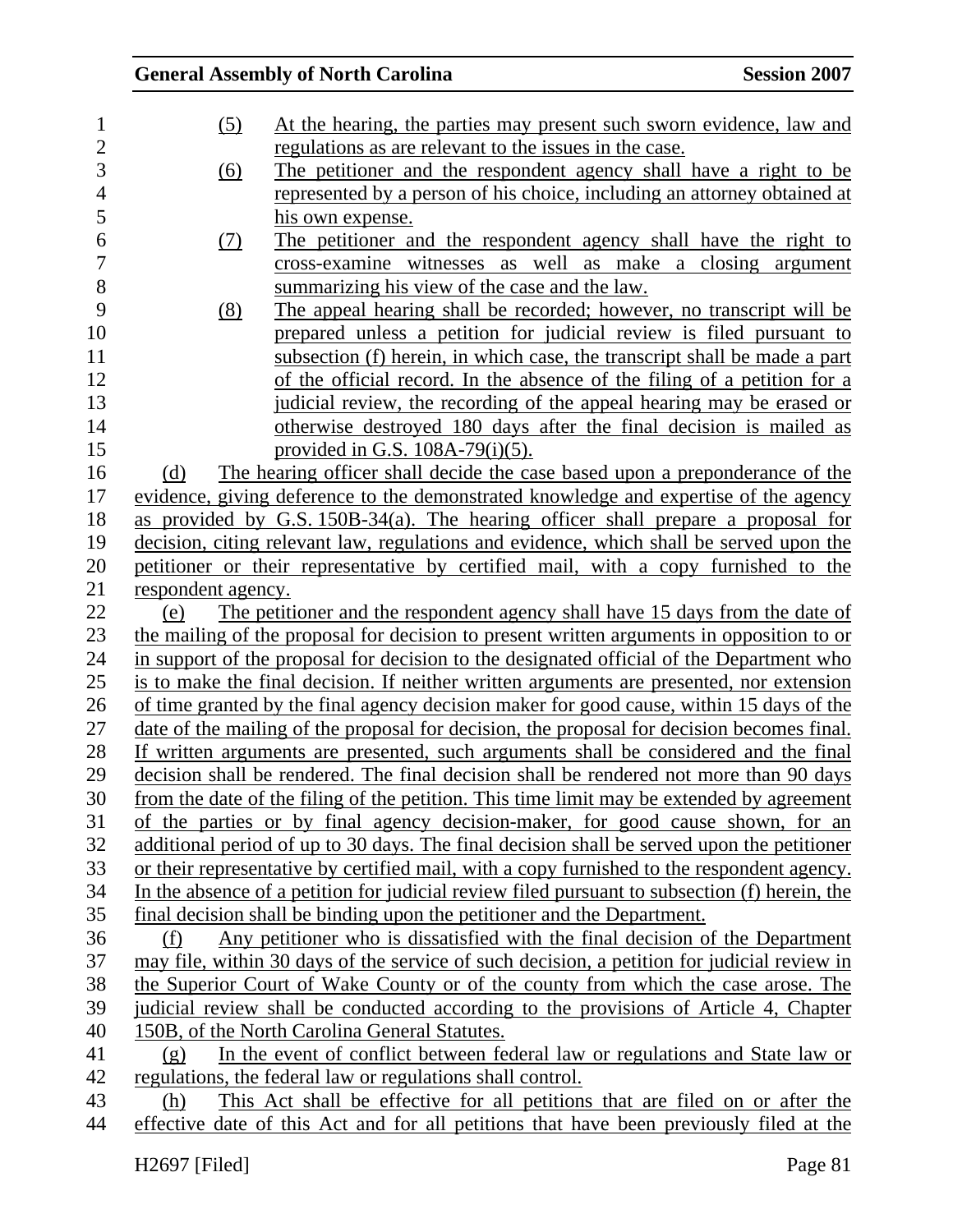1 Office of Administrative Hearings but for which a hearing on the merits has not been 2 commenced prior to the effective date of this Act. The requirement that the agency 3 decision must be rendered not more than 90 days from the date of the filing of the 4 petition for hearing shall not apply to petitions that were filed at the Office of 5 Administrative Hearings prior to the effective date of this Act. The Office of 6 Administrative Hearings shall transfer all cases affected by this Act to the Department 7 of Health and Human Services within thirty (30) days of the effective date of this Act. 8 This Act preempts the existing informal appeal process and reconsideration review 9 process at the Department and the existing appeal process at the Office of 10 Administrative Hearings with regard to all appeals under the Medical Assistance 11 Program." 12 13 **EXTEND IMPLEMENTATION OF TICKET TO WORK**  14 **SECTION 10.26.(a)** Section 10.18(c) of S.L. 2005-276, as amended by 15 Section 10.9(a) of S.L. 2006-66, as amended by Section 2 of S.L. 2007-144, reads as 16 rewritten: 17 "**SECTION 10.18.(c)** Subsection (b) of this section becomes effective July 1, 2006. 18 Subsection (a) of this section becomes effective July 1, 2008.not later than twelve 19 months after the date on which the replacement Medicaid Management Information 20 System becomes operational and stabilized." 21 **SECTION 10.26.(b)** Prior to the effective date of G.S. 108A-54.1, the 22 Department of Health and Human Services, Division of Medical Assistance, shall 23 develop the necessary procedures, program policies, and business rules and prepare 24 administrative rules and State Plan Amendments, if applicable, to implement and 25 administer the requirements of G.S. 108A-54.1 to ensure its readiness to enroll eligible 26 residents in accordance with subsection (a) of this section. 27 28 **AMEND FEES IN DIVISION OF HEALTH SERVICES REGULATION**  29 **SECTION 10.27.(a)** Article 16 of Chapter 131E of the General Statutes 30 reads as rewritten: 31 "**§ 131E-267. Fees for departmental review of licensed health care facility or**  32 **Medical Care Commission bond-financed construction projects.**  33 (a) The Department of Health and Human Services shall charge a fee for the 34 review of each health care facility construction project to ensure that project plans and 35 construction are in compliance with State law. The fee shall be charged on a one-time, 36 per-project basis as provided in this section. In no event may a fee imposed under this 37 section exceed two hundred thousand dollars (\$200,000) for any single project. The first 38 seven hundred twelve thousand six hundred twenty-six dollars (\$712,626) in fees 39 collected under this section shall remain in the Division of Health Service Regulation. 40 Additional fees collected shall be credited to the General Fund as nontax revenue and 41 are intended to offset rather than replace appropriations made for this purpose. 42 (b) The fee imposed for the review of a hospital construction project varies 43 depending upon the square footage of the project: 44 **Over Up To Project Fee**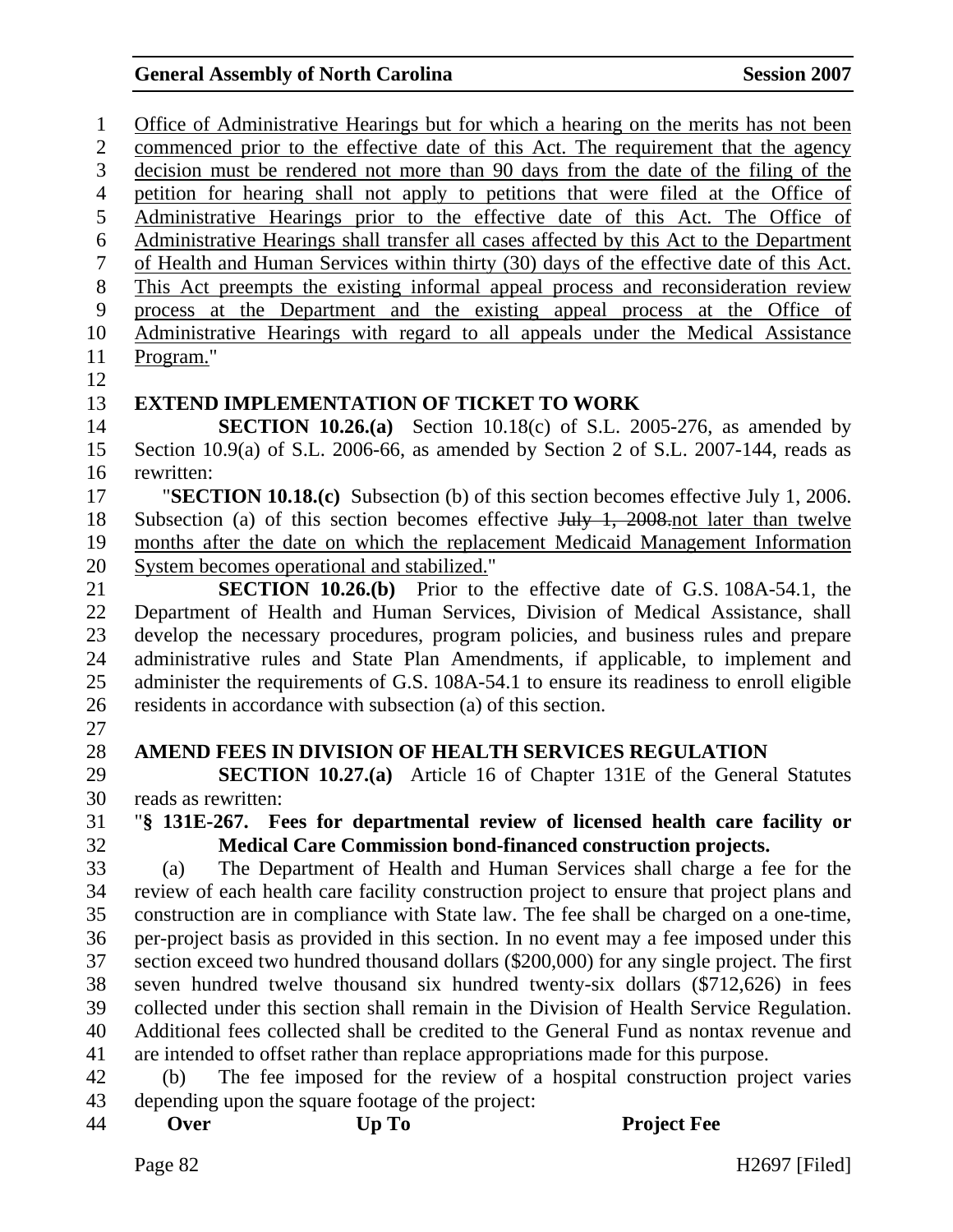| <b>General Assembly of North Carolina</b>                |           | <b>Session 2007</b>                                                           |
|----------------------------------------------------------|-----------|-------------------------------------------------------------------------------|
| $\theta$                                                 | 5,000     | \$750.00 plus \$0.25 per square foot                                          |
| 5,000                                                    | 10,000    | \$1,500 plus \$0.40 per square foot                                           |
| 10,000                                                   | 20,000    | \$2,000 plus \$0.50 per square foot                                           |
| 20,000                                                   | <b>NA</b> | \$3,000 plus \$0.75 per square foot                                           |
| 0                                                        | 5,000     | \$1,500 plus \$0.50 per square foot                                           |
| 5,000                                                    | 10,000    | $$3,000$ plus \$0.50 per square foot                                          |
| 0,000                                                    | 20,000    | \$4,500 plus \$0.75 per square foot                                           |
| 20,000                                                   | NA        | \$6,000 plus \$0.75 per square foot                                           |
| (c)                                                      |           | The fee imposed for the review of a nursing home construction project varies  |
| depending upon the square footage of the project:        |           |                                                                               |
| Over                                                     | Up To     | <b>Project Fee</b>                                                            |
| $\theta$                                                 | 2,000     | \$250.00 plus \$0.15 per square foot                                          |
| 2,000                                                    | <b>NA</b> | \$250.00 plus \$0.16 per square foot                                          |
| $\underline{0}$                                          | 2,000     | \$250.00 plus \$0.16 per square foot                                          |
| 2,000                                                    | <b>NA</b> | \$500.00 plus \$0.30 per square foot                                          |
| (d)                                                      |           | The fee imposed for the review of an ambulatory surgical facility             |
|                                                          |           | construction project varies depending upon the square footage of the project: |
| <b>Over</b>                                              | UpTo      | <b>Project Fee</b>                                                            |
| $\theta$                                                 | 2,000     | $$200.00$ plus $$0.15$ per square foot                                        |
| 2,000                                                    | <b>NA</b> | \$250.00 plus \$0.20 per square foot                                          |
| $\overline{0}$                                           | 2,000     | \$200.00 plus \$0.16 per square foot                                          |
| 2,000                                                    | <b>NA</b> | \$400.00 plus \$0.30 per square foot                                          |
| (e)                                                      |           | The fee imposed for the review of a psychiatric hospital construction project |
| varies depending upon the square footage of the project: |           |                                                                               |
| Over                                                     | Up To     | <b>Project Fee</b>                                                            |
| $\theta$                                                 | 5,000     | \$200.00 plus \$0.16 per square foot                                          |
| 5,000                                                    | 10,000    | \$200.00 plus \$0.25 per square foot                                          |
| 10,000                                                   | 20,000    | \$300.00 plus \$0.45 per square foot                                          |
| 20,000                                                   | <b>NA</b> | \$400.00 plus \$0.45 per square foot                                          |
| $\boldsymbol{0}$                                         | 5,000     | $$750.00$ plus \$0.25 per square foot                                         |
|                                                          |           |                                                                               |
| 5,000                                                    | 10,000    | \$1,500.00 plus \$0.25 per square foot                                        |
| 10,000                                                   | 20,000    | \$2,250.00 plus \$0.50 per square foot                                        |
| 20,000                                                   | <b>NA</b> | \$3000.00 plus \$0.50 per square foot                                         |
| (f)                                                      |           | The fee imposed for the review of an adult care home construction project     |
| varies depending upon the square footage of the project: |           |                                                                               |
| Over                                                     | Up To     | <b>Project Fee</b>                                                            |
| $\theta$                                                 | 2,000     | \$175.00 plus \$0.10 per square foot                                          |
| 2,000                                                    | <b>NA</b> | \$175.00 plus \$0.20 per square foot                                          |
| $\boldsymbol{0}$                                         | 2,000     | $$175.00$ plus \$0.10 per square foot                                         |
| 2,000                                                    | <b>NA</b> | \$350.00 plus \$0.20 per square foot                                          |
| (g)                                                      |           | The fee imposed for the review of the following residential construction      |
| projects is:                                             |           |                                                                               |
| <b>Residential Project</b>                               |           | <b>Project Fee</b>                                                            |
| <b>Family Care Homes</b>                                 |           | \$200.00 flat fee                                                             |
| H2697 [Filed]                                            |           | Page 83                                                                       |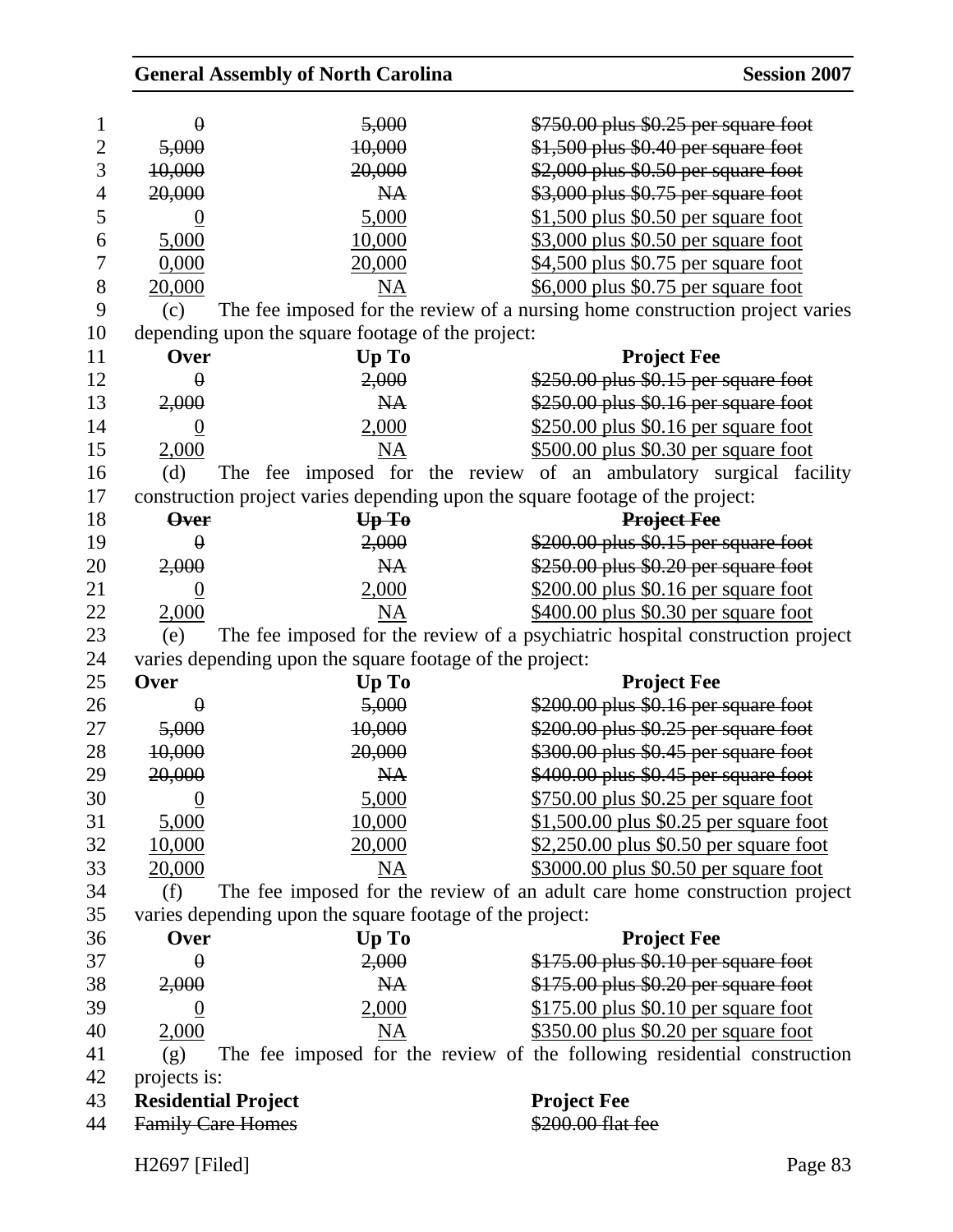| $\mathbf{1}$   | <b>ICFR Group Homes</b>                                                                    | \$300.00 flat fee                                                                |  |  |
|----------------|--------------------------------------------------------------------------------------------|----------------------------------------------------------------------------------|--|--|
| $\overline{2}$ | Group Homes: 1-3 beds                                                                      | \$100.00 flat fee                                                                |  |  |
| 3              | Group Homes: 4-6 beds                                                                      | \$200.00 flat fee                                                                |  |  |
| $\overline{4}$ | Group Homes: 7-9 beds                                                                      | \$250.00 flat fee                                                                |  |  |
| 5              | Other residential:                                                                         |                                                                                  |  |  |
| 6              | More than 9 beds                                                                           | $$250.00$ plus $$0.75$ per square foot                                           |  |  |
| 7              |                                                                                            | of project space.                                                                |  |  |
| $8\,$          | <b>Family Care Homes</b>                                                                   | \$225.00 flat fee                                                                |  |  |
| 9              | <b>ICF/MR Group Homes</b>                                                                  | \$350.00 flat fee                                                                |  |  |
| 10             | Group Homes: 1-3 beds                                                                      | \$125.00 flat fee                                                                |  |  |
| 11             | Group Homes: 4-6 beds                                                                      | \$225.00 flat fee                                                                |  |  |
| 12             | <b>Group Homes: 7-9 beds</b>                                                               | \$275.00 flat fee                                                                |  |  |
| 13             | Other residential:                                                                         |                                                                                  |  |  |
| 14             | More than 9 beds                                                                           | $$275.00$ plus \$0.15 per square foot                                            |  |  |
| 15             |                                                                                            | of project space."                                                               |  |  |
| 16             |                                                                                            | <b>SECTION 10.27(b)</b> This section becomes effective July 1, 2008, and applies |  |  |
| 17             | to applications or plans for review submitted on or after that date.                       |                                                                                  |  |  |
| 18             |                                                                                            |                                                                                  |  |  |
| 19             | <b>CHANGES TO NON-MEDICAID REIMBURSEMENT CHANGES</b>                                       |                                                                                  |  |  |
| 20             | <b>SECTION 10.28.</b> Section 10.5 of S.L. 2007-323 is rewritten as follows:               |                                                                                  |  |  |
| 21             | "SECTION 10.5. Providers of medical services under the various State programs,             |                                                                                  |  |  |
| 22             | other than Medicaid, offering medical care to citizens of the State shall be reimbursed at |                                                                                  |  |  |
| 23             | rates no more than those under the North Carolina Medical Assistance Program.              |                                                                                  |  |  |
| 24             | The Department of Health and Human Services may reimburse hospitals at the full            |                                                                                  |  |  |
| 25             | prospective per diem rates without regard to the Medical Assistance Program's annual       |                                                                                  |  |  |
| 26             | limits on hospital days. When the Medical Assistance Program's per diem rates for          |                                                                                  |  |  |
| 27             | inpatient services and its interim rates for outpatient services are used to reimburse     |                                                                                  |  |  |
| 28             | providers in non-Medicaid medical service programs, retroactive adjustments to claims      |                                                                                  |  |  |
| 29             | already paid shall not be required.                                                        |                                                                                  |  |  |
| 30             | Notwithstanding the provisions of paragraph one, the Department of Health and              |                                                                                  |  |  |
| 31             | Human Services may negotiate with providers of medical services under the various          |                                                                                  |  |  |
| 32             | Department of Health and Human Services programs, other than Medicaid, for rates as        |                                                                                  |  |  |
| 33             | close as possible to Medicaid rates for the following purposes: contracts or agreements    |                                                                                  |  |  |
| 34             | for medical services and purchases of medical equipment and other medical supplies.        |                                                                                  |  |  |
| 35             | These negotiated rates are allowable only to meet the medical needs of its non-Medicaid    |                                                                                  |  |  |
| 36             | eligible patients, residents, and clients who require such services which cannot be        |                                                                                  |  |  |
| 37             | provided when limited to the Medicaid rate.                                                |                                                                                  |  |  |
| 38             | Maximum net family annual income eligibility standards for services in these               |                                                                                  |  |  |
| 39             | programs shall be as follows:                                                              |                                                                                  |  |  |
| 40             | <b>DSB</b> Medical Eye Care                                                                | 125% FPL                                                                         |  |  |
| 41             | DSB Independent Living <55                                                                 | 125% FPL                                                                         |  |  |
| 42             | DSB Independent Living 55>                                                                 | 200% FPL                                                                         |  |  |
| 43             | <b>DSB</b> Vocational Rehabilitation                                                       | 125% FPL                                                                         |  |  |
| 44             | <b>DVR</b> Independent Living                                                              | 125% FPL                                                                         |  |  |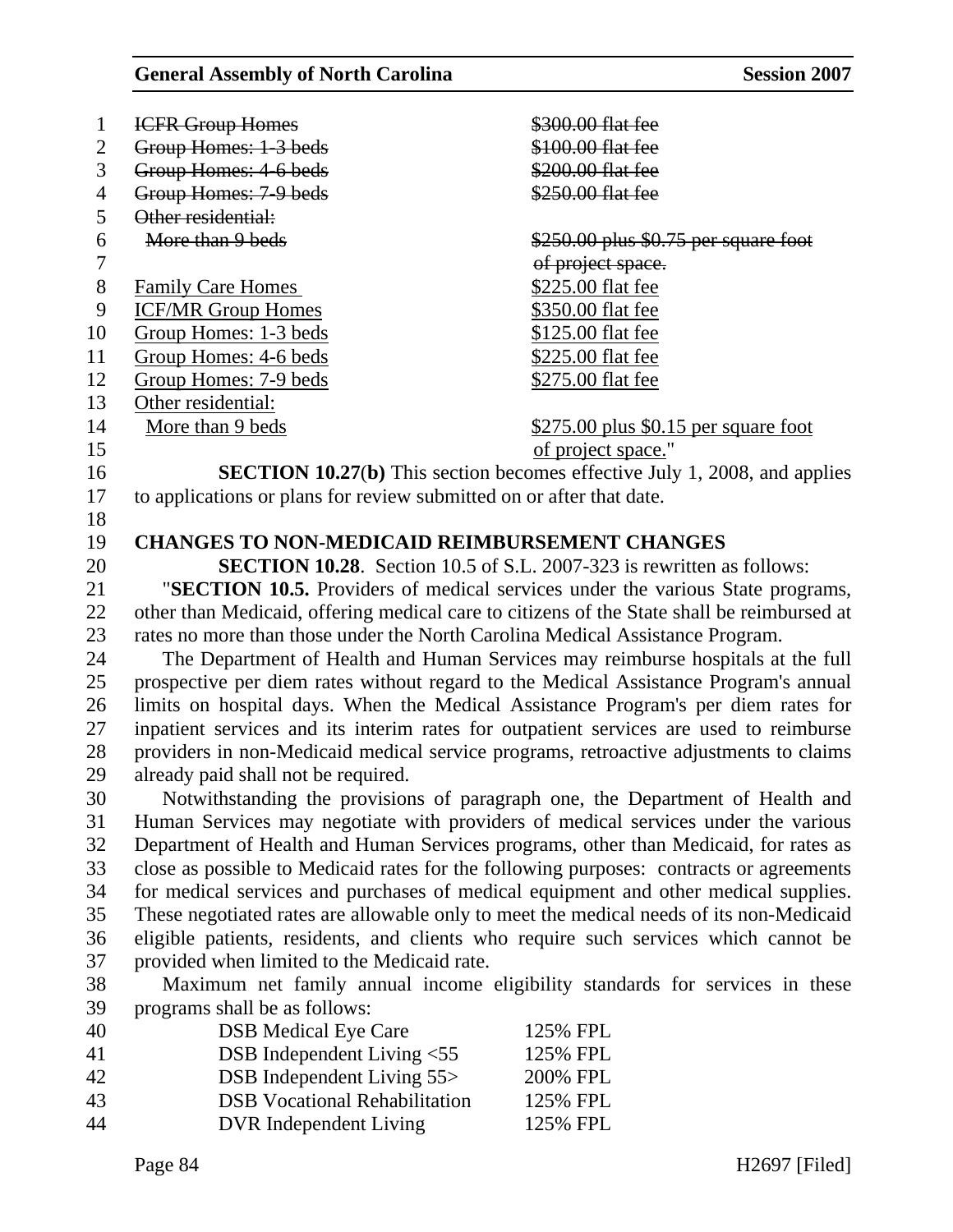| 1     |                                                                                      |                                   | <b>DVR Vocational Rehabilitation</b>                         | 125% FPL                                                                                   |              |
|-------|--------------------------------------------------------------------------------------|-----------------------------------|--------------------------------------------------------------|--------------------------------------------------------------------------------------------|--------------|
| 2     | The eligibility level for adults in the Atypical Antipsychotic Medication Program in |                                   |                                                              |                                                                                            |              |
| 3     | the Division of Mental Health, Developmental Disabilities, and Substance Abuse       |                                   |                                                              |                                                                                            |              |
| 4     |                                                                                      |                                   |                                                              | Services shall be one hundred fifty percent (150%) of the federal poverty guidelines, as   |              |
| 5     |                                                                                      |                                   |                                                              | revised annually by the United States Department of Health and Human Services and in       |              |
| 6     |                                                                                      |                                   |                                                              | effect on July 1 of each fiscal year. Additionally, those adults enrolled in the Atypical  |              |
| 7     |                                                                                      |                                   |                                                              | Antipsychotic Medication Program who become gainfully employed may continue to be          |              |
| $8\,$ |                                                                                      |                                   |                                                              | eligible to receive State support, in decreasing amounts, for the purchase of atypical     |              |
| 9     |                                                                                      |                                   |                                                              | antipsychotic medication and related services up to three hundred percent (300%) of the    |              |
| 10    | poverty level.                                                                       |                                   |                                                              |                                                                                            |              |
| 11    |                                                                                      |                                   |                                                              | State financial participation in the Atypical Antipsychotic Medication Program for         |              |
| 12    |                                                                                      |                                   | those enrollees who become gainfully employed is as follows: |                                                                                            |              |
| 13    |                                                                                      | <b>Income</b>                     |                                                              | <b>State Participation</b> Client Participation                                            |              |
| 14    |                                                                                      | $(\%$ of poverty)                 |                                                              |                                                                                            |              |
| 15    |                                                                                      | $0 - 150%$                        | 100%                                                         | $\theta\%$                                                                                 |              |
| 16    |                                                                                      | 151-200%                          | 75%                                                          | 25%                                                                                        |              |
| 17    |                                                                                      | 201-250%                          | 50%                                                          | 50%                                                                                        |              |
| 18    |                                                                                      | 251-300%                          | 25%                                                          | 75%                                                                                        |              |
| 19    |                                                                                      | 300% and over                     | $\theta\%$                                                   | 100%                                                                                       |              |
| 20    |                                                                                      |                                   |                                                              | The Department of Health and Human Services shall contract at, or as close as              |              |
| 21    |                                                                                      |                                   |                                                              | possible to, Medicaid rates for medical services provided to residents of State facilities |              |
| 22    |                                                                                      | of the Department."               |                                                              |                                                                                            |              |
| 23    |                                                                                      |                                   |                                                              |                                                                                            |              |
| 24    |                                                                                      | <b>DHHS BLOCK GRANTS</b>          |                                                              |                                                                                            |              |
| 25    |                                                                                      | SECTION $10.29(a)$                |                                                              | Appropriations from federal block grant funds are                                          |              |
| 26    |                                                                                      |                                   |                                                              | made for the fiscal year ending June 30, 2009, according to the following schedule:        |              |
| 27    |                                                                                      |                                   |                                                              |                                                                                            |              |
| 28    |                                                                                      |                                   |                                                              |                                                                                            |              |
| 29    | TEMPORARY ASSISTANCE TO NEEDY FAMILIES<br>(TANF) BLOCK GRANT                         |                                   |                                                              |                                                                                            |              |
| 30    |                                                                                      |                                   |                                                              |                                                                                            |              |
| 31    |                                                                                      | <b>Local Program Expenditures</b> |                                                              |                                                                                            |              |
| 32    |                                                                                      |                                   |                                                              |                                                                                            |              |
| 33    |                                                                                      | Division of Social Services       |                                                              |                                                                                            |              |
| 34    |                                                                                      |                                   |                                                              |                                                                                            |              |
| 35    | 01.                                                                                  |                                   | Work First Family Assistance (Cash Assistance)               |                                                                                            | \$91,429,966 |
| 36    |                                                                                      |                                   |                                                              |                                                                                            |              |
| 37    | 02.                                                                                  |                                   | <b>Work First County Block Grants</b>                        |                                                                                            | 97,031,528   |
| 38    |                                                                                      |                                   |                                                              |                                                                                            |              |
| 39    | 03.                                                                                  |                                   | <b>Work First Functional Assessments</b>                     |                                                                                            | 2,721,787    |
| 40    |                                                                                      |                                   |                                                              |                                                                                            |              |
| 41    | 04.                                                                                  |                                   | Child Protective Services – Child Welfare                    |                                                                                            |              |
| 42    |                                                                                      | <b>Workers for Local DSS</b>      |                                                              |                                                                                            |              |
| 43    |                                                                                      |                                   |                                                              |                                                                                            | 14,452,391   |
| 44    | 05.                                                                                  |                                   | Work First – Boys and Girls Clubs                            |                                                                                            | 2,000,000    |
|       |                                                                                      |                                   |                                                              |                                                                                            |              |
|       | H2697 [Filed]                                                                        |                                   |                                                              |                                                                                            | Page 85      |
|       |                                                                                      |                                   |                                                              |                                                                                            |              |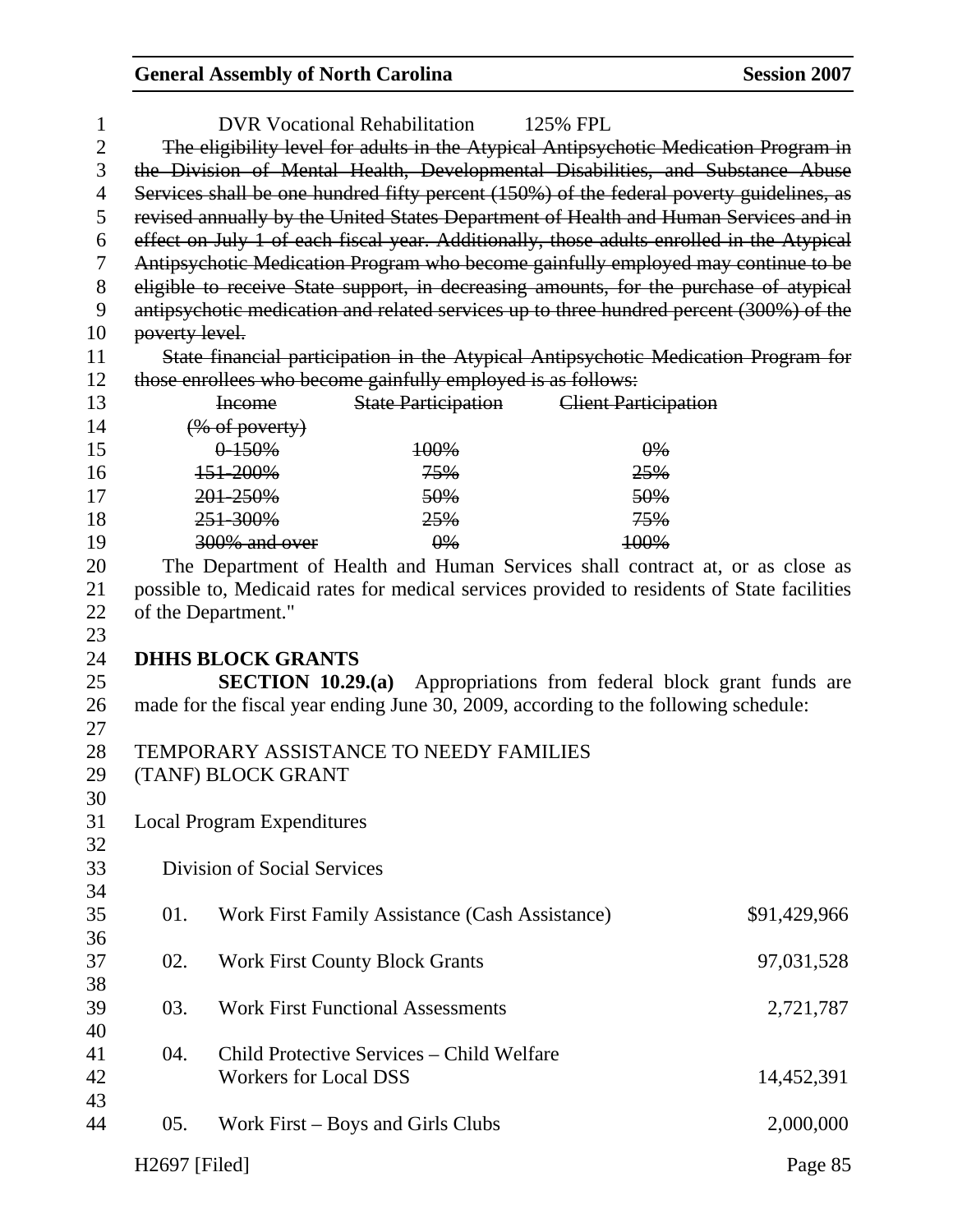|         | <b>General Assembly of North Carolina</b>          | <b>Session 2007</b> |
|---------|----------------------------------------------------|---------------------|
|         |                                                    |                     |
| 06.     | Work First - After-School Services for             |                     |
|         | <b>At-Risk Children</b>                            | 2,249,642           |
|         |                                                    |                     |
| 07.     | Work First – After-School Programs for             |                     |
|         | At-Risk Youth in Middle Schools                    | 500,000             |
|         |                                                    |                     |
| 08.     | Work First – Connect, Inc.                         | 550,000             |
| 09.     | Adoption Services – Special Children's             |                     |
|         | <b>Adoption Fund</b>                               | 3,000,000           |
|         |                                                    |                     |
| 10.     | <b>Family Violence Prevention</b>                  | 2,200,000           |
|         |                                                    |                     |
|         | Division of Child Development                      |                     |
|         |                                                    |                     |
| 11.     | <b>Subsidized Child Care Program</b>               | 60,587,077          |
|         |                                                    |                     |
|         | <b>DHHS</b> Administration                         |                     |
|         |                                                    |                     |
| 12.     | Division of Social Services                        | 995,142             |
|         |                                                    |                     |
| 13.     | Office of the Secretary                            | 66,101              |
| 14.     | Office of the Secretary/DIRM - TANF                |                     |
|         | <b>Automation Projects</b>                         | 595,541             |
|         |                                                    |                     |
| 15.     | Office of the Secretary/DIRM - NC FAST             |                     |
|         | Implementation                                     | 1,800,000           |
|         |                                                    |                     |
|         | Division of Public Health                          |                     |
|         |                                                    |                     |
| 16.     | <b>Teen Pregnancy Prevention Initiatives</b>       | 450,000             |
|         |                                                    |                     |
|         | <b>Transfers to Other Block Grants</b>             |                     |
|         |                                                    |                     |
|         | Division of Child Development                      |                     |
| 17.     | Transfer to the Child Care and                     |                     |
|         | Development Fund                                   | 81,292,880          |
|         |                                                    |                     |
|         | <b>Division of Social Services</b>                 |                     |
|         |                                                    |                     |
| 18.     | <b>Transfer to Social Services Block Grant for</b> |                     |
| Page 86 |                                                    | H2697 [Filed]       |
|         |                                                    |                     |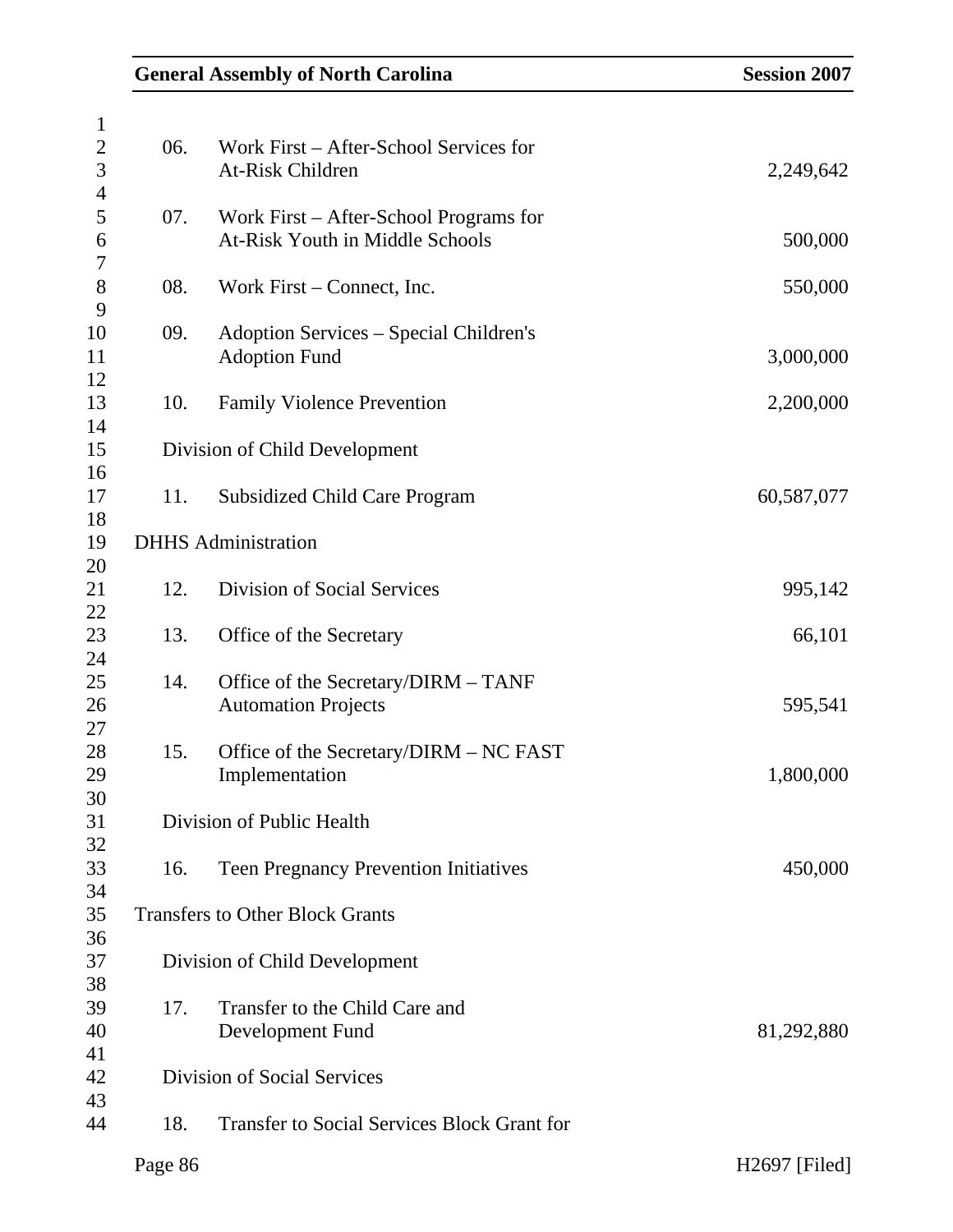|     | <b>General Assembly of North Carolina</b>                                                                               | <b>Session 2007</b> |
|-----|-------------------------------------------------------------------------------------------------------------------------|---------------------|
|     | Department of Juvenile Justice and Delinquency<br><b>Prevention – Support Our Students</b>                              | 2,749,642           |
| 19. | <b>Transfer to Social Services Block Grant for Child</b><br>Protective Services – Child Welfare Training in<br>Counties | 2,738,827           |
| 20. | <b>Transfer to Social Services Block Grant for</b><br><b>Maternity Homes</b>                                            | 838,000             |
| 21. | <b>Transfer to Social Services Block Grant for Teen</b><br><b>Pregnancy Prevention Initiatives</b>                      | 2,500,000           |
| 22. | Transfer to Social Services Block Grant for County<br>Departments of Social Services for Children's Services            | 4,620,619           |
| 23. | <b>Transfer to Social Services Block Grant for</b><br><b>Foster Care Services</b>                                       | 2,649,662           |
|     | TOTAL TEMPORARY ASSISTANCE TO NEEDY FAMILIES<br>(TANF) BLOCK GRANT                                                      | \$378,018,805       |
|     | SOCIAL SERVICES BLOCK GRANT                                                                                             |                     |
|     | <b>Local Program Expenditures</b>                                                                                       |                     |
|     | Divisions of Social Services and Aging and Adult Services                                                               |                     |
| 01. | <b>County Departments of Social Services</b><br>(Transfer from TANF $-$ \$4,620,619)                                    | \$28,868,189        |
| 02. | <b>State In-Home Services Fund</b>                                                                                      | 2,101,113           |
| 03. | <b>State Adult Day Care Fund</b>                                                                                        | 2,155,301           |
| 04. | Child Protective Services/CPS Investigative<br>Services-Child Medical Evaluation Program                                | 238,321             |
| 05. | <b>Foster Care Services</b><br>(Transfer from TANF)                                                                     | 2,649,662           |
| 06. | <b>Maternity Homes</b><br>(Transfer from TANF)                                                                          | 838,000             |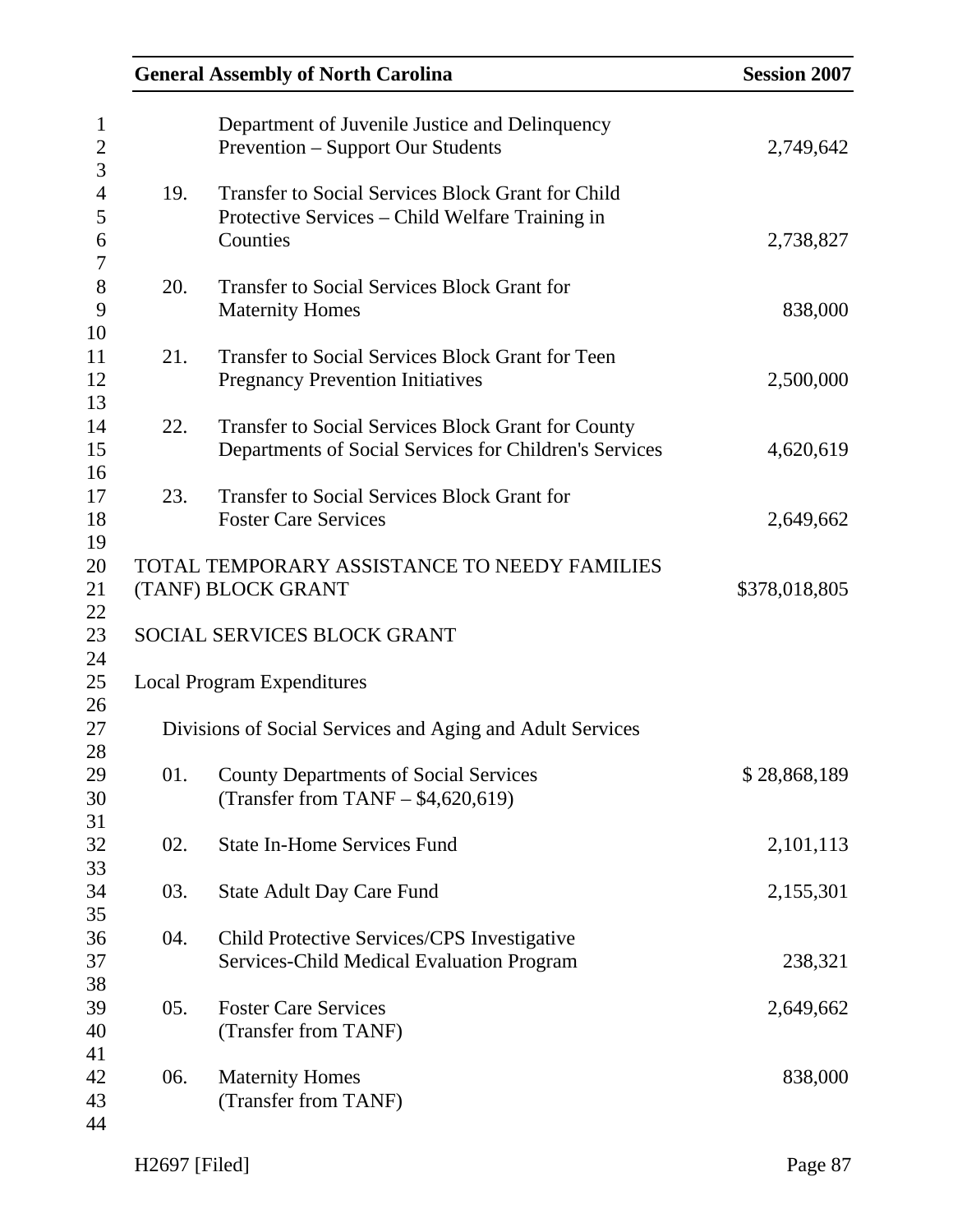|     | <b>General Assembly of North Carolina</b>                                                                              | <b>Session 2007</b> |
|-----|------------------------------------------------------------------------------------------------------------------------|---------------------|
| 07. | Special Children Adoption Incentive Fund                                                                               | 500,000             |
| 08. | <b>Foster Parent Incentive</b>                                                                                         | 100,000             |
|     | Division of Aging and Adult Services                                                                                   |                     |
| 09. | Home and Community Care Block Grant (HCCBG)                                                                            | 1,834,077           |
|     | Division of Mental Health, Developmental Disabilities, and Substance<br><b>Abuse Services</b>                          |                     |
| 10. | Mental Health Services Program- Child                                                                                  | 422,003             |
| 11. | <b>Developmental Disabilities Services Program</b>                                                                     | 5,000,000           |
| 12. | Mental Health Services-Adult and<br>Child/Developmental Disabilities Program/<br><b>Substance Abuse Services-Adult</b> | 3,234,601           |
|     | Division of Child Development                                                                                          |                     |
| 13. | <b>Subsidized Child Care Program</b>                                                                                   | 3,150,000           |
|     | Division of Vocational Rehabilitation                                                                                  |                     |
| 14. | <b>Vocational Rehabilitation Services – Easter Seal</b><br>Society/UCP Community Health Program                        | 188,263             |
|     | Division of Public Health                                                                                              |                     |
| 15. | <b>Teen Pregnancy Prevention Initiatives</b><br>(Transfer from TANF)                                                   | 2,500,000           |
|     | <b>DHHS Program Expenditures</b>                                                                                       |                     |
|     | Division of Aging and Adult Services                                                                                   |                     |
| 16. | <b>UNC-CARES Training Contract</b>                                                                                     | 247,920             |
|     | Division of Social Services                                                                                            |                     |
| 17. | CPS – Child Welfare Training from Counties<br>(Transfer from TANF)                                                     | 2,738,827           |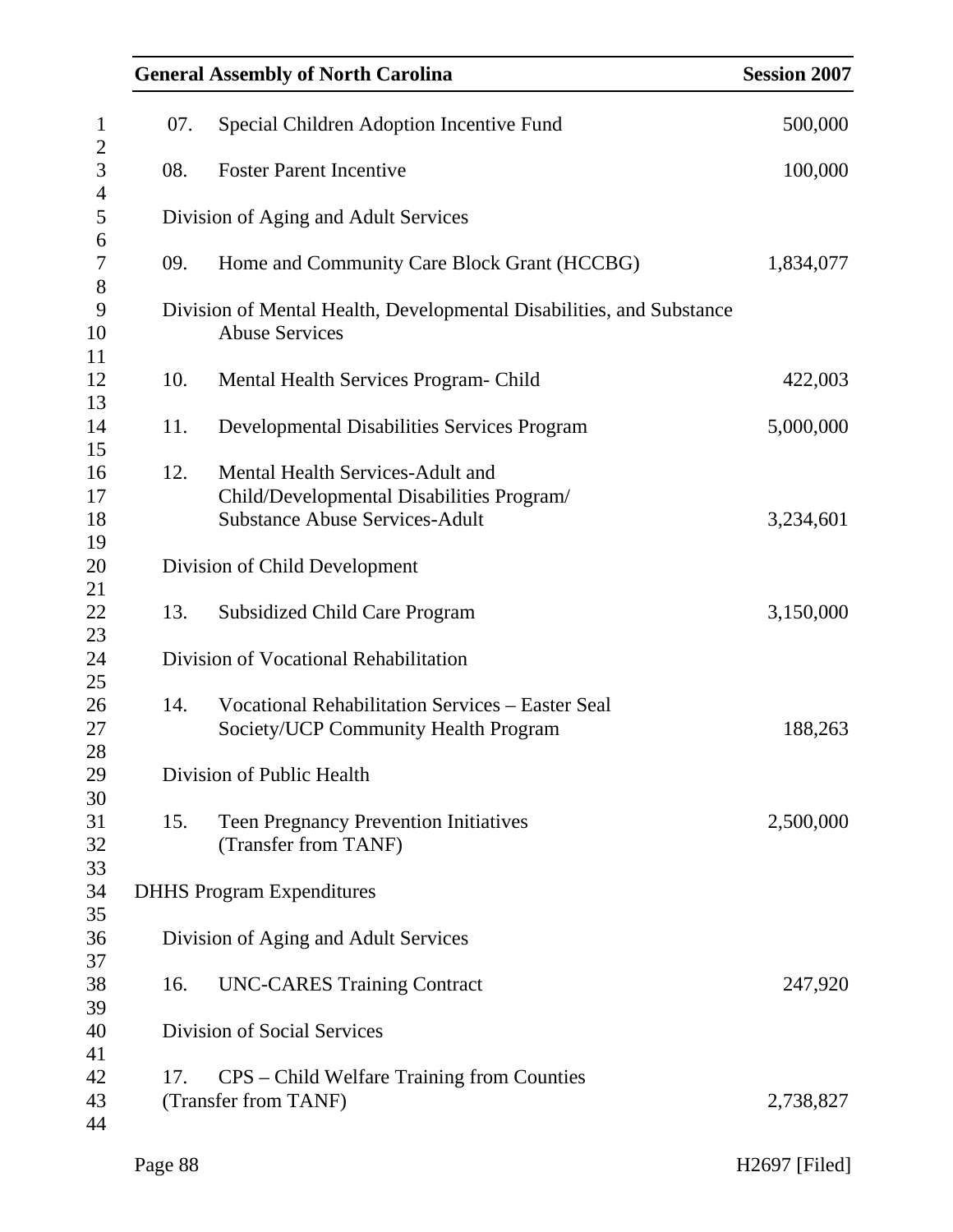| <b>General Assembly of North Carolina</b> | <b>Session 2007</b>                                                                    |           |
|-------------------------------------------|----------------------------------------------------------------------------------------|-----------|
|                                           | Division of Services for the Blind                                                     |           |
| 18.                                       | <b>Independent Living Program</b>                                                      | 3,633,077 |
|                                           | Division of Health Service Regulation                                                  |           |
| 19.                                       | <b>Adult Care Licensure Program</b>                                                    | 411,897   |
| 20.                                       | Mental Health Licensure and Certification Program                                      | 205,668   |
|                                           | <b>DHHS</b> Administration                                                             |           |
| 21.                                       | Division of Aging and Adult Services                                                   | 675,593   |
| 22.                                       | Division of Social Services                                                            | 869,058   |
| 23.                                       | Office of the Secretary/Controller's Office                                            | 135,093   |
| 24.                                       | Office of the Secretary/DIRM                                                           | 82,009    |
| 25.                                       | Division of Child Development                                                          | 15,000    |
| 26.                                       | Division of Mental Health, Developmental<br>Disabilities, and Substance Abuse Services | 28,860    |
| 27.                                       | Division of Health Service Regulation                                                  | 216,418   |
| 28.                                       | Office of the Secretary-NC Inter-Agency Council<br>For Coordinating Homeless Programs  | 250,000   |
| 29.                                       | Office of the Secretary-Housing Coalition                                              | 100,000   |
| 30.                                       | Office of the Secretary                                                                | 46,819    |
|                                           | <b>Transfers to Other State Agencies</b>                                               |           |
|                                           | Department of Administration                                                           |           |
| 31.                                       | NC Commission of Indian Affairs In-Home<br>Services for the Elderly                    | 203,198   |
|                                           | Department of Juvenile Justice and Delinquency Prevention                              |           |
| 32.                                       | <b>Support Our Students</b>                                                            | 2,749,642 |
| H2697 [Filed]                             |                                                                                        | Page 89   |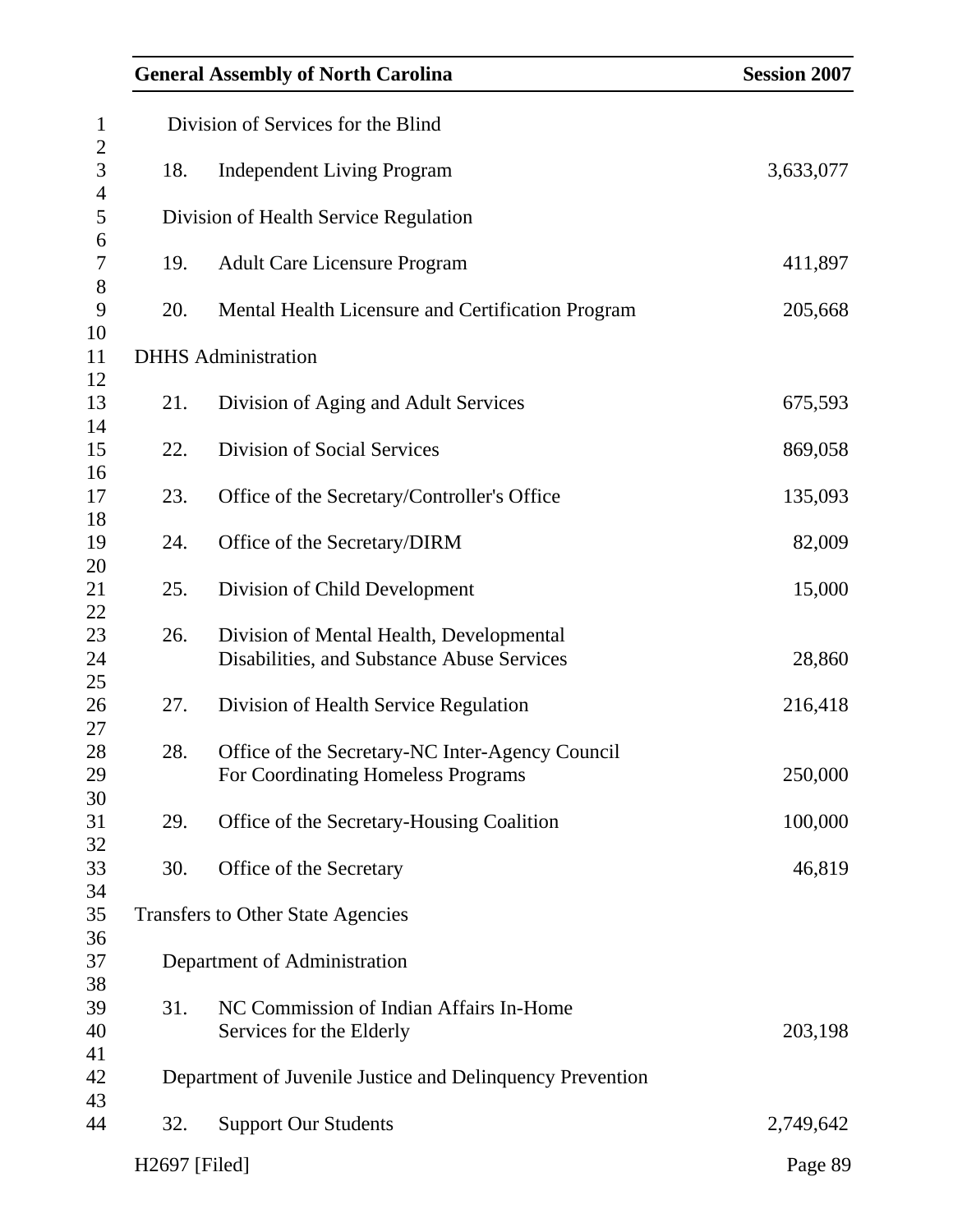| <b>General Assembly of North Carolina</b> | <b>Session 2007</b> |
|-------------------------------------------|---------------------|
|-------------------------------------------|---------------------|

| $\mathbf{1}$        |                                        | (Transfer from TANF)                                                                                |               |  |  |
|---------------------|----------------------------------------|-----------------------------------------------------------------------------------------------------|---------------|--|--|
| $\overline{2}$<br>3 | <b>Transfers to Other Block Grants</b> |                                                                                                     |               |  |  |
| $\overline{4}$<br>5 | Division of Public Health              |                                                                                                     |               |  |  |
| 6<br>7<br>8         | 33.                                    | Transfer to Preventive Health Services Block Grant for<br>HIV/STD Prevention and Community Planning | 145,819       |  |  |
| 9<br>10             |                                        | TOTAL SOCIAL SERVICES BLOCK GRANT                                                                   | \$66,534,428  |  |  |
| 11<br>12<br>13      |                                        | LOW-INCOME ENERGY BLOCK GRANT                                                                       |               |  |  |
| 14<br>15            |                                        | <b>Local Program Expenditures</b>                                                                   |               |  |  |
| 16<br>17            |                                        | <b>Division of Social Services</b>                                                                  |               |  |  |
| 18<br>19            | 01.                                    | Low-Income Energy Assistance Program (LIHEAP)                                                       | \$19,510,559  |  |  |
| 20<br>21            | 02.                                    | Crisis Intervention Program (CIP)                                                                   | 14,588,514    |  |  |
| 22<br>23            |                                        | Office of the Secretary – Office of Economic Opportunity                                            |               |  |  |
| 24<br>25            | 03.                                    | <b>Weatherization Program</b>                                                                       | 6,268,946     |  |  |
| 26<br>27            | 04.                                    | Heating Air Repair & Replacement Program (HARRP)                                                    | 2,923,950     |  |  |
| 28<br>29            |                                        | <b>Local Administration</b>                                                                         |               |  |  |
| 30<br>31            |                                        | Division of Social Services                                                                         |               |  |  |
| 32<br>33            | 05.                                    | <b>County DSS Administration</b>                                                                    | 2,259,757     |  |  |
| 34<br>35            |                                        | Office of the Secretary – Office of Economic Opportunity                                            |               |  |  |
| 36<br>37<br>38      | 06.                                    | Local Residential Energy Efficiency Service<br>Providers - Weatherization                           | 268,146       |  |  |
| 39<br>40            | 07.                                    | Local Residential Energy Efficiency Service<br>Providers - HARRP                                    | 125,067       |  |  |
| 41<br>42<br>43      |                                        | <b>DHHS</b> Administration                                                                          |               |  |  |
| 44                  | 08.                                    | <b>Division of Social Services</b>                                                                  | 219,410       |  |  |
|                     | Page 90                                |                                                                                                     | H2697 [Filed] |  |  |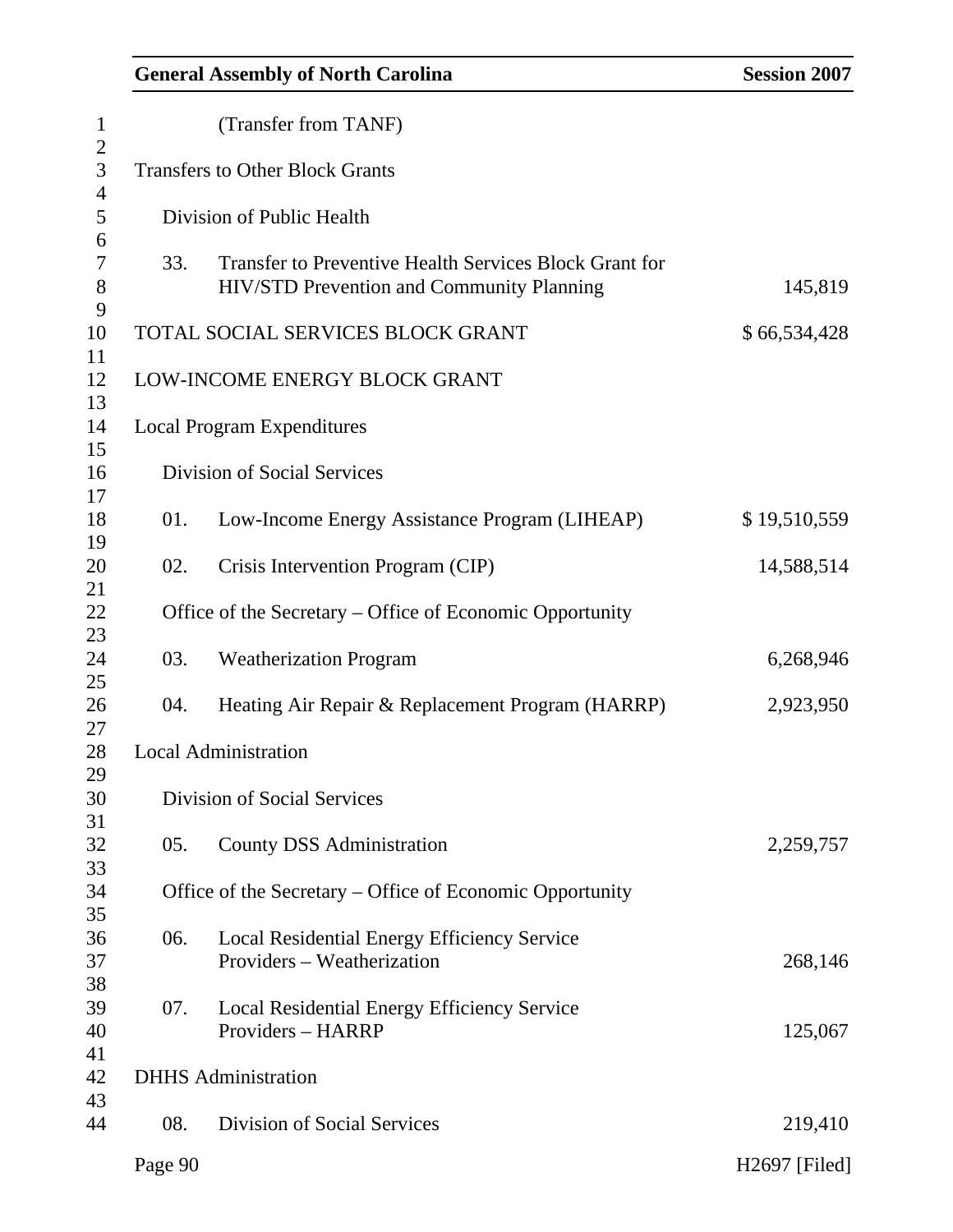| <b>General Assembly of North Carolina</b> | <b>Session 2007</b>                                                                    |               |
|-------------------------------------------|----------------------------------------------------------------------------------------|---------------|
|                                           |                                                                                        |               |
| 09.                                       | Division of Mental Health, Developmental<br>Disabilities, and Substance Abuse Services | 7,389         |
|                                           |                                                                                        |               |
| 10.                                       | Office of the Secretary/DIRM                                                           | 245,395       |
| 11.                                       | Office of the Secretary/Controller's Office                                            | 11,211        |
| 12.                                       | Office of the Secretary/Office of Economic<br>Opportunity – Weatherization             | 268,146       |
| 13.                                       | Office of the Secretary/Office of Economic<br><b>Opportunity – HARRP</b>               | 125,067       |
|                                           | <b>Transfers to Other State Agencies</b>                                               |               |
| 14.                                       | Department of Administration -                                                         |               |
|                                           | NC State Commission of Indian Affairs                                                  | 60,947        |
|                                           | TOTAL LOW-INCOME ENERGY BLOCK GRANT                                                    | \$46,882,504  |
|                                           | CHILD CARE AND DEVELOPMENT FUND BLOCK GRANT                                            |               |
|                                           | <b>Local Program Expenditures</b>                                                      |               |
|                                           | Division of Child Development                                                          |               |
| 01.                                       | <b>Subsidized Child Care Services</b>                                                  | \$148,186,059 |
| 02.                                       | <b>Subsidized Child Care Services</b>                                                  |               |
|                                           | (TANF to CCDF)                                                                         | 81,292,880    |
| 03.                                       | <b>Contract Subsidy Services Support (CCDF)</b>                                        | 504,695       |
|                                           | <b>DHHS Program Expenditures</b>                                                       |               |
|                                           | Division of Child Development                                                          |               |
| 04.                                       | <b>Quality and Availability Initiatives</b>                                            | 27,298,901    |
|                                           | <b>Local Administration</b>                                                            |               |
|                                           | Division of Social Services                                                            |               |
|                                           |                                                                                        |               |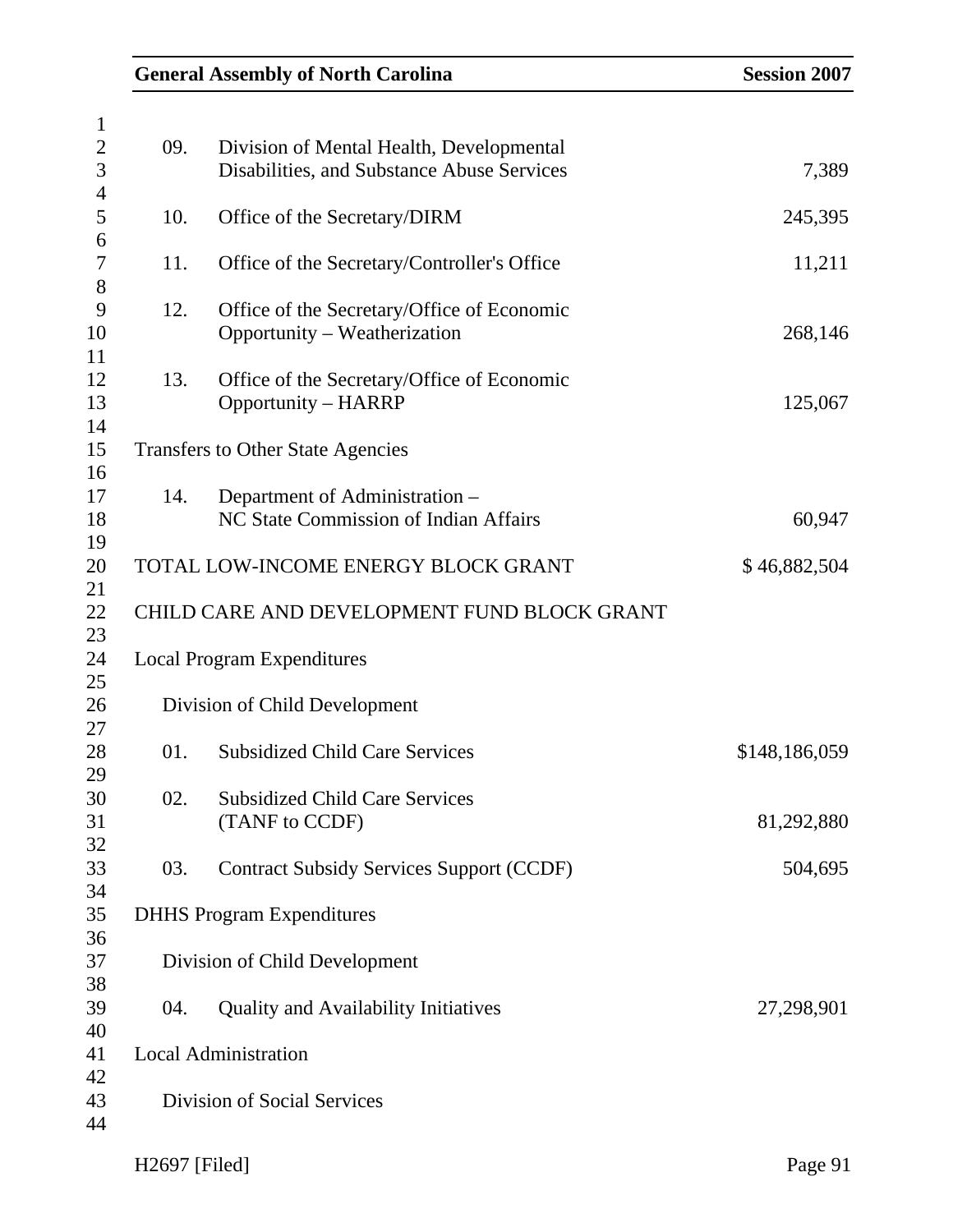| <b>General Assembly of North Carolina</b> | <b>Session 2007</b>                                            |               |
|-------------------------------------------|----------------------------------------------------------------|---------------|
| 05.                                       | <b>Subsidy Services Support</b>                                | 15,813,021    |
|                                           | <b>DHHS</b> Administration                                     |               |
|                                           | Division of Child Development                                  |               |
| 06.                                       | <b>DCD</b> Administrative Expenses                             | 6,540,707     |
|                                           | <b>DHHS</b> Central Administration                             |               |
| 07.                                       | <b>DHHS Central Administration-DIRM Technical Services</b>     | 749,081       |
|                                           | TOTAL CHILD CARE AND DEVELOPMENT FUND                          |               |
|                                           | <b>BLOCK GRANT</b>                                             | \$280,385,344 |
|                                           | MENTAL HEALTH SERVICES BLOCK GRANT                             |               |
|                                           | <b>Local Program Expenditures</b>                              |               |
| 01.                                       | Mental Health Services - Adult                                 | \$7,154,932   |
| 02.                                       | Mental Health Services – Child                                 | 3,921,991     |
| 03.                                       | <b>Comprehensive Treatment Service</b><br>Program              | 1,500,000     |
|                                           | <b>DHHS</b> Administration                                     |               |
| 04.                                       | Division of Mental Health                                      | 100,000       |
|                                           | TOTAL MENTAL HEALTH SERVICES BLOCK GRANT                       | \$12,676,923  |
|                                           | <b>SUBSTANCE ABUSE PREVENTION</b><br>AND TREATMENT BLOCK GRANT |               |
|                                           | <b>Local Program Expenditures</b>                              |               |
| 01.                                       | <b>Substance Abuse Services - Adult</b>                        | \$22,008,080  |
| 02.                                       | <b>Substance Abuse Treatment Alternative for</b><br>Women      | 8,069,524     |
| 03.                                       | Substance Abuse – HIV and IV Drug                              | 5,116,378     |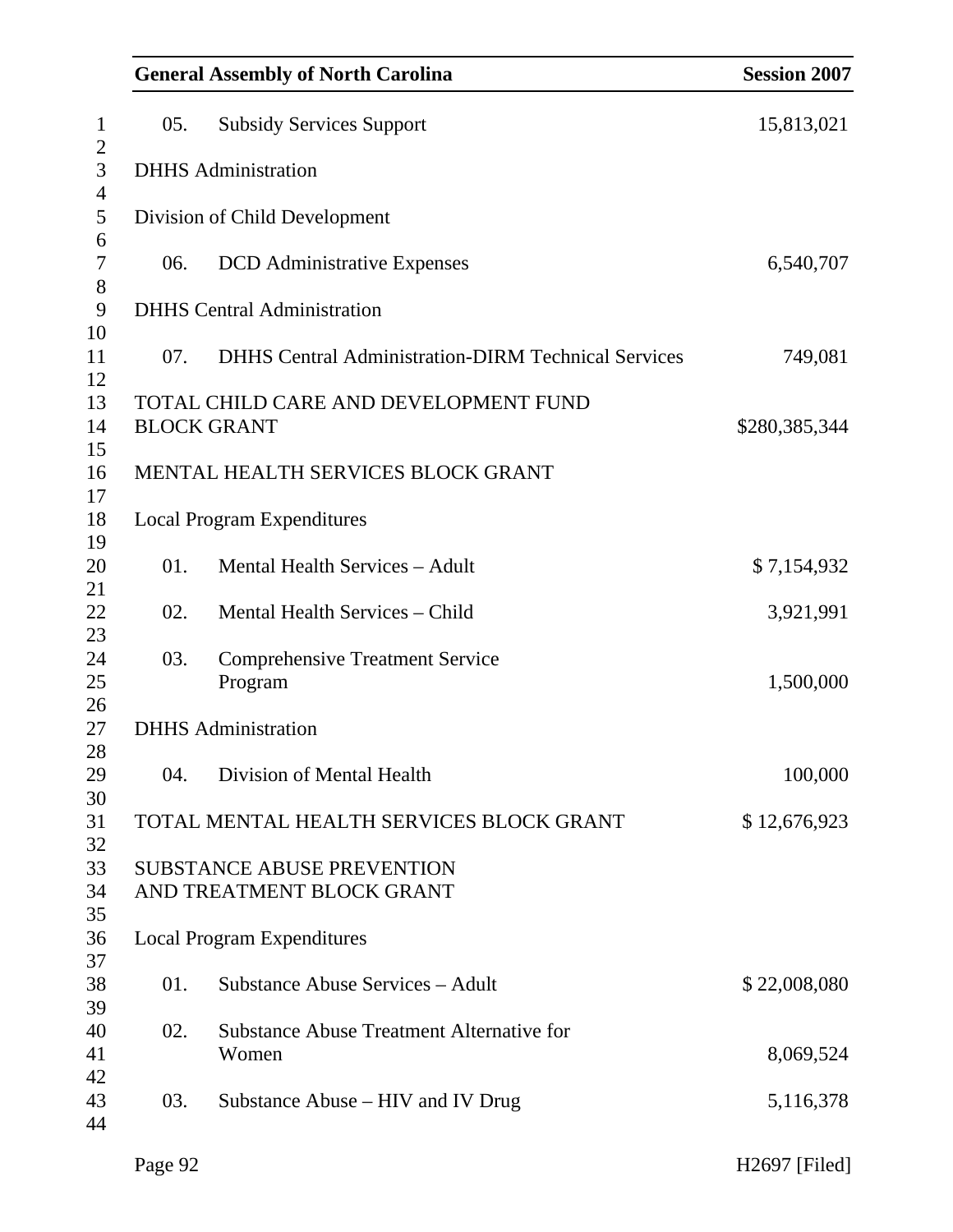|                                           | <b>General Assembly of North Carolina</b>                            | <b>Session 2007</b>       |  |
|-------------------------------------------|----------------------------------------------------------------------|---------------------------|--|
| Substance Abuse Prevention - Child<br>04. |                                                                      | 7,186,857                 |  |
| 05.                                       | Substance Abuse Services – Child/Adolescent                          | 4,940,500                 |  |
|                                           | Division of Public Health                                            |                           |  |
| 07.                                       | <b>Risk Reduction Projects</b>                                       | 633,980                   |  |
| 08.                                       | Aid-to-Counties                                                      | 209,576                   |  |
| 09.                                       | <b>Maternal Health</b>                                               | 37,779                    |  |
|                                           | <b>DHHS</b> Administration                                           |                           |  |
| 10.                                       | Division of Mental Health                                            | 500,000                   |  |
|                                           | <b>TOTAL SUBSTANCE ABUSE PREVENTION</b><br>AND TREATMENT BLOCK GRANT | \$48,702,674              |  |
| MATERNAL AND CHILD HEALTH BLOCK GRANT     |                                                                      |                           |  |
|                                           | <b>Local Program Expenditures</b>                                    |                           |  |
|                                           | Division of Public Health                                            |                           |  |
| 01.                                       | <b>Children's Health Services</b>                                    | 7,415,569<br>$\mathbb{S}$ |  |
| 02.                                       | Women's Health-Aid-to-County                                         | 7,504,019                 |  |
|                                           | <b>DHHS Program Expenditures</b>                                     |                           |  |
|                                           | Division of Public Health                                            |                           |  |
| 03.                                       | Oral Health                                                          | 35,951                    |  |
| 04.                                       | <b>Children's Health Services</b>                                    | 1,654,428                 |  |
| 05.                                       | Women's Health                                                       | 121,285                   |  |
| 06.                                       | <b>State Center for Health Statistics</b>                            | 120,364                   |  |
| 07.                                       | Quality Improvement in Public Health                                 | 14,646                    |  |
| 08.                                       | <b>Health Promotions</b>                                             | 84,843                    |  |
| H2697 [Filed]                             |                                                                      | Page 93                   |  |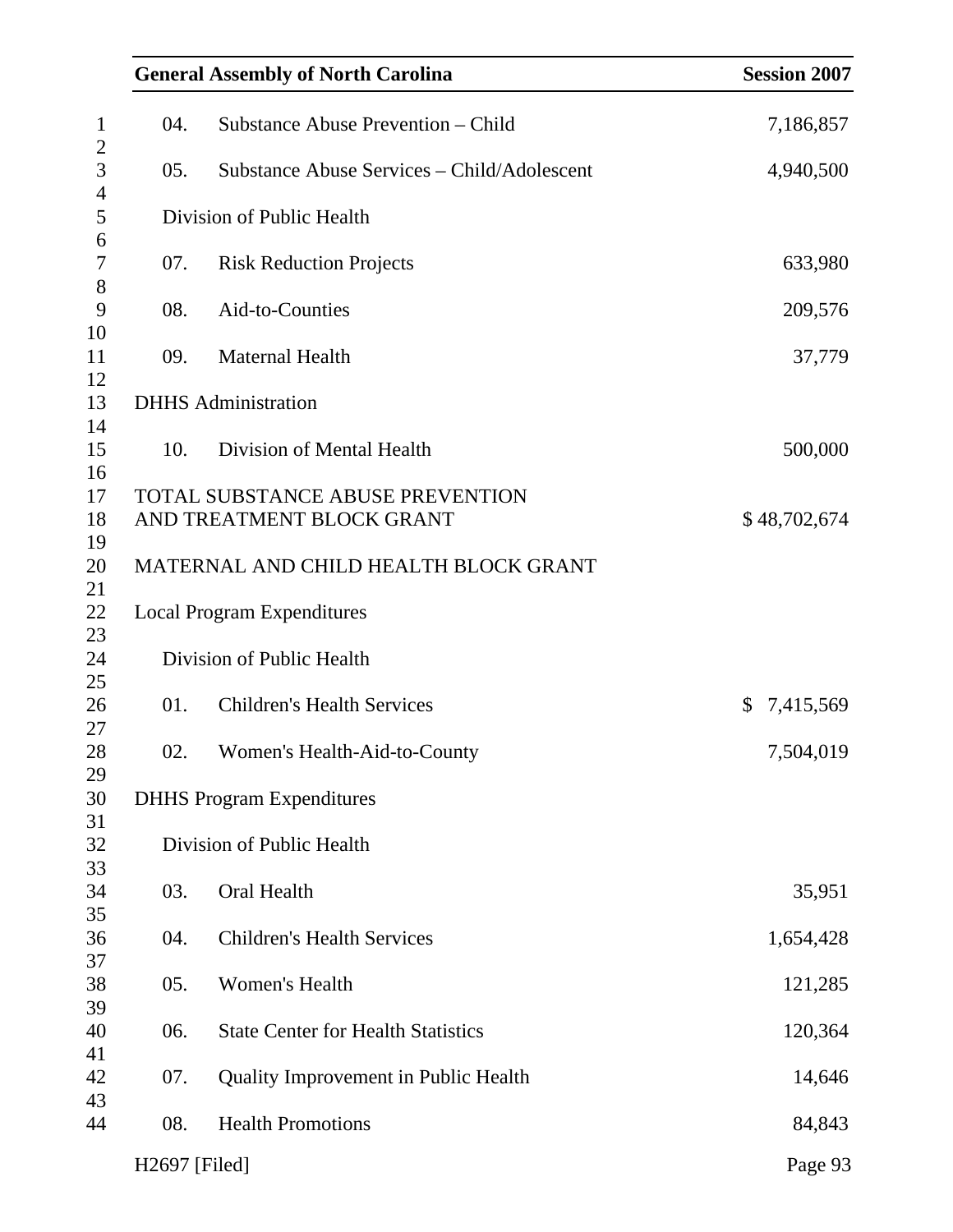| <b>General Assembly of North Carolina</b> | <b>Session 2007</b>                                                                      |               |
|-------------------------------------------|------------------------------------------------------------------------------------------|---------------|
|                                           |                                                                                          |               |
| 09.                                       | <b>Office of Minority Health</b>                                                         | 51,562        |
| 10.                                       | Immunization Program - Vaccine Distribution                                              | 310,667       |
|                                           | <b>DHHS</b> Administration                                                               |               |
| 11.                                       | Division of Public Health Administration                                                 | 631,966       |
|                                           | <b>TOTAL MATERNAL AND CHILD</b>                                                          |               |
|                                           | <b>HEALTH BLOCK GRANT</b>                                                                | \$17,945,300  |
|                                           | PREVENTIVE HEALTH SERVICES BLOCK GRANT                                                   |               |
|                                           | <b>Local Program Expenditures</b>                                                        |               |
| 01.                                       | NC Statewide Health Promotion                                                            | \$1,755,653   |
| 02.                                       | <b>Services to Rape Victims</b>                                                          | 197,112       |
| 03.                                       | HIV/STD Prevention and Community Planning<br>(Transfer from Social Services Block Grant) | 145,819       |
|                                           | <b>DHHS Program Expenditures</b>                                                         |               |
| 04.                                       | NC Statewide Health Promotion                                                            | 1,508,889     |
| 05.                                       | Oral Health                                                                              | 70,000        |
| 06.                                       | <b>State Laboratory of Public Health</b>                                                 | 16,600        |
|                                           | TOTAL PREVENTIVE HEALTH SERVICES BLOCK GRANT                                             | \$3,694,073   |
|                                           | COMMUNITY SERVICES BLOCK GRANT                                                           |               |
|                                           | <b>Local Program Expenditures</b>                                                        |               |
|                                           | Office of Economic Opportunity – Community Services Block Grant                          |               |
| 01.                                       | <b>Community Action Agencies</b>                                                         | \$16,062,653  |
| 02.                                       | <b>Limited Purpose Agencies</b>                                                          | 892,370       |
|                                           | <b>DHHS</b> Administration                                                               |               |
| Page 94                                   |                                                                                          | H2697 [Filed] |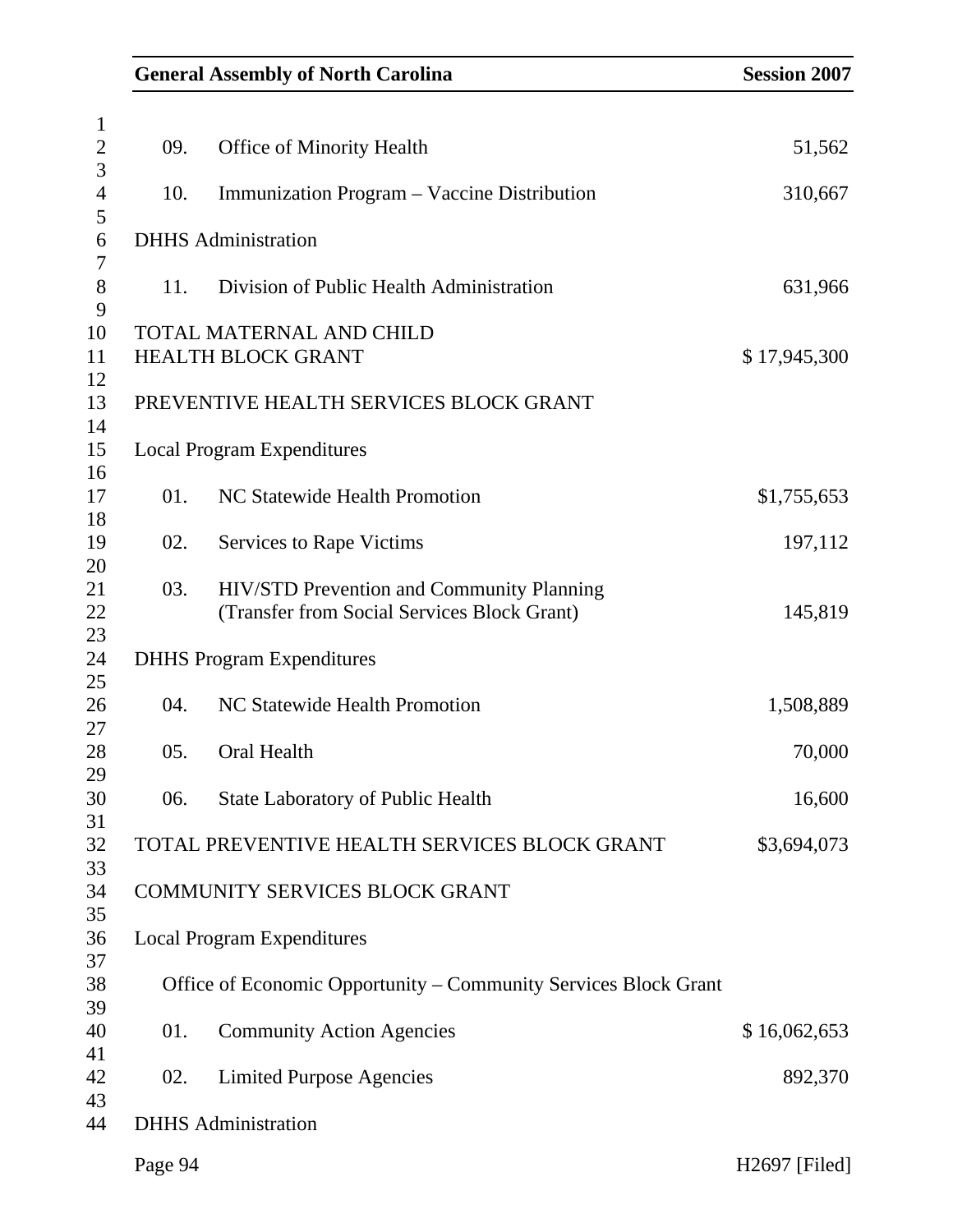| $\sqrt{2}$<br>03.<br>Office of Economic Opportunity<br>892,369<br>3<br>$\overline{4}$<br>TOTAL COMMUNITY SERVICES BLOCK GRANT<br>\$17,847,392<br>5<br>$\boldsymbol{6}$<br><b>GENERAL PROVISIONS</b><br>$\tau$<br><b>SECTION 10.29.(b)</b> Information to Be Included in Block Grant Plans. –<br>$8\,$<br>The Department of Health and Human Services shall submit a separate plan for each<br>9<br>Block Grant received and administered by the Department, and each plan shall include<br>10<br>the following:<br>11<br>A delineation of the proposed allocations by program or activity,<br>(1)<br>12<br>including State and federal match requirements.<br>13<br>A delineation of the proposed State and local administrative<br>(2)<br>14<br>expenditures.<br>15<br>An identification of all new positions to be established through the<br>(3)<br>16<br>Block Grant, including permanent, temporary, and time-limited<br>17<br>positions.<br>18<br>A comparison of the proposed allocations by program or activity with<br>(4)<br>two prior years' program and activity budgets and two prior years'<br>19<br>20<br>actual program or activity expenditures.<br>21<br>A projection of current year expenditures by program or activity.<br>(5)<br>22<br>A projection of federal Block Grant funds available, including unspent<br>(6)<br>23<br>federal funds from the current and prior fiscal years.<br>24<br><b>SECTION 10.29.(c)</b> Changes in Federal Fund Availability. – If the Congress<br>25<br>of the United States increases the federal fund availability for any of the Block Grants<br>$26\,$<br>administered by the Department of Health and Human Services from the amounts<br>27<br>appropriated in this section, the Department shall allocate the increase proportionally<br>28<br>across the program and activity appropriations identified for that Block Grant in this<br>29<br>section. In allocating an increase in federal fund availability, the Department shall not<br>30<br>propose funding for new programs or activities not appropriated in this section or<br>31<br>increase State administrative expenditures. | $\mathbf{1}$ |  |  |
|-------------------------------------------------------------------------------------------------------------------------------------------------------------------------------------------------------------------------------------------------------------------------------------------------------------------------------------------------------------------------------------------------------------------------------------------------------------------------------------------------------------------------------------------------------------------------------------------------------------------------------------------------------------------------------------------------------------------------------------------------------------------------------------------------------------------------------------------------------------------------------------------------------------------------------------------------------------------------------------------------------------------------------------------------------------------------------------------------------------------------------------------------------------------------------------------------------------------------------------------------------------------------------------------------------------------------------------------------------------------------------------------------------------------------------------------------------------------------------------------------------------------------------------------------------------------------------------------------------------------------------------------------------------------------------------------------------------------------------------------------------------------------------------------------------------------------------------------------------------------------------------------------------------------------------------------------------------------------------------------------------------------------------------------------------------------------------------------------------------------------------------------------------|--------------|--|--|
|                                                                                                                                                                                                                                                                                                                                                                                                                                                                                                                                                                                                                                                                                                                                                                                                                                                                                                                                                                                                                                                                                                                                                                                                                                                                                                                                                                                                                                                                                                                                                                                                                                                                                                                                                                                                                                                                                                                                                                                                                                                                                                                                                       |              |  |  |
|                                                                                                                                                                                                                                                                                                                                                                                                                                                                                                                                                                                                                                                                                                                                                                                                                                                                                                                                                                                                                                                                                                                                                                                                                                                                                                                                                                                                                                                                                                                                                                                                                                                                                                                                                                                                                                                                                                                                                                                                                                                                                                                                                       |              |  |  |
|                                                                                                                                                                                                                                                                                                                                                                                                                                                                                                                                                                                                                                                                                                                                                                                                                                                                                                                                                                                                                                                                                                                                                                                                                                                                                                                                                                                                                                                                                                                                                                                                                                                                                                                                                                                                                                                                                                                                                                                                                                                                                                                                                       |              |  |  |
|                                                                                                                                                                                                                                                                                                                                                                                                                                                                                                                                                                                                                                                                                                                                                                                                                                                                                                                                                                                                                                                                                                                                                                                                                                                                                                                                                                                                                                                                                                                                                                                                                                                                                                                                                                                                                                                                                                                                                                                                                                                                                                                                                       |              |  |  |
|                                                                                                                                                                                                                                                                                                                                                                                                                                                                                                                                                                                                                                                                                                                                                                                                                                                                                                                                                                                                                                                                                                                                                                                                                                                                                                                                                                                                                                                                                                                                                                                                                                                                                                                                                                                                                                                                                                                                                                                                                                                                                                                                                       |              |  |  |
|                                                                                                                                                                                                                                                                                                                                                                                                                                                                                                                                                                                                                                                                                                                                                                                                                                                                                                                                                                                                                                                                                                                                                                                                                                                                                                                                                                                                                                                                                                                                                                                                                                                                                                                                                                                                                                                                                                                                                                                                                                                                                                                                                       |              |  |  |
|                                                                                                                                                                                                                                                                                                                                                                                                                                                                                                                                                                                                                                                                                                                                                                                                                                                                                                                                                                                                                                                                                                                                                                                                                                                                                                                                                                                                                                                                                                                                                                                                                                                                                                                                                                                                                                                                                                                                                                                                                                                                                                                                                       |              |  |  |
|                                                                                                                                                                                                                                                                                                                                                                                                                                                                                                                                                                                                                                                                                                                                                                                                                                                                                                                                                                                                                                                                                                                                                                                                                                                                                                                                                                                                                                                                                                                                                                                                                                                                                                                                                                                                                                                                                                                                                                                                                                                                                                                                                       |              |  |  |
|                                                                                                                                                                                                                                                                                                                                                                                                                                                                                                                                                                                                                                                                                                                                                                                                                                                                                                                                                                                                                                                                                                                                                                                                                                                                                                                                                                                                                                                                                                                                                                                                                                                                                                                                                                                                                                                                                                                                                                                                                                                                                                                                                       |              |  |  |
|                                                                                                                                                                                                                                                                                                                                                                                                                                                                                                                                                                                                                                                                                                                                                                                                                                                                                                                                                                                                                                                                                                                                                                                                                                                                                                                                                                                                                                                                                                                                                                                                                                                                                                                                                                                                                                                                                                                                                                                                                                                                                                                                                       |              |  |  |
|                                                                                                                                                                                                                                                                                                                                                                                                                                                                                                                                                                                                                                                                                                                                                                                                                                                                                                                                                                                                                                                                                                                                                                                                                                                                                                                                                                                                                                                                                                                                                                                                                                                                                                                                                                                                                                                                                                                                                                                                                                                                                                                                                       |              |  |  |
|                                                                                                                                                                                                                                                                                                                                                                                                                                                                                                                                                                                                                                                                                                                                                                                                                                                                                                                                                                                                                                                                                                                                                                                                                                                                                                                                                                                                                                                                                                                                                                                                                                                                                                                                                                                                                                                                                                                                                                                                                                                                                                                                                       |              |  |  |
|                                                                                                                                                                                                                                                                                                                                                                                                                                                                                                                                                                                                                                                                                                                                                                                                                                                                                                                                                                                                                                                                                                                                                                                                                                                                                                                                                                                                                                                                                                                                                                                                                                                                                                                                                                                                                                                                                                                                                                                                                                                                                                                                                       |              |  |  |
|                                                                                                                                                                                                                                                                                                                                                                                                                                                                                                                                                                                                                                                                                                                                                                                                                                                                                                                                                                                                                                                                                                                                                                                                                                                                                                                                                                                                                                                                                                                                                                                                                                                                                                                                                                                                                                                                                                                                                                                                                                                                                                                                                       |              |  |  |
|                                                                                                                                                                                                                                                                                                                                                                                                                                                                                                                                                                                                                                                                                                                                                                                                                                                                                                                                                                                                                                                                                                                                                                                                                                                                                                                                                                                                                                                                                                                                                                                                                                                                                                                                                                                                                                                                                                                                                                                                                                                                                                                                                       |              |  |  |
|                                                                                                                                                                                                                                                                                                                                                                                                                                                                                                                                                                                                                                                                                                                                                                                                                                                                                                                                                                                                                                                                                                                                                                                                                                                                                                                                                                                                                                                                                                                                                                                                                                                                                                                                                                                                                                                                                                                                                                                                                                                                                                                                                       |              |  |  |
|                                                                                                                                                                                                                                                                                                                                                                                                                                                                                                                                                                                                                                                                                                                                                                                                                                                                                                                                                                                                                                                                                                                                                                                                                                                                                                                                                                                                                                                                                                                                                                                                                                                                                                                                                                                                                                                                                                                                                                                                                                                                                                                                                       |              |  |  |
|                                                                                                                                                                                                                                                                                                                                                                                                                                                                                                                                                                                                                                                                                                                                                                                                                                                                                                                                                                                                                                                                                                                                                                                                                                                                                                                                                                                                                                                                                                                                                                                                                                                                                                                                                                                                                                                                                                                                                                                                                                                                                                                                                       |              |  |  |
|                                                                                                                                                                                                                                                                                                                                                                                                                                                                                                                                                                                                                                                                                                                                                                                                                                                                                                                                                                                                                                                                                                                                                                                                                                                                                                                                                                                                                                                                                                                                                                                                                                                                                                                                                                                                                                                                                                                                                                                                                                                                                                                                                       |              |  |  |
|                                                                                                                                                                                                                                                                                                                                                                                                                                                                                                                                                                                                                                                                                                                                                                                                                                                                                                                                                                                                                                                                                                                                                                                                                                                                                                                                                                                                                                                                                                                                                                                                                                                                                                                                                                                                                                                                                                                                                                                                                                                                                                                                                       |              |  |  |
|                                                                                                                                                                                                                                                                                                                                                                                                                                                                                                                                                                                                                                                                                                                                                                                                                                                                                                                                                                                                                                                                                                                                                                                                                                                                                                                                                                                                                                                                                                                                                                                                                                                                                                                                                                                                                                                                                                                                                                                                                                                                                                                                                       |              |  |  |
|                                                                                                                                                                                                                                                                                                                                                                                                                                                                                                                                                                                                                                                                                                                                                                                                                                                                                                                                                                                                                                                                                                                                                                                                                                                                                                                                                                                                                                                                                                                                                                                                                                                                                                                                                                                                                                                                                                                                                                                                                                                                                                                                                       |              |  |  |
|                                                                                                                                                                                                                                                                                                                                                                                                                                                                                                                                                                                                                                                                                                                                                                                                                                                                                                                                                                                                                                                                                                                                                                                                                                                                                                                                                                                                                                                                                                                                                                                                                                                                                                                                                                                                                                                                                                                                                                                                                                                                                                                                                       |              |  |  |
|                                                                                                                                                                                                                                                                                                                                                                                                                                                                                                                                                                                                                                                                                                                                                                                                                                                                                                                                                                                                                                                                                                                                                                                                                                                                                                                                                                                                                                                                                                                                                                                                                                                                                                                                                                                                                                                                                                                                                                                                                                                                                                                                                       |              |  |  |
|                                                                                                                                                                                                                                                                                                                                                                                                                                                                                                                                                                                                                                                                                                                                                                                                                                                                                                                                                                                                                                                                                                                                                                                                                                                                                                                                                                                                                                                                                                                                                                                                                                                                                                                                                                                                                                                                                                                                                                                                                                                                                                                                                       |              |  |  |
|                                                                                                                                                                                                                                                                                                                                                                                                                                                                                                                                                                                                                                                                                                                                                                                                                                                                                                                                                                                                                                                                                                                                                                                                                                                                                                                                                                                                                                                                                                                                                                                                                                                                                                                                                                                                                                                                                                                                                                                                                                                                                                                                                       |              |  |  |
|                                                                                                                                                                                                                                                                                                                                                                                                                                                                                                                                                                                                                                                                                                                                                                                                                                                                                                                                                                                                                                                                                                                                                                                                                                                                                                                                                                                                                                                                                                                                                                                                                                                                                                                                                                                                                                                                                                                                                                                                                                                                                                                                                       |              |  |  |
|                                                                                                                                                                                                                                                                                                                                                                                                                                                                                                                                                                                                                                                                                                                                                                                                                                                                                                                                                                                                                                                                                                                                                                                                                                                                                                                                                                                                                                                                                                                                                                                                                                                                                                                                                                                                                                                                                                                                                                                                                                                                                                                                                       |              |  |  |
|                                                                                                                                                                                                                                                                                                                                                                                                                                                                                                                                                                                                                                                                                                                                                                                                                                                                                                                                                                                                                                                                                                                                                                                                                                                                                                                                                                                                                                                                                                                                                                                                                                                                                                                                                                                                                                                                                                                                                                                                                                                                                                                                                       |              |  |  |
|                                                                                                                                                                                                                                                                                                                                                                                                                                                                                                                                                                                                                                                                                                                                                                                                                                                                                                                                                                                                                                                                                                                                                                                                                                                                                                                                                                                                                                                                                                                                                                                                                                                                                                                                                                                                                                                                                                                                                                                                                                                                                                                                                       |              |  |  |
| 32<br>If the Congress of the United States decreases the federal fund availability for                                                                                                                                                                                                                                                                                                                                                                                                                                                                                                                                                                                                                                                                                                                                                                                                                                                                                                                                                                                                                                                                                                                                                                                                                                                                                                                                                                                                                                                                                                                                                                                                                                                                                                                                                                                                                                                                                                                                                                                                                                                                |              |  |  |
| any of the Block Grants administered by the Department of Health and Human Services<br>33                                                                                                                                                                                                                                                                                                                                                                                                                                                                                                                                                                                                                                                                                                                                                                                                                                                                                                                                                                                                                                                                                                                                                                                                                                                                                                                                                                                                                                                                                                                                                                                                                                                                                                                                                                                                                                                                                                                                                                                                                                                             |              |  |  |
| 34<br>from the amounts appropriated in this section, the Department shall reduce State                                                                                                                                                                                                                                                                                                                                                                                                                                                                                                                                                                                                                                                                                                                                                                                                                                                                                                                                                                                                                                                                                                                                                                                                                                                                                                                                                                                                                                                                                                                                                                                                                                                                                                                                                                                                                                                                                                                                                                                                                                                                |              |  |  |
| 35<br>administration by at least the percentage of the reduction in federal funds. After                                                                                                                                                                                                                                                                                                                                                                                                                                                                                                                                                                                                                                                                                                                                                                                                                                                                                                                                                                                                                                                                                                                                                                                                                                                                                                                                                                                                                                                                                                                                                                                                                                                                                                                                                                                                                                                                                                                                                                                                                                                              |              |  |  |
| 36<br>determining the State administration, the remaining reductions shall be allocated<br>37                                                                                                                                                                                                                                                                                                                                                                                                                                                                                                                                                                                                                                                                                                                                                                                                                                                                                                                                                                                                                                                                                                                                                                                                                                                                                                                                                                                                                                                                                                                                                                                                                                                                                                                                                                                                                                                                                                                                                                                                                                                         |              |  |  |
| proportionately across the program and activity appropriations identified for that Block<br>38<br>Grant in this section. In allocating a decrease in federal fund availability, the                                                                                                                                                                                                                                                                                                                                                                                                                                                                                                                                                                                                                                                                                                                                                                                                                                                                                                                                                                                                                                                                                                                                                                                                                                                                                                                                                                                                                                                                                                                                                                                                                                                                                                                                                                                                                                                                                                                                                                   |              |  |  |
| Department shall not eliminate the funding for a program or activity appropriated in this<br>39                                                                                                                                                                                                                                                                                                                                                                                                                                                                                                                                                                                                                                                                                                                                                                                                                                                                                                                                                                                                                                                                                                                                                                                                                                                                                                                                                                                                                                                                                                                                                                                                                                                                                                                                                                                                                                                                                                                                                                                                                                                       |              |  |  |

40 section unless it is related to the State administration.

41 Prior to allocating the change in federal fund availability, the proposed 42 allocation must be approved by the Office of State Budget and Management. If the 43 Department adjusts the allocation of any Block Grant due to changes in federal fund 44 availability, then a report shall be made to the Joint Legislative Commission on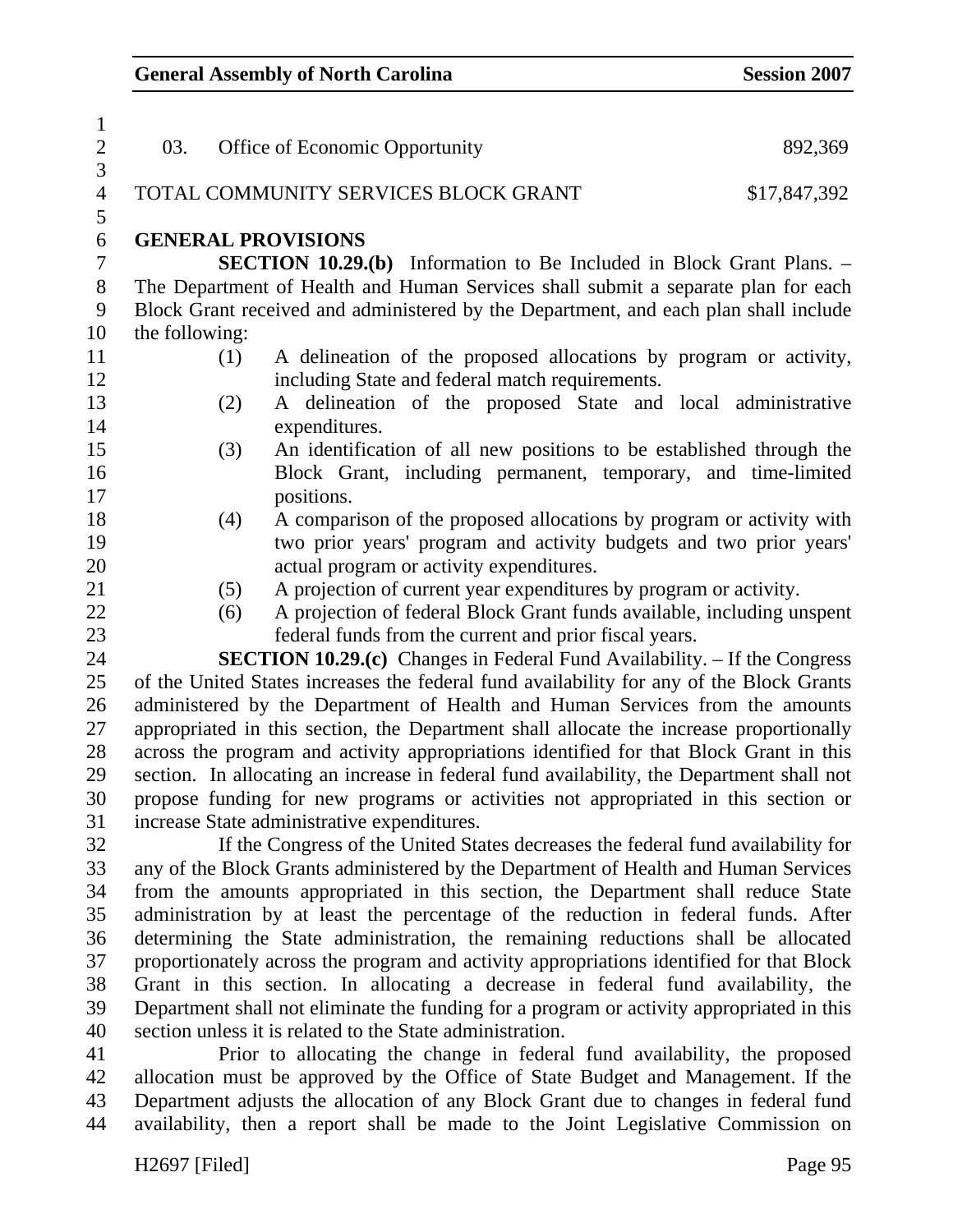1 Governmental Operations, the House of Representatives Appropriations Subcommittee

2 on Health and Human Services, the Senate Appropriations Committee on Health and 3 Human Services, and the Fiscal Research Division.

4 **SECTION 10.29.(d)** All changes to the budgeted allocations to the Block 5 Grants administered by the Department of Health and Human Services that are not 6 specifically addressed in this section shall be approved by the Office of State Budget 7 and Management, and a report shall be submitted to the Joint Legislative Commission 8 on Governmental Operations for review prior to implementing the changes. All changes 9 to the budgeted allocations to the Block Grant shall be reported immediately to the 10 House of Representatives Appropriations Subcommittee on Health and Human 11 Services, the Senate Appropriations Committee on Health and Human Services, and the 12 Fiscal Research Division. This subsection does not apply to Block Grant changes 13 caused by legislative salary increases and benefit adjustments.

14

### 15 **TEMPORARY ASSISTANCE FOR NEEDY FAMILIES BLOCK GRANT**  16 **(TANF)**

17 **SECTION 10.29.(e)** The sum of nine hundred ninety-five thousand one 18 hundred forty-two dollars (\$995,142) appropriated in this section in the TANF Block 19 Grant to the Department of Health and Human Services, Division of Social Services, for 20 the 2008-2009 fiscal year shall be used to support administration of TANF-funded 21 programs.

22 **SECTION 10.29.(f)** The sum of two million two hundred thousand dollars 23 (\$2,200,000) appropriated under this section in the TANF Block Grant to the 24 Department of Health and Human Services, Division of Social Services, for the 25 2008-2009 fiscal year shall be used to provide domestic violence services to Work First 26 recipients. These funds shall be used to provide domestic violence counseling, support, 27 and other direct services to clients. These funds shall not be used to establish new 28 domestic violence shelters or to facilitate lobbying efforts. The Division of Social 29 Services may use up to seventy-five thousand dollars (\$75,000) in TANF funds to 30 support one administrative position within the Division of Social Services to implement 31 this subsection.

32 Each county department of social services and the local domestic violence 33 shelter program serving the county shall jointly develop a plan for utilizing these funds. 34 The plan shall include the services to be provided and the manner in which the services 35 shall be delivered. The county plan shall be signed by the county social services director 36 or the director's designee and the domestic violence program director or the director's 37 designee and submitted to the Division of Social Services by December 1, 2008. The 38 Division of Social Services, in consultation with the Council for Women, shall review 39 the county plans and shall provide consultation and technical assistance to the 40 departments of social services and local domestic violence shelter programs, if needed.

41 The Division of Social Services shall allocate these funds to county 42 departments of social services according to the following formula: (i) each county shall 43 receive a base allocation of five thousand dollars (\$5,000); and (ii) each county shall 44 receive an allocation of the remaining funds based on the county's proportion of the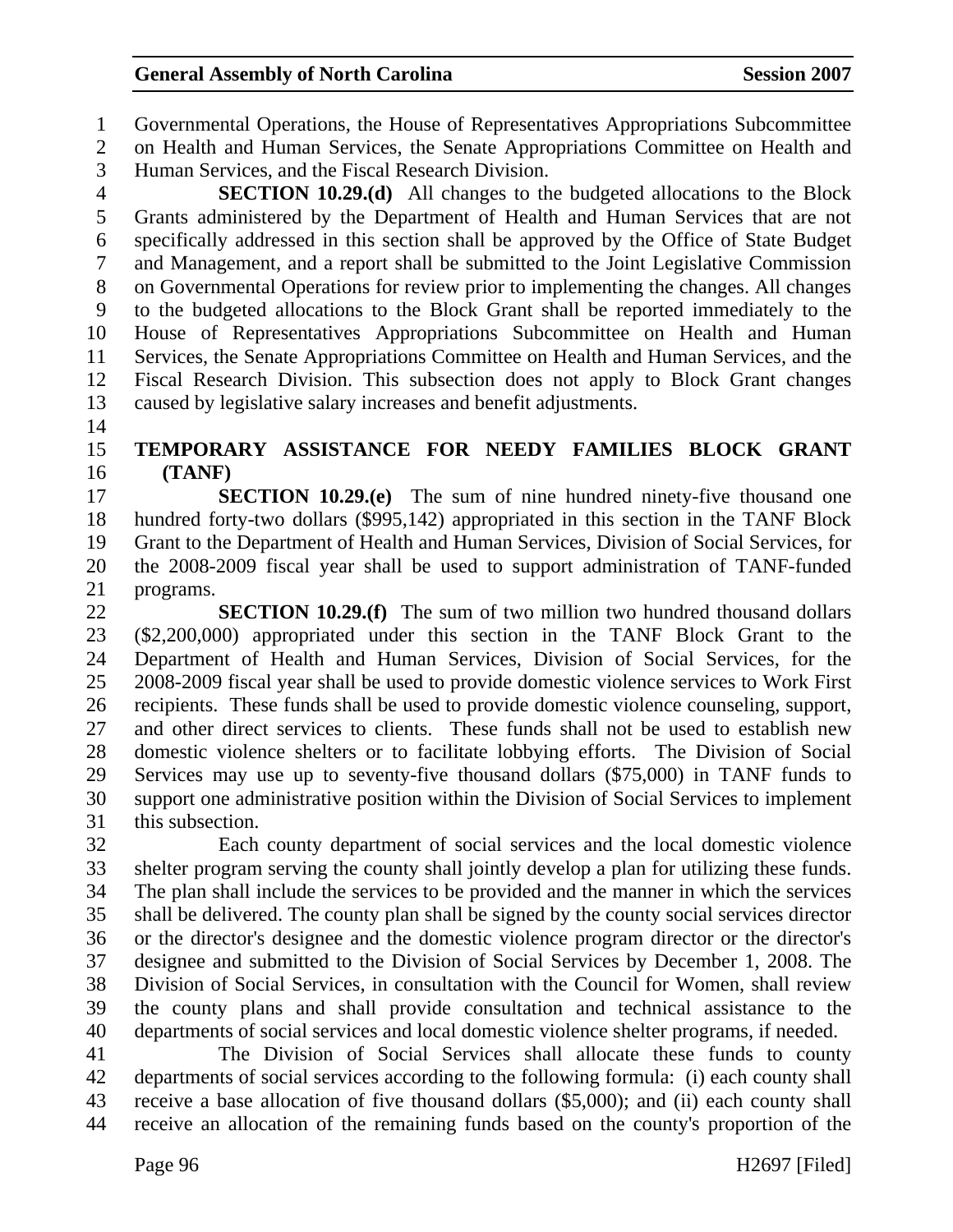1 statewide total of the Work First caseload as of July 1, 2008, and the county's proportion 2 of the statewide total of the individuals receiving domestic violence services from 3 programs funded by the Council for Women as of July 1, 2008. The Division of Social 4 Services may reallocate unspent funds to counties that submit a written request for 5 additional funds.

6 **SECTION 10.29.(g)** The sum of two million two hundred forty-nine 7 thousand six hundred forty-two dollars (\$2,249,642) appropriated in this section in the 8 TANF Block Grant to the Department of Health and Human Services, Division of 9 Social Services, for the 2008-2009 fiscal year shall be used to expand after-school 10 programs and services for at-risk children. The Department shall develop and 11 implement a grant program to award grants to community-based programs that 12 demonstrate the ability to reach children at risk of teen pregnancy, school dropout, and 13 gang participation. The Department shall award grants to community-based 14 organizations that demonstrate the ability to develop and implement linkages with local 15 departments of social services, area mental health programs, schools, and other human 16 services programs in order to provide support services and assistance to the child and 17 family. These funds may be used to fund one position within the Division of Social 18 Services to coordinate at-risk after-school programs and shall not be used for other State 19 administration.

20 **SECTION 10.29.(h)** The sum of fourteen million four hundred fifty-two 21 thousand three hundred ninety-one dollars (\$14,452,391) appropriated in this section to 22 the Department of Health and Human Services, Division of Social Services, in the 23 TANF Block Grant for the 2008-2009 fiscal year for child welfare improvements shall 24 be allocated to the county departments of social services for hiring or contracting staff 25 to investigate and provide services in Child Protective Services cases; to provide foster 26 care and support services; to recruit, train, license, and support prospective foster and 27 adoptive families; and to provide interstate and post-adoption services for eligible 28 families.

29 **SECTION 10.29.(i)** The sum of three million dollars (\$3,000,000) 30 appropriated in this section in the TANF Block Grant to the Department of Health and 31 Human Services, Special Children Adoption Fund, for the 2008-2009 fiscal year shall 32 be used in accordance with Section 10.31 of this act. The Division of Social Services, 33 in consultation with the North Carolina Association of County Directors of Social 34 Services and representatives of licensed private adoption agencies, shall develop 35 guidelines for the awarding of funds to licensed public and private adoption agencies 36 upon the adoption of children described in G.S. 108A-50 and in foster care. Payments 37 received from the Special Children Adoption Fund by participating agencies shall be 38 used exclusively to enhance the adoption services program. No local match shall be 39 required as a condition for receipt of these funds.

40 **SECTION 10.29.(j)** The sum of one million eight hundred thousand dollars 41 (\$1,800,000) in this section appropriated to the Department of Health and Human 42 Services in the TANF Block Grant for the 2008-2009 fiscal year shall be used to 43 implement N.C. FAST (North Carolina Families Accessing Services through 44 Technology). The N.C. FAST Program involves the entire automation initiative through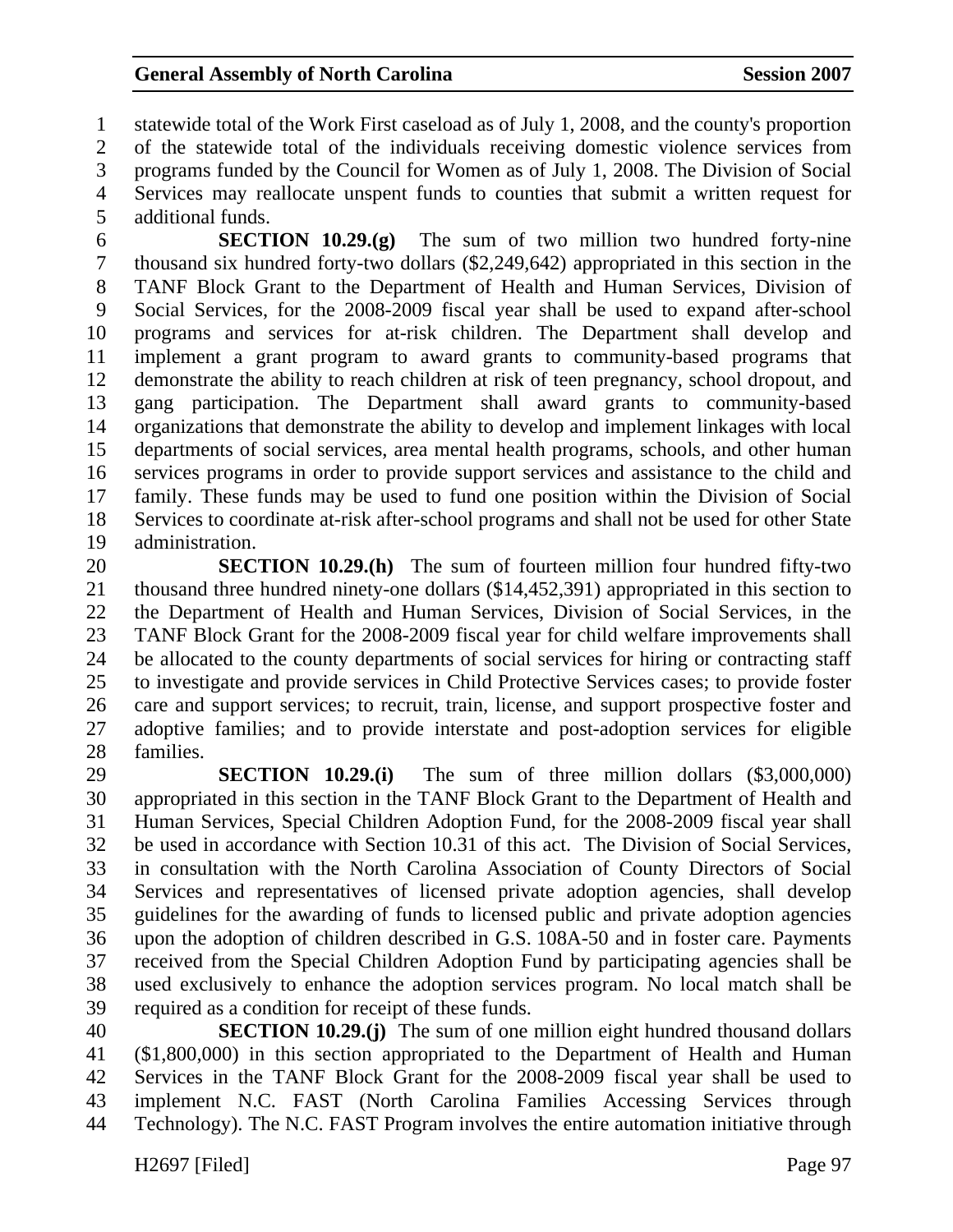1 which families access services and local departments of social services deliver benefits, 2 supervised by the Department of Health and Human Services, Divisions of Social 3 Services, Aging and Adult Services, Medical Assistance, and Child Development. The 4 statewide automated initiative shall be implemented in compliance with federal 5 regulations in order to ensure federal financial participation in the project. The 6 Department of Health and Human Services shall report on its compliance with this 7 subsection to the House of Representatives Appropriations Subcommittee on Health and 8 Human Services, the Senate Appropriations Committee on Health and Human Services, 9 and the Fiscal Research Division no later than January 1, 2009.

10 **SECTION 10.29.(k)** The sum of five hundred thousand dollars (\$500,000) 11 appropriated in this section to the Department of Health and Human Services, Division 12 of Social Services, in the TANF Block Grant for the 2008-2009 fiscal year shall be used 13 to expand after-school programs for at-risk children attending middle school. The 14 Department shall develop and implement a grant program to award funds to 15 community-based programs demonstrating the capacity to reach children at risk of teen 16 pregnancy, school dropout, and gang participation. These funds shall not be used for 17 training or administration at the State level. All funds shall be distributed to 18 community-based programs, focusing on those communities where similar programs do 19 not exist in middle schools.

20 **SECTION 10.29.(l)** In implementing the TANF Block Grant, the 21 Department of Health and Human Services shall review policies, programs, and 22 initiatives to ensure that they support men in their role as fathers and strengthen fathers' 23 involvement in their children's lives. The Department shall encourage county 24 departments of social services to ensure their Work First programs emphasize 25 responsible fatherhood and increased participation by noncustodial fathers.

26 **SECTION 10.29.(m)** The sum of five hundred fifty thousand dollars 27 (\$550,000) appropriated in this section to the Department of Health and Human 28 Services in the TANF Block Grant for the 2008-2009 fiscal year shall be transferred to 29 Connect, Inc. Connect, Inc., shall report on the number of people served and the 30 services received as a result of the receipt of funds. The report shall contain expenditure 31 data, including the amount of funds used for administration and direct training. The 32 report shall also include the number of people who have been employed as a direct 33 result of services provided by Connect, Inc., including the length of employment in the 34 new position. The Department of Health and Human Services shall evaluate the 35 program and ensure that services provided are not duplicative of local employment 36 security commissions in the nine counties served by Connect, Inc. The evaluation report 37 shall be submitted to the House of Representatives Appropriations Subcommittee on 38 Health and Human Services, the Senate Appropriations Committee on Health and 39 Human Services, and the Fiscal Research Division no later than May 1, 2009.

40 **SECTION 10.29.(n)** The sum of two million dollars (\$2,000,000) 41 appropriated in this section to the Department of Health and Human Services in the 42 TANF Block Grant for Boys and Girls Clubs for the 2008-2009 fiscal year shall be used 43 to make grants for approved programs. The Department of Health and Human Services, 44 in accordance with federal regulations for the use of TANF Block Grant funds, shall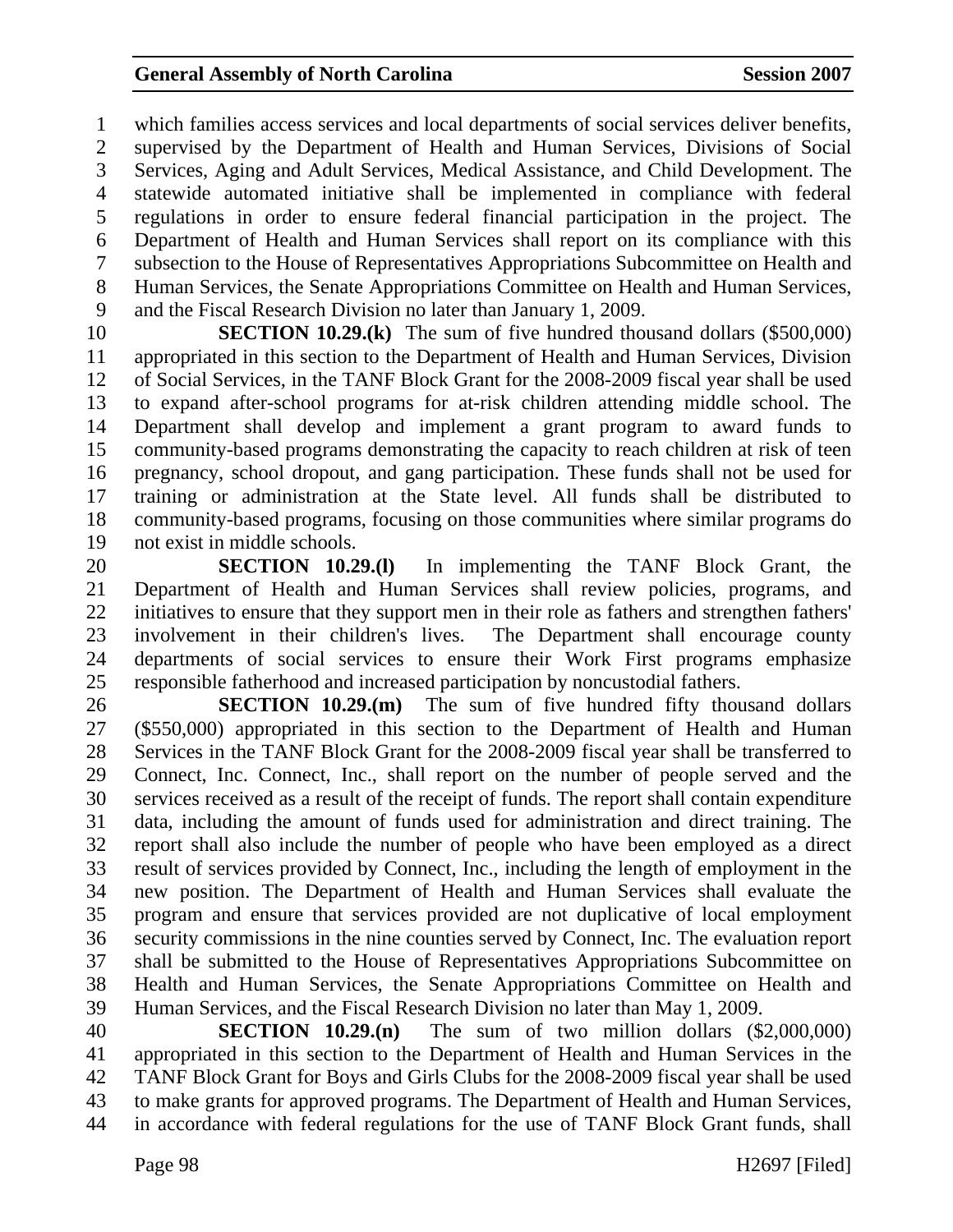1 administer a grant program to award funds to the Boys and Girls Clubs across the State 2 in order to implement programs that improve the motivation, performance, and 3 self-esteem of youths and to implement other initiatives that would be expected to 4 reduce gang participation, school dropout, and teen pregnancy rates. The Department 5 shall encourage and facilitate collaboration between the Boys and Girls Clubs and 6 Support Our Students, Communities in Schools, and similar programs to submit joint 7 applications for the funds if appropriate.

8 **SECTION 10.29.(o)** The Department of Health and Human Services, 9 Division of Social Services, shall continue implementing county demonstration grants 10 that began in the 2006-2007 fiscal year. The county demonstration grants may be 11 awarded for up to three years with all projects ending no later than the end of fiscal year 12 2009-2010. The purpose of the county demonstration grants is to identify best practices 13 that can be used by counties to improve the work participation rates. The Division of 14 Social Services is authorized to establish two time-limited positions to manage the grant 15 award process and monitor the demonstration projects through fiscal year 2009-2010.

16 Funding provided under the county demonstration grants shall not be used to 17 supplant local funds, and counties shall be required to maintain the current level of 18 effort and funding for the Work First program.

19 The Department of Health and Human Services, Division of Social Services, 20 shall report on the status of county demonstration grants implemented pursuant to this 21 subsection to the House of Representatives Appropriations Subcommittee on Health and 22 Human Services, the Senate Appropriations Committee on Health and Human Services, 23 and the Fiscal Research Division no later than February 1, 2009.

24

### 25 **SOCIAL SERVICES BLOCK GRANT**

26 **SECTION 10.29.(p)** Social Services Block Grant funds appropriated to the 27 North Carolina Inter-Agency Council for Coordinating Homeless Programs, the North 28 Carolina Housing Coalition, and Foster Parent Incentive are exempt from the provisions 29 of 10A NCAC 71R .0201(3). The Special Children's Adoption Incentive Fund will 30 require a fifty percent (50%) local match.

31 **SECTION 10.29.(q)** The sum of two million seven hundred forty-nine 32 thousand six hundred forty-two dollars (\$2,749,642) appropriated in this section in the 33 Social Services Block Grant to the Department of Health and Human Services and 34 transferred to the Department of Juvenile Justice and Delinquency Prevention for the 35 2008-2009 fiscal year shall be used to support the existing Support Our Students 36 Program, including gang prevention, and to expand the Program statewide, focusing on 37 low-income communities in unserved areas. These funds shall not be used for 38 administration of the Program.

39 **SECTION 10.29.(r)** The sum of two million seven hundred thirty-eight 40 thousand eight hundred twenty-seven dollars (\$2,738,827) appropriated in this section 41 in the Social Services Block Grant to the Department of Health and Human Services, 42 Division of Social Services, for the 2008-2009 fiscal year shall be used to support 43 various child welfare training projects as follows:

44 (1) Provide a regional training center in southeastern North Carolina.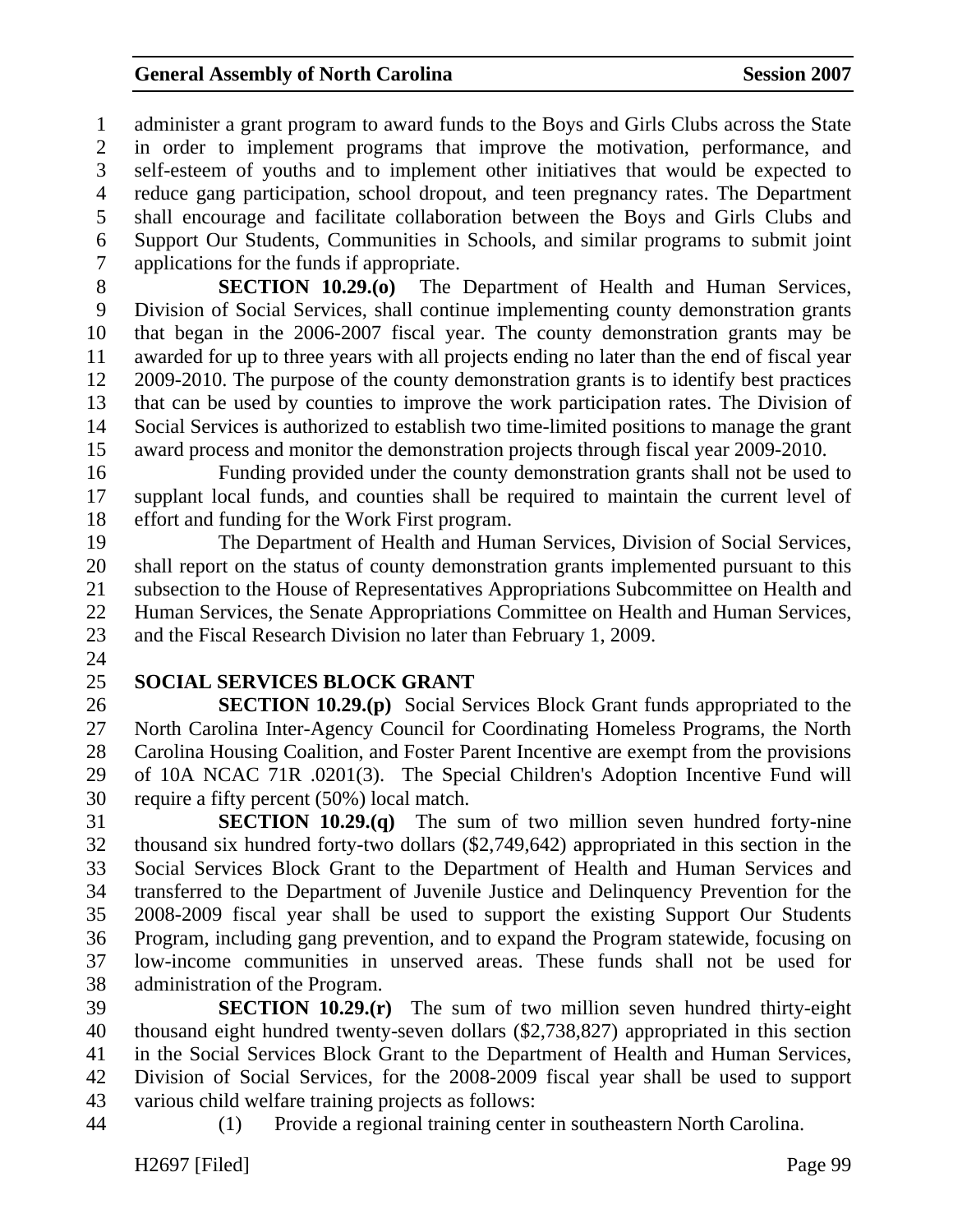| $\mathbf{1}$             | (2)                 | Support the Master's Degree in Social Work/Baccalaureate Degree in                                                                                                                 |
|--------------------------|---------------------|------------------------------------------------------------------------------------------------------------------------------------------------------------------------------------|
| $\mathfrak{2}$           |                     | Social Work Collaborative.                                                                                                                                                         |
| 3                        | (3)                 | Provide training for residential child caring facilities.                                                                                                                          |
| $\overline{\mathcal{A}}$ | (4)                 | Provide for various other child welfare training initiatives.                                                                                                                      |
| 5<br>6                   |                     | <b>SECTION 10.29.(s)</b> The sum of eight hundred thirty-eight thousand dollars<br>(\$838,000) appropriated in this section in the Social Services Block Grant to the              |
| $\overline{7}$           |                     | Department of Health and Human Services for the 2008-2009 fiscal year shall be used                                                                                                |
| $8\,$                    |                     | to purchase services at maternity homes throughout the State.                                                                                                                      |
| 9                        |                     | <b>SECTION 10.29.(t)</b> The sum of two million six hundred forty-nine thousand                                                                                                    |
| 10                       |                     | six hundred sixty-two dollars (\$2,649,662) appropriated in this section in the Social                                                                                             |
| 11                       |                     | Services Block Grant for child caring agencies for the 2008-2009 fiscal year shall be                                                                                              |
| 12                       |                     | allocated to the State Private Child Caring Agencies Fund.                                                                                                                         |
| 13                       |                     | <b>SECTION 10.29.(u)</b> The Department of Health and Human Services is                                                                                                            |
| 14                       |                     | authorized, subject to the approval of the Office of State Budget and Management, to                                                                                               |
| 15                       |                     | transfer Social Services Block Grant funding allocated for departmental administration<br>between divisions that have received administrative allocations from the Social Services |
| 16                       |                     |                                                                                                                                                                                    |
| 17                       | <b>Block Grant.</b> |                                                                                                                                                                                    |
| 18                       |                     | <b>LOW-INCOME HOME ENERGY ASSISTANCE PROGRAM</b>                                                                                                                                   |
| 19<br>20                 |                     |                                                                                                                                                                                    |
| 21                       |                     | <b>SECTION 10.29.(v)</b> Additional emergency contingency funds received may<br>be allocated for Energy Assistance Payments or Crisis Intervention Payments without                |
| 22                       |                     | prior consultation with the Joint Legislative Commission on Governmental Operations.                                                                                               |
| 23                       |                     | Additional funds received shall be reported to the Joint Legislative Commission on                                                                                                 |
| 24                       |                     | Governmental Operations and the Fiscal Research Division upon notification of the                                                                                                  |
| 25                       |                     | award. The Department of Health and Human Services shall not allocate funds for any                                                                                                |
| 26                       |                     | activities, including increasing administration, other than assistance payments, without                                                                                           |
| 27                       |                     | prior consultation with the Joint Legislative Commission on Governmental Operations.                                                                                               |
| 28                       |                     |                                                                                                                                                                                    |
| 29                       |                     | <b>CHILD CARE AND DEVELOPMENT FUND BLOCK GRANT</b>                                                                                                                                 |
| 30                       |                     | <b>SECTION 10.29. (w)</b> The sum of no more than four hundred thousand                                                                                                            |
| 31                       |                     | dollars (\$400,000) appropriated in this section to the Department of Health and Human                                                                                             |
| 32                       |                     | Services in the Child Care and Development Fund Block Grant for the 2008-2009 fiscal                                                                                               |
| 33                       |                     | year may be used for the operations of the Medical Child Care Pilot.                                                                                                               |
| 34                       |                     | SECTION 10.29.(x) Payment for subsidized child care services provided                                                                                                              |
| 35                       |                     | with federal TANF funds shall comply with all regulations and policies issued by the                                                                                               |
| 36                       |                     | Division of Child Development for the subsidized child care program.                                                                                                               |
| 37                       |                     | SECTION 10.29.(y) If funds appropriated through the Child Care and                                                                                                                 |
| 38                       |                     | Development Fund Block Grant for any program cannot be obligated or spent in that                                                                                                  |
| 39                       |                     | program within the obligation or liquidation periods allowed by the federal grants, the                                                                                            |
| 40                       |                     | Department may move funds to child care subsidies, unless otherwise prohibited by                                                                                                  |
| 41                       |                     | federal requirements of the grant, in order to use the federal funds fully.<br>The                                                                                                 |
| 42                       |                     | Department may also adjust the amount of subsidy services support funds based on the                                                                                               |
| 43                       |                     | initial formula allocation to counties.                                                                                                                                            |
| 44                       |                     |                                                                                                                                                                                    |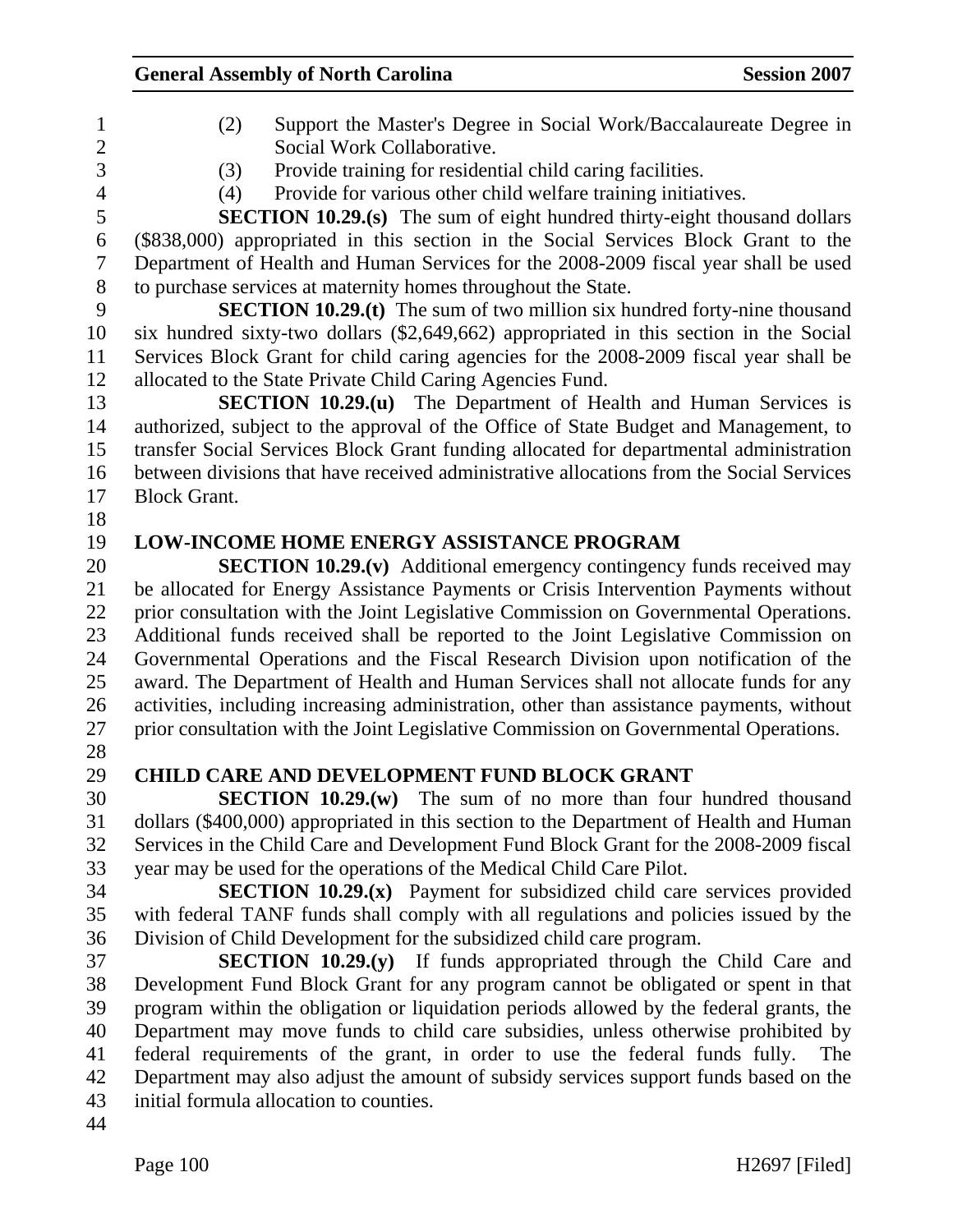1 **MENTAL HEALTH BLOCK GRANT** 

#### 2 **SECTION 10.29.(z)** The sum of one million five hundred thousand dollars 3 (\$1,500,000) appropriated in this section in the Mental Health Block Grant to the 4 Department of Health and Human Services, Division of Mental Health, Developmental 5 Disabilities, and Substance Abuse Services, for the 2008-2009 fiscal year and the sum 6 of four hundred twenty-two thousand three dollars (\$422,003) appropriated in this 7 section in the Social Services Block Grant to the Department of Health and Human 8 Services, Division of Social Services, for the 2008-2009 fiscal year shall be used to 9 continue a Comprehensive Treatment Services Program for Children in accordance with 10 Section 10.10 of this act. 11 **SECTION 10.29.(aa)** The Department of Health and Human Services shall 12 contract with the University of North Carolina at Chapel Hill for the purpose of 13 providing psychology student stipends in the amount of fifty thousand dollars (\$50,000) 14 for the 2008-2009 fiscal year. Twenty-five thousand dollars (\$25,000) of this contract 15 shall be paid from the Mental Health Block Grant. 16 17 **MATERNAL AND CHILD HEALTH BLOCK GRANT**  18 **SECTION 10.29.(bb)** If federal funds are received under the Maternal and 19 Child Health Block Grant for abstinence education, pursuant to section 912 of Public 20 Law 104-193 (42 U.S.C. § 710), for the 2008-2009 fiscal year, then those funds shall be 21 transferred to the State Board of Education to be administered by the Department of 22 Public Instruction. The Department of Public Instruction shall use the funds to establish 23 an Abstinence Until Marriage Education Program and shall delegate to one or more 24 persons the responsibility of implementing the program and G.S. 115C-81(e1)(4). The 25 Department of Public Instruction shall carefully and strictly follow federal guidelines in 26 implementing and administering the abstinence education grant funds. 27 **SECTION 10.29.(cc)** The Department of Health and Human Services shall 28 ensure that there will be follow-up testing in the Newborn Screening Program. 29 30 **PART XI. DEPARTMENT OF COMMERCE**  31 32 **ONE NORTH CAROLINA FUND**  33 **SECTION 11.1.** G.S. 143B-437.71 is amended by adding a new subsection 34 to read: 35 "**§ 143B-437.71. One North Carolina Fund established as a special revenue fund.**  36 (a) Establishment. – The One North Carolina Fund is established as a special 37 revenue fund in the Department of Commerce. 38 (b) Purposes. – Moneys in the One North Carolina Fund may only be allocated 39 pursuant to this subsection. Moneys may be allocated to local governments for use in 40 connection with securing commitments for the recruitment, expansion, or retention of 41 new and existing businesses and to the One North Carolina Small Business Account 42 created pursuant to subsection (c) of this section in an amount not to exceed three 43 million dollars (\$3,000,000). Moneys in the One North Carolina Fund allocated to local 44 governments shall be used for the following purposes only: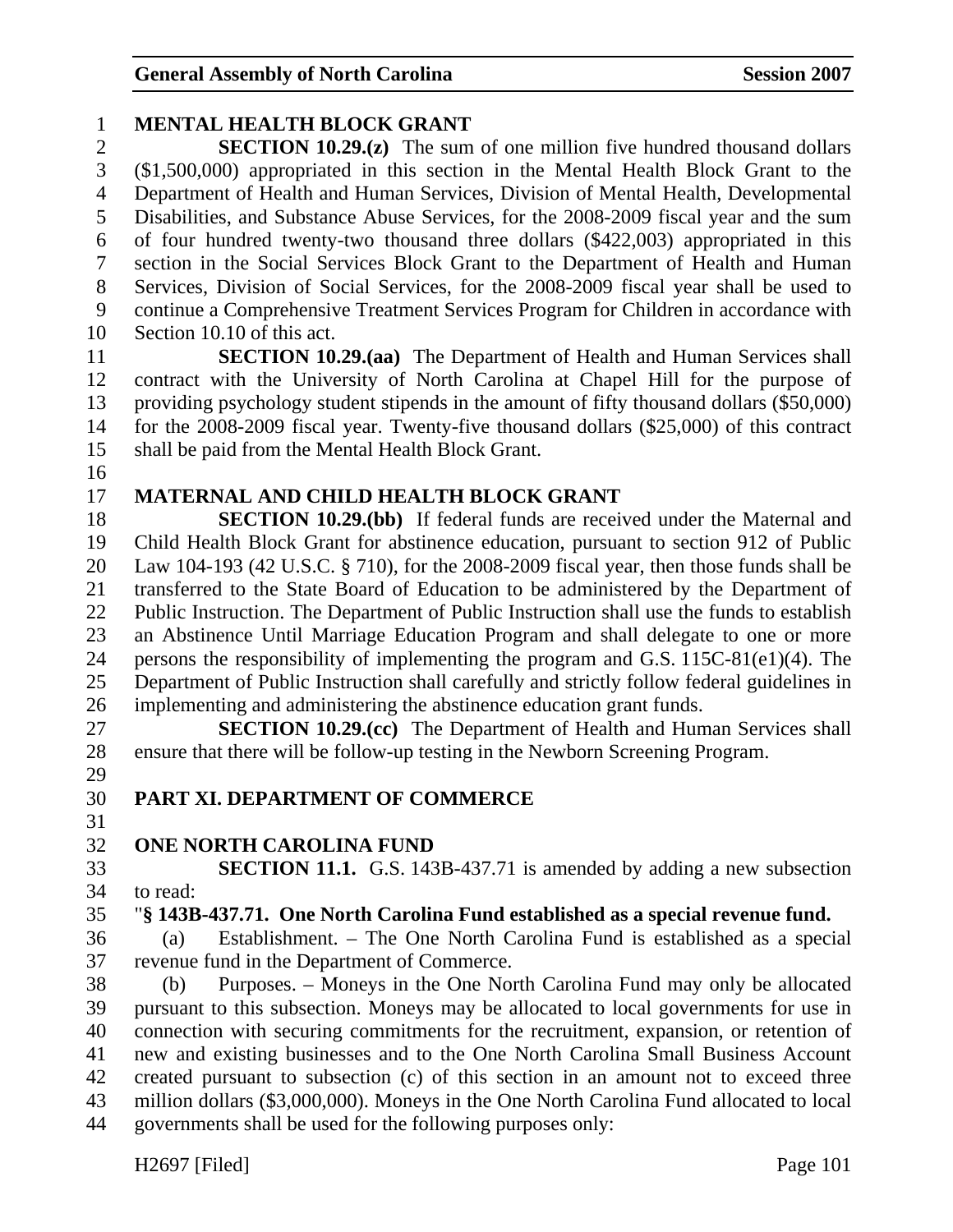|         |               | <b>General Assembly of North Carolina</b>                                                | <b>Session 2007</b> |
|---------|---------------|------------------------------------------------------------------------------------------|---------------------|
|         | (1)           | Installation or purchase of equipment.                                                   |                     |
|         | (2)           | Structural repairs, improvements, or renovations to existing buildings                   |                     |
|         |               | to be used for expansion.                                                                |                     |
|         | (3)           | Construction of or improvements to new or existing water, sewer, gas,                    |                     |
|         |               | or electric utility distribution lines or equipment for existing buildings.              |                     |
|         | (4)           | Construction of or improvements to new or existing water, sewer, gas,                    |                     |
|         |               | or electric utility distribution lines or equipment for new or proposed                  |                     |
|         |               | buildings to be used for manufacturing and industrial operations.                        |                     |
|         | (5)           | Any other purposes specifically provided by an act of the General                        |                     |
|         |               | Assembly.                                                                                |                     |
| (c)     |               | There is created in the One North Carolina Fund a special account, the One               |                     |
|         |               | North Carolina Small Business Account, to be used for the North Carolina SBIR/STTR       |                     |
|         |               | Incentive Program and the North Carolina SBIR/STTR Matching Funds Program, as            |                     |
|         |               | specified in Part 2I of Article 10 of Chapter 143B of the General Statutes.              |                     |
| (d)     |               | The Department of Commerce may use up to three hundred thousand dollars                  |                     |
|         |               | (\$300,000) each year from funds appropriated from the One North Carolina Fund to        |                     |
|         |               | cover the expenses in administering of the program. The department may use these         |                     |
|         |               | funds to cover personnel and other administrative cost as long as the program has grants |                     |
|         | outstanding." |                                                                                          |                     |
|         |               |                                                                                          |                     |
|         |               | NORTH CAROLINA SBIR/STTR MATCHING FUNDS PROGRAM                                          |                     |
|         |               | <b>SECTION 11.2.</b> G.S. 143B-437.81 is amended by adding a new subsection to           |                     |
| read:   |               |                                                                                          |                     |
|         |               | "§ 143B-437.81. North Carolina SBIR/STTR Matching Funds Program.                         |                     |
| (a)     |               | Program. - There is established the North Carolina SBIR/STTR Matching                    |                     |
|         |               | Funds Program to be administered by the North Carolina Board of Science and              |                     |
|         |               | Technology. In order to foster job creation and economic development in the State, the   |                     |
|         |               | Board may provide grants to eligible businesses to match funds received by a business    |                     |
|         |               | as a SBIR or STTR Phase I award and to encourage businesses to apply for Phase II        |                     |
| awards. |               |                                                                                          |                     |
| (b)     |               | Eligibility. $-$ In order to be eligible for a grant under this section, a business      |                     |
|         |               | must satisfy all of the following conditions:                                            |                     |
|         | (1)           | The business must be a for-profit, North Carolina-based business. For                    |                     |
|         |               | the purposes of this section, a North Carolina-based business is one                     |                     |
|         |               | that has its principal place of business in this State.                                  |                     |
|         | (2)           | The business must have received a SBIR/STTR Phase I award from a                         |                     |
|         |               | participating federal agency in response to a specific federal                           |                     |
|         |               | solicitation. To receive the full match, the business must also have                     |                     |
|         |               | submitted a final Phase I report, demonstrated that the sponsoring                       |                     |
|         |               | agency has interest in the Phase II proposal, and submitted a Phase II                   |                     |
|         | (3)           | proposal to the agency.<br>The business must satisfy all federal SBIR/STTR requirements. |                     |
|         |               | The business shall not receive concurrent funding support from other                     |                     |
|         | (4)           |                                                                                          |                     |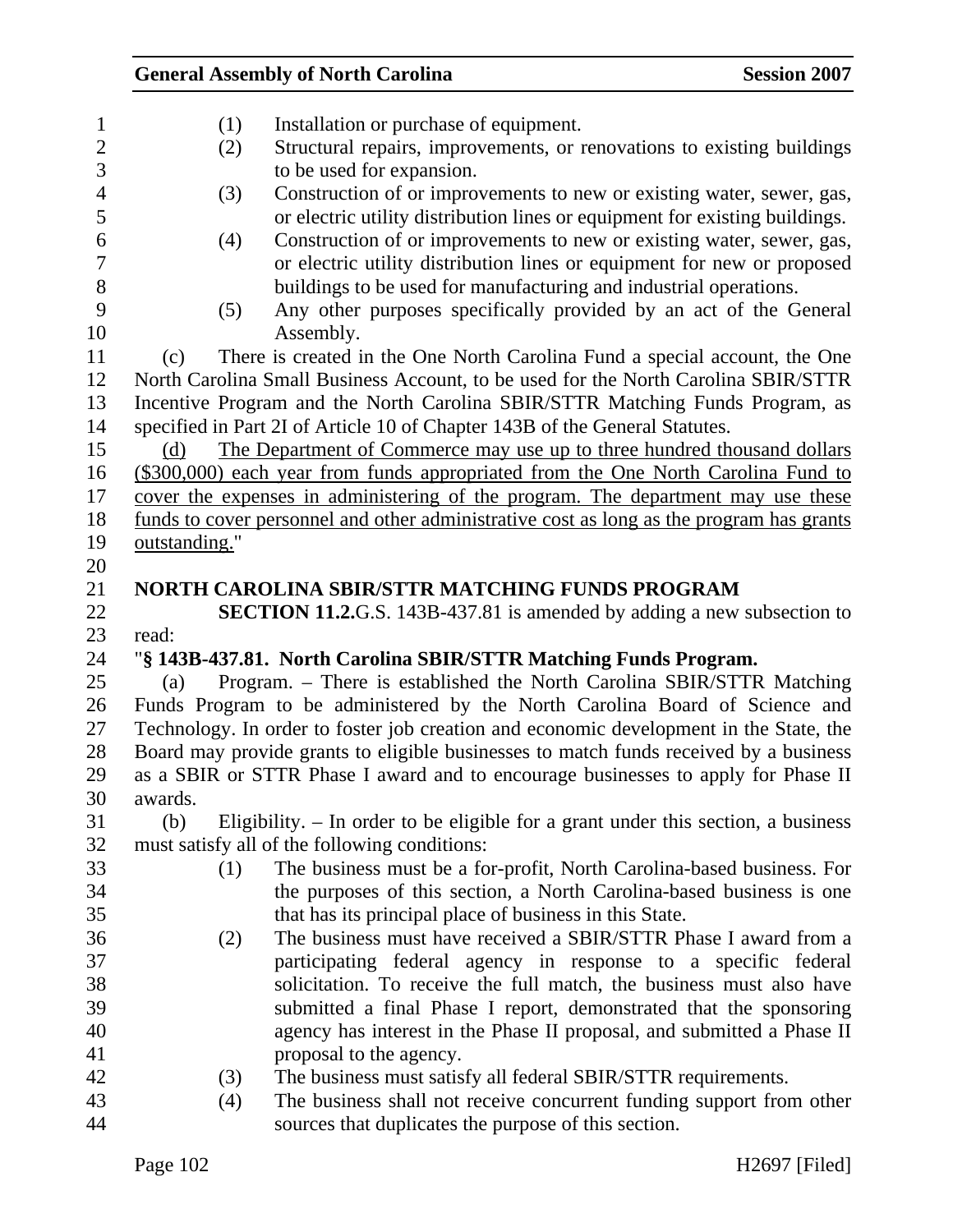| $\mathbf{1}$   | (5)<br>The business must certify that at least fifty-one percent $(51\%)$ of the          |
|----------------|-------------------------------------------------------------------------------------------|
| $\overline{2}$ | research described in the federal SBIR/STTR Phase II proposal will be                     |
| $\overline{3}$ | conducted in this State and that the business will remain a North                         |
| $\overline{4}$ | Carolina-based business for the duration of the SBIR/STTR Phase II                        |
| 5              | project.                                                                                  |
| 6              | The business must demonstrate its ability to conduct research in its<br>(6)               |
| $\overline{7}$ | SBIR/STTR Phase II proposal.                                                              |
| 8              | Grant. - The North Carolina Board of Science and Technology may award<br>(c)              |
| 9              | grants to match the funds received by a business through a SBIR/STTR Phase I proposal     |
| 10             | up to a maximum of one hundred thousand dollars (\$100,000). Seventy-five percent         |
| 11             | (75%) of the total grant shall be remitted to the business upon receipt of the SBIR/STTR  |
| 12             | Phase I award and application for funds under this section. Twenty-five percent (25%)     |
| 13             | of the total grant shall be remitted to the business upon submission by the business of   |
| 14             | the Phase II application to the funding agency and acceptance of the Phase I report by    |
| 15             | the funding agency. A business may receive only one grant under this section per year.    |
| 16             | A business may receive only one grant under this section with respect to each federal     |
| 17             | proposal submission. Over its lifetime, a business may receive a maximum of five          |
| 18             | awards under this section.                                                                |
| 19             | Application. – A business shall apply, under oath, to the North Carolina<br>(d)           |
| 20             | Board of Science and Technology for a grant under this section on a form prescribed by    |
| 21             | the Board that includes at least all of the following:                                    |
| 22             | The name of the business, the form of business organization under<br>(1)                  |
| 23             | which it is operated, and the names and addresses of the principals or                    |
| 24             | management of the business.                                                               |
| 25             | An acknowledgement of receipt of the Phase I report and Phase II<br>(2)                   |
| 26             | proposal by the relevant federal agency.                                                  |
| 27             | Any other information necessary for the Board to evaluate the<br>(3)                      |
| 28             | application.                                                                              |
| 29             | The Department of Commerce may use up to one hundred thousand dollars<br>(e)              |
| 30             | (\$100,000) each year from funds appropriated to the North Carolina Small Business        |
| 31             | Account to cover the expenses in administering of the program. The department may         |
| 32             | use these funds to cover personnel and other administrative costs as long as the program  |
| 33             | has grants outstanding."                                                                  |
| 34             |                                                                                           |
| 35             | <b>EMPLOYMENT SECURITY COMMISSION FUNDS</b>                                               |
| 36             | <b>SECTION 11.3.(a)</b> Funds from the Employment Security Commission                     |
| 37             | Reserve Fund shall be available to the Employment Security Commission of North            |
| 38             | Carolina to use as collateral to secure federal funds and to pay the administrative costs |
| 39             | associated with the collection of the Employment Security Commission Reserve Fund         |
| 40             | surcharge. The total administrative costs paid with funds from the Reserve in the         |
| 41             | 2008-2009 fiscal year shall not exceed two million five hundred thousand dollars          |

42 (\$2,500,000).<br>43 **SE** 

**SECTION 11.3.(b)** There is appropriated from the Employment Security 44 Commission Reserve Fund to the Employment Security Commission of North Carolina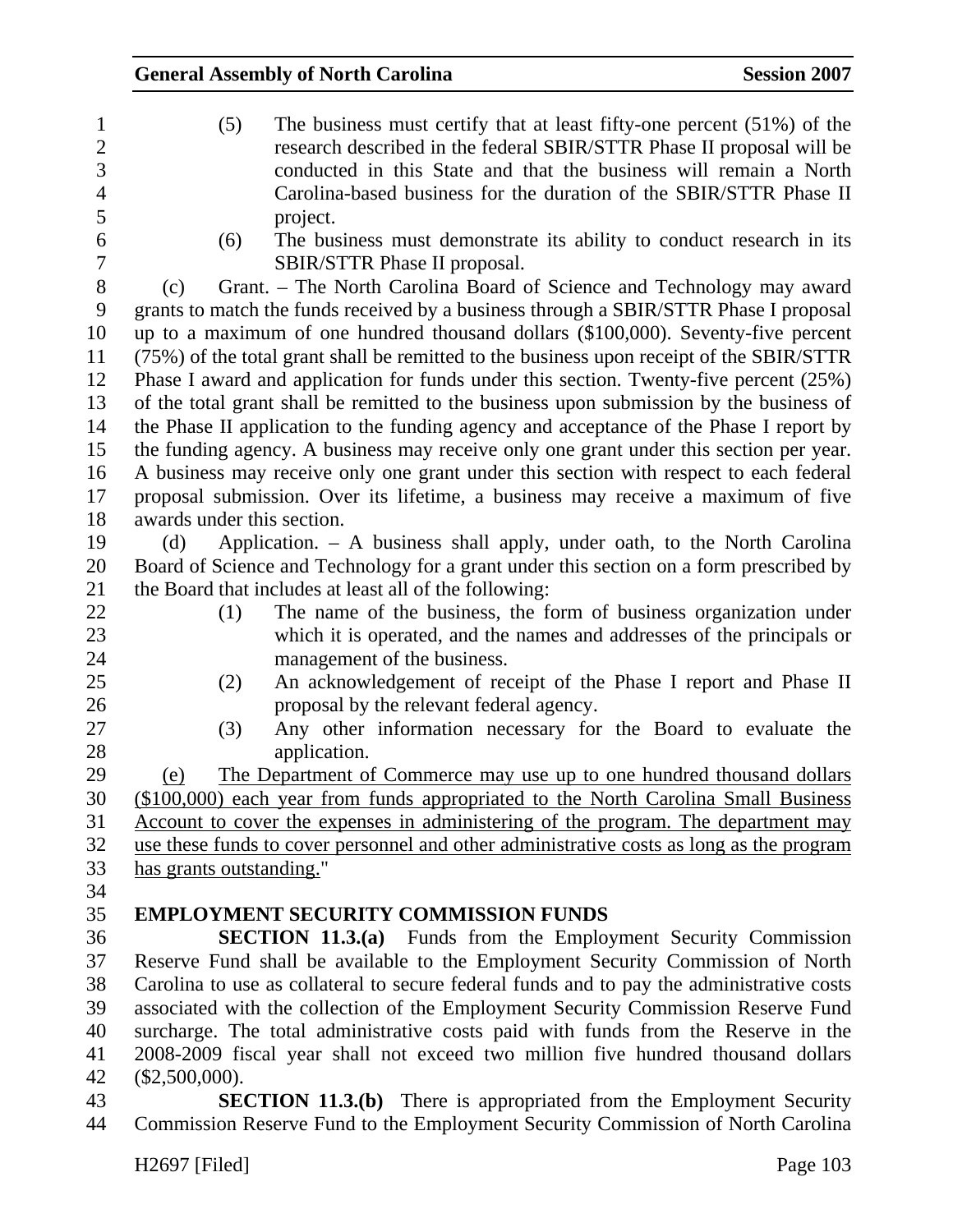| $\mathbf{1}$                   | the sum of twenty million dollars (\$20,000,000) for the 2008-2009 fiscal year to be used                                   |
|--------------------------------|-----------------------------------------------------------------------------------------------------------------------------|
| $\mathbf{2}$<br>$\overline{3}$ | for the following purposes:                                                                                                 |
|                                | Nineteen million seven hundred thousand dollars (\$19,700,000) for the<br>(1)                                               |
| $\overline{\mathcal{A}}$       | operation and support of ESC local offices.                                                                                 |
| 5                              | Two hundred thousand dollars (\$200,000) for the State Occupational<br>(2)                                                  |
| 6                              | Information Coordinating Committee to develop and operate an                                                                |
| 7                              | interagency system to track former participants in State education and                                                      |
| 8                              | training programs.                                                                                                          |
| 9                              | One hundred thousand dollars (\$100,000) to maintain compliance with<br>(3)                                                 |
| 10                             | Chapter 96 of the General Statutes, which directs the Commission to                                                         |
| 11                             | employ the Common Follow-Up Management Information System to                                                                |
| 12                             | evaluate the effectiveness of the State's job training, education, and                                                      |
| 13                             | placement programs.                                                                                                         |
| 14                             | <b>SECTION 11.3.(c)</b> There is appropriated from the Employment Security                                                  |
| 15                             | Commission Reserve Fund to the Employment Security Commission of North Carolina                                             |
| 16                             | an amount not to exceed one million dollars (\$1,000,000) for the 2008-2009 fiscal year                                     |
| 17                             | to fund State initiatives not currently funded through federal grants.                                                      |
| 18                             | <b>SECTION 11.3.(d)</b> There is appropriated from the Employment Security                                                  |
| 19                             | Commission Reserve Fund to the Employment Security Commission of North Carolina                                             |
| 20<br>21                       | an amount not to exceed three hundred fifty thousand dollars (\$350,000) for the                                            |
|                                | 2008-2009 fiscal year to allow the Commission to continue to work with Connect, Inc.,                                       |
| 22<br>23                       | to provide dislocated workers with assistance in obtaining health care benefits, receiving                                  |
| 24                             | vocational training, and securing employment.<br><b>SECTION 11.3.(e)</b> There is appropriated from the Employment Security |
| 25                             | Commission Reserve Fund to the Department of Commerce an amount not to exceed                                               |
| 26                             | five hundred thousand dollars (\$500,000) for the 2008-2009 fiscal year. Funds will be                                      |
| 27                             | used by the Division of Workforce Development for the Valuing Education Initiative, a                                       |
| 28                             | broad-based effort to promote higher educational attainment levels to ensure the future                                     |
| 29                             | prosperity of all North Carolina's citizens, with a special focus on the existing                                           |
| 30                             | workforce                                                                                                                   |
| 31                             | <b>SECTION 11.3.(f)</b> There is appropriated from the Employment Security                                                  |
| 32                             | Commission Reserve Fund to the Department of Commerce an amount not to exceed                                               |
| 33                             | one million five hundred thousand dollars (\$1,500,000) for the 2008-2009 fiscal year.                                      |
| 34                             | Funds will be used for the Incumbent Worker Training Initiative in the Division of                                          |
| 35                             | Workforce Development. The initiative will provide grants to specific high growth                                           |
| 36                             | industry sectors that are experiencing significant worker availability and skill gaps.                                      |
| 37                             | <b>SECTION 11.3.(g)</b> This section becomes effective July 1, 2008.                                                        |
| 38                             |                                                                                                                             |
| 39                             | <b>SET REGULATORY FEE FOR UTILITIES COMMISSION</b>                                                                          |
| 40                             | <b>SECTION 11.4.(a)</b> The percentage rate to be used in calculating the public                                            |
| 41                             | utility regulatory fee under G.S. $62-302(b)(2)$ is twelve one-hundredths of one percent                                    |
| 42                             | (0.12%) for each public utility's North Carolina jurisdictional revenues earned during                                      |
| 43                             | each quarter that begins on or after July 1, 2008.                                                                          |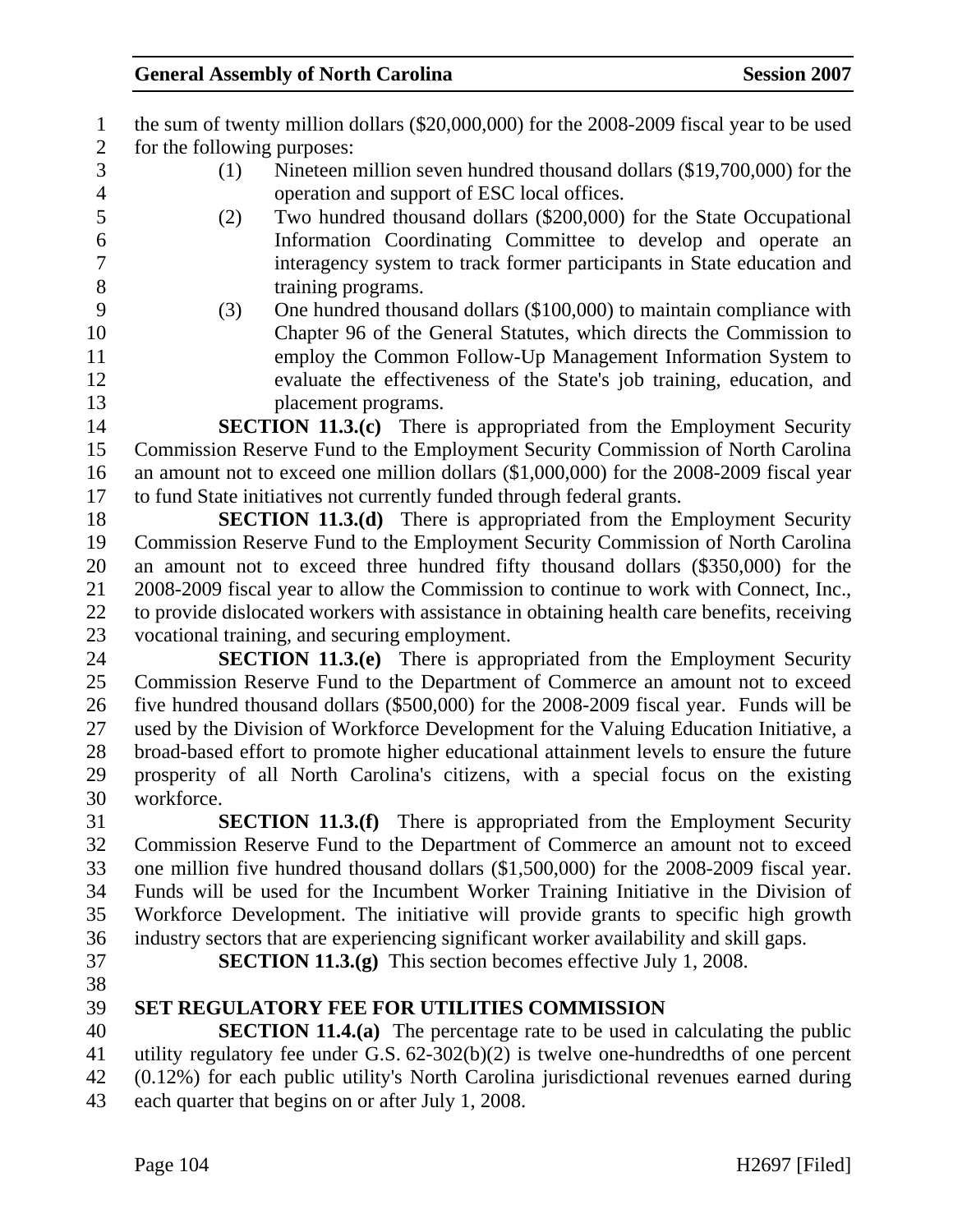1 **SECTION 11.4.(b)** The electric membership corporation regulatory fee 2 imposed under G.S. 62-302 (b1) for the 2008-2009 fiscal year is two hundred thousand 3 dollars (\$200,000). 4 **SECTION 11.4.(c)** This section becomes effective July 1, 2008. 5 6 **PART XII. DEPARTMENT OF AGRICULTURE**  7 8 **PLANT CONSERVATION PROGRAM**  9 **SECTION 12.1.** From funds that are deposited with the State Treasurer 10 pursuant to G.S. 146-30 to the credit of the Department of Agriculture and Consumer 11 Services in a capital improvement account, the sum of thirty thousand dollars (\$30,000) 12 for the 2008-09 fiscal year shall be transferred to the Department of Agriculture and 13 Consumer Services to be used, notwithstanding G.S. 146-30, by the Department for its 14 plant conservation program under Article 19B of Chapter 106 of the General Statutes 15 for costs incidental to the acquisition of land, such as land appraisals, land surveys, title 16 searches, environmental studies, and for the management of plant conservation program 17 preserves owned by the Department. 18 19 **PART XIII. DEPARTMENT OF ENVIRONMENT AND NATURAL**  20 **RESOURCES**  21 22 **COMMERCIAL LEAKING PETROLEUM UNDERGROUND STORAGE**  23 **TANK CLEANUP FUND**  24 **SECTION 13.1.** There is appropriated from the Commercial Leaking 25 Petroleum Underground Storage Tank Cleanup Fund to the Department of Environment 26 and Natural Resources the sum of \$870,678 for the 2008-2009 fiscal year to establish 27 eleven positions and associated operating budget in the UST program to increase 28 compliance inspection frequency and to develop and conduct UST operator training for 29 regulated UST systems under Parts 2A and 2B of Article 21A of Chapter 143 of the 30 General Statutes. It is the intent of the General Assembly that funds appropriated under 31 this section are recurring funds and that these funds are in addition to funds previously 32 appropriated. 33 34 **PART XIV. STATEWIDE PROVISIONS**  35 36 **NORTH CAROLINA GEOGRAPHIC INFORMATION SYSTEMS (GIS)**  37 **RESERVE ACCOUNT**  38 **SECTION 14.1.(a)** The North Carolina Geographic Information Systems 39 Reserve Account shall be established as a special reserve account**.** 40 Establishment and Purpose. – The NC Geographic Information Systems 41 Reserve Account is established as a Special Reserve Account in the Office of State 42 Budget and Management (OSBM) and the department shall be responsible for 43 administering and allocating funds from the Reserve Account in consultation with the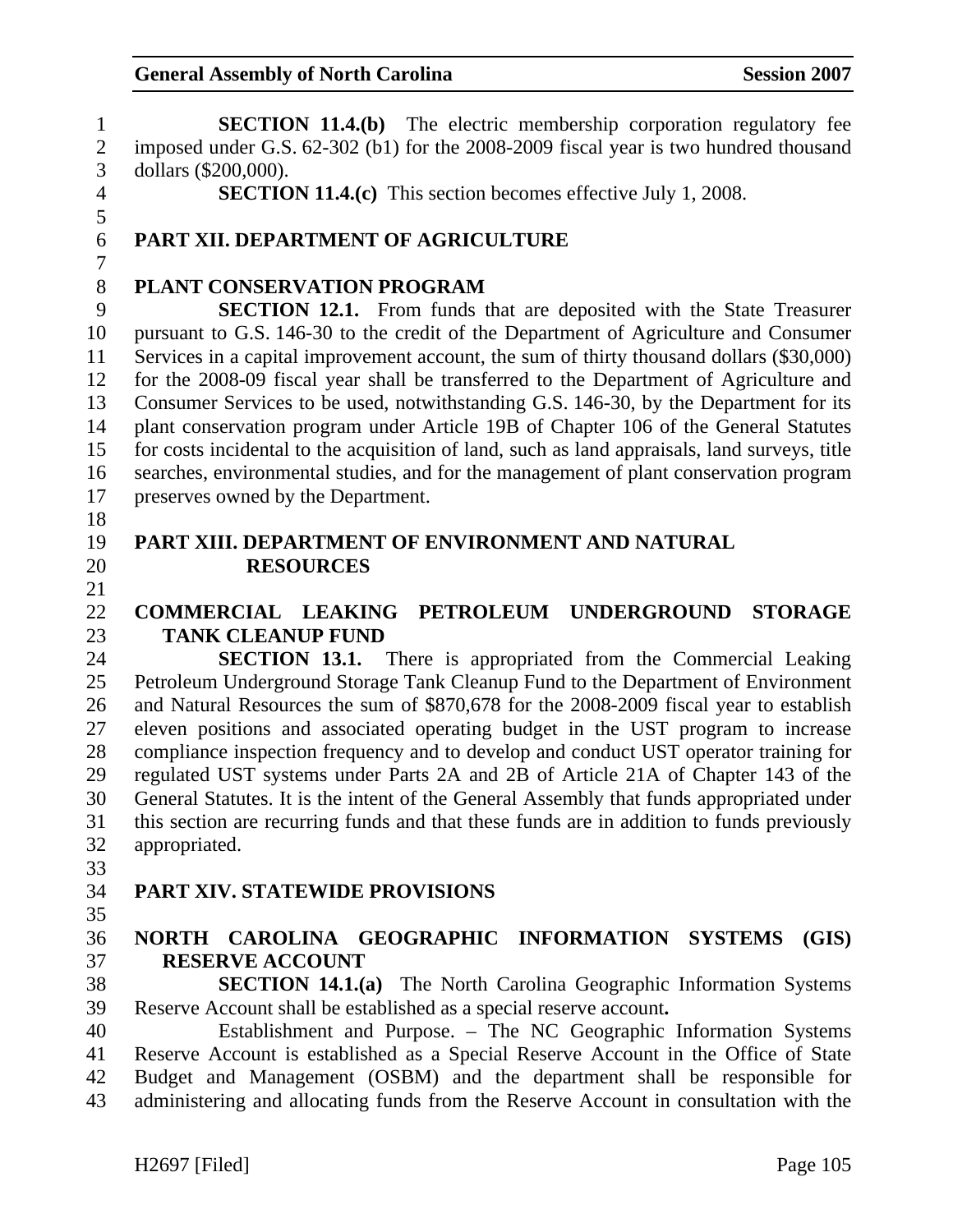1 Geographic Information Coordinating Council's Management and Operations 2 Committee. 3 **SECTION 14.1.(b)** Program Guidelines. 4 1. The Geographic Information Coordinating Council, the Center for 5 Geographic Information and Analysis and the Office of State Budget and Management 6 in consultation with state agency partners shall identify the required funds needed to 7 build and maintain an accurate and comprehensive GIS database. 8 2. GIS data layer development and maintenance funds shall flow through the 9 Reserve Account to ensure consistency standards are met. The data steward for each 10 data layer shall produce the data in an agreed upon schedule and shall be disseminated 11 via the NC OneMap. If the data production process is a multi-year effort, the agency 12 must show on an annual basis that it is making satisfactory progress toward completion 13 or risk continued funding. 14 3. GIS data layer requirements shall be netted for any anticipated cost share 15 from federal or local governments. 16 17 **NORTH CAROLINA GEOGRAPHIC INFORMATION COORDINATING**  18 **COUNCIL**  19 **SECTION 14.2.** G.S. 143-725 through 143-726 are rewritten as follows: 20 "Article 76. 21 "North Carolina Geographic Information Coordinating Council. 22 "**§ 143-725. Council established; role of the Center for Geographic Information**  23 **and Analysis.**  24 (a) Council Established. – The North Carolina Geographic Information 25 Coordinating Council ("Council") is established to develop policies regarding the 26 utilization of geographic information, GIS systems, and other related technologies. The 27 Council shall be responsible for the following: 28 (1) Strategic planning. Developing the Statewide GIS Strategy. 29 (2) Create, update, adopt, and enforce GIS related standards for State 30 agencies and collaborate with counties and municipalities. 31  $(2)(3)$  Resolution of policy and technology issues. 32 (3)(4) Coordination, direction, and oversight of State, local, and private GIS 33 efforts.  $34$  (4)(5) Advising the Governor, the General Assembly, and the State Chief 35 Information Officer as to needed directions, responsibilities, and 36 funding regarding geographic information. 37 The purpose of this statewide geographic information coordination effort shall be to 38 further cooperation among State, federal, and local government agencies; academic 39 institutions; and the private sector to improve the quality, access, cost-effectiveness, and 40 utility of North Carolina's geographic information and to promote geographic 41 information as a strategic resource in the State. Statewide GIS roles and responsibilities 42 shall be defined for all agencies that develop and maintain GIS data. The Council shall 43 be located in the Office of the Governor for organizational, budgetary, and 44 administrative purposes.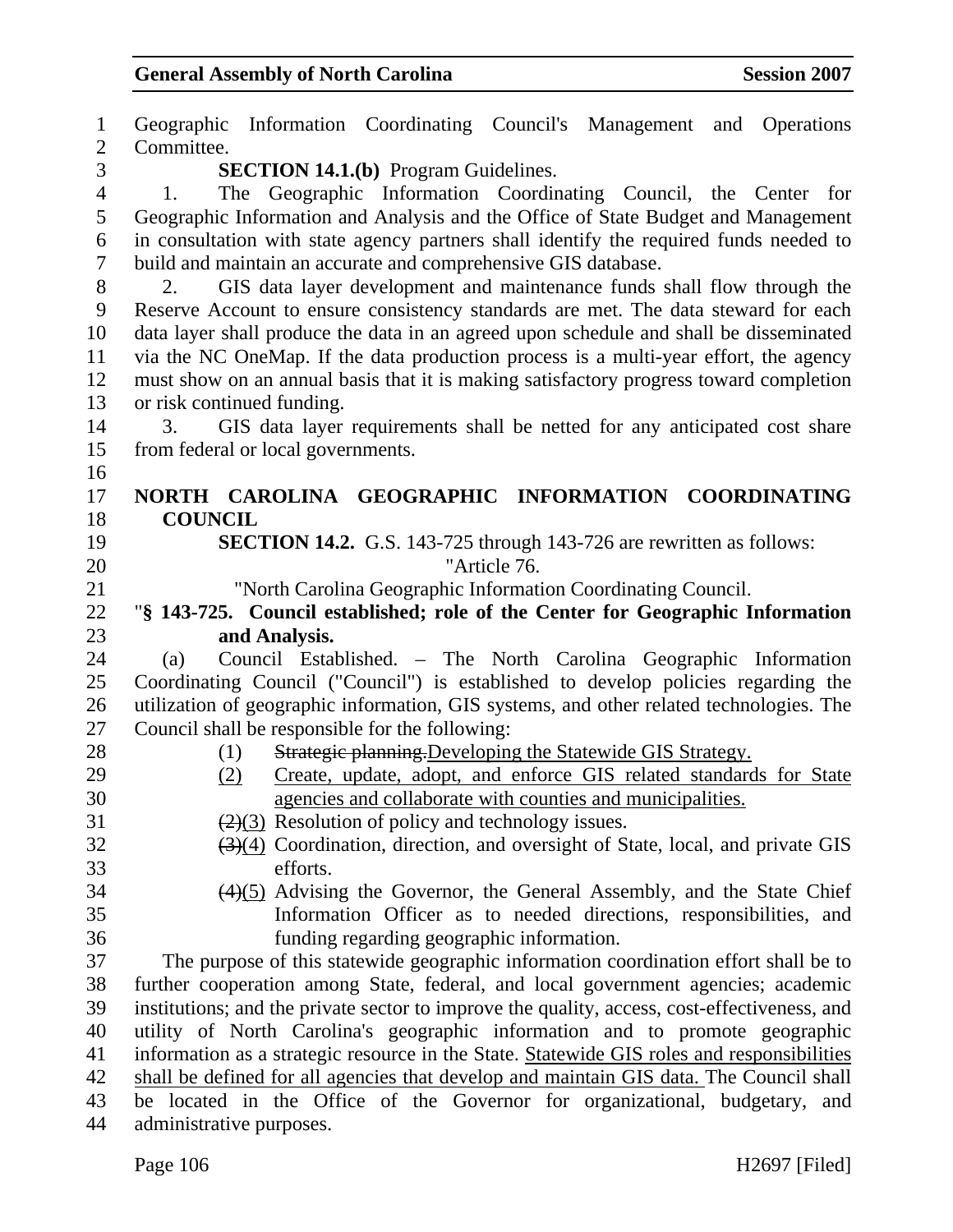| $\mathbf{1}$   |                                                                                             | (b) Role of CGIA. – The Center for Geographic Information and Analysis                      |  |
|----------------|---------------------------------------------------------------------------------------------|---------------------------------------------------------------------------------------------|--|
| $\overline{2}$ |                                                                                             | (CGIA) shall staff the Geographic Information and Coordinating Council and its              |  |
| 3              | committees. CGIA shall coordinate the execution of the Statewide GIS Strategy and           |                                                                                             |  |
| $\overline{4}$ | <b>CGIA</b> shall manage and distribute digital geographic information about North Carolina |                                                                                             |  |
| 5              | maintained by numerous State and local government agencies. It shall also maintain a        |                                                                                             |  |
| 6              | statewide inventory of geospatial data and policies, operate a statewide data               |                                                                                             |  |
| $\tau$         | clearinghouse and provide Internet access to State agency geographic information.           |                                                                                             |  |
| 8              | CGIA shall serve as the lead State agency for coordination of the Statewide GIS             |                                                                                             |  |
| 9              | Strategy with federal coordination initiatives.                                             |                                                                                             |  |
| 10             | "§ 143-726. Council membership; organization.                                               |                                                                                             |  |
| 11             | (a)                                                                                         | Members. – The Council shall consist of up to 35 members, or their                          |  |
| 12             | designees, as set forth in this section. An appointing authority may reappoint a Council    |                                                                                             |  |
| 13             | member for successive terms.                                                                |                                                                                             |  |
| 14             | (b)                                                                                         | Governor's Appointments. – The Governor shall appoint the following                         |  |
| 15             | members:                                                                                    |                                                                                             |  |
| 16             | (1)                                                                                         | The head of an at-large State agency not represented in subsection (d)                      |  |
| 17             |                                                                                             | of this section.                                                                            |  |
| 18             | (2)                                                                                         | An employee of a county government, nominated by the North                                  |  |
| 19             |                                                                                             | Carolina Association of County Commissioners.                                               |  |
| 20             | (3)                                                                                         | An employee of a municipal government, nominated by the North                               |  |
| 21             |                                                                                             | Carolina League of Municipalities.                                                          |  |
| 22             | (4)                                                                                         | An employee of the federal government who is stationed in North                             |  |
| 23             |                                                                                             | Carolina.                                                                                   |  |
| 24             | (5)                                                                                         | A representative from the Lead Regional Organizations.                                      |  |
| 25             | <u>(6)</u>                                                                                  | <u>Two representatives of the private sector from the GIS industry and the</u>              |  |
| 26             |                                                                                             | information consumer, respectively.                                                         |  |
| 27             |                                                                                             | $\left(\frac{6}{7}\right)$ A member of the general public.                                  |  |
| 28             |                                                                                             | $\left(\frac{7}{8}\right)$ Other individuals whom the Governor deems appropriate to enhance |  |
| 29             |                                                                                             | the efforts of geographic information coordination.                                         |  |
| 30             | Members appointed by the Governor shall serve three-year terms. The Governor                |                                                                                             |  |
| 31             | shall appoint an individual from the membership of the Council to serve as Chair of the     |                                                                                             |  |
| 32             |                                                                                             | Council. The member appointed shall serve as Chair for a term of one year.                  |  |
| 33             | (c)                                                                                         | General Assembly Appointments. – The President Pro Tempore of the Senate                    |  |
| 34             | and the Speaker of the House of Representatives shall each appoint three members to         |                                                                                             |  |
| 35             |                                                                                             | the Council. These members shall serve one-year terms.                                      |  |
| 36             | (d)                                                                                         | Other Members. - Other Council members shall include:                                       |  |
| 37             | (1)                                                                                         | The Secretary of State.                                                                     |  |
| 38             | (2)                                                                                         | The Commissioner of Agriculture.                                                            |  |
| 39             | (3)                                                                                         | The Superintendent of Public Instruction.                                                   |  |
| 40             | (4)                                                                                         | The Secretary of Environment and Natural Resources.                                         |  |
| 41             | (5)                                                                                         | The Secretary of the Department of Transportation.                                          |  |
| 42             | (6)                                                                                         | The Secretary of the Department of Administration.                                          |  |
| 43             | (7)                                                                                         | The Secretary of the Department of Commerce.                                                |  |
| 44             | (8)                                                                                         | The Secretary of the Department of Crime Control and Public Safety.                         |  |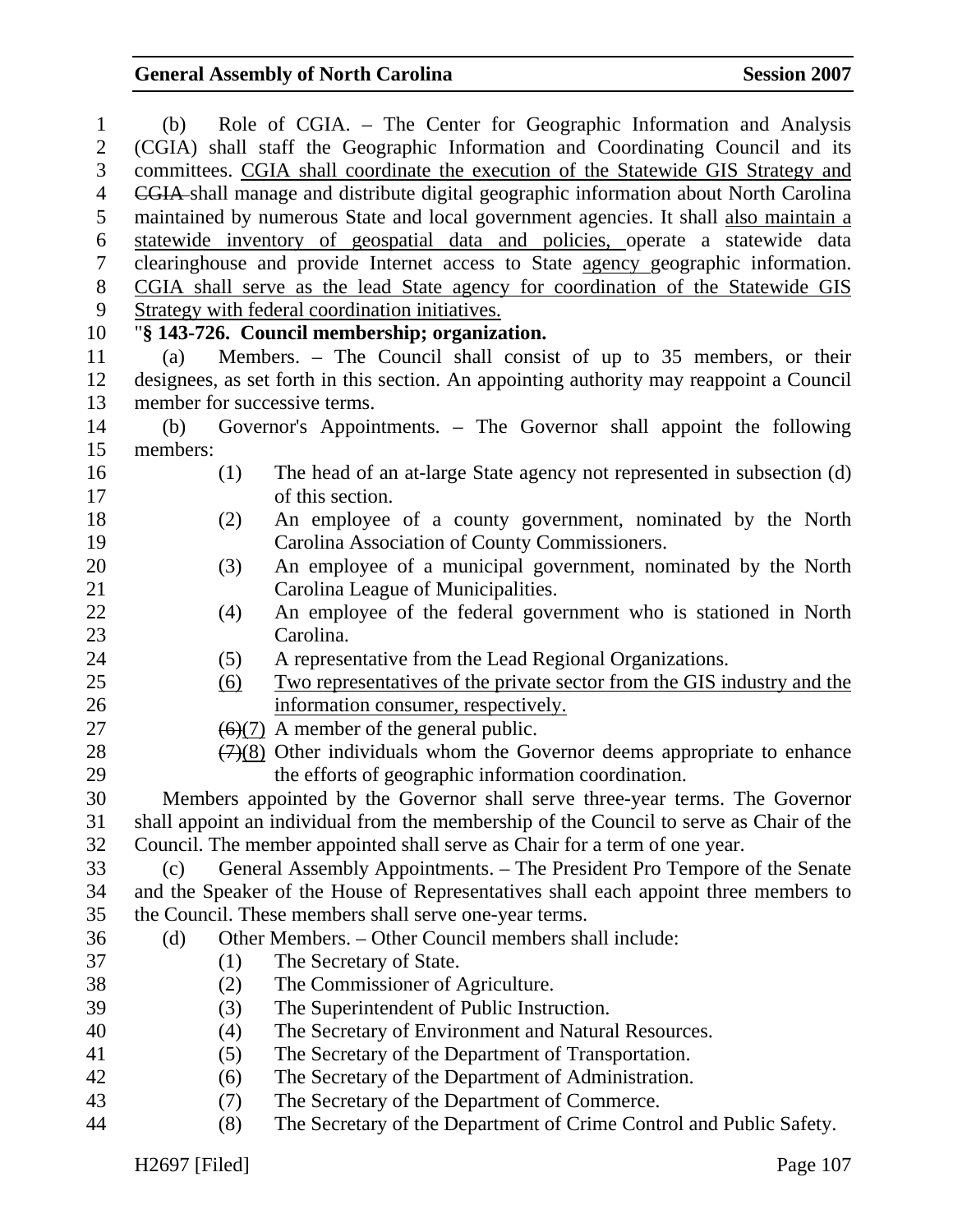| $\mathbf{1}$   | (9)                                                                                      | The Secretary of the Department of Health and Human Services.                           |  |
|----------------|------------------------------------------------------------------------------------------|-----------------------------------------------------------------------------------------|--|
| $\mathfrak{2}$ | (10)                                                                                     | The Secretary of the Department of Revenue.                                             |  |
| 3              | (11)                                                                                     | The President of the North Carolina Community Colleges System. The                      |  |
| $\overline{4}$ |                                                                                          | Secretary of the Department of Cultural Resources.                                      |  |
| 5              | (12)                                                                                     | The President of The University of North Carolina System.                               |  |
| 6              | (13)                                                                                     | The Chair of the Public Utilities Commission.                                           |  |
| $\overline{7}$ | (14)                                                                                     | The State Budget Officer.                                                               |  |
| $8\,$          | (15)                                                                                     | The Executive Director of the North<br>Carolina<br>League<br>of                         |  |
| 9              |                                                                                          | Municipalities.                                                                         |  |
| 10             | (16)                                                                                     | The Executive Director of the North Carolina Association of County                      |  |
| 11             |                                                                                          | Commissioners.                                                                          |  |
| 12             | (17)                                                                                     | One representative from the State Government GIS User Committee.                        |  |
| 13             | (18)                                                                                     | One representative elected annually from the Local Government                           |  |
| 14             |                                                                                          | Committee established pursuant to subdivision $(h)(2)$ of this section.                 |  |
| 15             | (19)                                                                                     | The State Chief Information Officer who shall serve as a nonvoting                      |  |
| 16             |                                                                                          | member.                                                                                 |  |
| 17             |                                                                                          | Council members serving ex officio pursuant to this subsection shall serve terms        |  |
| 18             | coinciding with their respective offices. Members serving by virtue of their appointment |                                                                                         |  |
| 19             | by a standing committee of the Council shall serve for the duration of their appointment |                                                                                         |  |
| 20             | by the standing committee.                                                               |                                                                                         |  |
| 21             | Meetings. – The Council shall meet at least quarterly on the call of the Chair.<br>(e)   |                                                                                         |  |
| 22             | The Management and Operations Committee shall conduct the Council's business             |                                                                                         |  |
| 23             | between quarterly meetings.                                                              |                                                                                         |  |
| 24             | Administration. – The Director of the CGIA shall be secretary of the Council<br>(f)      |                                                                                         |  |
| 25             | and provide staff support as it requires.                                                |                                                                                         |  |
| 26             | Reports. – The Council shall report at least annually to the Governor and to<br>(g)      |                                                                                         |  |
| 27             | the Joint Legislative Commission on Governmental Operations.                             |                                                                                         |  |
| 28             | (h)                                                                                      | Committees. – The Council may establish work groups, as needed, and shall               |  |
| 29             | oversee the standing committees created in this subsection. Each standing committee      |                                                                                         |  |
| 30             | shall adopt bylaws, subject to the Council's approval, to govern its proceedings. Except |                                                                                         |  |
| 31             |                                                                                          | as otherwise provided, the Chair of the Council shall appoint the standing committee    |  |
| 32             |                                                                                          | chairs from representatives listed in subsections (b), (c), or (d) of this section. The |  |
| 33             |                                                                                          | standing committees are as follows:                                                     |  |
| 34             | (1)                                                                                      | State Government GIS User Committee. - Membership shall consist of                      |  |
| 35             |                                                                                          | representatives from all interested State government departments. The                   |  |
| 36             |                                                                                          | Chair of the Council shall appoint the committee chair from one of the                  |  |
| 37             |                                                                                          | State agencies represented in subsection (d) of this section.                           |  |
| 38             | (2)                                                                                      | Local Government Committee. - Membership shall consist of                               |  |
| 39             |                                                                                          | representatives from organizations and professional associations that                   |  |
| 40             |                                                                                          | currently serve or represent local government GIS users, the North                      |  |
| 41             |                                                                                          | Carolina League of Municipalities, the North Carolina Association of                    |  |
| 42             |                                                                                          | County Commissioners, and Lead Regional Organizations. The                              |  |
| 43             |                                                                                          | committee shall elect one of its members to the Council.                                |  |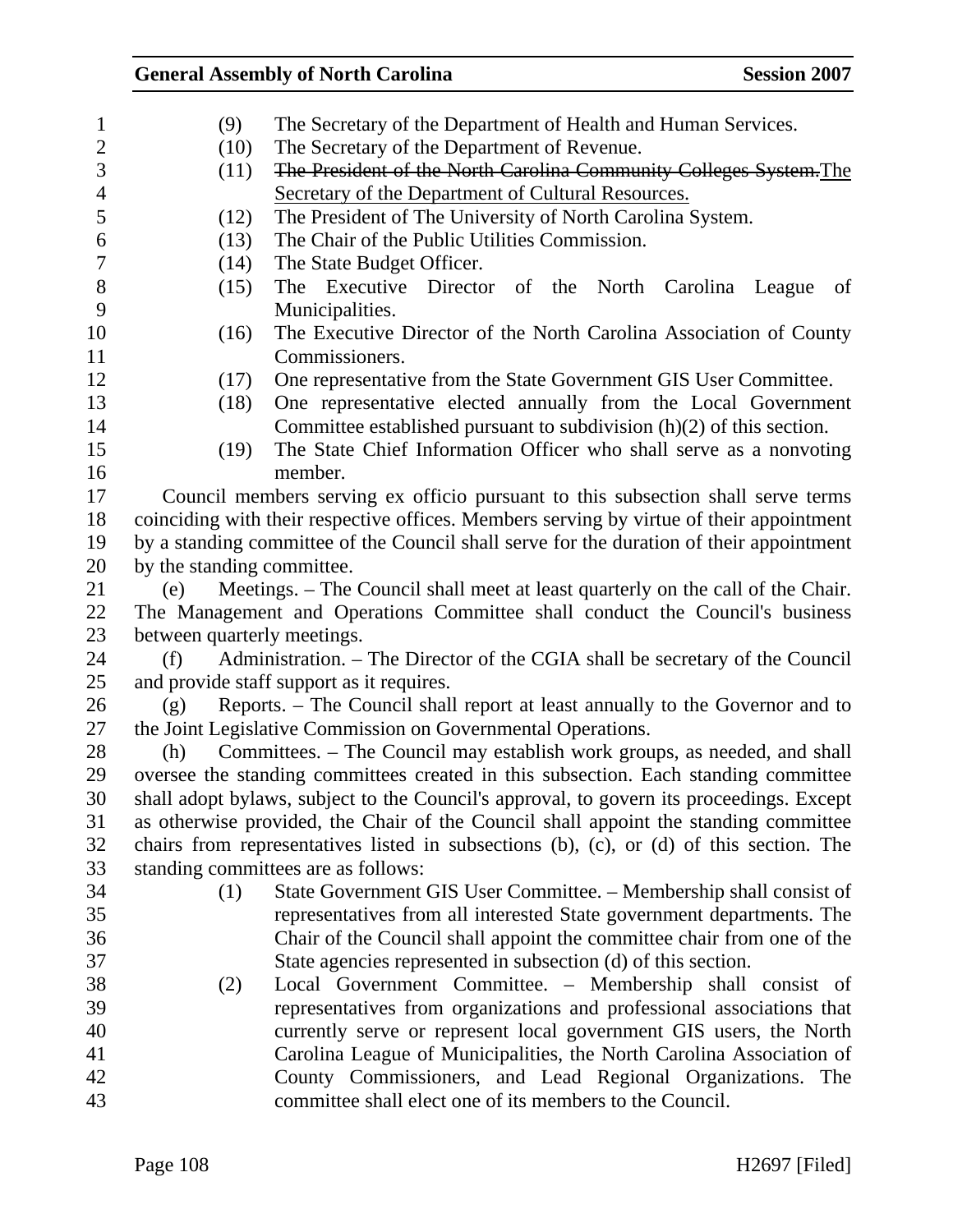| $\mathbf{1}$<br>$\overline{2}$ | (3)                     | Federal Interagency Committee. – Membership shall consist of<br>representatives from all interested federal agencies and Tribal                   |
|--------------------------------|-------------------------|---------------------------------------------------------------------------------------------------------------------------------------------------|
| 3                              |                         | governments with an office located in North Carolina. The appointed                                                                               |
| $\overline{4}$                 |                         | federal representative serving pursuant to subdivision (b)(4) of this                                                                             |
| 5                              |                         | section shall serve as the Chair of the Federal Interagency Committee.                                                                            |
| 6                              | (4)                     | Statewide Mapping Advisory Committee. - This committee shall                                                                                      |
| $\overline{7}$                 |                         | consolidate statewide mapping requirements and attempt to gain                                                                                    |
| 8                              |                         | statewide support for financing cooperative programs. The committee                                                                               |
| 9                              |                         | shall also advise the Council on issues, problems, and opportunities                                                                              |
| 10                             |                         | relating to federal, State, and local government geospatial data                                                                                  |
| 11                             |                         | programs.                                                                                                                                         |
| 12                             |                         |                                                                                                                                                   |
| 13                             | (5)                     | GIS Technical Advisory Committee. - This committee shall develop                                                                                  |
| 14                             |                         | the statewide technical architecture for GIS and anticipate and respond<br>to GIS technical opportunities and issues affecting State, county, and |
| 15                             |                         | local governments in North Carolina.                                                                                                              |
| 16                             |                         | Management and Operations Committee. - This committee committee,                                                                                  |
| 17                             | (6)                     | with oversight by the GICC and the Office of State Budget and                                                                                     |
| 18                             |                         | Management, shall set and manage the Statewide GIS Strategy. It shall                                                                             |
| 19                             |                         | account for and assign any fiscal resources appropriated or otherwise                                                                             |
| 20                             |                         | acquired from stakeholders for framework data stewardship plus other                                                                              |
| 21                             |                         | key data resources that are mission critical to the Statewide GIS                                                                                 |
| 22                             |                         | Strategy. The Committee shall consider management and operational                                                                                 |
| 23                             |                         | matters related to GIS and other matters that are formally requested by                                                                           |
| 24                             |                         | the Council. The committee membership shall consist of the Chair of                                                                               |
| 25                             |                         | the Council, the State Budget Officer, the the State Chief Information                                                                            |
| 26                             |                         | Officer, and chair of each of the standing committees of the Council,                                                                             |
| 27                             |                         | and other members of the Council appointed by the Chair."                                                                                         |
| 28                             |                         |                                                                                                                                                   |
| 29                             |                         | PART XV DPEARTMENT OF ADMINISTRATION                                                                                                              |
| 30                             |                         |                                                                                                                                                   |
| 31                             |                         | <b>SCHOLARSHIPS FOR CHILDREN OF WAR VETERANS</b>                                                                                                  |
| 32                             |                         | Section 15.1. G.S. 165-21 is rewritten as follows:                                                                                                |
| 33                             | "§ 165-21. Scholarship. |                                                                                                                                                   |
| 34                             | (a)                     | A scholarship granted pursuant to this Article shall consist of the following                                                                     |
| 35                             |                         | benefits in either a State or private educational institution:                                                                                    |
| 36                             | (1)                     | With respect to State educational institutions, unless expressly limited                                                                          |
| 37                             |                         | elsewhere in this Article, a scholarship shall consist of:                                                                                        |
| 38                             |                         | Tuition,<br>a.                                                                                                                                    |
| 39                             |                         | A reasonable board allowance,<br>b.                                                                                                               |
| 40                             |                         | A reasonable room allowance, allowance at a college or<br>c.                                                                                      |
| 41                             |                         | university-owned facility,                                                                                                                        |
| 42                             |                         | Matriculation and other institutional fees required to be paid as<br>d.                                                                           |
| 43                             |                         | a condition to remaining in said institution and pursuing the                                                                                     |
| 44                             |                         | course of study selected, excluding charges or fees including a                                                                                   |
|                                |                         |                                                                                                                                                   |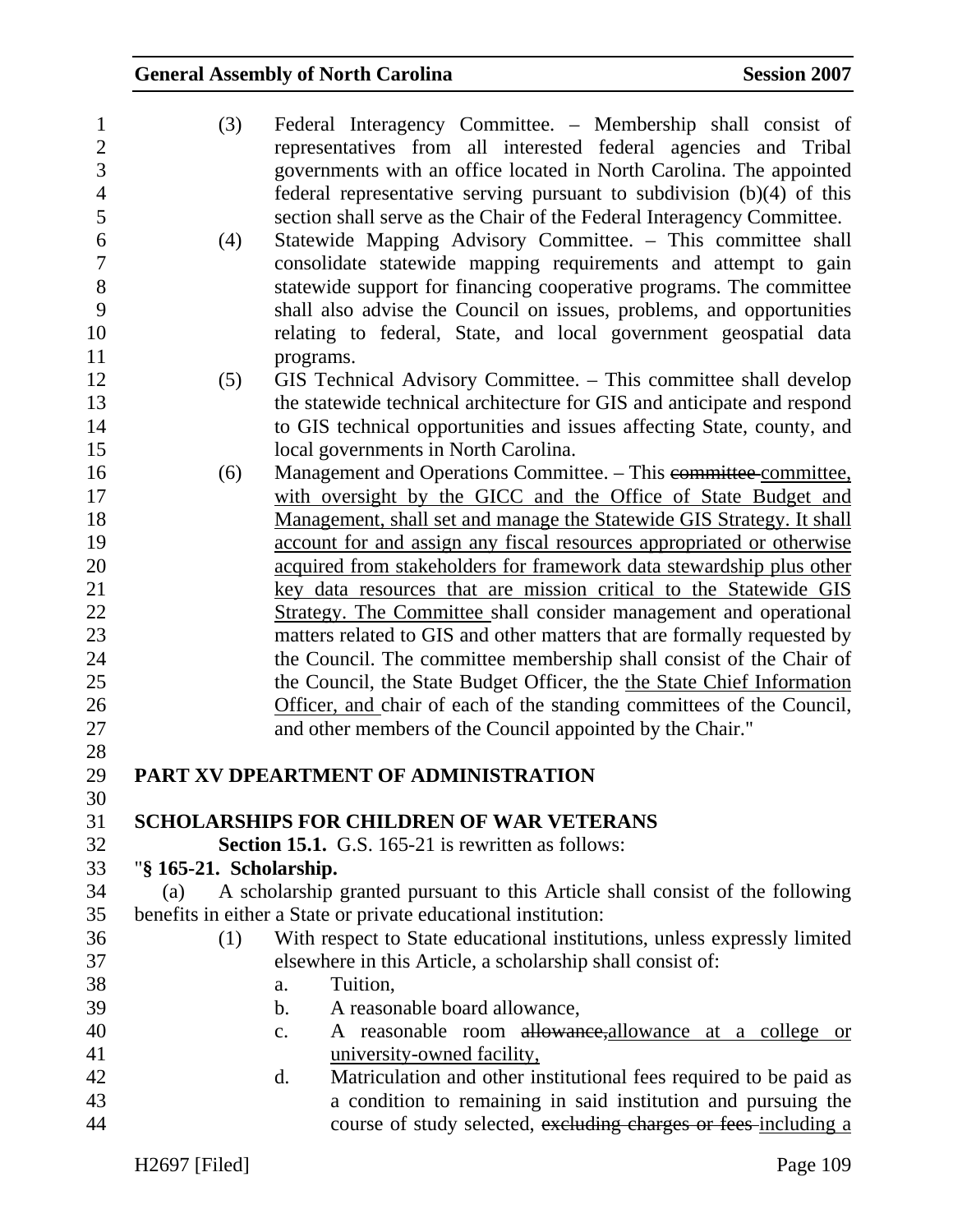|      | <b>General Assembly of North Carolina</b>                                                                                                                                                                                          | <b>Session 2007</b> |
|------|------------------------------------------------------------------------------------------------------------------------------------------------------------------------------------------------------------------------------------|---------------------|
|      | reasonable allowance as established by the Secretary of the<br>Department of Administration for books, supplies, tools-tools,<br>personal computers and specialty elothing-clothing required for<br>the student's course of study. |                     |
|      | Travel allowance of \$100 per semester.<br>e.                                                                                                                                                                                      |                     |
| (2)  | With respect to private educational institutions, a scholarship shall                                                                                                                                                              |                     |
|      | consist of a monetary allowance as prescribed in G.S. 165-22.1(d).                                                                                                                                                                 |                     |
| (3)  | Only one scholarship may be granted pursuant to this Article with                                                                                                                                                                  |                     |
|      | respect to each child and it shall not extend for a longer period than                                                                                                                                                             |                     |
|      | four academic years, which years, however, need not be consecutive.<br>However, an extension may be granted by the Secretary of the                                                                                                |                     |
|      | Department of Administration for unusual or compelling situations.                                                                                                                                                                 |                     |
| (4)  | No educational assistance shall be afforded a child under this Article                                                                                                                                                             |                     |
|      | after the end of an eight-year period beginning on the date the                                                                                                                                                                    |                     |
|      | scholarship is first awarded. Those persons who have been granted a                                                                                                                                                                |                     |
|      | scholarship under this Article prior to the effective date of this act shall                                                                                                                                                       |                     |
|      | be entitled to the remainder of their period of scholarship eligibility if                                                                                                                                                         |                     |
|      | used prior to August 1, 2010. Whenever a child is enrolled in an                                                                                                                                                                   |                     |
|      | educational institution and the period of entitlement ends while                                                                                                                                                                   |                     |
|      | enrolled in a term, quarter or semester, such period shall be extended                                                                                                                                                             |                     |
|      | to the end of such term, quarter or semester, but not beyond the                                                                                                                                                                   |                     |
|      | entitlement limitation of four academic years.                                                                                                                                                                                     |                     |
| (b)  | Repealed by Session Laws 2002-126, s. 19.3(b), effective November 1, 2002.                                                                                                                                                         |                     |
| (c)  | If a child is awarded a scholarship under this Article, the Commission shall                                                                                                                                                       |                     |
|      | notify the recipient by May 1st of the year in which the recipient enrolls in college."                                                                                                                                            |                     |
|      | PART XVI DPEARTMENT OF REVENUE                                                                                                                                                                                                     |                     |
|      |                                                                                                                                                                                                                                    |                     |
|      | USE OF COLLECTION ASSISTANCE FEE                                                                                                                                                                                                   |                     |
|      | <b>SECTION 16.1.(a)</b> G.S. 105-243.1(e)(4) reads as rewritten:                                                                                                                                                                   |                     |
| "(4) | To pay for postage or other delivery charges for correspondence                                                                                                                                                                    |                     |
|      | directly and primarily relating to collecting overdue tax debts, not to                                                                                                                                                            |                     |
|      | exceed five hundred thousand dollars (\$500,000) a year."                                                                                                                                                                          |                     |
|      | <b>SECTION 16.1.(b)</b> The General Assembly finds that a computer system that                                                                                                                                                     |                     |
|      | records tax payments and determines when the payments are overdue directly and                                                                                                                                                     |                     |
|      | primarily relates to the collection of overdue tax debts and that the cost of the computer                                                                                                                                         |                     |
|      | system is subject to the collection assistance fee set forth in G.S. 105-243.1. The                                                                                                                                                |                     |
|      | Department of Revenue is authorized to use funds in the 20% Collection Assistance Fee                                                                                                                                              |                     |
|      | Account, Budget Code 24704-2474, during the 2007-2008 2008-2009 fiscal year to                                                                                                                                                     |                     |
|      | replace the Department's current computer system, and ten million dollars<br>(\$10,000,000) are appropriated for the 2008-2009 fiscal year to the Department for that                                                              |                     |
|      | purpose. The Department shall not use more than fifteen million dollars (\$15,000,000)                                                                                                                                             |                     |
|      | from the Account to replace the Department's current computer system. Funds                                                                                                                                                        |                     |
|      | appropriated to the Department in this subsection may be transferred to Budget Code                                                                                                                                                |                     |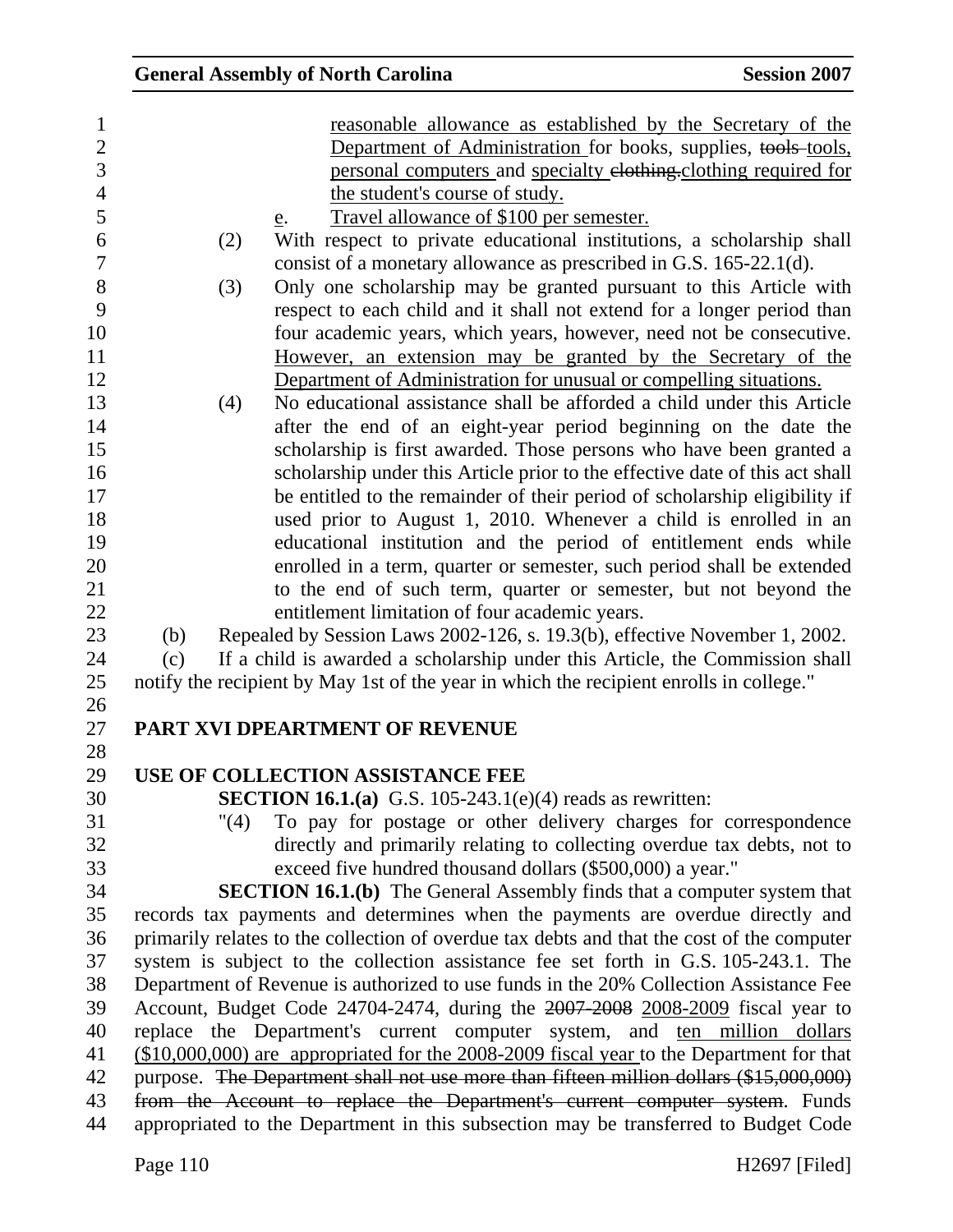| $\mathbf{1}$   | 24708-2478 during the 2008-2009 fiscal year remain in the Account until withdrawn for     |                      |
|----------------|-------------------------------------------------------------------------------------------|----------------------|
| $\overline{2}$ | expenditures for a replacement computer system and shall remain in the Account if not     |                      |
| 3              | expended during the 2007-2008 fiscal year for the purposes set forth in this subsection.  |                      |
| 4              | <b>SECTION 16.1.(c)</b> The Department of Revenue shall contract with private             |                      |
| 5              | counsel with the pertinent information technology and computer law expertise to review    |                      |
| 6              | requests for proposals and to negotiate and review contracts associated with the          |                      |
| $\tau$         | Integrated Tax Administration System. G.S. 114-2.3 does not apply to this subsection.     |                      |
| 8              | <b>SECTION 16.1.(d)</b> Funds appropriated to the Department to be used from              |                      |
| 9              | the 20% Collection Assistance Fee Account from the 2007-2008 fiscal year (fifteen         |                      |
| 10             | million dollars, \$15,000,000) are authorized to be used during the 2008-2009 fiscal year |                      |
| 11             | for ITAS replacement. These funds may be transferred to Budget Code 24708-2478 for        |                      |
| 12             | the purpose set forth in this subsection.                                                 |                      |
| 13             |                                                                                           |                      |
| 14             | PART XVII. SALARIES AND BENEFITS                                                          |                      |
| 15             |                                                                                           |                      |
| 16             | <b>GOVERNOR AND COUNCIL OF STATE</b>                                                      |                      |
| 17             | <b>SECTION 17.1.(a)</b> Effective July 1, 2008, G.S. 147-11(a) reads as                   |                      |
| 18             | rewritten:                                                                                |                      |
| 19             | The salary of the Governor shall be one hundred thirty-five thousand eight<br>" $(a)$     |                      |
| 20             | hundred fifty four dollars (\$135,854) one hundred thirty-seven thousand eight hundred    |                      |
| 21             | ninety-two dollars (\$137,892) annually, payable monthly."                                |                      |
| 22             | <b>SECTION 17.1.(b)</b> Effective July 1, 2008, the annual salaries for the               |                      |
| 23             | members of the Council of State, payable monthly, for the 2008-2009 fiscal year are:      |                      |
| 24             |                                                                                           |                      |
| 25             | <b>Council of State</b>                                                                   | <b>Annual Salary</b> |
| 26             |                                                                                           |                      |
| 27             | <b>Lieutenant Governor</b>                                                                | \$121,700            |
| 28             | <b>Attorney General</b>                                                                   | 121,700              |
| 29             | Secretary of State                                                                        | 121,700              |
| 30             | <b>State Treasurer</b>                                                                    | 121,700              |
| 31             | <b>State Auditor</b>                                                                      | 121,700              |
| 32             | Superintendent of Public Instruction                                                      | 121,700              |
| 33<br>34       | <b>Agriculture Commissioner</b><br><b>Insurance Commissioner</b>                          | 121,700              |
| 35             | <b>Labor Commissioner</b>                                                                 | 121,700<br>121,700   |
| 36             |                                                                                           |                      |
| 37             | NON-ELECTED DEPARTMENT HEAD/SALARY INCREASES                                              |                      |
| 38             | <b>SECTION 17.2.</b> In accordance with G.S. 143B-9, the maximum annual                   |                      |
| 39             | salaries, payable monthly, for the non-elected heads of the principal State departments   |                      |
| 40             | for the 2008-2009 fiscal year are:                                                        |                      |
| 41             |                                                                                           |                      |
| 42             | <b>Non-elected Department Heads</b>                                                       | <b>Annual Salary</b> |
| 43             |                                                                                           |                      |
|                |                                                                                           |                      |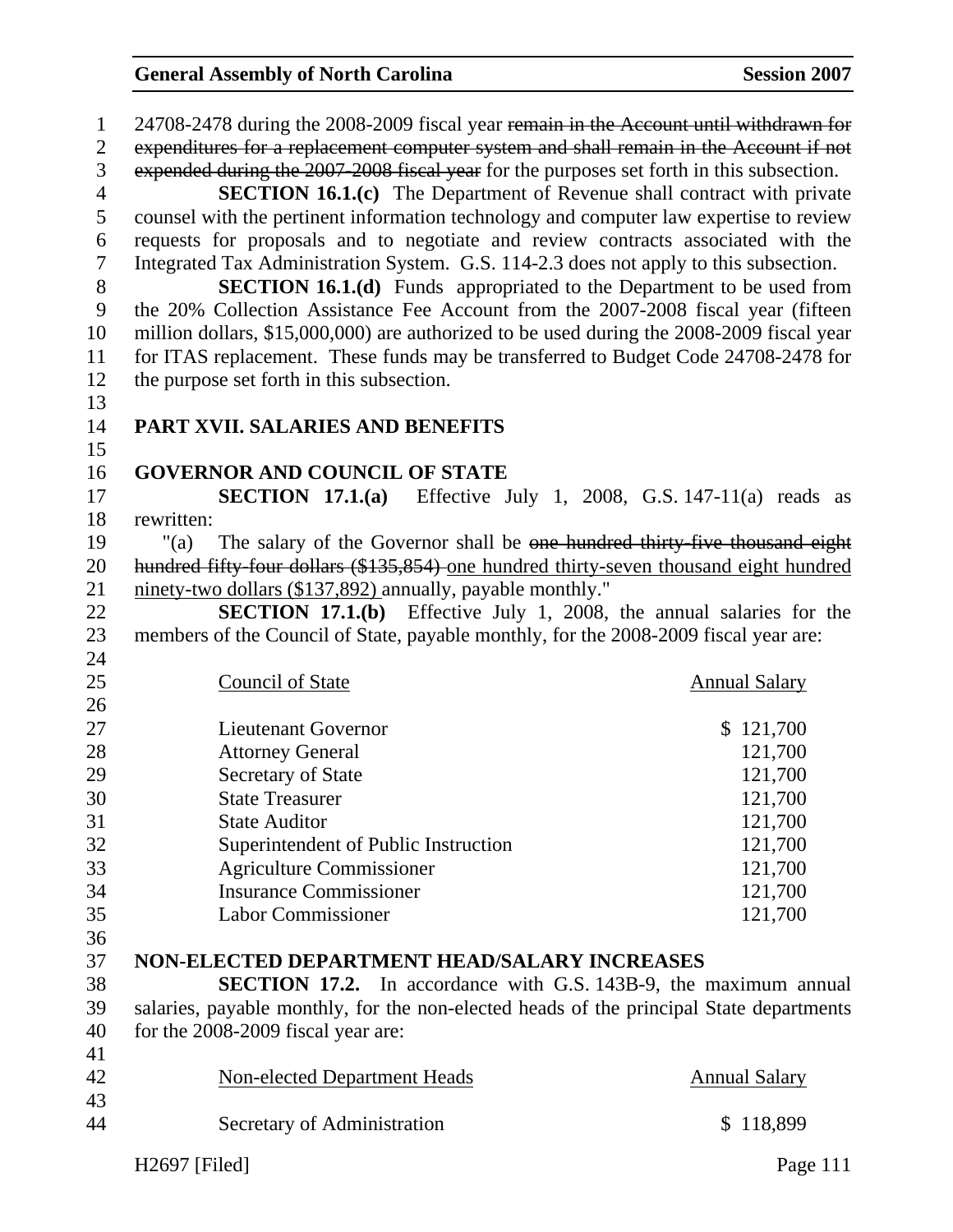| <b>General Assembly of North Carolina</b>                                   | <b>Session 2007</b>  |
|-----------------------------------------------------------------------------|----------------------|
| Secretary of Correction                                                     | 118,899              |
| Secretary of Crime Control and Public Safety                                | 118,899              |
| <b>Secretary of Cultural Resources</b>                                      | 118,899              |
| <b>Secretary of Commerce</b>                                                | 118,899              |
| Secretary of Environment, Health, and Natural Resources                     | 118,899              |
| <b>Secretary of Human Resources</b>                                         | 118,899              |
| Secretary of Revenue                                                        | 118,899              |
| Secretary of Transportation                                                 | 118,899              |
| <b>CERTAIN EXECUTIVE BRANCH OFFICIALS/SALARY INCREASES</b>                  |                      |
|                                                                             |                      |
| SECTION 17.3. The annual salaries, payable monthly, for the 2008-2009       |                      |
| fiscal year for the following executive branch officials are:               |                      |
|                                                                             |                      |
| <b>Executive Branch Officials</b>                                           | <b>Annual Salary</b> |
| Chairman, Alcoholic Beverage Control Commission                             | \$108,220            |
| <b>State Controller</b>                                                     | 151,454              |
| <b>Commissioner of Motor Vehicles</b>                                       | 108,220              |
| <b>Commissioner of Banks</b>                                                | 121,700              |
| Chairman, Employment Security Commission                                    | 133,161              |
| <b>State Personnel Director</b>                                             | 118,899              |
| Chairman, Parole Commission                                                 | 98,818               |
| Members of the Parole Commission                                            | 45,616               |
| Chairman, Utilities Commission                                              | 135,534              |
| Members of the Utilities Commission                                         | 121,700              |
| Executive Director, Agency for Public Telecommunications                    | 91,232               |
| Director, Museum of Art                                                     | 110,891              |
| Executive Director, North Carolina Agricultural                             |                      |
| <b>Finance Authority</b>                                                    | 105,338              |
| <b>State Chief Information Officer</b>                                      | 151,363              |
|                                                                             |                      |
| <b>JUDICIAL BRANCH OFFICIALS/SALARY INCREASE</b>                            |                      |
| <b>SECTION 17.4.(a)</b> The annual salaries, payable monthly, for specified |                      |
| judicial branch officials the 2008-2009 fiscal year are:                    |                      |
|                                                                             |                      |
| <b>Judicial Branch Officials</b>                                            | <b>Annual Salary</b> |
| Chief Justice, Supreme Court                                                | \$139,217            |
| Associate Justice, Supreme Court                                            | 135,580              |
| Chief Judge, Court of Appeals                                               | 132,190              |
| Judge, Court of Appeals                                                     | 129,931              |
|                                                                             | 126,400              |
| Judge, Senior Regular Resident Superior Court                               | 122,869              |
| Judge, Superior Court                                                       |                      |
| Chief Judge, District Court                                                 | 111,572              |
| Judge, District Court                                                       | 108,042              |
| <b>District Attorney</b>                                                    | 117,854              |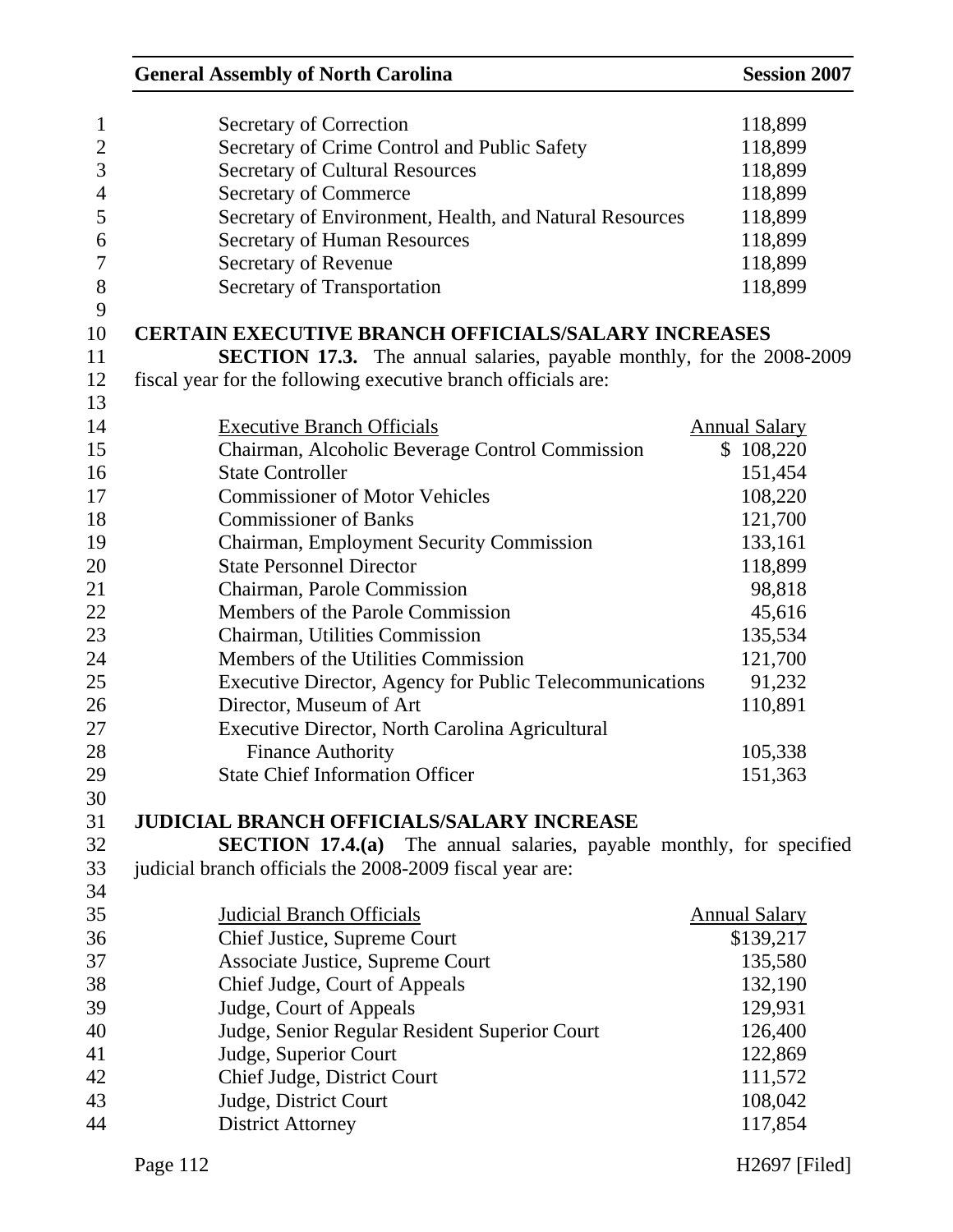|                  | <b>General Assembly of North Carolina</b>                                                                               |                                                                                  | <b>Session 2007</b>           |
|------------------|-------------------------------------------------------------------------------------------------------------------------|----------------------------------------------------------------------------------|-------------------------------|
|                  | Administrative Officer of the Courts<br><b>Assistant Administrative Officer of the Courts</b><br><b>Public Defender</b> |                                                                                  | 125,196<br>114,355<br>117,854 |
|                  |                                                                                                                         | <b>SECTION 17.4.(b)</b> The district attorney or public defender of a judicial   |                               |
|                  | district, with the approval of the Administrative Officer of the Courts or the                                          |                                                                                  |                               |
|                  | Commission on Indigent Defense Services, respectively, shall set the salaries of                                        |                                                                                  |                               |
|                  | assistant district attorneys or assistant public defenders, respectively, in that district such                         |                                                                                  |                               |
|                  | that the average salaries of assistant district attorneys or assistant public defenders in                              |                                                                                  |                               |
|                  | that district do not exceed seventy thousand eighty-three dollars (\$70,083), and the                                   |                                                                                  |                               |
|                  | minimum salary of any assistant district attorney or assistant public defender is at least                              |                                                                                  |                               |
|                  | thirty-six thousand six hundred twenty-three dollars (\$36,623) effective July 1, 2008.                                 |                                                                                  |                               |
|                  |                                                                                                                         |                                                                                  |                               |
|                  | <b>CLERK OF SUPERIOR COURT SALARY INCREASES</b>                                                                         |                                                                                  |                               |
|                  |                                                                                                                         | <b>SECTION 17.5.</b> Effective July 1, 2008 G.S. 7A-101(a) reads as rewritten:   |                               |
|                  | "§ 7A-101. Compensation.                                                                                                |                                                                                  |                               |
| (a)              |                                                                                                                         | The clerk of superior court is a full-time employee of the State and shall       |                               |
|                  | receive an annual salary, payable in equal monthly installments, based on the population                                |                                                                                  |                               |
|                  | of the county as determined in subsection (a1) of this section, according to the following                              |                                                                                  |                               |
| schedule:        |                                                                                                                         |                                                                                  |                               |
|                  | Population                                                                                                              | <b>Annual Salary</b>                                                             |                               |
|                  | Less than $100,000$                                                                                                     | \$80,19681,399                                                                   |                               |
|                  | 100,000 to 149,999                                                                                                      | 89,993 91,343                                                                    |                               |
|                  | 150,000 to 249,999                                                                                                      | 99,792101,289                                                                    |                               |
|                  | 250,000 and above                                                                                                       | 109,593.111,237.                                                                 |                               |
|                  |                                                                                                                         |                                                                                  |                               |
|                  | When a county changes from one population group to another, the salary of the clerk                                     |                                                                                  |                               |
|                  | shall be changed, on July 1 of the fiscal year for which the change is reported, to the                                 |                                                                                  |                               |
|                  | salary appropriate for the new population group, except that the salary of an incumbent                                 |                                                                                  |                               |
|                  | clerk shall not be decreased by any change in population group during his continuance                                   |                                                                                  |                               |
| in office."      |                                                                                                                         |                                                                                  |                               |
|                  |                                                                                                                         |                                                                                  |                               |
| <b>ASSISTANT</b> | <b>AND</b><br><b>DEPUTY</b>                                                                                             | <b>CLERKS</b><br>OF                                                              | <b>COURT/SALARY</b>           |
|                  | <b>INCREASES/ELIMINATE DEPUTY CLERK HIRING RATE</b>                                                                     |                                                                                  |                               |
|                  |                                                                                                                         | <b>SECTION 17.6.</b> Effective July 1, 2008, G.S. 7A-102(c1) reads as rewritten: |                               |
|                  | "(c1) A full-time assistant clerk or a full-time deputy clerk, and up to one full-time                                  |                                                                                  |                               |
|                  | deputy clerk serving as head bookkeeper per county, shall be paid an annual salary                                      |                                                                                  |                               |
|                  | subject to the following minimum and maximum rates:                                                                     |                                                                                  |                               |
|                  | <b>Assistant Clerks and</b>                                                                                             | <b>Annual Salary</b>                                                             |                               |
|                  | Head Bookkeeper                                                                                                         |                                                                                  |                               |
|                  | Minimum                                                                                                                 | \$31,122\$31,589                                                                 |                               |
|                  | Maximum                                                                                                                 | 53,301 54,101                                                                    |                               |
|                  |                                                                                                                         |                                                                                  |                               |
|                  | <b>Deputy Clerks</b>                                                                                                    | <b>Annual Salary</b>                                                             |                               |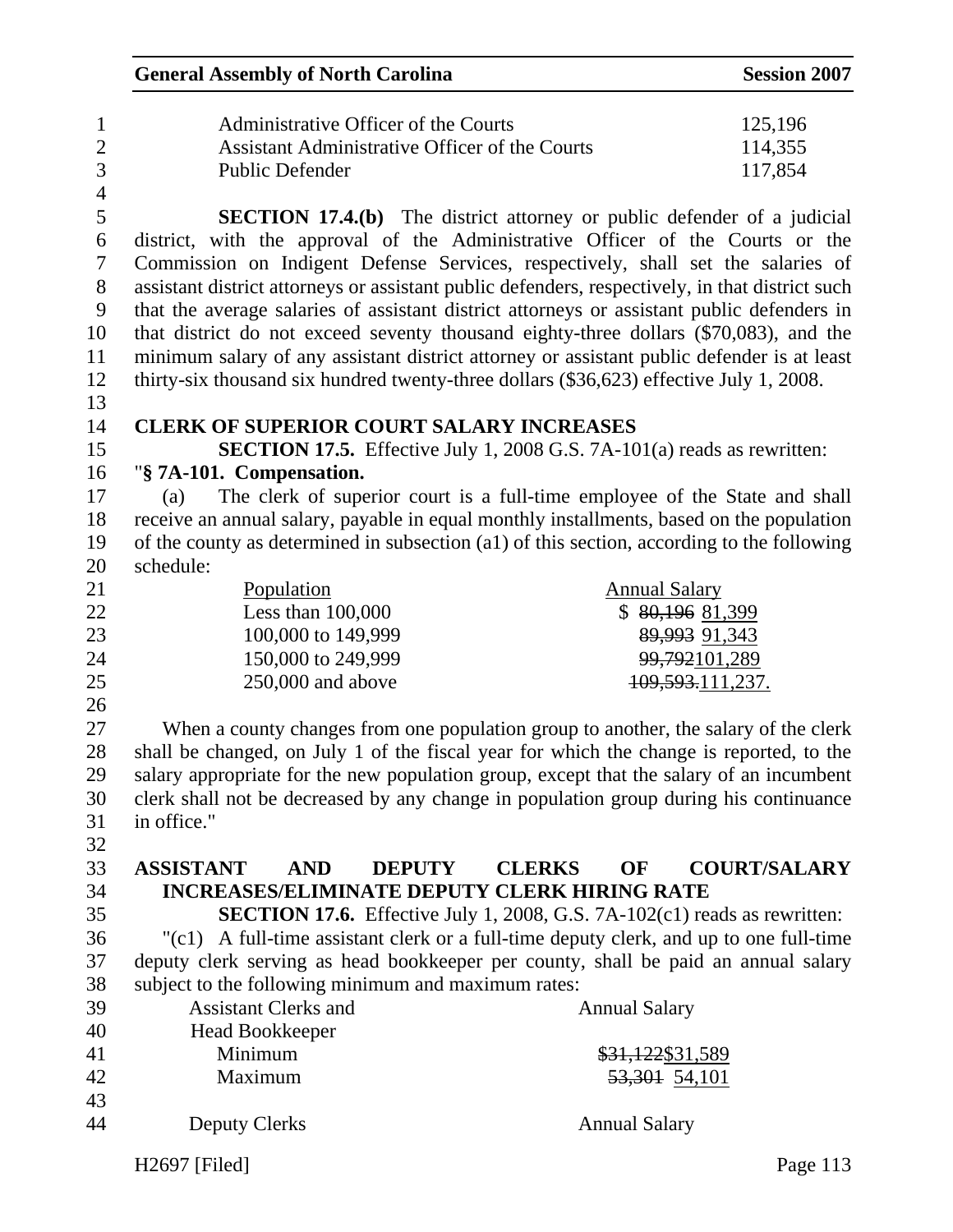| $\mathbf{1}$            | Minimum          |                                      | \$26,788\$27,190                                                                        |
|-------------------------|------------------|--------------------------------------|-----------------------------------------------------------------------------------------|
| $\overline{\mathbf{c}}$ | Maximum          |                                      | 41,456.42,078.                                                                          |
| $\overline{3}$          |                  |                                      |                                                                                         |
| $\overline{4}$          |                  | <b>MAGISTRATES' SALARY INCREASES</b> |                                                                                         |
| 5                       |                  |                                      | <b>SECTION 17.7.(a)</b> Effective July 1, 2008, G.S. 7A-171.1(a) reads as               |
| 6                       | rewritten:       |                                      |                                                                                         |
| $\tau$                  | " $(a)$          |                                      | The Administrative Officer of the Courts, after consultation with the chief             |
| $8\,$                   |                  |                                      | district judge and pursuant to the following provisions, shall set an annual salary for |
| 9                       | each magistrate. |                                      |                                                                                         |
| 10                      | (1)              |                                      | A full-time magistrate shall be paid the annual salary indicated in the                 |
| 11                      |                  |                                      | table set out in this subdivision. A full-time magistrate is a magistrate               |
| 12                      |                  |                                      | who is assigned to work an average of not less than 40 hours a week                     |
| 13                      |                  |                                      | during the term of office. The Administrative Officer of the Courts                     |
| 14                      |                  |                                      | shall designate whether a magistrate is full-time. Initial appointment                  |
| 15                      |                  |                                      | shall be at the entry rate. A magistrate's salary shall increase to the                 |
| 16                      |                  |                                      | next step every two years on the anniversary of the date the magistrate                 |
| 17                      |                  |                                      | was originally appointed for increases to Steps 1 through 3, and every                  |
| 18                      |                  |                                      | four years on the anniversary of the date the magistrate was originally                 |
| 19                      |                  |                                      | appointed for increases to Steps 4 through 6.                                           |
| 20                      |                  |                                      | Table of Salaries of Full-Time Magistrates                                              |
| 21                      |                  | <b>Step Level</b>                    | <b>Annual Salary</b>                                                                    |
| 22                      |                  | <b>Entry Rate</b>                    | \$31,533\$32,006                                                                        |
| 23                      |                  | Step 1                               | 34,425 34,941                                                                           |
| 24                      |                  | Step 2                               | 37,571 38,135                                                                           |
| 25                      |                  | Step 3                               | 41,006 41,621                                                                           |
| 26                      |                  | Step 4                               | 44,768 45,440                                                                           |
| 27                      |                  | Step 5                               | 49,007 49,742                                                                           |
| 28                      |                  | Step 6                               | <del>53,760.</del> 54,566.                                                              |
| 29                      | (2)              |                                      | A part-time magistrate is a magistrate who is assigned to work an                       |
| 30                      |                  |                                      | average of less than 40 hours of work a week during the term, except                    |
| 31                      |                  |                                      | that no magistrate shall be assigned an average of less than 10 hours of                |
| 32                      |                  |                                      | work a week during the term. A part-time magistrate is included, in                     |
| 33                      |                  |                                      | accordance with G.S. 7A-170, under the provisions of G.S. 135-1(10)                     |
| 34                      |                  |                                      | and G.S. 135-40.2(a). The Administrative Officer of the Courts                          |
| 35                      |                  |                                      | designates whether a magistrate is a part-time magistrate. A part-time                  |
| 36                      |                  |                                      | magistrate shall receive an annual salary based on the following                        |
| 37                      |                  |                                      | formula: The average number of hours a week that a part-time                            |
| 38                      |                  |                                      | magistrate is assigned work during the term shall be multiplied by the                  |
| 39                      |                  |                                      | annual salary payable to a full-time magistrate who has the same                        |
| 40                      |                  |                                      | number of years of service prior to the beginning of that term as does                  |
| 41                      |                  |                                      | the part-time magistrate and the product of that multiplication shall be                |
| 42                      |                  |                                      | divided by the number 40. The quotient shall be the annual salary                       |
| 43                      |                  |                                      | payable to that part-time magistrate.                                                   |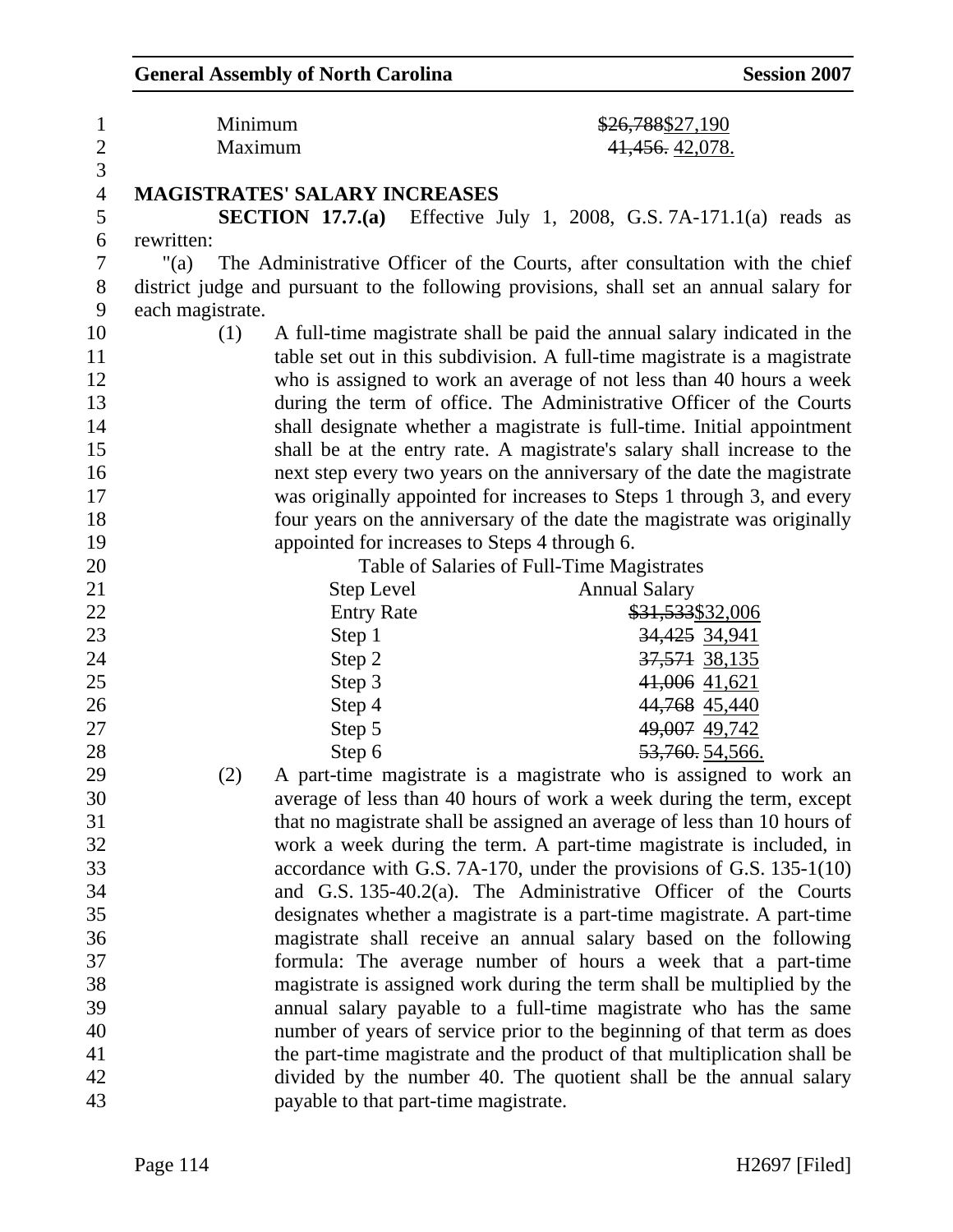|            | <b>General Assembly of North Carolina</b>                                                                                                                                                                                                                   | <b>Session 2007</b> |
|------------|-------------------------------------------------------------------------------------------------------------------------------------------------------------------------------------------------------------------------------------------------------------|---------------------|
| (3)        | Notwithstanding any other provision of this subsection, a magistrate<br>who is licensed to practice law in North Carolina or any other state<br>shall receive the annual salary provided in the Table in subdivision (1)<br>of this subsection for Step 4." |                     |
|            | <b>SECTION 17.7.(b)</b> Effective July 1, 2008, G.S. 7A-171.1(a1) reads as                                                                                                                                                                                  |                     |
| rewritten: |                                                                                                                                                                                                                                                             |                     |
|            | "(a1) Notwithstanding subsection (a) of this section, the following salary provisions                                                                                                                                                                       |                     |
|            | apply to individuals who were serving as magistrates on June 30, 1994:                                                                                                                                                                                      |                     |
| (1)        | The salaries of magistrates who on June 30, 1994, were paid at a salary<br>level of less than five years of service under the table in effect that date<br>shall be as follows:                                                                             |                     |
|            | Less than 1 year of service                                                                                                                                                                                                                                 | \$25,428 \$25,809   |
|            | 1 or more but less than 3 years of service                                                                                                                                                                                                                  | 26,595 26,994       |
|            | 3 or more but less than 5 years of service                                                                                                                                                                                                                  | 28,944. 29,378.     |
|            | Upon completion of five years of service, those magistrates shall                                                                                                                                                                                           |                     |
|            | receive the salary set as the Entry Rate in the table in subsection (a).                                                                                                                                                                                    |                     |
| (2)        | The salaries of magistrates who on June 30, 1994, were paid at a salary                                                                                                                                                                                     |                     |
|            | level of five or more years of service shall be based on the rates set out                                                                                                                                                                                  |                     |
|            | in subsection (a) as follows:                                                                                                                                                                                                                               |                     |
|            | <b>Salary Level</b>                                                                                                                                                                                                                                         | <b>Salary Level</b> |
|            | on June 30, 1994                                                                                                                                                                                                                                            | on July 1, 1994     |
|            | 5 or more but less than 7 years of service                                                                                                                                                                                                                  | <b>Entry Rate</b>   |
|            | 7 or more but less than 9 years of service                                                                                                                                                                                                                  | Step 1              |
|            | 9 or more but less than 11 years of service                                                                                                                                                                                                                 | Step 2              |
|            | 11 or more years of service                                                                                                                                                                                                                                 | Step 3              |
|            | Thereafter, their salaries shall be set in accordance with the                                                                                                                                                                                              |                     |
|            | provisions in subsection (a).                                                                                                                                                                                                                               |                     |
| (3)        | The salaries of magistrates who are licensed to practice law in North                                                                                                                                                                                       |                     |
|            | Carolina shall be adjusted to the annual salary provided in the table in                                                                                                                                                                                    |                     |
|            | subsection (a) as Step 4, and, thereafter, their salaries shall be set in                                                                                                                                                                                   |                     |
|            | accordance with the provisions in subsection (a).                                                                                                                                                                                                           |                     |
| (4)        | The salaries of "part-time magistrates" shall be set under the formula                                                                                                                                                                                      |                     |
|            | set out in subdivision (2) of subsection (a) but according to the rates                                                                                                                                                                                     |                     |
|            | set out in this subsection."                                                                                                                                                                                                                                |                     |
|            |                                                                                                                                                                                                                                                             |                     |
|            | <b>GENERAL ASSEMBLY PRINCIPAL CLERKS</b>                                                                                                                                                                                                                    |                     |
|            | <b>SECTION 17.8.</b> Effective July 1, 2008, G.S. 120-37(c) reads as rewritten:                                                                                                                                                                             |                     |
| " $(c)$    | The principal clerks shall be full-time officers. Each principal clerk shall be                                                                                                                                                                             |                     |
|            | entitled to other benefits available to permanent legislative employees and shall be paid                                                                                                                                                                   |                     |
|            | an annual salary of one hundred one thousand two hundred ninety-eight dollars                                                                                                                                                                               |                     |
|            | (\$101,298) one hundred two thousand eight hundred seventeen dollars (\$102,817)                                                                                                                                                                            |                     |
|            | payable monthly. Each principal clerk shall also receive such additional compensation                                                                                                                                                                       |                     |
|            | as approved by the Speaker of the House of Representatives or the President Pro                                                                                                                                                                             |                     |
|            | Tempore of the Senate, respectively, for additional employment duties beyond those                                                                                                                                                                          |                     |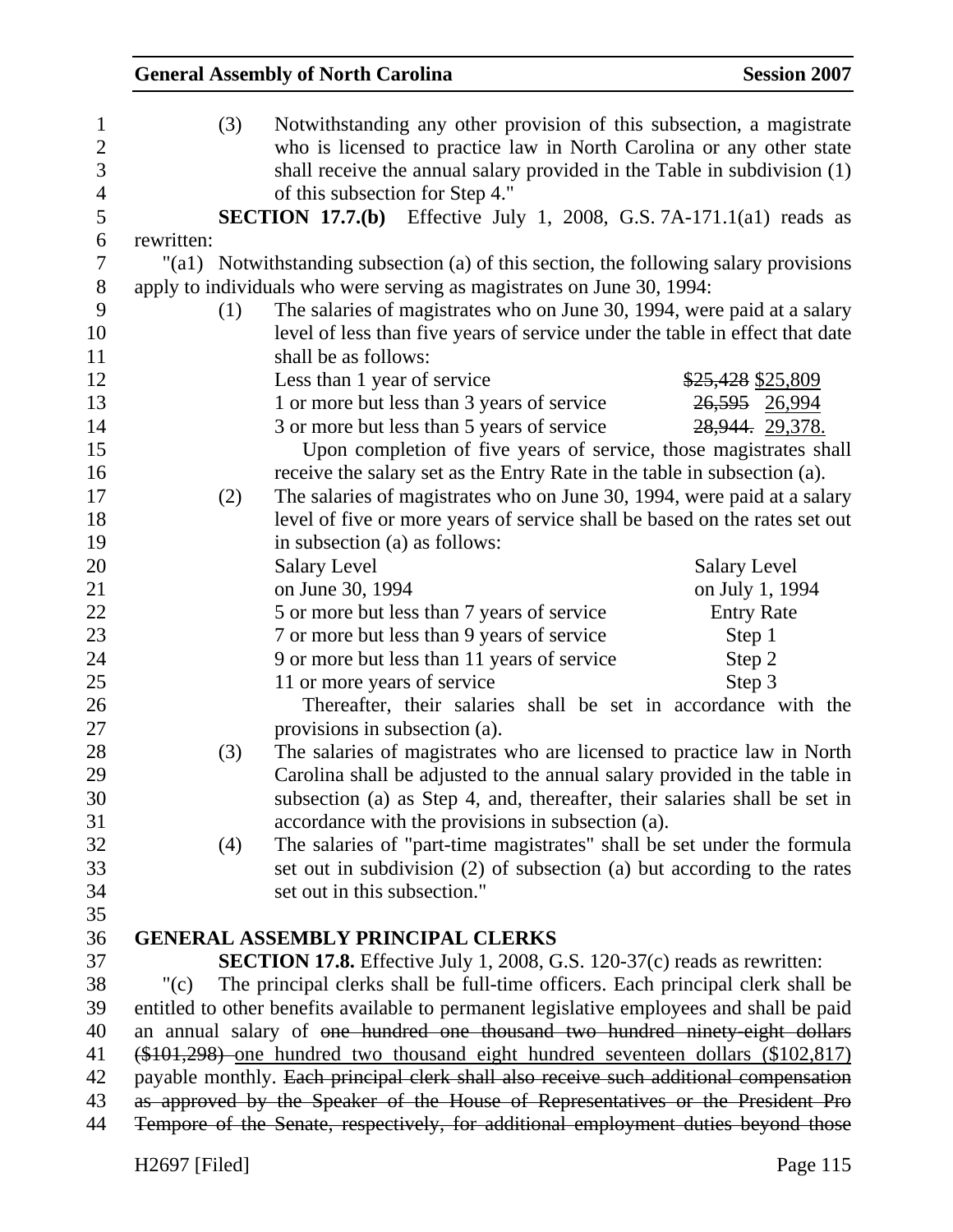1 provided by the rules of their House. The Legislative Services Commission shall review 2 the salary of the principal clerks prior to submission of the proposed operating budget of 3 the General Assembly to the Governor and Advisory Budget Commission and shall 4 make appropriate recommendations for changes in those salaries. Any changes enacted 5 by the General Assembly shall be by amendment to this paragraph." 6 7 **SERGEANT-AT-ARMS AND READING CLERKS**  8 **SECTION 17.9.** Effective July 1, 2008, G.S. 120-37(b) reads as rewritten: 9 "(b) The sergeant-at-arms and the reading clerk in each house shall be paid a 10 salary of three hundred fifty-nine dollars (\$359.00) three hundred sixty-four dollars 11 (\$364.00) per week plus subsistence at the same daily rate provided for members of the 12 General Assembly, plus mileage at the rate provided for members of the General 13 Assembly for one round trip only from their homes to Raleigh and return. The 14 sergeants-at-arms shall serve during sessions of the General Assembly and at such time 15 prior to the convening of, and subsequent to adjournment or recess of, sessions as may 16 be authorized by the Legislative Services Commission. The reading clerks shall serve 17 during sessions only."

18

24

### 19 **LEGISLATIVE EMPLOYEES**

20 **SECTION 17.10.** The Legislative Services Officer shall increase the salaries 21 of nonelected employees of the General Assembly in effect for fiscal year 2007-2008 by 22 one and one-half percent (1.5%). Nothing in this act limits any of the provisions of 23 G.S. 120-32.

#### 25 **COMMUNITY COLLEGES PERSONNEL/SALARY INCREASES**

26 **SECTION 17.11.(a)** The Director of the Budget shall transfer from the 27 Reserve for Compensation Increases, created in this act for fiscal year 2008-2009, funds 28 to the North Carolina Community Colleges System Office necessary to provide an 29 annual salary increase of one and one-half percent (1.5%), including funds for the 30 employer's retirement and social security contributions, commencing July 1, 2008, for 31 all permanent full-time community college institutional personnel supported by State 32 funds.

33

### 34 **UNIVERSITY OF NORTH CAROLINA SYSTEM/EPA SALARY INCREASES**

35 **SECTION 17.12.(a)** The Director of the Budget shall transfer to the Board 36 of Governors of The University of North Carolina sufficient funds from the Reserve for 37 Compensation Increases, created in this act for fiscal year 2008-2009, to provide an 38 annual salary increase of one and one-half percent (1.5%), including funds for the 39 employer's retirement and social security contributions, commencing July 1, 2008, for 40 all employees of The University of North Carolina, as well as employees other than 41 teachers of the North Carolina School of Science and Mathematics, supported by State 42 funds and whose salaries are exempt from the State Personnel Act (EPA).

43

#### 44 **COMPENSATION BONUS FOR FISCAL YEAR 2008-2009**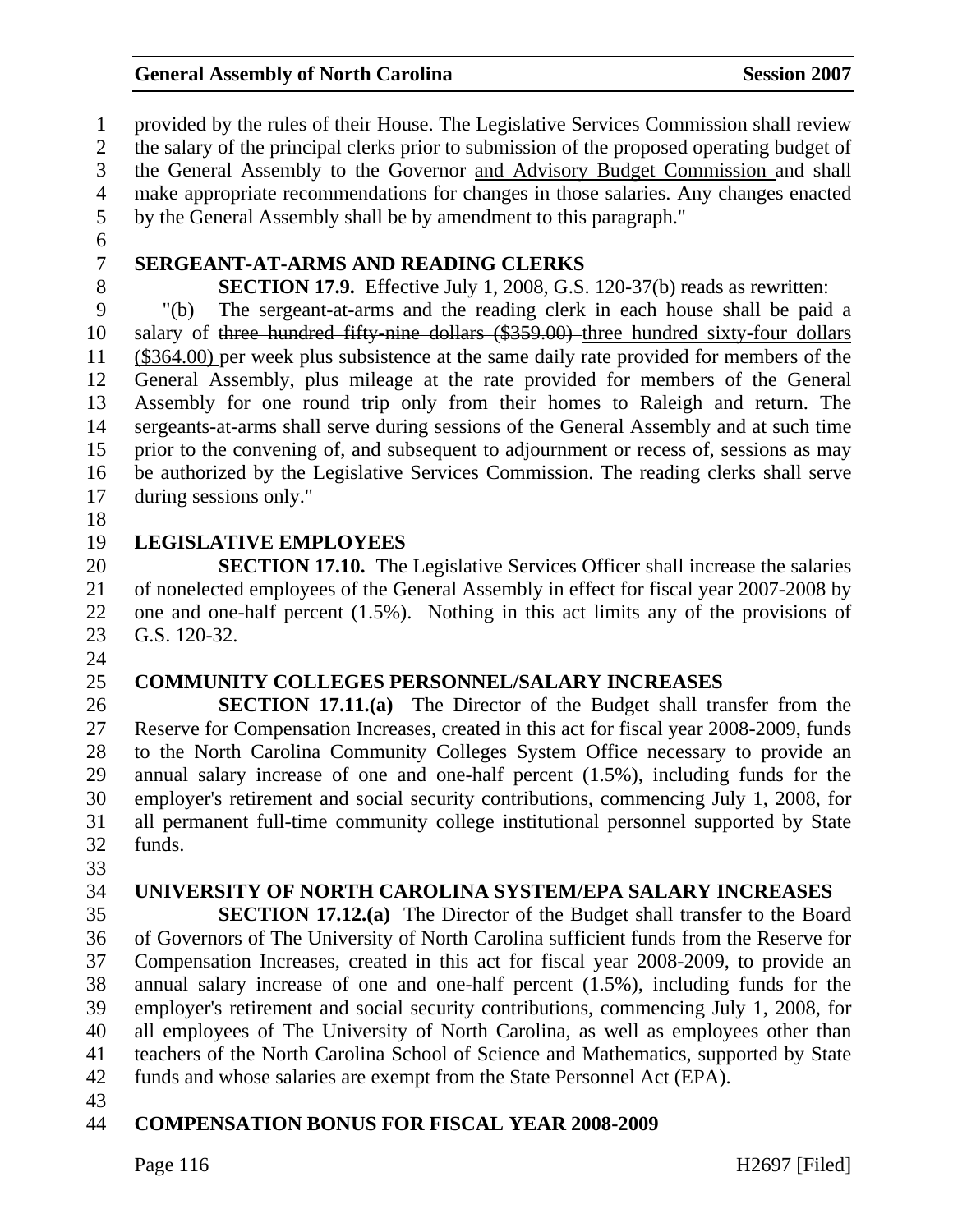| $\mathbf{1}$   | <b>SECTION 17.13A.(a)</b> Except as provided by subsection (b) of this section,                                                                                        |
|----------------|------------------------------------------------------------------------------------------------------------------------------------------------------------------------|
| $\overline{2}$ | any person (i) whose salary is set pursuant to the State Personnel Act under this Part and                                                                             |
| 3              | (ii) who is employed in a State-funded position on July 1, 2008, shall be awarded a                                                                                    |
| $\overline{4}$ | one-time, lump-sum compensation bonus for the 2008-2009 fiscal year in the amount of                                                                                   |
| 5              | one thousand dollars (\$1,000). The compensation bonus shall be adjusted pro rata for                                                                                  |
| 6              | permanent part-time employees. The Director of the Budget shall transfer sufficient                                                                                    |
| 7              | funds from the Reserve for Compensation Increases provided in this act to implement                                                                                    |
| $8\,$          | this section. The compensation bonus awarded by this section shall not be administered                                                                                 |
| 9              | under G.S. 126-7. The compensation bonus shall be awarded to eligible employees                                                                                        |
| 10             | without regard to an employee's placement within the salary range, including employees                                                                                 |
| 11             | at the top of the salary range.                                                                                                                                        |
| 12             | <b>SECTION 17.13A.(b)</b> The following persons shall not be eligible for the                                                                                          |
| 13             | compensation bonus authorized by this section:                                                                                                                         |
| 14             | Any public school employee or State employee paid on the Teacher Salary Schedule or                                                                                    |
| 15             | the School Based Administrator Salary Schedule.                                                                                                                        |
| 16             |                                                                                                                                                                        |
| 17             | <b>MOST STATE EMPLOYEES</b>                                                                                                                                            |
| 18             | <b>SECTION 17.14.(a)</b> The salaries in effect June 30, 2008, of all permanent                                                                                        |
| 19             | full-time State employees whose salaries are set in accordance with the State Personnel                                                                                |
| 20             | Act, and who are paid from the General Fund or the Highway Fund shall be increased,                                                                                    |
| 21             | on or after July 1, 2008, unless otherwise provided by this act, by one and one-half                                                                                   |
| 22             | percent $(1.5\%)$ .                                                                                                                                                    |
| 23             | <b>SECTION 17.14.(b)</b> Except as otherwise provided in this act, the fiscal year                                                                                     |
| 24             | 2008-2009 salaries for permanent full-time State officials and persons in exempt                                                                                       |
| 25             | positions that are recommended by the Governor or the Governor and the Advisory                                                                                        |
| 26             | Budget Commission and set by the General Assembly shall be increased by one and                                                                                        |
| 27             | one-half percent (1.5%), commencing July 1, 2008.                                                                                                                      |
| 28             | <b>SECTION 17.14.(c)</b> The salaries in effect for fiscal year 2008-2009 for all                                                                                      |
| 29             | permanent part-time State employees shall be increased on and after July 1, 2008, by                                                                                   |
| 30             | pro rata amounts of the one and one-half percent $(1.5%)$ salary increase provided for                                                                                 |
| 31<br>32       | permanent full-time employees covered under this part.                                                                                                                 |
| 33             | <b>SECTION 17.14.(d)</b> The Director of the Budget may allocate out of special<br>operating funds or from other sources of the employing agency, except tax revenues, |
| 34             | sufficient funds to allow a salary increase, on and after July 1, 2008, in accordance with                                                                             |
| 35             | subsection (a), (b), or (c) of this section including funds for the employer's retirement                                                                              |
| 36             | and social security contributions, for the permanent full-time and part-time employees                                                                                 |
| 37             | of the agency, provided the employing agency elects to make available the necessary                                                                                    |
| 38             | funds.                                                                                                                                                                 |
| 39             | <b>SECTION 17.14.(e)</b> Within regular State Budget Act procedures as limited                                                                                         |
| 40             | by this act, all State agencies and departments may increase on an equitable basis the                                                                                 |
|                |                                                                                                                                                                        |

41 rate of pay of temporary and permanent hourly State employees, subject to availability 42 of funds in the particular agency or department, by pro rata amounts of the one and 43 one-half percent (1.5%) salary increase provided for permanent full-time employees 44 covered by the provisions of subsection (a), commencing July 1, 2008.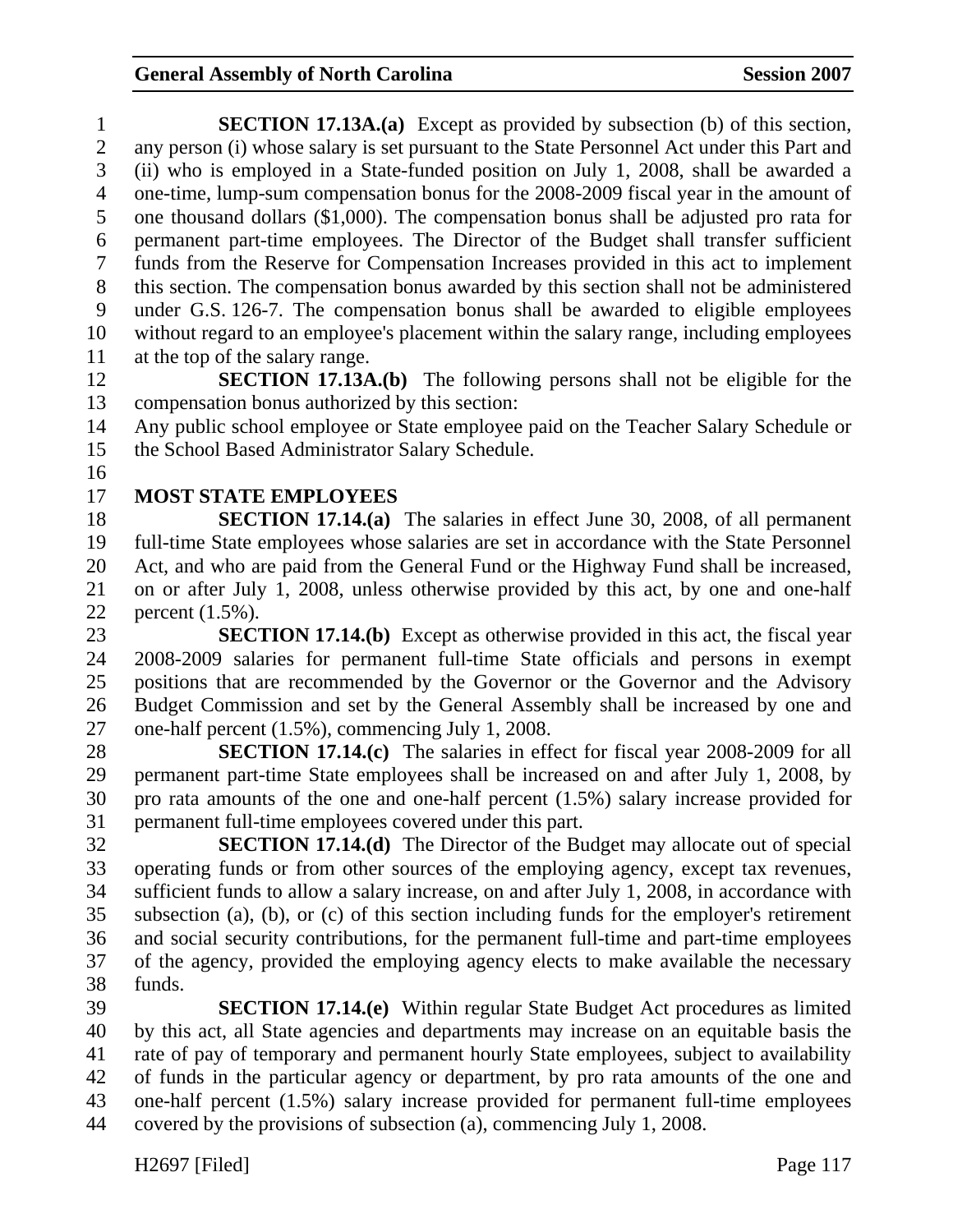| $\mathbf{1}$   |                                                                                              |  |  |
|----------------|----------------------------------------------------------------------------------------------|--|--|
| $\overline{2}$ | <b>SPECIAL ANNUAL LEAVE BONUS</b>                                                            |  |  |
| 3              | <b>SECTION 17.15A.(a)</b> Except as provided by subsection (b) of this section,              |  |  |
| $\overline{4}$ | any person (i) who is a full-time permanent employee of the State, a community college       |  |  |
| 5              | institution, or a local board of education on July 1, 2008, and (ii) who is eligible to earn |  |  |
| 6              | annual leave shall have a one-time additional five days of annual leave credited on that     |  |  |
| 7              | date. The additional leave shall be accounted for separately and shall remain available      |  |  |
| 8              | until used, notwithstanding any other limitation on the total number of days of annual       |  |  |
| 9              | leave that may be carried forward. Part-time permanent employees shall receive a pro         |  |  |
| 10             | rata amount of the five days.                                                                |  |  |
| 11             | <b>SECTION 17.15A.(b)</b> The following persons are not eligible to receive the              |  |  |
| 12             | special annual leave bonus authorized by this section:                                       |  |  |
| 13             | Any employee or officer who does not earn annual leave.<br>(1)                               |  |  |
| 14             | Employees who receive during the 2008-2009 fiscal year an automatic<br>(2)                   |  |  |
| 15             | or step increase under G.S. 7A-102(c), 7A-171.1, or 20-187.3.                                |  |  |
| 16             | Any public school employee or State employee paid on the Teacher<br>(3)                      |  |  |
| 17             | Salary Schedule or the School Based Administrator Salary Schedule.                           |  |  |
| 18             |                                                                                              |  |  |
| 19             | <b>ALL STATE-SUPPORTED PERSONNEL</b>                                                         |  |  |
| 20             | <b>SECTION 17.16.(a)</b> Salaries and related benefits for positions that are                |  |  |
| 21             | funded partially from the General Fund or Highway Fund and partially from sources            |  |  |
| 22             | other than the General Fund or Highway Fund shall be increased from the General Fund         |  |  |
| 23             | or Highway Fund appropriation only to the extent of the proportionate part of the            |  |  |
| 24             | salaries paid from the General Fund or Highway Fund.                                         |  |  |
| 25             | <b>SECTION 17.16.(b)</b> The granting of the salary increases under this act does            |  |  |
| 26             | not affect the status of eligibility for salary increments for which employees may be        |  |  |
| 27             | eligible unless otherwise required by this act.                                              |  |  |
| 28             | <b>SECTION 17.16.(c)</b> The salary increases provided in this act are to be                 |  |  |
| 29             | effective July 1, 2008, do not apply to persons separated from State service due to          |  |  |
| 30             | resignation, dismissal, reduction in force, death, or retirement, or whose last workday is   |  |  |
| 31             | prior to July 1, 2008.                                                                       |  |  |
| 32             | Payroll checks issued to employees after July 1, 2008, which represent                       |  |  |
| 33             | payment of services provided prior to July 1, 2008, shall not be eligible for salary         |  |  |
| 34             | increases provided for in this act. This subsection shall apply to all employees, subject    |  |  |
| 35             | to or exempt from the State Personnel Act, paid from State funds, including public           |  |  |
| 36             | schools, community colleges, and The University of North Carolina.                           |  |  |
| 37             | <b>SECTION 17.16.(d)</b> The Director of the Budget shall transfer from the                  |  |  |
| 38             | Reserve for Compensation Increases in this act for fiscal year 2008-2009 all funds           |  |  |
| 39             | necessary for the salary increases provided by this act, including funds for the             |  |  |
| 40             | employer's retirement and social security contributions.                                     |  |  |
| 41             | <b>SECTION 17.16.(e)</b> Nothing in this act authorizes the transfer of funds                |  |  |
| 42             | between the General Fund and the Highway Fund for salary increases.                          |  |  |
| 43             |                                                                                              |  |  |
| 44             | SALARY-RELATED CONTRIBUTIONS/EMPLOYER                                                        |  |  |
|                |                                                                                              |  |  |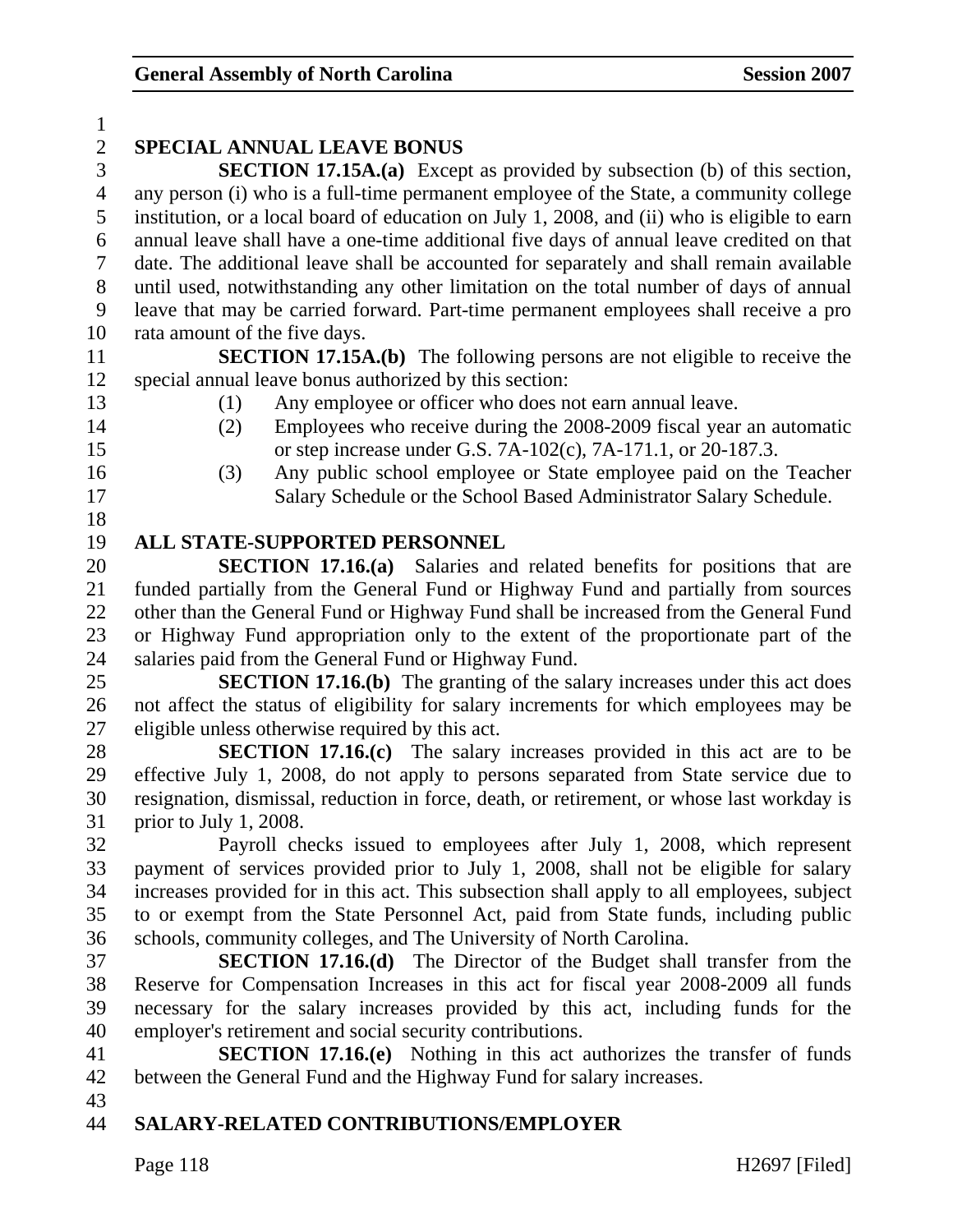1 **SECTION 17.17.(a)** Required employer salary-related contributions for 2 employees whose salaries are paid from department, office, institution, or agency 3 receipts shall be paid from the same source as the source of the employees' salary. If an 4 employee's salary is paid in part from the General Fund or Highway Fund and in part 5 from department, office, institution, or agency receipts, required employer salary-related 6 contributions may be paid from the General Fund or Highway Fund only to the extent of 7 the proportionate part paid from the General Fund or Highway Fund in support of the 8 salary of the employee, and the remainder of the employer's requirements shall be paid 9 from the source that supplies the remainder of the employee's salary. The requirements 10 of this section as to source of payment are also applicable to payments on behalf of the 11 employee for hospital-medical benefits, longevity pay, unemployment compensation, 12 accumulated leave, workers' compensation, severance pay, separation allowances, and 13 applicable disability income benefits.

14

## 15 **PROVIDE COST-OF-LIVING INCREASES FOR RETIREES OF THE**  16 **TEACHERS' AND STATE EMPLOYEES' RETIREMENT SYSTEM, THE**  17 **JUDICIAL RETIREMENT SYSTEM, AND THE LEGISLATIVE**  18 **RETIREMENT SYSTEM**

19 **SECTION 17.18.(a)** G.S. 135-5(iii) is amended to read:

20 "(iii) From and after July 1, 2001, the retirement allowance to or on account of 21 beneficiaries whose retirement commenced on or before July 1, 2000, 2007, shall be 22 increased by two percent  $(2\%)$  one and two-tenths percent  $(1.2\%)$  of the allowance 23 payable on June 1, 2001, 2008, in accordance with G.S. 135-5(o). Furthermore, from 24 and after July 1, 2001, 2008, the retirement allowance to or on account of beneficiaries 25 whose retirement commenced after July 1, 2000, 2007, but before June 30, 2001, 2008, 26 shall be increased by a prorated amount of two percent  $(2\%)$  one and two-tenths percent 27 (1.2%) of the allowance payable as determined by the Board of Trustees based upon the 28 number of months that a retirement allowance was paid between July 1, 2000, 2007, and 29 June 30, 2001.2008."

30 **SECTION 17.18(b)** G.S. 135-65(v) is amended to read:

31 "(v) From and after July 1, 2001, 2008, the retirement allowance to or on account 32 of beneficiaries whose retirement commenced on or before July 1, 2000, 2007, shall be 33 increased by two percent  $(2\%)$  one and two-tenths percent  $(1.2\%)$  of the allowance 34 payable on June 1, 2001.2008. Furthermore, from and after July 1, 2001, 2008, the 35 retirement allowance to or on account of beneficiaries whose retirement commenced 36 after July 1, 2000, 2007, but before June 30, 2001, 2008, shall be increased by a 37 prorated amount of two percent (2%) one and two-tenths percent (1.2%) of the 38 allowance payable as determined by the Board of Trustees based upon the number of 39 months that a retirement allowance was paid between July 1, 2000, 2007, and June 30, 40 2001.2008."

#### 41 **SECTION 17.18(c)** G.S. 120-4.22A(p) is amended to read:

42 "(p) In accordance with subsection (a) of this section, from and after July 1, 2001, 43 2008, the retirement allowance to or on account of beneficiaries whose retirement 44 commenced on or before January 1, 2001, 2008, shall be increased by two percent (2%)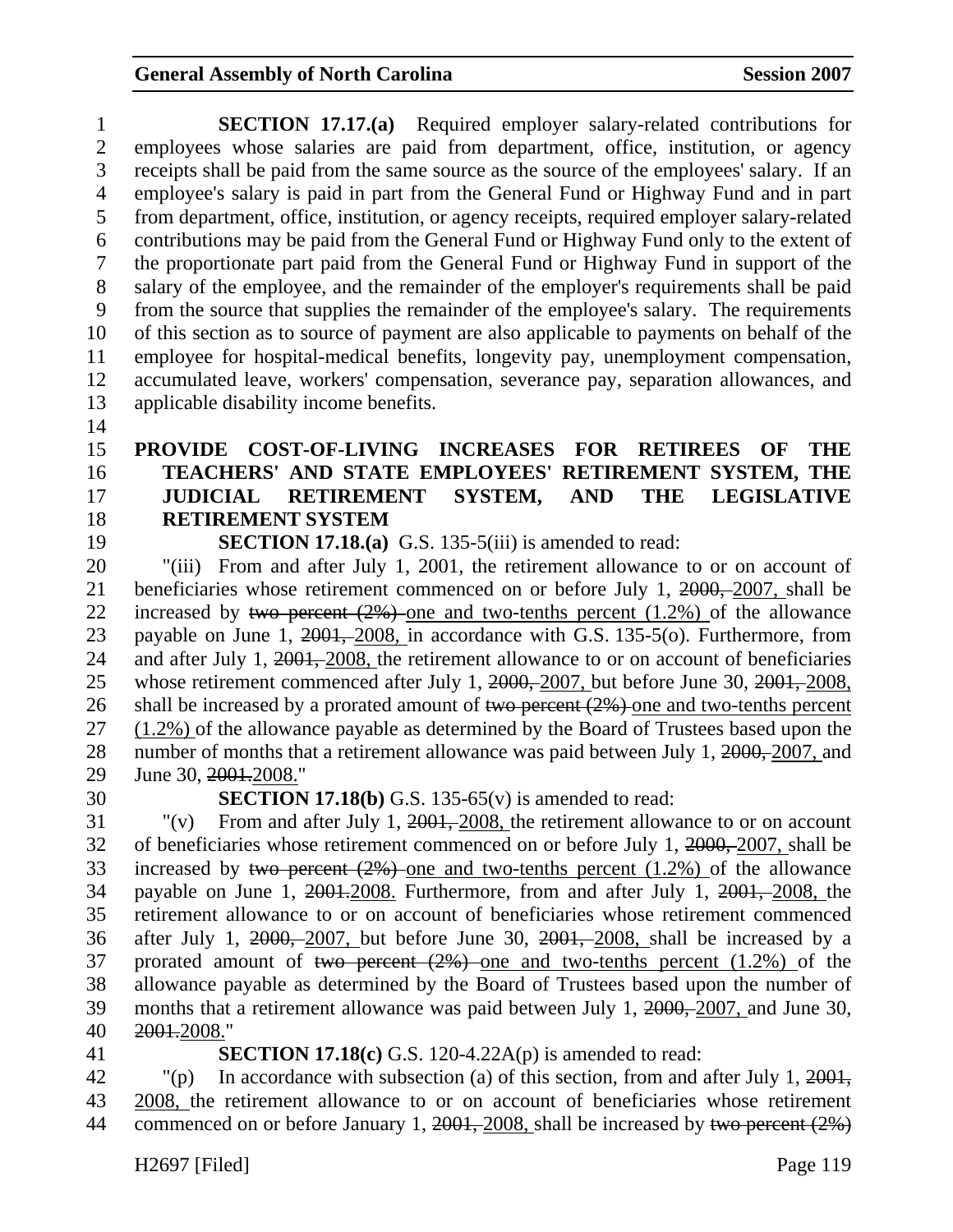Page 120 H2697 [Filed] 1 one and two-tenths percent (1.2%) of the allowance payable on June 1, 2001. 2008. 2 Furthermore, from and after July 1, 2001, 2008, the retirement allowance to or on 3 account of beneficiaries whose retirement commenced after January 1, 2001, 2008, but 4 before June 30, 2001, 2008, shall be increased by a prorated amount of two percent 5  $(2\%)$  one and two-tenths percent (1.2%) of the allowance payable as determined by the 6 Board of Trustees based upon the number of months that a retirement allowance was 7 paid between January 1, 2001, 2008, and June 30, 2001, 2008." 8 **SECTION 17.18(d)** G.S. 128-27(zz) is amended to read: 9 "(zz) From and after July 1, 2001, 2008, the retirement allowance to or on account 10 of beneficiaries whose retirement commenced on or before July 1, 2000, 2007, shall be 11 increased by two percent (2%) one and two-tenths percent (1.2%) of the allowance 12 payable on June 1, 2001, 2008, in accordance with subsection (k) of this section. 13 Furthermore, from and after July 1, 2001, 2008, the retirement allowance to or on 14 account of beneficiaries whose retirement commenced after July 1, 2000, 2007, but 15 before June 30, 2001, 2008, shall be increased by a prorated amount of two percent 16 (2%) one and two-tenths percent (1.2%) of the allowance payable as determined by the 17 Board of Trustees based upon the number of months that a retirement allowance was 18 paid between July 1, 2000, 2007, and June 30, 2001, 2008." 19 20 **PART XVIII. CAPITAL APPROPRIATIONS.**  21 22 **GENERAL FUND CAPITAL APPROPRIATIONS/INTRODUCTION**  23 **SECTION 18.1.** The appropriations made by the 2008 General Assembly 24 for capital improvements are for constructing, repairing, or renovating State buildings, 25 utilities, and other capital facilities, for acquiring sites for them where necessary, and 26 acquiring buildings and land for State government purposes. 27 28 **CAPITAL APPROPRIATIONS/GENERAL FUND**  29 **SECTION 18.2.** There is appropriated from the General Fund for the 30 2008-2009 fiscal year the following amount for capital improvements: 31 32 Capital Improvements – General Fund 2008-2009 33 34 Department of Cultural Resources 35 Museum of History Chronology Exhibit Phase I  $$2,600,000$ 36 Museum of Art Expansion (supplement) 5,126,700 37 Mattamuskeet Lodge Renovations 15,022,790 38 39 Department of Administration 40 North Carolina Freedom Monument – Phase I \$1,000,000 41 42 Department of Agriculture 43 Study Veterinary Diagnostic Laboratory System 620,000 44 Agriculture Building Renovation Planning 1,225,000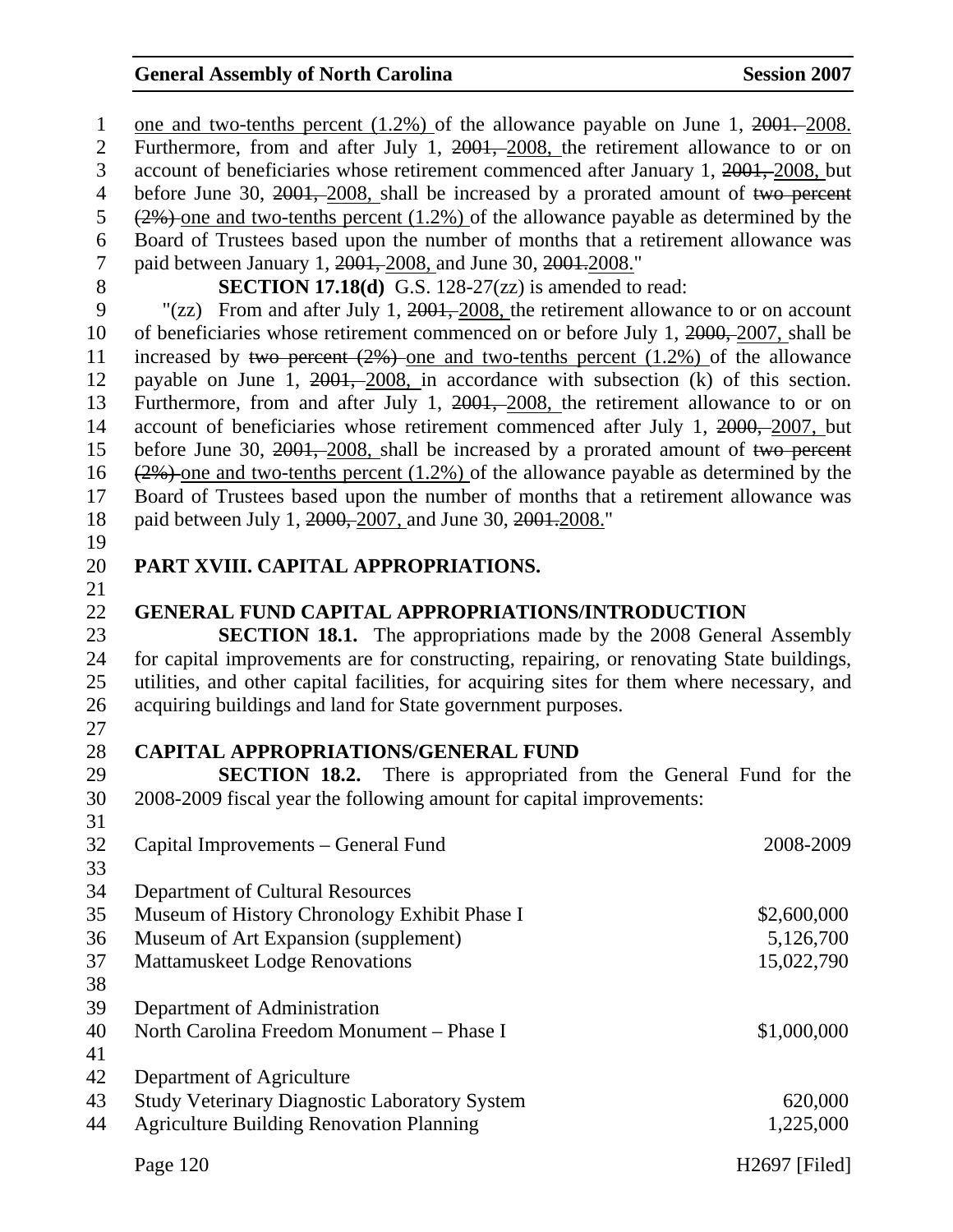|                |                                       | <b>General Assembly of North Carolina</b>                                                  | <b>Session 2007</b> |  |  |
|----------------|---------------------------------------|--------------------------------------------------------------------------------------------|---------------------|--|--|
| $\mathbf{1}$   |                                       | Motor Fuels/Metrology Labs - Planning                                                      | 1,000,000           |  |  |
| $\overline{2}$ |                                       | Southeastern NC Agricultural Center Pavilion                                               |                     |  |  |
| 3              | Horse Barns at the Hunt Horse Complex | 3,701,700<br>900,000                                                                       |                     |  |  |
| 4<br>5         |                                       | Department of Commerce                                                                     |                     |  |  |
| 6              |                                       | <b>Wanchese Fire Protection Improvements</b>                                               | 110,900             |  |  |
| 7              |                                       | Wanchese Road Repair and Road Construction                                                 | 94,800              |  |  |
| 8              |                                       | Wanchese Wastewater Treatment System (supplement)                                          | 400,000             |  |  |
| 9              |                                       | Wanchese Seafood Industrial Park Green Initiative                                          | 250,000             |  |  |
| 10             |                                       |                                                                                            |                     |  |  |
| 11             |                                       | <b>State Ports Authority</b>                                                               |                     |  |  |
| 12             |                                       | Ports of Wilmington Berth 8 Replacement Phase I                                            | 5,000,000           |  |  |
| 13             |                                       | Port of Morehead City Port-wide Berth Structure Construction                               | 2,500,000           |  |  |
| 14             |                                       |                                                                                            |                     |  |  |
| 15             |                                       | Department of Environment and Natural Resources                                            |                     |  |  |
| 16             |                                       | NC Zoo – Polar Bear Exhibit Addition and Renovation                                        | 2,700,000           |  |  |
| 17             |                                       | NC Zoo – Children's Nature Zoo                                                             | 2,700,000           |  |  |
| 18             |                                       | NC Zoo – Africa Pavilion Replacement – Planning                                            | 600,000             |  |  |
| 19             |                                       | <b>Water Resources Development Projects</b>                                                | 25,736,000          |  |  |
| 20             |                                       | <b>State Highway Patrol</b>                                                                |                     |  |  |
| 21             |                                       | Training Academy Facilities and Dormitory - Planning                                       | 1,790,300           |  |  |
| 22             |                                       |                                                                                            |                     |  |  |
| 23             |                                       | Department of Justice                                                                      |                     |  |  |
| 24             |                                       | Addition to SBI Buildings 17 and 18                                                        | 1,792,006           |  |  |
| 25             |                                       |                                                                                            |                     |  |  |
| 26             |                                       | Department of Crime Control and Public Safety                                              |                     |  |  |
| 27             |                                       | Master Planning Statewide - Phase II of V                                                  | 300,300             |  |  |
| 28             |                                       | Camp Butner Training Site Buffer - Phase II                                                | 126,200             |  |  |
| 29             |                                       | Butner Training Sewer Extension & Latrine Replacement                                      | 245,430             |  |  |
| 30             |                                       | Gastonia Armory Rehab, Addition and Alteration                                             | 527,100             |  |  |
| 31             |                                       | Siler City Armory Rehab, Addition and Alteration                                           | 929,600             |  |  |
| 32             |                                       |                                                                                            |                     |  |  |
| 33             |                                       | UNC System – Board of Governors                                                            |                     |  |  |
| 34             |                                       | <b>Fire Sprinkler Systems</b>                                                              | 20,000,000          |  |  |
| 35             |                                       |                                                                                            |                     |  |  |
| 36             |                                       | <b>TOTAL CAPITAL IMPROVEMENTS - GENERAL FUND</b>                                           | \$96,998,826        |  |  |
| 37             |                                       |                                                                                            |                     |  |  |
| 38             |                                       | WATER RESOURCES DEVELOPMENT PROJECT FUNDS                                                  |                     |  |  |
| 39             |                                       | <b>SECTION 18.3.(a)</b> The Department of Environment and Natural Resources                |                     |  |  |
| 40             |                                       | shall allocate the funds appropriated in this act for water resources development projects |                     |  |  |
| 41             |                                       | to the following projects whose costs are as indicated:                                    |                     |  |  |
| 42             |                                       | <b>Name of Project</b>                                                                     | 2008-2009           |  |  |
| 43<br>44       | (1)                                   | <b>Wilmington Harbor Deepening</b>                                                         | 1,000,000<br>\$     |  |  |
|                | H2697 [Filed]                         |                                                                                            | Page 121            |  |  |
|                |                                       |                                                                                            |                     |  |  |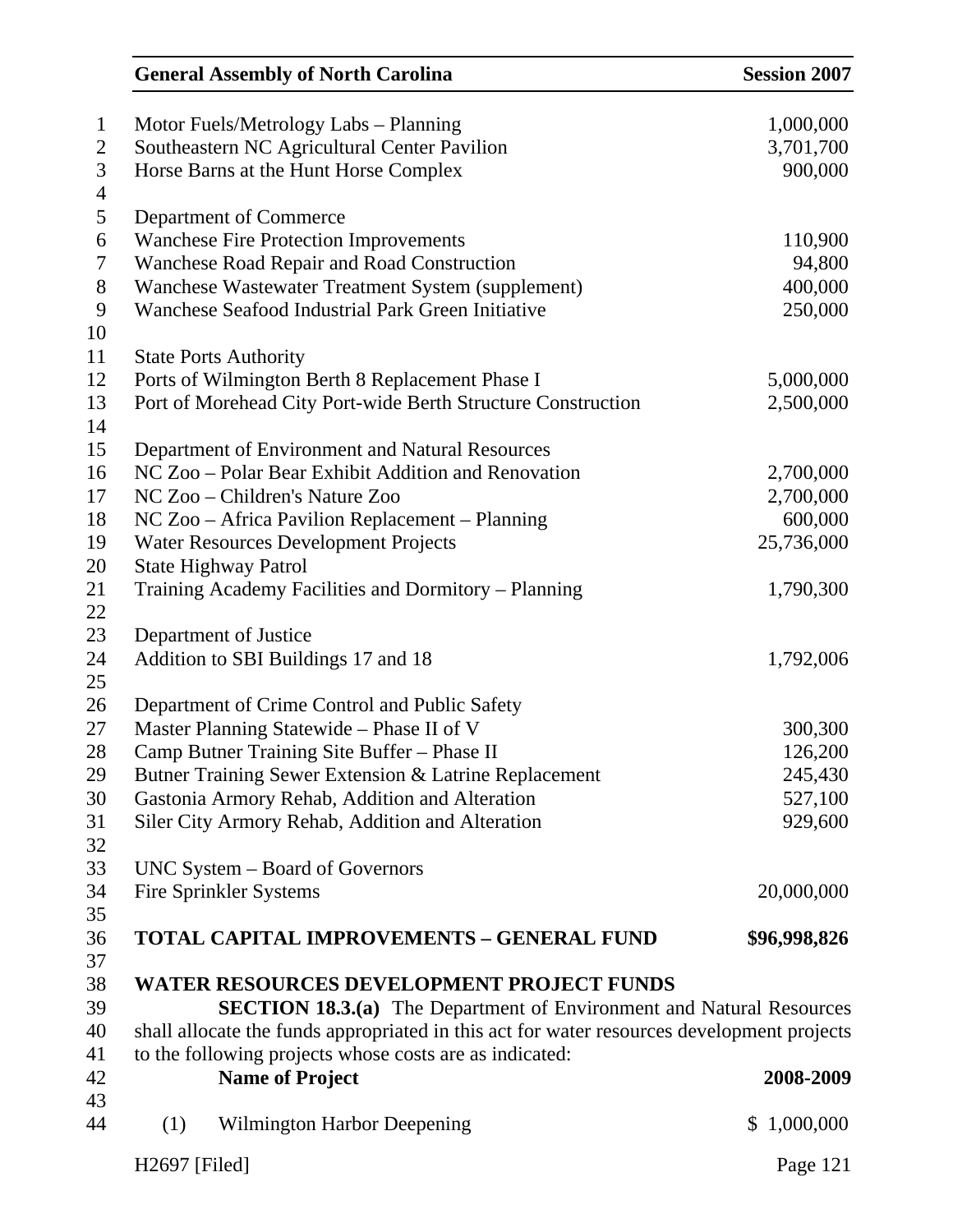|                |            |     | <b>General Assembly of North Carolina</b>                                                  | <b>Session 2007</b>  |
|----------------|------------|-----|--------------------------------------------------------------------------------------------|----------------------|
| $\mathbf{1}$   | (2)        |     | Wilmington Harbor Maintenance                                                              | 500,000              |
| $\overline{2}$ | (3)        |     | Morehead City Harbor Maintenance                                                           |                      |
| 3              | (4)        |     | B. Everett Jordan Water Supply Storage                                                     | 200,000              |
| $\overline{4}$ | (5)        |     | Dredging Contingency Fund                                                                  | 4,000,000            |
| 5              | (6)        |     | North Carolina Beach and Inlet Management                                                  | 250,000              |
| 6              | (7)        |     | <b>Neuse River Basin Study</b>                                                             | 33,000               |
| 7              | (8)        |     | <b>Manteo Channel Maintenance</b>                                                          | 100,000              |
| 8              | (9)        |     | <b>Currituck Sound Water Management Study</b>                                              | 50,000               |
| 9              | (10)       |     | <b>Planning Assistance to Communities</b>                                                  | 100,000              |
| 10             | (11)       |     | <b>Bogue Banks Beach Protection</b>                                                        | 120,000              |
| 11             | (12)       |     | <b>West Onslow Beach (Topsail Beach County)</b>                                            |                      |
| 12             | (13)       |     | <b>Belhaven Harbor Feasibility</b>                                                         | 15,000               |
| 13             | (14)       |     | Princeville Flood Control                                                                  |                      |
| 14             | (15)       |     | Surf City – N. Topsail Beach Protection                                                    |                      |
| 15             | (16)       |     | N,C. International Terminal                                                                | 500,000              |
| 16             | (17)       |     | <b>AIWW</b> Dredging                                                                       | 3,500,000            |
| 17             | (18)       |     | <b>State-Local Projects</b>                                                                | 2,000,000            |
| 18             | (19)       |     | Aquatic Plant Control, Statewide/Lake Gaston                                               | 200,000              |
| 19             | (20)       |     | <b>Aquatic Weeds Program Storage Facility</b>                                              | 100,000              |
| 20             | (21)       |     | <b>Hammocks Beach State</b>                                                                | 2,600,000            |
| 21             | (22)       |     | Dillsboro Dam Removal                                                                      | 400,000              |
| 22             | (23)       |     | <b>Topsail Beach Emergency Nourishment</b>                                                 | 2,000,000            |
| 23             | (24)       |     | Little Fork Creek (Rendezvous State Park)                                                  | 423,000              |
| 24             | (25)       |     | Concord Stream Restoration (Cabarrus Co)                                                   | 1,020,000            |
| 25             | (26)       |     | <b>Wilson Bay Restoration Onslow County</b>                                                | 931,000              |
| 26             | (27)       |     | Deep Creek Structure (Yadkin) County)                                                      | 5,444,000            |
| 27             | (28)       |     | Soil & Water Cons. - Swan Quarter Dike                                                     | 250,000              |
| 28             |            |     |                                                                                            |                      |
| 29             |            |     | <b>TOTALS</b>                                                                              | \$25,736,000         |
| 30             |            |     |                                                                                            |                      |
| 31             |            |     | <b>SECTION 18.3.(b)</b> Where the actual costs are different from the estimated            |                      |
| 32             |            |     | costs under subsection (a) of this section, the Department may adjust the allocations      |                      |
| 33             |            |     | among projects as needed. If any projects funded under subsection (a) of this section are  |                      |
| 34             |            |     | delayed and the budgeted State funds cannot be used during the 2008-2009 fiscal year,      |                      |
| 35             |            |     | or if the projects funded under subsection (a) of this section are accomplished at a lower |                      |
| 36             |            |     | cost, the Department may use the resulting fund availability to fund any of the            |                      |
| 37             | following: |     |                                                                                            |                      |
| 38             |            | (1) | U.S. Army Corps of Engineers project feasibility studies.                                  |                      |
| 39             |            | (2) | U.S. Army Corps of Engineers projects whose schedules                                      | have                 |
| 40             |            |     | advanced and<br>State-matching<br>require<br>funds                                         | fiscal<br>in<br>year |
| 41             |            |     | 2008-2009.                                                                                 |                      |
| 42             |            | (3) | State-local water resources development projects.                                          |                      |

43 Funds not expended or encumbered for these purposes shall revert to the General Fund 44 at the end of the 2009-2010 fiscal year.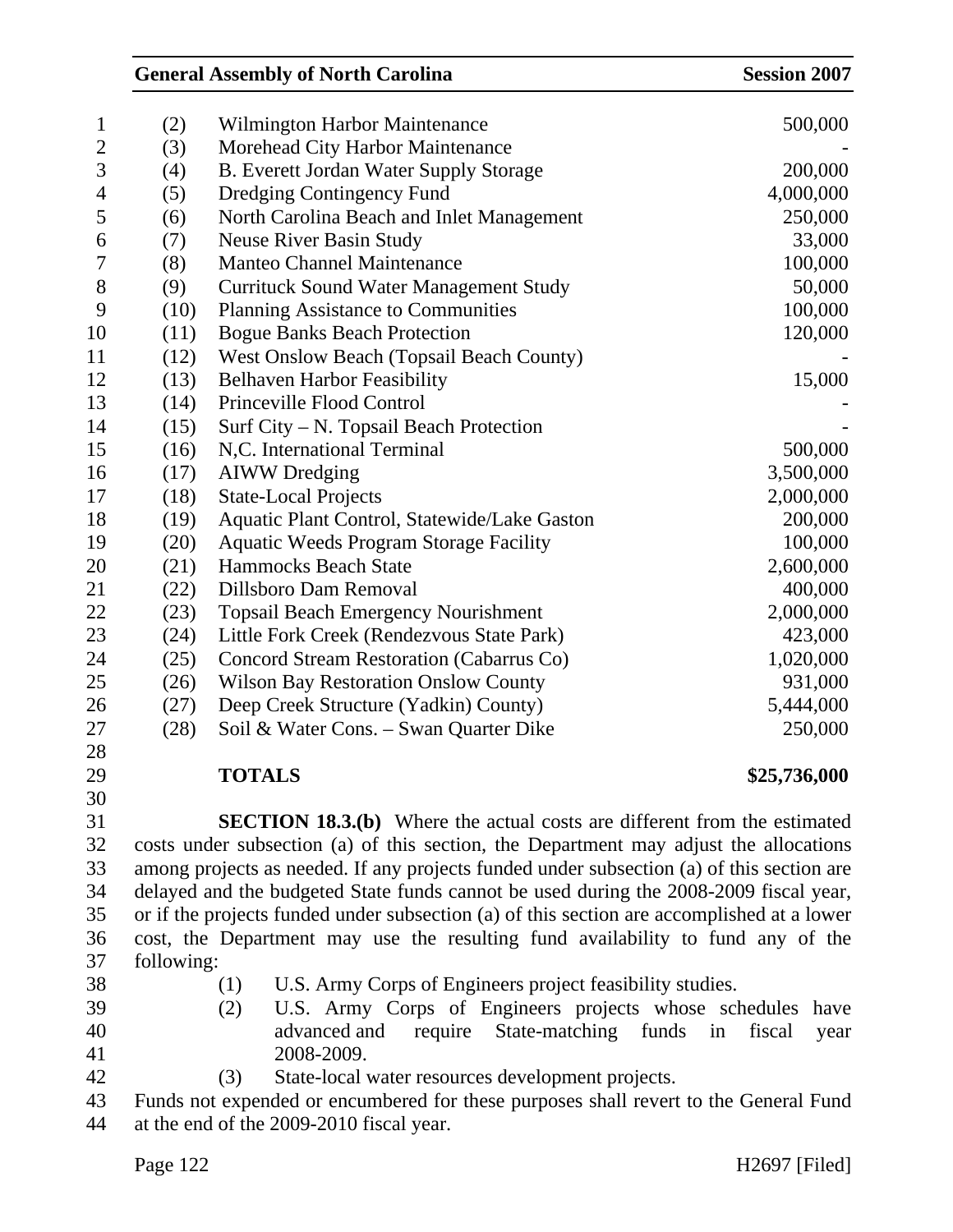| $\mathbf{1}$   |                                            | <b>SECTION 18.3.(c)</b> The Department shall make semiannual reports on the                |  |
|----------------|--------------------------------------------|--------------------------------------------------------------------------------------------|--|
| $\overline{2}$ |                                            | use of these funds to the Joint Legislative Commission on Governmental Operations,         |  |
| 3              |                                            | the Fiscal Research Division, and the Office of State Budget and Management. Each          |  |
| $\overline{4}$ | report shall include all of the following: |                                                                                            |  |
| 5              | (1)                                        | All projects listed in this section.                                                       |  |
| 6              | (2)                                        | The estimated cost of each project.                                                        |  |
| $\tau$         | (3)                                        | The date that work on each project began or is expected to begin.                          |  |
| 8              | (4)                                        | The date that work on each project was completed or is expected to be                      |  |
| 9              |                                            | completed.                                                                                 |  |
| 10             | (5)                                        | The actual cost of each project.                                                           |  |
| 11             |                                            | The semiannual reports shall also show those projects advanced in schedule,                |  |
| 12             |                                            | those projects delayed in schedule, and an estimate of the amount of funds expected to     |  |
| 13             | revert to the General Fund.                |                                                                                            |  |
| 14             |                                            |                                                                                            |  |
| 15             |                                            | UNC BOARD OF GOVERNORS - FIRE SPRINKLER SYSTEMS                                            |  |
| 16             |                                            | <b>SECTION 18.4.</b> The funds allocated to the Board of Governors of The                  |  |
| 17             |                                            | University of North Carolina in Section 18.2 shall be used by the Board of Governors       |  |
| 18             |                                            | for the installation of fire sprinklers in University residence halls. Such funds shall be |  |
| 19             |                                            | allocated among the University's constituent institutions by the President of The          |  |
| 20             |                                            | University of North Carolina, who shall consider the following factors when allocating     |  |
| 21             | those funds:                               |                                                                                            |  |
| 22             | (1)                                        | The safety and well-being of the residents of campus housing                               |  |
| 23             |                                            | programs.                                                                                  |  |
| 24             | (2)                                        | The current level of housing rents charged to students and how that                        |  |
| 25             |                                            | compares to an institution's public peers and other UNC institutions.                      |  |
| 26             | (3)                                        | The level of previous authorizations to constituent institutions for the                   |  |
| 27             |                                            | construction or renovation of residence halls funded from the General                      |  |
| 28             |                                            | Fund, or from bonds or certificates of participation supported by the                      |  |
| 29             |                                            | General Fund, since 1996.                                                                  |  |
| 30             | (4)                                        | The financial status of each constituent institution's housing system,                     |  |
| 31             |                                            | including debt capacity, debt coverage ratios, credit rankings, required                   |  |
| 32             |                                            | reserves, the planned use of cash balances for other housing system                        |  |
| 33             |                                            | improvements, and the constituent institution's ability to pay for the                     |  |
| 34             |                                            | installation of fire sprinklers in all residence halls.                                    |  |
| 35             | (5)                                        | The total cost of each proposed project, including the cost of installing                  |  |
| 36             |                                            | fire sprinklers and the cost of other construction, such as asbestos                       |  |
| 37             |                                            | removal and additional water supply needs.                                                 |  |
| 38             |                                            |                                                                                            |  |
| 39             |                                            | <b>REPAIR AND RENOVATION RESERVE ALLOCATION</b>                                            |  |
| 40             |                                            | <b>SECTION 18.5.</b> Of the funds in the Reserve for Repairs and Renovations               |  |
| 41             |                                            | for the 2008-2009 fiscal year, fifty percent (50%) shall be allocated to the Board of      |  |
| 42             |                                            | Governors of The University of North Carolina for repairs and renovations pursuant to      |  |
| 43             |                                            | G.S. 143C-4-3, in accordance with guidelines developed in The University of North          |  |
| 44             |                                            | Carolina Funding Allocation Model for Reserve for Repairs and Renovations, as              |  |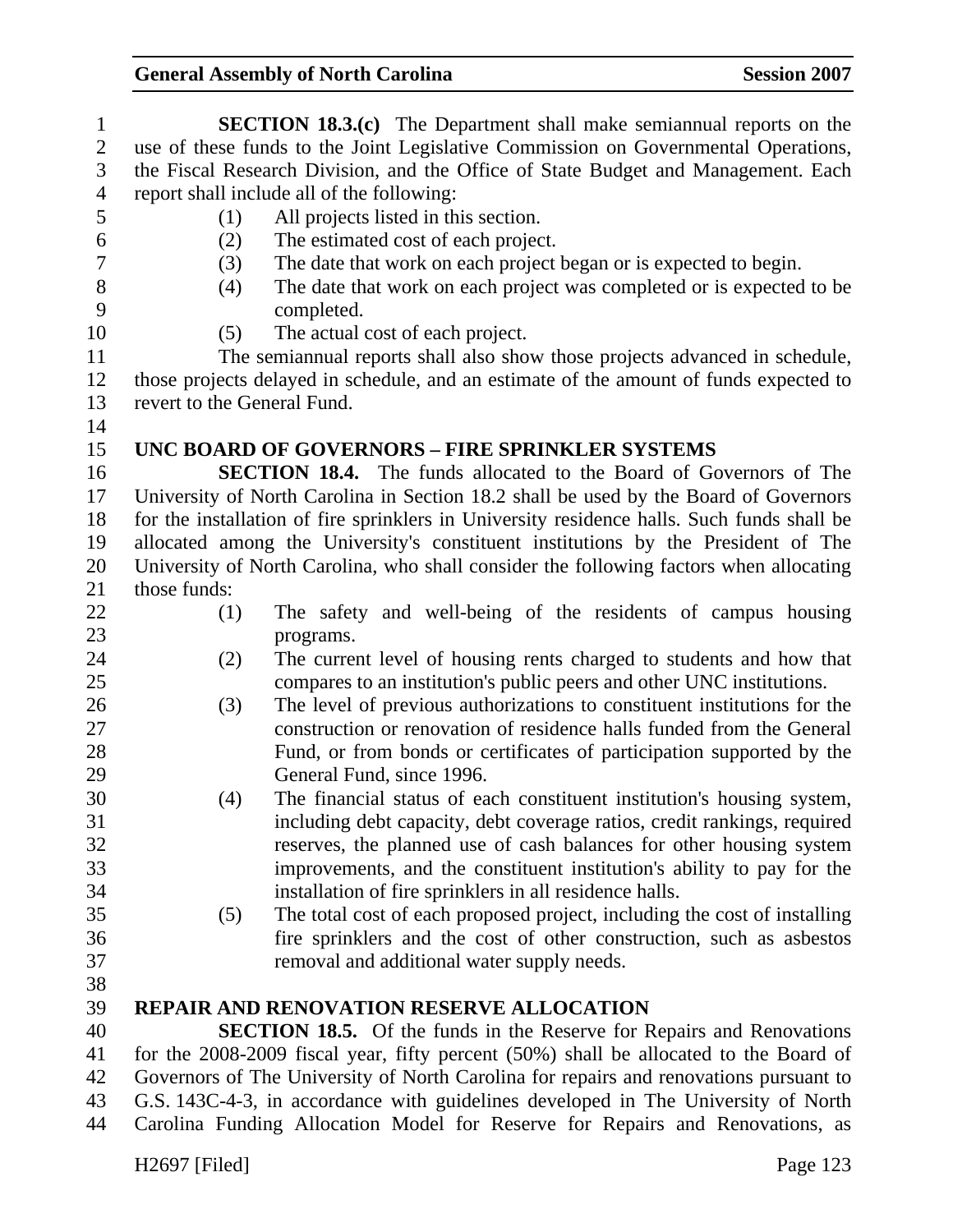1 approved by the Board of Governors of The University of North Carolina, and fifty 2 percent (50%) shall be allocated to the Office of State Budget and Management for

3 repairs and renovations pursuant to G.S. 143C-4-3.

4 Notwithstanding G.S. 143C-4-3, the Board of Governors or the Office of 5 State Budget and Management may allocate funds for the repair and renovation of 6 facilities not supported from the General Fund if it is determined that sufficient funds 7 are not available from other sources and that conditions warrant General Fund 8 assistance. Any such finding shall be included in the submissions to the Joint 9 Legislative Commission on Governmental Operations on the proposed allocations of 10 funds.

11 The Board of Governors and the Office of State Budget and Management 12 shall consult with the Joint Legislative Commission on Governmental Operations prior 13 to the allocation or reallocation of these funds.

- 14
- 

22

#### 15 **SPECIAL INDEBTEDNESS PROJECTS**

16 **SECTION 18.6.(a)** The State, with the prior approval of the State Treasurer 17 and the Council of State, as provided in Article 9 of Chapter 142 of the General 18 Statutes, is authorized to issue or incur special indebtedness in order to provide funds to 19 the State to be used, together with other available funds, to pay the capital facility costs 20 of the projects described in this subsection. In accordance with G.S. 142-83, this 21 subsection authorizes the issuance or incurrence of special indebtedness:

| 23 |     | <b>Amount</b> | <b>Project</b>                                        |
|----|-----|---------------|-------------------------------------------------------|
| 24 |     |               |                                                       |
| 25 | (1) | \$40,400,000  | Planning, design, and construction of a new Capital   |
| 26 |     |               | Area Visitors Center and Parking Garage in            |
| 27 |     |               | downtown Raleigh.                                     |
| 28 |     |               |                                                       |
| 29 | (2) | \$109,479,000 | To the Department of Environment and Natural          |
| 30 |     |               | Resources for construction of the Green Square        |
| 31 |     |               | Complex, including a 172,000 sq. ft. DENR Office      |
| 32 |     |               | Building, 79,400 sq. ft. Nature Research Center, and  |
| 33 |     |               | approximately 418 parking spaces.                     |
| 34 |     |               |                                                       |
| 35 | (3) | \$45,170,500  | To the Department of Correction for planning,         |
| 36 |     |               | design, and construction of a women's health and      |
| 37 |     |               | mental health medical facility at the NC Correctional |
| 38 |     |               | Institution for Women.                                |
| 39 |     |               |                                                       |
| 40 | (4) | \$12,316,600  | Planning, design, and construction of a 252 bed       |
| 41 |     |               | security addition to the<br>minimum<br>Scotland       |
| 42 |     |               | Correctional Institution.                             |
| 43 |     |               |                                                       |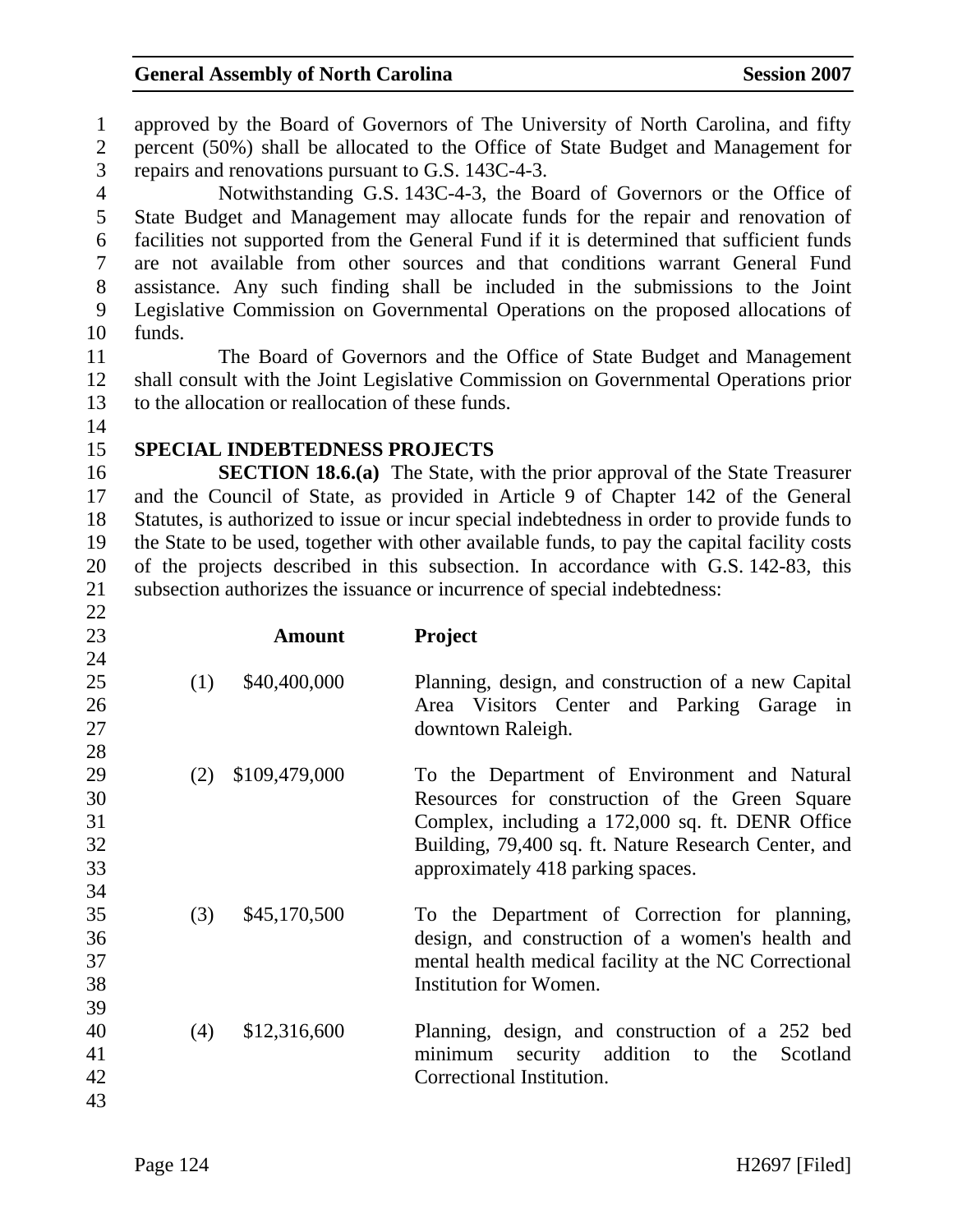|      | <b>General Assembly of North Carolina</b> | <b>Session 2007</b>                                                                                                                                                           |
|------|-------------------------------------------|-------------------------------------------------------------------------------------------------------------------------------------------------------------------------------|
| (5)  | \$18,942,200                              | Planning design, and construction of a 504 bed<br>medium security addition to the Bertie Correctional<br>Institution.                                                         |
| (6)  | \$18,942,200                              | Planning design, and construction of a 504 bed<br>security addition<br>medium<br>the<br>Lanesboro<br>to<br>Correctional Institution.                                          |
| (7)  | \$13,007,500                              | Planning, design, and construction of a 252<br>bed minimum security<br>addition to the<br>Tabor<br>Correctional Institution.                                                  |
| (8)  | \$62,000,000                              | To complete a new 112,000 square foot building for a<br>dental school on the Health Sciences Campus at East<br>Carolina University and 10 satellite clinics in the<br>region. |
| (9)  | \$97,000,000                              | For construction of a new 279,000 square foot<br>Library on Centennial Campus at North Carolina<br>State University.                                                          |
| (10) | \$69,000,000                              | For construction of a new 216,000 square foot<br>building for the School of Dentistry at the University<br>of North Carolina at Chapel Hill.                                  |
| (11) | \$9,799,000                               | Supplemental funds to complete the Student Activity<br>Center at Winston-Salem State University.                                                                              |
| (12) | \$42,667,000                              | To provide a 120,000 square foot Academic<br>Classroom and Office Building at the University of<br>North Carolina at Greensboro.                                              |
| (13) | \$14,480,000<br>\$553,204,000             | For design and construction of a 36,000 square foot<br>general classroom building for the Upper Coastal<br>Plain Higher Education Center in Rocky Mount.<br>Total             |
|      |                                           |                                                                                                                                                                               |
|      | <b>MAXIMUM AMOUNT</b>                     |                                                                                                                                                                               |
|      |                                           | <b>SECTION 18.6.(b)</b> Except as otherwise provided by this act, the aggregate                                                                                               |
|      |                                           | amount of special indebtedness issued pursuant to this act shall not exceed five hundred                                                                                      |
|      |                                           | fifty-three million two hundred four thousand dollars (\$553,204,000). The maximum                                                                                            |
|      | amounts for each fiscal year:             | aggregate special indebtedness issued pursuant to this act shall not exceed the following                                                                                     |
|      | <b>Fiscal Year</b>                        | <b>Aggregate Amount</b>                                                                                                                                                       |
|      |                                           |                                                                                                                                                                               |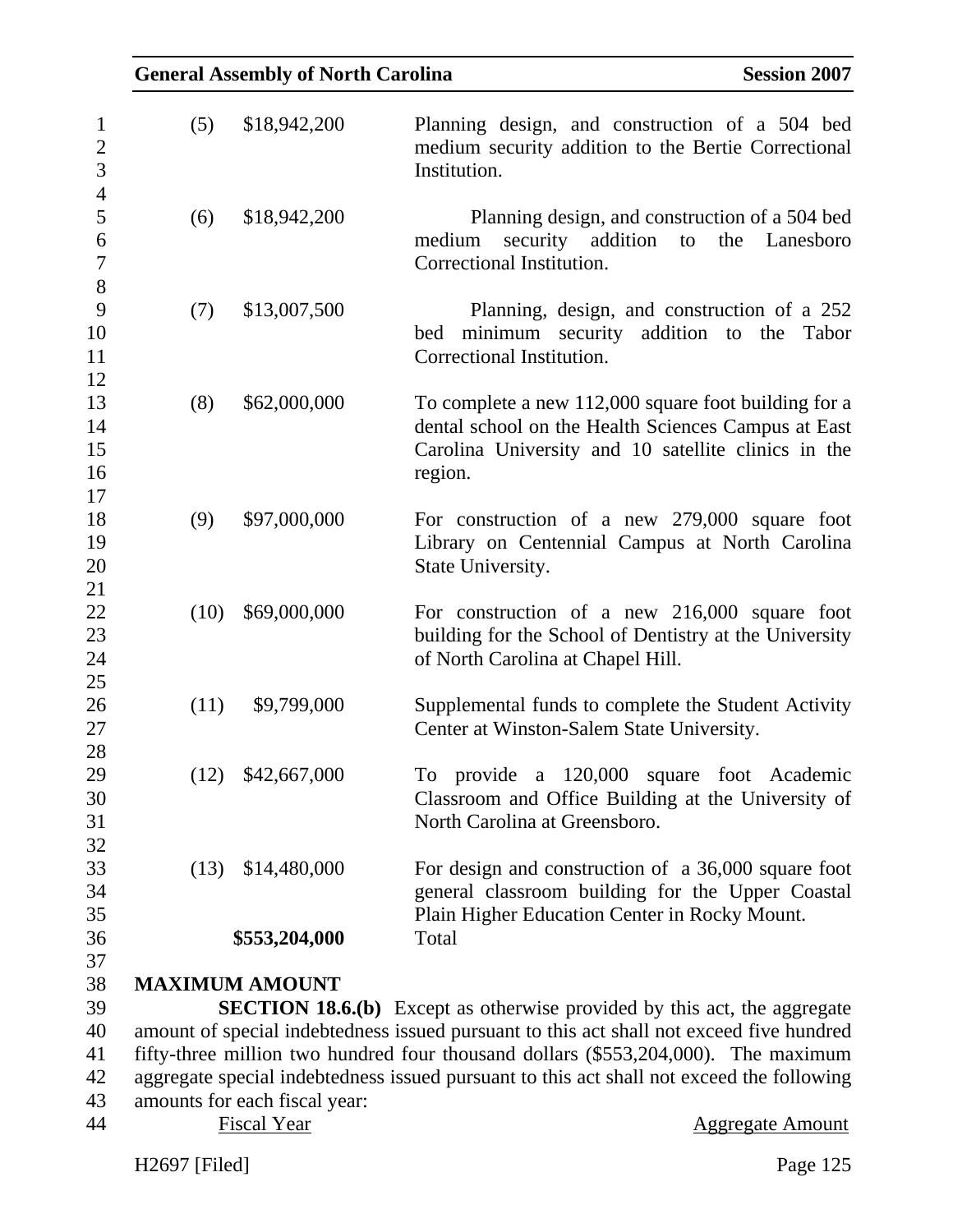| $\mathbf{1}$   | 2008-2009                                                                                    | \$200,000,000                                                                 |
|----------------|----------------------------------------------------------------------------------------------|-------------------------------------------------------------------------------|
| $\overline{2}$ | 2009-2010                                                                                    | \$200,000,000                                                                 |
| $\overline{3}$ | 2010-2011                                                                                    | \$153,204,000                                                                 |
| $\overline{4}$ | If less than the aggregate amount of special indebtedness authorized to be issued in a       |                                                                               |
| 5              | fiscal year is issued in that fiscal year, the balance for that fiscal year may be issued in |                                                                               |
| 6              | any subsequent fiscal year.                                                                  |                                                                               |
| $\overline{7}$ |                                                                                              | <b>SECTION 18.6.(c)</b> Except as otherwise provided in this act, this act is |
| $8\,$          | effective when it becomes law.                                                               |                                                                               |
| 9              |                                                                                              |                                                                               |
| 10             | IRC CODE UPDATE/BONUS DEPRECIATION                                                           |                                                                               |
| 11             | <b>SECTION 19.1.(a)</b> G.S. 105-228.90(b)(1b) reads as rewritten:                           |                                                                               |
| 12             |                                                                                              | "(1b) Code. – The Internal Revenue Code as enacted as of $\frac{1}{2007}$ ,   |
| 13             |                                                                                              | May 1, 2008, including any provisions enacted as of that date which           |
| 14             | become effective either before or after that date."                                          |                                                                               |
| 15             |                                                                                              | <b>SECTION 19.1.(b)</b> Notwithstanding Section 1 of this act, any amendments |
| 16             | to the Internal Revenue Code enacted after January 1, 2007, that increase North              |                                                                               |
| 17             | Carolina taxable income for the 2007 taxable year become effective for taxable years         |                                                                               |
| 18             | beginning on or after January 1, 2008.                                                       |                                                                               |
| 19             | <b>SECTION 19.1.(c)</b> G.S. 105-130.5(a) reads as rewritten:                                |                                                                               |
| 20             | " $(a)$                                                                                      | The following additions to federal taxable income shall be made in            |
| 21             | determining State net income:                                                                |                                                                               |
| 22             |                                                                                              |                                                                               |
| 23             | (15)                                                                                         | The For taxable years 2002-2005, the applicable percentage of the             |
| 24             |                                                                                              | amount allowed as a special accelerated depreciation deduction under          |
| 25             |                                                                                              | section $168(k)$ or section 1400L of the Code, as set out in the table        |
| 26             |                                                                                              | below. In addition, a taxpayer who was allowed a special accelerated          |
| 27             |                                                                                              |                                                                               |
| 28             |                                                                                              | depreciation deduction under section $168(k)$ or section $1400L$ of the       |
|                |                                                                                              | Code in a taxable year beginning before January 1, 2002, and whose            |
| 29             |                                                                                              | North Carolina taxable income in that earlier year reflected that             |
| 30             |                                                                                              | accelerated depreciation deduction must add to federal taxable income         |
| 31             |                                                                                              | in the taxpayer's first taxable year beginning on or after January 1,         |
| 32             |                                                                                              | 2002, an amount equal to the amount of the deduction allowed in the           |
| 33             |                                                                                              | earlier taxable year. These adjustments do not result in a difference in      |
| 34             |                                                                                              | basis of the affected assets for State and federal income tax purposes.       |
| 35             | The applicable percentage is as follows:                                                     |                                                                               |
| 36             |                                                                                              |                                                                               |
| 37             | <b>Taxable Year</b>                                                                          | Percentage                                                                    |
| 38             | 2002                                                                                         | 100%                                                                          |
| 39             | 2003                                                                                         | 70%                                                                           |
| 40             | 2004                                                                                         | 70%                                                                           |
| 41             | 2005-and thereafter                                                                          | 0%                                                                            |
| 42<br>43       | "                                                                                            |                                                                               |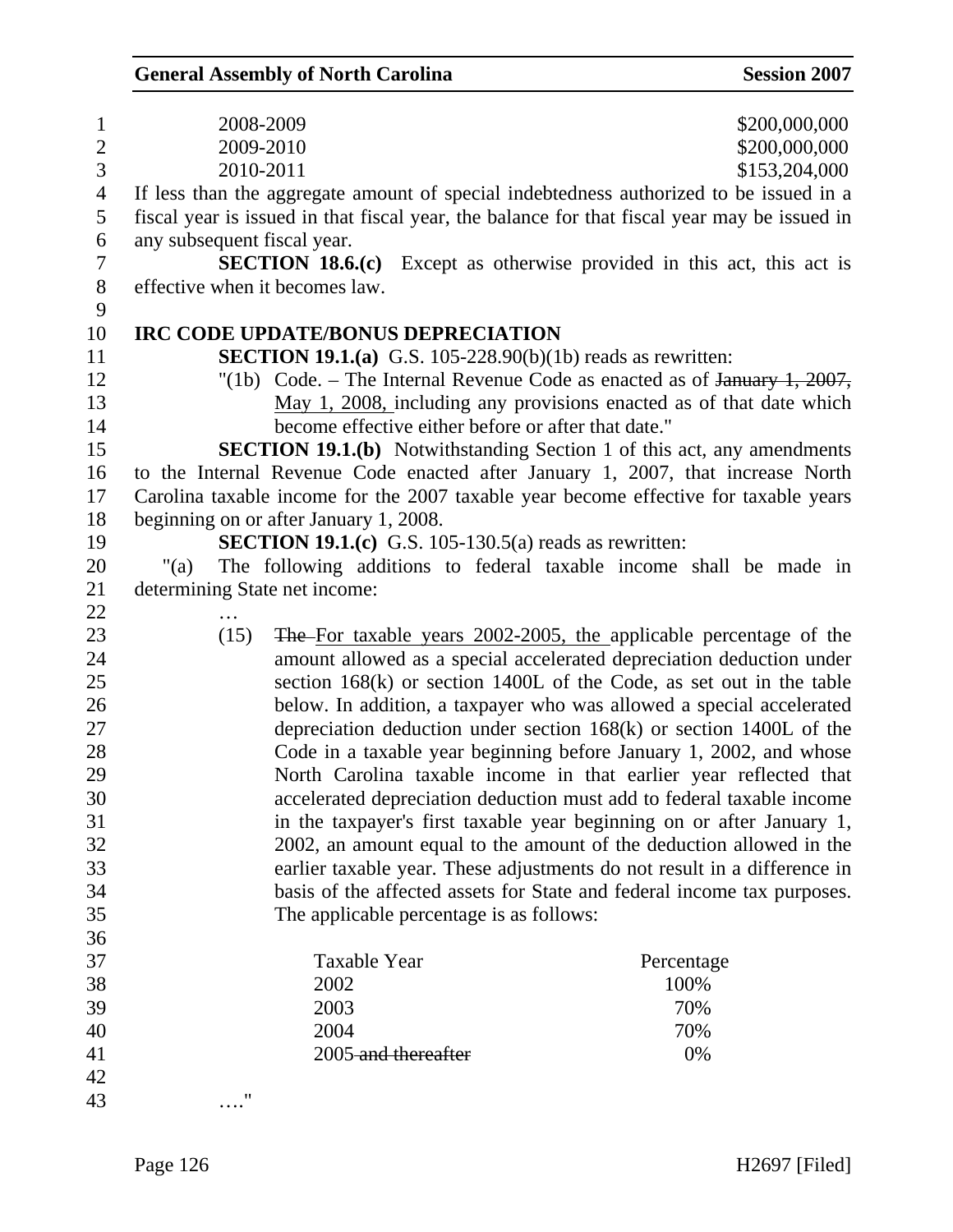| $\mathbf{1}$   |                               |                                | <b>SECTION 19.1.(d)</b> G.S. 105-130.5(a) is amended by adding a new                  |  |            |  |  |
|----------------|-------------------------------|--------------------------------|---------------------------------------------------------------------------------------|--|------------|--|--|
| $\mathbf{2}$   | subdivision to read:          |                                |                                                                                       |  |            |  |  |
| 3              | "(a)                          |                                | The following additions to federal taxable income shall be made in                    |  |            |  |  |
| $\overline{4}$ | determining State net income: |                                |                                                                                       |  |            |  |  |
| 5              |                               |                                |                                                                                       |  |            |  |  |
| 6              |                               |                                | (15a) The applicable percentage of the amount allowed as a special                    |  |            |  |  |
| $\overline{7}$ |                               |                                | accelerated depreciation deduction under section 168(k) of the Code                   |  |            |  |  |
| 8              |                               |                                | for property placed in service after December 31, 2007, but before                    |  |            |  |  |
| 9              |                               |                                | January 1, 2009. In addition, a taxpayer who was allowed a special                    |  |            |  |  |
| 10             |                               |                                | accelerated depreciation deduction in taxable year 2007 for property                  |  |            |  |  |
| 11             |                               |                                | placed in service during that period, and whose North Carolina taxable                |  |            |  |  |
| 12             |                               |                                | income for that year reflected that accelerated depreciation deduction                |  |            |  |  |
| 13             |                               |                                | must add to federal taxable income in the taxpayer's 2008 taxable year                |  |            |  |  |
| 14             |                               |                                | an amount equal to the applicable percentage of the deduction amount                  |  |            |  |  |
| 15             |                               |                                | allowed in the 2007 taxable year. These adjustments do not result in a                |  |            |  |  |
| 16             |                               |                                | difference in basis of the affected assets for State and federal income               |  |            |  |  |
| 17             |                               |                                | tax purposes. The applicable percentage under this subdivision is                     |  |            |  |  |
| 18             |                               | eighty-five percent $(85\%)$ . |                                                                                       |  |            |  |  |
| 19             | $^{\prime\prime}$             |                                |                                                                                       |  |            |  |  |
| 20             |                               |                                | <b>SECTION 19.1.(e)</b> G.S. 105-134.6(c) reads as rewritten:                         |  |            |  |  |
| 21             | "(c)                          |                                | Additions. – The following additions to taxable income shall be made in               |  |            |  |  |
| 22             |                               |                                | calculating North Carolina taxable income, to the extent each item is not included in |  |            |  |  |
| 23             | taxable income:               |                                |                                                                                       |  |            |  |  |
| 24             |                               |                                |                                                                                       |  |            |  |  |
| 25             | (8)                           |                                | The For taxable years 2002-2005, the applicable percentage of the                     |  |            |  |  |
| 26             |                               |                                | amount allowed as a special accelerated depreciation deduction under                  |  |            |  |  |
| 27             |                               |                                | section $168(k)$ or section 1400L of the Code, as set out in the table                |  |            |  |  |
| 28             |                               |                                | below. In addition, a taxpayer who was allowed a special accelerated                  |  |            |  |  |
| 29             |                               |                                | depreciation deduction under section $168(k)$ or section $1400L$ of the               |  |            |  |  |
| 30             |                               |                                | Code in a taxable year beginning before January 1, 2002, and whose                    |  |            |  |  |
| 31             |                               |                                | North Carolina taxable income in that earlier year reflected that                     |  |            |  |  |
| 32             |                               |                                | accelerated depreciation deduction must add to federal taxable income                 |  |            |  |  |
| 33             |                               |                                | in the taxpayer's first taxable year beginning on or after January 1,                 |  |            |  |  |
| 34             |                               |                                | 2002, an amount equal to the amount of the deduction allowed in the                   |  |            |  |  |
| 35             |                               |                                | earlier taxable year. These adjustments do not result in a difference in              |  |            |  |  |
| 36             |                               |                                | basis of the affected assets for State and federal income tax purposes.               |  |            |  |  |
| 37             |                               |                                | The applicable percentage is as follows:                                              |  |            |  |  |
| 38             |                               | <b>Taxable Year</b>            |                                                                                       |  | Percentage |  |  |
| 39             |                               | 2002                           |                                                                                       |  | 100%       |  |  |
| 40             |                               | 2003                           |                                                                                       |  | 70%        |  |  |
| 41             |                               | 2004                           |                                                                                       |  | 70%        |  |  |
| 42             |                               |                                | 2005-and thereafter                                                                   |  | 0%         |  |  |
| 43             | 11                            |                                |                                                                                       |  |            |  |  |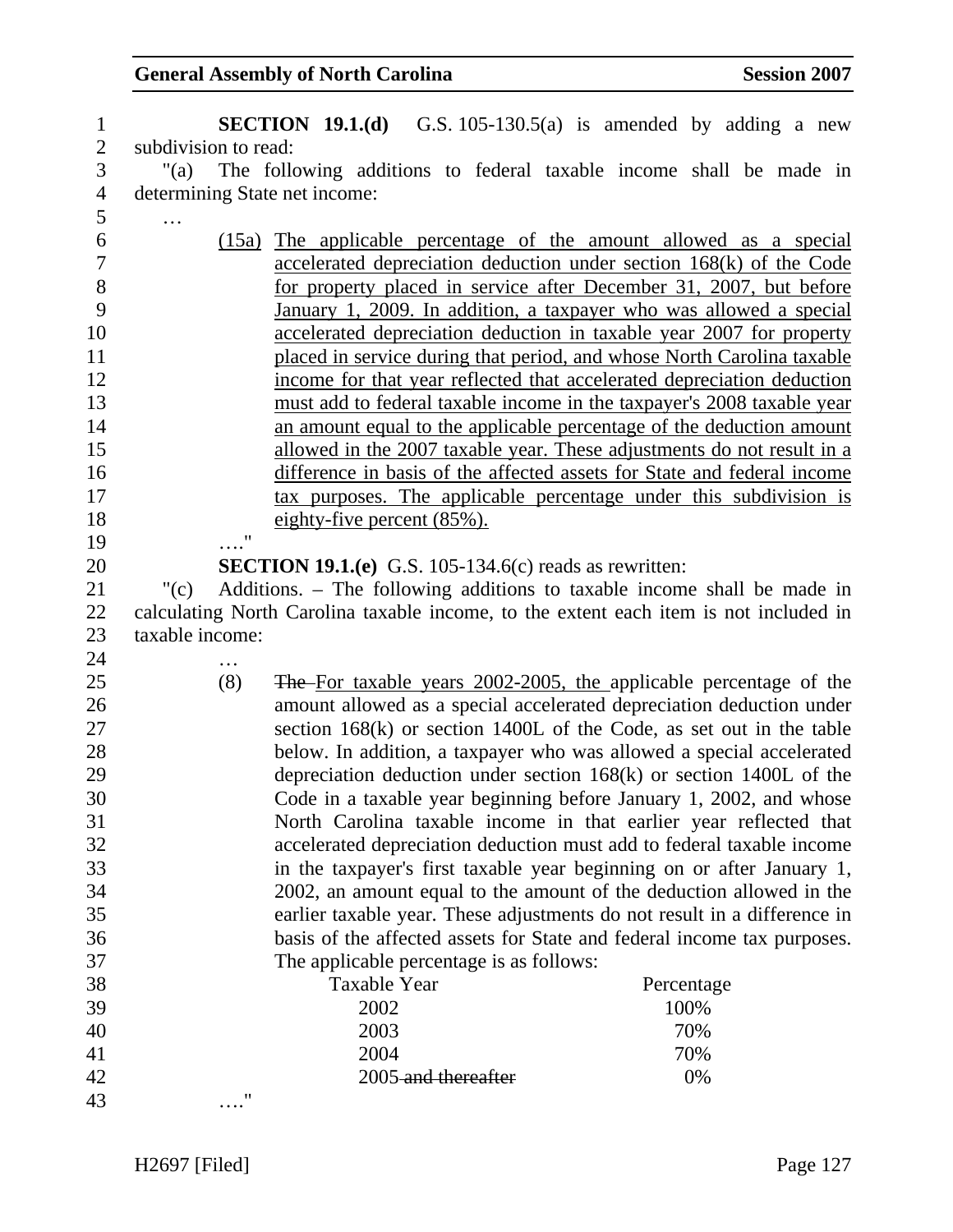| $\mathbf{1}$   | <b>SECTION 19.1.(f)</b> G.S. 105-134.6(c) is amended by adding a new                  |
|----------------|---------------------------------------------------------------------------------------|
| $\overline{2}$ | subdivision to read:                                                                  |
| 3              | "(c) Additions. – The following additions to taxable income shall be made in          |
| 4              | calculating North Carolina taxable income, to the extent each item is not included in |
| 5              | taxable income:                                                                       |
| 6              |                                                                                       |
| 7              | (8a)<br>The applicable percentage of the amount allowed as a special                  |
| 8              | accelerated depreciation deduction under section 168(k) of the Code                   |
| 9              | for property placed in service after December 31, 2007, but before                    |
| 10             | January 1, 2009. In addition, a taxpayer who was allowed a special                    |
| 11             | accelerated depreciation deduction in taxable year 2007 for property                  |
| 12             | placed in service for that period, and whose North Carolina taxable                   |
| 13             | income for that year reflected that accelerated depreciation deduction                |
| 14             | must add to federal taxable income in the taxpayer's 2008 taxable year                |
| 15             | an amount equal to the applicable percentage of the deduction amount                  |
| 16             | allowed in the 2007 taxable year. These adjustments do not result in a                |
| 17             | difference in basis of the affected assets for State and federal income               |
| 18             | tax purposes. The applicable percentage under this subdivision is                     |
| 19             | eighty-five percent $(85\%)$ .                                                        |
| 20             | $\pmb{\mathsf{H}}$                                                                    |
| 21             | <b>SECTION 19.1.(g)</b> G.S. 105-130.5(b) is amended by adding a new                  |
| 22             | subdivision to read:                                                                  |
| 23             | The following deductions from federal taxable income shall be made in<br>" $(b)$      |
| 24             | determining State net income:                                                         |
| 25             |                                                                                       |
| 26             | (21a) In each of the taxpayer's first five taxable years beginning on or after        |
| 27             | January 1, 2009, an amount equal to twenty percent (20%) of the                       |
| 28             | amount added to taxable income in taxable year 2008 as accelerated                    |
| 29             | depreciation under subdivision $(a)(15a)$ of this section.                            |
| 30             | $\pmb{\mathsf{H}}$                                                                    |
| 31             | <b>SECTION 19.1.(h)</b> G.S. 105-134.6(b) is amended by adding a new                  |
| 32             | subdivision to read:                                                                  |
| 33             | "(b) Deductions. – The following deductions from taxable income shall be made         |
| 34             | in calculating North Carolina taxable income, to the extent each item is included in  |
| 35             | taxable income:                                                                       |
| 36             |                                                                                       |
| 37             | (17a) In each of the taxpayer's first five taxable years beginning on or after        |
| 38             | January 1, 2009, an amount equal to twenty percent $(20%)$ of the                     |
| 39             | amount added to taxable income in taxable year 2008 as accelerated                    |
| 40             | depreciation under subdivision $(c)(8a)$ of this section.                             |
| 41             | $\mathbf{H}$                                                                          |
| 42             | <b>SECTION 19.1.(i)</b> This section is effective January 1, 2008.                    |
| 43             |                                                                                       |
| 44             | <b>EXTEND PORTS AND RESEARCH AND DEVELOPMENT TAX CREDITS</b>                          |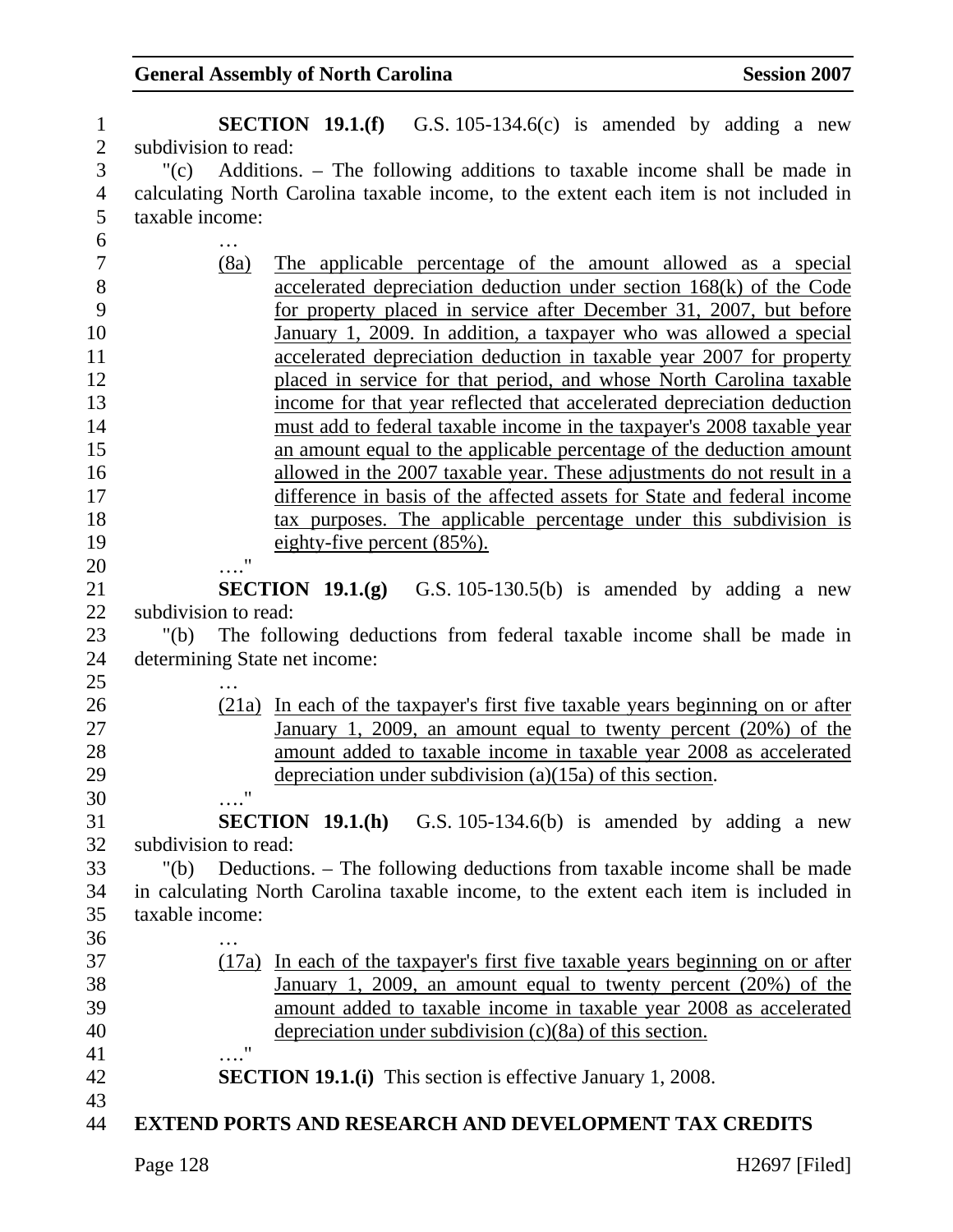| $\mathbf{1}$   | <b>SECTION 19.2.(a)</b> G.S. 105-129.51(b) reads as rewritten:                            |
|----------------|-------------------------------------------------------------------------------------------|
| $\overline{2}$ | " $(b)$<br>This Article is repealed for taxable years beginning on or after January 1,    |
| 3              | 2009.2013."                                                                               |
| $\overline{4}$ | <b>SECTION 19.2.(b)</b> G.S. 105-130.41(d) reads as rewritten:                            |
| 5              | Sunset. – This section is repealed effective for taxable years beginning on or<br>" $(d)$ |
| 6              | after January 1, 2009.2013."                                                              |
| $\overline{7}$ | <b>SECTION 19.2.(c)</b> G.S. 105-151.22(d) reads as rewritten:                            |
| $8\,$          | Sunset. – This section is repealed effective for taxable years beginning on or<br>" $(d)$ |
| 9              | after January 1, 2009.2013."                                                              |
| 10             | <b>SECTION 19.2.(d)</b> The section shall take effect immediately.                        |
| 11             |                                                                                           |
| 12             | <b>CREATE SALES TAX HOLIDAY FOR ENERGY STAR PRODUCTS</b>                                  |
| 13             | <b>SECTION 19.3.(a)</b> G.S. 105-164.3 is amended to add a new subdivision to             |
| 14             | read:                                                                                     |
| 15             | <u>"8g.</u><br><b>ENERGY STAR Qualified Product – A product that meets the energy</b>     |
| 16             | efficient guidelines set by the United States Environmental Protection                    |
| 17             | Agency and the United States Department of Energy that are                                |
| 18             | authorized to carry the ENERGY STAR label."                                               |
| 19             | <b>SECTION 19.3.(b)</b> G.S. 105-164.13C is amended by adding a new                       |
| 20             | subparagraph (b) to read and to renumber:                                                 |
| 21             |                                                                                           |
| 22             | The taxes imposed by this Article do not apply to the following items of<br>(b)           |
| 23             | tangible personal property if sold between 12:01 A.M. on the fourth Friday of October     |
| 24             | and 11:59P.M.of the following Sunday: Clothes washers, dehumidifiers, dishwashers,        |
| 25             | refrigerators and freezers, room air conditioners, compact fluorescent light bulbs, and   |
| 26             | programmable thermostats that are ENERGY STAR Qualified Products with a sales             |
| 27             | price."                                                                                   |
| 28             | <b>SECTION 19.3.(c)</b> This section shall take effect immediately and apply to           |
| 29             | sales made on or after that date.                                                         |
| 30             |                                                                                           |
| 31             | <b>EXEMPT DISASTER ASSISTANCE DEBIT SALES</b>                                             |
| 32             | <b>SECTION</b> 19.4.(a) G.S. 105-164.13 is amended by adding a new                        |
| 33             | subdivision to read:                                                                      |
| 34             | "(58) Tangible personal property purchased with a client assistance debit                 |
| 35             | card issued for disaster assistance relief by a State agency or a federal                 |
| 36             | agency or instrumentality."                                                               |
| 37             | <b>SECTION 19.4(b)</b> This act shall take effect on July 1, 2008 and apply to            |
| 38             | sales made on or after that date.                                                         |
| 39             |                                                                                           |
| 40             | INCREASE CIGARETTE TAX TO RAISE TEACHER PAY TO THE                                        |
| 41             | <b>NATIONAL AVERAGE</b>                                                                   |
| 42             | <b>SECTION 19.5.(a)</b> G.S. 105-113.5 is amended as follows:                             |
| 43             | Part 2. Cigarette Tax.                                                                    |
| 44             | $§ 105-113.5.$ Tax on cigarettes.                                                         |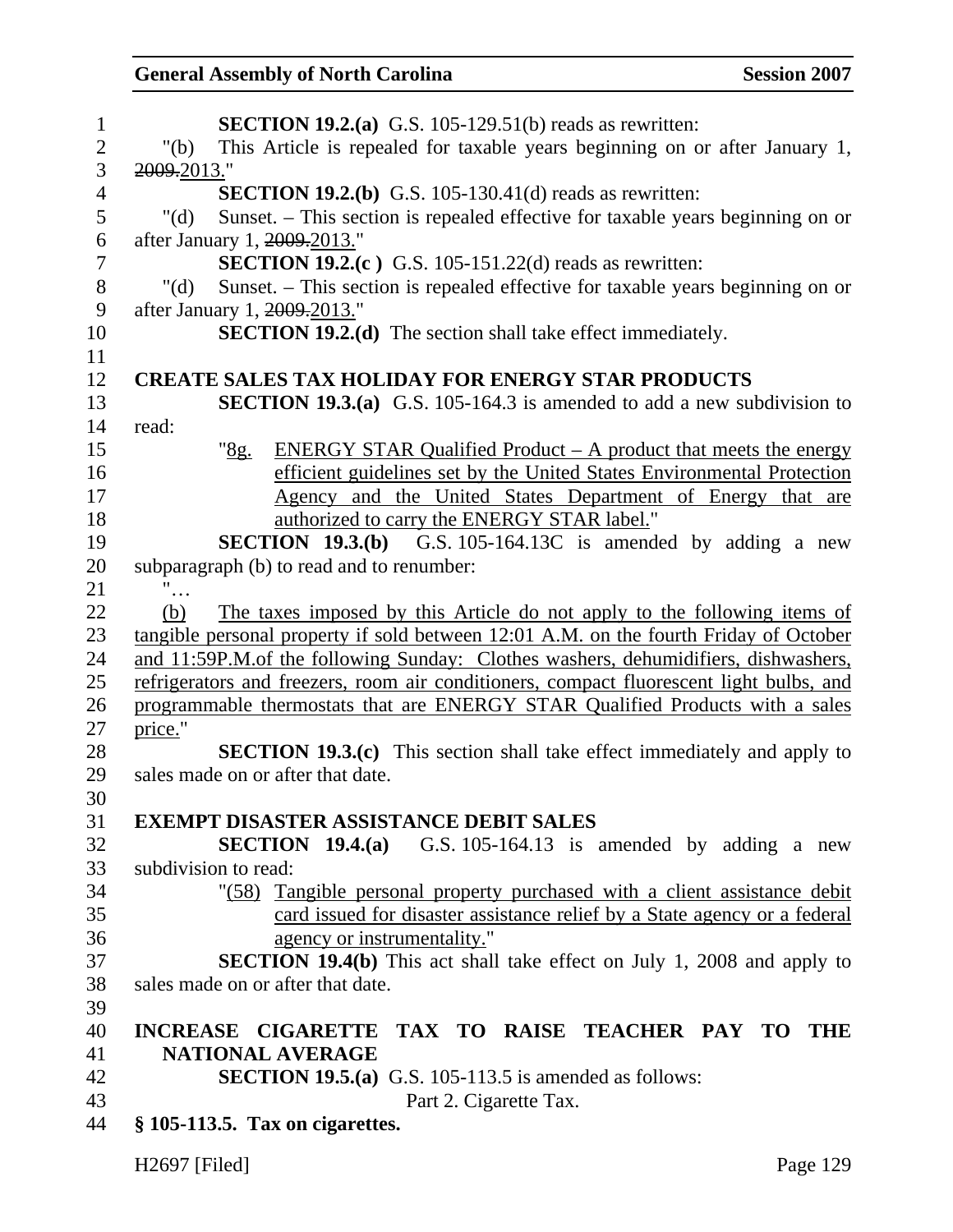| $\mathbf{1}$   | A tax is levied on the sale or possession for sale in this State, by a distributor, of all       |
|----------------|--------------------------------------------------------------------------------------------------|
| $\mathbf{2}$   | cigarettes at the rate of one and three fourths cents $(1.75)$ two and three-fourths cents       |
| 3              | (2.75 cents) per individual cigarette.                                                           |
| $\overline{4}$ | <b>SECTION 19.5.(b)</b> This section shall take effect on September 1, 2008.                     |
| 5              |                                                                                                  |
| 6              | <b>INCREASE ALCOHOL TAXES TO PROVIDE CRUCIAL MENTAL HEALTH</b>                                   |
| $\overline{7}$ | <b>SERVICES</b>                                                                                  |
| 8              | <b>SECTION 19.6.(a)</b> G.S. 105-113.80 is amended to read as follows:                           |
| 9              | "Part 4. Excise Taxes, Distribution of Tax Revenue.                                              |
| 10             | "§ 105-113.80. Excise taxes on beer, wine, and liquor.                                           |
| 11             | Beer. - An excise tax of fifty-three and one hundred seventy-seven one<br>(a)                    |
| 12             | thousandths cents $(53.177)$ ninety-five and seven hundred nineteen thousandths cents            |
| 13             | (95.719 cents) per gallon is levied on the sale of malt beverages.                               |
| 14             | Wine. – An excise tax of twenty-one cents $(21¢)$ -twenty-five cents $(25 \text{ cents})$<br>(b) |
| 15             | per liter is levied on the sale of unfortified wine, and an excise tax of twenty-four cents      |
| 16             | $(24¢)$ twenty-eight cents (28 cents) per liter is levied on the sale of fortified wine.         |
| 17             | Liquor. – An excise tax of twenty-five percent $(25%)$ -twenty-nine percent<br>(c)               |
| 18             | $(29\%)$ is levied on liquor sold in ABC stores. Pursuant to G.S. 18B-804(b), the price of       |
| 19             | liquor on which this tax is computed is the distiller's price plus (i) the State ABC             |
| 20             | warehouse freight and bailment charges, and (ii) a markup for local ABC boards."                 |
| 21             | <b>SECTION 19.6.(b)</b> This section shall take effect on September 1, 2008.                     |
|                |                                                                                                  |
| 22             |                                                                                                  |
|                | <b>EXTEND LOW-INCOME HOUSING TAX CREDIT</b>                                                      |
| 23<br>24       |                                                                                                  |
| 25             | SECTION 19.7. G.S. 105-129.45 reads as rewritten:<br>"§ 105-129.45. Sunset.                      |
| 26             |                                                                                                  |
| 27             | This Article is repealed effective January 1, 2010. 2014. The repeal applies to                  |
| 28             | developments to which federal credits are allocated on or after January 1, 2010.2014."           |
| 29             | <b>CLARIFY UNIVERSITY-RELATED PROJECTS ELIGIBILITY FOR SALES</b>                                 |
| 30             | <b>TAX REFUNDS</b>                                                                               |
| 31             | <b>SECTION 19.8.(a)</b> G.S. 105-164.14(b) is amended to add a new subsection                    |
| 32             | as follows:                                                                                      |
| 33             | Entities not operated for profit, including, but not limited to entities<br>" (5)                |
| 34             | exempt from taxation as disregarded entities of an organization not                              |
| 35             | operated for profit, that procure, design, construct, or otherwise                               |
| 36             | provide facilities to or for use by constituent institutions of the                              |
| 37             | University of North Carolina."                                                                   |
| 38             | <b>SECTION 19.8.(b)</b> This act shall take effect immediately and shall have                    |
| 39             | been deemed to be in effect for all sales on or after January 1, 2004.                           |
| 40             |                                                                                                  |
| 41             | PART XXIII. MISCELLANEOUS PROVISIONS                                                             |
| 42             |                                                                                                  |